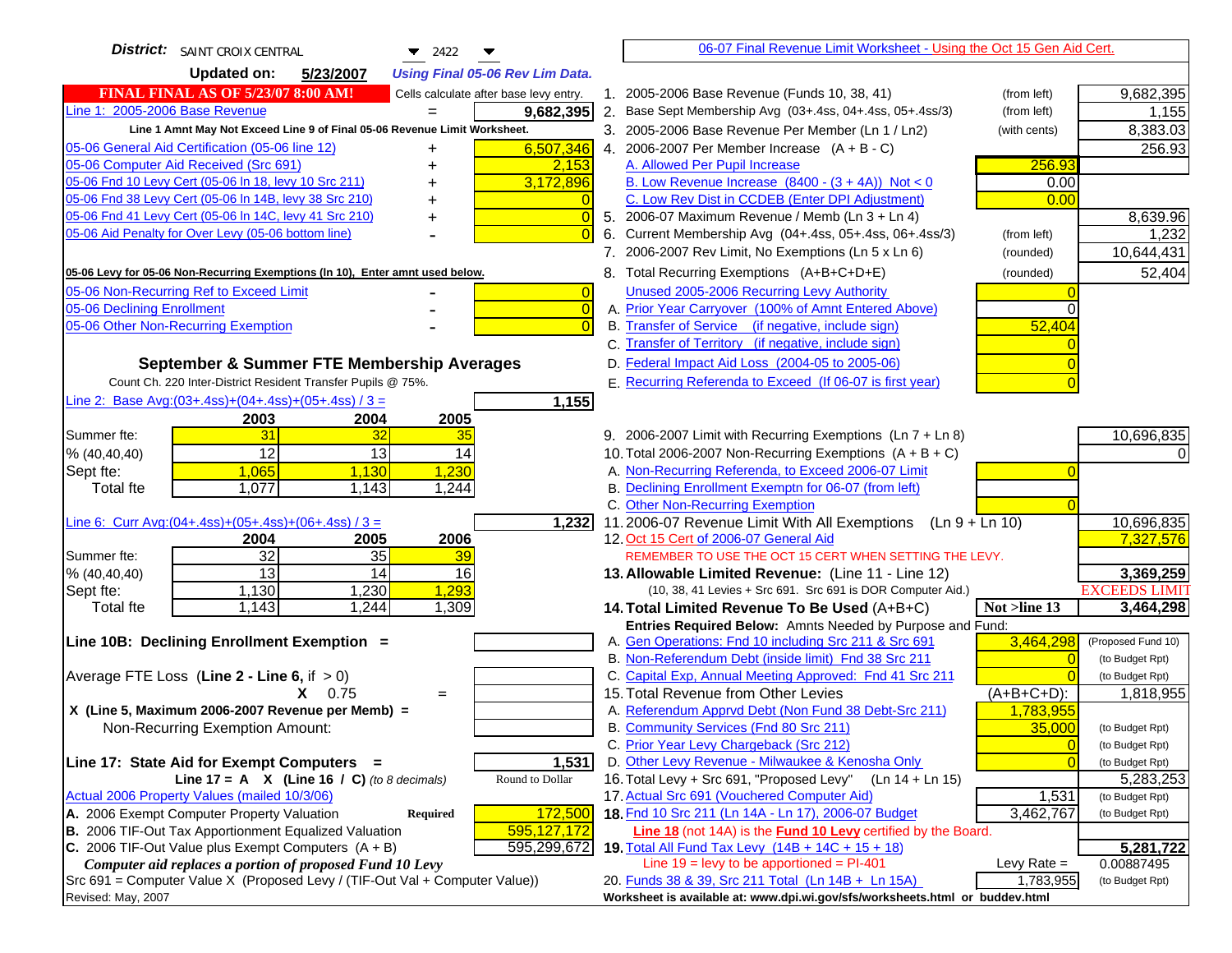| <b>DPI</b> Reconciliation                                                 |                                                    |  |
|---------------------------------------------------------------------------|----------------------------------------------------|--|
| In order for the reconciliation to work properly, the                     |                                                    |  |
| PI-401 must have been filed with the Department.                          |                                                    |  |
| Numbers appearing in the green boxes below are actual, district-submitted |                                                    |  |
|                                                                           | 2007 PI-401 data.                                  |  |
|                                                                           | Do not type in these fields.                       |  |
|                                                                           |                                                    |  |
| Fund 10, PI-401                                                           | 3,462,767.00                                       |  |
| Fund 38, PI-401                                                           | 0.00                                               |  |
| Fund 41, PI-401                                                           | 0.00                                               |  |
|                                                                           | 3,462,767.00                                       |  |
|                                                                           |                                                    |  |
| Chargeback, PI-401                                                        | 0.00                                               |  |
| Fund 39, PI-401                                                           | 1,783,955.00                                       |  |
| Fund 80, PI-401                                                           | 35,000.00                                          |  |
| Fund 48/Other, PI-401                                                     | 0.00                                               |  |
|                                                                           |                                                    |  |
| Total, PI-401                                                             | 5,281,722.00                                       |  |
|                                                                           |                                                    |  |
| <b>Computer Aid</b>                                                       | $1,531.00$ <------- don't change<br><b>Results</b> |  |
| You have overlevied by:                                                   | 95,039                                             |  |
| 0                                                                         | 0                                                  |  |
| 0                                                                         |                                                    |  |
|                                                                           |                                                    |  |
| O                                                                         |                                                    |  |
|                                                                           |                                                    |  |
|                                                                           |                                                    |  |
|                                                                           |                                                    |  |
| $\boldsymbol{0}$                                                          |                                                    |  |
|                                                                           |                                                    |  |
|                                                                           | $\bf{0}$                                           |  |
|                                                                           |                                                    |  |
|                                                                           |                                                    |  |
|                                                                           |                                                    |  |
| 0                                                                         |                                                    |  |
|                                                                           |                                                    |  |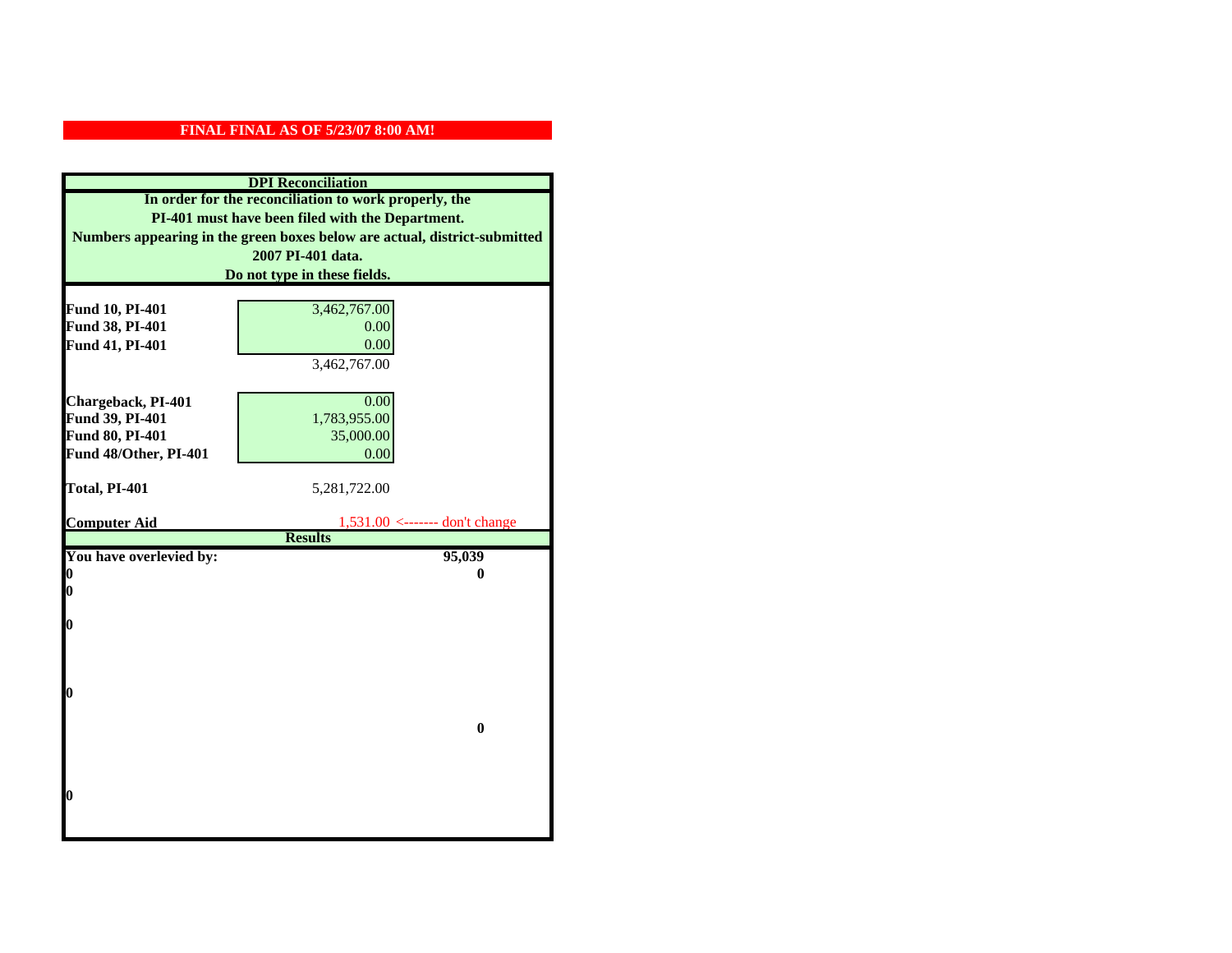| <b>District:</b> SAINT CROIX FALLS<br>$\blacktriangledown$ 5019                                                                              | 06-07 Final Revenue Limit Worksheet - Using the Oct 15 Gen Aid Cert.                                               |                         |
|----------------------------------------------------------------------------------------------------------------------------------------------|--------------------------------------------------------------------------------------------------------------------|-------------------------|
| <b>Updated on:</b><br>5/23/2007<br><b>Using Final 05-06 Rev Lim Data.</b>                                                                    |                                                                                                                    |                         |
| <b>FINAL FINAL AS OF 5/23/07 8:00 AM!</b><br>Cells calculate after base levy entry.                                                          | 1. 2005-2006 Base Revenue (Funds 10, 38, 41)<br>(from left)                                                        | 9,813,816               |
| Line 1: 2005-2006 Base Revenue<br>9,813,816                                                                                                  | 2. Base Sept Membership Avg (03+.4ss, 04+.4ss, 05+.4ss/3)<br>(from left)                                           | 1,102                   |
| Line 1 Amnt May Not Exceed Line 9 of Final 05-06 Revenue Limit Worksheet.                                                                    | 3. 2005-2006 Base Revenue Per Member (Ln 1 / Ln2)<br>(with cents)                                                  | 8,905.46                |
| 5,190,890<br>05-06 General Aid Certification (05-06 line 12)                                                                                 | 4. 2006-2007 Per Member Increase $(A + B - C)$                                                                     | 256.93                  |
| 05-06 Computer Aid Received (Src 691)<br>4,493                                                                                               | 256.93<br>A. Allowed Per Pupil Increase                                                                            |                         |
| 05-06 Fnd 10 Levy Cert (05-06 In 18, levy 10 Src 211)<br>4,633,122                                                                           | B. Low Revenue Increase $(8400 - (3 + 4A))$ Not < 0<br>0.00                                                        |                         |
| 05-06 Fnd 38 Levy Cert (05-06 In 14B, levy 38 Src 210)                                                                                       | C. Low Rev Dist in CCDEB (Enter DPI Adjustment)<br>0.00                                                            |                         |
| 05-06 Fnd 41 Levy Cert (05-06 In 14C, levy 41 Src 210)<br>30,000<br>٠                                                                        | 5. 2006-07 Maximum Revenue / Memb (Ln $3 + \text{Ln } 4$ )                                                         | 9,162.39                |
| 05-06 Aid Penalty for Over Levy (05-06 bottom line)<br>250                                                                                   | Current Membership Avg (04+.4ss, 05+.4ss, 06+.4ss/3)<br>6.<br>(from left)                                          | 1,101                   |
|                                                                                                                                              | 7. 2006-2007 Rev Limit, No Exemptions (Ln 5 x Ln 6)<br>(rounded)                                                   | 10,087,791              |
| 05-06 Levy for 05-06 Non-Recurring Exemptions (In 10), Enter amnt used below.                                                                | 8. Total Recurring Exemptions (A+B+C+D+E)<br>(rounded)                                                             | 21,079                  |
| 05-06 Non-Recurring Ref to Exceed Limit<br>$\overline{0}$                                                                                    | Unused 2005-2006 Recurring Levy Authority                                                                          |                         |
| 44,439<br>05-06 Declining Enrollment                                                                                                         | A. Prior Year Carryover (100% of Amnt Entered Above)<br>$\Omega$                                                   |                         |
| 05-06 Other Non-Recurring Exemption                                                                                                          | B. Transfer of Service (if negative, include sign)<br>21,079                                                       |                         |
|                                                                                                                                              | C. Transfer of Territory (if negative, include sign)                                                               |                         |
| September & Summer FTE Membership Averages                                                                                                   | D. Federal Impact Aid Loss (2004-05 to 2005-06)                                                                    |                         |
| Count Ch. 220 Inter-District Resident Transfer Pupils @ 75%.                                                                                 | E. Recurring Referenda to Exceed (If 06-07 is first year)                                                          |                         |
| Line 2: Base Avg: (03+.4ss) + (04+.4ss) + (05+.4ss) / 3 =<br>1,102                                                                           |                                                                                                                    |                         |
| 2003<br>2004<br>2005                                                                                                                         |                                                                                                                    |                         |
| 58<br>59<br>Summer fte:<br>56                                                                                                                | 9. 2006-2007 Limit with Recurring Exemptions (Ln 7 + Ln 8)                                                         | 10,108,870              |
| 23<br>24<br>22<br>% (40, 40, 40)                                                                                                             | 10. Total 2006-2007 Non-Recurring Exemptions $(A + B + C)$                                                         | 9,162                   |
| 1,090<br>1,076<br>1,071<br>Sept fte:                                                                                                         | A. Non-Recurring Referenda, to Exceed 2006-07 Limit                                                                |                         |
| Total fte<br>1,113<br>1,100<br>1,093                                                                                                         | B. Declining Enrollment Exemptn for 06-07 (from left)<br>9,162                                                     |                         |
|                                                                                                                                              | C. Other Non-Recurring Exemption                                                                                   |                         |
| Line 6: Curr Avg: $(04+.4ss)+(05+.4ss)+(06+.4ss)/3 =$<br>1,101                                                                               | 11.2006-07 Revenue Limit With All Exemptions<br>$(Ln 9 + Ln 10)$                                                   | 10,118,032              |
| 2006<br>2005<br>2004                                                                                                                         | 12. Oct 15 Cert of 2006-07 General Aid                                                                             | 5,073,783               |
| 59<br>Summer fte:<br>56<br>47<br>$\overline{24}$<br>$\overline{22}$<br>19<br>% (40, 40, 40)                                                  | REMEMBER TO USE THE OCT 15 CERT WHEN SETTING THE LEVY.<br>13. Allowable Limited Revenue: (Line 11 - Line 12)       | 5,044,249               |
| 1,076<br>1,071<br>1,091<br>Sept fte:                                                                                                         | (10, 38, 41 Levies + Src 691. Src 691 is DOR Computer Aid.)                                                        | <b>EXCEEDS LIMIT</b>    |
| 1,093<br>Total fte<br>1,100<br>1,110                                                                                                         | 14. Total Limited Revenue To Be Used (A+B+C)<br>Not >line 13                                                       | 5,044,250               |
|                                                                                                                                              | Entries Required Below: Amnts Needed by Purpose and Fund:                                                          |                         |
| 9,162<br>Line 10B: Declining Enrollment Exemption =                                                                                          | A. Gen Operations: Fnd 10 including Src 211 & Src 691<br>5,014,250                                                 | (Proposed Fund 10)      |
|                                                                                                                                              | B. Non-Referendum Debt (inside limit) Fnd 38 Src 211<br>$\Omega$                                                   | (to Budget Rpt)         |
| Average FTE Loss (Line $2 -$ Line 6, if $> 0$ )                                                                                              | C. Capital Exp, Annual Meeting Approved: Fnd 41 Src 211<br>30,000                                                  | (to Budget Rpt)         |
| $X = 0.75$<br>$=$                                                                                                                            | 15. Total Revenue from Other Levies<br>$(A+B+C+D)$ :                                                               | 965,399                 |
| X (Line 5, Maximum 2006-2007 Revenue per Memb) =<br>9,162.39                                                                                 | A. Referendum Apprvd Debt (Non Fund 38 Debt-Src 211)<br>945,399                                                    |                         |
| 9,162<br>Non-Recurring Exemption Amount:                                                                                                     | B. Community Services (Fnd 80 Src 211)<br>20,000                                                                   | (to Budget Rpt)         |
|                                                                                                                                              | C. Prior Year Levy Chargeback (Src 212)<br>$\overline{0}$                                                          | (to Budget Rpt)         |
| 9,333<br>Line 17: State Aid for Exempt Computers =                                                                                           | D. Other Levy Revenue - Milwaukee & Kenosha Only<br>$\Omega$                                                       | (to Budget Rpt)         |
| Round to Dollar<br>Line 17 = A $X$ (Line 16 / C) (to 8 decimals)                                                                             | 16. Total Levy + Src 691, "Proposed Levy"<br>$(Ln 14 + Ln 15)$                                                     | 6,009,649               |
| Actual 2006 Property Values (mailed 10/3/06)                                                                                                 | 17. Actual Src 691 (Vouchered Computer Aid)<br>9,333                                                               | (to Budget Rpt)         |
| A. 2006 Exempt Computer Property Valuation<br>1,141,600<br><b>Required</b>                                                                   | 18. Fnd 10 Src 211 (Ln 14A - Ln 17), 2006-07 Budget<br>5,004,917                                                   | (to Budget Rpt)         |
| B. 2006 TIF-Out Tax Apportionment Equalized Valuation<br>733,982,624<br>C. 2006 TIF-Out Value plus Exempt Computers $(A + B)$<br>735,124,224 | Line 18 (not 14A) is the Fund 10 Levy certified by the Board.<br>19. Total All Fund Tax Levy (14B + 14C + 15 + 18) |                         |
| Computer aid replaces a portion of proposed Fund 10 Levy                                                                                     | Line $19$ = levy to be apportioned = PI-401<br>Levy Rate $=$                                                       | 6,000,316<br>0.00817501 |
| Src 691 = Computer Value X (Proposed Levy / (TIF-Out Val + Computer Value))                                                                  | 20. Funds 38 & 39, Src 211 Total (Ln 14B + Ln 15A)<br>945,399                                                      | (to Budget Rpt)         |
| Revised: May, 2007                                                                                                                           | Worksheet is available at: www.dpi.wi.gov/sfs/worksheets.html or buddev.html                                       |                         |
|                                                                                                                                              |                                                                                                                    |                         |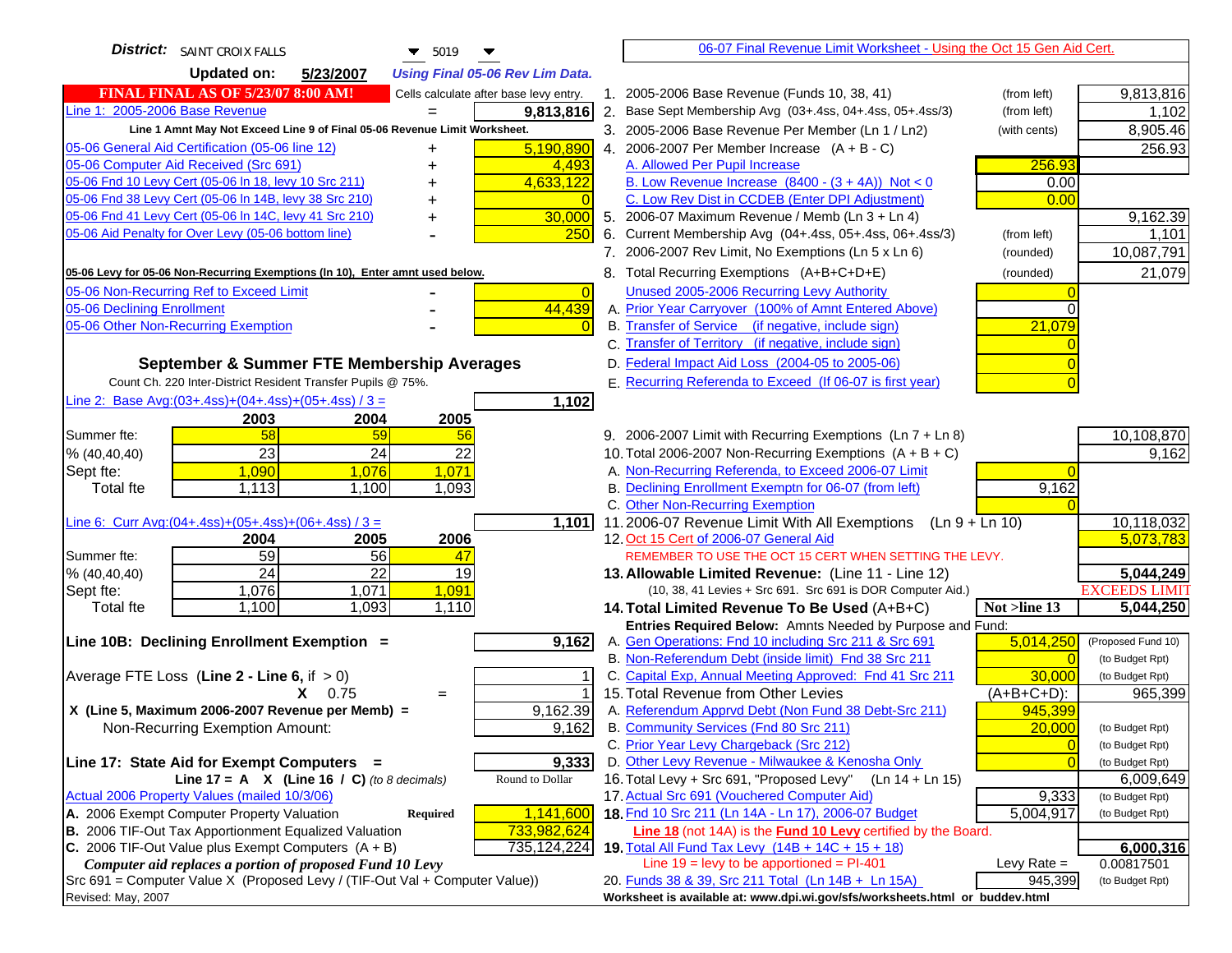| <b>DPI</b> Reconciliation                                                 |                                               |
|---------------------------------------------------------------------------|-----------------------------------------------|
| In order for the reconciliation to work properly, the                     |                                               |
| PI-401 must have been filed with the Department.                          |                                               |
| Numbers appearing in the green boxes below are actual, district-submitted |                                               |
|                                                                           | 2007 PI-401 data.                             |
|                                                                           | Do not type in these fields.                  |
|                                                                           |                                               |
| Fund 10, PI-401                                                           | 5,004,917.00                                  |
| Fund 38, PI-401                                                           | 0.00                                          |
| Fund 41, PI-401                                                           | 30,000.00                                     |
|                                                                           | 5,034,917.00                                  |
|                                                                           |                                               |
| Chargeback, PI-401                                                        | 0.00                                          |
| Fund 39, PI-401                                                           | 945,399.00                                    |
| Fund 80, PI-401                                                           | 20,000.00                                     |
| Fund 48/Other, PI-401                                                     | 0.00                                          |
| Total, PI-401                                                             | 6,000,316.00                                  |
|                                                                           |                                               |
|                                                                           |                                               |
| <b>Computer Aid</b>                                                       | $9,333.00 \leftarrow \text{---}$ don't change |
|                                                                           | <b>Results</b>                                |
| You have overlevied by:                                                   | 1                                             |
| 0                                                                         | $\bf{0}$                                      |
| 0                                                                         |                                               |
|                                                                           |                                               |
| O                                                                         |                                               |
|                                                                           |                                               |
|                                                                           |                                               |
| $\boldsymbol{0}$                                                          |                                               |
|                                                                           |                                               |
|                                                                           | $\bf{0}$                                      |
|                                                                           |                                               |
|                                                                           |                                               |
|                                                                           |                                               |
| O                                                                         |                                               |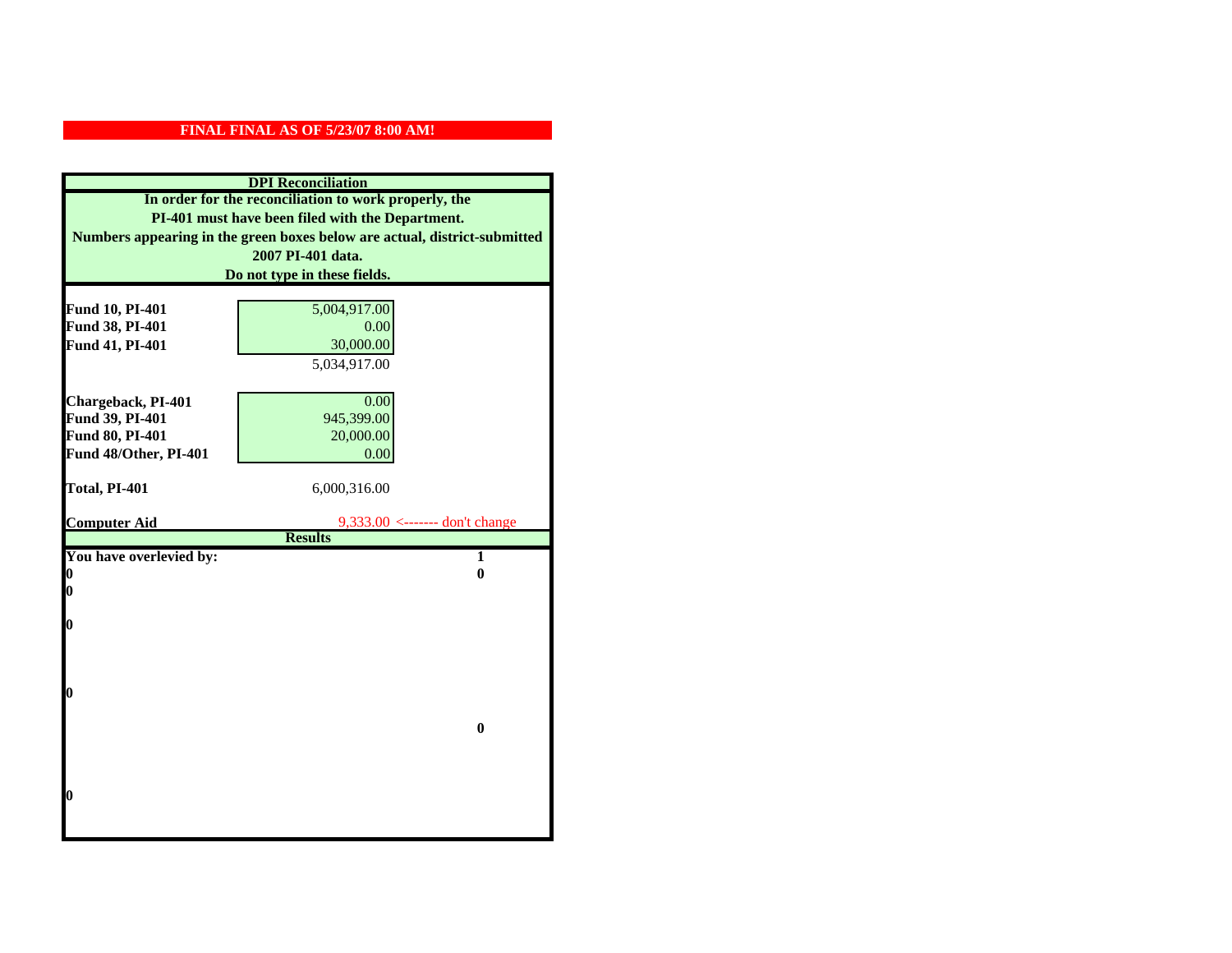| <b>District:</b> SAINT FRANCIS<br>$\blacktriangledown$ 5026                                                                                 |                | 06-07 Final Revenue Limit Worksheet - Using the Oct 15 Gen Aid Cert.                                                               |               |                    |
|---------------------------------------------------------------------------------------------------------------------------------------------|----------------|------------------------------------------------------------------------------------------------------------------------------------|---------------|--------------------|
| <b>Updated on:</b><br>5/23/2007<br><b>Using Final 05-06 Rev Lim Data.</b>                                                                   |                |                                                                                                                                    |               |                    |
| <b>FINAL FINAL AS OF 5/23/07 8:00 AM!</b><br>Cells calculate after base levy entry.                                                         |                | 1. 2005-2006 Base Revenue (Funds 10, 38, 41)                                                                                       | (from left)   | 9,486,241          |
| Line 1: 2005-2006 Base Revenue<br>9,486,241<br>$=$                                                                                          |                | 2. Base Sept Membership Avg (03+.4ss, 04+.4ss, 05+.4ss/3)                                                                          | (from left)   | 1,025              |
| Line 1 Amnt May Not Exceed Line 9 of Final 05-06 Revenue Limit Worksheet.                                                                   |                | 3. 2005-2006 Base Revenue Per Member (Ln 1 / Ln2)                                                                                  | (with cents)  | 9,254.87           |
| 6,390,054<br>05-06 General Aid Certification (05-06 line 12)                                                                                |                | 4. 2006-2007 Per Member Increase $(A + B - C)$                                                                                     |               | 256.93             |
| 05-06 Computer Aid Received (Src 691)<br>33,376                                                                                             |                | A. Allowed Per Pupil Increase                                                                                                      | 256.93        |                    |
| 05-06 Fnd 10 Levy Cert (05-06 In 18, levy 10 Src 211)<br>3,031,007                                                                          |                | B. Low Revenue Increase $(8400 - (3 + 4A))$ Not < 0                                                                                | 0.00          |                    |
| 05-06 Fnd 38 Levy Cert (05-06 In 14B, levy 38 Src 210)<br>235,000                                                                           |                | C. Low Rev Dist in CCDEB (Enter DPI Adjustment)                                                                                    | 0.00          |                    |
| 05-06 Fnd 41 Levy Cert (05-06 In 14C, levy 41 Src 210)<br>+                                                                                 | $\overline{0}$ | 5. 2006-07 Maximum Revenue / Memb (Ln 3 + Ln 4)                                                                                    |               | 9,511.80           |
| 05-06 Aid Penalty for Over Levy (05-06 bottom line)                                                                                         | 6<br>6.        | Current Membership Avg (04+.4ss, 05+.4ss, 06+.4ss/3)                                                                               | (from left)   | 995                |
|                                                                                                                                             |                | 7. 2006-2007 Rev Limit, No Exemptions (Ln 5 x Ln 6)                                                                                | (rounded)     | 9,464,241          |
| 05-06 Levy for 05-06 Non-Recurring Exemptions (In 10), Enter amnt used below.                                                               |                | 8. Total Recurring Exemptions (A+B+C+D+E)                                                                                          | (rounded)     |                    |
| 05-06 Non-Recurring Ref to Exceed Limit                                                                                                     | $\overline{0}$ | Unused 2005-2006 Recurring Levy Authority                                                                                          |               |                    |
| 203,190<br>05-06 Declining Enrollment                                                                                                       |                | A. Prior Year Carryover (100% of Amnt Entered Above)                                                                               | 0             |                    |
| 05-06 Other Non-Recurring Exemption                                                                                                         |                | B. Transfer of Service (if negative, include sign)                                                                                 |               |                    |
|                                                                                                                                             |                | C. Transfer of Territory (if negative, include sign)                                                                               |               |                    |
| September & Summer FTE Membership Averages                                                                                                  |                | D. Federal Impact Aid Loss (2004-05 to 2005-06)                                                                                    |               |                    |
| Count Ch. 220 Inter-District Resident Transfer Pupils @ 75%.                                                                                |                | E. Recurring Referenda to Exceed (If 06-07 is first year)                                                                          |               |                    |
| Line 2: Base Avg: (03+.4ss) + (04+.4ss) + (05+.4ss) / 3 =<br>1,025                                                                          |                |                                                                                                                                    |               |                    |
| 2003<br>2004<br>2005                                                                                                                        |                |                                                                                                                                    |               |                    |
| 21<br>Summer fte:<br>17<br>18                                                                                                               |                | 9. 2006-2007 Limit with Recurring Exemptions (Ln 7 + Ln 8)                                                                         |               | 9,464,241          |
| 8 <sup>1</sup><br>$\overline{7}$<br>$\overline{7}$<br>% (40, 40, 40)                                                                        |                | 10. Total 2006-2007 Non-Recurring Exemptions $(A + B + C)$                                                                         |               | 218,771            |
| 1,044<br>1,018<br>991<br>Sept fte:                                                                                                          |                | A. Non-Recurring Referenda, to Exceed 2006-07 Limit                                                                                |               |                    |
| Total fte<br>1,052<br>1,025<br>998                                                                                                          |                | B. Declining Enrollment Exemptn for 06-07 (from left)                                                                              | 218,771       |                    |
|                                                                                                                                             |                | C. Other Non-Recurring Exemption                                                                                                   |               |                    |
| Line 6: Curr Avg: $(04+.4ss)+(05+.4ss)+(06+.4ss)$ / 3 =<br>9951                                                                             |                | 11.2006-07 Revenue Limit With All Exemptions $(Ln 9 + Ln 10)$                                                                      |               | 9,683,012          |
| 2006<br>2004<br>2005<br>$\overline{17}$<br>18<br>Summer fte:<br>14                                                                          |                | 12. Oct 15 Cert of 2006-07 General Aid<br>REMEMBER TO USE THE OCT 15 CERT WHEN SETTING THE LEVY.                                   |               | 5,840,374          |
| % (40, 40, 40)<br>6                                                                                                                         |                | 13. Allowable Limited Revenue: (Line 11 - Line 12)                                                                                 |               | 3,842,638          |
| 991<br>955<br>1,018<br>Sept fte:                                                                                                            |                | (10, 38, 41 Levies + Src 691. Src 691 is DOR Computer Aid.)                                                                        |               |                    |
| 1,025<br>998<br>961<br><b>Total fte</b>                                                                                                     |                | 14. Total Limited Revenue To Be Used (A+B+C)                                                                                       | Not >line 13  | 3,842,638          |
|                                                                                                                                             |                | Entries Required Below: Amnts Needed by Purpose and Fund:                                                                          |               |                    |
| Line 10B: Declining Enrollment Exemption =<br>218,771                                                                                       |                | A. Gen Operations: Fnd 10 including Src 211 & Src 691                                                                              | 3,703,360     | (Proposed Fund 10) |
|                                                                                                                                             |                | B. Non-Referendum Debt (inside limit) Fnd 38 Src 211                                                                               | 139,278       | (to Budget Rpt)    |
| Average FTE Loss (Line $2 -$ Line 6, if $> 0$ )<br>30                                                                                       |                | C. Capital Exp, Annual Meeting Approved: Fnd 41 Src 211                                                                            | $\Omega$      | (to Budget Rpt)    |
| $\overline{23}$<br>$X = 0.75$<br>$=$                                                                                                        |                | 15. Total Revenue from Other Levies                                                                                                | $(A+B+C+D)$ : | 1,169,712          |
| X (Line 5, Maximum 2006-2007 Revenue per Memb) =<br>9,511.80                                                                                |                | A. Referendum Apprvd Debt (Non Fund 38 Debt-Src 211)                                                                               | 975,000       |                    |
| 218,771<br>Non-Recurring Exemption Amount:                                                                                                  |                | B. Community Services (Fnd 80 Src 211)                                                                                             | 193,489       | (to Budget Rpt)    |
|                                                                                                                                             |                | C. Prior Year Levy Chargeback (Src 212)                                                                                            | 1,223         | (to Budget Rpt)    |
| 30,407<br>Line 17: State Aid for Exempt Computers =                                                                                         |                | D. Other Levy Revenue - Milwaukee & Kenosha Only                                                                                   |               | (to Budget Rpt)    |
| Round to Dollar<br>Line 17 = A $X$ (Line 16 / C) (to 8 decimals)                                                                            |                | 16. Total Levy + Src 691, "Proposed Levy"<br>(Ln 14 + Ln 15)                                                                       |               | 5,012,350          |
| Actual 2006 Property Values (mailed 10/3/06)                                                                                                |                | 17. Actual Src 691 (Vouchered Computer Aid)                                                                                        | 30,407        | (to Budget Rpt)    |
| A. 2006 Exempt Computer Property Valuation<br>3,772,900<br>Required<br>B. 2006 TIF-Out Tax Apportionment Equalized Valuation<br>618,167,500 |                | 18. Fnd 10 Src 211 (Ln 14A - Ln 17), 2006-07 Budget<br><b>Line 18</b> (not 14A) is the <b>Fund 10 Levy</b> certified by the Board. | 3,672,953     | (to Budget Rpt)    |
| C. 2006 TIF-Out Value plus Exempt Computers $(A + B)$<br>621,940,400                                                                        |                | 19. Total All Fund Tax Levy $(14B + 14C + 15 + 18)$                                                                                |               | 4,981,943          |
| Computer aid replaces a portion of proposed Fund 10 Levy                                                                                    |                | Line $19 = \text{levy}$ to be apportioned = PI-401                                                                                 | Levy Rate $=$ | 0.00805921         |
| Src 691 = Computer Value X (Proposed Levy / (TIF-Out Val + Computer Value))                                                                 |                | 20. Funds 38 & 39, Src 211 Total (Ln 14B + Ln 15A)                                                                                 | 1,114,278     | (to Budget Rpt)    |
| Revised: May, 2007                                                                                                                          |                | Worksheet is available at: www.dpi.wi.gov/sfs/worksheets.html or buddev.html                                                       |               |                    |
|                                                                                                                                             |                |                                                                                                                                    |               |                    |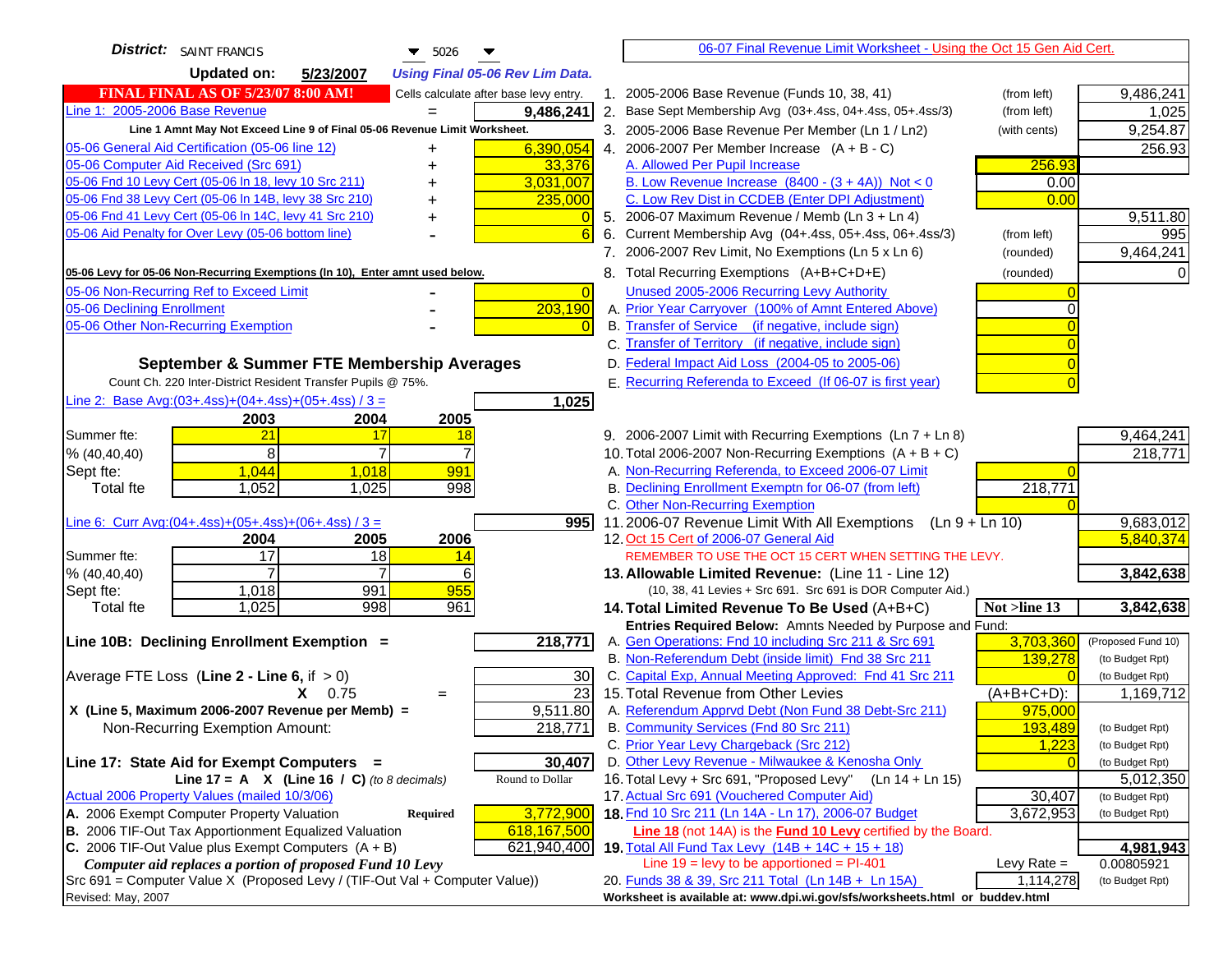| <b>DPI</b> Reconciliation                                                 |                                   |  |  |
|---------------------------------------------------------------------------|-----------------------------------|--|--|
| In order for the reconciliation to work properly, the                     |                                   |  |  |
| PI-401 must have been filed with the Department.                          |                                   |  |  |
| Numbers appearing in the green boxes below are actual, district-submitted |                                   |  |  |
|                                                                           | 2007 PI-401 data.                 |  |  |
|                                                                           | Do not type in these fields.      |  |  |
|                                                                           |                                   |  |  |
| Fund 10, PI-401                                                           | 3,672,953.00                      |  |  |
| Fund 38, PI-401                                                           | 139,278.00                        |  |  |
| Fund 41, PI-401                                                           | 0.00                              |  |  |
|                                                                           | 3,812,231.00                      |  |  |
|                                                                           |                                   |  |  |
| Chargeback, PI-401                                                        | 1,223.00                          |  |  |
| Fund 39, PI-401                                                           | 975,000.00                        |  |  |
| Fund 80, PI-401                                                           | 193,489.00                        |  |  |
| Fund 48/Other, PI-401                                                     | 0.00                              |  |  |
| Total, PI-401                                                             | 4,981,943.00                      |  |  |
|                                                                           |                                   |  |  |
| <b>Computer Aid</b>                                                       | $30,407.00$ <------- don't change |  |  |
|                                                                           | <b>Results</b>                    |  |  |
| $\overline{\mathbf{0}}$                                                   | $\bf{0}$                          |  |  |
| 0<br>0                                                                    |                                   |  |  |
| You have levied to your maximum.                                          |                                   |  |  |
| $\bf{0}$                                                                  |                                   |  |  |
|                                                                           |                                   |  |  |
|                                                                           |                                   |  |  |
|                                                                           |                                   |  |  |
| l0                                                                        |                                   |  |  |
|                                                                           |                                   |  |  |
|                                                                           | $\bf{0}$                          |  |  |
|                                                                           |                                   |  |  |
|                                                                           |                                   |  |  |
|                                                                           |                                   |  |  |
| $\boldsymbol{0}$                                                          |                                   |  |  |
|                                                                           |                                   |  |  |
|                                                                           |                                   |  |  |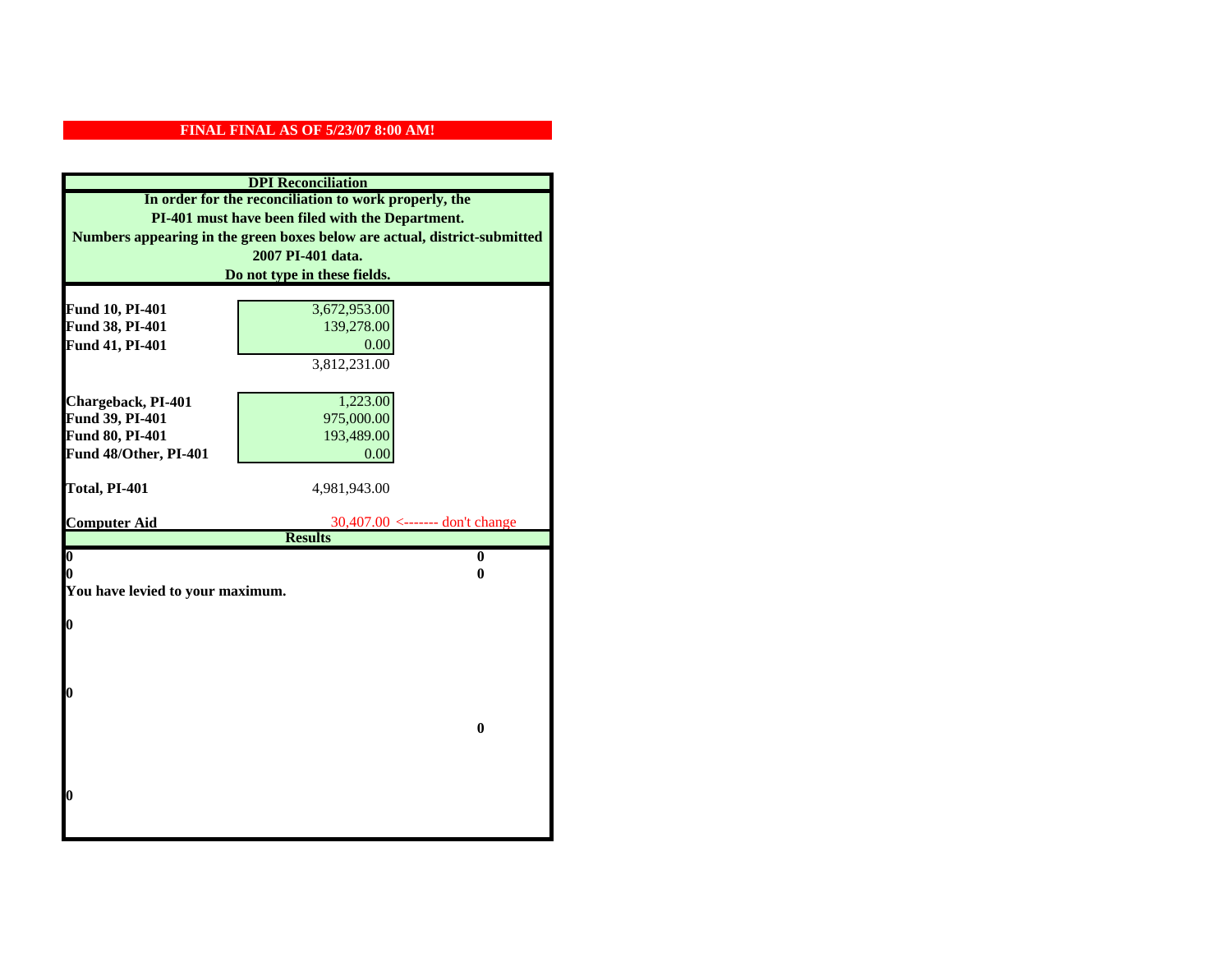| District: SALEM<br>$\blacktriangledown$ 5068                                                                                            | 06-07 Final Revenue Limit Worksheet - Using the Oct 15 Gen Aid Cert.                                                                 |                    |
|-----------------------------------------------------------------------------------------------------------------------------------------|--------------------------------------------------------------------------------------------------------------------------------------|--------------------|
| <b>Updated on:</b><br>5/23/2007<br><b>Using Final 05-06 Rev Lim Data.</b>                                                               |                                                                                                                                      |                    |
| <b>FINAL FINAL AS OF 5/23/07 8:00 AM!</b><br>Cells calculate after base levy entry.                                                     | 1. 2005-2006 Base Revenue (Funds 10, 38, 41)<br>(from left)                                                                          | 9,949,459          |
| Line 1: 2005-2006 Base Revenue<br>9,949,459<br>$=$                                                                                      | 2. Base Sept Membership Avg (03+.4ss, 04+.4ss, 05+.4ss/3)<br>(from left)                                                             | 1,216              |
| Line 1 Amnt May Not Exceed Line 9 of Final 05-06 Revenue Limit Worksheet.                                                               | 3. 2005-2006 Base Revenue Per Member (Ln 1 / Ln2)<br>(with cents)                                                                    | 8,182.12           |
| 7,234,170<br>05-06 General Aid Certification (05-06 line 12)                                                                            | 4. 2006-2007 Per Member Increase $(A + B - C)$                                                                                       | 256.93             |
| 05-06 Computer Aid Received (Src 691)<br>2,754                                                                                          | A. Allowed Per Pupil Increase<br>256.93                                                                                              |                    |
| 05-06 Fnd 10 Levy Cert (05-06 In 18, levy 10 Src 211)<br>2,720,672                                                                      | B. Low Revenue Increase $(8400 - (3 + 4A))$ Not < 0<br>0.00                                                                          |                    |
| 05-06 Fnd 38 Levy Cert (05-06 In 14B, levy 38 Src 210)                                                                                  | C. Low Rev Dist in CCDEB (Enter DPI Adjustment)<br>0.00                                                                              |                    |
| 05-06 Fnd 41 Levy Cert (05-06 In 14C, levy 41 Src 210)<br>$\Omega$<br>+                                                                 | 5. 2006-07 Maximum Revenue / Memb (Ln 3 + Ln 4)                                                                                      | 8,439.05           |
| 05-06 Aid Penalty for Over Levy (05-06 bottom line)<br>8,137                                                                            | Current Membership Avg (04+.4ss, 05+.4ss, 06+.4ss/3)<br>(from left)<br>6.                                                            | 1,199              |
|                                                                                                                                         | 7. 2006-2007 Rev Limit, No Exemptions (Ln 5 x Ln 6)<br>(rounded)                                                                     | 10,118,421         |
| 05-06 Levy for 05-06 Non-Recurring Exemptions (In 10), Enter amnt used below.                                                           | 8. Total Recurring Exemptions (A+B+C+D+E)<br>(rounded)                                                                               | $-35,392$          |
| 05-06 Non-Recurring Ref to Exceed Limit<br>$\overline{0}$                                                                               | Unused 2005-2006 Recurring Levy Authority                                                                                            |                    |
| 05-06 Declining Enrollment<br>$\overline{0}$                                                                                            | A. Prior Year Carryover (100% of Amnt Entered Above)<br>0                                                                            |                    |
| 05-06 Other Non-Recurring Exemption<br>$\Omega$                                                                                         | B. Transfer of Service (if negative, include sign)<br>$-35,392$                                                                      |                    |
|                                                                                                                                         | C. Transfer of Territory (if negative, include sign)                                                                                 |                    |
| September & Summer FTE Membership Averages                                                                                              | D. Federal Impact Aid Loss (2004-05 to 2005-06)                                                                                      |                    |
| Count Ch. 220 Inter-District Resident Transfer Pupils @ 75%.                                                                            | E. Recurring Referenda to Exceed (If 06-07 is first year)                                                                            |                    |
| Line 2: Base Avg: (03+.4ss) + (04+.4ss) + (05+.4ss) / 3 =<br>1,216                                                                      |                                                                                                                                      |                    |
| 2003<br>2004<br>2005                                                                                                                    |                                                                                                                                      |                    |
| 46<br>47<br>Summer fte:<br>24                                                                                                           | 9. 2006-2007 Limit with Recurring Exemptions (Ln 7 + Ln 8)                                                                           | 10,083,029         |
| 18<br>19<br>10<br>% (40, 40, 40)                                                                                                        | 10. Total 2006-2007 Non-Recurring Exemptions $(A + B + C)$                                                                           | 109,708            |
| 1,180<br>1,218<br>1,204<br>Sept fte:                                                                                                    | A. Non-Recurring Referenda, to Exceed 2006-07 Limit                                                                                  |                    |
| 1,198<br>1,237<br>1,214<br>Total fte                                                                                                    | B. Declining Enrollment Exemptn for 06-07 (from left)<br>109,708                                                                     |                    |
|                                                                                                                                         | C. Other Non-Recurring Exemption                                                                                                     |                    |
| Line 6: Curr Avg: $(04+.4ss)+(05+.4ss)+(06+.4ss)$ / 3 =<br>1,199                                                                        | 11.2006-07 Revenue Limit With All Exemptions<br>$(Ln 9 + Ln 10)$                                                                     | 10,192,737         |
| 2006<br>2004<br>2005                                                                                                                    | 12. Oct 15 Cert of 2006-07 General Aid                                                                                               | 7,015,178          |
| 47<br>24<br>Summer fte:<br>32<br>19<br>10<br>13                                                                                         | REMEMBER TO USE THE OCT 15 CERT WHEN SETTING THE LEVY.                                                                               |                    |
| % (40, 40, 40)<br>1,204<br>1,134<br>1,218<br>Sept fte:                                                                                  | 13. Allowable Limited Revenue: (Line 11 - Line 12)<br>(10, 38, 41 Levies + Src 691. Src 691 is DOR Computer Aid.)                    | 3,177,559          |
| 1,237<br>1,214<br>1,147<br><b>Total fte</b>                                                                                             | Not >line 13<br>14. Total Limited Revenue To Be Used (A+B+C)                                                                         | 3,177,559          |
|                                                                                                                                         | Entries Required Below: Amnts Needed by Purpose and Fund:                                                                            |                    |
| Line 10B: Declining Enrollment Exemption =<br>109,708                                                                                   | 3,146,394<br>A. Gen Operations: Fnd 10 including Src 211 & Src 691                                                                   | (Proposed Fund 10) |
|                                                                                                                                         | B. Non-Referendum Debt (inside limit) Fnd 38 Src 211<br>31,165                                                                       | (to Budget Rpt)    |
| Average FTE Loss (Line $2 -$ Line 6, if $> 0$ )<br>17                                                                                   | C. Capital Exp, Annual Meeting Approved: Fnd 41 Src 211<br>$\Omega$                                                                  | (to Budget Rpt)    |
| 13<br>$X = 0.75$<br>$=$                                                                                                                 | 15. Total Revenue from Other Levies<br>(A+B+C+D):                                                                                    | 783,436            |
| X (Line 5, Maximum 2006-2007 Revenue per Memb) =<br>8,439.05                                                                            | A. Referendum Apprvd Debt (Non Fund 38 Debt-Src 211)<br>782,659                                                                      |                    |
| 109,708<br>Non-Recurring Exemption Amount:                                                                                              | B. Community Services (Fnd 80 Src 211)<br>$\overline{0}$                                                                             | (to Budget Rpt)    |
|                                                                                                                                         | C. Prior Year Levy Chargeback (Src 212)<br>777                                                                                       | (to Budget Rpt)    |
| 2,665<br>Line 17: State Aid for Exempt Computers =                                                                                      | D. Other Levy Revenue - Milwaukee & Kenosha Only                                                                                     | (to Budget Rpt)    |
| Round to Dollar<br>Line 17 = A $X$ (Line 16 / C) (to 8 decimals)                                                                        | 16. Total Levy + Src 691, "Proposed Levy"<br>(Ln 14 + Ln 15)                                                                         | 3,960,995          |
| Actual 2006 Property Values (mailed 10/3/06)                                                                                            | 17. Actual Src 691 (Vouchered Computer Aid)<br>2,665                                                                                 | (to Budget Rpt)    |
| A. 2006 Exempt Computer Property Valuation<br>566,400<br>Required                                                                       | 18. Fnd 10 Src 211 (Ln 14A - Ln 17), 2006-07 Budget<br>3,143,729                                                                     | (to Budget Rpt)    |
| B. 2006 TIF-Out Tax Apportionment Equalized Valuation<br>841,184,522                                                                    | <b>Line 18</b> (not 14A) is the <b>Fund 10 Levy</b> certified by the Board.                                                          |                    |
| C. 2006 TIF-Out Value plus Exempt Computers $(A + B)$<br>841,750,922                                                                    | 19. Total All Fund Tax Levy $(14B + 14C + 15 + 18)$                                                                                  | 3,958,330          |
| Computer aid replaces a portion of proposed Fund 10 Levy<br>Src 691 = Computer Value X (Proposed Levy / (TIF-Out Val + Computer Value)) | Line $19 = \text{levy}$ to be apportioned = PI-401<br>Levy Rate $=$<br>20. Funds 38 & 39, Src 211 Total (Ln 14B + Ln 15A)<br>813,824 | 0.00470566         |
| Revised: May, 2007                                                                                                                      | Worksheet is available at: www.dpi.wi.gov/sfs/worksheets.html or buddev.html                                                         | (to Budget Rpt)    |
|                                                                                                                                         |                                                                                                                                      |                    |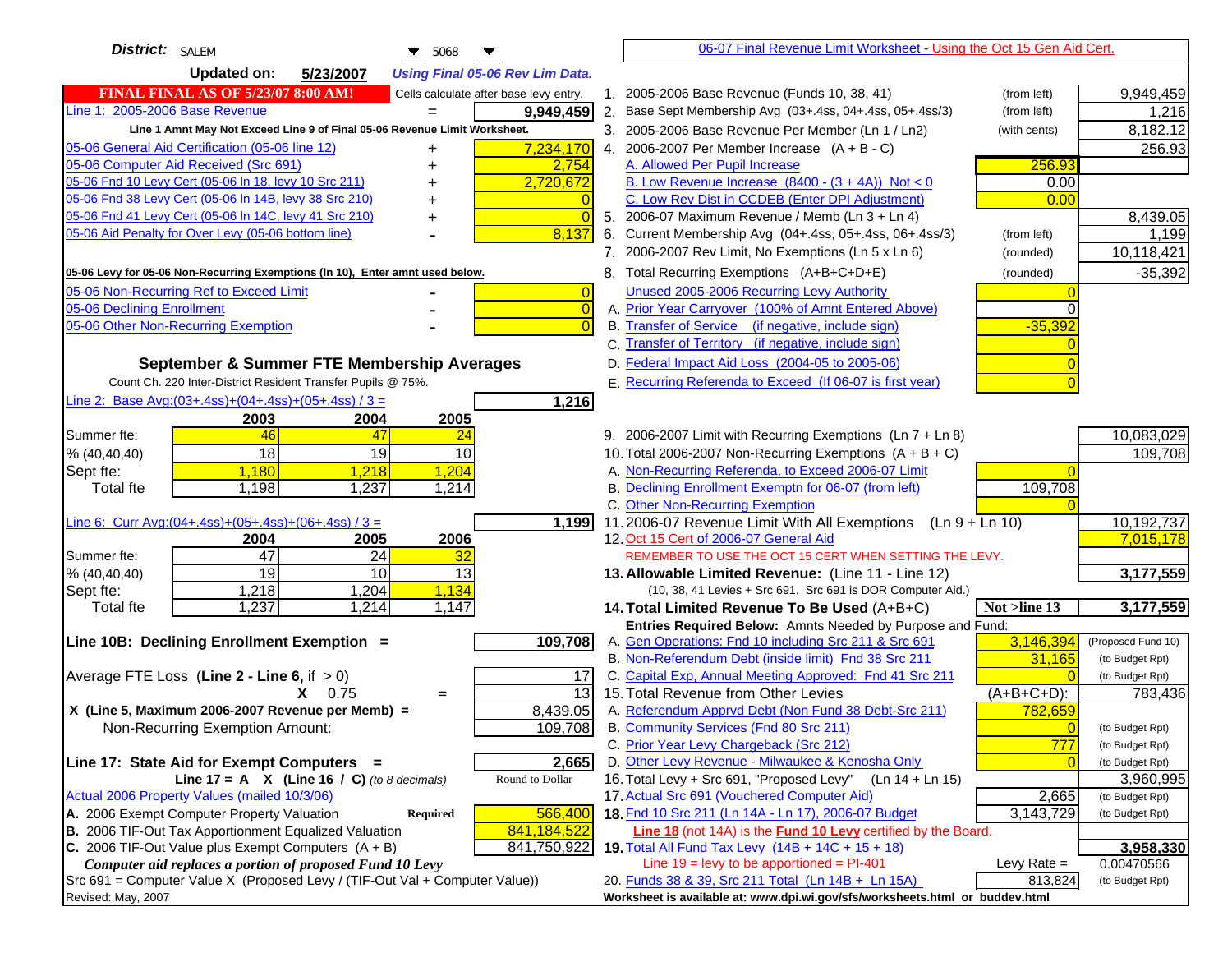| In order for the reconciliation to work properly, the<br>PI-401 must have been filed with the Department.<br>Numbers appearing in the green boxes below are actual, district-submitted<br>2007 PI-401 data.<br>Do not type in these fields.<br>3,143,729.00<br>Fund 10, PI-401<br>Fund 38, PI-401<br>31,165.00<br>Fund 41, PI-401<br>0.00<br>3,174,894.00 |  |  |
|-----------------------------------------------------------------------------------------------------------------------------------------------------------------------------------------------------------------------------------------------------------------------------------------------------------------------------------------------------------|--|--|
|                                                                                                                                                                                                                                                                                                                                                           |  |  |
|                                                                                                                                                                                                                                                                                                                                                           |  |  |
|                                                                                                                                                                                                                                                                                                                                                           |  |  |
|                                                                                                                                                                                                                                                                                                                                                           |  |  |
|                                                                                                                                                                                                                                                                                                                                                           |  |  |
|                                                                                                                                                                                                                                                                                                                                                           |  |  |
|                                                                                                                                                                                                                                                                                                                                                           |  |  |
|                                                                                                                                                                                                                                                                                                                                                           |  |  |
|                                                                                                                                                                                                                                                                                                                                                           |  |  |
|                                                                                                                                                                                                                                                                                                                                                           |  |  |
|                                                                                                                                                                                                                                                                                                                                                           |  |  |
| 777.00<br>Chargeback, PI-401                                                                                                                                                                                                                                                                                                                              |  |  |
| Fund 39, PI-401<br>782,659.00                                                                                                                                                                                                                                                                                                                             |  |  |
| Fund 80, PI-401<br>0.00                                                                                                                                                                                                                                                                                                                                   |  |  |
| Fund 48/Other, PI-401<br>0.00                                                                                                                                                                                                                                                                                                                             |  |  |
| Total, PI-401<br>3,958,330.00                                                                                                                                                                                                                                                                                                                             |  |  |
|                                                                                                                                                                                                                                                                                                                                                           |  |  |
| <b>Computer Aid</b><br>$2,665.00 \le$ ------- don't change                                                                                                                                                                                                                                                                                                |  |  |
| <b>Results</b>                                                                                                                                                                                                                                                                                                                                            |  |  |
| $\overline{\mathbf{0}}$<br>$\mathbf{0}$                                                                                                                                                                                                                                                                                                                   |  |  |
| 0<br>0                                                                                                                                                                                                                                                                                                                                                    |  |  |
| You have levied to your maximum.                                                                                                                                                                                                                                                                                                                          |  |  |
| $\bf{0}$                                                                                                                                                                                                                                                                                                                                                  |  |  |
|                                                                                                                                                                                                                                                                                                                                                           |  |  |
|                                                                                                                                                                                                                                                                                                                                                           |  |  |
|                                                                                                                                                                                                                                                                                                                                                           |  |  |
| 0                                                                                                                                                                                                                                                                                                                                                         |  |  |
|                                                                                                                                                                                                                                                                                                                                                           |  |  |
| $\bf{0}$                                                                                                                                                                                                                                                                                                                                                  |  |  |
|                                                                                                                                                                                                                                                                                                                                                           |  |  |
|                                                                                                                                                                                                                                                                                                                                                           |  |  |
|                                                                                                                                                                                                                                                                                                                                                           |  |  |
| 0                                                                                                                                                                                                                                                                                                                                                         |  |  |
|                                                                                                                                                                                                                                                                                                                                                           |  |  |
|                                                                                                                                                                                                                                                                                                                                                           |  |  |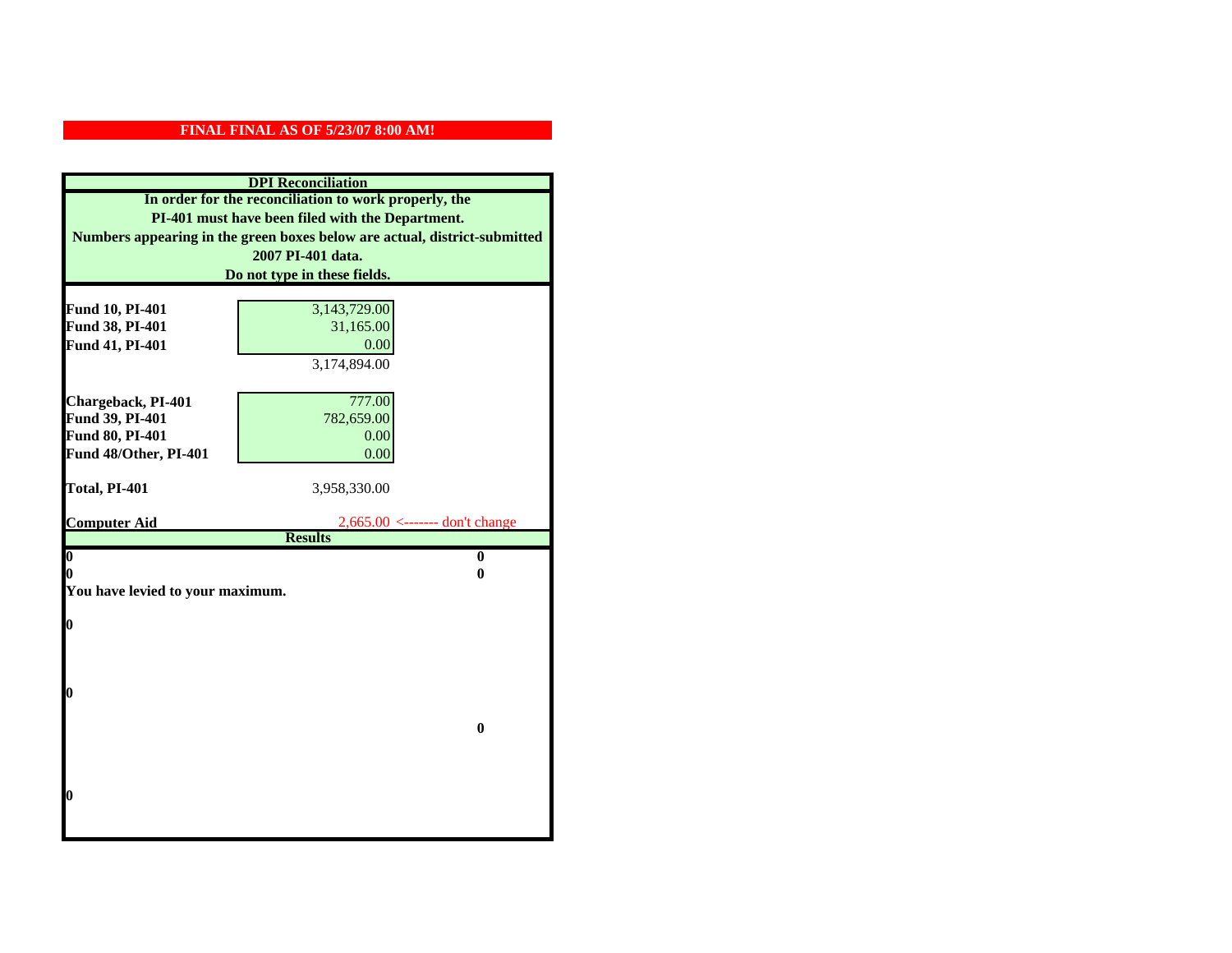| <b>District:</b> SAUK PRAIRIE<br>$\blacktriangledown$ 5100<br>▼                                                         | 06-07 Final Revenue Limit Worksheet - Using the Oct 15 Gen Aid Cert.                                             |                               |
|-------------------------------------------------------------------------------------------------------------------------|------------------------------------------------------------------------------------------------------------------|-------------------------------|
| <b>Updated on:</b><br>5/23/2007<br><b>Using Final 05-06 Rev Lim Data.</b>                                               |                                                                                                                  |                               |
| <b>FINAL FINAL AS OF 5/23/07 8:00 AM!</b><br>Cells calculate after base levy entry.                                     | 1. 2005-2006 Base Revenue (Funds 10, 38, 41)<br>(from left)                                                      | 22,449,873                    |
| Line 1: 2005-2006 Base Revenue<br>22,449,873<br>$=$                                                                     | 2. Base Sept Membership Avg (03+.4ss, 04+.4ss, 05+.4ss/3)<br>(from left)                                         | 2,618                         |
| Line 1 Amnt May Not Exceed Line 9 of Final 05-06 Revenue Limit Worksheet.                                               | 3. 2005-2006 Base Revenue Per Member (Ln 1 / Ln2)<br>(with cents)                                                | 8,575.20                      |
| 05-06 General Aid Certification (05-06 line 12)<br>12,463,497                                                           | 4. 2006-2007 Per Member Increase $(A + B - C)$                                                                   | 256.93                        |
| 05-06 Computer Aid Received (Src 691)<br>41,531                                                                         | A. Allowed Per Pupil Increase<br>256.93                                                                          |                               |
| 05-06 Fnd 10 Levy Cert (05-06 ln 18, levy 10 Src 211)<br>10,052,155                                                     | B. Low Revenue Increase $(8400 - (3 + 4A))$ Not < 0<br>0.00                                                      |                               |
| 05-06 Fnd 38 Levy Cert (05-06 In 14B, levy 38 Src 210)<br>11,777                                                        | C. Low Rev Dist in CCDEB (Enter DPI Adjustment)<br>0.00                                                          |                               |
| 05-06 Fnd 41 Levy Cert (05-06 In 14C, levy 41 Src 210)<br>$\Omega$<br>+                                                 | 5. 2006-07 Maximum Revenue / Memb (Ln 3 + Ln 4)                                                                  | 8,832.13                      |
| 05-06 Aid Penalty for Over Levy (05-06 bottom line)                                                                     | Current Membership Avg (04+.4ss, 05+.4ss, 06+.4ss/3)<br>6.<br>(from left)                                        | 2,605                         |
|                                                                                                                         | 7. 2006-2007 Rev Limit, No Exemptions (Ln 5 x Ln 6)<br>(rounded)                                                 | 23,007,699                    |
| 05-06 Levy for 05-06 Non-Recurring Exemptions (In 10), Enter amnt used below.                                           | 8. Total Recurring Exemptions (A+B+C+D+E)<br>(rounded)                                                           |                               |
| 05-06 Non-Recurring Ref to Exceed Limit<br>$\overline{0}$                                                               | Unused 2005-2006 Recurring Levy Authority                                                                        |                               |
| 119,087<br>05-06 Declining Enrollment                                                                                   | A. Prior Year Carryover (100% of Amnt Entered Above)                                                             |                               |
| 05-06 Other Non-Recurring Exemption                                                                                     | B. Transfer of Service (if negative, include sign)                                                               |                               |
|                                                                                                                         | C. Transfer of Territory (if negative, include sign)                                                             |                               |
| September & Summer FTE Membership Averages                                                                              | D. Federal Impact Aid Loss (2004-05 to 2005-06)                                                                  |                               |
| Count Ch. 220 Inter-District Resident Transfer Pupils @ 75%.                                                            | E. Recurring Referenda to Exceed (If 06-07 is first year)                                                        |                               |
| Line 2: Base Avg: $(03+.4ss)+(04+.4ss)+(05+.4ss)/3 =$<br>2,618                                                          |                                                                                                                  |                               |
| 2003<br>2004<br>2005                                                                                                    |                                                                                                                  |                               |
| 81<br>67<br>Summer fte:<br>59                                                                                           | 9. 2006-2007 Limit with Recurring Exemptions (Ln 7 + Ln 8)                                                       | 23,007,699                    |
| 32<br>27<br>24<br>% (40, 40, 40)                                                                                        | 10. Total 2006-2007 Non-Recurring Exemptions $(A + B + C)$                                                       | 88,321                        |
| 2,585<br>2,615<br>2,571<br>Sept fte:                                                                                    | A. Non-Recurring Referenda, to Exceed 2006-07 Limit                                                              |                               |
| <b>Total fte</b><br>2,647<br>2,598<br>2,609                                                                             | B. Declining Enrollment Exemptn for 06-07 (from left)<br>88,321                                                  |                               |
|                                                                                                                         | C. Other Non-Recurring Exemption                                                                                 |                               |
| Line 6: Curr Avg: $(04+.4ss)+(05+.4ss)+(06+.4ss)/3 =$<br>2,605<br>2006<br>2004                                          | 11.2006-07 Revenue Limit With All Exemptions<br>$(Ln 9 + Ln 10)$<br>12. Oct 15 Cert of 2006-07 General Aid       | 23,096,020<br>12,862,982      |
| 2005<br>67<br>59<br>Summer fte:<br>83                                                                                   | REMEMBER TO USE THE OCT 15 CERT WHEN SETTING THE LEVY.                                                           |                               |
| $\overline{27}$<br>24<br>33<br>% (40, 40, 40)                                                                           | 13. Allowable Limited Revenue: (Line 11 - Line 12)                                                               | 10,233,038                    |
| 2,575<br>2,571<br>2,585<br>Sept fte:                                                                                    | (10, 38, 41 Levies + Src 691. Src 691 is DOR Computer Aid.)                                                      |                               |
| 2,598<br>2,609<br>2,608<br><b>Total fte</b>                                                                             | Not >line 13<br>14. Total Limited Revenue To Be Used (A+B+C)                                                     | 10,233,038                    |
|                                                                                                                         | Entries Required Below: Amnts Needed by Purpose and Fund:                                                        |                               |
| 88,321<br>Line 10B: Declining Enrollment Exemption =                                                                    | A. Gen Operations: Fnd 10 including Src 211 & Src 691<br>10,221,261                                              | (Proposed Fund 10)            |
|                                                                                                                         | B. Non-Referendum Debt (inside limit) Fnd 38 Src 211<br>11,777                                                   | (to Budget Rpt)               |
| Average FTE Loss (Line $2 -$ Line 6, if $> 0$ )<br>13                                                                   | C. Capital Exp, Annual Meeting Approved: Fnd 41 Src 211                                                          | (to Budget Rpt)               |
| 10<br>$X = 0.75$<br>$=$                                                                                                 | 15. Total Revenue from Other Levies<br>$(A+B+C+D)$ :                                                             | 1,778,224                     |
| X (Line 5, Maximum 2006-2007 Revenue per Memb) =<br>8,832.13                                                            | A. Referendum Apprvd Debt (Non Fund 38 Debt-Src 211)<br>1,320,175                                                |                               |
| 88,321<br>Non-Recurring Exemption Amount:                                                                               | B. Community Services (Fnd 80 Src 211)<br>425,000                                                                | (to Budget Rpt)               |
|                                                                                                                         | C. Prior Year Levy Chargeback (Src 212)<br>33,049                                                                | (to Budget Rpt)               |
| 36,953<br>Line 17: State Aid for Exempt Computers =<br>Line 17 = A $X$ (Line 16 / C) (to 8 decimals)<br>Round to Dollar | D. Other Levy Revenue - Milwaukee & Kenosha Only<br>16. Total Levy + Src 691, "Proposed Levy"<br>(Ln 14 + Ln 15) | (to Budget Rpt)<br>12,011,262 |
| Actual 2006 Property Values (mailed 10/3/06)                                                                            | 17. Actual Src 691 (Vouchered Computer Aid)<br>36,953                                                            | (to Budget Rpt)               |
| A. 2006 Exempt Computer Property Valuation<br>4,895,000<br>Required                                                     | 18. Fnd 10 Src 211 (Ln 14A - Ln 17), 2006-07 Budget<br>10,184,308                                                | (to Budget Rpt)               |
| B. 2006 TIF-Out Tax Apportionment Equalized Valuation<br>1,586,164,863                                                  | Line 18 (not 14A) is the Fund 10 Levy certified by the Board.                                                    |                               |
| C. 2006 TIF-Out Value plus Exempt Computers $(A + B)$<br>1,591,059,863                                                  | 19. Total All Fund Tax Levy $(14B + 14C + 15 + 18)$                                                              | 11,974,309                    |
| Computer aid replaces a portion of proposed Fund 10 Levy                                                                | Line $19 = \text{levy}$ to be apportioned = PI-401<br>Levy Rate $=$                                              | 0.00754922                    |
| Src 691 = Computer Value X (Proposed Levy / (TIF-Out Val + Computer Value))                                             | 20. Funds 38 & 39, Src 211 Total (Ln 14B + Ln 15A)<br>1,331,952                                                  | (to Budget Rpt)               |
| Revised: May, 2007                                                                                                      | Worksheet is available at: www.dpi.wi.gov/sfs/worksheets.html or buddev.html                                     |                               |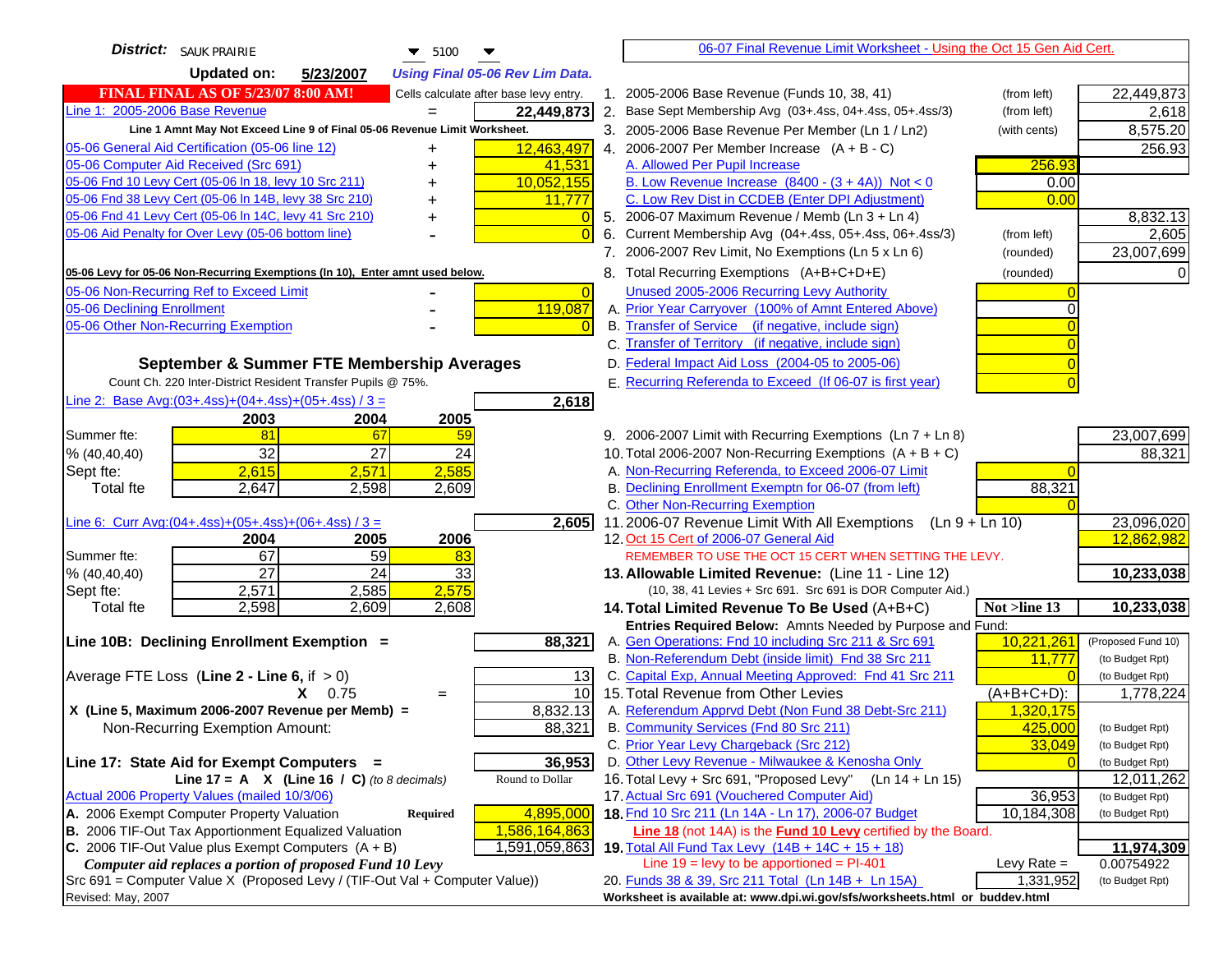| <b>DPI</b> Reconciliation                                                 |                                   |  |  |
|---------------------------------------------------------------------------|-----------------------------------|--|--|
| In order for the reconciliation to work properly, the                     |                                   |  |  |
| PI-401 must have been filed with the Department.                          |                                   |  |  |
| Numbers appearing in the green boxes below are actual, district-submitted |                                   |  |  |
|                                                                           | 2007 PI-401 data.                 |  |  |
|                                                                           | Do not type in these fields.      |  |  |
|                                                                           |                                   |  |  |
| Fund 10, PI-401                                                           | 10,184,308.00                     |  |  |
| Fund 38, PI-401                                                           | 11,777.00                         |  |  |
| Fund 41, PI-401                                                           | 0.00                              |  |  |
|                                                                           | 10,196,085.00                     |  |  |
|                                                                           |                                   |  |  |
| Chargeback, PI-401                                                        | 33,049.00                         |  |  |
| Fund 39, PI-401                                                           | 1,320,175.00                      |  |  |
| Fund 80, PI-401                                                           | 425,000.00                        |  |  |
| Fund 48/Other, PI-401                                                     | 0.00                              |  |  |
|                                                                           |                                   |  |  |
| Total, PI-401                                                             | 11,974,309.00                     |  |  |
| <b>Computer Aid</b>                                                       | $36,953.00$ <------- don't change |  |  |
|                                                                           | <b>Results</b>                    |  |  |
| $\overline{\mathbf{0}}$                                                   | $\bf{0}$                          |  |  |
| 0<br>0                                                                    |                                   |  |  |
| You have levied to your maximum.                                          |                                   |  |  |
|                                                                           |                                   |  |  |
| $\bf{0}$                                                                  |                                   |  |  |
|                                                                           |                                   |  |  |
|                                                                           |                                   |  |  |
| l0                                                                        |                                   |  |  |
|                                                                           |                                   |  |  |
|                                                                           | $\bf{0}$                          |  |  |
|                                                                           |                                   |  |  |
|                                                                           |                                   |  |  |
|                                                                           |                                   |  |  |
| $\boldsymbol{0}$                                                          |                                   |  |  |
|                                                                           |                                   |  |  |
|                                                                           |                                   |  |  |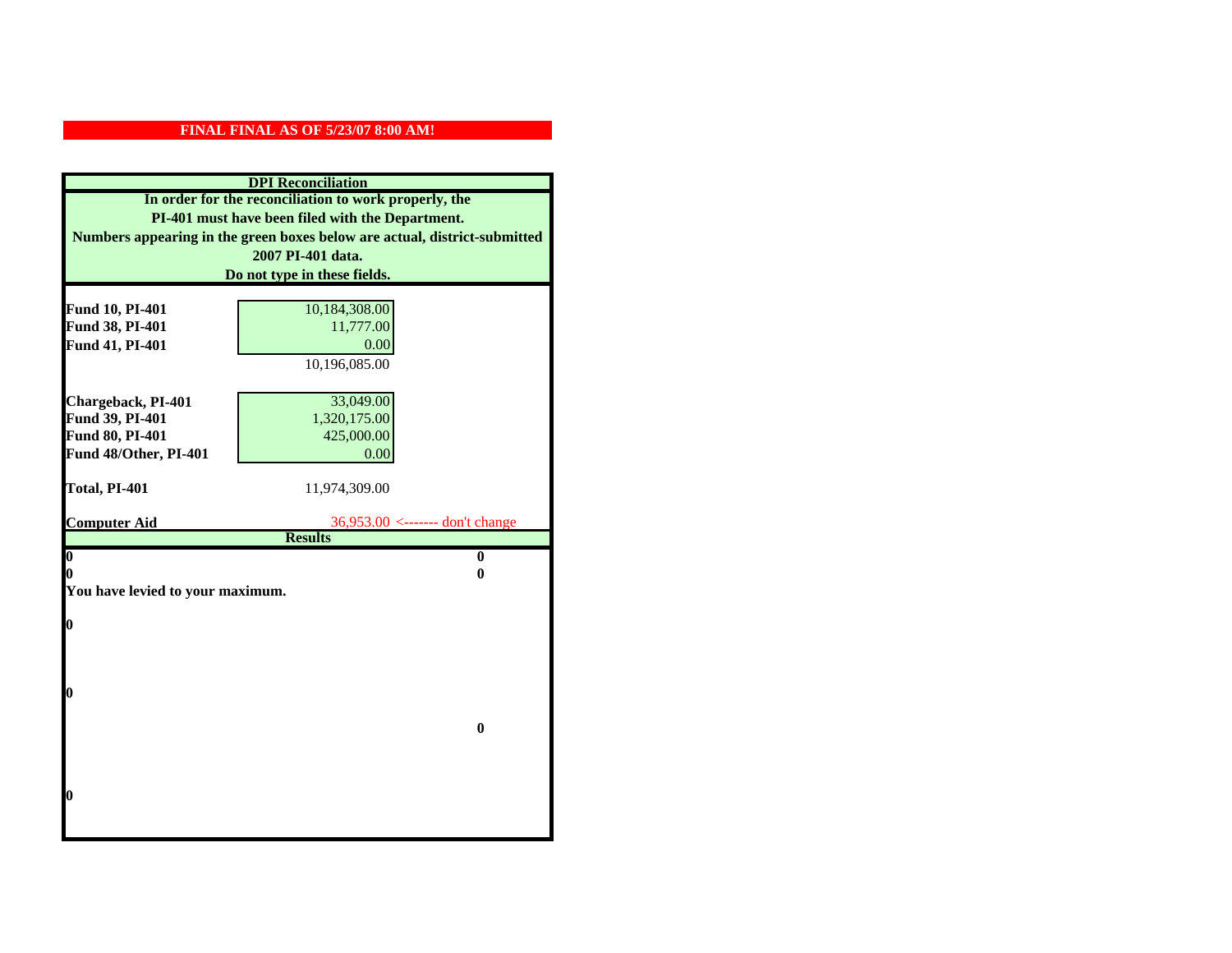| District: SENECA<br>$\blacktriangledown$ 5124                                                                                           | 06-07 Final Revenue Limit Worksheet - Using the Oct 15 Gen Aid Cert.                                              |                                                          |
|-----------------------------------------------------------------------------------------------------------------------------------------|-------------------------------------------------------------------------------------------------------------------|----------------------------------------------------------|
| <b>Updated on:</b><br>5/23/2007<br><b>Using Final 05-06 Rev Lim Data.</b>                                                               |                                                                                                                   |                                                          |
| <b>FINAL FINAL AS OF 5/23/07 8:00 AM!</b><br>Cells calculate after base levy entry.                                                     | 1. 2005-2006 Base Revenue (Funds 10, 38, 41)                                                                      | 2,496,323<br>(from left)                                 |
| Line 1: 2005-2006 Base Revenue<br>2,496,323                                                                                             | 2. Base Sept Membership Avg (03+.4ss, 04+.4ss, 05+.4ss/3)                                                         | 302<br>(from left)                                       |
| Line 1 Amnt May Not Exceed Line 9 of Final 05-06 Revenue Limit Worksheet.                                                               | 3. 2005-2006 Base Revenue Per Member (Ln 1 / Ln2)                                                                 | 8,265.97<br>(with cents)                                 |
| 1,928,766<br>05-06 General Aid Certification (05-06 line 12)                                                                            | 4. 2006-2007 Per Member Increase $(A + B - C)$                                                                    | 256.93                                                   |
| 05-06 Computer Aid Received (Src 691)<br>618                                                                                            | A. Allowed Per Pupil Increase                                                                                     | 256.93                                                   |
| 05-06 Fnd 10 Levy Cert (05-06 In 18, levy 10 Src 211)<br>1,133,168                                                                      | B. Low Revenue Increase $(8400 - (3 + 4A))$ Not < 0                                                               | 0.00                                                     |
| 05-06 Fnd 38 Levy Cert (05-06 In 14B, levy 38 Src 210)<br>$\Omega$                                                                      | C. Low Rev Dist in CCDEB (Enter DPI Adjustment)                                                                   | 0.00                                                     |
| 05-06 Fnd 41 Levy Cert (05-06 In 14C, levy 41 Src 210)<br>$\Omega$<br>٠                                                                 | 5. 2006-07 Maximum Revenue / Memb (Ln 3 + Ln 4)                                                                   | 8,522.90                                                 |
| 05-06 Aid Penalty for Over Levy (05-06 bottom line)<br>101                                                                              | Current Membership Avg (04+.4ss, 05+.4ss, 06+.4ss/3)<br>6.                                                        | (from left)<br>301                                       |
|                                                                                                                                         | 7. 2006-2007 Rev Limit, No Exemptions (Ln 5 x Ln 6)                                                               | 2,565,393<br>(rounded)                                   |
| 05-06 Levy for 05-06 Non-Recurring Exemptions (In 10), Enter amnt used below.                                                           | 8. Total Recurring Exemptions (A+B+C+D+E)                                                                         | (rounded)<br>0                                           |
| 05-06 Non-Recurring Ref to Exceed Limit<br>500,000                                                                                      | Unused 2005-2006 Recurring Levy Authority                                                                         |                                                          |
| 05-06 Declining Enrollment<br>66,128                                                                                                    | A. Prior Year Carryover (100% of Amnt Entered Above)                                                              | ∩                                                        |
| 05-06 Other Non-Recurring Exemption<br>$\Omega$                                                                                         | B. Transfer of Service (if negative, include sign)                                                                |                                                          |
|                                                                                                                                         | C. Transfer of Territory (if negative, include sign)                                                              |                                                          |
| September & Summer FTE Membership Averages                                                                                              | D. Federal Impact Aid Loss (2004-05 to 2005-06)                                                                   |                                                          |
| Count Ch. 220 Inter-District Resident Transfer Pupils @ 75%.                                                                            | E. Recurring Referenda to Exceed (If 06-07 is first year)                                                         |                                                          |
| Line 2: Base Avg: (03+.4ss) + (04+.4ss) + (05+.4ss) / 3 =<br>302                                                                        |                                                                                                                   |                                                          |
| 2003<br>2004<br>2005                                                                                                                    |                                                                                                                   |                                                          |
| Summer fte:<br>3                                                                                                                        | 9. 2006-2007 Limit with Recurring Exemptions (Ln 7 + Ln 8)                                                        | 2,565,393                                                |
| % (40, 40, 40)                                                                                                                          | 10. Total 2006-2007 Non-Recurring Exemptions $(A + B + C)$                                                        | 383,523                                                  |
| 304<br>298<br>302<br>Sept fte:                                                                                                          | A. Non-Recurring Referenda, to Exceed 2006-07 Limit                                                               | 375,000                                                  |
| 305<br>299<br>303<br>Total fte                                                                                                          | B. Declining Enrollment Exemptn for 06-07 (from left)                                                             | 8,523                                                    |
|                                                                                                                                         | C. Other Non-Recurring Exemption                                                                                  |                                                          |
| Line 6: Curr Avg: $(04+.4ss)+(05+.4ss)+(06+.4ss)/3 =$<br><b>3011</b>                                                                    | 11.2006-07 Revenue Limit With All Exemptions (Ln $9 + \overline{\text{Ln }10}$ )                                  | 2,948,916                                                |
| 2006<br>2005<br>2004                                                                                                                    | 12. Oct 15 Cert of 2006-07 General Aid                                                                            | 2,047,571                                                |
| 3<br>Summer fte:<br>3<br>% (40, 40, 40)                                                                                                 | REMEMBER TO USE THE OCT 15 CERT WHEN SETTING THE LEVY.                                                            | 901,345                                                  |
| 302<br>298<br>299<br>Sept fte:                                                                                                          | 13. Allowable Limited Revenue: (Line 11 - Line 12)<br>(10, 38, 41 Levies + Src 691. Src 691 is DOR Computer Aid.) | <b>EXCEEDS LIMIT</b>                                     |
| 299<br>303<br>Total fte<br>300                                                                                                          | 14. Total Limited Revenue To Be Used (A+B+C)                                                                      | Not >line 13<br>909,868                                  |
|                                                                                                                                         | Entries Required Below: Amnts Needed by Purpose and Fund:                                                         |                                                          |
| 8,523<br>Line 10B: Declining Enrollment Exemption =                                                                                     | A. Gen Operations: Fnd 10 including Src 211 & Src 691                                                             | 879,868<br>(Proposed Fund 10)                            |
|                                                                                                                                         | B. Non-Referendum Debt (inside limit) Fnd 38 Src 211                                                              | 30,000<br>(to Budget Rpt)                                |
| Average FTE Loss (Line $2 -$ Line 6, if $> 0$ )                                                                                         | C. Capital Exp, Annual Meeting Approved: Fnd 41 Src 211                                                           | (to Budget Rpt)                                          |
| $X = 0.75$<br>$=$                                                                                                                       | 15. Total Revenue from Other Levies                                                                               | $(A+B+C+D)$ :<br>63,101                                  |
| X (Line 5, Maximum 2006-2007 Revenue per Memb) =<br>8,522.90                                                                            | A. Referendum Apprvd Debt (Non Fund 38 Debt-Src 211)                                                              |                                                          |
| 8,523<br>Non-Recurring Exemption Amount:                                                                                                | B. Community Services (Fnd 80 Src 211)                                                                            | 63,000<br>(to Budget Rpt)                                |
|                                                                                                                                         | C. Prior Year Levy Chargeback (Src 212)                                                                           | 101<br>(to Budget Rpt)                                   |
| Line 17: State Aid for Exempt Computers =<br>320                                                                                        | D. Other Levy Revenue - Milwaukee & Kenosha Only                                                                  | (to Budget Rpt)                                          |
| Line 17 = A $X$ (Line 16 / C) (to 8 decimals)<br>Round to Dollar                                                                        | 16. Total Levy + Src 691, "Proposed Levy"<br>(Ln 14 + Ln 15)                                                      | 972,969                                                  |
| Actual 2006 Property Values (mailed 10/3/06)                                                                                            | 17. Actual Src 691 (Vouchered Computer Aid)                                                                       | 320<br>(to Budget Rpt)                                   |
| A. 2006 Exempt Computer Property Valuation<br>38,800<br><b>Required</b>                                                                 | 18. Fnd 10 Src 211 (Ln 14A - Ln 17), 2006-07 Budget                                                               | 879,548<br>(to Budget Rpt)                               |
| B. 2006 TIF-Out Tax Apportionment Equalized Valuation<br>117,939,700                                                                    | Line 18 (not 14A) is the Fund 10 Levy certified by the Board.                                                     |                                                          |
| C. 2006 TIF-Out Value plus Exempt Computers $(A + B)$<br>117,978,500                                                                    | 19. Total All Fund Tax Levy (14B + 14C + 15 + 18)<br>Line $19$ = levy to be apportioned = PI-401                  | 972,649                                                  |
| Computer aid replaces a portion of proposed Fund 10 Levy<br>Src 691 = Computer Value X (Proposed Levy / (TIF-Out Val + Computer Value)) | 20. Funds 38 & 39, Src 211 Total (Ln 14B + Ln 15A)                                                                | Levy Rate $=$<br>0.00824700<br>30,000<br>(to Budget Rpt) |
| Revised: May, 2007                                                                                                                      | Worksheet is available at: www.dpi.wi.gov/sfs/worksheets.html or buddev.html                                      |                                                          |
|                                                                                                                                         |                                                                                                                   |                                                          |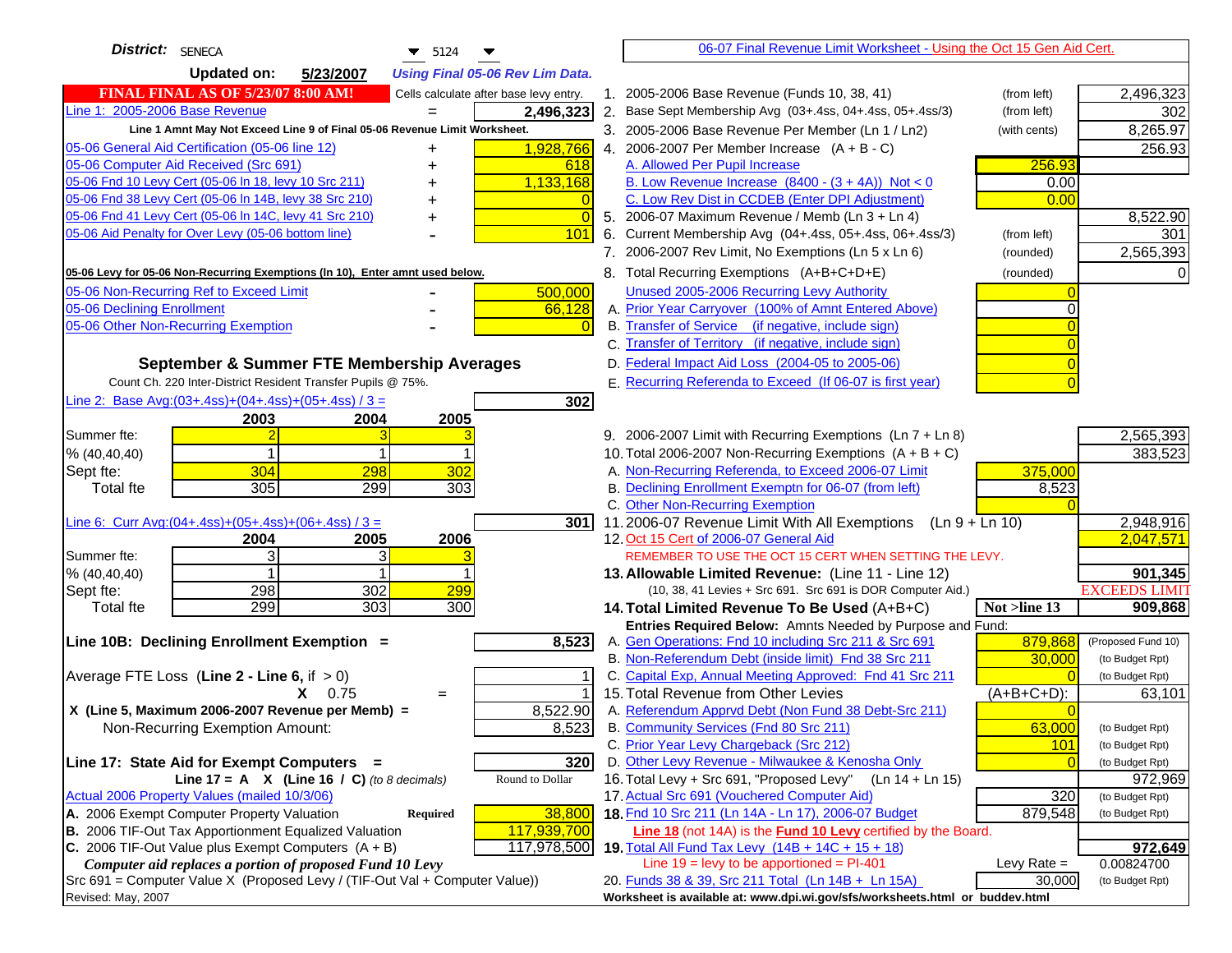| <b>DPI</b> Reconciliation                             |                                                                           |  |  |
|-------------------------------------------------------|---------------------------------------------------------------------------|--|--|
| In order for the reconciliation to work properly, the |                                                                           |  |  |
| PI-401 must have been filed with the Department.      |                                                                           |  |  |
|                                                       | Numbers appearing in the green boxes below are actual, district-submitted |  |  |
|                                                       | 2007 PI-401 data.                                                         |  |  |
|                                                       | Do not type in these fields.                                              |  |  |
|                                                       |                                                                           |  |  |
| Fund 10, PI-401                                       | 879,548.00                                                                |  |  |
| Fund 38, PI-401                                       | 30,000.00                                                                 |  |  |
| Fund 41, PI-401                                       | 0.00                                                                      |  |  |
|                                                       | 909,548.00                                                                |  |  |
|                                                       |                                                                           |  |  |
| Chargeback, PI-401                                    | 101.00                                                                    |  |  |
| Fund 39, PI-401                                       | 0.00                                                                      |  |  |
| Fund 80, PI-401                                       | 63,000.00                                                                 |  |  |
| Fund 48/Other, PI-401                                 | 0.00                                                                      |  |  |
|                                                       |                                                                           |  |  |
| Total, PI-401                                         | 972,649.00                                                                |  |  |
|                                                       |                                                                           |  |  |
| <b>Computer Aid</b>                                   | $320.00$ <------- don't change<br><b>Results</b>                          |  |  |
| You have overlevied by:                               | 8,523                                                                     |  |  |
| 0                                                     | 0                                                                         |  |  |
| 0                                                     |                                                                           |  |  |
|                                                       |                                                                           |  |  |
| 0                                                     |                                                                           |  |  |
|                                                       |                                                                           |  |  |
|                                                       |                                                                           |  |  |
|                                                       |                                                                           |  |  |
| $\boldsymbol{0}$                                      |                                                                           |  |  |
|                                                       |                                                                           |  |  |
|                                                       | $\bf{0}$                                                                  |  |  |
|                                                       |                                                                           |  |  |
|                                                       |                                                                           |  |  |
| 0                                                     |                                                                           |  |  |
|                                                       |                                                                           |  |  |
|                                                       |                                                                           |  |  |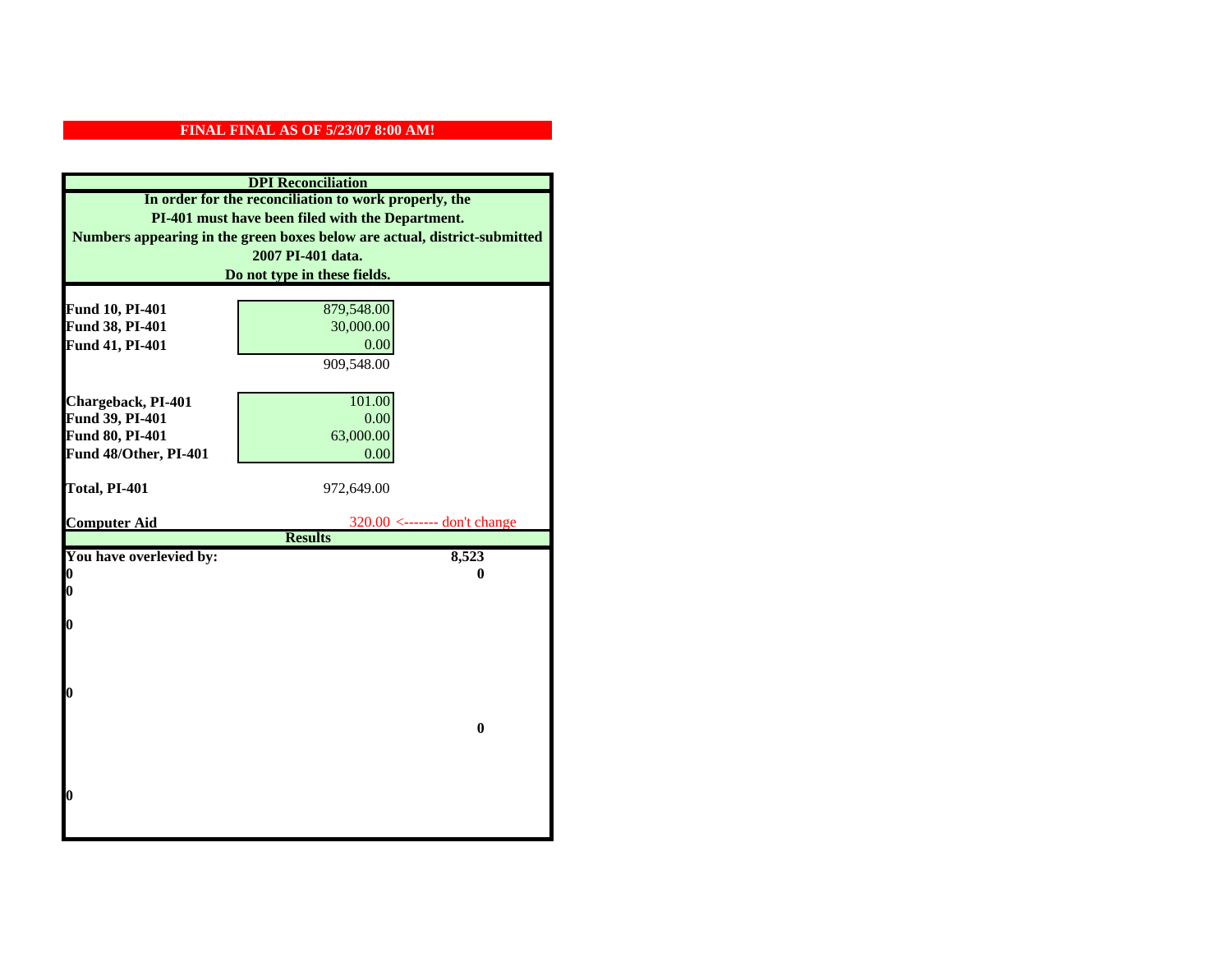| <b>District:</b> SEVASTOPOL<br>$\blacktriangledown$ 5130                                                         | 06-07 Final Revenue Limit Worksheet - Using the Oct 15 Gen Aid Cert.                                          |                      |
|------------------------------------------------------------------------------------------------------------------|---------------------------------------------------------------------------------------------------------------|----------------------|
| <b>Updated on:</b><br>5/23/2007<br><b>Using Final 05-06 Rev Lim Data.</b>                                        |                                                                                                               |                      |
| <b>FINAL FINAL AS OF 5/23/07 8:00 AM!</b><br>Cells calculate after base levy entry.                              | 1. 2005-2006 Base Revenue (Funds 10, 38, 41)<br>(from left)                                                   | 6,347,869            |
| Line 1: 2005-2006 Base Revenue<br>6,347,869<br>$=$                                                               | 2. Base Sept Membership Avg (03+.4ss, 04+.4ss, 05+.4ss/3)<br>(from left)                                      | 639                  |
| Line 1 Amnt May Not Exceed Line 9 of Final 05-06 Revenue Limit Worksheet.                                        | 3. 2005-2006 Base Revenue Per Member (Ln 1 / Ln2)<br>(with cents)                                             | 9,934.07             |
| 05-06 General Aid Certification (05-06 line 12)<br>153,175                                                       | 4. 2006-2007 Per Member Increase $(A + B - C)$                                                                | 256.93               |
| 05-06 Computer Aid Received (Src 691)<br>2,905                                                                   | A. Allowed Per Pupil Increase<br>256.93                                                                       |                      |
| 05-06 Fnd 10 Levy Cert (05-06 In 18, levy 10 Src 211)<br>6,250,895                                               | B. Low Revenue Increase $(8400 - (3 + 4A))$ Not < 0<br>0.00                                                   |                      |
| 05-06 Fnd 38 Levy Cert (05-06 In 14B, levy 38 Src 210)                                                           | C. Low Rev Dist in CCDEB (Enter DPI Adjustment)<br>0.00                                                       |                      |
| 05-06 Fnd 41 Levy Cert (05-06 In 14C, levy 41 Src 210)<br>0<br>+                                                 | 5. 2006-07 Maximum Revenue / Memb (Ln 3 + Ln 4)                                                               | 10,191.00            |
| 05-06 Aid Penalty for Over Levy (05-06 bottom line)                                                              | 6. Current Membership Avg (04+.4ss, 05+.4ss, 06+.4ss/3)<br>(from left)                                        | 637                  |
|                                                                                                                  | 7. 2006-2007 Rev Limit, No Exemptions (Ln 5 x Ln 6)<br>(rounded)                                              | 6,491,667            |
| 05-06 Levy for 05-06 Non-Recurring Exemptions (In 10), Enter amnt used below.                                    | 8. Total Recurring Exemptions (A+B+C+D+E)<br>(rounded)                                                        | $-8,304$             |
| 05-06 Non-Recurring Ref to Exceed Limit<br>$\overline{0}$                                                        | Unused 2005-2006 Recurring Levy Authority                                                                     |                      |
| 59,106<br>05-06 Declining Enrollment                                                                             | A. Prior Year Carryover (100% of Amnt Entered Above)                                                          |                      |
| 05-06 Other Non-Recurring Exemption                                                                              | B. Transfer of Service (if negative, include sign)<br>$-8,304$                                                |                      |
|                                                                                                                  | C. Transfer of Territory (if negative, include sign)                                                          |                      |
| September & Summer FTE Membership Averages                                                                       | D. Federal Impact Aid Loss (2004-05 to 2005-06)                                                               |                      |
| Count Ch. 220 Inter-District Resident Transfer Pupils @ 75%.                                                     | E. Recurring Referenda to Exceed (If 06-07 is first year)                                                     |                      |
| Line 2: Base Avg: $(03+.4ss)+(04+.4ss)+(05+.4ss)/3 =$<br>639                                                     |                                                                                                               |                      |
| 2003<br>2004<br>2005                                                                                             |                                                                                                               |                      |
| Summer fte:                                                                                                      | 9. 2006-2007 Limit with Recurring Exemptions (Ln 7 + Ln 8)                                                    | 6,483,363            |
| $\overline{2}$<br>% (40, 40, 40)                                                                                 | 10. Total 2006-2007 Non-Recurring Exemptions $(A + B + C)$                                                    | 20,382               |
| 628<br>643<br>641<br>Sept fte:                                                                                   | A. Non-Recurring Referenda, to Exceed 2006-07 Limit                                                           |                      |
| 644<br>630<br><b>Total fte</b><br>643                                                                            | B. Declining Enrollment Exemptn for 06-07 (from left)<br>20,382                                               |                      |
|                                                                                                                  | C. Other Non-Recurring Exemption                                                                              |                      |
| Line 6: Curr Avg: $(04+.4ss)+(05+.4ss)+(06+.4ss)/3 =$<br>6371                                                    | 11.2006-07 Revenue Limit With All Exemptions (Ln 9 + Ln 10)                                                   | 6,503,745<br>130,100 |
| 2005<br>2006<br>2004<br>Summer fte:<br>$\overline{4}$<br>Δ                                                       | 12. Oct 15 Cert of 2006-07 General Aid<br>REMEMBER TO USE THE OCT 15 CERT WHEN SETTING THE LEVY.              |                      |
| $\overline{2}$<br>% (40, 40, 40)<br>2                                                                            | 13. Allowable Limited Revenue: (Line 11 - Line 12)                                                            | 6,373,645            |
| 628<br>637<br>641<br>Sept fte:                                                                                   | (10, 38, 41 Levies + Src 691. Src 691 is DOR Computer Aid.)                                                   |                      |
| 643<br>630<br>639<br><b>Total fte</b>                                                                            | 14. Total Limited Revenue To Be Used (A+B+C)<br>Not >line 13                                                  | 6,373,645            |
|                                                                                                                  | Entries Required Below: Amnts Needed by Purpose and Fund:                                                     |                      |
| 20,382<br>Line 10B: Declining Enrollment Exemption =                                                             | A. Gen Operations: Fnd 10 including Src 211 & Src 691<br>6,373,645                                            | (Proposed Fund 10)   |
|                                                                                                                  | B. Non-Referendum Debt (inside limit) Fnd 38 Src 211                                                          | (to Budget Rpt)      |
| Average FTE Loss (Line $2 -$ Line 6, if $> 0$ )                                                                  | C. Capital Exp, Annual Meeting Approved: Fnd 41 Src 211                                                       | (to Budget Rpt)      |
| $\overline{2}$<br>$X = 0.75$<br>$=$                                                                              | 15. Total Revenue from Other Levies<br>$(A+B+C+D)$ :                                                          | 20,258               |
| X (Line 5, Maximum 2006-2007 Revenue per Memb) =<br>10,191.00                                                    | A. Referendum Apprvd Debt (Non Fund 38 Debt-Src 211)                                                          |                      |
| 20,382<br>Non-Recurring Exemption Amount:                                                                        | 20,000<br>B. Community Services (Fnd 80 Src 211)                                                              | (to Budget Rpt)      |
|                                                                                                                  | C. Prior Year Levy Chargeback (Src 212)<br>258                                                                | (to Budget Rpt)      |
| 2,564<br>Line 17: State Aid for Exempt Computers =                                                               | D. Other Levy Revenue - Milwaukee & Kenosha Only                                                              | (to Budget Rpt)      |
| Round to Dollar<br>Line 17 = A $X$ (Line 16 / C) (to 8 decimals)<br>Actual 2006 Property Values (mailed 10/3/06) | 16. Total Levy + Src 691, "Proposed Levy"<br>$(Ln 14 + Ln 15)$<br>17. Actual Src 691 (Vouchered Computer Aid) | 6,393,903            |
| A. 2006 Exempt Computer Property Valuation                                                                       | 2,564<br>18. Fnd 10 Src 211 (Ln 14A - Ln 17), 2006-07 Budget                                                  | (to Budget Rpt)      |
| 504,600<br>Required<br>B. 2006 TIF-Out Tax Apportionment Equalized Valuation<br>1,258,057,572                    | 6,371,081<br><b>Line 18</b> (not 14A) is the <b>Fund 10 Levy</b> certified by the Board.                      | (to Budget Rpt)      |
| C. 2006 TIF-Out Value plus Exempt Computers $(A + B)$<br>1,258,562,172                                           | 19. Total All Fund Tax Levy $(14B + 14C + 15 + 18)$                                                           | 6,391,339            |
| Computer aid replaces a portion of proposed Fund 10 Levy                                                         | Line $19 = \text{levy}$ to be apportioned = PI-401<br>Levy Rate $=$                                           | 0.00508032           |
| Src 691 = Computer Value X (Proposed Levy / (TIF-Out Val + Computer Value))                                      | $\overline{0}$<br>20. Funds 38 & 39, Src 211 Total (Ln 14B + Ln 15A)                                          | (to Budget Rpt)      |
| Revised: May, 2007                                                                                               | Worksheet is available at: www.dpi.wi.gov/sfs/worksheets.html or buddev.html                                  |                      |
|                                                                                                                  |                                                                                                               |                      |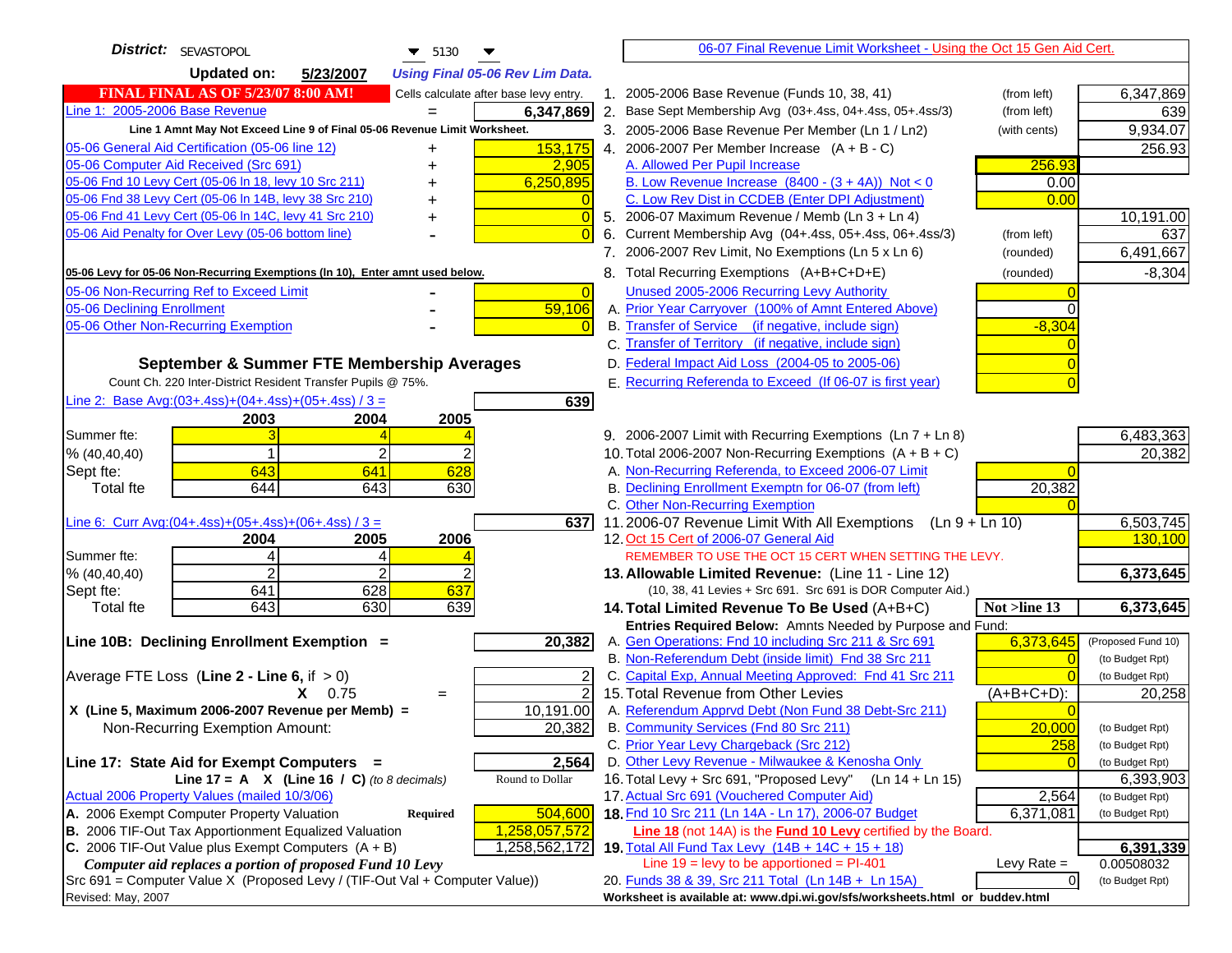| <b>DPI</b> Reconciliation                                                 |                                     |  |
|---------------------------------------------------------------------------|-------------------------------------|--|
| In order for the reconciliation to work properly, the                     |                                     |  |
| PI-401 must have been filed with the Department.                          |                                     |  |
| Numbers appearing in the green boxes below are actual, district-submitted |                                     |  |
|                                                                           | 2007 PI-401 data.                   |  |
|                                                                           | Do not type in these fields.        |  |
|                                                                           |                                     |  |
| Fund 10, PI-401                                                           | 6,371,081.00                        |  |
| Fund 38, PI-401                                                           | 0.00                                |  |
| Fund 41, PI-401                                                           | 0.00                                |  |
|                                                                           | 6,371,081.00                        |  |
|                                                                           |                                     |  |
| Chargeback, PI-401                                                        | 258.33                              |  |
| Fund 39, PI-401                                                           | 0.00                                |  |
| Fund 80, PI-401                                                           | 20,000.00                           |  |
| Fund 48/Other, PI-401                                                     | 0.00                                |  |
| Total, PI-401                                                             | 6,391,339.33                        |  |
|                                                                           |                                     |  |
|                                                                           |                                     |  |
| <b>Computer Aid</b>                                                       | $2,564.00 \le$ ------- don't change |  |
|                                                                           | <b>Results</b>                      |  |
| $\overline{\mathbf{0}}$                                                   | $\mathbf{0}$                        |  |
| 0                                                                         | 0                                   |  |
| You have levied to your maximum.                                          |                                     |  |
|                                                                           |                                     |  |
| $\bf{0}$                                                                  |                                     |  |
|                                                                           |                                     |  |
|                                                                           |                                     |  |
| 0                                                                         |                                     |  |
|                                                                           |                                     |  |
|                                                                           | $\bf{0}$                            |  |
|                                                                           |                                     |  |
|                                                                           |                                     |  |
|                                                                           |                                     |  |
| 0                                                                         |                                     |  |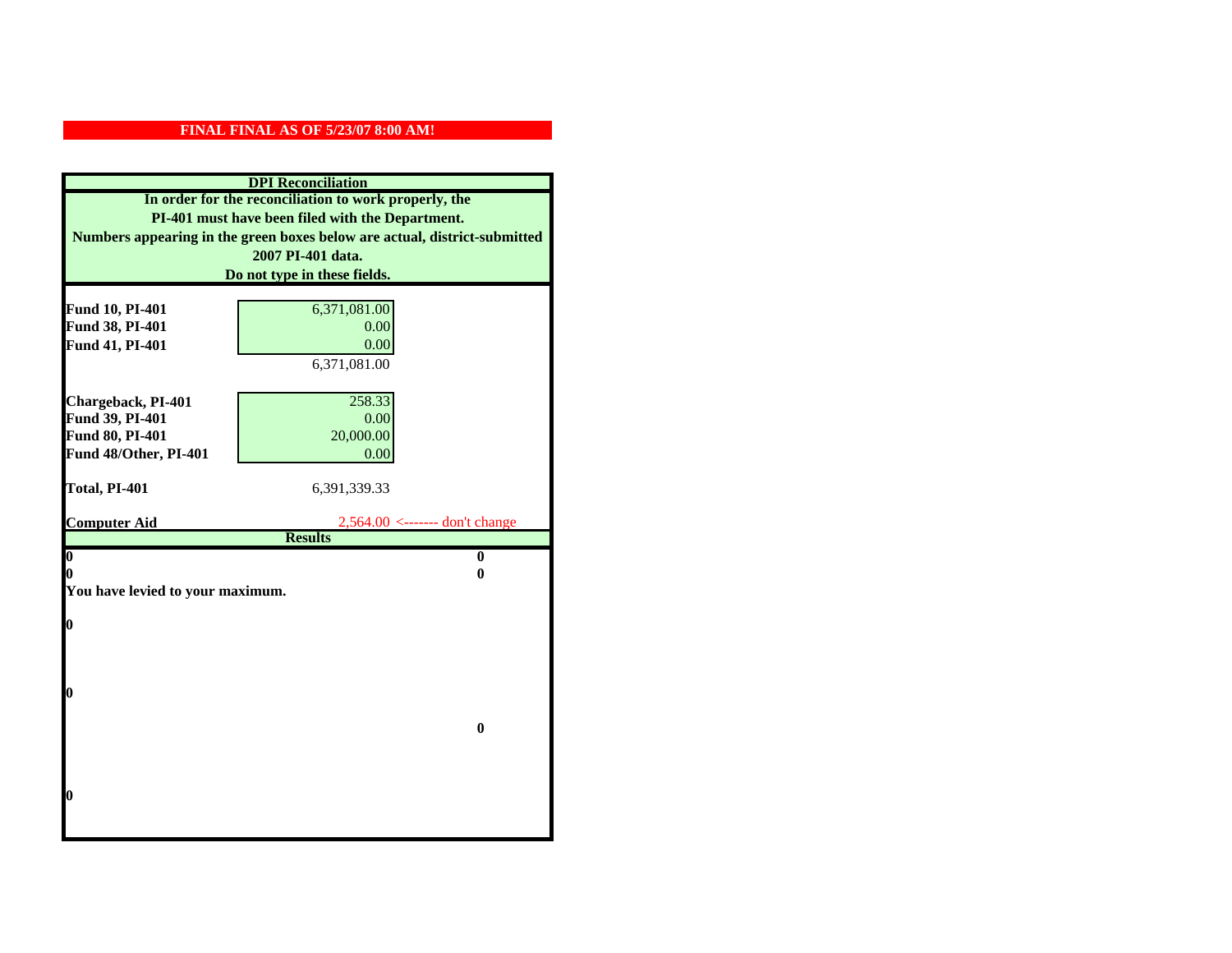| <b>District:</b> SEYMOUR COMMUNITY<br>$\blacktriangledown$ 5138                     | 06-07 Final Revenue Limit Worksheet - Using the Oct 15 Gen Aid Cert.                                                                            |                    |
|-------------------------------------------------------------------------------------|-------------------------------------------------------------------------------------------------------------------------------------------------|--------------------|
| <b>Updated on:</b><br>5/23/2007<br><b>Using Final 05-06 Rev Lim Data.</b>           |                                                                                                                                                 |                    |
| <b>FINAL FINAL AS OF 5/23/07 8:00 AM!</b><br>Cells calculate after base levy entry. | 1. 2005-2006 Base Revenue (Funds 10, 38, 41)<br>(from left)                                                                                     | 19,940,883         |
| Line 1: 2005-2006 Base Revenue<br>19,940,883                                        | 2. Base Sept Membership Avg (03+.4ss, 04+.4ss, 05+.4ss/3)<br>(from left)                                                                        | 2,456              |
| Line 1 Amnt May Not Exceed Line 9 of Final 05-06 Revenue Limit Worksheet.           | 3. 2005-2006 Base Revenue Per Member (Ln 1 / Ln2)<br>(with cents)                                                                               | 8,119.25           |
| 16,133,056<br>05-06 General Aid Certification (05-06 line 12)                       | 4. 2006-2007 Per Member Increase $(A + B - C)$                                                                                                  | 280.75             |
| 05-06 Computer Aid Received (Src 691)<br>9,685                                      | 256.93<br>A. Allowed Per Pupil Increase                                                                                                         |                    |
| 05-06 Fnd 10 Levy Cert (05-06 ln 18, levy 10 Src 211)<br>3,798,142                  | B. Low Revenue Increase $(8400 - (3 + 4A))$ Not < 0<br>23.82                                                                                    |                    |
| 05-06 Fnd 38 Levy Cert (05-06 In 14B, levy 38 Src 210)                              | C. Low Rev Dist in CCDEB (Enter DPI Adjustment)<br>0.00                                                                                         |                    |
| 05-06 Fnd 41 Levy Cert (05-06 In 14C, levy 41 Src 210)<br>$\overline{0}$<br>+       | 5. 2006-07 Maximum Revenue / Memb (Ln $3 + \text{Ln } 4$ )                                                                                      | 8,400.00           |
| 05-06 Aid Penalty for Over Levy (05-06 bottom line)<br>$\Omega$                     | Current Membership Avg (04+.4ss, 05+.4ss, 06+.4ss/3)<br>6.<br>(from left)                                                                       | 2,462              |
|                                                                                     | 7. 2006-2007 Rev Limit, No Exemptions (Ln 5 x Ln 6)<br>(rounded)                                                                                | 20,680,800         |
| 05-06 Levy for 05-06 Non-Recurring Exemptions (In 10), Enter amnt used below.       | 8. Total Recurring Exemptions (A+B+C+D+E)<br>(rounded)                                                                                          | 46,083             |
| 05-06 Non-Recurring Ref to Exceed Limit<br>$\overline{0}$                           | Unused 2005-2006 Recurring Levy Authority                                                                                                       |                    |
| 05-06 Declining Enrollment<br>$\overline{0}$                                        | A. Prior Year Carryover (100% of Amnt Entered Above)                                                                                            |                    |
| 05-06 Other Non-Recurring Exemption<br>$\Omega$                                     | B. Transfer of Service (if negative, include sign)<br>46,083                                                                                    |                    |
|                                                                                     | C. Transfer of Territory (if negative, include sign)                                                                                            |                    |
| September & Summer FTE Membership Averages                                          | D. Federal Impact Aid Loss (2004-05 to 2005-06)                                                                                                 |                    |
| Count Ch. 220 Inter-District Resident Transfer Pupils @ 75%.                        | E. Recurring Referenda to Exceed (If 06-07 is first year)                                                                                       |                    |
| Line 2: Base Avg:(03+.4ss)+(04+.4ss)+(05+.4ss) / 3 =<br>2,456                       |                                                                                                                                                 |                    |
| 2003<br>2004<br>2005                                                                |                                                                                                                                                 |                    |
| 55<br>59<br>Summer fte:<br>59                                                       | 9. 2006-2007 Limit with Recurring Exemptions (Ln 7 + Ln 8)                                                                                      | 20,726,883         |
| 22<br>24<br>24<br>% (40, 40, 40)                                                    | 10. Total 2006-2007 Non-Recurring Exemptions $(A + B + C)$                                                                                      |                    |
| 2,428<br>2,457<br>Sept fte:<br>2.414                                                | A. Non-Recurring Referenda, to Exceed 2006-07 Limit                                                                                             |                    |
| <b>Total fte</b><br>2,479<br>2,438<br>2,452                                         | B. Declining Enrollment Exemptn for 06-07 (from left)                                                                                           |                    |
|                                                                                     | C. Other Non-Recurring Exemption                                                                                                                |                    |
| Line 6: Curr Avg: $(04+.4ss)+(05+.4ss)+(06+.4ss)/3 =$<br>2,462                      | 11.2006-07 Revenue Limit With All Exemptions (Ln $9 + \overline{\text{Ln }10}$ )                                                                | 20,726,883         |
| 2006<br>2005<br>2004                                                                | 12. Oct 15 Cert of 2006-07 General Aid                                                                                                          | 16,840,592         |
| 59<br>59<br>Summer fte:<br>56                                                       | REMEMBER TO USE THE OCT 15 CERT WHEN SETTING THE LEVY.                                                                                          |                    |
| $\overline{24}$<br>$\overline{24}$<br>22<br>% (40, 40, 40)                          | 13. Allowable Limited Revenue: (Line 11 - Line 12)                                                                                              | 3,886,291          |
| 2,428<br>2,474<br>2,414<br>Sept fte:<br>2,438<br>2,452<br>2,496                     | (10, 38, 41 Levies + Src 691. Src 691 is DOR Computer Aid.)                                                                                     | 3,886,291          |
| <b>Total fte</b>                                                                    | Not >line 13<br>14. Total Limited Revenue To Be Used (A+B+C)<br>Entries Required Below: Amnts Needed by Purpose and Fund:                       |                    |
| Line 10B: Declining Enrollment Exemption =                                          | 3,886,291<br>A. Gen Operations: Fnd 10 including Src 211 & Src 691                                                                              | (Proposed Fund 10) |
|                                                                                     | B. Non-Referendum Debt (inside limit) Fnd 38 Src 211                                                                                            | (to Budget Rpt)    |
| Average FTE Loss (Line $2 -$ Line 6, if $> 0$ )                                     | C. Capital Exp, Annual Meeting Approved: Fnd 41 Src 211                                                                                         | (to Budget Rpt)    |
| $X = 0.75$<br>$=$                                                                   | 15. Total Revenue from Other Levies<br>$(A+B+C+D)$ :                                                                                            | 1,384,000          |
| X (Line 5, Maximum 2006-2007 Revenue per Memb) =                                    | A. Referendum Apprvd Debt (Non Fund 38 Debt-Src 211)<br>1,340,000                                                                               |                    |
| Non-Recurring Exemption Amount:                                                     | B. Community Services (Fnd 80 Src 211)<br>44,000                                                                                                | (to Budget Rpt)    |
|                                                                                     | C. Prior Year Levy Chargeback (Src 212)<br>$\overline{0}$                                                                                       | (to Budget Rpt)    |
| 5,425<br>Line 17: State Aid for Exempt Computers =                                  | D. Other Levy Revenue - Milwaukee & Kenosha Only                                                                                                | (to Budget Rpt)    |
| Line 17 = A $X$ (Line 16 / C) (to 8 decimals)<br>Round to Dollar                    | 16. Total Levy + Src 691, "Proposed Levy" (Ln 14 + Ln 15)                                                                                       | 5,270,291          |
| Actual 2006 Property Values (mailed 10/3/06)                                        | 17. Actual Src 691 (Vouchered Computer Aid)<br>5,425                                                                                            | (to Budget Rpt)    |
| A. 2006 Exempt Computer Property Valuation<br>684,900<br><b>Required</b>            | 18. Fnd 10 Src 211 (Ln 14A - Ln 17), 2006-07 Budget<br>3,880,866                                                                                | (to Budget Rpt)    |
| B. 2006 TIF-Out Tax Apportionment Equalized Valuation<br>664,705,436                | Line 18 (not 14A) is the Fund 10 Levy certified by the Board.                                                                                   |                    |
| C. 2006 TIF-Out Value plus Exempt Computers $(A + B)$<br>665,390,336                | 19. Total All Fund Tax Levy (14B + 14C + 15 + 18)                                                                                               | 5,264,866          |
| Computer aid replaces a portion of proposed Fund 10 Levy                            | Line $19 = \text{levy}$ to be apportioned = PI-401<br>Levy Rate $=$                                                                             | 0.00792060         |
| Src 691 = Computer Value X (Proposed Levy / (TIF-Out Val + Computer Value))         | 20. Funds 38 & 39, Src 211 Total (Ln 14B + Ln 15A)<br>1,340,000<br>Worksheet is available at: www.dpi.wi.gov/sfs/worksheets.html or buddev.html | (to Budget Rpt)    |
| Revised: May, 2007                                                                  |                                                                                                                                                 |                    |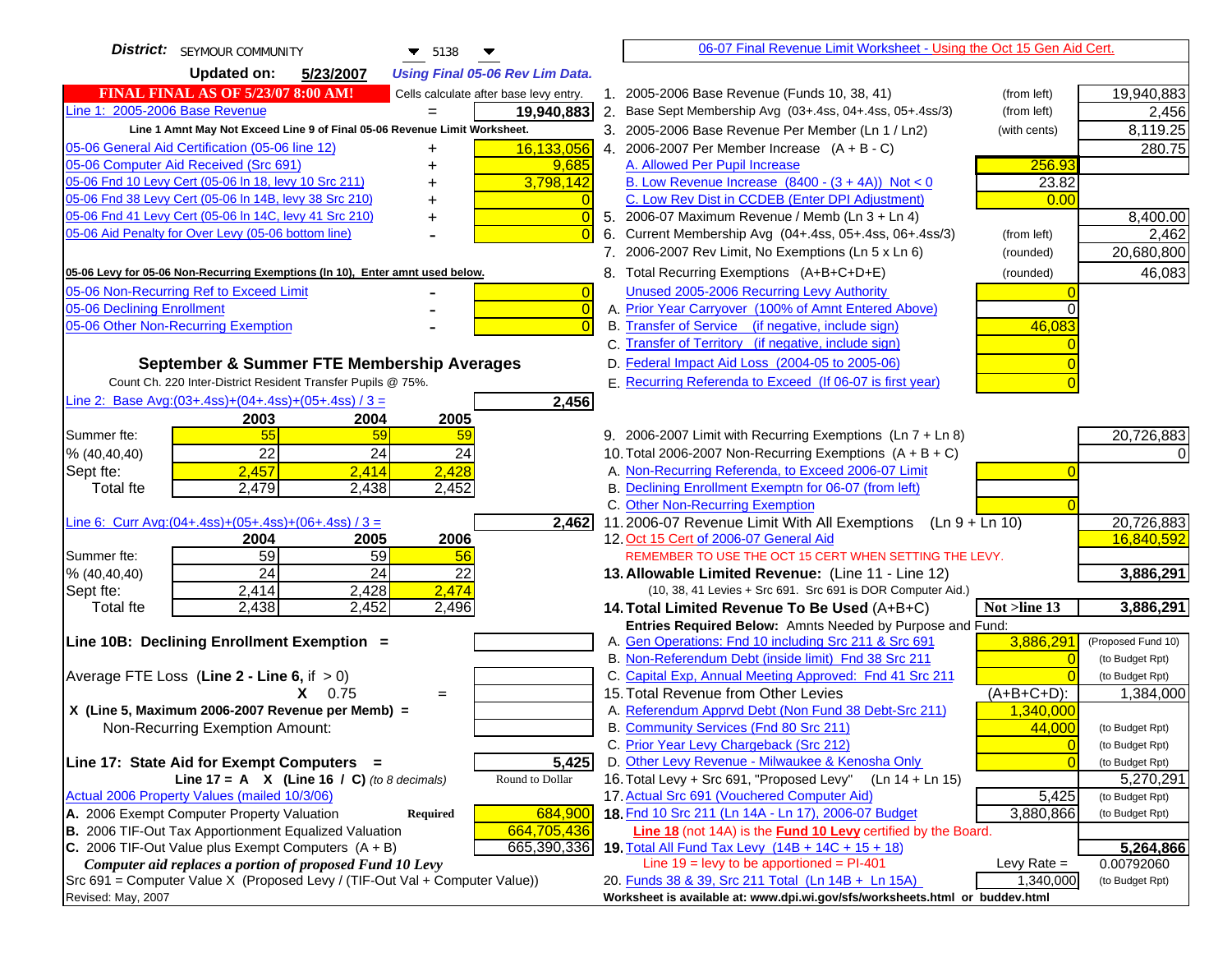| <b>DPI</b> Reconciliation                                                                                                                                                              |                                                                 |  |  |                              |
|----------------------------------------------------------------------------------------------------------------------------------------------------------------------------------------|-----------------------------------------------------------------|--|--|------------------------------|
| In order for the reconciliation to work properly, the<br>PI-401 must have been filed with the Department.<br>Numbers appearing in the green boxes below are actual, district-submitted |                                                                 |  |  |                              |
|                                                                                                                                                                                        |                                                                 |  |  | 2007 PI-401 data.            |
|                                                                                                                                                                                        |                                                                 |  |  | Do not type in these fields. |
|                                                                                                                                                                                        |                                                                 |  |  |                              |
| Fund 10, PI-401                                                                                                                                                                        | 3,880,866.00                                                    |  |  |                              |
| Fund 38, PI-401                                                                                                                                                                        | 0.00                                                            |  |  |                              |
| Fund 41, PI-401                                                                                                                                                                        | 0.00                                                            |  |  |                              |
|                                                                                                                                                                                        | 3,880,866.00                                                    |  |  |                              |
| Chargeback, PI-401                                                                                                                                                                     | 0.00                                                            |  |  |                              |
| Fund 39, PI-401                                                                                                                                                                        | 1,340,000.00                                                    |  |  |                              |
| Fund 80, PI-401                                                                                                                                                                        | 44,000.00                                                       |  |  |                              |
| Fund 48/Other, PI-401                                                                                                                                                                  | 0.00                                                            |  |  |                              |
|                                                                                                                                                                                        |                                                                 |  |  |                              |
| Total, PI-401                                                                                                                                                                          | 5,264,866.00                                                    |  |  |                              |
|                                                                                                                                                                                        |                                                                 |  |  |                              |
| <b>Computer Aid</b>                                                                                                                                                                    | $5,425.00 \leftarrow \text{---}$ don't change<br><b>Results</b> |  |  |                              |
| $\overline{\mathbf{0}}$                                                                                                                                                                | $\bf{0}$                                                        |  |  |                              |
| 0                                                                                                                                                                                      | 0                                                               |  |  |                              |
| You have levied to your maximum.                                                                                                                                                       |                                                                 |  |  |                              |
|                                                                                                                                                                                        |                                                                 |  |  |                              |
| $\bf{0}$                                                                                                                                                                               |                                                                 |  |  |                              |
|                                                                                                                                                                                        |                                                                 |  |  |                              |
|                                                                                                                                                                                        |                                                                 |  |  |                              |
|                                                                                                                                                                                        |                                                                 |  |  |                              |
| l0                                                                                                                                                                                     |                                                                 |  |  |                              |
|                                                                                                                                                                                        | $\bf{0}$                                                        |  |  |                              |
|                                                                                                                                                                                        |                                                                 |  |  |                              |
|                                                                                                                                                                                        |                                                                 |  |  |                              |
|                                                                                                                                                                                        |                                                                 |  |  |                              |
| $\boldsymbol{0}$                                                                                                                                                                       |                                                                 |  |  |                              |
|                                                                                                                                                                                        |                                                                 |  |  |                              |
|                                                                                                                                                                                        |                                                                 |  |  |                              |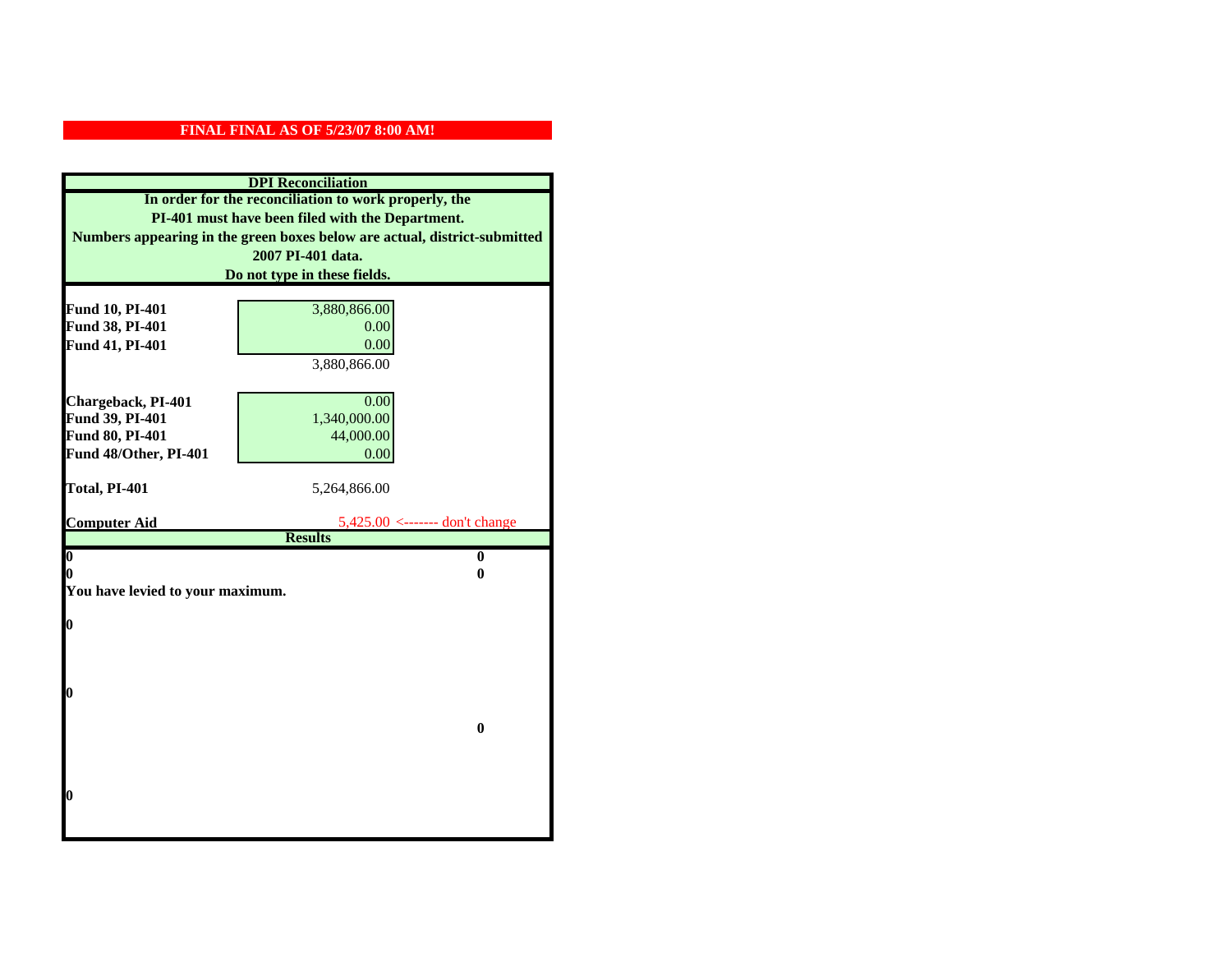| District: SHARON J11<br>$\blacktriangledown$ 5258                                   | 06-07 Final Revenue Limit Worksheet - Using the Oct 15 Gen Aid Cert.                                                    |                      |
|-------------------------------------------------------------------------------------|-------------------------------------------------------------------------------------------------------------------------|----------------------|
| <b>Updated on:</b><br>5/23/2007<br><b>Using Final 05-06 Rev Lim Data.</b>           |                                                                                                                         |                      |
| <b>FINAL FINAL AS OF 5/23/07 8:00 AM!</b><br>Cells calculate after base levy entry. | 1. 2005-2006 Base Revenue (Funds 10, 38, 41)<br>(from left)                                                             | 2,566,884            |
| Line 1: 2005-2006 Base Revenue<br>2,566,884                                         | 2. Base Sept Membership Avg (03+.4ss, 04+.4ss, 05+.4ss/3)<br>(from left)                                                | 285                  |
| Line 1 Amnt May Not Exceed Line 9 of Final 05-06 Revenue Limit Worksheet.           | 3. 2005-2006 Base Revenue Per Member (Ln 1 / Ln2)<br>(with cents)                                                       | 9,006.61             |
| 05-06 General Aid Certification (05-06 line 12)<br>2,098,867<br>+                   | 4. 2006-2007 Per Member Increase $(A + B - C)$                                                                          | 256.93               |
| 05-06 Computer Aid Received (Src 691)<br>447                                        | 256.93<br>A. Allowed Per Pupil Increase                                                                                 |                      |
| 05-06 Fnd 10 Levy Cert (05-06 In 18, levy 10 Src 211)<br>476,576                    | B. Low Revenue Increase $(8400 - (3 + 4A))$ Not < 0<br>0.00                                                             |                      |
| 05-06 Fnd 38 Levy Cert (05-06 In 14B, levy 38 Src 210)                              | C. Low Rev Dist in CCDEB (Enter DPI Adjustment)<br>0.00                                                                 |                      |
| 05-06 Fnd 41 Levy Cert (05-06 In 14C, levy 41 Src 210)<br>+                         | 5. 2006-07 Maximum Revenue / Memb (Ln 3 + Ln 4)                                                                         | 9,263.54             |
| 05-06 Aid Penalty for Over Levy (05-06 bottom line)<br>9,006                        | 6. Current Membership Avg (04+.4ss, 05+.4ss, 06+.4ss/3)<br>(from left)                                                  | 291                  |
|                                                                                     | 7. 2006-2007 Rev Limit, No Exemptions (Ln 5 x Ln 6)<br>(rounded)                                                        | 2,695,690            |
| 05-06 Levy for 05-06 Non-Recurring Exemptions (In 10), Enter amnt used below.       | 8. Total Recurring Exemptions (A+B+C+D+E)<br>(rounded)                                                                  |                      |
| 05-06 Non-Recurring Ref to Exceed Limit<br>$\overline{0}$                           | Unused 2005-2006 Recurring Levy Authority                                                                               |                      |
| 05-06 Declining Enrollment<br>$\Omega$                                              | A. Prior Year Carryover (100% of Amnt Entered Above)                                                                    |                      |
| 05-06 Other Non-Recurring Exemption                                                 | B. Transfer of Service (if negative, include sign)                                                                      |                      |
|                                                                                     | C. Transfer of Territory (if negative, include sign)                                                                    |                      |
| September & Summer FTE Membership Averages                                          | D. Federal Impact Aid Loss (2004-05 to 2005-06)                                                                         |                      |
| Count Ch. 220 Inter-District Resident Transfer Pupils @ 75%.                        | E. Recurring Referenda to Exceed (If 06-07 is first year)                                                               |                      |
| Line 2: Base Avg: $(03+.4ss)+(04+.4ss)+(05+.4ss)/3 =$<br>285                        |                                                                                                                         |                      |
| 2004<br>2003<br>2005                                                                |                                                                                                                         |                      |
| Summer fte:<br>18<br>20<br>-17                                                      | 9. 2006-2007 Limit with Recurring Exemptions (Ln 7 + Ln 8)                                                              | 2,695,690            |
| $\overline{7}$<br>8<br>% (40, 40, 40)                                               | 10. Total 2006-2007 Non-Recurring Exemptions $(A + B + C)$                                                              |                      |
| 272<br>279<br>282<br>Sept fte:<br>279                                               | A. Non-Recurring Referenda, to Exceed 2006-07 Limit<br>B. Declining Enrollment Exemptn for 06-07 (from left)            |                      |
| 287<br>289<br><b>Total fte</b>                                                      | C. Other Non-Recurring Exemption                                                                                        |                      |
| Line 6: Curr Avg: $(04+.4ss)+(05+.4ss)+(06+.4ss)/3 =$<br>291 I                      | 11.2006-07 Revenue Limit With All Exemptions (Ln $9 + \overline{\text{Ln }10}$ )                                        | 2,695,690            |
| 2004<br>2005<br>2006                                                                | 12. Oct 15 Cert of 2006-07 General Aid                                                                                  | 2,291,305            |
| $\overline{20}$<br>17<br>Summer fte:<br>20                                          | REMEMBER TO USE THE OCT 15 CERT WHEN SETTING THE LEVY.                                                                  |                      |
| 8<br>8<br>% (40, 40, 40)                                                            | 13. Allowable Limited Revenue: (Line 11 - Line 12)                                                                      | 404,385              |
| 279<br>282<br>289<br>Sept fte:                                                      | (10, 38, 41 Levies + Src 691. Src 691 is DOR Computer Aid.)                                                             | <b>EXCEEDS LIMIT</b> |
| 287<br>289<br><b>Total fte</b><br>297                                               | Not >line 13<br>14. Total Limited Revenue To Be Used (A+B+C)                                                            | 404,388              |
|                                                                                     | Entries Required Below: Amnts Needed by Purpose and Fund:                                                               |                      |
| Line 10B: Declining Enrollment Exemption =                                          | A. Gen Operations: Fnd 10 including Src 211 & Src 691<br>404,388                                                        | (Proposed Fund 10)   |
|                                                                                     | B. Non-Referendum Debt (inside limit) Fnd 38 Src 211                                                                    | (to Budget Rpt)      |
| Average FTE Loss (Line $2 -$ Line 6, if $> 0$ )                                     | C. Capital Exp, Annual Meeting Approved: Fnd 41 Src 211                                                                 | (to Budget Rpt)      |
| $X = 0.75$<br>$=$<br>X (Line 5, Maximum 2006-2007 Revenue per Memb) =               | 15. Total Revenue from Other Levies<br>$(A+B+C+D)$ :<br>A. Referendum Apprvd Debt (Non Fund 38 Debt-Src 211)<br>215,993 | 242,413              |
| Non-Recurring Exemption Amount:                                                     | B. Community Services (Fnd 80 Src 211)<br>26,420                                                                        | (to Budget Rpt)      |
|                                                                                     | C. Prior Year Levy Chargeback (Src 212)<br>$\overline{0}$                                                               | (to Budget Rpt)      |
| Line 17: State Aid for Exempt Computers =<br>391                                    | D. Other Levy Revenue - Milwaukee & Kenosha Only<br>$\sqrt{ }$                                                          | (to Budget Rpt)      |
| Line 17 = A $X$ (Line 16 / C) (to 8 decimals)<br>Round to Dollar                    | 16. Total Levy + Src 691, "Proposed Levy"<br>$(Ln 14 + Ln 15)$                                                          | 646,801              |
| Actual 2006 Property Values (mailed 10/3/06)                                        | 17. Actual Src 691 (Vouchered Computer Aid)<br>391                                                                      | (to Budget Rpt)      |
| A. 2006 Exempt Computer Property Valuation<br>Required<br>63,100                    | 18. Fnd 10 Src 211 (Ln 14A - Ln 17), 2006-07 Budget<br>403,997                                                          | (to Budget Rpt)      |
| B. 2006 TIF-Out Tax Apportionment Equalized Valuation<br>104,229,388                | Line 18 (not 14A) is the <b>Fund 10 Levy</b> certified by the Board.                                                    |                      |
| C. 2006 TIF-Out Value plus Exempt Computers $(A + B)$<br>104,292,488                | 19. Total All Fund Tax Levy (14B + 14C + 15 + 18)                                                                       | 646,410              |
| Computer aid replaces a portion of proposed Fund 10 Levy                            | Line $19 = \text{levy}$ to be apportioned = PI-401<br>Levy Rate $=$                                                     | 0.00620180           |
| Src 691 = Computer Value X (Proposed Levy / (TIF-Out Val + Computer Value))         | 20. Funds 38 & 39, Src 211 Total (Ln 14B + Ln 15A)<br>215,993                                                           | (to Budget Rpt)      |
| Revised: May, 2007                                                                  | Worksheet is available at: www.dpi.wi.gov/sfs/worksheets.html or buddev.html                                            |                      |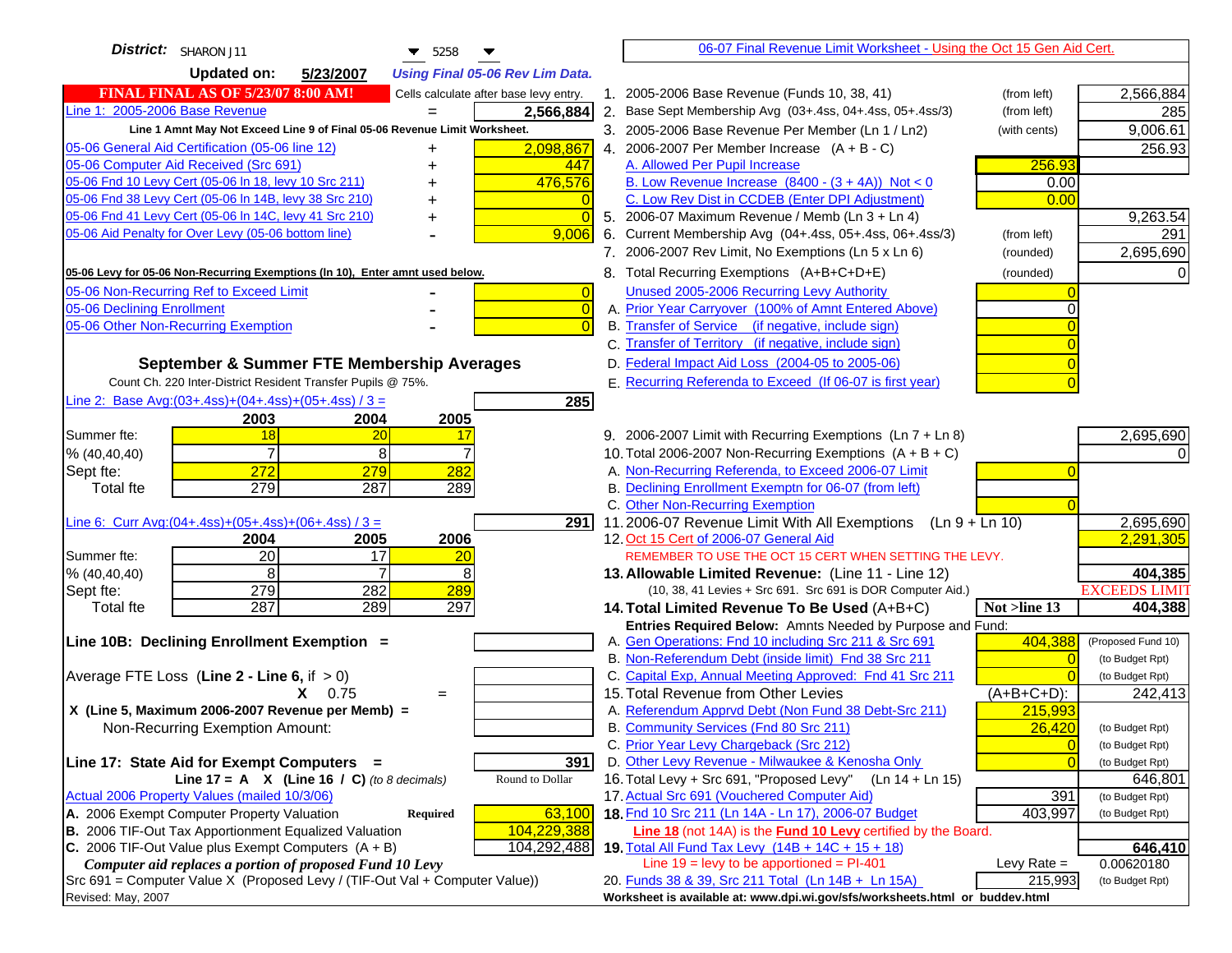| <b>DPI</b> Reconciliation                                                 |                              |  |
|---------------------------------------------------------------------------|------------------------------|--|
| In order for the reconciliation to work properly, the                     |                              |  |
| PI-401 must have been filed with the Department.                          |                              |  |
| Numbers appearing in the green boxes below are actual, district-submitted |                              |  |
|                                                                           | 2007 PI-401 data.            |  |
|                                                                           | Do not type in these fields. |  |
|                                                                           |                              |  |
| Fund 10, PI-401                                                           | 403,997.00                   |  |
| Fund 38, PI-401                                                           | 0.00                         |  |
| Fund 41, PI-401                                                           | 0.00                         |  |
|                                                                           | 403,997.00                   |  |
|                                                                           |                              |  |
| Chargeback, PI-401                                                        | 0.00                         |  |
| Fund 39, PI-401                                                           | 215,993.00                   |  |
| Fund 80, PI-401                                                           | 26,420.00                    |  |
| Fund 48/Other, PI-401                                                     | 0.00                         |  |
| Total, PI-401                                                             |                              |  |
|                                                                           | 646,410.00                   |  |
| <b>Computer Aid</b>                                                       | 391.00 <------- don't change |  |
|                                                                           | <b>Results</b>               |  |
| You have overlevied by:                                                   | $\overline{\mathbf{3}}$      |  |
| 0                                                                         | 0                            |  |
| $\bf{0}$                                                                  |                              |  |
|                                                                           |                              |  |
| O                                                                         |                              |  |
|                                                                           |                              |  |
|                                                                           |                              |  |
| $\bf{0}$                                                                  |                              |  |
|                                                                           |                              |  |
|                                                                           | $\bf{0}$                     |  |
|                                                                           |                              |  |
|                                                                           |                              |  |
|                                                                           |                              |  |
| 0                                                                         |                              |  |
|                                                                           |                              |  |
|                                                                           |                              |  |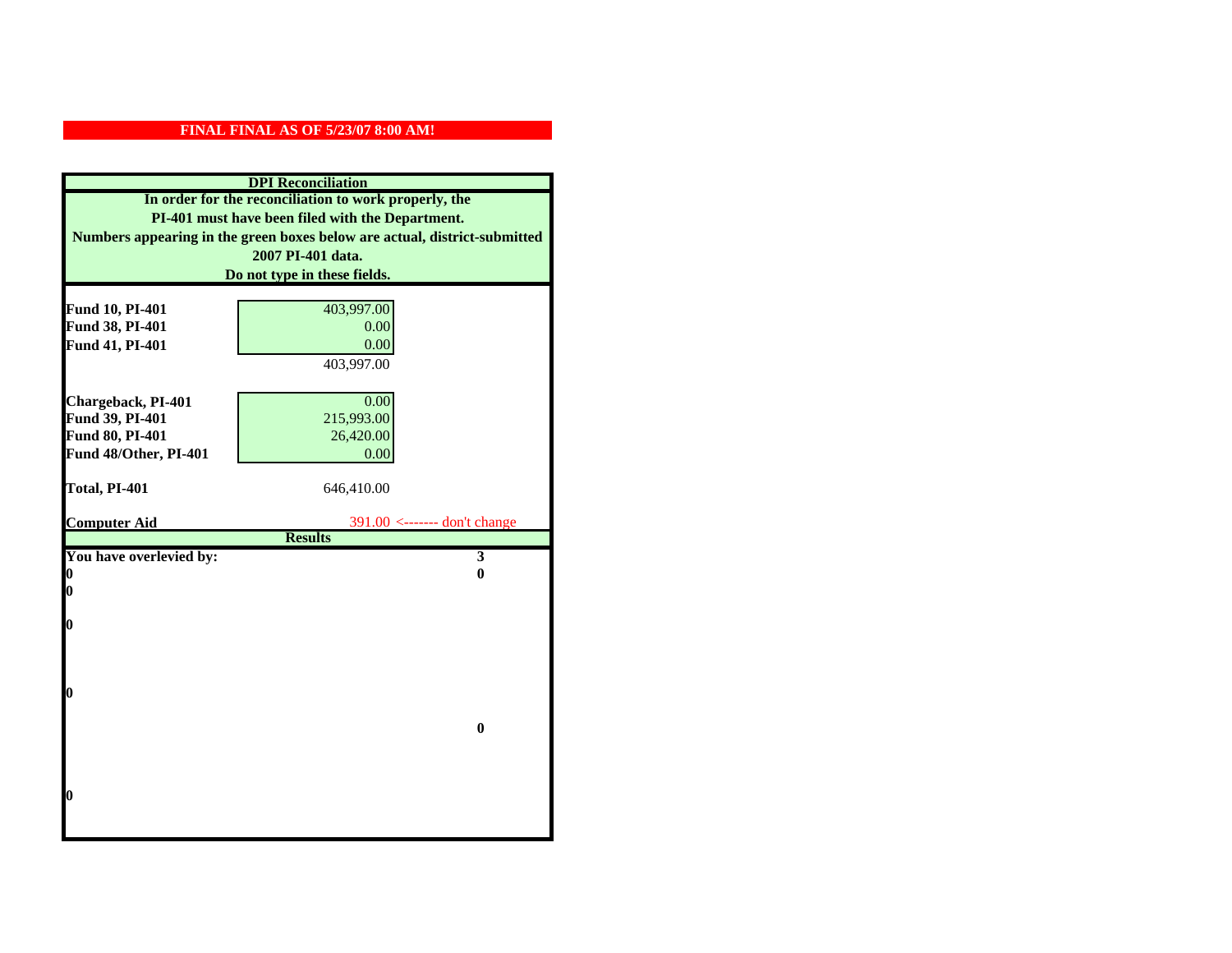| District: SHAWANO-GRESHAM<br>$\blacktriangledown$ 5264<br>▼                         |    | 06-07 Final Revenue Limit Worksheet - Using the Oct 15 Gen Aid Cert.                                         |                |                                    |
|-------------------------------------------------------------------------------------|----|--------------------------------------------------------------------------------------------------------------|----------------|------------------------------------|
| <b>Updated on:</b><br>5/23/2007<br><b>Using Final 05-06 Rev Lim Data.</b>           |    |                                                                                                              |                |                                    |
| <b>FINAL FINAL AS OF 5/23/07 8:00 AM!</b><br>Cells calculate after base levy entry. |    | 1. 2005-2006 Base Revenue (Funds 10, 38, 41)                                                                 | (from left)    | 23, 184, 723                       |
| Line 1: 2005-2006 Base Revenue<br>23, 184, 723                                      | 2. | Base Sept Membership Avg (03+.4ss, 04+.4ss, 05+.4ss/3)                                                       | (from left)    | 2,863                              |
| Line 1 Amnt May Not Exceed Line 9 of Final 05-06 Revenue Limit Worksheet.           |    | 3. 2005-2006 Base Revenue Per Member (Ln 1 / Ln2)                                                            | (with cents)   | 8,098.05                           |
| 16,154,237<br>05-06 General Aid Certification (05-06 line 12)                       |    | 4. 2006-2007 Per Member Increase $(A + B - C)$                                                               |                | 301.95                             |
| 05-06 Computer Aid Received (Src 691)<br>26,121                                     |    | A. Allowed Per Pupil Increase                                                                                | 256.93         |                                    |
| 05-06 Fnd 10 Levy Cert (05-06 ln 18, levy 10 Src 211)<br>7,004,365                  |    | B. Low Revenue Increase $(8400 - (3 + 4A))$ Not < 0                                                          | 45.02          |                                    |
| 05-06 Fnd 38 Levy Cert (05-06 In 14B, levy 38 Src 210)                              |    | C. Low Rev Dist in CCDEB (Enter DPI Adjustment)                                                              | 0.00           |                                    |
| 05-06 Fnd 41 Levy Cert (05-06 In 14C, levy 41 Src 210)<br>$\overline{0}$<br>+       |    | 5. 2006-07 Maximum Revenue / Memb (Ln 3 + Ln 4)                                                              |                | 8,400.00                           |
| 05-06 Aid Penalty for Over Levy (05-06 bottom line)<br>$\Omega$                     | 6. | Current Membership Avg (04+.4ss, 05+.4ss, 06+.4ss/3)                                                         | (from left)    | 2,868                              |
|                                                                                     |    | 7. 2006-2007 Rev Limit, No Exemptions (Ln 5 x Ln 6)                                                          | (rounded)      | 24,091,200                         |
| 05-06 Levy for 05-06 Non-Recurring Exemptions (In 10), Enter amnt used below.       |    | 8. Total Recurring Exemptions (A+B+C+D+E)                                                                    | (rounded)      | 184,494                            |
| 05-06 Non-Recurring Ref to Exceed Limit<br>$\overline{0}$                           |    | Unused 2005-2006 Recurring Levy Authority                                                                    | 82,460         |                                    |
| 05-06 Declining Enrollment<br>$\overline{0}$                                        |    | A. Prior Year Carryover (100% of Amnt Entered Above)                                                         | 82,460         |                                    |
| 05-06 Other Non-Recurring Exemption<br>$\Omega$                                     |    | B. Transfer of Service (if negative, include sign)                                                           | 102,034        |                                    |
|                                                                                     |    | C. Transfer of Territory (if negative, include sign)                                                         |                |                                    |
| September & Summer FTE Membership Averages                                          |    | D. Federal Impact Aid Loss (2004-05 to 2005-06)                                                              |                |                                    |
| Count Ch. 220 Inter-District Resident Transfer Pupils @ 75%.                        |    | E. Recurring Referenda to Exceed (If 06-07 is first year)                                                    |                |                                    |
| Line 2: Base Avg: $(03+.4ss)+(04+.4ss)+(05+.4ss)/3 =$<br>2,863                      |    |                                                                                                              |                |                                    |
| 2003<br>2004<br>2005                                                                |    |                                                                                                              |                |                                    |
| 144<br>141<br>Summer fte:<br>145                                                    |    | 9. 2006-2007 Limit with Recurring Exemptions (Ln 7 + Ln 8)                                                   |                | 24,275,694                         |
| 58<br>56<br>58<br>% (40, 40, 40)                                                    |    | 10. Total 2006-2007 Non-Recurring Exemptions $(A + B + C)$                                                   |                |                                    |
| 2,752<br>2,811<br>2,855<br>Sept fte:<br>2,810<br>2,869<br>Total fte<br>2,911        |    | A. Non-Recurring Referenda, to Exceed 2006-07 Limit<br>B. Declining Enrollment Exemptn for 06-07 (from left) |                |                                    |
|                                                                                     |    | C. Other Non-Recurring Exemption                                                                             |                |                                    |
| Line 6: Curr Avg: $(04+.4ss)+(05+.4ss)+(06+.4ss)/3 =$<br>2,868                      |    | 11.2006-07 Revenue Limit With All Exemptions (Ln $9 + \overline{\text{Ln }10}$ )                             |                | 24,275,694                         |
| 2004<br>2005<br>2006                                                                |    | 12. Oct 15 Cert of 2006-07 General Aid                                                                       |                | 16,691,847                         |
| 141<br>145<br>Summer fte:<br><b>142</b>                                             |    | REMEMBER TO USE THE OCT 15 CERT WHEN SETTING THE LEVY.                                                       |                |                                    |
| 56<br>58<br>57<br>% (40, 40, 40)                                                    |    | 13. Allowable Limited Revenue: (Line 11 - Line 12)                                                           |                | 7,583,847                          |
| 2,767<br>2,855<br>2,811<br>Sept fte:                                                |    | (10, 38, 41 Levies + Src 691. Src 691 is DOR Computer Aid.)                                                  |                |                                    |
| 2,911<br>2,869<br>2,824<br>Total fte                                                |    | 14. Total Limited Revenue To Be Used (A+B+C)                                                                 | Not >line 13   | 7,575,447                          |
|                                                                                     |    | Entries Required Below: Amnts Needed by Purpose and Fund:                                                    |                |                                    |
| Line 10B: Declining Enrollment Exemption =                                          |    | A. Gen Operations: Fnd 10 including Src 211 & Src 691                                                        | 7,575,447      | (Proposed Fund 10)                 |
|                                                                                     |    | B. Non-Referendum Debt (inside limit) Fnd 38 Src 211                                                         |                | (to Budget Rpt)<br>(to Budget Rpt) |
| Average FTE Loss (Line $2 -$ Line 6, if $> 0$ )<br>$X = 0.75$                       |    | C. Capital Exp, Annual Meeting Approved: Fnd 41 Src 211<br>15. Total Revenue from Other Levies               | $(A+B+C+D)$ :  | 2,094,478                          |
| $=$<br>X (Line 5, Maximum 2006-2007 Revenue per Memb) =                             |    | A. Referendum Apprvd Debt (Non Fund 38 Debt-Src 211)                                                         | 1,975,000      |                                    |
| Non-Recurring Exemption Amount:                                                     |    | B. Community Services (Fnd 80 Src 211)                                                                       | 119,478        | (to Budget Rpt)                    |
|                                                                                     |    | C. Prior Year Levy Chargeback (Src 212)                                                                      | $\overline{0}$ | (to Budget Rpt)                    |
| 26,920<br>Line 17: State Aid for Exempt Computers =                                 |    | D. Other Levy Revenue - Milwaukee & Kenosha Only                                                             |                | (to Budget Rpt)                    |
| Round to Dollar<br>Line 17 = A $X$ (Line 16 / C) (to 8 decimals)                    |    | 16. Total Levy + Src 691, "Proposed Levy" (Ln 14 + Ln 15)                                                    |                | 9,669,925                          |
| Actual 2006 Property Values (mailed 10/3/06)                                        |    | 17. Actual Src 691 (Vouchered Computer Aid)                                                                  | 26,920         | (to Budget Rpt)                    |
| A. 2006 Exempt Computer Property Valuation<br>3,692,000<br><b>Required</b>          |    | 18. Fnd 10 Src 211 (Ln 14A - Ln 17), 2006-07 Budget                                                          | 7,548,527      | (to Budget Rpt)                    |
| B. 2006 TIF-Out Tax Apportionment Equalized Valuation<br>1,322,512,521              |    | Line 18 (not 14A) is the Fund 10 Levy certified by the Board.                                                |                |                                    |
| C. 2006 TIF-Out Value plus Exempt Computers $(A + B)$<br>1,326,204,521              |    | 19. Total All Fund Tax Levy $(14B + 14C + 15 + 18)$                                                          |                | 9,643,005                          |
| Computer aid replaces a portion of proposed Fund 10 Levy                            |    | Line $19 = \text{levy}$ to be apportioned = PI-401                                                           | Levy Rate $=$  | 0.00729143                         |
| Src 691 = Computer Value X (Proposed Levy / (TIF-Out Val + Computer Value))         |    | 20. Funds 38 & 39, Src 211 Total (Ln 14B + Ln 15A)                                                           | 1,975,000      | (to Budget Rpt)                    |
| Revised: May, 2007                                                                  |    | Worksheet is available at: www.dpi.wi.gov/sfs/worksheets.html or buddev.html                                 |                |                                    |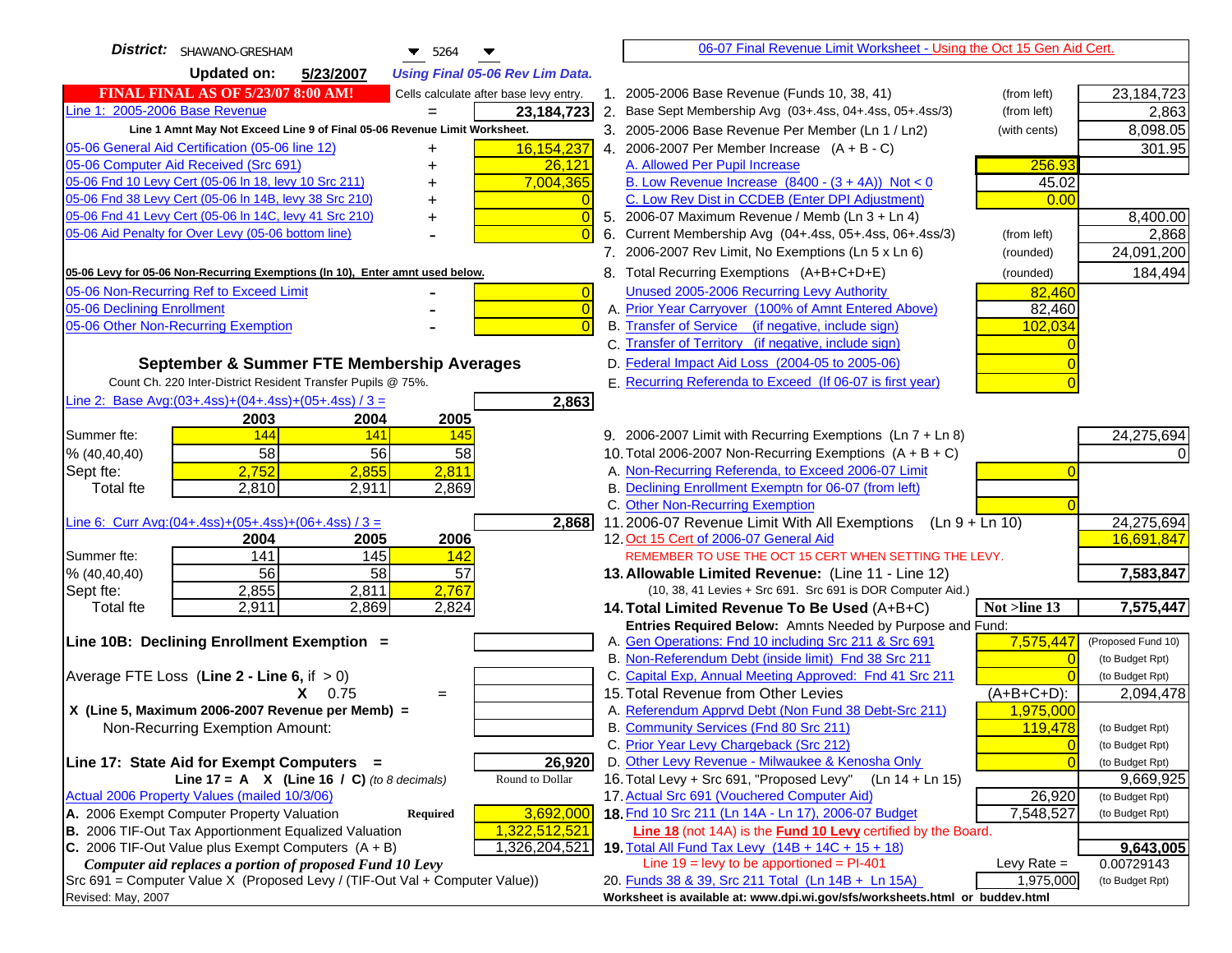| <b>DPI</b> Reconciliation                                                                                 |                                      |  |                                                                           |  |
|-----------------------------------------------------------------------------------------------------------|--------------------------------------|--|---------------------------------------------------------------------------|--|
| In order for the reconciliation to work properly, the<br>PI-401 must have been filed with the Department. |                                      |  |                                                                           |  |
|                                                                                                           |                                      |  | Numbers appearing in the green boxes below are actual, district-submitted |  |
|                                                                                                           | 2007 PI-401 data.                    |  |                                                                           |  |
|                                                                                                           | Do not type in these fields.         |  |                                                                           |  |
|                                                                                                           |                                      |  |                                                                           |  |
| Fund 10, PI-401                                                                                           | 7,548,527.00                         |  |                                                                           |  |
| Fund 38, PI-401                                                                                           | 0.00                                 |  |                                                                           |  |
| Fund 41, PI-401                                                                                           | 0.00                                 |  |                                                                           |  |
|                                                                                                           | 7,548,527.00                         |  |                                                                           |  |
|                                                                                                           |                                      |  |                                                                           |  |
| Chargeback, PI-401                                                                                        | 0.00                                 |  |                                                                           |  |
| Fund 39, PI-401                                                                                           | 1,975,000.00                         |  |                                                                           |  |
| Fund 80, PI-401                                                                                           | 119,478.00                           |  |                                                                           |  |
| Fund 48/Other, PI-401                                                                                     | 0.00                                 |  |                                                                           |  |
|                                                                                                           |                                      |  |                                                                           |  |
| Total, PI-401                                                                                             | 9,643,005.00                         |  |                                                                           |  |
| <b>Computer Aid</b>                                                                                       | $26,920.00 \le$ ------- don't change |  |                                                                           |  |
|                                                                                                           | <b>Results</b>                       |  |                                                                           |  |
| 0                                                                                                         | 0                                    |  |                                                                           |  |
|                                                                                                           | 8,400<br>You have underlevied by:    |  |                                                                           |  |
| 0                                                                                                         |                                      |  |                                                                           |  |
|                                                                                                           |                                      |  |                                                                           |  |
| All of your underlevy is eligible for carryover.                                                          |                                      |  |                                                                           |  |
|                                                                                                           |                                      |  |                                                                           |  |
|                                                                                                           |                                      |  |                                                                           |  |
| 0                                                                                                         |                                      |  |                                                                           |  |
|                                                                                                           |                                      |  |                                                                           |  |
|                                                                                                           | $\bf{0}$                             |  |                                                                           |  |
|                                                                                                           |                                      |  |                                                                           |  |
|                                                                                                           |                                      |  |                                                                           |  |
|                                                                                                           |                                      |  |                                                                           |  |
| 0                                                                                                         |                                      |  |                                                                           |  |
|                                                                                                           |                                      |  |                                                                           |  |
|                                                                                                           |                                      |  |                                                                           |  |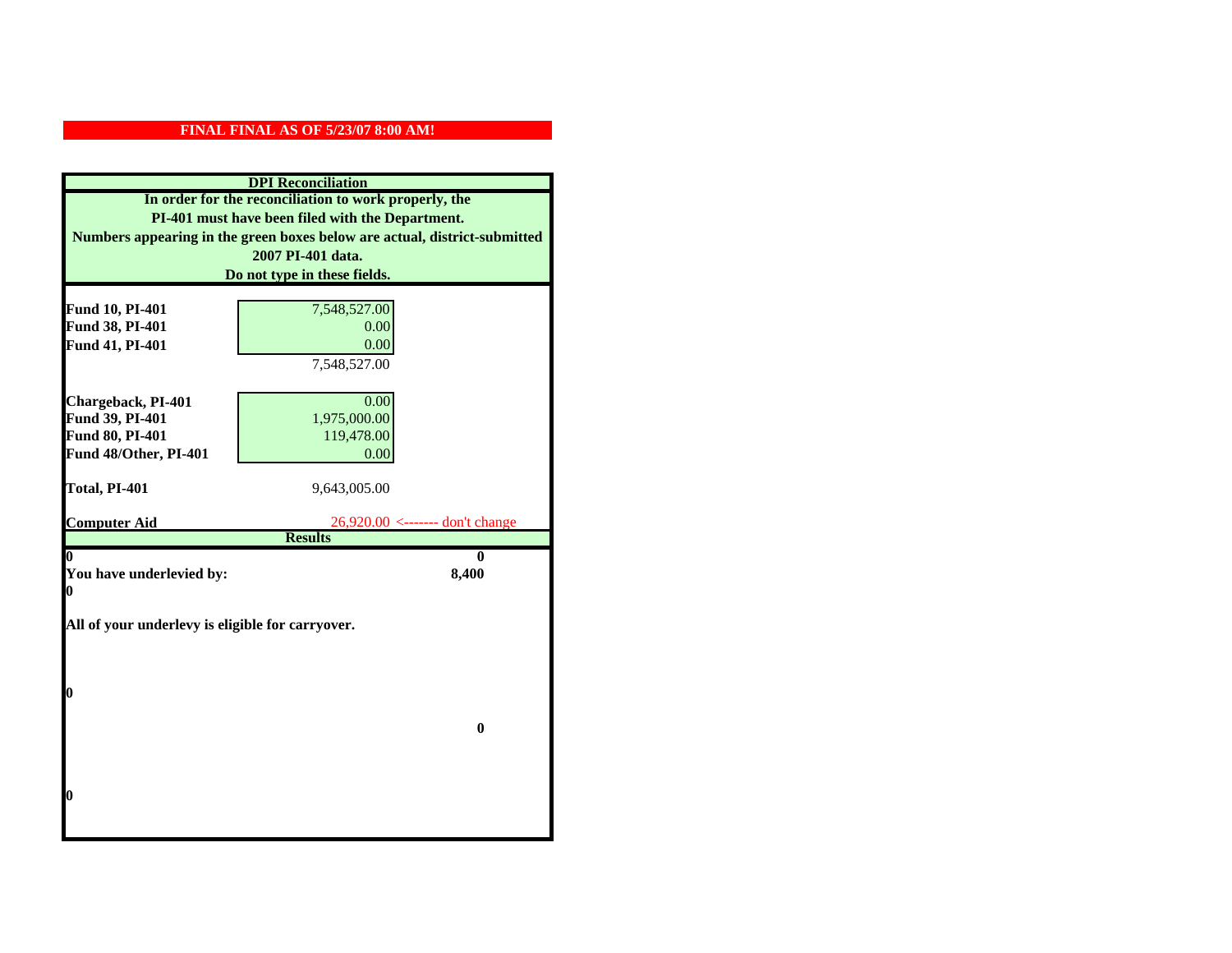| District: SHEBOYGAN AREA<br>$\blacktriangledown$ 5271<br>▼                          |    | 06-07 Final Revenue Limit Worksheet - Using the Oct 15 Gen Aid Cert.                                          |                      |                                    |
|-------------------------------------------------------------------------------------|----|---------------------------------------------------------------------------------------------------------------|----------------------|------------------------------------|
| <b>Updated on:</b><br>5/23/2007<br><b>Using Final 05-06 Rev Lim Data.</b>           |    |                                                                                                               |                      |                                    |
| <b>FINAL FINAL AS OF 5/23/07 8:00 AM!</b><br>Cells calculate after base levy entry. |    | 1. 2005-2006 Base Revenue (Funds 10, 38, 41)                                                                  | (from left)          | 94,975,935                         |
| Line 1: 2005-2006 Base Revenue<br>94,975,935                                        | 2. | Base Sept Membership Avg (03+.4ss, 04+.4ss, 05+.4ss/3)                                                        | (from left)          | 10,089                             |
| Line 1 Amnt May Not Exceed Line 9 of Final 05-06 Revenue Limit Worksheet.           |    | 3. 2005-2006 Base Revenue Per Member (Ln 1 / Ln2)                                                             | (with cents)         | 9,413.81                           |
| 66,586,495<br>05-06 General Aid Certification (05-06 line 12)<br>+                  |    | 4. 2006-2007 Per Member Increase $(A + B - C)$                                                                |                      | 256.93                             |
| 05-06 Computer Aid Received (Src 691)<br>251,134                                    |    | A. Allowed Per Pupil Increase                                                                                 | 256.93               |                                    |
| 05-06 Fnd 10 Levy Cert (05-06 ln 18, levy 10 Src 211)<br>25,539,578                 |    | B. Low Revenue Increase $(8400 - (3 + 4A))$ Not < 0                                                           | 0.00                 |                                    |
| 05-06 Fnd 38 Levy Cert (05-06 In 14B, levy 38 Src 210)<br>796,829                   |    | C. Low Rev Dist in CCDEB (Enter DPI Adjustment)                                                               | 0.00                 |                                    |
| 05-06 Fnd 41 Levy Cert (05-06 In 14C, levy 41 Src 210)<br>1,801,899                 |    | 5. 2006-07 Maximum Revenue / Memb (Ln 3 + Ln 4)                                                               |                      | 9,670.74                           |
| 05-06 Aid Penalty for Over Levy (05-06 bottom line)<br>$\Omega$                     | 6. | Current Membership Avg (04+.4ss, 05+.4ss, 06+.4ss/3)                                                          | (from left)          | 10,100                             |
|                                                                                     |    | 7. 2006-2007 Rev Limit, No Exemptions (Ln 5 x Ln 6)                                                           | (rounded)            | 97,674,474                         |
| 05-06 Levy for 05-06 Non-Recurring Exemptions (In 10), Enter amnt used below.       |    | 8. Total Recurring Exemptions (A+B+C+D+E)                                                                     | (rounded)            | 898,313                            |
| 05-06 Non-Recurring Ref to Exceed Limit<br>$\vert 0 \vert$                          |    | Unused 2005-2006 Recurring Levy Authority                                                                     | 5,241                |                                    |
| 05-06 Declining Enrollment<br>$\overline{0}$                                        |    | A. Prior Year Carryover (100% of Amnt Entered Above)                                                          | 5,241                |                                    |
| 05-06 Other Non-Recurring Exemption<br>$\Omega$                                     |    | B. Transfer of Service (if negative, include sign)                                                            | 893,072              |                                    |
|                                                                                     |    | C. Transfer of Territory (if negative, include sign)                                                          |                      |                                    |
| September & Summer FTE Membership Averages                                          |    | D. Federal Impact Aid Loss (2004-05 to 2005-06)                                                               |                      |                                    |
| Count Ch. 220 Inter-District Resident Transfer Pupils @ 75%.                        |    | E. Recurring Referenda to Exceed (If 06-07 is first year)                                                     |                      |                                    |
| Line 2: Base Avg:(03+.4ss)+(04+.4ss)+(05+.4ss) / 3 =<br>10,089                      |    |                                                                                                               |                      |                                    |
| 2003<br>2004<br>2005                                                                |    |                                                                                                               |                      |                                    |
| 98<br>Summer fte:<br>86<br>98                                                       |    | 9. 2006-2007 Limit with Recurring Exemptions (Ln 7 + Ln 8)                                                    |                      | 98,572,787                         |
| 39<br>34<br>39<br>% (40, 40, 40)                                                    |    | 10. Total 2006-2007 Non-Recurring Exemptions $(A + B + C)$                                                    |                      |                                    |
| $\overline{10,053}$<br>10,073<br>10,028<br>Sept fte:                                |    | A. Non-Recurring Referenda, to Exceed 2006-07 Limit                                                           |                      |                                    |
| 10,067<br>10,087<br>10,112<br><b>Total fte</b>                                      |    | B. Declining Enrollment Exemptn for 06-07 (from left)                                                         |                      |                                    |
|                                                                                     |    | C. Other Non-Recurring Exemption                                                                              |                      |                                    |
| Line 6: Curr Avg: $(04+.4ss)+(05+.4ss)+(06+.4ss)/3=$<br>10,100                      |    | 11.2006-07 Revenue Limit With All Exemptions (Ln $9 + \overline{\text{Ln }10}$ )                              |                      | 98,572,787                         |
| 2005<br>2006<br>2004                                                                |    | 12. Oct 15 Cert of 2006-07 General Aid                                                                        |                      | 69,000,027                         |
| 86<br>$\overline{98}$<br>Summer fte:<br>99                                          |    | REMEMBER TO USE THE OCT 15 CERT WHEN SETTING THE LEVY.                                                        |                      |                                    |
| $\overline{34}$<br>$\overline{39}$<br>40<br>% (40, 40, 40)                          |    | 13. Allowable Limited Revenue: (Line 11 - Line 12)                                                            |                      | 29,572,760                         |
| 10,061<br>10,053<br>10,073<br>Sept fte:                                             |    | (10, 38, 41 Levies + Src 691. Src 691 is DOR Computer Aid.)                                                   |                      | <b>EXCEEDS LIMIT</b>               |
| 10,112<br>10,087<br>10,101<br><b>Total fte</b>                                      |    | 14. Total Limited Revenue To Be Used (A+B+C)                                                                  | Not >line 13         | 29,601,772                         |
|                                                                                     |    | Entries Required Below: Amnts Needed by Purpose and Fund:                                                     |                      |                                    |
| Line 10B: Declining Enrollment Exemption =                                          |    | A. Gen Operations: Fnd 10 including Src 211 & Src 691<br>B. Non-Referendum Debt (inside limit) Fnd 38 Src 211 | 26,985,744           | (Proposed Fund 10)                 |
| Average FTE Loss (Line $2 -$ Line 6, if $> 0$ )                                     |    | C. Capital Exp, Annual Meeting Approved: Fnd 41 Src 211                                                       | 814,129<br>1.801.899 | (to Budget Rpt)<br>(to Budget Rpt) |
| $X = 0.75$                                                                          |    | 15. Total Revenue from Other Levies                                                                           | $(A+B+C+D)$ :        | 4,768,689                          |
| $\qquad \qquad =$<br>X (Line 5, Maximum 2006-2007 Revenue per Memb) =               |    | A. Referendum Apprvd Debt (Non Fund 38 Debt-Src 211)                                                          | 3,640,950            |                                    |
| Non-Recurring Exemption Amount:                                                     |    | B. Community Services (Fnd 80 Src 211)                                                                        | 1,127,739            | (to Budget Rpt)                    |
|                                                                                     |    | C. Prior Year Levy Chargeback (Src 212)                                                                       | $\overline{0}$       | (to Budget Rpt)                    |
| 229,560<br>Line 17: State Aid for Exempt Computers =                                |    | D. Other Levy Revenue - Milwaukee & Kenosha Only                                                              |                      | (to Budget Rpt)                    |
| Round to Dollar<br>Line 17 = A $X$ (Line 16 / C) (to 8 decimals)                    |    | 16. Total Levy + Src 691, "Proposed Levy" (Ln 14 + Ln 15)                                                     |                      | 34,370,461                         |
| Actual 2006 Property Values (mailed 10/3/06)                                        |    | 17. Actual Src 691 (Vouchered Computer Aid)                                                                   | 229,560              | (to Budget Rpt)                    |
| A. 2006 Exempt Computer Property Valuation<br>22,697,300<br><b>Required</b>         |    | 18. Fnd 10 Src 211 (Ln 14A - Ln 17), 2006-07 Budget                                                           | 26,756,184           | (to Budget Rpt)                    |
| B. 2006 TIF-Out Tax Apportionment Equalized Valuation<br>3,375,608,932              |    | Line 18 (not 14A) is the <b>Fund 10 Levy</b> certified by the Board.                                          |                      |                                    |
| C. 2006 TIF-Out Value plus Exempt Computers $(A + B)$<br>3,398,306,232              |    | 19. Total All Fund Tax Levy (14B + 14C + 15 + 18)                                                             |                      | 34,140,901                         |
| Computer aid replaces a portion of proposed Fund 10 Levy                            |    | Line $19 = \text{levy}$ to be apportioned = PI-401                                                            | Levy Rate $=$        | 0.01011400                         |
| Src 691 = Computer Value X (Proposed Levy / (TIF-Out Val + Computer Value))         |    | 20. Funds 38 & 39, Src 211 Total (Ln 14B + Ln 15A)                                                            | 4,455,079            | (to Budget Rpt)                    |
| Revised: May, 2007                                                                  |    | Worksheet is available at: www.dpi.wi.gov/sfs/worksheets.html or buddev.html                                  |                      |                                    |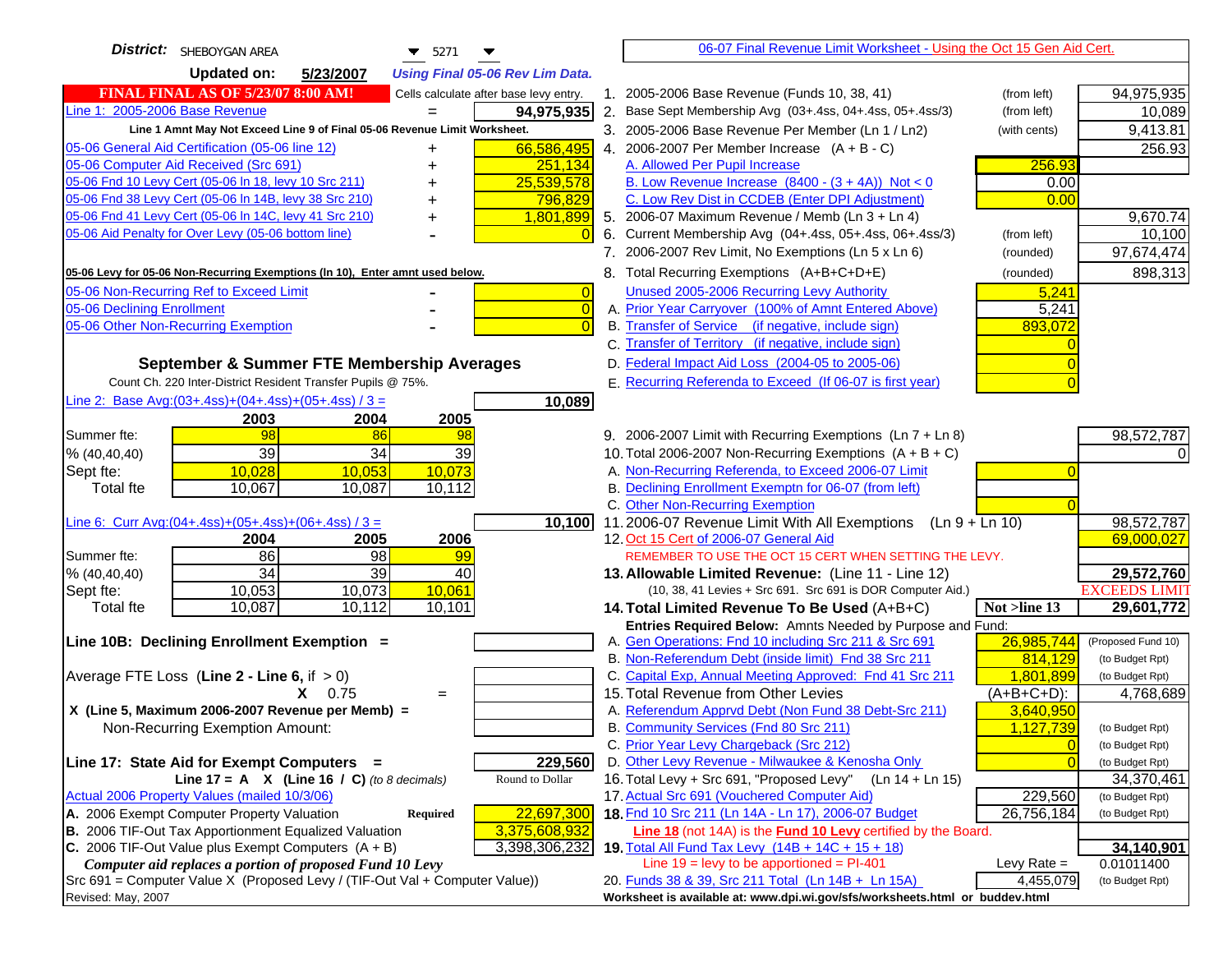| <b>DPI</b> Reconciliation                                                 |                                                    |  |
|---------------------------------------------------------------------------|----------------------------------------------------|--|
| In order for the reconciliation to work properly, the                     |                                                    |  |
| PI-401 must have been filed with the Department.                          |                                                    |  |
| Numbers appearing in the green boxes below are actual, district-submitted |                                                    |  |
| 2007 PI-401 data.                                                         |                                                    |  |
|                                                                           | Do not type in these fields.                       |  |
|                                                                           |                                                    |  |
| Fund 10, PI-401                                                           | 26,756,184.00                                      |  |
| Fund 38, PI-401                                                           | 814,129.00                                         |  |
| Fund 41, PI-401                                                           | 1,801,899.00                                       |  |
|                                                                           | 29,372,212.00                                      |  |
|                                                                           |                                                    |  |
| Chargeback, PI-401                                                        | 0.00                                               |  |
| Fund 39, PI-401                                                           | 3,640,950.00                                       |  |
| Fund 80, PI-401                                                           | 1,127,739.00                                       |  |
| Fund 48/Other, PI-401                                                     | 0.00                                               |  |
|                                                                           |                                                    |  |
| Total, PI-401                                                             | 34,140,901.00                                      |  |
| <b>Computer Aid</b>                                                       |                                                    |  |
|                                                                           | 229,560.00 <------- don't change<br><b>Results</b> |  |
| You have overlevied by:                                                   | 29,012                                             |  |
| N                                                                         | 0                                                  |  |
| 0                                                                         |                                                    |  |
|                                                                           |                                                    |  |
| 0                                                                         |                                                    |  |
|                                                                           |                                                    |  |
|                                                                           |                                                    |  |
|                                                                           |                                                    |  |
| O                                                                         |                                                    |  |
|                                                                           | $\bf{0}$                                           |  |
|                                                                           |                                                    |  |
|                                                                           |                                                    |  |
|                                                                           |                                                    |  |
|                                                                           |                                                    |  |
| 0                                                                         |                                                    |  |
|                                                                           |                                                    |  |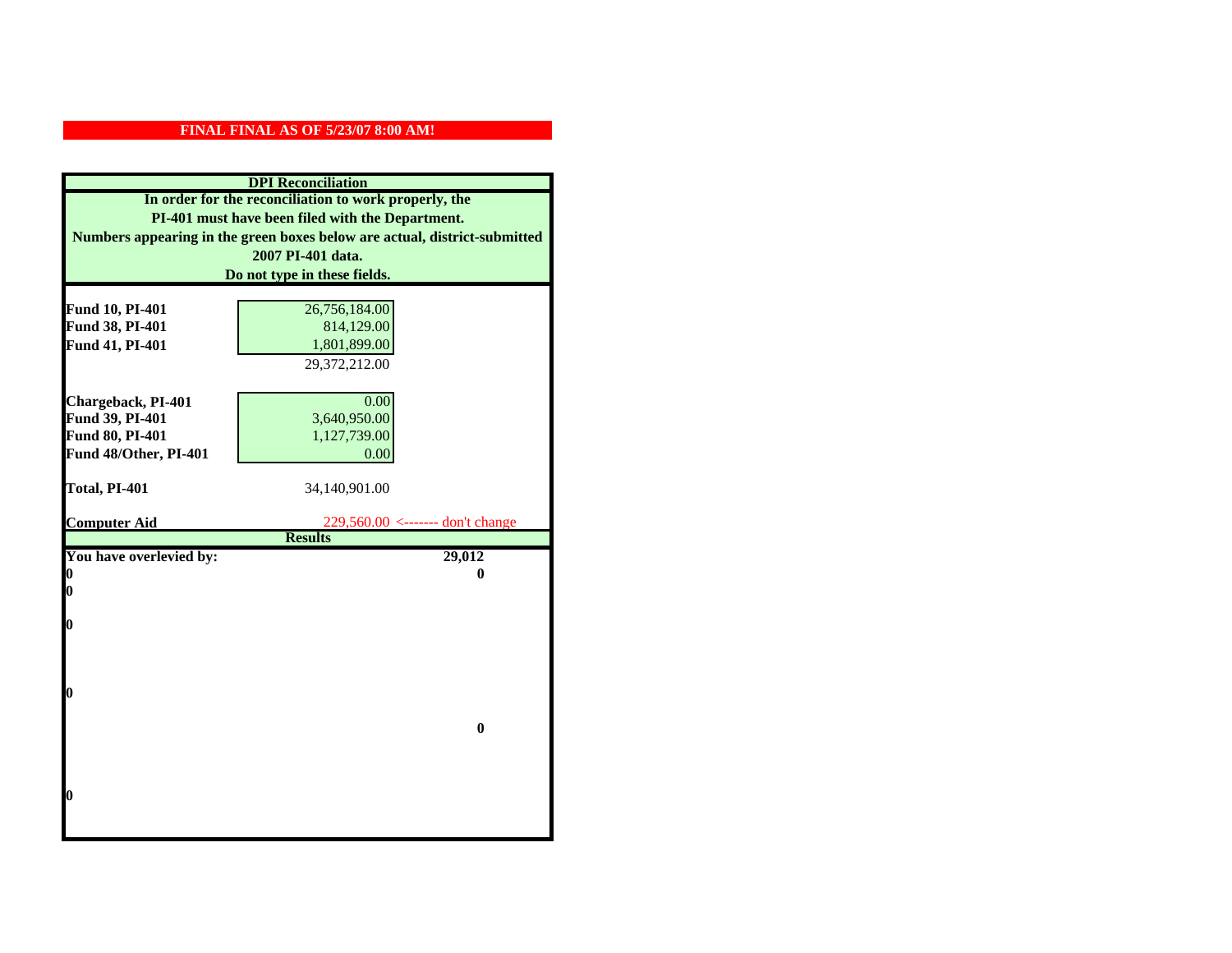| District: SHEBOYGAN FALLS<br>$\blacktriangledown$ 5278                                            |                                                                                                                                    | 06-07 Final Revenue Limit Worksheet - Using the Oct 15 Gen Aid Cert. |                                    |
|---------------------------------------------------------------------------------------------------|------------------------------------------------------------------------------------------------------------------------------------|----------------------------------------------------------------------|------------------------------------|
| <b>Updated on:</b><br>5/23/2007<br><b>Using Final 05-06 Rev Lim Data.</b>                         |                                                                                                                                    |                                                                      |                                    |
| <b>FINAL FINAL AS OF 5/23/07 8:00 AM!</b><br>Cells calculate after base levy entry.               | 1. 2005-2006 Base Revenue (Funds 10, 38, 41)                                                                                       | (from left)                                                          | 13,539,976                         |
| Line 1: 2005-2006 Base Revenue<br>13,539,976                                                      | 2. Base Sept Membership Avg (03+.4ss, 04+.4ss, 05+.4ss/3)                                                                          | (from left)                                                          | 1,667                              |
| Line 1 Amnt May Not Exceed Line 9 of Final 05-06 Revenue Limit Worksheet.                         | 3. 2005-2006 Base Revenue Per Member (Ln 1 / Ln2)                                                                                  | (with cents)                                                         | 8,122.36                           |
| 05-06 General Aid Certification (05-06 line 12)<br>9,376,476                                      | 4. 2006-2007 Per Member Increase $(A + B - C)$                                                                                     |                                                                      | 277.64                             |
| 05-06 Computer Aid Received (Src 691)<br>44,437                                                   | A. Allowed Per Pupil Increase                                                                                                      | 256.93                                                               |                                    |
| 05-06 Fnd 10 Levy Cert (05-06 In 18, levy 10 Src 211)<br>4,127,165                                | B. Low Revenue Increase $(8400 - (3 + 4A))$ Not < 0                                                                                | 20.71                                                                |                                    |
| 05-06 Fnd 38 Levy Cert (05-06 In 14B, levy 38 Src 210)                                            | C. Low Rev Dist in CCDEB (Enter DPI Adjustment)                                                                                    | 0.00                                                                 |                                    |
| 05-06 Fnd 41 Levy Cert (05-06 In 14C, levy 41 Src 210)<br>$\overline{0}$<br>٠                     | 5. 2006-07 Maximum Revenue / Memb (Ln $3 + \text{Ln } 4$ )                                                                         |                                                                      | 8,400.00                           |
| 05-06 Aid Penalty for Over Levy (05-06 bottom line)<br>$\Omega$                                   | Current Membership Avg (04+.4ss, 05+.4ss, 06+.4ss/3)                                                                               | (from left)                                                          | 1,689                              |
|                                                                                                   | 7. 2006-2007 Rev Limit, No Exemptions (Ln 5 x Ln 6)                                                                                | (rounded)                                                            | 14,187,600                         |
| 05-06 Levy for 05-06 Non-Recurring Exemptions (In 10), Enter amnt used below.                     | 8. Total Recurring Exemptions (A+B+C+D+E)                                                                                          | (rounded)                                                            | 0                                  |
| 05-06 Non-Recurring Ref to Exceed Limit<br>$\overline{0}$                                         | Unused 2005-2006 Recurring Levy Authority                                                                                          |                                                                      |                                    |
| 8,102<br>05-06 Declining Enrollment                                                               | A. Prior Year Carryover (100% of Amnt Entered Above)                                                                               | ∩                                                                    |                                    |
| 05-06 Other Non-Recurring Exemption                                                               | B. Transfer of Service (if negative, include sign)                                                                                 |                                                                      |                                    |
|                                                                                                   | C. Transfer of Territory (if negative, include sign)                                                                               |                                                                      |                                    |
| September & Summer FTE Membership Averages                                                        | D. Federal Impact Aid Loss (2004-05 to 2005-06)                                                                                    |                                                                      |                                    |
| Count Ch. 220 Inter-District Resident Transfer Pupils @ 75%.                                      | E. Recurring Referenda to Exceed (If 06-07 is first year)                                                                          |                                                                      |                                    |
| Line 2: Base Avg: (03+.4ss) + (04+.4ss) + (05+.4ss) / 3 =<br>1,667                                |                                                                                                                                    |                                                                      |                                    |
| 2003<br>2004<br>2005                                                                              |                                                                                                                                    |                                                                      |                                    |
| 24<br>27<br>Summer fte:<br><u>22</u><br>10<br>11                                                  | 9. 2006-2007 Limit with Recurring Exemptions (Ln 7 + Ln 8)                                                                         |                                                                      | 14,187,600                         |
| 9<br>% (40, 40, 40)<br>1,640<br>1,662<br>1,668<br>Sept fte:                                       | 10. Total 2006-2007 Non-Recurring Exemptions $(A + B + C)$<br>A. Non-Recurring Referenda, to Exceed 2006-07 Limit                  |                                                                      |                                    |
| 1,650<br>Total fte<br>1,673<br>1,677                                                              | B. Declining Enrollment Exemptn for 06-07 (from left)                                                                              |                                                                      |                                    |
|                                                                                                   | C. Other Non-Recurring Exemption                                                                                                   |                                                                      |                                    |
| Line 6: Curr Avg: $(04+.4ss)+(05+.4ss)+(06+.4ss)/3 =$<br>1,689                                    | 11.2006-07 Revenue Limit With All Exemptions $(Ln 9 + Ln 10)$                                                                      |                                                                      | 14,187,600                         |
| 2006<br>2005<br>2004                                                                              | 12. Oct 15 Cert of 2006-07 General Aid                                                                                             |                                                                      | 9,723,600                          |
| 27<br>22<br>Summer fte:<br>24                                                                     | REMEMBER TO USE THE OCT 15 CERT WHEN SETTING THE LEVY.                                                                             |                                                                      |                                    |
| 11<br>9<br>10<br>% (40, 40, 40)                                                                   | 13. Allowable Limited Revenue: (Line 11 - Line 12)                                                                                 |                                                                      | 4,464,000                          |
| 1,662<br>1,668<br>1,708<br>Sept fte:                                                              | (10, 38, 41 Levies + Src 691. Src 691 is DOR Computer Aid.)                                                                        |                                                                      |                                    |
| 1,677<br>Total fte<br>1,673<br>1,718                                                              | 14. Total Limited Revenue To Be Used (A+B+C)                                                                                       | Not >line 13                                                         | 4,455,600                          |
|                                                                                                   | Entries Required Below: Amnts Needed by Purpose and Fund:                                                                          |                                                                      |                                    |
| Line 10B: Declining Enrollment Exemption =                                                        | A. Gen Operations: Fnd 10 including Src 211 & Src 691                                                                              | 4,455,600                                                            | (Proposed Fund 10)                 |
|                                                                                                   | B. Non-Referendum Debt (inside limit) Fnd 38 Src 211<br>C. Capital Exp, Annual Meeting Approved: Fnd 41 Src 211                    | $\Omega$                                                             | (to Budget Rpt)<br>(to Budget Rpt) |
| Average FTE Loss (Line $2 -$ Line 6, if $> 0$ )<br>$X = 0.75$<br>$=$                              | 15. Total Revenue from Other Levies                                                                                                | $(A+B+C+D)$ :                                                        | 1,409,919                          |
| X (Line 5, Maximum 2006-2007 Revenue per Memb) =                                                  | A. Referendum Apprvd Debt (Non Fund 38 Debt-Src 211)                                                                               | 1,108,420                                                            |                                    |
| Non-Recurring Exemption Amount:                                                                   | B. Community Services (Fnd 80 Src 211)                                                                                             | 301,499                                                              | (to Budget Rpt)                    |
|                                                                                                   | C. Prior Year Levy Chargeback (Src 212)                                                                                            | $\overline{0}$                                                       | (to Budget Rpt)                    |
| 47,472<br>Line 17: State Aid for Exempt Computers =                                               | D. Other Levy Revenue - Milwaukee & Kenosha Only                                                                                   | $\Omega$                                                             | (to Budget Rpt)                    |
| Line 17 = A $X$ (Line 16 / C) (to 8 decimals)<br>Round to Dollar                                  | 16. Total Levy + Src 691, "Proposed Levy"                                                                                          | (Ln 14 + Ln 15)                                                      | 5,865,519                          |
| Actual 2006 Property Values (mailed 10/3/06)                                                      | 17. Actual Src 691 (Vouchered Computer Aid)                                                                                        | 47,472                                                               | (to Budget Rpt)                    |
| 6,376,700<br>A. 2006 Exempt Computer Property Valuation<br><b>Required</b>                        | 18. Fnd 10 Src 211 (Ln 14A - Ln 17), 2006-07 Budget                                                                                | 4,408,128                                                            | (to Budget Rpt)                    |
| B. 2006 TIF-Out Tax Apportionment Equalized Valuation<br>781,505,673                              | Line 18 (not 14A) is the Fund 10 Levy certified by the Board.                                                                      |                                                                      |                                    |
| C. 2006 TIF-Out Value plus Exempt Computers $(A + B)$<br>787,882,373                              | 19. Total All Fund Tax Levy (14B + 14C + 15 + 18)                                                                                  |                                                                      | 5,818,047                          |
| Computer aid replaces a portion of proposed Fund 10 Levy                                          | Line $19$ = levy to be apportioned = PI-401                                                                                        | Levy Rate $=$                                                        | 0.00744466                         |
| Src 691 = Computer Value X (Proposed Levy / (TIF-Out Val + Computer Value))<br>Revised: May, 2007 | 20. Funds 38 & 39, Src 211 Total (Ln 14B + Ln 15A)<br>Worksheet is available at: www.dpi.wi.gov/sfs/worksheets.html or buddev.html | 1,108,420                                                            | (to Budget Rpt)                    |
|                                                                                                   |                                                                                                                                    |                                                                      |                                    |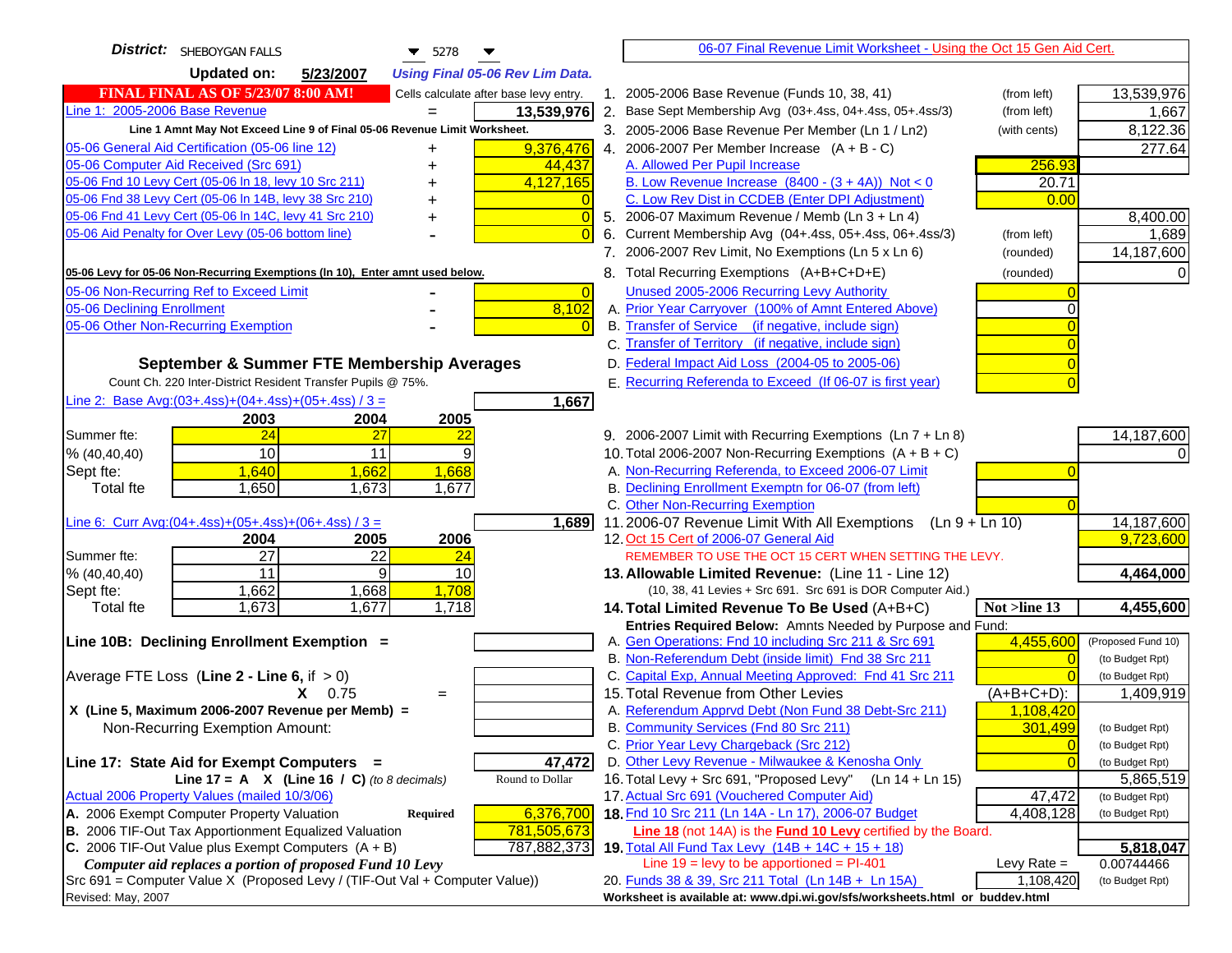| <b>DPI</b> Reconciliation                                                 |                                                        |  |
|---------------------------------------------------------------------------|--------------------------------------------------------|--|
| In order for the reconciliation to work properly, the                     |                                                        |  |
| PI-401 must have been filed with the Department.                          |                                                        |  |
| Numbers appearing in the green boxes below are actual, district-submitted |                                                        |  |
|                                                                           | 2007 PI-401 data.                                      |  |
|                                                                           | Do not type in these fields.                           |  |
|                                                                           |                                                        |  |
| Fund 10, PI-401                                                           | 4,408,128.00                                           |  |
| Fund 38, PI-401                                                           | 0.00                                                   |  |
| Fund 41, PI-401                                                           | 0.00                                                   |  |
|                                                                           | 4,408,128.00                                           |  |
|                                                                           |                                                        |  |
| Chargeback, PI-401                                                        | 0.00                                                   |  |
| Fund 39, PI-401                                                           | 1,108,420.00                                           |  |
| <b>Fund 80, PI-401</b>                                                    | 301,499.00                                             |  |
| Fund 48/Other, PI-401                                                     | 0.00                                                   |  |
| Total, PI-401                                                             | 5,818,047.00                                           |  |
|                                                                           |                                                        |  |
| <b>Computer Aid</b>                                                       | $47,472.00 \le$ ------- don't change<br><b>Results</b> |  |
| 0                                                                         | 0                                                      |  |
| You have underlevied by:                                                  | 8,400                                                  |  |
| 0                                                                         |                                                        |  |
|                                                                           |                                                        |  |
| All of your underlevy is eligible for carryover.                          |                                                        |  |
|                                                                           |                                                        |  |
|                                                                           |                                                        |  |
| 0                                                                         |                                                        |  |
|                                                                           |                                                        |  |
|                                                                           | $\bf{0}$                                               |  |
|                                                                           |                                                        |  |
|                                                                           |                                                        |  |
|                                                                           |                                                        |  |
| 0                                                                         |                                                        |  |
|                                                                           |                                                        |  |
|                                                                           |                                                        |  |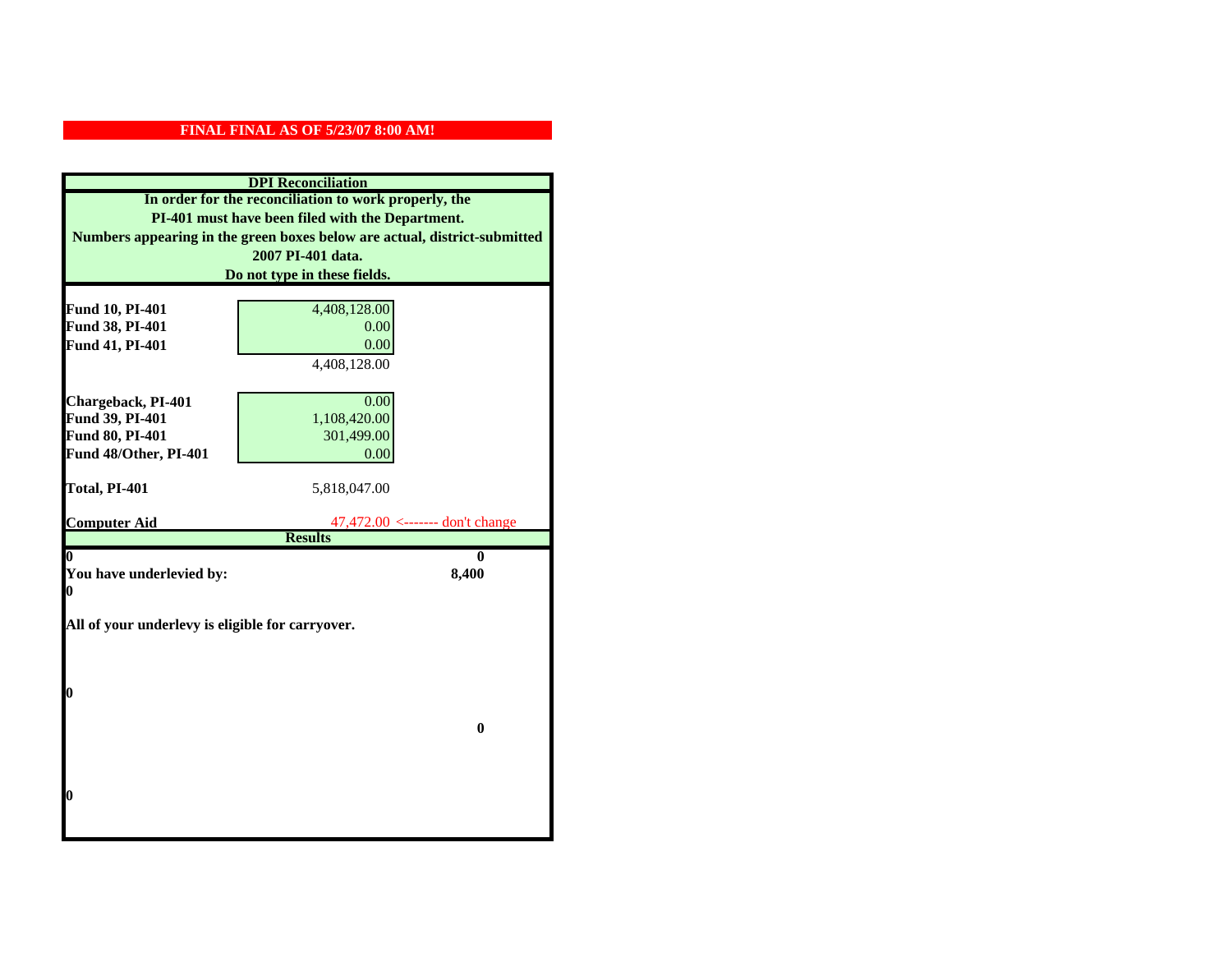| District: SHELL LAKE<br>$\blacktriangledown$ 5306                                                 | 06-07 Final Revenue Limit Worksheet - Using the Oct 15 Gen Aid Cert.                                                                          |                            |
|---------------------------------------------------------------------------------------------------|-----------------------------------------------------------------------------------------------------------------------------------------------|----------------------------|
| <b>Updated on:</b><br>5/23/2007<br><b>Using Final 05-06 Rev Lim Data.</b>                         |                                                                                                                                               |                            |
| <b>FINAL FINAL AS OF 5/23/07 8:00 AM!</b><br>Cells calculate after base levy entry.               | 1. 2005-2006 Base Revenue (Funds 10, 38, 41)<br>(from left)                                                                                   | 5,212,038                  |
| Line 1: 2005-2006 Base Revenue<br>5,212,038                                                       | 2. Base Sept Membership Avg (03+.4ss, 04+.4ss, 05+.4ss/3)<br>(from left)                                                                      | 568                        |
| Line 1 Amnt May Not Exceed Line 9 of Final 05-06 Revenue Limit Worksheet.                         | 3. 2005-2006 Base Revenue Per Member (Ln 1 / Ln2)<br>(with cents)                                                                             | 9,176.12                   |
| 2,545,820<br>05-06 General Aid Certification (05-06 line 12)<br>+                                 | 4. 2006-2007 Per Member Increase $(A + B - C)$                                                                                                | 256.93                     |
| 05-06 Computer Aid Received (Src 691)<br>2,301                                                    | 256.93<br>A. Allowed Per Pupil Increase                                                                                                       |                            |
| 05-06 Fnd 10 Levy Cert (05-06 In 18, levy 10 Src 211)<br>2,633,917                                | B. Low Revenue Increase $(8400 - (3 + 4A))$ Not < 0<br>0.00                                                                                   |                            |
| 05-06 Fnd 38 Levy Cert (05-06 In 14B, levy 38 Src 210)<br>+                                       | C. Low Rev Dist in CCDEB (Enter DPI Adjustment)<br>0.00                                                                                       |                            |
| 05-06 Fnd 41 Levy Cert (05-06 In 14C, levy 41 Src 210)<br>30,000<br>+                             | 5. 2006-07 Maximum Revenue / Memb (Ln 3 + Ln 4)                                                                                               | 9,433.05                   |
| 05-06 Aid Penalty for Over Levy (05-06 bottom line)                                               | 6. Current Membership Avg (04+.4ss, 05+.4ss, 06+.4ss/3)<br>(from left)                                                                        | 560                        |
|                                                                                                   | 7. 2006-2007 Rev Limit, No Exemptions (Ln 5 x Ln 6)<br>(rounded)                                                                              | 5,282,508                  |
| 05-06 Levy for 05-06 Non-Recurring Exemptions (In 10), Enter amnt used below.                     | 8. Total Recurring Exemptions (A+B+C+D+E)<br>(rounded)                                                                                        | 42,384                     |
| 05-06 Non-Recurring Ref to Exceed Limit<br>$\overline{0}$                                         | Unused 2005-2006 Recurring Levy Authority                                                                                                     |                            |
| 05-06 Declining Enrollment<br>$\overline{0}$                                                      | A. Prior Year Carryover (100% of Amnt Entered Above)                                                                                          |                            |
| 05-06 Other Non-Recurring Exemption                                                               | B. Transfer of Service (if negative, include sign)<br>42,384                                                                                  |                            |
|                                                                                                   | C. Transfer of Territory (if negative, include sign)                                                                                          |                            |
| September & Summer FTE Membership Averages                                                        | D. Federal Impact Aid Loss (2004-05 to 2005-06)                                                                                               |                            |
| Count Ch. 220 Inter-District Resident Transfer Pupils @ 75%.                                      | E. Recurring Referenda to Exceed (If 06-07 is first year)                                                                                     |                            |
| Line 2: Base Avg: (03+.4ss) + (04+.4ss) + (05+.4ss) / 3 =<br>568                                  |                                                                                                                                               |                            |
| 2004<br>2005<br>2003                                                                              |                                                                                                                                               |                            |
| 13<br>34<br>Summer fte:                                                                           | 9. 2006-2007 Limit with Recurring Exemptions (Ln 7 + Ln 8)                                                                                    | 5,324,892                  |
| 5<br>3<br>14<br>% (40, 40, 40)                                                                    | 10. Total 2006-2007 Non-Recurring Exemptions $(A + B + C)$                                                                                    | 56,598                     |
| 571<br>545<br>565<br>Sept fte:<br>576<br>559<br>568                                               | A. Non-Recurring Referenda, to Exceed 2006-07 Limit<br>B. Declining Enrollment Exemptn for 06-07 (from left)<br>56,598                        |                            |
| <b>Total fte</b>                                                                                  | C. Other Non-Recurring Exemption                                                                                                              |                            |
| Line 6: Curr Avg: $(04+.4ss)+(05+.4ss)+(06+.4ss)/3 =$<br>560I                                     | 11.2006-07 Revenue Limit With All Exemptions (Ln $9 + \overline{\text{Ln }10}$ )                                                              | 5,381,490                  |
| 2004<br>2005<br>2006                                                                              | 12. Oct 15 Cert of 2006-07 General Aid                                                                                                        | 2,709,314                  |
| 34<br>Summer fte:<br>7<br>15                                                                      | REMEMBER TO USE THE OCT 15 CERT WHEN SETTING THE LEVY.                                                                                        |                            |
| 3<br>14<br>% (40, 40, 40)<br>6                                                                    | 13. Allowable Limited Revenue: (Line 11 - Line 12)                                                                                            | 2,672,176                  |
| 565<br>545<br>548<br>Sept fte:                                                                    | (10, 38, 41 Levies + Src 691. Src 691 is DOR Computer Aid.)                                                                                   | <b>EXCEEDS LIMIT</b>       |
| 568<br>559<br>554<br><b>Total fte</b>                                                             | Not >line 13<br>14. Total Limited Revenue To Be Used (A+B+C)                                                                                  | 2,681,613                  |
|                                                                                                   | Entries Required Below: Amnts Needed by Purpose and Fund:                                                                                     |                            |
| 56,598<br>Line 10B: Declining Enrollment Exemption =                                              | A. Gen Operations: Fnd 10 including Src 211 & Src 691<br>2,651,613                                                                            | (Proposed Fund 10)         |
|                                                                                                   | B. Non-Referendum Debt (inside limit) Fnd 38 Src 211<br>$\sqrt{ }$<br>C. Capital Exp, Annual Meeting Approved: Fnd 41 Src 211<br>30,000       | (to Budget Rpt)            |
| Average FTE Loss (Line $2 -$ Line 6, if $> 0$ )<br>8<br>6<br>$X = 0.75$<br>$=$                    | 15. Total Revenue from Other Levies<br>$(A+B+C+D)$ :                                                                                          | (to Budget Rpt)<br>569,109 |
| X (Line 5, Maximum 2006-2007 Revenue per Memb) =<br>9,433.05                                      | A. Referendum Apprvd Debt (Non Fund 38 Debt-Src 211)<br>448,678                                                                               |                            |
| Non-Recurring Exemption Amount:<br>56,598                                                         | B. Community Services (Fnd 80 Src 211)<br>120,000                                                                                             | (to Budget Rpt)            |
|                                                                                                   | C. Prior Year Levy Chargeback (Src 212)<br>431                                                                                                | (to Budget Rpt)            |
| Line 17: State Aid for Exempt Computers =<br>1,129                                                | D. Other Levy Revenue - Milwaukee & Kenosha Only                                                                                              | (to Budget Rpt)            |
| Line $17 = A \times (Line 16 / C)$ (to 8 decimals)<br>Round to Dollar                             | 16. Total Levy + Src 691, "Proposed Levy"<br>$(Ln 14 + Ln 15)$                                                                                | 3,250,722                  |
| Actual 2006 Property Values (mailed 10/3/06)                                                      | 17. Actual Src 691 (Vouchered Computer Aid)<br>1,129                                                                                          | (to Budget Rpt)            |
| A. 2006 Exempt Computer Property Valuation<br>Required<br>128,600                                 | 18. Fnd 10 Src 211 (Ln 14A - Ln 17), 2006-07 Budget<br>2,650,484                                                                              | (to Budget Rpt)            |
| B. 2006 TIF-Out Tax Apportionment Equalized Valuation<br>370,232,696                              | <b>Line 18</b> (not 14A) is the <b>Fund 10 Levy</b> certified by the Board.                                                                   |                            |
| C. 2006 TIF-Out Value plus Exempt Computers $(A + B)$<br>370,361,296                              | 19. Total All Fund Tax Levy (14B + 14C + 15 + 18)                                                                                             | 3,249,593                  |
| Computer aid replaces a portion of proposed Fund 10 Levy                                          | Line $19 = \text{levy}$ to be apportioned = PI-401<br>Levy Rate $=$                                                                           | 0.00877716                 |
| Src 691 = Computer Value X (Proposed Levy / (TIF-Out Val + Computer Value))<br>Revised: May, 2007 | 20. Funds 38 & 39, Src 211 Total (Ln 14B + Ln 15A)<br>448,678<br>Worksheet is available at: www.dpi.wi.gov/sfs/worksheets.html or buddev.html | (to Budget Rpt)            |
|                                                                                                   |                                                                                                                                               |                            |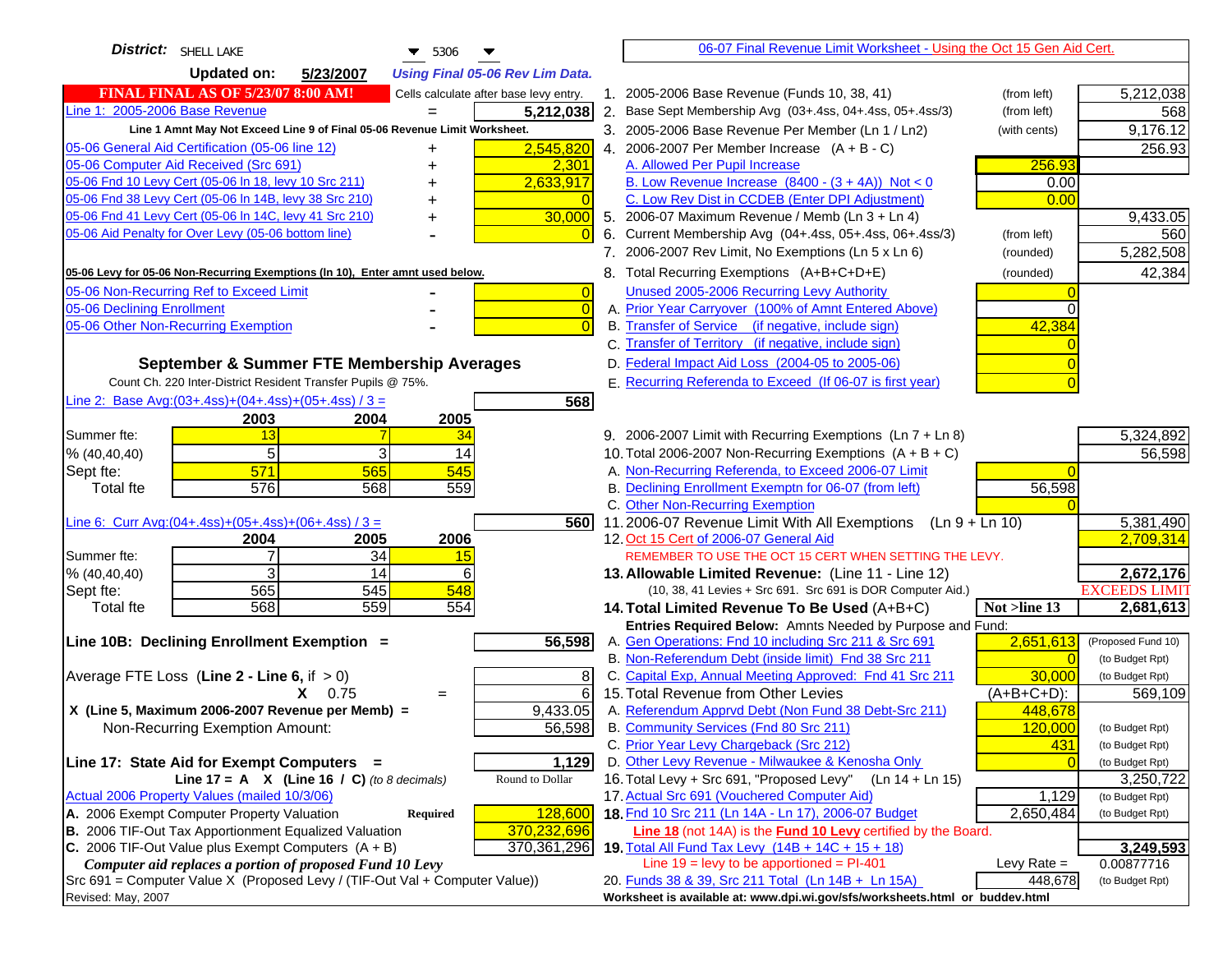| <b>DPI</b> Reconciliation                                                 |                                                       |
|---------------------------------------------------------------------------|-------------------------------------------------------|
| In order for the reconciliation to work properly, the                     |                                                       |
| PI-401 must have been filed with the Department.                          |                                                       |
| Numbers appearing in the green boxes below are actual, district-submitted |                                                       |
|                                                                           | 2007 PI-401 data.                                     |
|                                                                           | Do not type in these fields.                          |
|                                                                           |                                                       |
| Fund 10, PI-401                                                           | 2,650,484.00                                          |
| Fund 38, PI-401                                                           | 0.00                                                  |
| Fund 41, PI-401                                                           | 30,000.00                                             |
|                                                                           | 2,680,484.00                                          |
|                                                                           |                                                       |
| Chargeback, PI-401                                                        | 431.14                                                |
| Fund 39, PI-401                                                           | 448,678.00                                            |
| Fund 80, PI-401                                                           | 120,000.00                                            |
| Fund 48/Other, PI-401                                                     | 0.00                                                  |
|                                                                           |                                                       |
| Total, PI-401                                                             | 3,249,593.14                                          |
|                                                                           |                                                       |
| <b>Computer Aid</b>                                                       | $1,129.00 \le$ ------- don't change<br><b>Results</b> |
| You have overlevied by:                                                   | 9,437                                                 |
| 0                                                                         | 0                                                     |
| 0                                                                         |                                                       |
|                                                                           |                                                       |
| O                                                                         |                                                       |
|                                                                           |                                                       |
|                                                                           |                                                       |
|                                                                           |                                                       |
| $\boldsymbol{0}$                                                          |                                                       |
|                                                                           |                                                       |
|                                                                           | $\bf{0}$                                              |
|                                                                           |                                                       |
|                                                                           |                                                       |
| 0                                                                         |                                                       |
|                                                                           |                                                       |
|                                                                           |                                                       |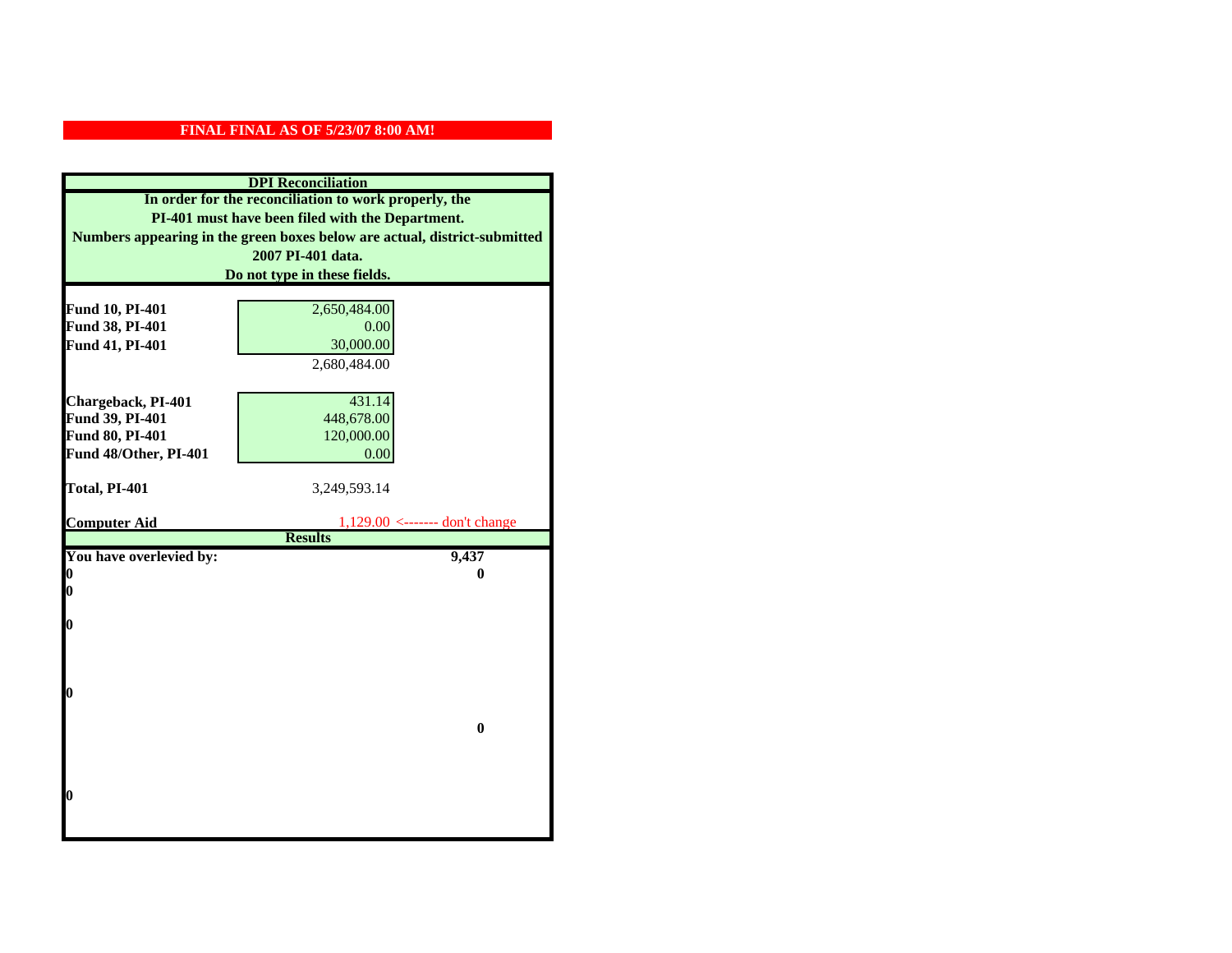| District: SHIOCTON<br>$\blacktriangledown$ 5348                                                                |                                        | 06-07 Final Revenue Limit Worksheet - Using the Oct 15 Gen Aid Cert.                                                        |                    |
|----------------------------------------------------------------------------------------------------------------|----------------------------------------|-----------------------------------------------------------------------------------------------------------------------------|--------------------|
| <b>Updated on:</b><br>5/23/2007                                                                                | <b>Using Final 05-06 Rev Lim Data.</b> |                                                                                                                             |                    |
| <b>FINAL FINAL AS OF 5/23/07 8:00 AM!</b>                                                                      | Cells calculate after base levy entry. | 1. 2005-2006 Base Revenue (Funds 10, 38, 41)<br>(from left)                                                                 | 6,972,635          |
| Line 1: 2005-2006 Base Revenue<br>$=$                                                                          | 6,972,635                              | 2. Base Sept Membership Avg (03+.4ss, 04+.4ss, 05+.4ss/3)<br>(from left)                                                    | 828                |
| Line 1 Amnt May Not Exceed Line 9 of Final 05-06 Revenue Limit Worksheet.                                      |                                        | 3. 2005-2006 Base Revenue Per Member (Ln 1 / Ln2)<br>(with cents)                                                           | 8,421.06           |
| 05-06 General Aid Certification (05-06 line 12)<br>+                                                           | 5,443,410                              | 4. 2006-2007 Per Member Increase $(A + B - C)$                                                                              | 256.93             |
| 05-06 Computer Aid Received (Src 691)                                                                          | 1,045                                  | A. Allowed Per Pupil Increase<br>256.93                                                                                     |                    |
| 05-06 Fnd 10 Levy Cert (05-06 In 18, levy 10 Src 211)                                                          | 1,522,853                              | B. Low Revenue Increase $(8400 - (3 + 4A))$ Not < 0<br>0.00                                                                 |                    |
| 05-06 Fnd 38 Levy Cert (05-06 In 14B, levy 38 Src 210)                                                         | 56,370                                 | C. Low Rev Dist in CCDEB (Enter DPI Adjustment)<br>0.00                                                                     |                    |
| 05-06 Fnd 41 Levy Cert (05-06 In 14C, levy 41 Src 210)<br>+                                                    |                                        | 5. 2006-07 Maximum Revenue / Memb (Ln 3 + Ln 4)                                                                             | 8,677.99           |
| 05-06 Aid Penalty for Over Levy (05-06 bottom line)                                                            |                                        | 6. Current Membership Avg (04+.4ss, 05+.4ss, 06+.4ss/3)<br>(from left)                                                      | 823                |
|                                                                                                                |                                        | 7. 2006-2007 Rev Limit, No Exemptions (Ln 5 x Ln 6)<br>(rounded)                                                            | 7,141,986          |
| 05-06 Levy for 05-06 Non-Recurring Exemptions (In 10), Enter amnt used below.                                  |                                        | 8. Total Recurring Exemptions (A+B+C+D+E)<br>(rounded)                                                                      | 6,032              |
| 05-06 Non-Recurring Ref to Exceed Limit                                                                        | $\overline{0}$                         | Unused 2005-2006 Recurring Levy Authority                                                                                   |                    |
| 05-06 Declining Enrollment                                                                                     | 51,043                                 | A. Prior Year Carryover (100% of Amnt Entered Above)                                                                        |                    |
| 05-06 Other Non-Recurring Exemption                                                                            |                                        | B. Transfer of Service (if negative, include sign)<br>6,032                                                                 |                    |
|                                                                                                                |                                        | C. Transfer of Territory (if negative, include sign)                                                                        |                    |
| September & Summer FTE Membership Averages                                                                     |                                        | D. Federal Impact Aid Loss (2004-05 to 2005-06)                                                                             |                    |
| Count Ch. 220 Inter-District Resident Transfer Pupils @ 75%.                                                   |                                        | E. Recurring Referenda to Exceed (If 06-07 is first year)                                                                   |                    |
| Line 2: Base Avg: $(03+.4ss)+(04+.4ss)+(05+.4ss)/3 =$                                                          | 828                                    |                                                                                                                             |                    |
| 2003<br>2004<br>2005                                                                                           |                                        |                                                                                                                             |                    |
| Summer fte:<br>10                                                                                              |                                        | 9. 2006-2007 Limit with Recurring Exemptions (Ln 7 + Ln 8)                                                                  | 7,148,018          |
| 4<br>% (40, 40, 40)<br>$\boldsymbol{\Delta}$                                                                   |                                        | 10. Total 2006-2007 Non-Recurring Exemptions $(A + B + C)$                                                                  | 158,212            |
| 834<br>817<br>821<br>Sept fte:                                                                                 |                                        | A. Non-Recurring Referenda, to Exceed 2006-07 Limit<br>123,500                                                              |                    |
| 838<br><b>Total fte</b><br>821<br>825                                                                          |                                        | B. Declining Enrollment Exemptn for 06-07 (from left)<br>34,712                                                             |                    |
|                                                                                                                |                                        | C. Other Non-Recurring Exemption                                                                                            |                    |
| Line 6: Curr Avg: $(04+.4ss)+(05+.4ss)+(06+.4ss)/3 =$                                                          | 823                                    | 11.2006-07 Revenue Limit With All Exemptions (Ln 9 + Ln 10)                                                                 | 7,306,230          |
| 2005<br>2006<br>2004<br>9<br>Summer fte:                                                                       |                                        | 12. Oct 15 Cert of 2006-07 General Aid<br>REMEMBER TO USE THE OCT 15 CERT WHEN SETTING THE LEVY.                            | 5,597,585          |
| 9<br>11<br>% (40, 40, 40)<br>4<br>4                                                                            |                                        | 13. Allowable Limited Revenue: (Line 11 - Line 12)                                                                          | 1,708,645          |
| 817<br>821<br>818<br>Sept fte:                                                                                 |                                        | (10, 38, 41 Levies + Src 691. Src 691 is DOR Computer Aid.)                                                                 |                    |
| 821<br>825<br>822<br><b>Total fte</b>                                                                          |                                        | 14. Total Limited Revenue To Be Used (A+B+C)<br>Not >line 13                                                                | 1,708,645          |
|                                                                                                                |                                        | Entries Required Below: Amnts Needed by Purpose and Fund:                                                                   |                    |
| Line 10B: Declining Enrollment Exemption =                                                                     | 34,712                                 | 1,670,818<br>A. Gen Operations: Fnd 10 including Src 211 & Src 691                                                          | (Proposed Fund 10) |
|                                                                                                                |                                        | B. Non-Referendum Debt (inside limit) Fnd 38 Src 211<br>37,827                                                              | (to Budget Rpt)    |
| Average FTE Loss (Line $2 -$ Line 6, if $> 0$ )                                                                | 5                                      | C. Capital Exp, Annual Meeting Approved: Fnd 41 Src 211                                                                     | (to Budget Rpt)    |
| $X = 0.75$<br>$=$                                                                                              | $\overline{4}$                         | 15. Total Revenue from Other Levies<br>(A+B+C+D):                                                                           | 646,268            |
| X (Line 5, Maximum 2006-2007 Revenue per Memb) =                                                               | 8,677.99                               | A. Referendum Apprvd Debt (Non Fund 38 Debt-Src 211)<br>642,268                                                             |                    |
| Non-Recurring Exemption Amount:                                                                                | 34,712                                 | B. Community Services (Fnd 80 Src 211)<br>4,000                                                                             | (to Budget Rpt)    |
|                                                                                                                |                                        | C. Prior Year Levy Chargeback (Src 212)<br>$\overline{0}$                                                                   | (to Budget Rpt)    |
| Line 17: State Aid for Exempt Computers =                                                                      | 455                                    | D. Other Levy Revenue - Milwaukee & Kenosha Only                                                                            | (to Budget Rpt)    |
| Line 17 = A $X$ (Line 16 / C) (to 8 decimals)                                                                  | Round to Dollar                        | 16. Total Levy + Src 691, "Proposed Levy"<br>(Ln 14 + Ln 15)                                                                | 2,354,913          |
| Actual 2006 Property Values (mailed 10/3/06)                                                                   |                                        | 17. Actual Src 691 (Vouchered Computer Aid)<br>455                                                                          | (to Budget Rpt)    |
| A. 2006 Exempt Computer Property Valuation<br>Required                                                         | 51,300                                 | 18. Fnd 10 Src 211 (Ln 14A - Ln 17), 2006-07 Budget<br>1,670,363                                                            | (to Budget Rpt)    |
| B. 2006 TIF-Out Tax Apportionment Equalized Valuation<br>C. 2006 TIF-Out Value plus Exempt Computers $(A + B)$ | 265,308,864<br>265,360,164             | Line 18 (not 14A) is the <b>Fund 10 Levy</b> certified by the Board.<br>19. Total All Fund Tax Levy $(14B + 14C + 15 + 18)$ | 2,354,458          |
| Computer aid replaces a portion of proposed Fund 10 Levy                                                       |                                        | Line $19 = \text{levy}$ to be apportioned = PI-401<br>Levy Rate $=$                                                         | 0.00887440         |
| Src 691 = Computer Value X (Proposed Levy / (TIF-Out Val + Computer Value))                                    |                                        | 20. Funds 38 & 39, Src 211 Total (Ln 14B + Ln 15A)<br>680,095                                                               | (to Budget Rpt)    |
| Revised: May, 2007                                                                                             |                                        | Worksheet is available at: www.dpi.wi.gov/sfs/worksheets.html or buddev.html                                                |                    |
|                                                                                                                |                                        |                                                                                                                             |                    |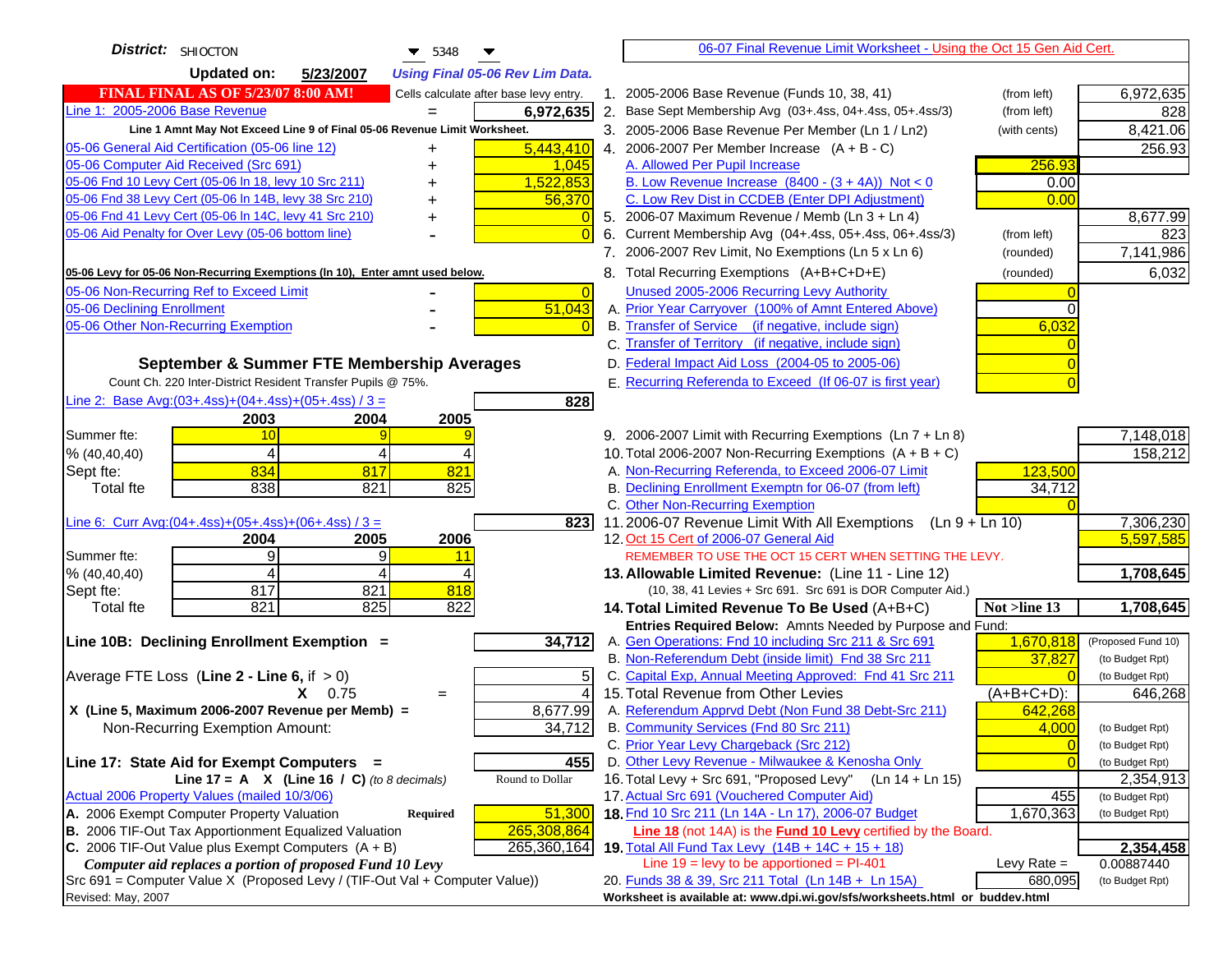| <b>DPI</b> Reconciliation                             |                                                                           |  |
|-------------------------------------------------------|---------------------------------------------------------------------------|--|
| In order for the reconciliation to work properly, the |                                                                           |  |
| PI-401 must have been filed with the Department.      |                                                                           |  |
|                                                       | Numbers appearing in the green boxes below are actual, district-submitted |  |
|                                                       | 2007 PI-401 data.                                                         |  |
|                                                       | Do not type in these fields.                                              |  |
|                                                       |                                                                           |  |
| Fund 10, PI-401                                       | 1,670,363.00                                                              |  |
| Fund 38, PI-401                                       | 37,827.00                                                                 |  |
| Fund 41, PI-401                                       | 0.00                                                                      |  |
|                                                       | 1,708,190.00                                                              |  |
|                                                       |                                                                           |  |
| Chargeback, PI-401                                    | 0.00                                                                      |  |
| Fund 39, PI-401                                       | 642,268.00                                                                |  |
| Fund 80, PI-401                                       | 4,000.00                                                                  |  |
| Fund 48/Other, PI-401                                 | 0.00                                                                      |  |
| Total, PI-401                                         | 2,354,458.00                                                              |  |
|                                                       |                                                                           |  |
| <b>Computer Aid</b>                                   | $455.00$ <------- don't change                                            |  |
|                                                       | <b>Results</b>                                                            |  |
| $\overline{\mathbf{0}}$                               | $\mathbf{0}$                                                              |  |
| 0                                                     | 0                                                                         |  |
| You have levied to your maximum.                      |                                                                           |  |
| $\bf{0}$                                              |                                                                           |  |
|                                                       |                                                                           |  |
|                                                       |                                                                           |  |
|                                                       |                                                                           |  |
| 0                                                     |                                                                           |  |
|                                                       |                                                                           |  |
|                                                       | $\bf{0}$                                                                  |  |
|                                                       |                                                                           |  |
|                                                       |                                                                           |  |
|                                                       |                                                                           |  |
| 0                                                     |                                                                           |  |
|                                                       |                                                                           |  |
|                                                       |                                                                           |  |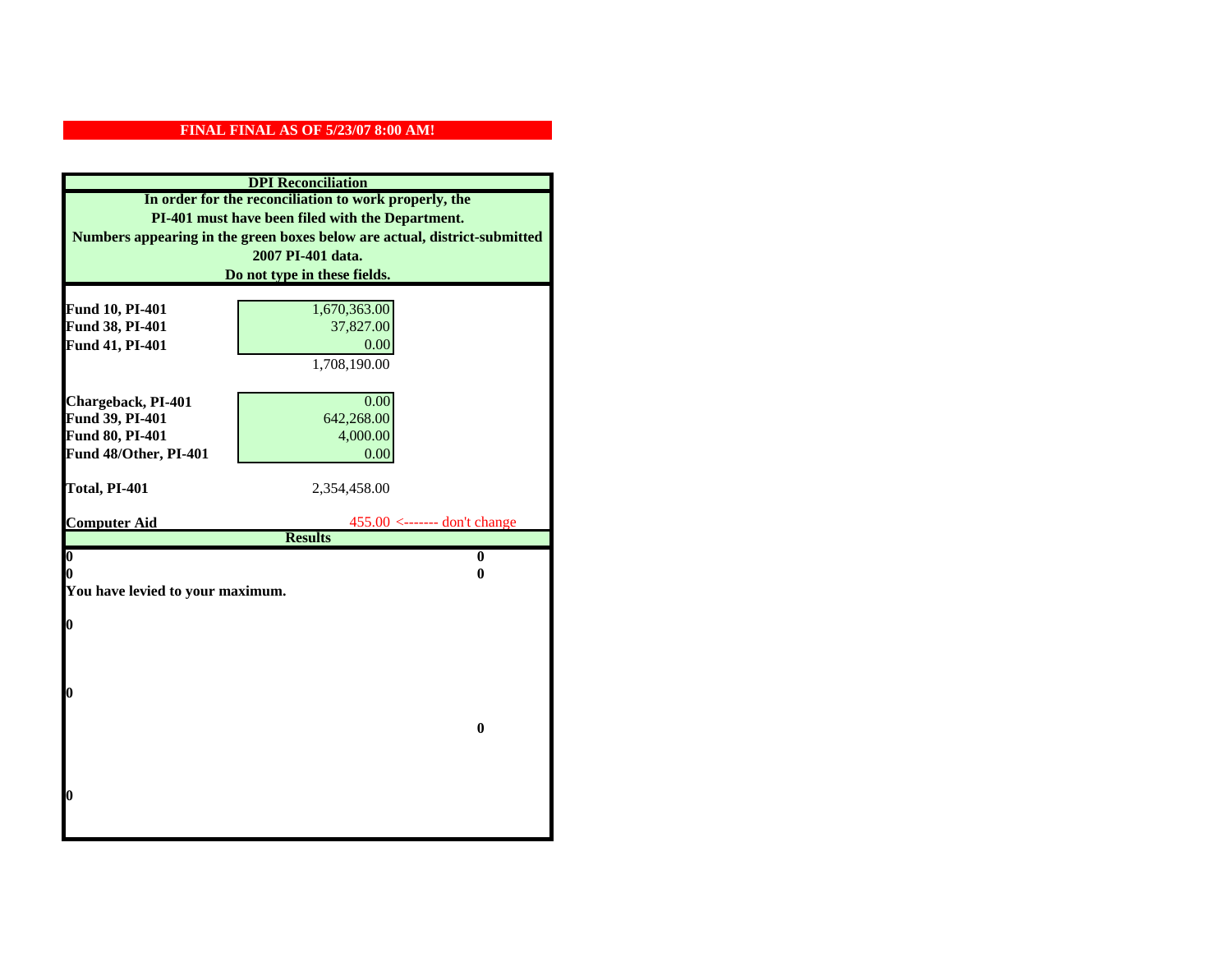| District: SHOREWOOD<br>$\blacktriangledown$ 5355<br>▼                               |                | 06-07 Final Revenue Limit Worksheet - Using the Oct 15 Gen Aid Cert.                        |                      |                    |
|-------------------------------------------------------------------------------------|----------------|---------------------------------------------------------------------------------------------|----------------------|--------------------|
| <b>Updated on:</b><br>5/23/2007<br><b>Using Final 05-06 Rev Lim Data.</b>           |                |                                                                                             |                      |                    |
| <b>FINAL FINAL AS OF 5/23/07 8:00 AM!</b><br>Cells calculate after base levy entry. |                | 1. 2005-2006 Base Revenue (Funds 10, 38, 41)                                                | (from left)          | 18,798,281         |
| Line 1: 2005-2006 Base Revenue<br>18,798,281                                        |                | 2. Base Sept Membership Avg (03+.4ss, 04+.4ss, 05+.4ss/3)                                   | (from left)          | 1,734              |
| Line 1 Amnt May Not Exceed Line 9 of Final 05-06 Revenue Limit Worksheet.           |                | 3. 2005-2006 Base Revenue Per Member (Ln 1 / Ln2)                                           | (with cents)         | 10,840.99          |
| 05-06 General Aid Certification (05-06 line 12)<br>6,772,974<br>+                   |                | 4. 2006-2007 Per Member Increase $(A + B - C)$                                              |                      | 256.93             |
| 05-06 Computer Aid Received (Src 691)<br>24,924                                     |                | A. Allowed Per Pupil Increase                                                               | 256.93               |                    |
| 05-06 Fnd 10 Levy Cert (05-06 In 18, levy 10 Src 211)<br>12,300,866                 |                | B. Low Revenue Increase $(8400 - (3 + 4A))$ Not < 0                                         | 0.00                 |                    |
| 05-06 Fnd 38 Levy Cert (05-06 In 14B, levy 38 Src 210)<br>35,000                    |                | C. Low Rev Dist in CCDEB (Enter DPI Adjustment)                                             | 0.00                 |                    |
| 05-06 Fnd 41 Levy Cert (05-06 In 14C, levy 41 Src 210)                              |                | 5. 2006-07 Maximum Revenue / Memb (Ln 3 + Ln 4)                                             |                      | 11,097.92          |
| 05-06 Aid Penalty for Over Levy (05-06 bottom line)<br>21,644                       |                | 6. Current Membership Avg (04+.4ss, 05+.4ss, 06+.4ss/3)                                     | (from left)          | 1,693              |
|                                                                                     |                | 7. 2006-2007 Rev Limit, No Exemptions (Ln 5 x Ln 6)                                         | (rounded)            | 18,788,779         |
| 05-06 Levy for 05-06 Non-Recurring Exemptions (In 10), Enter amnt used below.       |                | 8. Total Recurring Exemptions (A+B+C+D+E)                                                   | (rounded)            | 52,428             |
| 05-06 Non-Recurring Ref to Exceed Limit                                             | $\overline{0}$ | Unused 2005-2006 Recurring Levy Authority                                                   |                      |                    |
| 313,839<br>05-06 Declining Enrollment                                               |                | A. Prior Year Carryover (100% of Amnt Entered Above)                                        | $\Omega$             |                    |
| 05-06 Other Non-Recurring Exemption                                                 |                | B. Transfer of Service (if negative, include sign)                                          | 52,428               |                    |
|                                                                                     |                | C. Transfer of Territory (if negative, include sign)                                        |                      |                    |
| September & Summer FTE Membership Averages                                          |                | D. Federal Impact Aid Loss (2004-05 to 2005-06)                                             |                      |                    |
| Count Ch. 220 Inter-District Resident Transfer Pupils @ 75%.                        |                | E. Recurring Referenda to Exceed (If 06-07 is first year)                                   |                      |                    |
| Line 2: Base Avg: $(03+.4ss)+(04+.4ss)+(05+.4ss)/3 =$                               | 1,734          |                                                                                             |                      |                    |
| 2003<br>2004<br>2005                                                                |                |                                                                                             |                      |                    |
| 54<br>Summer fte:<br>72                                                             |                | 9. 2006-2007 Limit with Recurring Exemptions (Ln 7 + Ln 8)                                  |                      | 18,841,207         |
| 22<br>29<br>% (40, 40, 40)                                                          |                | 10. Total 2006-2007 Non-Recurring Exemptions $(A + B + C)$                                  |                      | 344,036            |
| 1,763<br>1,660<br>Sept fte:<br>1,725                                                |                | A. Non-Recurring Referenda, to Exceed 2006-07 Limit                                         |                      |                    |
| 1,785<br>1,754<br>1,662<br><b>Total fte</b>                                         |                | B. Declining Enrollment Exemptn for 06-07 (from left)                                       | 344,036              |                    |
|                                                                                     |                | C. Other Non-Recurring Exemption                                                            |                      |                    |
| Line 6: Curr Avg: $(04+.4ss)+(05+.4ss)+(06+.4ss)/3 =$                               | 1,693          | 11.2006-07 Revenue Limit With All Exemptions<br>(Ln 9 + Ln 10)                              |                      | 19,185,243         |
| 2005<br>2006<br>2004                                                                |                | 12. Oct 15 Cert of 2006-07 General Aid                                                      |                      | 5,725,933          |
| $\overline{72}$<br>6<br>Summer fte:                                                 |                | REMEMBER TO USE THE OCT 15 CERT WHEN SETTING THE LEVY.                                      |                      |                    |
| 29<br>2<br>% (40, 40, 40)<br>$\Omega$                                               |                | 13. Allowable Limited Revenue: (Line 11 - Line 12)                                          |                      | 13,459,310         |
| 1,662<br>1,725<br>1,660<br>Sept fte:                                                |                | (10, 38, 41 Levies + Src 691. Src 691 is DOR Computer Aid.)                                 |                      |                    |
| 1,754<br>1,662<br>1,662<br><b>Total fte</b>                                         |                | 14. Total Limited Revenue To Be Used (A+B+C)                                                | Not >line 13         | 13,459,310         |
|                                                                                     |                | Entries Required Below: Amnts Needed by Purpose and Fund:                                   |                      |                    |
| Line 10B: Declining Enrollment Exemption =<br>344,036                               |                | A. Gen Operations: Fnd 10 including Src 211 & Src 691                                       | 13,242,838           | (Proposed Fund 10) |
|                                                                                     |                | B. Non-Referendum Debt (inside limit) Fnd 38 Src 211                                        | 216,472              | (to Budget Rpt)    |
| Average FTE Loss (Line $2 -$ Line 6, if $> 0$ )                                     | 41             | C. Capital Exp, Annual Meeting Approved: Fnd 41 Src 211                                     |                      | (to Budget Rpt)    |
| $X = 0.75$<br>$=$<br>11,097.92<br>X (Line 5, Maximum 2006-2007 Revenue per Memb) =  | 31             | 15. Total Revenue from Other Levies<br>A. Referendum Apprvd Debt (Non Fund 38 Debt-Src 211) | $(A+B+C+D)$ :        | 1,896,743          |
| 344,036<br>Non-Recurring Exemption Amount:                                          |                | B. Community Services (Fnd 80 Src 211)                                                      | 1,159,944<br>736,799 | (to Budget Rpt)    |
|                                                                                     |                | C. Prior Year Levy Chargeback (Src 212)                                                     | $\overline{0}$       | (to Budget Rpt)    |
| Line 17: State Aid for Exempt Computers =                                           | 7,777          | D. Other Levy Revenue - Milwaukee & Kenosha Only                                            | $\Omega$             | (to Budget Rpt)    |
| Line 17 = A $X$ (Line 16 / C) (to 8 decimals)<br>Round to Dollar                    |                | 16. Total Levy + Src 691, "Proposed Levy"<br>$(Ln 14 + Ln 15)$                              |                      | 15,356,053         |
| Actual 2006 Property Values (mailed 10/3/06)                                        |                | 17. Actual Src 691 (Vouchered Computer Aid)                                                 | 7,777                | (to Budget Rpt)    |
| A. 2006 Exempt Computer Property Valuation<br>706,200<br><b>Required</b>            |                | 18. Fnd 10 Src 211 (Ln 14A - Ln 17), 2006-07 Budget                                         | 13,235,061           | (to Budget Rpt)    |
| <b>B.</b> 2006 TIF-Out Tax Apportionment Equalized Valuation<br>1,393,644,500       |                | Line 18 (not 14A) is the <b>Fund 10 Levy</b> certified by the Board.                        |                      |                    |
| C. 2006 TIF-Out Value plus Exempt Computers $(A + B)$<br>1,394,350,700              |                | 19. Total All Fund Tax Levy (14B + 14C + 15 + 18)                                           |                      | 15,348,276         |
| Computer aid replaces a portion of proposed Fund 10 Levy                            |                | Line $19 = \text{levy}$ to be apportioned = PI-401                                          | Levy Rate $=$        | 0.01101305         |
| Src 691 = Computer Value X (Proposed Levy / (TIF-Out Val + Computer Value))         |                | 20. Funds 38 & 39, Src 211 Total (Ln 14B + Ln 15A)                                          | 1,376,416            | (to Budget Rpt)    |
| Revised: May, 2007                                                                  |                | Worksheet is available at: www.dpi.wi.gov/sfs/worksheets.html or buddev.html                |                      |                    |
|                                                                                     |                |                                                                                             |                      |                    |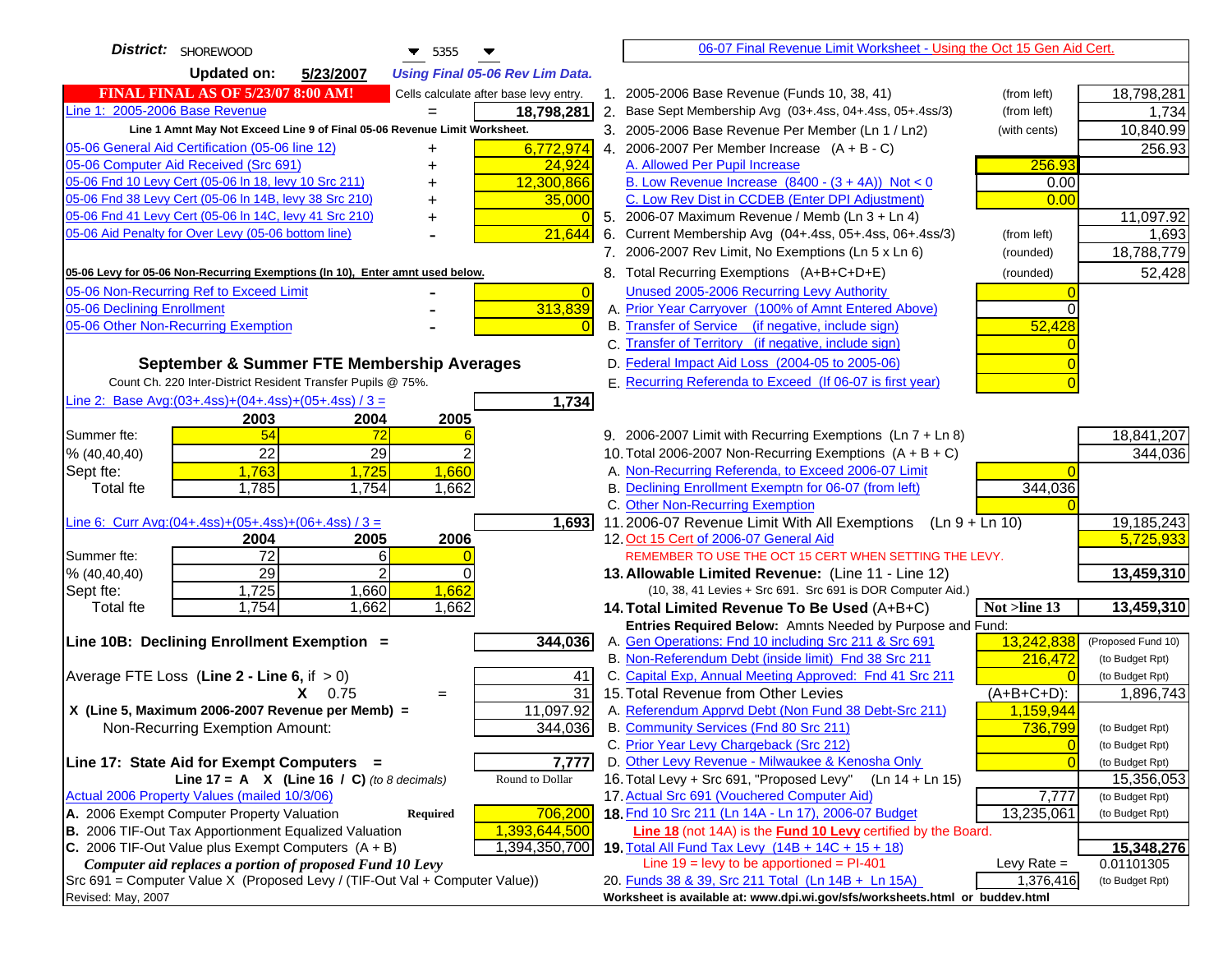| <b>DPI</b> Reconciliation                                                 |                                               |  |
|---------------------------------------------------------------------------|-----------------------------------------------|--|
| In order for the reconciliation to work properly, the                     |                                               |  |
| PI-401 must have been filed with the Department.                          |                                               |  |
| Numbers appearing in the green boxes below are actual, district-submitted |                                               |  |
|                                                                           | 2007 PI-401 data.                             |  |
|                                                                           | Do not type in these fields.                  |  |
|                                                                           |                                               |  |
| Fund 10, PI-401                                                           | 13,235,061.00                                 |  |
| Fund 38, PI-401                                                           | 216,472.00                                    |  |
| Fund 41, PI-401                                                           | 0.00                                          |  |
|                                                                           | 13,451,533.00                                 |  |
|                                                                           | 0.00                                          |  |
| Chargeback, PI-401<br>Fund 39, PI-401                                     | 1,159,944.00                                  |  |
| Fund 80, PI-401                                                           | 736,799.00                                    |  |
| Fund 48/Other, PI-401                                                     | 0.00                                          |  |
|                                                                           |                                               |  |
| Total, PI-401                                                             | 15,348,276.00                                 |  |
|                                                                           |                                               |  |
| <b>Computer Aid</b>                                                       | $7,777.00 \leftarrow \text{---}$ don't change |  |
|                                                                           | <b>Results</b>                                |  |
| $\overline{\mathbf{0}}$<br>0                                              | $\bf{0}$<br>0                                 |  |
| You have levied to your maximum.                                          |                                               |  |
|                                                                           |                                               |  |
| $\bf{0}$                                                                  |                                               |  |
|                                                                           |                                               |  |
|                                                                           |                                               |  |
|                                                                           |                                               |  |
| l0                                                                        |                                               |  |
|                                                                           |                                               |  |
|                                                                           | $\bf{0}$                                      |  |
|                                                                           |                                               |  |
|                                                                           |                                               |  |
| $\boldsymbol{0}$                                                          |                                               |  |
|                                                                           |                                               |  |
|                                                                           |                                               |  |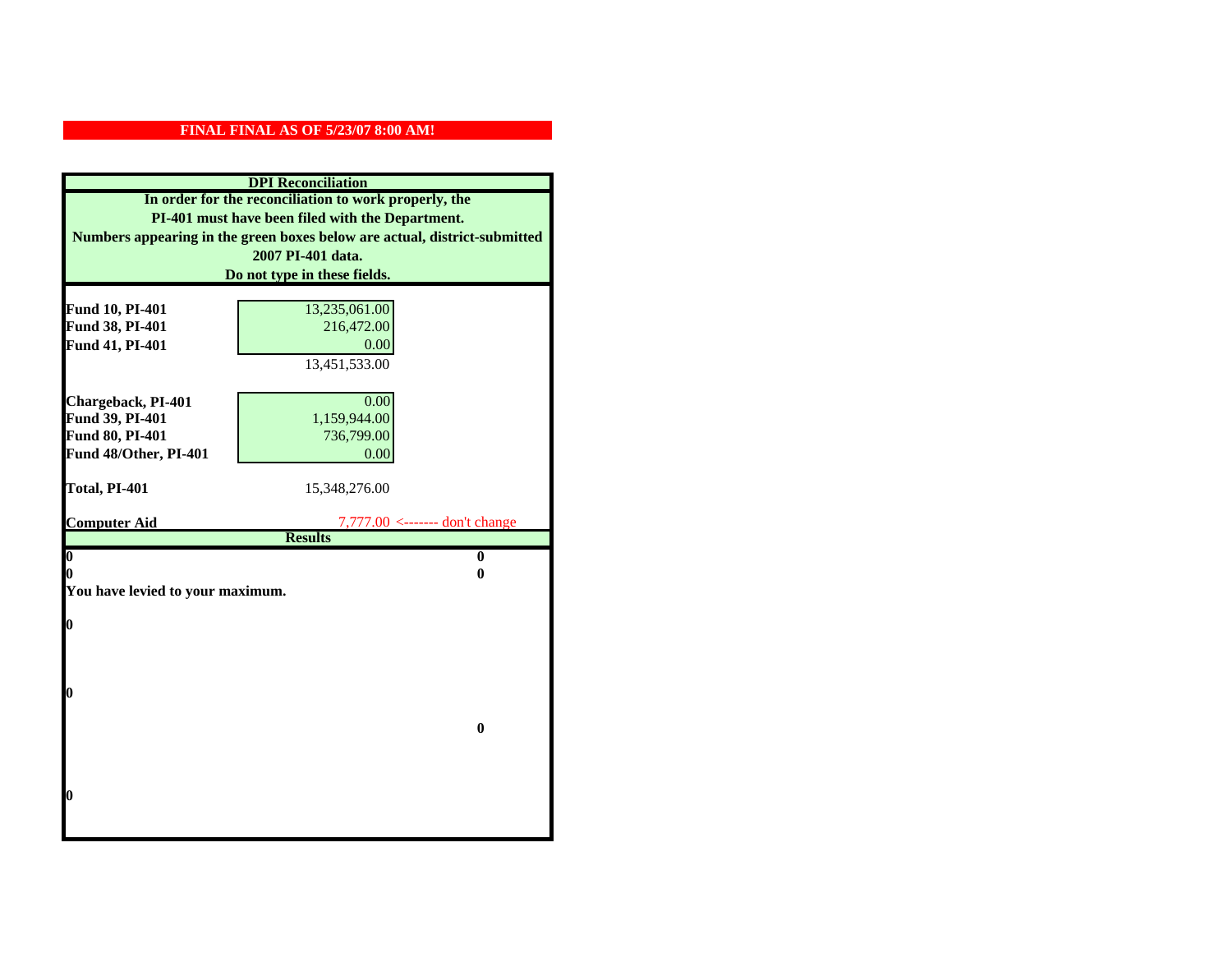| District: SHULLSBURG<br>$\blacktriangledown$ 5362                                                                            | 06-07 Final Revenue Limit Worksheet - Using the Oct 15 Gen Aid Cert.                                                      |                       |
|------------------------------------------------------------------------------------------------------------------------------|---------------------------------------------------------------------------------------------------------------------------|-----------------------|
| <b>Updated on:</b><br>5/23/2007<br><b>Using Final 05-06 Rev Lim Data.</b>                                                    |                                                                                                                           |                       |
| <b>FINAL FINAL AS OF 5/23/07 8:00 AM!</b><br>Cells calculate after base levy entry.                                          | 1. 2005-2006 Base Revenue (Funds 10, 38, 41)<br>(from left)                                                               | 3,013,200             |
| Line 1: 2005-2006 Base Revenue<br>3,013,200                                                                                  | 2. Base Sept Membership Avg (03+.4ss, 04+.4ss, 05+.4ss/3)<br>(from left)                                                  | 372                   |
| Line 1 Amnt May Not Exceed Line 9 of Final 05-06 Revenue Limit Worksheet.                                                    | 3. 2005-2006 Base Revenue Per Member (Ln 1 / Ln2)<br>(with cents)                                                         | 8,100.00              |
| 2,625,534<br>05-06 General Aid Certification (05-06 line 12)<br>+                                                            | 4. 2006-2007 Per Member Increase $(A + B - C)$                                                                            | 300.00                |
| 05-06 Computer Aid Received (Src 691)<br>1,071                                                                               | 256.93<br>A. Allowed Per Pupil Increase                                                                                   |                       |
| 05-06 Fnd 10 Levy Cert (05-06 In 18, levy 10 Src 211)<br>418,995                                                             | B. Low Revenue Increase $(8400 - (3 + 4A))$ Not < 0<br>43.07                                                              |                       |
| 05-06 Fnd 38 Levy Cert (05-06 In 14B, levy 38 Src 210)                                                                       | C. Low Rev Dist in CCDEB (Enter DPI Adjustment)<br>0.00                                                                   |                       |
| 05-06 Fnd 41 Levy Cert (05-06 In 14C, levy 41 Src 210)<br>+                                                                  | 5. 2006-07 Maximum Revenue / Memb (Ln 3 + Ln 4)                                                                           | 8,400.00              |
| 05-06 Aid Penalty for Over Levy (05-06 bottom line)                                                                          | 6. Current Membership Avg (04+.4ss, 05+.4ss, 06+.4ss/3)<br>(from left)                                                    | 379                   |
|                                                                                                                              | 7. 2006-2007 Rev Limit, No Exemptions (Ln 5 x Ln 6)<br>(rounded)                                                          | 3,183,600             |
| 05-06 Levy for 05-06 Non-Recurring Exemptions (In 10), Enter amnt used below.                                                | 8. Total Recurring Exemptions (A+B+C+D+E)<br>(rounded)                                                                    |                       |
| 05-06 Non-Recurring Ref to Exceed Limit<br>$\overline{0}$                                                                    | Unused 2005-2006 Recurring Levy Authority                                                                                 |                       |
| 32,400<br>05-06 Declining Enrollment                                                                                         | A. Prior Year Carryover (100% of Amnt Entered Above)                                                                      |                       |
| 05-06 Other Non-Recurring Exemption                                                                                          | B. Transfer of Service (if negative, include sign)                                                                        |                       |
|                                                                                                                              | C. Transfer of Territory (if negative, include sign)                                                                      |                       |
| September & Summer FTE Membership Averages                                                                                   | D. Federal Impact Aid Loss (2004-05 to 2005-06)                                                                           |                       |
| Count Ch. 220 Inter-District Resident Transfer Pupils @ 75%.                                                                 | E. Recurring Referenda to Exceed (If 06-07 is first year)                                                                 |                       |
| Line 2: Base Avg:(03+.4ss)+(04+.4ss)+(05+.4ss) / 3 =<br>372                                                                  |                                                                                                                           |                       |
| 2004<br>2005<br>2003                                                                                                         |                                                                                                                           |                       |
| Summer fte:                                                                                                                  | 9. 2006-2007 Limit with Recurring Exemptions (Ln 7 + Ln 8)                                                                | 3,183,600             |
| % (40, 40, 40)<br>$\Omega$<br>0                                                                                              | 10. Total 2006-2007 Non-Recurring Exemptions $(A + B + C)$                                                                |                       |
| 372<br>372<br>370<br>Sept fte:                                                                                               | A. Non-Recurring Referenda, to Exceed 2006-07 Limit                                                                       |                       |
| 372<br>$\overline{373}$<br>370<br>Total fte                                                                                  | B. Declining Enrollment Exemptn for 06-07 (from left)                                                                     |                       |
|                                                                                                                              | C. Other Non-Recurring Exemption                                                                                          |                       |
| Line 6: Curr Avg: $(04+.4ss)+(05+.4ss)+(06+.4ss)/3 =$<br>379                                                                 | 11.2006-07 Revenue Limit With All Exemptions (Ln 9 + Ln 10)                                                               | 3,183,600             |
| 2004<br>2005<br>2006<br>Summer fte:<br>0                                                                                     | 12. Oct 15 Cert of 2006-07 General Aid<br>REMEMBER TO USE THE OCT 15 CERT WHEN SETTING THE LEVY.                          | 2,678,252             |
| 0<br>% (40, 40, 40)<br>0                                                                                                     | 13. Allowable Limited Revenue: (Line 11 - Line 12)                                                                        | 505,348               |
| 372<br>370<br>393<br>Sept fte:                                                                                               | (10, 38, 41 Levies + Src 691. Src 691 is DOR Computer Aid.)                                                               |                       |
| 373<br>370<br>393<br><b>Total fte</b>                                                                                        | 14. Total Limited Revenue To Be Used (A+B+C)<br>Not >line 13                                                              | 505,348               |
|                                                                                                                              | Entries Required Below: Amnts Needed by Purpose and Fund:                                                                 |                       |
| Line 10B: Declining Enrollment Exemption =                                                                                   | 505,348<br>A. Gen Operations: Fnd 10 including Src 211 & Src 691                                                          | (Proposed Fund 10)    |
|                                                                                                                              | B. Non-Referendum Debt (inside limit) Fnd 38 Src 211<br>$\sqrt{ }$                                                        | (to Budget Rpt)       |
| Average FTE Loss (Line $2 -$ Line 6, if $> 0$ )                                                                              | C. Capital Exp, Annual Meeting Approved: Fnd 41 Src 211                                                                   | (to Budget Rpt)       |
| $X = 0.75$<br>$=$                                                                                                            | 15. Total Revenue from Other Levies<br>$(A+B+C+D)$ :                                                                      | 462,330               |
| X (Line 5, Maximum 2006-2007 Revenue per Memb) =                                                                             | A. Referendum Apprvd Debt (Non Fund 38 Debt-Src 211)<br>462,330                                                           |                       |
| Non-Recurring Exemption Amount:                                                                                              | B. Community Services (Fnd 80 Src 211)                                                                                    | (to Budget Rpt)       |
|                                                                                                                              | C. Prior Year Levy Chargeback (Src 212)<br>$\overline{0}$                                                                 | (to Budget Rpt)       |
| 725<br>Line 17: State Aid for Exempt Computers =                                                                             | D. Other Levy Revenue - Milwaukee & Kenosha Only<br>$\overline{0}$                                                        | (to Budget Rpt)       |
| Line 17 = A $X$ (Line 16 / C) (to 8 decimals)<br>Round to Dollar                                                             | 16. Total Levy + Src 691, "Proposed Levy"<br>(Ln 14 + Ln 15)                                                              | 967,678               |
| Actual 2006 Property Values (mailed 10/3/06)                                                                                 | 17. Actual Src 691 (Vouchered Computer Aid)<br>725                                                                        | (to Budget Rpt)       |
| A. 2006 Exempt Computer Property Valuation<br>74,300<br>Required                                                             | 18. Fnd 10 Src 211 (Ln 14A - Ln 17), 2006-07 Budget<br>504,623                                                            | (to Budget Rpt)       |
| B. 2006 TIF-Out Tax Apportionment Equalized Valuation<br>99,079,310<br>C. 2006 TIF-Out Value plus Exempt Computers $(A + B)$ | Line 18 (not 14A) is the <b>Fund 10 Levy</b> certified by the Board.<br>19. Total All Fund Tax Levy (14B + 14C + 15 + 18) |                       |
| 99,153,610<br>Computer aid replaces a portion of proposed Fund 10 Levy                                                       | Line $19 = \text{levy}$ to be apportioned = PI-401<br>Levy Rate $=$                                                       | 966,953<br>0.00975938 |
| Src 691 = Computer Value X (Proposed Levy / (TIF-Out Val + Computer Value))                                                  | 20. Funds 38 & 39, Src 211 Total (Ln 14B + Ln 15A)<br>462,330                                                             | (to Budget Rpt)       |
| Revised: May, 2007                                                                                                           | Worksheet is available at: www.dpi.wi.gov/sfs/worksheets.html or buddev.html                                              |                       |
|                                                                                                                              |                                                                                                                           |                       |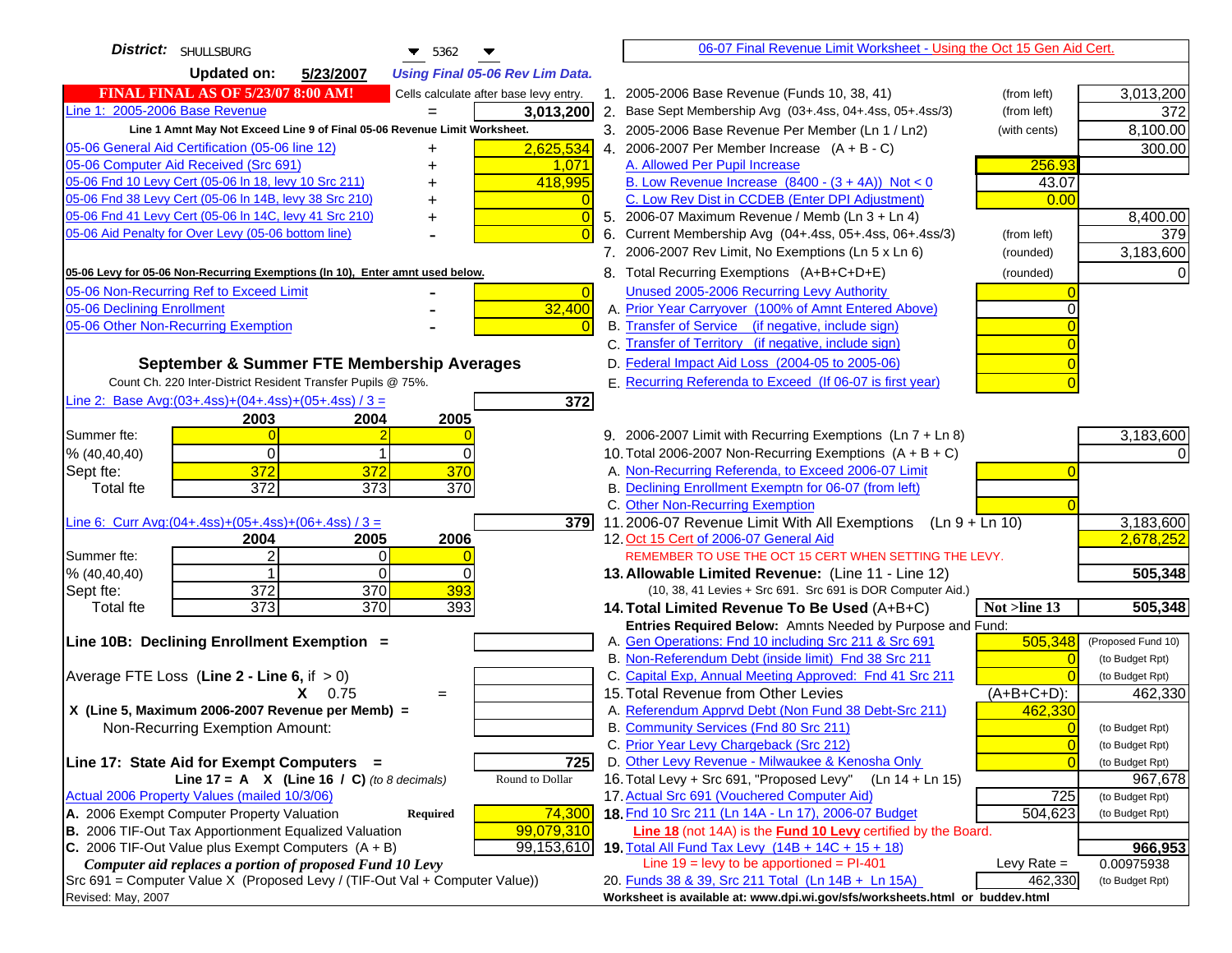| <b>DPI</b> Reconciliation                             |                                                                           |  |
|-------------------------------------------------------|---------------------------------------------------------------------------|--|
| In order for the reconciliation to work properly, the |                                                                           |  |
| PI-401 must have been filed with the Department.      |                                                                           |  |
|                                                       | Numbers appearing in the green boxes below are actual, district-submitted |  |
|                                                       | 2007 PI-401 data.                                                         |  |
|                                                       | Do not type in these fields.                                              |  |
|                                                       |                                                                           |  |
| Fund 10, PI-401                                       | 504,623.00                                                                |  |
| Fund 38, PI-401                                       | 0.00                                                                      |  |
| Fund 41, PI-401                                       | 0.00                                                                      |  |
|                                                       | 504,623.00                                                                |  |
|                                                       | 0.00                                                                      |  |
| Chargeback, PI-401<br>Fund 39, PI-401                 | 462,330.00                                                                |  |
| Fund 80, PI-401                                       | 0.00                                                                      |  |
| Fund 48/Other, PI-401                                 | 0.00                                                                      |  |
|                                                       |                                                                           |  |
| Total, PI-401                                         | 966,953.00                                                                |  |
|                                                       |                                                                           |  |
| <b>Computer Aid</b>                                   | $725.00$ <------- don't change                                            |  |
| $\boldsymbol{0}$                                      | <b>Results</b><br>$\bf{0}$                                                |  |
| 0                                                     | 0                                                                         |  |
| You have levied to your maximum.                      |                                                                           |  |
|                                                       |                                                                           |  |
| $\bf{0}$                                              |                                                                           |  |
|                                                       |                                                                           |  |
|                                                       |                                                                           |  |
|                                                       |                                                                           |  |
| 0                                                     |                                                                           |  |
|                                                       |                                                                           |  |
|                                                       | $\bf{0}$                                                                  |  |
|                                                       |                                                                           |  |
|                                                       |                                                                           |  |
| 0                                                     |                                                                           |  |
|                                                       |                                                                           |  |
|                                                       |                                                                           |  |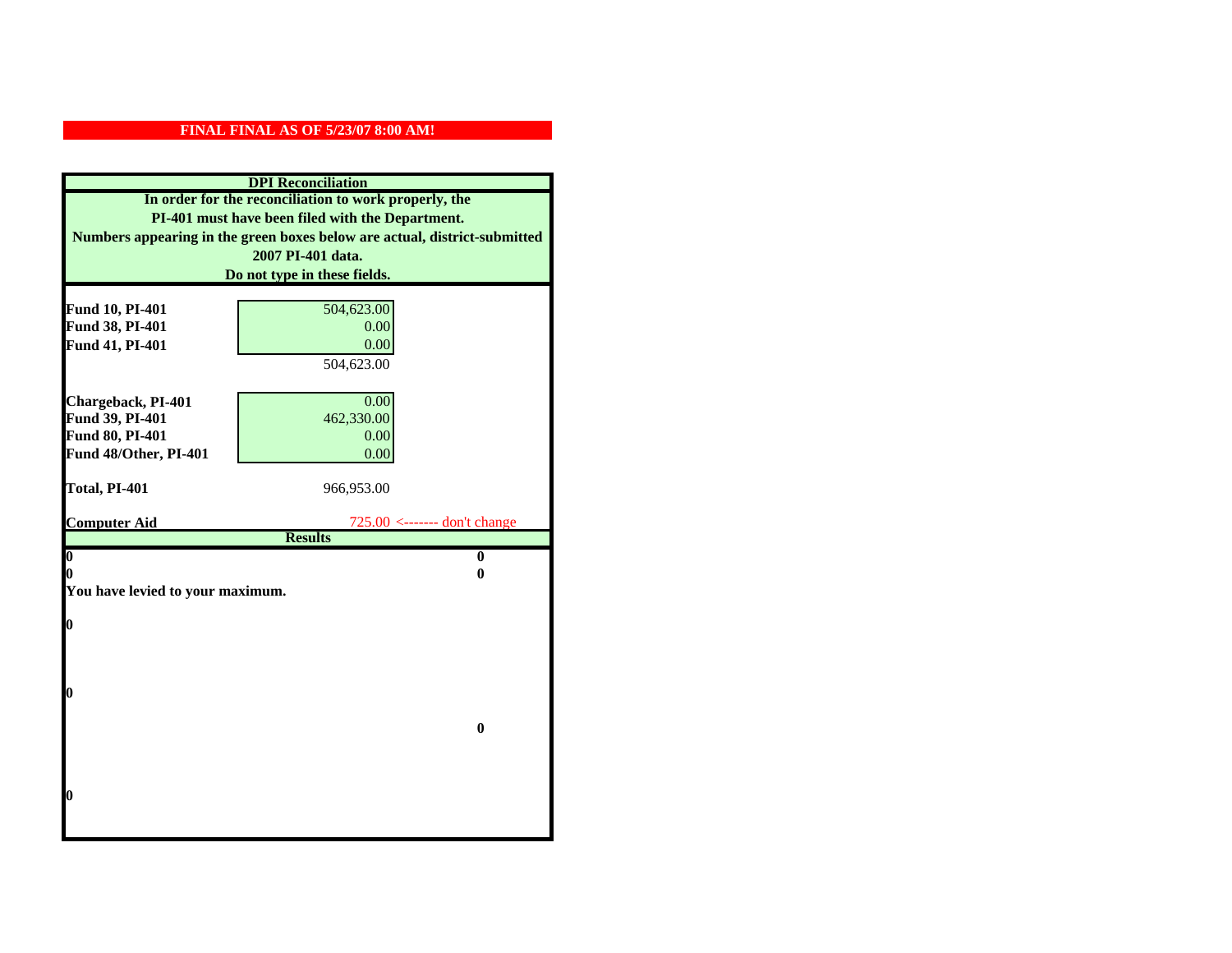| District: SILVER LAKE J1<br>▼<br>5369                                                                                            | 06-07 Final Revenue Limit Worksheet - Using the Oct 15 Gen Aid Cert.                                                                                  |
|----------------------------------------------------------------------------------------------------------------------------------|-------------------------------------------------------------------------------------------------------------------------------------------------------|
| <b>Updated on:</b><br>5/23/2007<br><b>Using Final 05-06 Rev Lim Data.</b>                                                        |                                                                                                                                                       |
| <b>FINAL FINAL AS OF 5/23/07 8:00 AM!</b><br>Cells calculate after base levy entry.                                              | 1. 2005-2006 Base Revenue (Funds 10, 38, 41)<br>(from left)<br>4,840,938                                                                              |
| Line 1: 2005-2006 Base Revenue<br>4,840,938                                                                                      | 2. Base Sept Membership Avg (03+.4ss, 04+.4ss, 05+.4ss/3)<br>579<br>(from left)                                                                       |
| Line 1 Amnt May Not Exceed Line 9 of Final 05-06 Revenue Limit Worksheet.                                                        | 8,360.86<br>3. 2005-2006 Base Revenue Per Member (Ln 1 / Ln2)<br>(with cents)                                                                         |
| 3,211,047<br>05-06 General Aid Certification (05-06 line 12)<br>+                                                                | 4. 2006-2007 Per Member Increase $(A + B - C)$<br>256.93                                                                                              |
| 05-06 Computer Aid Received (Src 691)<br>1,128                                                                                   | 256.93<br>A. Allowed Per Pupil Increase                                                                                                               |
| 05-06 Fnd 10 Levy Cert (05-06 In 18, levy 10 Src 211)<br>1,640,837                                                               | B. Low Revenue Increase $(8400 - (3 + 4A))$ Not < 0<br>0.00                                                                                           |
| 05-06 Fnd 38 Levy Cert (05-06 In 14B, levy 38 Src 210)<br>62,937                                                                 | C. Low Rev Dist in CCDEB (Enter DPI Adjustment)<br>0.00                                                                                               |
| 05-06 Fnd 41 Levy Cert (05-06 In 14C, levy 41 Src 210)                                                                           | 8,617.79<br>5. 2006-07 Maximum Revenue / Memb (Ln 3 + Ln 4)                                                                                           |
| 8,335<br>05-06 Aid Penalty for Over Levy (05-06 bottom line)                                                                     | 6. Current Membership Avg (04+.4ss, 05+.4ss, 06+.4ss/3)<br>(from left)<br>575                                                                         |
|                                                                                                                                  | 7. 2006-2007 Rev Limit, No Exemptions (Ln 5 x Ln 6)<br>4,955,229<br>(rounded)                                                                         |
| 05-06 Levy for 05-06 Non-Recurring Exemptions (In 10), Enter amnt used below.                                                    | 54,394<br>8. Total Recurring Exemptions (A+B+C+D+E)<br>(rounded)                                                                                      |
| 05-06 Non-Recurring Ref to Exceed Limit<br>$\overline{0}$                                                                        | Unused 2005-2006 Recurring Levy Authority                                                                                                             |
| 66,676<br>05-06 Declining Enrollment                                                                                             | A. Prior Year Carryover (100% of Amnt Entered Above)                                                                                                  |
| 05-06 Other Non-Recurring Exemption                                                                                              | B. Transfer of Service (if negative, include sign)<br>54,394                                                                                          |
|                                                                                                                                  | C. Transfer of Territory (if negative, include sign)                                                                                                  |
| September & Summer FTE Membership Averages                                                                                       | D. Federal Impact Aid Loss (2004-05 to 2005-06)                                                                                                       |
| Count Ch. 220 Inter-District Resident Transfer Pupils @ 75%.                                                                     | E. Recurring Referenda to Exceed (If 06-07 is first year)                                                                                             |
| Line 2: Base Avg: $(03+.4ss)+(04+.4ss)+(05+.4ss)/3 =$<br>579                                                                     |                                                                                                                                                       |
| 2003<br>2004<br>2005                                                                                                             |                                                                                                                                                       |
| Summer fte:<br>6<br>$\overline{2}$<br>2                                                                                          | 9. 2006-2007 Limit with Recurring Exemptions (Ln 7 + Ln 8)<br>5,009,623<br>25,853<br>10. Total 2006-2007 Non-Recurring Exemptions (A + B + C)         |
| % (40, 40, 40)<br>593<br>584<br>554<br>Sept fte:                                                                                 | A. Non-Recurring Referenda, to Exceed 2006-07 Limit                                                                                                   |
| 595<br>556<br>587<br><b>Total fte</b>                                                                                            | B. Declining Enrollment Exemptn for 06-07 (from left)<br>25,853                                                                                       |
|                                                                                                                                  | C. Other Non-Recurring Exemption                                                                                                                      |
| Line 6: Curr Avg: $(04+.4ss)+(05+.4ss)+(06+.4ss)/3 =$<br>575I                                                                    | 5,035,476<br>11.2006-07 Revenue Limit With All Exemptions $(Ln 9 + Ln 10)$                                                                            |
| 2006<br>2005<br>2004                                                                                                             | 3,446,711<br>12. Oct 15 Cert of 2006-07 General Aid                                                                                                   |
| 6<br>Summer fte:<br>8                                                                                                            | REMEMBER TO USE THE OCT 15 CERT WHEN SETTING THE LEVY.                                                                                                |
| $\overline{2}$<br>3<br>% (40, 40, 40)                                                                                            | 1,588,765<br>13. Allowable Limited Revenue: (Line 11 - Line 12)                                                                                       |
| 554<br>584<br>578<br>Sept fte:                                                                                                   | <b>EXCEEDS LIMIT</b><br>(10, 38, 41 Levies + Src 691. Src 691 is DOR Computer Aid.)                                                                   |
| 581<br>556<br>587<br><b>Total fte</b>                                                                                            | 1,588,766<br>14. Total Limited Revenue To Be Used (A+B+C)<br>Not >line 13                                                                             |
| 25,853                                                                                                                           | Entries Required Below: Amnts Needed by Purpose and Fund:<br>1,525,829<br>A. Gen Operations: Fnd 10 including Src 211 & Src 691<br>(Proposed Fund 10) |
| Line 10B: Declining Enrollment Exemption =                                                                                       | B. Non-Referendum Debt (inside limit) Fnd 38 Src 211<br>62,937<br>(to Budget Rpt)                                                                     |
| Average FTE Loss (Line $2 -$ Line 6, if $> 0$ )<br>4                                                                             | C. Capital Exp, Annual Meeting Approved: Fnd 41 Src 211<br>(to Budget Rpt)                                                                            |
| 3<br>$X = 0.75$<br>$=$                                                                                                           | 15. Total Revenue from Other Levies<br>$(A+B+C+D)$ :<br>384,314                                                                                       |
| X (Line 5, Maximum 2006-2007 Revenue per Memb) =<br>8,617.79                                                                     | A. Referendum Apprvd Debt (Non Fund 38 Debt-Src 211)<br>384,314                                                                                       |
| 25,853<br>Non-Recurring Exemption Amount:                                                                                        | B. Community Services (Fnd 80 Src 211)<br>(to Budget Rpt)                                                                                             |
|                                                                                                                                  | C. Prior Year Levy Chargeback (Src 212)<br>$\overline{0}$<br>(to Budget Rpt)                                                                          |
| 1,119<br>Line 17: State Aid for Exempt Computers =                                                                               | D. Other Levy Revenue - Milwaukee & Kenosha Only<br>(to Budget Rpt)                                                                                   |
| Round to Dollar<br>Line 17 = A $X$ (Line 16 / C) (to 8 decimals)                                                                 | 16. Total Levy + Src 691, "Proposed Levy"<br>(Ln 14 + Ln 15)<br>1,973,080                                                                             |
| Actual 2006 Property Values (mailed 10/3/06)                                                                                     | 17. Actual Src 691 (Vouchered Computer Aid)<br>1,119<br>(to Budget Rpt)                                                                               |
| A. 2006 Exempt Computer Property Valuation<br>220,800<br>Required                                                                | 18. Fnd 10 Src 211 (Ln 14A - Ln 17), 2006-07 Budget<br>1,524,710<br>(to Budget Rpt)                                                                   |
| B. 2006 TIF-Out Tax Apportionment Equalized Valuation<br>389,163,206                                                             | Line 18 (not 14A) is the <b>Fund 10 Levy</b> certified by the Board.                                                                                  |
| C. 2006 TIF-Out Value plus Exempt Computers $(A + B)$<br>389,384,006<br>Computer aid replaces a portion of proposed Fund 10 Levy | 19. Total All Fund Tax Levy (14B + 14C + 15 + 18)<br>1,971,961<br>Line $19 = \text{levy}$ to be apportioned = PI-401<br>Levy Rate $=$<br>0.00506718   |
| Src 691 = Computer Value X (Proposed Levy / (TIF-Out Val + Computer Value))                                                      | 20. Funds 38 & 39, Src 211 Total (Ln 14B + Ln 15A)<br>447,251<br>(to Budget Rpt)                                                                      |
| Revised: May, 2007                                                                                                               | Worksheet is available at: www.dpi.wi.gov/sfs/worksheets.html or buddev.html                                                                          |
|                                                                                                                                  |                                                                                                                                                       |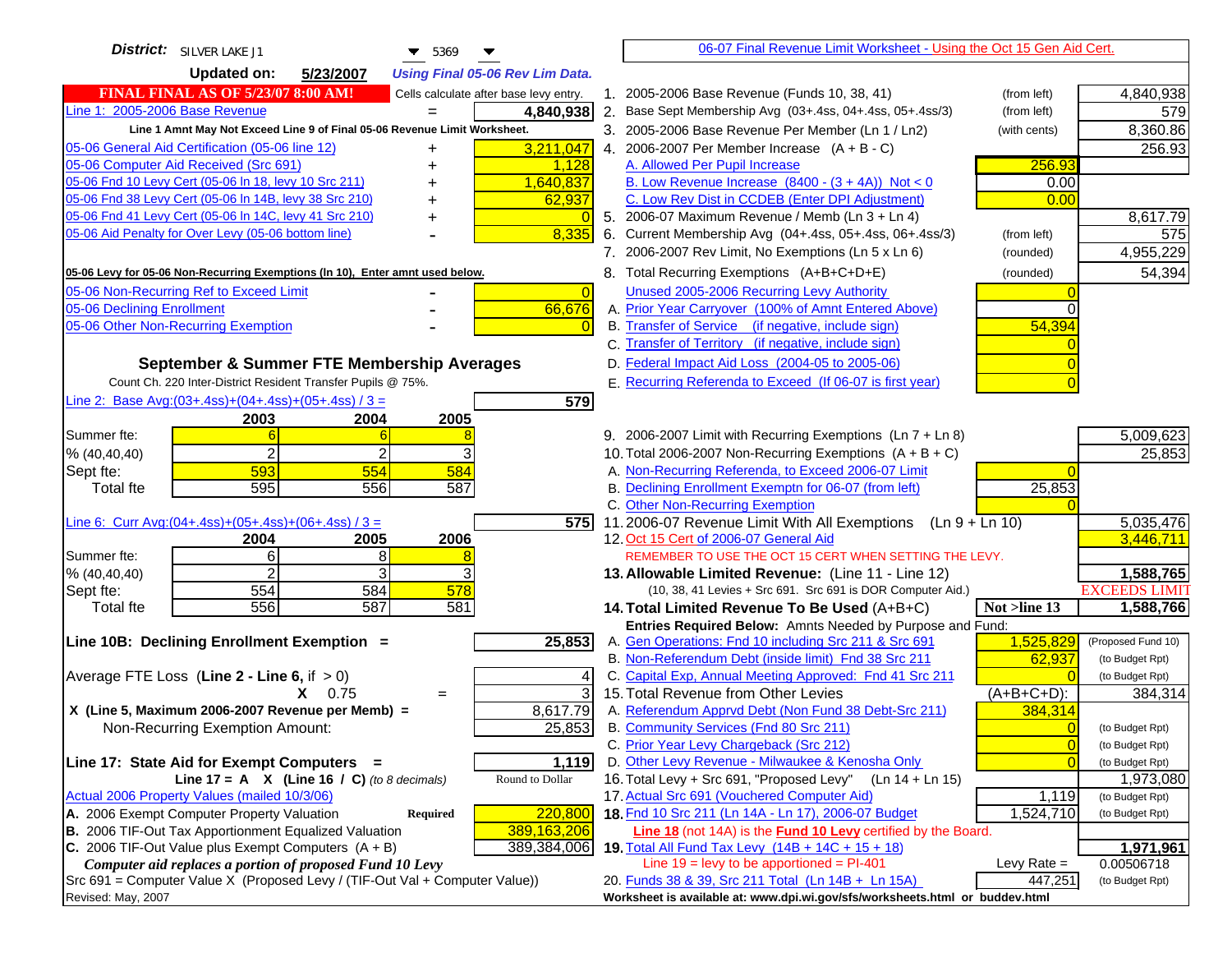| <b>DPI</b> Reconciliation                             |                                                                           |
|-------------------------------------------------------|---------------------------------------------------------------------------|
| In order for the reconciliation to work properly, the |                                                                           |
| PI-401 must have been filed with the Department.      |                                                                           |
|                                                       | Numbers appearing in the green boxes below are actual, district-submitted |
|                                                       | 2007 PI-401 data.                                                         |
|                                                       | Do not type in these fields.                                              |
|                                                       |                                                                           |
| Fund 10, PI-401                                       | 1,524,710.00                                                              |
| Fund 38, PI-401                                       | 62,937.00                                                                 |
| Fund 41, PI-401                                       | 0.00                                                                      |
|                                                       | 1,587,647.00                                                              |
|                                                       |                                                                           |
| Chargeback, PI-401                                    | 0.00                                                                      |
| Fund 39, PI-401                                       | 384,314.00                                                                |
| Fund 80, PI-401                                       | 0.00                                                                      |
| Fund 48/Other, PI-401                                 | 0.00                                                                      |
| Total, PI-401                                         | 1,971,961.00                                                              |
|                                                       |                                                                           |
| <b>Computer Aid</b>                                   | $1,119.00$ <------- don't change                                          |
|                                                       | <b>Results</b>                                                            |
| You have overlevied by:                               | $\overline{1}$                                                            |
| 0                                                     | $\bf{0}$                                                                  |
| 0                                                     |                                                                           |
| 0                                                     |                                                                           |
|                                                       |                                                                           |
|                                                       |                                                                           |
|                                                       |                                                                           |
| 0                                                     |                                                                           |
|                                                       |                                                                           |
|                                                       | $\bf{0}$                                                                  |
|                                                       |                                                                           |
|                                                       |                                                                           |
| O                                                     |                                                                           |
|                                                       |                                                                           |
|                                                       |                                                                           |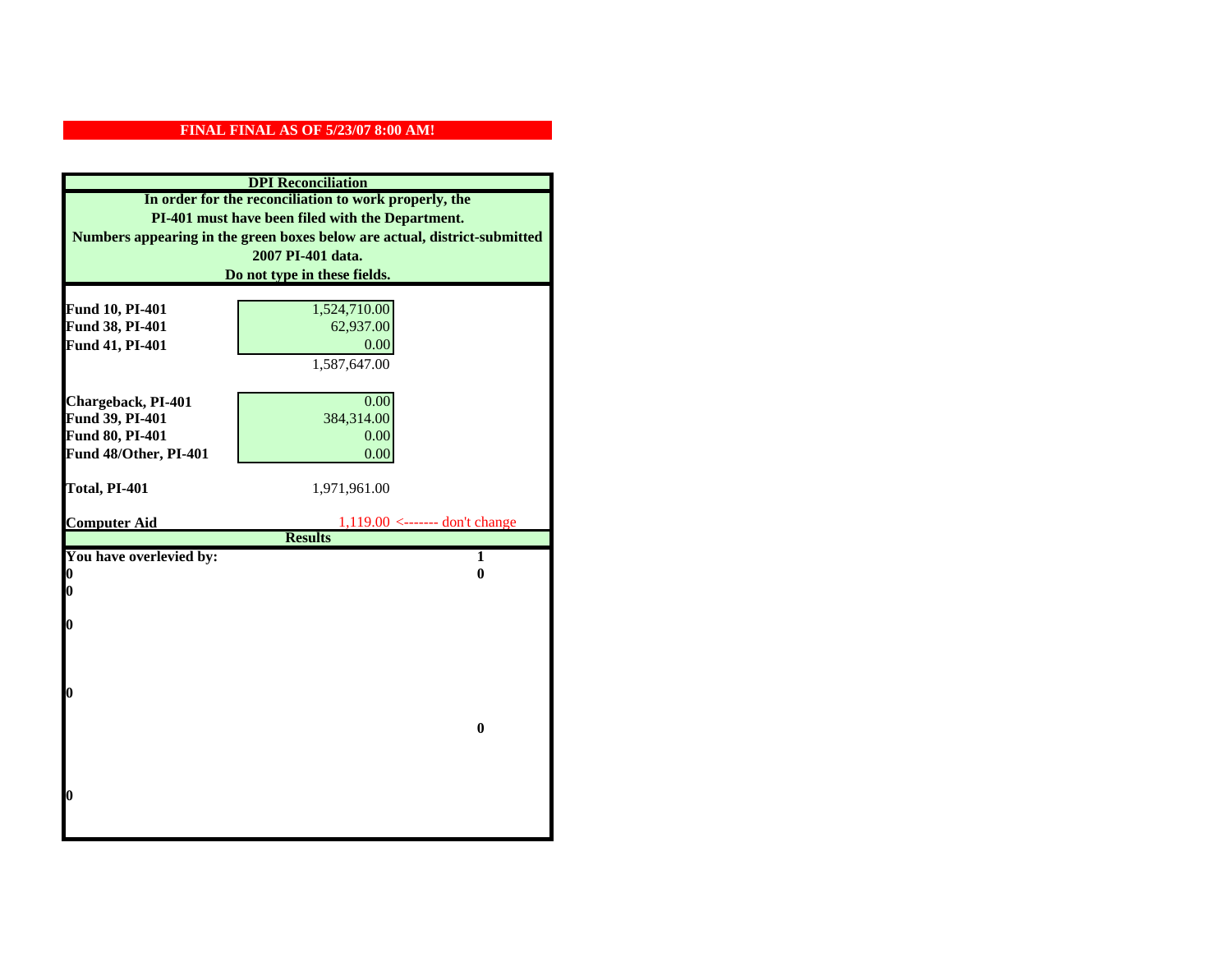| District: SIREN<br>$\blacktriangledown$ 5376                                        | 06-07 Final Revenue Limit Worksheet - Using the Oct 15 Gen Aid Cert.                                                                                  |
|-------------------------------------------------------------------------------------|-------------------------------------------------------------------------------------------------------------------------------------------------------|
| <b>Updated on:</b><br>5/23/2007<br><b>Using Final 05-06 Rev Lim Data.</b>           |                                                                                                                                                       |
| <b>FINAL FINAL AS OF 5/23/07 8:00 AM!</b><br>Cells calculate after base levy entry. | 1. 2005-2006 Base Revenue (Funds 10, 38, 41)<br>4,480,463<br>(from left)                                                                              |
| Line 1: 2005-2006 Base Revenue<br>4,480,463                                         | 2. Base Sept Membership Avg (03+.4ss, 04+.4ss, 05+.4ss/3)<br>506<br>(from left)                                                                       |
| Line 1 Amnt May Not Exceed Line 9 of Final 05-06 Revenue Limit Worksheet.           | 8,854.67<br>3. 2005-2006 Base Revenue Per Member (Ln 1 / Ln2)<br>(with cents)                                                                         |
| 1,204,136<br>05-06 General Aid Certification (05-06 line 12)<br>+                   | 4. 2006-2007 Per Member Increase $(A + B - C)$<br>256.93                                                                                              |
| 05-06 Computer Aid Received (Src 691)<br>1,426                                      | 256.93<br>A. Allowed Per Pupil Increase                                                                                                               |
| 05-06 Fnd 10 Levy Cert (05-06 In 18, levy 10 Src 211)<br>3,542,611                  | B. Low Revenue Increase $(8400 - (3 + 4A))$ Not < 0<br>0.00                                                                                           |
| 05-06 Fnd 38 Levy Cert (05-06 In 14B, levy 38 Src 210)                              | C. Low Rev Dist in CCDEB (Enter DPI Adjustment)<br>0.00                                                                                               |
| 05-06 Fnd 41 Levy Cert (05-06 In 14C, levy 41 Src 210)                              | 5. 2006-07 Maximum Revenue / Memb (Ln 3 + Ln 4)<br>9,111.60<br>$\sqrt{ }$                                                                             |
| 05-06 Aid Penalty for Over Levy (05-06 bottom line)                                 | Current Membership Avg (04+.4ss, 05+.4ss, 06+.4ss/3)<br>6.<br>(from left)<br>511                                                                      |
|                                                                                     | 7. 2006-2007 Rev Limit, No Exemptions (Ln 5 x Ln 6)<br>4,656,028<br>(rounded)                                                                         |
| 05-06 Levy for 05-06 Non-Recurring Exemptions (In 10), Enter amnt used below.       | 42,428<br>8. Total Recurring Exemptions (A+B+C+D+E)<br>(rounded)                                                                                      |
| 05-06 Non-Recurring Ref to Exceed Limit<br>250,000                                  | Unused 2005-2006 Recurring Levy Authority                                                                                                             |
| 05-06 Declining Enrollment<br>17,709                                                | A. Prior Year Carryover (100% of Amnt Entered Above)                                                                                                  |
| 05-06 Other Non-Recurring Exemption                                                 | B. Transfer of Service (if negative, include sign)                                                                                                    |
|                                                                                     | C. Transfer of Territory (if negative, include sign)                                                                                                  |
| September & Summer FTE Membership Averages                                          | D. Federal Impact Aid Loss (2004-05 to 2005-06)<br>42,428                                                                                             |
| Count Ch. 220 Inter-District Resident Transfer Pupils @ 75%.                        | E. Recurring Referenda to Exceed (If 06-07 is first year)                                                                                             |
| Line 2: Base Avg: $(03+.4ss)+(04+.4ss)+(05+.4ss)/3 =$                               | 506                                                                                                                                                   |
| 2003<br>2004<br>2005                                                                |                                                                                                                                                       |
| 17<br>Summer fte:<br>14<br>$\frac{14}{2}$                                           | 9. 2006-2007 Limit with Recurring Exemptions (Ln 7 + Ln 8)<br>4,698,456                                                                               |
| 6<br>6<br>% (40, 40, 40)                                                            | 250,000<br>10. Total 2006-2007 Non-Recurring Exemptions $(A + B + C)$                                                                                 |
| Sept fte:<br>502<br>495<br>503                                                      | A. Non-Recurring Referenda, to Exceed 2006-07 Limit<br>250,000                                                                                        |
| 509<br>501<br>509<br><b>Total fte</b>                                               | B. Declining Enrollment Exemptn for 06-07 (from left)                                                                                                 |
|                                                                                     | C. Other Non-Recurring Exemption                                                                                                                      |
| Line 6: Curr Avg: $(04+.4ss)+(05+.4ss)+(06+.4ss)/3 =$                               | 4,948,456<br>5111<br>11.2006-07 Revenue Limit With All Exemptions $(Ln 9 + Ln 10)$                                                                    |
| 2006<br>2005<br>2004                                                                | 1,383,023<br>12. Oct 15 Cert of 2006-07 General Aid                                                                                                   |
| 14<br>Summer fte:<br>14<br>15                                                       | REMEMBER TO USE THE OCT 15 CERT WHEN SETTING THE LEVY.                                                                                                |
| 6<br>6<br>% (40, 40, 40)<br>6                                                       | 3,565,433<br>13. Allowable Limited Revenue: (Line 11 - Line 12)                                                                                       |
| 503<br>495<br>516<br>Sept fte:                                                      | (10, 38, 41 Levies + Src 691. Src 691 is DOR Computer Aid.)                                                                                           |
| 522<br>501<br>509<br><b>Total fte</b>                                               | 3,565,433<br>14. Total Limited Revenue To Be Used (A+B+C)<br>Not >line 13                                                                             |
| Line 10B: Declining Enrollment Exemption =                                          | Entries Required Below: Amnts Needed by Purpose and Fund:<br>A. Gen Operations: Fnd 10 including Src 211 & Src 691<br>3,565,433<br>(Proposed Fund 10) |
|                                                                                     | B. Non-Referendum Debt (inside limit) Fnd 38 Src 211<br>(to Budget Rpt)                                                                               |
| Average FTE Loss (Line $2 -$ Line 6, if $> 0$ )                                     | C. Capital Exp, Annual Meeting Approved: Fnd 41 Src 211<br>(to Budget Rpt)                                                                            |
| $X = 0.75$<br>$=$                                                                   | 15. Total Revenue from Other Levies<br>$(A+B+C+D)$ :<br>618,876                                                                                       |
| X (Line 5, Maximum 2006-2007 Revenue per Memb) =                                    | A. Referendum Apprvd Debt (Non Fund 38 Debt-Src 211)<br>588,118                                                                                       |
| Non-Recurring Exemption Amount:                                                     | B. Community Services (Fnd 80 Src 211)<br>30,758<br>(to Budget Rpt)                                                                                   |
|                                                                                     | C. Prior Year Levy Chargeback (Src 212)<br>$\overline{0}$<br>(to Budget Rpt)                                                                          |
| 2,111<br>Line 17: State Aid for Exempt Computers =                                  | D. Other Levy Revenue - Milwaukee & Kenosha Only<br>(to Budget Rpt)                                                                                   |
| Line 17 = A $X$ (Line 16 / C) (to 8 decimals)<br>Round to Dollar                    | 16. Total Levy + Src 691, "Proposed Levy"<br>(Ln 14 + Ln 15)<br>4,184,309                                                                             |
| Actual 2006 Property Values (mailed 10/3/06)                                        | 17. Actual Src 691 (Vouchered Computer Aid)<br>2,111<br>(to Budget Rpt)                                                                               |
| A. 2006 Exempt Computer Property Valuation<br>217,100<br>Required                   | 18. Fnd 10 Src 211 (Ln 14A - Ln 17), 2006-07 Budget<br>3,563,322<br>(to Budget Rpt)                                                                   |
| B. 2006 TIF-Out Tax Apportionment Equalized Valuation<br>430,175,431                | Line 18 (not 14A) is the <b>Fund 10 Levy</b> certified by the Board.                                                                                  |
| C. 2006 TIF-Out Value plus Exempt Computers $(A + B)$<br>430,392,531                | 19. Total All Fund Tax Levy (14B + 14C + 15 + 18)<br>4,182,198                                                                                        |
| Computer aid replaces a portion of proposed Fund 10 Levy                            | Line $19 = \text{levy}$ to be apportioned = PI-401<br>Levy Rate $=$<br>0.00972208                                                                     |
| Src 691 = Computer Value X (Proposed Levy / (TIF-Out Val + Computer Value))         | 20. Funds 38 & 39, Src 211 Total (Ln 14B + Ln 15A)<br>588,118<br>(to Budget Rpt)                                                                      |
| Revised: May, 2007                                                                  | Worksheet is available at: www.dpi.wi.gov/sfs/worksheets.html or buddev.html                                                                          |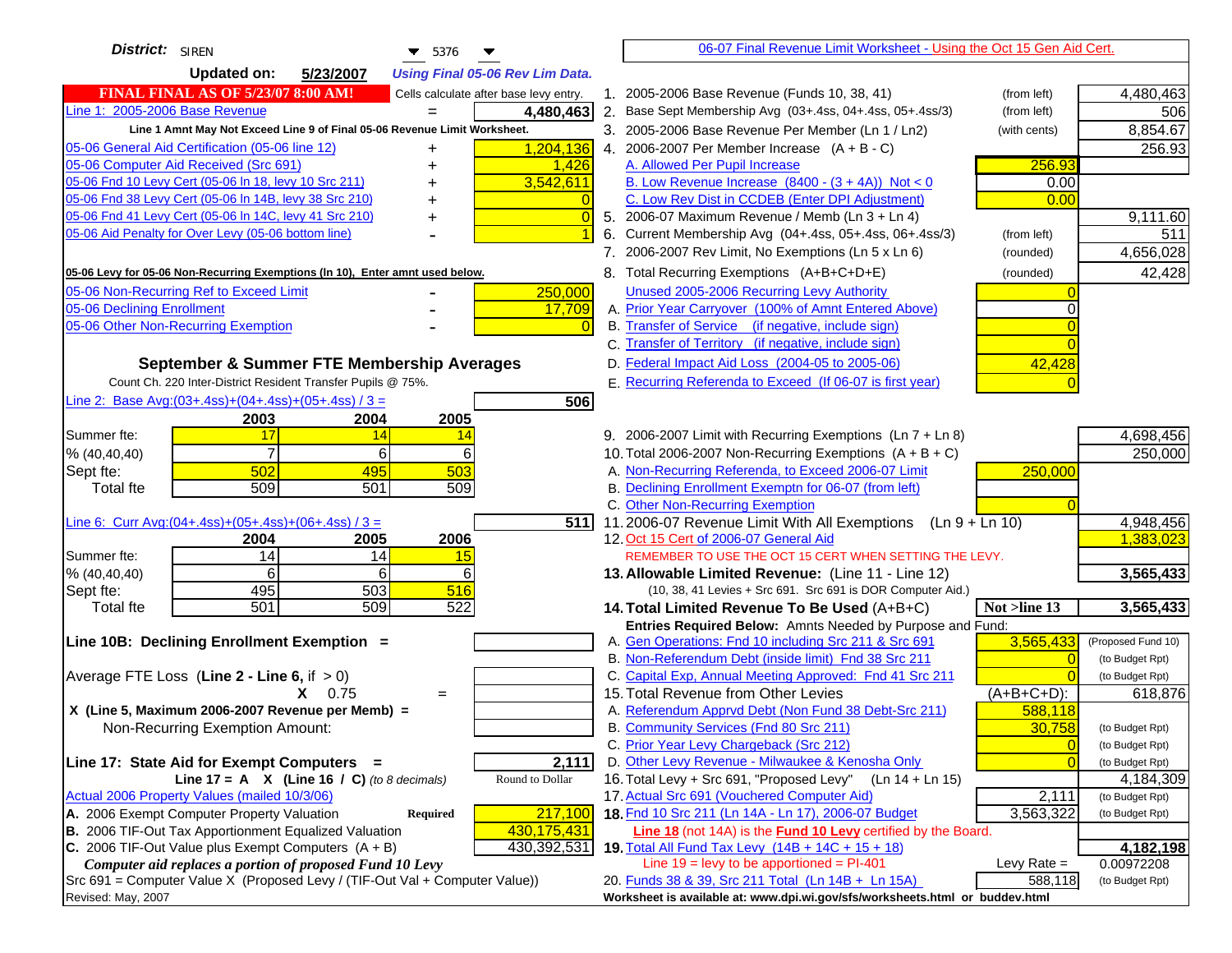| <b>DPI</b> Reconciliation<br>In order for the reconciliation to work properly, the |                                                                           |                                                  |
|------------------------------------------------------------------------------------|---------------------------------------------------------------------------|--------------------------------------------------|
|                                                                                    |                                                                           | PI-401 must have been filed with the Department. |
|                                                                                    | Numbers appearing in the green boxes below are actual, district-submitted |                                                  |
|                                                                                    | 2007 PI-401 data.                                                         |                                                  |
|                                                                                    | Do not type in these fields.                                              |                                                  |
|                                                                                    |                                                                           |                                                  |
| Fund 10, PI-401                                                                    | 3,563,322.00                                                              |                                                  |
| Fund 38, PI-401                                                                    | 0.00<br>0.00                                                              |                                                  |
| Fund 41, PI-401                                                                    | 3,563,322.00                                                              |                                                  |
|                                                                                    |                                                                           |                                                  |
| Chargeback, PI-401                                                                 | 0.00                                                                      |                                                  |
| Fund 39, PI-401                                                                    | 588,118.00                                                                |                                                  |
| Fund 80, PI-401                                                                    | 30,758.00                                                                 |                                                  |
| Fund 48/Other, PI-401                                                              | 0.00                                                                      |                                                  |
|                                                                                    |                                                                           |                                                  |
| Total, PI-401                                                                      | 4,182,198.00                                                              |                                                  |
|                                                                                    |                                                                           |                                                  |
| <b>Computer Aid</b>                                                                | $2,111.00 \leftarrow \text{---}$ don't change<br><b>Results</b>           |                                                  |
| $\boldsymbol{0}$                                                                   | $\bf{0}$                                                                  |                                                  |
| 0                                                                                  | 0                                                                         |                                                  |
| You have levied to your maximum.                                                   |                                                                           |                                                  |
|                                                                                    |                                                                           |                                                  |
| $\bf{0}$                                                                           |                                                                           |                                                  |
|                                                                                    |                                                                           |                                                  |
|                                                                                    |                                                                           |                                                  |
|                                                                                    |                                                                           |                                                  |
| 0                                                                                  |                                                                           |                                                  |
|                                                                                    | $\bf{0}$                                                                  |                                                  |
|                                                                                    |                                                                           |                                                  |
|                                                                                    |                                                                           |                                                  |
|                                                                                    |                                                                           |                                                  |
| 0                                                                                  |                                                                           |                                                  |
|                                                                                    |                                                                           |                                                  |
|                                                                                    |                                                                           |                                                  |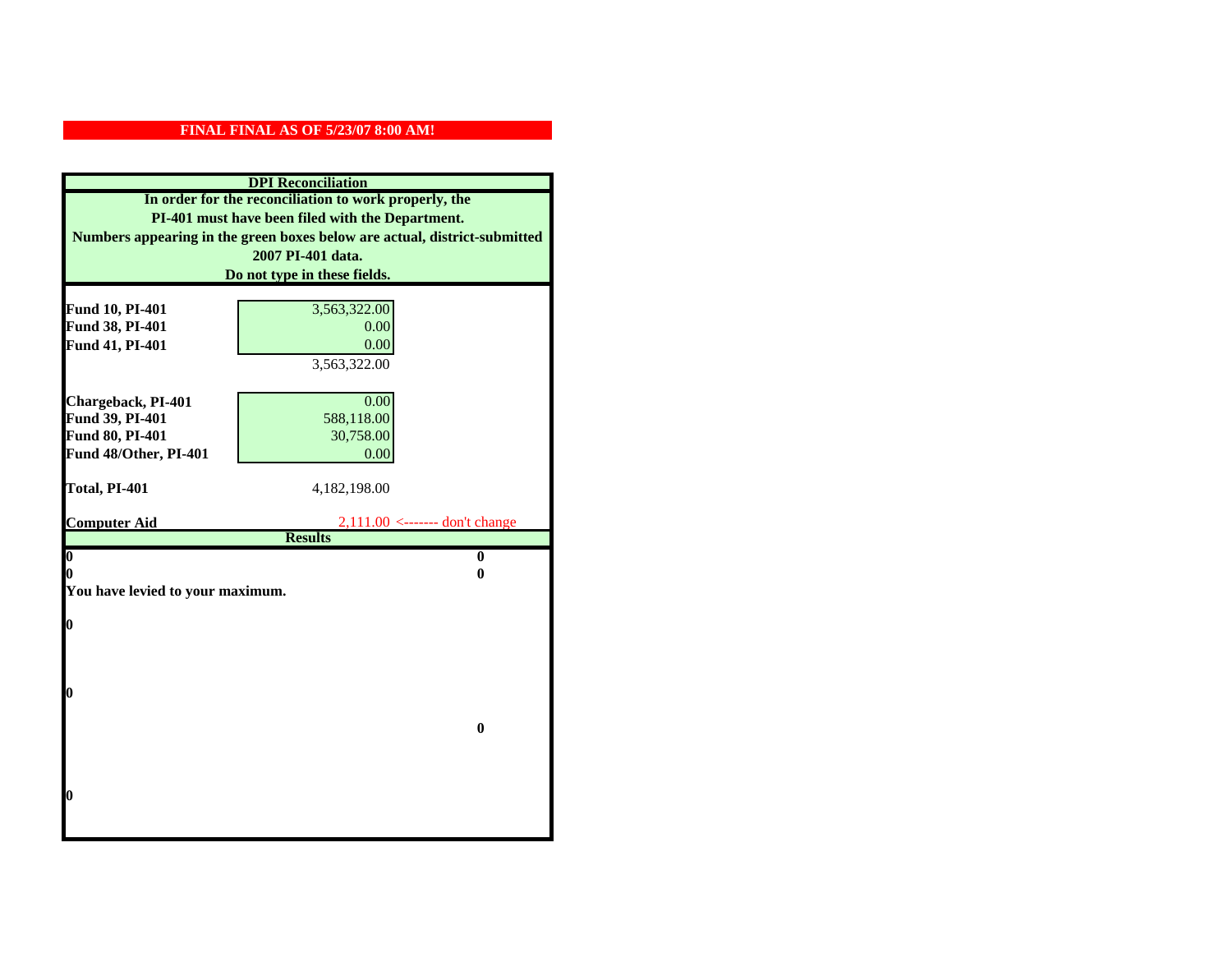| District: SLINGER<br>$\blacktriangledown$ 5390                                         | 06-07 Final Revenue Limit Worksheet - Using the Oct 15 Gen Aid Cert.                                       |                                    |
|----------------------------------------------------------------------------------------|------------------------------------------------------------------------------------------------------------|------------------------------------|
| <b>Updated on:</b><br>5/23/2007<br><b>Using Final 05-06 Rev Lim Data.</b>              |                                                                                                            |                                    |
| <b>FINAL FINAL AS OF 5/23/07 8:00 AM!</b><br>Cells calculate after base levy entry.    | 1. 2005-2006 Base Revenue (Funds 10, 38, 41)<br>(from left)                                                | 22,299,039                         |
| Line 1: 2005-2006 Base Revenue<br>22,299,039<br>$=$                                    | 2. Base Sept Membership Avg (03+.4ss, 04+.4ss, 05+.4ss/3)<br>(from left)                                   | 2,743                              |
| Line 1 Amnt May Not Exceed Line 9 of Final 05-06 Revenue Limit Worksheet.              | 3. 2005-2006 Base Revenue Per Member (Ln 1 / Ln2)<br>(with cents)                                          | 8,129.43                           |
| 13,710,236<br>05-06 General Aid Certification (05-06 line 12)                          | 4. 2006-2007 Per Member Increase $(A + B - C)$                                                             | 270.57                             |
| 05-06 Computer Aid Received (Src 691)<br>16,331                                        | A. Allowed Per Pupil Increase<br>256.93                                                                    |                                    |
| 05-06 Fnd 10 Levy Cert (05-06 ln 18, levy 10 Src 211)<br>8,580,572                     | B. Low Revenue Increase $(8400 - (3 + 4A))$ Not < 0<br>13.64                                               |                                    |
| 05-06 Fnd 38 Levy Cert (05-06 In 14B, levy 38 Src 210)                                 | C. Low Rev Dist in CCDEB (Enter DPI Adjustment)<br>0.00                                                    |                                    |
| 05-06 Fnd 41 Levy Cert (05-06 In 14C, levy 41 Src 210)<br>$\overline{0}$<br>+          | 5. 2006-07 Maximum Revenue / Memb (Ln 3 + Ln 4)                                                            | 8,400.00                           |
| 05-06 Aid Penalty for Over Levy (05-06 bottom line)<br>$\Omega$                        | Current Membership Avg (04+.4ss, 05+.4ss, 06+.4ss/3)<br>6.<br>(from left)                                  | 2,752                              |
|                                                                                        | 7. 2006-2007 Rev Limit, No Exemptions (Ln 5 x Ln 6)<br>(rounded)                                           | 23,116,800                         |
| 05-06 Levy for 05-06 Non-Recurring Exemptions (In 10), Enter amnt used below.          | 8. Total Recurring Exemptions (A+B+C+D+E)<br>(rounded)                                                     | $-13,211$                          |
| 05-06 Non-Recurring Ref to Exceed Limit<br>$\overline{0}$                              | Unused 2005-2006 Recurring Levy Authority                                                                  |                                    |
| 8,100<br>05-06 Declining Enrollment                                                    | A. Prior Year Carryover (100% of Amnt Entered Above)                                                       |                                    |
| 05-06 Other Non-Recurring Exemption                                                    | B. Transfer of Service (if negative, include sign)<br>$-13,211$                                            |                                    |
|                                                                                        | C. Transfer of Territory (if negative, include sign)                                                       |                                    |
| September & Summer FTE Membership Averages                                             | D. Federal Impact Aid Loss (2004-05 to 2005-06)                                                            |                                    |
| Count Ch. 220 Inter-District Resident Transfer Pupils @ 75%.                           | E. Recurring Referenda to Exceed (If 06-07 is first year)                                                  |                                    |
| Line 2: Base Avg: $(03+.4ss)+(04+.4ss)+(05+.4ss)/3 =$<br>2,743                         |                                                                                                            |                                    |
| 2003<br>2004<br>2005                                                                   |                                                                                                            |                                    |
| 50<br>55<br>Summer fte:<br>53                                                          | 9. 2006-2007 Limit with Recurring Exemptions (Ln 7 + Ln 8)                                                 | 23,103,589                         |
| 20<br>22<br>21<br>% (40, 40, 40)                                                       | 10. Total 2006-2007 Non-Recurring Exemptions $(A + B + C)$                                                 |                                    |
| 2,734<br>2,717<br>2,714<br>Sept fte:                                                   | A. Non-Recurring Referenda, to Exceed 2006-07 Limit                                                        |                                    |
| 2,737<br><b>Total fte</b><br>2,736<br>2,755                                            | B. Declining Enrollment Exemptn for 06-07 (from left)                                                      |                                    |
|                                                                                        | C. Other Non-Recurring Exemption                                                                           |                                    |
| Line 6: Curr Avg: $(04+.4ss)+(05+.4ss)+(06+.4ss)/3 =$<br>2,752<br>2006<br>2004<br>2005 | 11.2006-07 Revenue Limit With All Exemptions<br>$(Ln 9 + Ln 10)$<br>12. Oct 15 Cert of 2006-07 General Aid | 23,103,589<br>13,850,503           |
| 55<br>53<br>Summer fte:<br>53                                                          | REMEMBER TO USE THE OCT 15 CERT WHEN SETTING THE LEVY.                                                     |                                    |
| $\overline{22}$<br>21<br>21<br>% (40, 40, 40)                                          | 13. Allowable Limited Revenue: (Line 11 - Line 12)                                                         | 9,253,086                          |
| 2,744<br>2,714<br>2,734<br>Sept fte:                                                   | (10, 38, 41 Levies + Src 691. Src 691 is DOR Computer Aid.)                                                | <b>EXCEEDS LIMIT</b>               |
| 2,736<br>2,755<br>2,765<br><b>Total fte</b>                                            | Not >line 13<br>14. Total Limited Revenue To Be Used (A+B+C)                                               | 9,261,486                          |
|                                                                                        | Entries Required Below: Amnts Needed by Purpose and Fund:                                                  |                                    |
| Line 10B: Declining Enrollment Exemption =                                             | A. Gen Operations: Fnd 10 including Src 211 & Src 691<br>9,111,486                                         | (Proposed Fund 10)                 |
|                                                                                        | B. Non-Referendum Debt (inside limit) Fnd 38 Src 211<br>$\Omega$                                           | (to Budget Rpt)                    |
| Average FTE Loss (Line $2 -$ Line 6, if $> 0$ )                                        | C. Capital Exp, Annual Meeting Approved: Fnd 41 Src 211<br>150,000                                         | (to Budget Rpt)                    |
| $X = 0.75$<br>$=$                                                                      | 15. Total Revenue from Other Levies<br>$(A+B+C+D)$ :                                                       | 3,617,179                          |
| X (Line 5, Maximum 2006-2007 Revenue per Memb) =                                       | A. Referendum Apprvd Debt (Non Fund 38 Debt-Src 211)<br>3,613,658                                          |                                    |
| Non-Recurring Exemption Amount:                                                        | B. Community Services (Fnd 80 Src 211)<br>$\overline{0}$                                                   | (to Budget Rpt)                    |
| 20,170<br>Line 17: State Aid for Exempt Computers =                                    | 3,521<br>C. Prior Year Levy Chargeback (Src 212)<br>D. Other Levy Revenue - Milwaukee & Kenosha Only       | (to Budget Rpt)<br>(to Budget Rpt) |
| Round to Dollar<br>Line 17 = A $X$ (Line 16 / C) (to 8 decimals)                       | 16. Total Levy + Src 691, "Proposed Levy"<br>$(Ln 14 + Ln 15)$                                             | 12,878,665                         |
| Actual 2006 Property Values (mailed 10/3/06)                                           | 17. Actual Src 691 (Vouchered Computer Aid)<br>20,170                                                      | (to Budget Rpt)                    |
| A. 2006 Exempt Computer Property Valuation<br>2,497,300<br>Required                    | 18. Fnd 10 Src 211 (Ln 14A - Ln 17), 2006-07 Budget<br>9,091,316                                           | (to Budget Rpt)                    |
| B. 2006 TIF-Out Tax Apportionment Equalized Valuation<br>1,592,031,752                 | Line 18 (not 14A) is the Fund 10 Levy certified by the Board.                                              |                                    |
| C. 2006 TIF-Out Value plus Exempt Computers $(A + B)$<br>1,594,529,052                 | 19. Total All Fund Tax Levy $(14B + 14C + 15 + 18)$                                                        | 12,858,495                         |
| Computer aid replaces a portion of proposed Fund 10 Levy                               | Line $19 = \text{levy}$ to be apportioned = PI-401<br>Levy Rate $=$                                        | 0.00807678                         |
| Src 691 = Computer Value X (Proposed Levy / (TIF-Out Val + Computer Value))            | 3,613,658<br>20. Funds 38 & 39, Src 211 Total (Ln 14B + Ln 15A)                                            | (to Budget Rpt)                    |
| Revised: May, 2007                                                                     | Worksheet is available at: www.dpi.wi.gov/sfs/worksheets.html or buddev.html                               |                                    |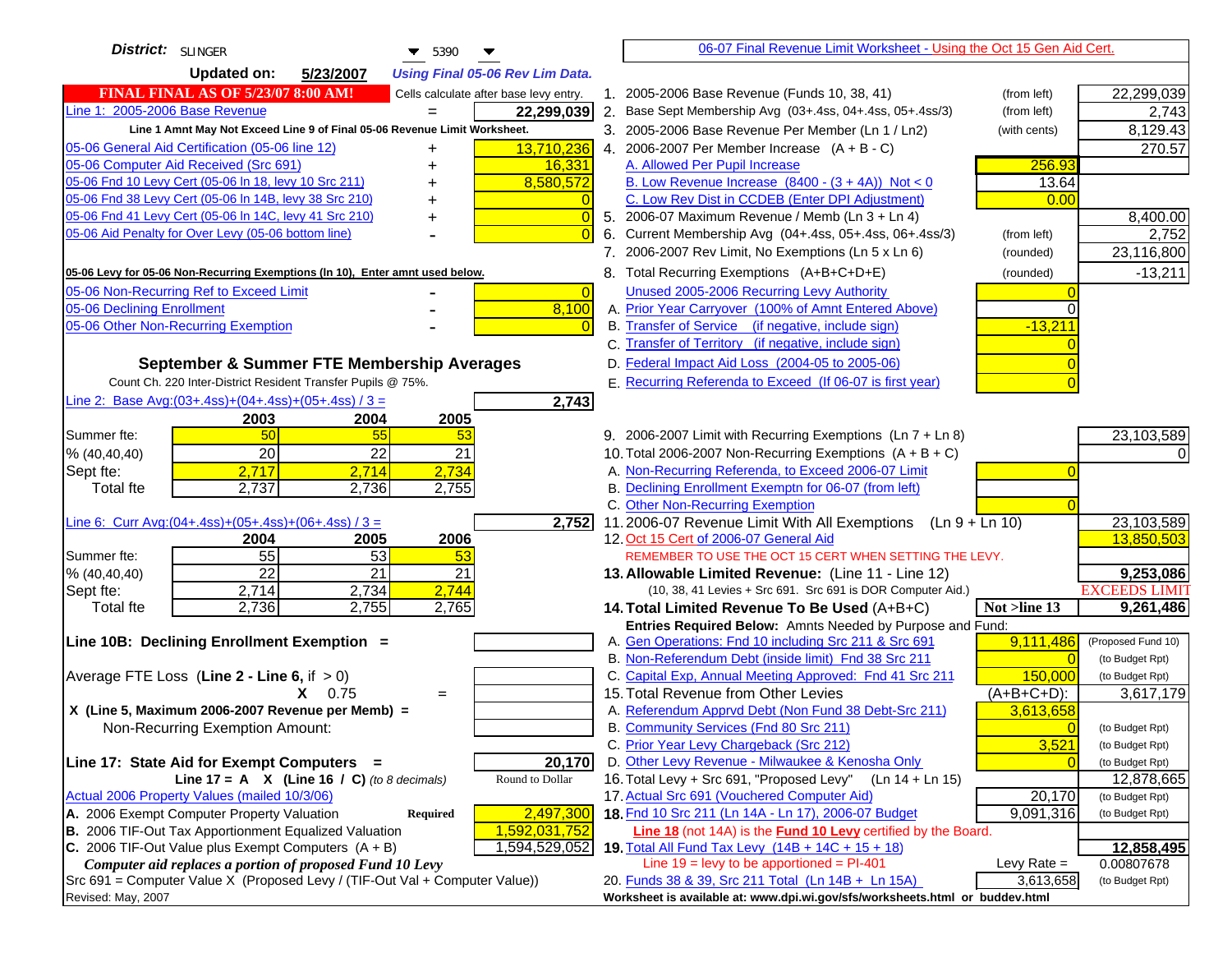|                                                                           | <b>DPI</b> Reconciliation |  |
|---------------------------------------------------------------------------|---------------------------|--|
| In order for the reconciliation to work properly, the                     |                           |  |
| PI-401 must have been filed with the Department.                          |                           |  |
| Numbers appearing in the green boxes below are actual, district-submitted |                           |  |
| 2007 PI-401 data.                                                         |                           |  |
| Do not type in these fields.                                              |                           |  |
|                                                                           |                           |  |
| 9,091,316.00<br>Fund 10, PI-401                                           |                           |  |
| Fund 38, PI-401<br>0.00                                                   |                           |  |
| Fund 41, PI-401<br>150,000.00                                             |                           |  |
| 9,241,316.00                                                              |                           |  |
|                                                                           |                           |  |
| Chargeback, PI-401<br>3,521.00                                            |                           |  |
| Fund 39, PI-401<br>3,613,658.32                                           |                           |  |
| Fund 80, PI-401<br>0.00                                                   |                           |  |
| Fund 48/Other, PI-401<br>0.00                                             |                           |  |
|                                                                           |                           |  |
|                                                                           |                           |  |
| Total, PI-401<br>12,858,495.32                                            |                           |  |
| <b>Computer Aid</b><br>$20,170.00$ <------- don't change                  |                           |  |
| <b>Results</b>                                                            |                           |  |
| You have overlevied by:<br>8,400                                          |                           |  |
| 0<br>0                                                                    |                           |  |
| 0                                                                         |                           |  |
|                                                                           |                           |  |
| $\boldsymbol{0}$                                                          |                           |  |
|                                                                           |                           |  |
|                                                                           |                           |  |
| 0                                                                         |                           |  |
|                                                                           |                           |  |
| $\bf{0}$                                                                  |                           |  |
|                                                                           |                           |  |
|                                                                           |                           |  |
|                                                                           |                           |  |
| 0                                                                         |                           |  |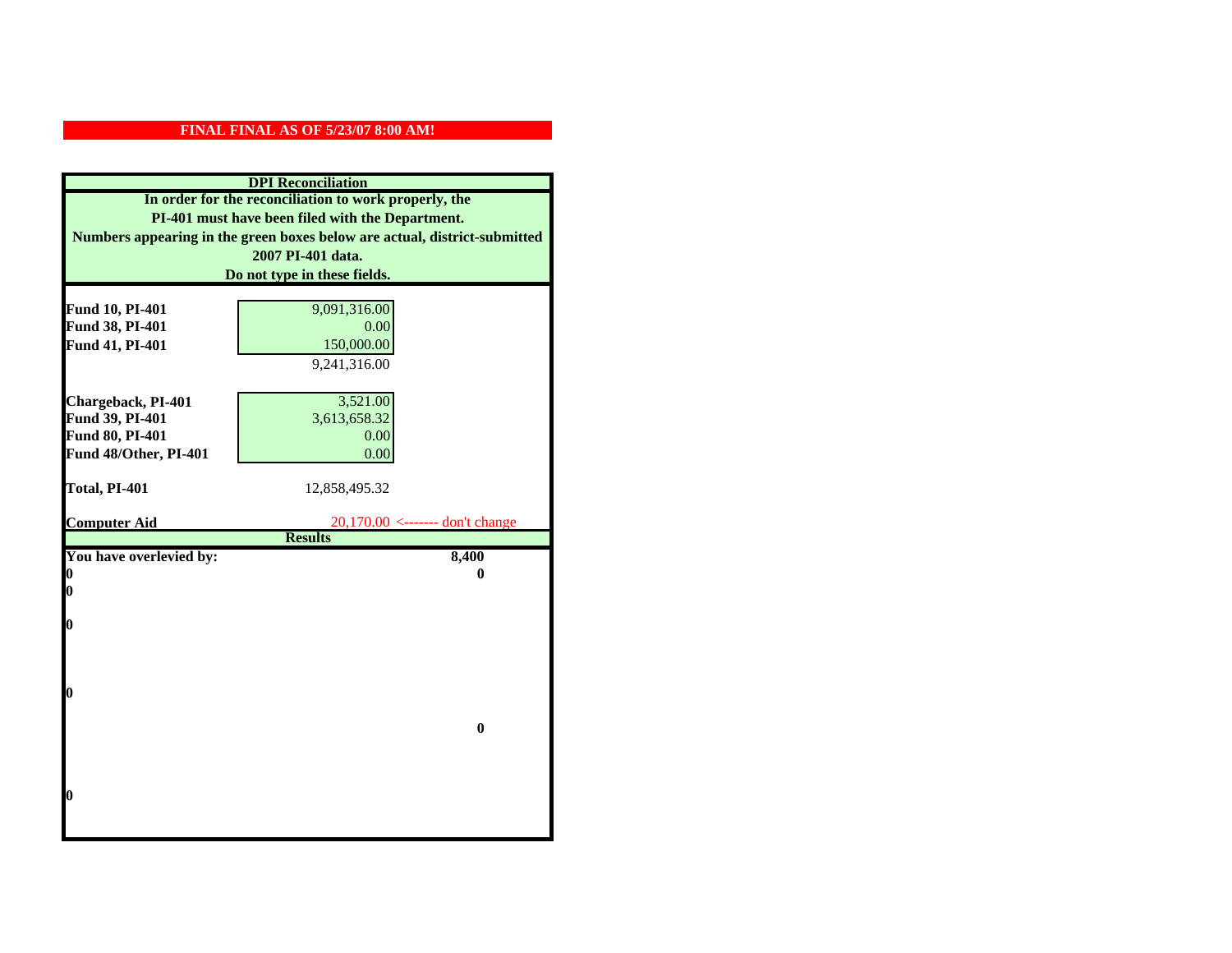| District: SOLON SPRINGS<br>$\blacktriangledown$ 5397                                          | 06-07 Final Revenue Limit Worksheet - Using the Oct 15 Gen Aid Cert.                                                     |
|-----------------------------------------------------------------------------------------------|--------------------------------------------------------------------------------------------------------------------------|
| <b>Updated on:</b><br>5/23/2007<br><b>Using Final 05-06 Rev Lim Data.</b>                     |                                                                                                                          |
| <b>FINAL FINAL AS OF 5/23/07 8:00 AM!</b><br>Cells calculate after base levy entry.           | 1. 2005-2006 Base Revenue (Funds 10, 38, 41)<br>3,342,402<br>(from left)                                                 |
| Line 1: 2005-2006 Base Revenue<br>3,342,402                                                   | 2. Base Sept Membership Avg (03+.4ss, 04+.4ss, 05+.4ss/3)<br>(from left)<br>357                                          |
| Line 1 Amnt May Not Exceed Line 9 of Final 05-06 Revenue Limit Worksheet.                     | 9,362.47<br>3. 2005-2006 Base Revenue Per Member (Ln 1 / Ln2)<br>(with cents)                                            |
| 1,555,317<br>05-06 General Aid Certification (05-06 line 12)<br>+                             | 4. 2006-2007 Per Member Increase $(A + B - C)$<br>256.93                                                                 |
| 05-06 Computer Aid Received (Src 691)<br>319                                                  | A. Allowed Per Pupil Increase<br>256.93                                                                                  |
| 05-06 Fnd 10 Levy Cert (05-06 ln 18, levy 10 Src 211)<br>1,796,056                            | B. Low Revenue Increase $(8400 - (3 + 4A))$ Not < 0<br>0.00                                                              |
| 05-06 Fnd 38 Levy Cert (05-06 In 14B, levy 38 Src 210)                                        | C. Low Rev Dist in CCDEB (Enter DPI Adjustment)<br>0.00                                                                  |
| 05-06 Fnd 41 Levy Cert (05-06 In 14C, levy 41 Src 210)<br>+                                   | 9,619.40<br>5. 2006-07 Maximum Revenue / Memb (Ln 3 + Ln 4)                                                              |
| 05-06 Aid Penalty for Over Levy (05-06 bottom line)                                           | 6. Current Membership Avg (04+.4ss, 05+.4ss, 06+.4ss/3)<br>361<br>(from left)                                            |
|                                                                                               | 3,472,603<br>7. 2006-2007 Rev Limit, No Exemptions (Ln 5 x Ln 6)<br>(rounded)                                            |
| 05-06 Levy for 05-06 Non-Recurring Exemptions (In 10), Enter amnt used below.                 | 8. Total Recurring Exemptions (A+B+C+D+E)<br>(rounded)                                                                   |
| 05-06 Non-Recurring Ref to Exceed Limit<br>$\overline{0}$                                     | Unused 2005-2006 Recurring Levy Authority                                                                                |
| 05-06 Declining Enrollment<br>9,290                                                           | A. Prior Year Carryover (100% of Amnt Entered Above)                                                                     |
| 05-06 Other Non-Recurring Exemption                                                           | B. Transfer of Service (if negative, include sign)                                                                       |
|                                                                                               | C. Transfer of Territory (if negative, include sign)                                                                     |
| September & Summer FTE Membership Averages                                                    | D. Federal Impact Aid Loss (2004-05 to 2005-06)                                                                          |
| Count Ch. 220 Inter-District Resident Transfer Pupils @ 75%.                                  | E. Recurring Referenda to Exceed (If 06-07 is first year)                                                                |
| Line 2: Base Avg: $(03+.4ss)+(04+.4ss)+(05+.4ss)/3 =$<br>357                                  |                                                                                                                          |
| 2003<br>2004<br>2005                                                                          |                                                                                                                          |
| Summer fte:                                                                                   | 3,472,603<br>9. 2006-2007 Limit with Recurring Exemptions (Ln 7 + Ln 8)                                                  |
| $\Omega$<br>0<br>% (40, 40, 40)<br>0                                                          | 10. Total 2006-2007 Non-Recurring Exemptions $(A + B + C)$                                                               |
| 354<br>367<br>350<br>Sept fte:                                                                | A. Non-Recurring Referenda, to Exceed 2006-07 Limit                                                                      |
| 354<br>350<br>367<br><b>Total fte</b>                                                         | B. Declining Enrollment Exemptn for 06-07 (from left)                                                                    |
|                                                                                               | C. Other Non-Recurring Exemption                                                                                         |
| Line 6: Curr Avg: $(04+.4ss)+(05+.4ss)+(06+.4ss)/3 =$<br>361 I                                | 3,472,603<br>11.2006-07 Revenue Limit With All Exemptions (Ln $9 + \overline{\text{Ln }10}$ )<br>1,756,682               |
| 2005<br>2006<br>2004<br>Summer fte:<br>$\Omega$<br>0                                          | 12. Oct 15 Cert of 2006-07 General Aid<br>REMEMBER TO USE THE OCT 15 CERT WHEN SETTING THE LEVY.                         |
| $\Omega$<br>$\Omega$<br>% (40, 40, 40)<br><sup>0</sup>                                        | 1,715,921<br>13. Allowable Limited Revenue: (Line 11 - Line 12)                                                          |
| 350<br>367<br>367<br>Sept fte:                                                                | <b>EXCEEDS LIMIT</b><br>(10, 38, 41 Levies + Src 691. Src 691 is DOR Computer Aid.)                                      |
| 350<br>367<br><b>Total fte</b><br>367                                                         | 1,725,541<br>14. Total Limited Revenue To Be Used (A+B+C)<br>Not >line 13                                                |
|                                                                                               | Entries Required Below: Amnts Needed by Purpose and Fund:                                                                |
| Line 10B: Declining Enrollment Exemption =                                                    | 1,725,541<br>A. Gen Operations: Fnd 10 including Src 211 & Src 691<br>(Proposed Fund 10)                                 |
|                                                                                               | B. Non-Referendum Debt (inside limit) Fnd 38 Src 211<br>(to Budget Rpt)                                                  |
| Average FTE Loss (Line $2 -$ Line 6, if $> 0$ )                                               | C. Capital Exp, Annual Meeting Approved: Fnd 41 Src 211<br>(to Budget Rpt)                                               |
| $X = 0.75$<br>$=$                                                                             | 15. Total Revenue from Other Levies<br>(A+B+C+D):<br>270,998                                                             |
| X (Line 5, Maximum 2006-2007 Revenue per Memb) =                                              | A. Referendum Apprvd Debt (Non Fund 38 Debt-Src 211)<br>270,998                                                          |
| Non-Recurring Exemption Amount:                                                               | B. Community Services (Fnd 80 Src 211)<br>(to Budget Rpt)                                                                |
|                                                                                               | C. Prior Year Levy Chargeback (Src 212)<br>$\overline{0}$<br>(to Budget Rpt)                                             |
| 505<br>Line 17: State Aid for Exempt Computers =<br>Round to Dollar                           | D. Other Levy Revenue - Milwaukee & Kenosha Only<br>(to Budget Rpt)                                                      |
| Line 17 = A $X$ (Line 16 / C) (to 8 decimals)<br>Actual 2006 Property Values (mailed 10/3/06) | 16. Total Levy + Src 691, "Proposed Levy"<br>(Ln 14 + Ln 15)<br>1,996,539<br>17. Actual Src 691 (Vouchered Computer Aid) |
| A. 2006 Exempt Computer Property Valuation<br>52,700<br>Required                              | 505<br>(to Budget Rpt)<br>18. Fnd 10 Src 211 (Ln 14A - Ln 17), 2006-07 Budget<br>1,725,036<br>(to Budget Rpt)            |
| B. 2006 TIF-Out Tax Apportionment Equalized Valuation<br>208,350,033                          | <b>Line 18</b> (not 14A) is the <b>Fund 10 Levy</b> certified by the Board.                                              |
| C. 2006 TIF-Out Value plus Exempt Computers $(A + B)$<br>208,402,733                          | 19. Total All Fund Tax Levy (14B + 14C + 15 + 18)<br>1,996,034                                                           |
| Computer aid replaces a portion of proposed Fund 10 Levy                                      | Line $19 = \text{levy}$ to be apportioned = PI-401<br>Levy Rate $=$<br>0.00958020                                        |
| Src 691 = Computer Value X (Proposed Levy / (TIF-Out Val + Computer Value))                   | 20. Funds 38 & 39, Src 211 Total (Ln 14B + Ln 15A)<br>270,998<br>(to Budget Rpt)                                         |
| Revised: May, 2007                                                                            | Worksheet is available at: www.dpi.wi.gov/sfs/worksheets.html or buddev.html                                             |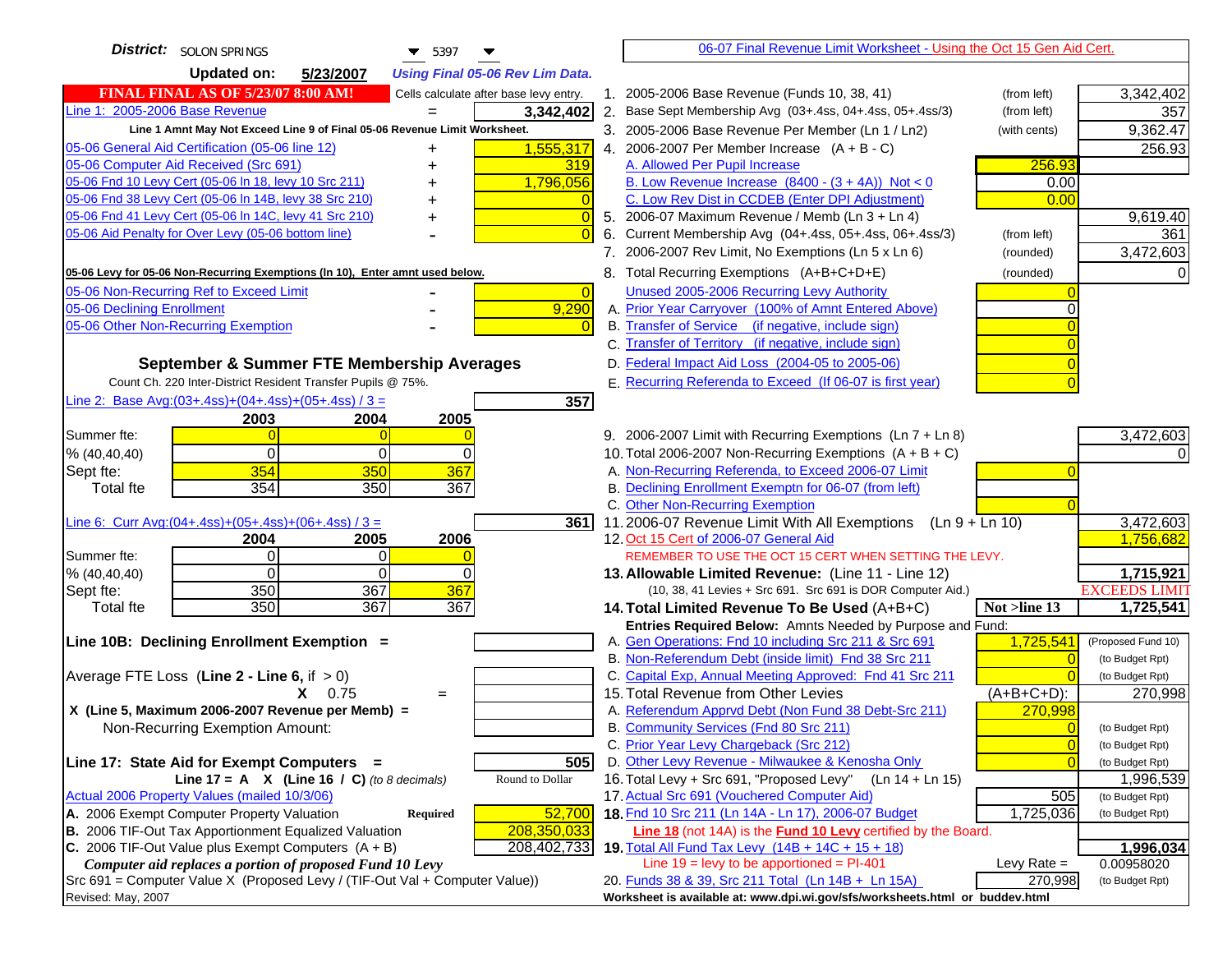| <b>DPI</b> Reconciliation                             |                                                                           |  |
|-------------------------------------------------------|---------------------------------------------------------------------------|--|
| In order for the reconciliation to work properly, the |                                                                           |  |
| PI-401 must have been filed with the Department.      |                                                                           |  |
|                                                       | Numbers appearing in the green boxes below are actual, district-submitted |  |
|                                                       | 2007 PI-401 data.                                                         |  |
|                                                       | Do not type in these fields.                                              |  |
|                                                       |                                                                           |  |
| Fund 10, PI-401                                       | 1,725,036.00                                                              |  |
| Fund 38, PI-401                                       | 0.00                                                                      |  |
| Fund 41, PI-401                                       | 0.00                                                                      |  |
|                                                       | 1,725,036.00                                                              |  |
|                                                       |                                                                           |  |
| Chargeback, PI-401                                    | 0.00                                                                      |  |
| Fund 39, PI-401                                       | 270,998.00                                                                |  |
| Fund 80, PI-401                                       | 0.00                                                                      |  |
| Fund 48/Other, PI-401                                 | 0.00                                                                      |  |
|                                                       |                                                                           |  |
| Total, PI-401                                         | 1,996,034.00                                                              |  |
| <b>Computer Aid</b>                                   | $505.00$ <------- don't change                                            |  |
|                                                       | <b>Results</b>                                                            |  |
| You have overlevied by:                               | 9,620                                                                     |  |
| 0                                                     | 0                                                                         |  |
| 0                                                     |                                                                           |  |
|                                                       |                                                                           |  |
| $\boldsymbol{0}$                                      |                                                                           |  |
|                                                       |                                                                           |  |
|                                                       |                                                                           |  |
| $\bf{0}$                                              |                                                                           |  |
|                                                       |                                                                           |  |
|                                                       | $\bf{0}$                                                                  |  |
|                                                       |                                                                           |  |
|                                                       |                                                                           |  |
|                                                       |                                                                           |  |
| 0                                                     |                                                                           |  |
|                                                       |                                                                           |  |
|                                                       |                                                                           |  |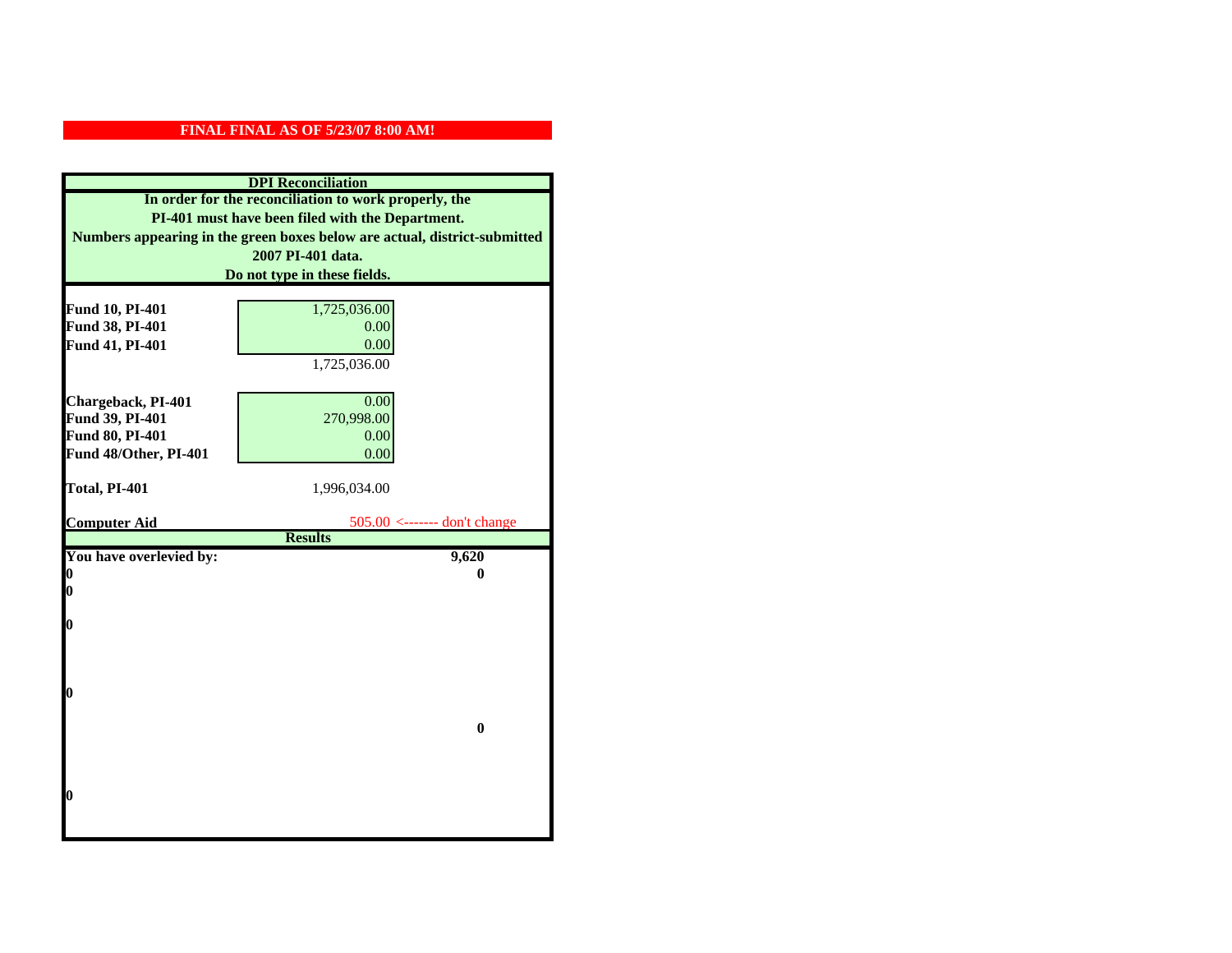| District: SOMERSET<br>$\blacktriangledown$ 5432                                     | 06-07 Final Revenue Limit Worksheet - Using the Oct 15 Gen Aid Cert.                                                            |                    |
|-------------------------------------------------------------------------------------|---------------------------------------------------------------------------------------------------------------------------------|--------------------|
| <b>Updated on:</b><br>5/23/2007<br><b>Using Final 05-06 Rev Lim Data.</b>           |                                                                                                                                 |                    |
| <b>FINAL FINAL AS OF 5/23/07 8:00 AM!</b><br>Cells calculate after base levy entry. | 1. 2005-2006 Base Revenue (Funds 10, 38, 41)<br>(from left)                                                                     | 12,087,260         |
| Line 1: 2005-2006 Base Revenue<br>12,087,260                                        | 2. Base Sept Membership Avg (03+.4ss, 04+.4ss, 05+.4ss/3)<br>(from left)                                                        | 1,378              |
| Line 1 Amnt May Not Exceed Line 9 of Final 05-06 Revenue Limit Worksheet.           | 3. 2005-2006 Base Revenue Per Member (Ln 1 / Ln2)<br>(with cents)                                                               | 8,771.60           |
| 05-06 General Aid Certification (05-06 line 12)<br>7,617,284<br>+                   | 4. 2006-2007 Per Member Increase $(A + B - C)$                                                                                  | 256.93             |
| 05-06 Computer Aid Received (Src 691)<br>6,160                                      | 256.93<br>A. Allowed Per Pupil Increase                                                                                         |                    |
| 05-06 Fnd 10 Levy Cert (05-06 ln 18, levy 10 Src 211)<br>4,478,589                  | B. Low Revenue Increase $(8400 - (3 + 4A))$ Not < 0<br>0.00                                                                     |                    |
| 05-06 Fnd 38 Levy Cert (05-06 In 14B, levy 38 Src 210)                              | C. Low Rev Dist in CCDEB (Enter DPI Adjustment)<br>0.00                                                                         |                    |
| 05-06 Fnd 41 Levy Cert (05-06 In 14C, levy 41 Src 210)<br>$\Omega$                  | 5. 2006-07 Maximum Revenue / Memb (Ln 3 + Ln 4)                                                                                 | 9,028.53           |
| 05-06 Aid Penalty for Over Levy (05-06 bottom line)<br>14,773                       | 6. Current Membership Avg (04+.4ss, 05+.4ss, 06+.4ss/3)<br>(from left)                                                          | 1,449              |
|                                                                                     | 7. 2006-2007 Rev Limit, No Exemptions (Ln 5 x Ln 6)<br>(rounded)                                                                | 13,082,340         |
| 05-06 Levy for 05-06 Non-Recurring Exemptions (In 10), Enter amnt used below.       | 8. Total Recurring Exemptions (A+B+C+D+E)<br>(rounded)                                                                          | 278,758            |
| 05-06 Non-Recurring Ref to Exceed Limit<br>$\overline{0}$                           | Unused 2005-2006 Recurring Levy Authority                                                                                       |                    |
| 05-06 Declining Enrollment<br>$\overline{0}$                                        | A. Prior Year Carryover (100% of Amnt Entered Above)                                                                            |                    |
| 05-06 Other Non-Recurring Exemption<br>$\Omega$                                     | B. Transfer of Service (if negative, include sign)<br>278,758                                                                   |                    |
|                                                                                     | C. Transfer of Territory (if negative, include sign)                                                                            |                    |
| September & Summer FTE Membership Averages                                          | D. Federal Impact Aid Loss (2004-05 to 2005-06)                                                                                 |                    |
| Count Ch. 220 Inter-District Resident Transfer Pupils @ 75%.                        | E. Recurring Referenda to Exceed (If 06-07 is first year)                                                                       |                    |
| Line 2: Base Avg:(03+.4ss)+(04+.4ss)+(05+.4ss) / 3 =<br>1,378                       |                                                                                                                                 |                    |
| 2003<br>2004<br>2005                                                                |                                                                                                                                 |                    |
| 54<br>54<br>Summer fte:<br>49                                                       | 9. 2006-2007 Limit with Recurring Exemptions (Ln 7 + Ln 8)                                                                      | 13,361,098         |
| 22<br>22<br>20<br>% (40, 40, 40)                                                    | 10. Total 2006-2007 Non-Recurring Exemptions (A + B + C)                                                                        |                    |
| 1,242<br>1,446<br>1,381<br>Sept fte:                                                | A. Non-Recurring Referenda, to Exceed 2006-07 Limit                                                                             |                    |
| 1,264<br>1,403<br>1,466<br><b>Total fte</b>                                         | B. Declining Enrollment Exemptn for 06-07 (from left)                                                                           |                    |
|                                                                                     | C. Other Non-Recurring Exemption                                                                                                |                    |
| Line 6: Curr Avg: $(04+.4ss)+(05+.4ss)+(06+.4ss)/3=$<br>1,449                       | 11.2006-07 Revenue Limit With All Exemptions<br>$(Ln 9 + Ln 10)$                                                                | 13,361,098         |
| 2005<br>2006<br>2004                                                                | 12. Oct 15 Cert of 2006-07 General Aid                                                                                          | 8,018,868          |
| 54<br>49<br>62<br>Summer fte:                                                       | REMEMBER TO USE THE OCT 15 CERT WHEN SETTING THE LEVY.                                                                          |                    |
| $\overline{22}$<br>20<br>25<br>% (40, 40, 40)                                       | 13. Allowable Limited Revenue: (Line 11 - Line 12)                                                                              | 5,342,230          |
| ,446<br>1,453<br>1,381<br>Sept fte:                                                 | (10, 38, 41 Levies + Src 691. Src 691 is DOR Computer Aid.)                                                                     |                    |
| 1,466<br>1,403<br>1,478<br><b>Total fte</b>                                         | 14. Total Limited Revenue To Be Used (A+B+C)<br>Not >line 13                                                                    | 5,281,679          |
| Line 10B: Declining Enrollment Exemption =                                          | Entries Required Below: Amnts Needed by Purpose and Fund:<br>5,281,679<br>A. Gen Operations: Fnd 10 including Src 211 & Src 691 | (Proposed Fund 10) |
|                                                                                     | B. Non-Referendum Debt (inside limit) Fnd 38 Src 211<br>$\Omega$                                                                | (to Budget Rpt)    |
| Average FTE Loss (Line $2 -$ Line 6, if $> 0$ )                                     | C. Capital Exp, Annual Meeting Approved: Fnd 41 Src 211                                                                         | (to Budget Rpt)    |
| $X = 0.75$<br>$=$                                                                   | 15. Total Revenue from Other Levies<br>$(A+B+C+D)$ :                                                                            | 1,867,525          |
| X (Line 5, Maximum 2006-2007 Revenue per Memb) =                                    | A. Referendum Apprvd Debt (Non Fund 38 Debt-Src 211)<br>1,861,745                                                               |                    |
| Non-Recurring Exemption Amount:                                                     | B. Community Services (Fnd 80 Src 211)<br>$\overline{0}$                                                                        | (to Budget Rpt)    |
|                                                                                     | C. Prior Year Levy Chargeback (Src 212)<br>5,780                                                                                | (to Budget Rpt)    |
| Line 17: State Aid for Exempt Computers =<br>4,875                                  | D. Other Levy Revenue - Milwaukee & Kenosha Only                                                                                | (to Budget Rpt)    |
| Line 17 = A $X$ (Line 16 / C) (to 8 decimals)<br>Round to Dollar                    | 16. Total Levy + Src 691, "Proposed Levy"<br>$(Ln 14 + Ln 15)$                                                                  | 7,149,204          |
| Actual 2006 Property Values (mailed 10/3/06)                                        | 17. Actual Src 691 (Vouchered Computer Aid)<br>4,875                                                                            | (to Budget Rpt)    |
| A. 2006 Exempt Computer Property Valuation<br>528,700<br><b>Required</b>            | 18. Fnd 10 Src 211 (Ln 14A - Ln 17), 2006-07 Budget<br>5,276,804                                                                | (to Budget Rpt)    |
| B. 2006 TIF-Out Tax Apportionment Equalized Valuation<br>774,871,882                | Line 18 (not 14A) is the <b>Fund 10 Levy</b> certified by the Board.                                                            |                    |
| C. 2006 TIF-Out Value plus Exempt Computers $(A + B)$<br>775,400,582                | 19. Total All Fund Tax Levy (14B + 14C + 15 + 18)                                                                               | 7,144,329          |
| Computer aid replaces a portion of proposed Fund 10 Levy                            | Line $19 = \text{levy}$ to be apportioned = PI-401<br>Levy Rate $=$                                                             | 0.00922001         |
| Src 691 = Computer Value X (Proposed Levy / (TIF-Out Val + Computer Value))         | 20. Funds 38 & 39, Src 211 Total (Ln 14B + Ln 15A)<br>1,861,745                                                                 | (to Budget Rpt)    |
| Revised: May, 2007                                                                  | Worksheet is available at: www.dpi.wi.gov/sfs/worksheets.html or buddev.html                                                    |                    |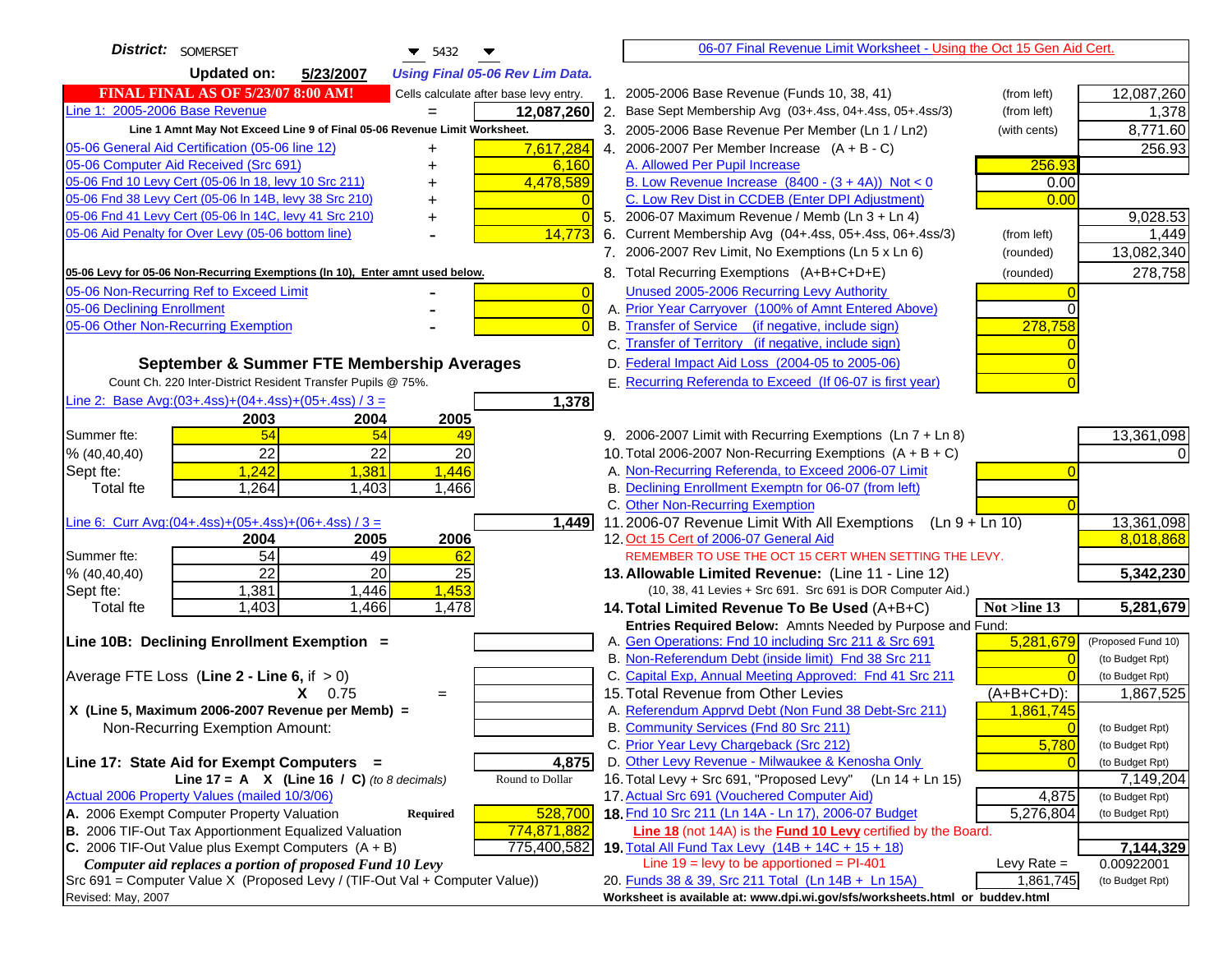| <b>DPI</b> Reconciliation                                                 |                                  |
|---------------------------------------------------------------------------|----------------------------------|
| In order for the reconciliation to work properly, the                     |                                  |
| PI-401 must have been filed with the Department.                          |                                  |
| Numbers appearing in the green boxes below are actual, district-submitted |                                  |
|                                                                           | 2007 PI-401 data.                |
|                                                                           | Do not type in these fields.     |
|                                                                           |                                  |
| <b>Fund 10, PI-401</b>                                                    | 5,276,804.00                     |
| Fund 38, PI-401                                                           | 0.00                             |
| Fund 41, PI-401                                                           | 0.00                             |
|                                                                           | 5,276,804.00                     |
|                                                                           |                                  |
| Chargeback, PI-401                                                        | 5,780.00                         |
| Fund 39, PI-401                                                           | 1,861,745.00                     |
| Fund 80, PI-401                                                           | 0.00                             |
| Fund 48/Other, PI-401                                                     | 0.00                             |
|                                                                           |                                  |
| Total, PI-401                                                             | 7,144,329.00                     |
| <b>Computer Aid</b>                                                       | $4,875.00$ <------- don't change |
|                                                                           | <b>Results</b>                   |
| 0                                                                         | 0                                |
| You have underlevied by:                                                  | 60,551                           |
| 0                                                                         |                                  |
|                                                                           |                                  |
| All of your underlevy is eligible for carryover.                          |                                  |
|                                                                           |                                  |
|                                                                           |                                  |
| 0                                                                         |                                  |
|                                                                           |                                  |
|                                                                           | $\bf{0}$                         |
|                                                                           |                                  |
|                                                                           |                                  |
|                                                                           |                                  |
| 0                                                                         |                                  |
|                                                                           |                                  |
|                                                                           |                                  |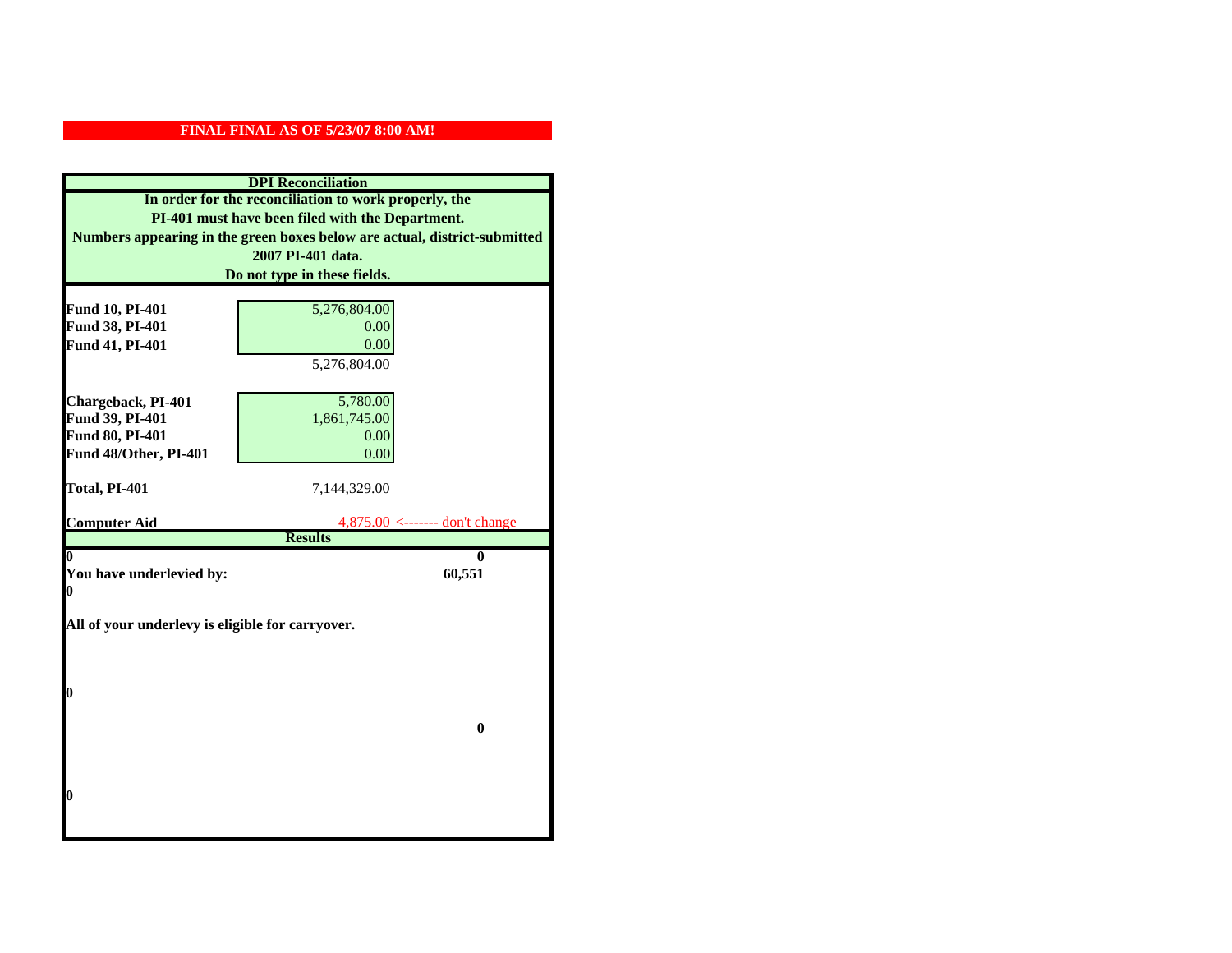| District:<br><b>SOUTH MILWAUKEE</b><br>5439                                         |    | 06-07 Final Revenue Limit Worksheet - Using the Oct 15 Gen Aid Cert.                                      |                  |                    |
|-------------------------------------------------------------------------------------|----|-----------------------------------------------------------------------------------------------------------|------------------|--------------------|
| <b>Updated on:</b><br>5/23/2007<br><b>Using Final 05-06 Rev Lim Data.</b>           |    |                                                                                                           |                  |                    |
| <b>FINAL FINAL AS OF 5/23/07 8:00 AM!</b><br>Cells calculate after base levy entry. |    | 1. 2005-2006 Base Revenue (Funds 10, 38, 41)                                                              | (from left)      | 28,571,810         |
| Line 1: 2005-2006 Base Revenue<br>28,571,810                                        |    | 2. Base Sept Membership Avg (03+.4ss, 04+.4ss, 05+.4ss/3)                                                 | (from left)      | 3,251              |
| Line 1 Amnt May Not Exceed Line 9 of Final 05-06 Revenue Limit Worksheet.           |    | 3. 2005-2006 Base Revenue Per Member (Ln 1 / Ln2)                                                         | (with cents)     | 8,788.62           |
| 21,693,903<br>05-06 General Aid Certification (05-06 line 12)<br>+                  |    | 4. 2006-2007 Per Member Increase $(A + B - C)$                                                            |                  | 256.93             |
| 05-06 Computer Aid Received (Src 691)<br>23,759                                     |    | A. Allowed Per Pupil Increase                                                                             | 256.93           |                    |
| 05-06 Fnd 10 Levy Cert (05-06 ln 18, levy 10 Src 211)<br>6,925,602                  |    | B. Low Revenue Increase $(8400 - (3 + 4A))$ Not < 0                                                       | 0.00             |                    |
| 05-06 Fnd 38 Levy Cert (05-06 In 14B, levy 38 Src 210)<br>157,014                   |    | C. Low Rev Dist in CCDEB (Enter DPI Adjustment)                                                           | 0.00             |                    |
| 05-06 Fnd 41 Levy Cert (05-06 In 14C, levy 41 Src 210)                              |    | 5. 2006-07 Maximum Revenue / Memb (Ln 3 + Ln 4)                                                           |                  | 9,045.55           |
| 05-06 Aid Penalty for Over Levy (05-06 bottom line)<br>$\Omega$                     | 6. | Current Membership Avg (04+.4ss, 05+.4ss, 06+.4ss/3)                                                      | (from left)      | 3,211              |
|                                                                                     |    | 7. 2006-2007 Rev Limit, No Exemptions (Ln 5 x Ln 6)                                                       | (rounded)        | 29,045,261         |
| 05-06 Levy for 05-06 Non-Recurring Exemptions (In 10), Enter amnt used below.       |    | 8. Total Recurring Exemptions (A+B+C+D+E)                                                                 | (rounded)        | 66,073             |
| 05-06 Non-Recurring Ref to Exceed Limit<br>$\overline{0}$                           |    | Unused 2005-2006 Recurring Levy Authority                                                                 |                  |                    |
| 228,468<br>05-06 Declining Enrollment                                               |    | A. Prior Year Carryover (100% of Amnt Entered Above)                                                      | 0                |                    |
| 05-06 Other Non-Recurring Exemption<br>$\overline{0}$                               |    | B. Transfer of Service (if negative, include sign)                                                        | 66,073           |                    |
|                                                                                     |    | C. Transfer of Territory (if negative, include sign)                                                      |                  |                    |
| September & Summer FTE Membership Averages                                          |    | D. Federal Impact Aid Loss (2004-05 to 2005-06)                                                           |                  |                    |
| Count Ch. 220 Inter-District Resident Transfer Pupils @ 75%.                        |    | E. Recurring Referenda to Exceed (If 06-07 is first year)                                                 |                  |                    |
| Line 2: Base Avg: (03+.4ss) + (04+.4ss) + (05+.4ss) / 3 =<br>3,251                  |    |                                                                                                           |                  |                    |
| 2003<br>2004<br>2005                                                                |    |                                                                                                           |                  |                    |
| 82<br>73<br>Summer fte:<br>75                                                       |    | 9. 2006-2007 Limit with Recurring Exemptions (Ln 7 + Ln 8)                                                |                  | 29,111,334         |
| $\overline{33}$<br>29<br>30<br>% (40, 40, 40)                                       |    | 10. Total 2006-2007 Non-Recurring Exemptions $(A + B + C)$                                                |                  | 271,367            |
| 3,240<br>3,220<br>3,202<br>Sept fte:                                                |    | A. Non-Recurring Referenda, to Exceed 2006-07 Limit                                                       |                  |                    |
| 3,273<br>3,249<br>3,232<br><b>Total</b> fte                                         |    | B. Declining Enrollment Exemptn for 06-07 (from left)                                                     | 271,367          |                    |
|                                                                                     |    | C. Other Non-Recurring Exemption                                                                          |                  |                    |
| 3,211<br>Line 6: Curr Avg: $(04+.4ss)+(05+.4ss)+(06+.4ss)/3 =$                      |    | 11.2006-07 Revenue Limit With All Exemptions                                                              | $(Ln 9 + Ln 10)$ | 29,382,701         |
| 2006<br>2004<br>2005                                                                |    | 12. Oct 15 Cert of 2006-07 General Aid                                                                    |                  | 22,179,554         |
| $\overline{73}$<br>$\overline{75}$<br>Summer fte:<br>69                             |    | REMEMBER TO USE THE OCT 15 CERT WHEN SETTING THE LEVY.                                                    |                  |                    |
| 29<br>$\overline{30}$<br>28<br>% (40, 40, 40)                                       |    | 13. Allowable Limited Revenue: (Line 11 - Line 12)                                                        |                  | 7,203,147          |
| 3,124<br>3,220<br>3,202<br>Sept fte:                                                |    | (10, 38, 41 Levies + Src 691. Src 691 is DOR Computer Aid.)                                               |                  |                    |
| 3,249<br>3,232<br>3,152<br>Total fte                                                |    | 14. Total Limited Revenue To Be Used (A+B+C)<br>Entries Required Below: Amnts Needed by Purpose and Fund: | Not $>$ line 13  | 7,203,147          |
| 271,367<br>Line 10B: Declining Enrollment Exemption =                               |    | A. Gen Operations: Fnd 10 including Src 211 & Src 691                                                     | 7,046,133        | (Proposed Fund 10) |
|                                                                                     |    | B. Non-Referendum Debt (inside limit) Fnd 38 Src 211                                                      | 157,014          | (to Budget Rpt)    |
| Average FTE Loss (Line $2 -$ Line 6, if $> 0$ )<br>40                               |    | C. Capital Exp, Annual Meeting Approved: Fnd 41 Src 211                                                   |                  | (to Budget Rpt)    |
| 30<br>$X = 0.75$<br>$=$                                                             |    | 15. Total Revenue from Other Levies                                                                       | $(A+B+C+D)$ :    | 4,548,037          |
| X (Line 5, Maximum 2006-2007 Revenue per Memb) =<br>9,045.55                        |    | A. Referendum Apprvd Debt (Non Fund 38 Debt-Src 211)                                                      | 4,021,005        |                    |
| Non-Recurring Exemption Amount:<br>271,367                                          |    | B. Community Services (Fnd 80 Src 211)                                                                    | 525,420          | (to Budget Rpt)    |
|                                                                                     |    | C. Prior Year Levy Chargeback (Src 212)                                                                   | 1,612            | (to Budget Rpt)    |
| 32,188<br>Line 17: State Aid for Exempt Computers =                                 |    | D. Other Levy Revenue - Milwaukee & Kenosha Only                                                          |                  | (to Budget Rpt)    |
| Round to Dollar<br>Line 17 = A $X$ (Line 16 / C) (to 8 decimals)                    |    | 16. Total Levy + Src 691, "Proposed Levy"<br>(Ln 14 + Ln 15)                                              |                  | 11,751,184         |
| Actual 2006 Property Values (mailed 10/3/06)                                        |    | 17. Actual Src 691 (Vouchered Computer Aid)                                                               | 32,188           | (to Budget Rpt)    |
| 3,334,600<br>A. 2006 Exempt Computer Property Valuation<br><b>Required</b>          |    | 18. Fnd 10 Src 211 (Ln 14A - Ln 17), 2006-07 Budget                                                       | 7,013,945        | (to Budget Rpt)    |
| B. 2006 TIF-Out Tax Apportionment Equalized Valuation<br>1,214,053,200              |    | Line 18 (not 14A) is the Fund 10 Levy certified by the Board.                                             |                  |                    |
| C. 2006 TIF-Out Value plus Exempt Computers $(A + B)$<br>1,217,387,800              |    | 19. Total All Fund Tax Levy (14B + 14C + 15 + 18)                                                         |                  | 11,718,996         |
| Computer aid replaces a portion of proposed Fund 10 Levy                            |    | Line $19 = \text{levy}$ to be apportioned = PI-401                                                        | Levy Rate $=$    | 0.00965279         |
| Src 691 = Computer Value X (Proposed Levy / (TIF-Out Val + Computer Value))         |    | 20. Funds 38 & 39, Src 211 Total (Ln 14B + Ln 15A)                                                        | 4,178,019        | (to Budget Rpt)    |
| Revised: May, 2007                                                                  |    | Worksheet is available at: www.dpi.wi.gov/sfs/worksheets.html or buddev.html                              |                  |                    |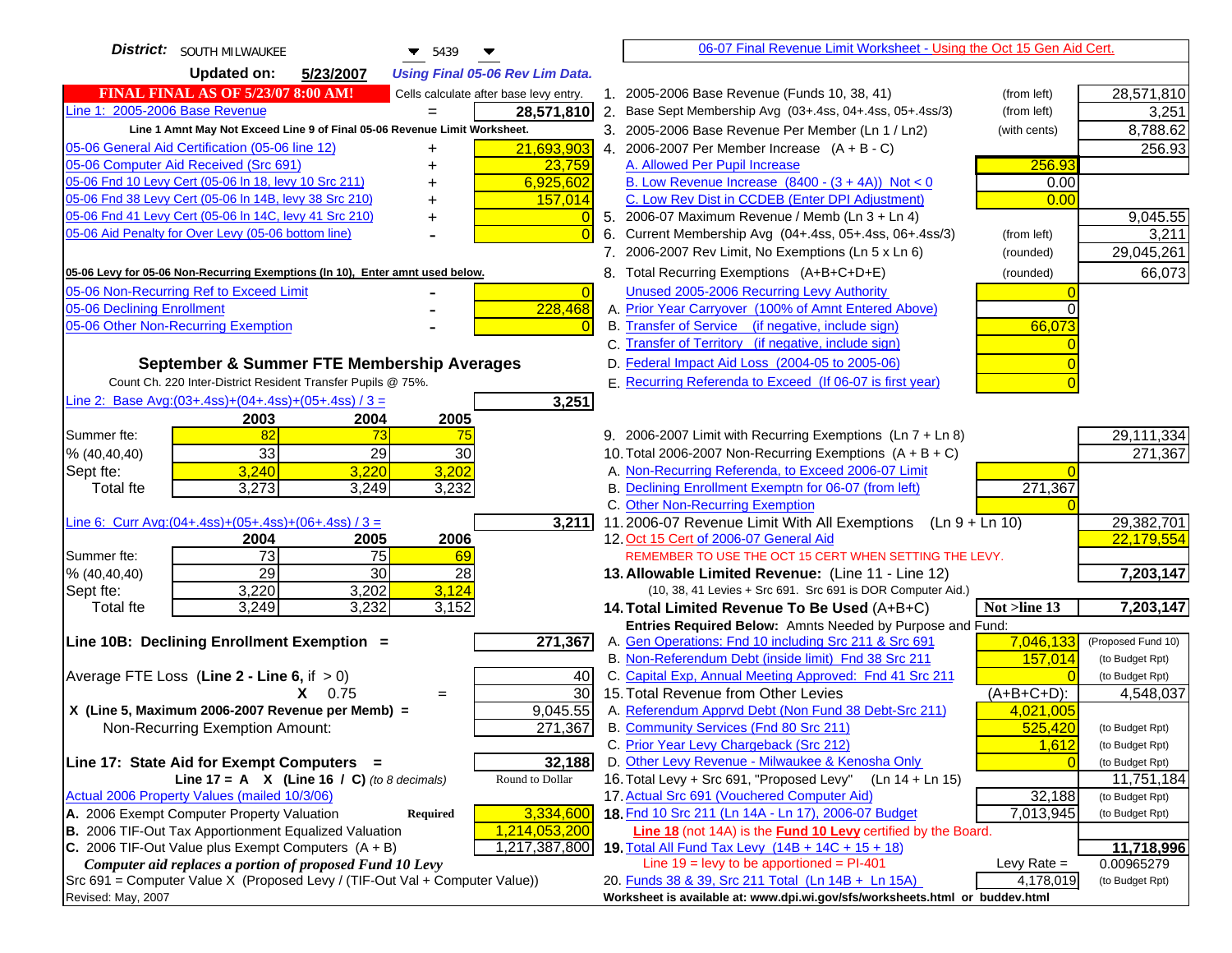| <b>DPI</b> Reconciliation                             |                                                                           |
|-------------------------------------------------------|---------------------------------------------------------------------------|
| In order for the reconciliation to work properly, the |                                                                           |
| PI-401 must have been filed with the Department.      |                                                                           |
|                                                       | Numbers appearing in the green boxes below are actual, district-submitted |
|                                                       | 2007 PI-401 data.                                                         |
|                                                       | Do not type in these fields.                                              |
|                                                       |                                                                           |
| Fund 10, PI-401                                       | 7,013,945.00                                                              |
| Fund 38, PI-401                                       | 157,014.00                                                                |
| Fund 41, PI-401                                       | 0.00                                                                      |
|                                                       | 7,170,959.00                                                              |
|                                                       |                                                                           |
| Chargeback, PI-401                                    | 1,612.00                                                                  |
| Fund 39, PI-401                                       | 4,021,005.00                                                              |
| Fund 80, PI-401                                       | 525,420.00                                                                |
| Fund 48/Other, PI-401                                 | 0.00                                                                      |
| Total, PI-401                                         | 11,718,996.00                                                             |
|                                                       |                                                                           |
| <b>Computer Aid</b>                                   | 32,188.00 <------- don't change                                           |
|                                                       | <b>Results</b>                                                            |
| $\overline{\mathbf{0}}$                               | $\bf{0}$                                                                  |
| 0                                                     | 0                                                                         |
| You have levied to your maximum.                      |                                                                           |
| $\bf{0}$                                              |                                                                           |
|                                                       |                                                                           |
|                                                       |                                                                           |
|                                                       |                                                                           |
| l0                                                    |                                                                           |
|                                                       |                                                                           |
|                                                       | $\bf{0}$                                                                  |
|                                                       |                                                                           |
|                                                       |                                                                           |
|                                                       |                                                                           |
| l0                                                    |                                                                           |
|                                                       |                                                                           |
|                                                       |                                                                           |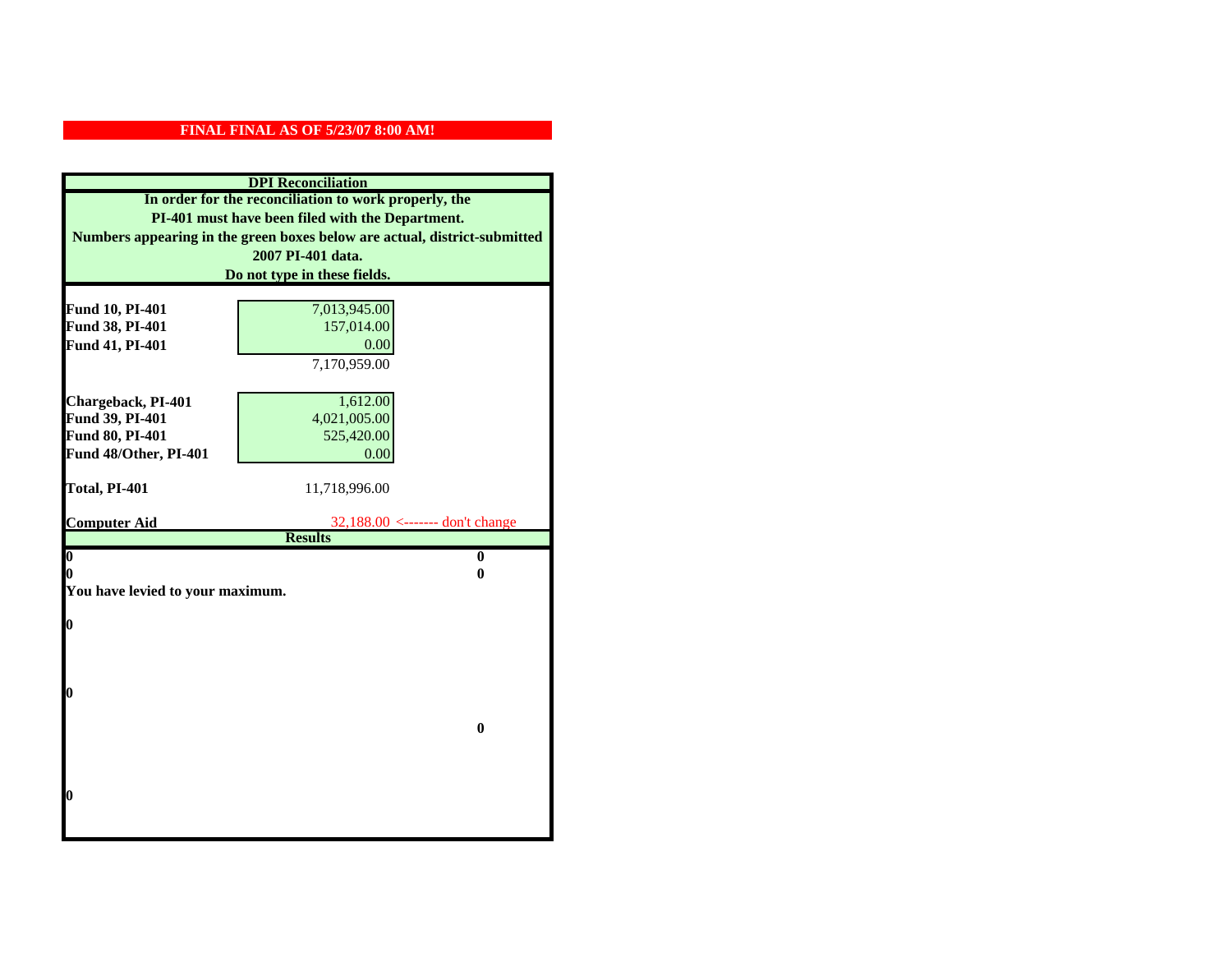| <b>District:</b> SOUTH SHORE<br>▼<br>4522                                                                        | 06-07 Final Revenue Limit Worksheet - Using the Oct 15 Gen Aid Cert.                                        |                                    |
|------------------------------------------------------------------------------------------------------------------|-------------------------------------------------------------------------------------------------------------|------------------------------------|
| <b>Updated on:</b><br>5/23/2007<br><b>Using Final 05-06 Rev Lim Data.</b>                                        |                                                                                                             |                                    |
| <b>FINAL FINAL AS OF 5/23/07 8:00 AM!</b><br>Cells calculate after base levy entry.                              | 1. 2005-2006 Base Revenue (Funds 10, 38, 41)<br>(from left)                                                 | 2,512,788                          |
| Line 1: 2005-2006 Base Revenue<br>2,512,788                                                                      | 2. Base Sept Membership Avg (03+.4ss, 04+.4ss, 05+.4ss/3)<br>(from left)                                    | 231                                |
| Line 1 Amnt May Not Exceed Line 9 of Final 05-06 Revenue Limit Worksheet.                                        | 3. 2005-2006 Base Revenue Per Member (Ln 1 / Ln2)<br>(with cents)                                           | 10,877.87                          |
| 485,630<br>05-06 General Aid Certification (05-06 line 12)                                                       | 4. 2006-2007 Per Member Increase $(A + B - C)$                                                              | 256.93                             |
| 05-06 Computer Aid Received (Src 691)<br>226                                                                     | 256.93<br>A. Allowed Per Pupil Increase                                                                     |                                    |
| 05-06 Fnd 10 Levy Cert (05-06 In 18, levy 10 Src 211)<br>2,089,354                                               | B. Low Revenue Increase $(8400 - (3 + 4A))$ Not < 0<br>0.00                                                 |                                    |
| 05-06 Fnd 38 Levy Cert (05-06 In 14B, levy 38 Src 210)<br>35,479                                                 | C. Low Rev Dist in CCDEB (Enter DPI Adjustment)<br>0.00                                                     |                                    |
| 05-06 Fnd 41 Levy Cert (05-06 In 14C, levy 41 Src 210)                                                           | 5. 2006-07 Maximum Revenue / Memb (Ln 3 + Ln 4)                                                             | 11,134.80                          |
| 10,878<br>05-06 Aid Penalty for Over Levy (05-06 bottom line)                                                    | 6. Current Membership Avg (04+.4ss, 05+.4ss, 06+.4ss/3)<br>(from left)                                      | 229                                |
|                                                                                                                  | 7. 2006-2007 Rev Limit, No Exemptions (Ln 5 x Ln 6)<br>(rounded)                                            | 2,549,869                          |
| 05-06 Levy for 05-06 Non-Recurring Exemptions (In 10), Enter amnt used below.                                    | 8. Total Recurring Exemptions (A+B+C+D+E)<br>(rounded)                                                      | 26,302                             |
| 05-06 Non-Recurring Ref to Exceed Limit<br>$\Omega$                                                              | Unused 2005-2006 Recurring Levy Authority                                                                   |                                    |
| 87,023<br>05-06 Declining Enrollment                                                                             | A. Prior Year Carryover (100% of Amnt Entered Above)                                                        |                                    |
| 05-06 Other Non-Recurring Exemption                                                                              | B. Transfer of Service (if negative, include sign)<br>26,302                                                |                                    |
|                                                                                                                  | C. Transfer of Territory (if negative, include sign)                                                        |                                    |
| September & Summer FTE Membership Averages                                                                       | D. Federal Impact Aid Loss (2004-05 to 2005-06)                                                             |                                    |
| Count Ch. 220 Inter-District Resident Transfer Pupils @ 75%.                                                     | E. Recurring Referenda to Exceed (If 06-07 is first year)                                                   |                                    |
| Line 2: Base Avg: $(03+.4ss)+(04+.4ss)+(05+.4ss)/3 =$<br>231                                                     |                                                                                                             |                                    |
| 2003<br>2004<br>2005                                                                                             |                                                                                                             |                                    |
| Summer fte:                                                                                                      | 9. 2006-2007 Limit with Recurring Exemptions (Ln 7 + Ln 8)                                                  | 2,576,171                          |
| % (40, 40, 40)<br>0                                                                                              | 10. Total 2006-2007 Non-Recurring Exemptions (A + B + C)                                                    | 22,270                             |
| 238<br>223<br>Sept fte:<br>230                                                                                   | A. Non-Recurring Referenda, to Exceed 2006-07 Limit                                                         |                                    |
| 239<br>223<br>231<br><b>Total fte</b>                                                                            | B. Declining Enrollment Exemptn for 06-07 (from left)<br>22,270                                             |                                    |
|                                                                                                                  | C. Other Non-Recurring Exemption                                                                            |                                    |
| Line 6: Curr Avg: $(04+.4ss)+(05+.4ss)+(06+.4ss)/3 =$<br>2291<br>2006<br>2005<br>2004                            | 11.2006-07 Revenue Limit With All Exemptions $(Ln 9 + Ln 10)$<br>12. Oct 15 Cert of 2006-07 General Aid     | 2,598,441<br>403,303               |
| Summer fte:<br>2                                                                                                 | REMEMBER TO USE THE OCT 15 CERT WHEN SETTING THE LEVY.                                                      |                                    |
| $\Omega$<br>% (40, 40, 40)                                                                                       | 13. Allowable Limited Revenue: (Line 11 - Line 12)                                                          | 2,195,138                          |
| 223<br>232<br>230<br>Sept fte:                                                                                   | (10, 38, 41 Levies + Src 691. Src 691 is DOR Computer Aid.)                                                 |                                    |
| 223<br>231<br>233<br><b>Total fte</b>                                                                            | 14. Total Limited Revenue To Be Used (A+B+C)<br>Not >line 13                                                | 2,195,138                          |
|                                                                                                                  | Entries Required Below: Amnts Needed by Purpose and Fund:                                                   |                                    |
| 22,270<br>Line 10B: Declining Enrollment Exemption =                                                             | A. Gen Operations: Fnd 10 including Src 211 & Src 691<br>2,152,422                                          | (Proposed Fund 10)                 |
|                                                                                                                  | B. Non-Referendum Debt (inside limit) Fnd 38 Src 211<br>42,716                                              | (to Budget Rpt)                    |
| Average FTE Loss (Line $2 -$ Line 6, if $> 0$ )<br>2                                                             | C. Capital Exp, Annual Meeting Approved: Fnd 41 Src 211                                                     | (to Budget Rpt)                    |
| $\overline{2}$<br>$X = 0.75$<br>$=$                                                                              | 15. Total Revenue from Other Levies<br>$(A+B+C+D)$ :                                                        |                                    |
| X (Line 5, Maximum 2006-2007 Revenue per Memb) =<br>11,134.80                                                    | A. Referendum Apprvd Debt (Non Fund 38 Debt-Src 211)                                                        |                                    |
| 22,270<br>Non-Recurring Exemption Amount:                                                                        | B. Community Services (Fnd 80 Src 211)<br>0                                                                 | (to Budget Rpt)                    |
|                                                                                                                  | C. Prior Year Levy Chargeback (Src 212)<br>$\overline{0}$                                                   | (to Budget Rpt)                    |
| 345<br>Line 17: State Aid for Exempt Computers =                                                                 | D. Other Levy Revenue - Milwaukee & Kenosha Only                                                            | (to Budget Rpt)                    |
| Line 17 = A $X$ (Line 16 / C) (to 8 decimals)<br>Round to Dollar<br>Actual 2006 Property Values (mailed 10/3/06) | 16. Total Levy + Src 691, "Proposed Levy"<br>(Ln 14 + Ln 15)<br>17. Actual Src 691 (Vouchered Computer Aid) | 2,195,138                          |
| A. 2006 Exempt Computer Property Valuation<br>48,600<br>Required                                                 | 345<br>18. Fnd 10 Src 211 (Ln 14A - Ln 17), 2006-07 Budget<br>2,152,077                                     | (to Budget Rpt)<br>(to Budget Rpt) |
| B. 2006 TIF-Out Tax Apportionment Equalized Valuation<br>309,212,963                                             | Line 18 (not 14A) is the <b>Fund 10 Levy</b> certified by the Board.                                        |                                    |
| C. 2006 TIF-Out Value plus Exempt Computers $(A + B)$<br>309,261,563                                             | 19. Total All Fund Tax Levy (14B + 14C + 15 + 18)                                                           | 2,194,793                          |
| Computer aid replaces a portion of proposed Fund 10 Levy                                                         | Line $19 = \text{levy}$ to be apportioned = PI-401<br>Levy Rate $=$                                         | 0.00709800                         |
| Src 691 = Computer Value X (Proposed Levy / (TIF-Out Val + Computer Value))                                      | 20. Funds 38 & 39, Src 211 Total (Ln 14B + Ln 15A)<br>42,716                                                | (to Budget Rpt)                    |
| Revised: May, 2007                                                                                               | Worksheet is available at: www.dpi.wi.gov/sfs/worksheets.html or buddev.html                                |                                    |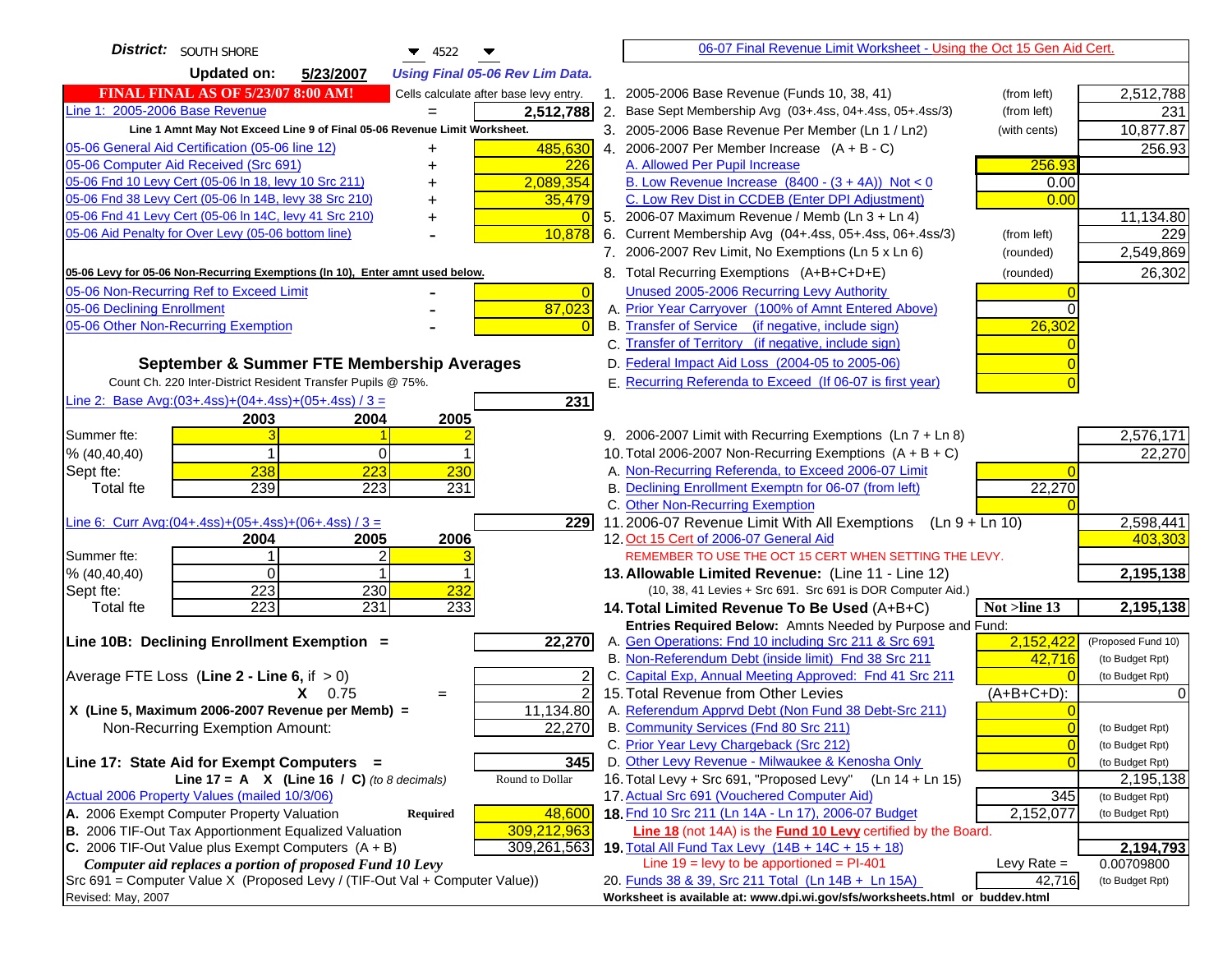| <b>DPI</b> Reconciliation                             |                                                                           |  |  |
|-------------------------------------------------------|---------------------------------------------------------------------------|--|--|
| In order for the reconciliation to work properly, the |                                                                           |  |  |
| PI-401 must have been filed with the Department.      |                                                                           |  |  |
|                                                       | Numbers appearing in the green boxes below are actual, district-submitted |  |  |
|                                                       | 2007 PI-401 data.                                                         |  |  |
|                                                       | Do not type in these fields.                                              |  |  |
|                                                       |                                                                           |  |  |
| Fund 10, PI-401<br>Fund 38, PI-401                    | 2,152,077.00<br>42,716.00                                                 |  |  |
| Fund 41, PI-401                                       | 0.00                                                                      |  |  |
|                                                       | 2,194,793.00                                                              |  |  |
|                                                       |                                                                           |  |  |
| Chargeback, PI-401                                    | 0.00                                                                      |  |  |
| Fund 39, PI-401                                       | 0.00                                                                      |  |  |
| Fund 80, PI-401                                       | 0.00                                                                      |  |  |
| Fund 48/Other, PI-401                                 | 0.00                                                                      |  |  |
|                                                       |                                                                           |  |  |
| Total, PI-401                                         | 2,194,793.00                                                              |  |  |
|                                                       |                                                                           |  |  |
| <b>Computer Aid</b>                                   | $345.00$ <------- don't change<br><b>Results</b>                          |  |  |
| $\overline{\mathbf{0}}$                               | $\bf{0}$                                                                  |  |  |
| 0                                                     | 0                                                                         |  |  |
| You have levied to your maximum.                      |                                                                           |  |  |
|                                                       |                                                                           |  |  |
| $\bf{0}$                                              |                                                                           |  |  |
|                                                       |                                                                           |  |  |
|                                                       |                                                                           |  |  |
| l0                                                    |                                                                           |  |  |
|                                                       |                                                                           |  |  |
|                                                       | $\mathbf{0}$                                                              |  |  |
|                                                       |                                                                           |  |  |
|                                                       |                                                                           |  |  |
|                                                       |                                                                           |  |  |
| $\boldsymbol{0}$                                      |                                                                           |  |  |
|                                                       |                                                                           |  |  |
|                                                       |                                                                           |  |  |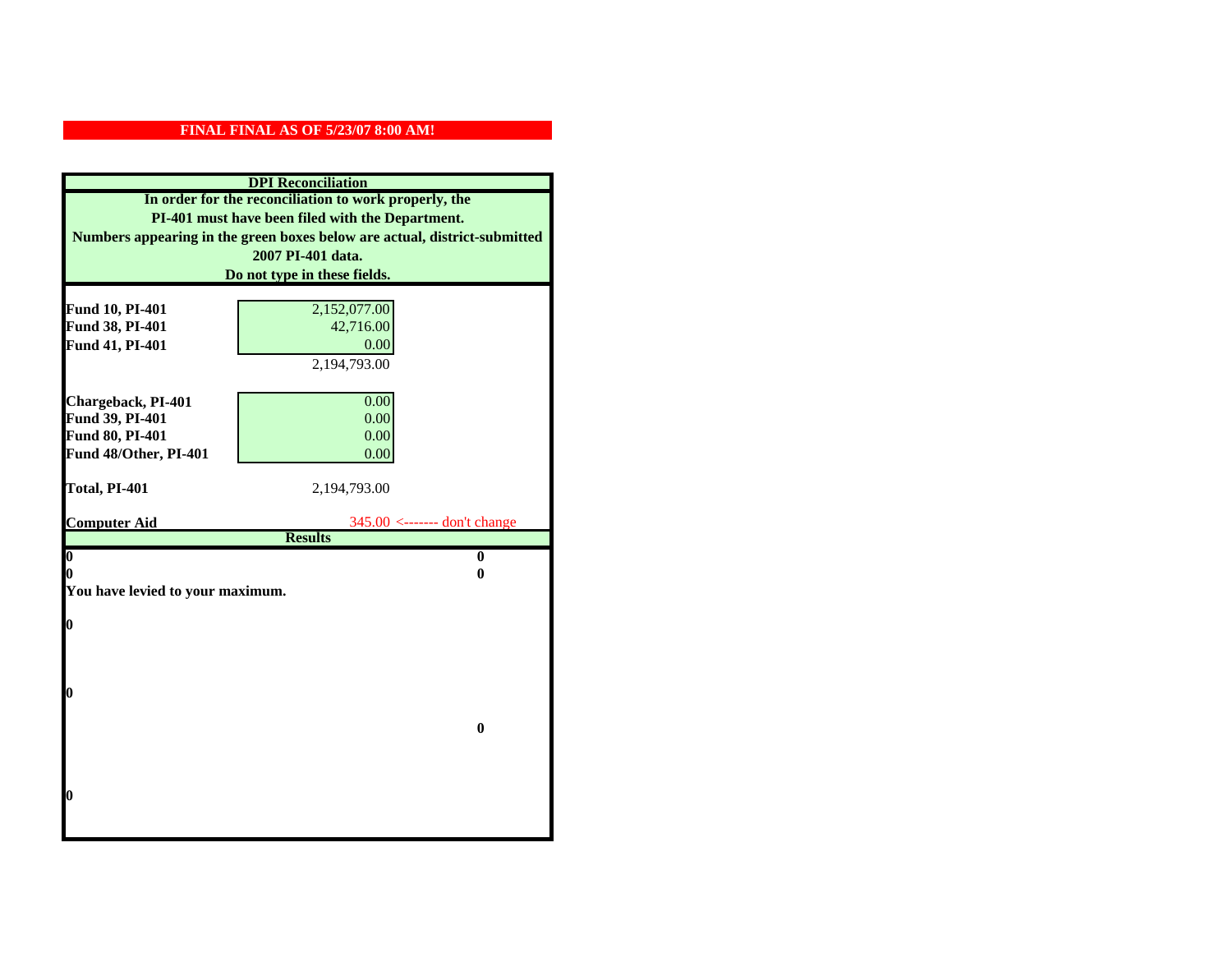| <b>District:</b> SOUTHERN DOOR COUNTY<br>$\blacktriangledown$ 5457<br>▼                                                                   | 06-07 Final Revenue Limit Worksheet - Using the Oct 15 Gen Aid Cert.                                                              |                         |
|-------------------------------------------------------------------------------------------------------------------------------------------|-----------------------------------------------------------------------------------------------------------------------------------|-------------------------|
| <b>Updated on:</b><br>5/23/2007<br><b>Using Final 05-06 Rev Lim Data.</b>                                                                 |                                                                                                                                   |                         |
| <b>FINAL FINAL AS OF 5/23/07 8:00 AM!</b><br>Cells calculate after base levy entry.                                                       | 1. 2005-2006 Base Revenue (Funds 10, 38, 41)<br>(from left)                                                                       | 10,502,942              |
| Line 1: 2005-2006 Base Revenue<br>10,502,942                                                                                              | 2. Base Sept Membership Avg (03+.4ss, 04+.4ss, 05+.4ss/3)<br>(from left)                                                          | 1,269                   |
| Line 1 Amnt May Not Exceed Line 9 of Final 05-06 Revenue Limit Worksheet.                                                                 | 3. 2005-2006 Base Revenue Per Member (Ln 1 / Ln2)<br>(with cents)                                                                 | 8,276.55                |
| 4,289,817<br>05-06 General Aid Certification (05-06 line 12)<br>+                                                                         | 4. 2006-2007 Per Member Increase $(A + B - C)$                                                                                    | 256.93                  |
| 05-06 Computer Aid Received (Src 691)<br>3,265                                                                                            | A. Allowed Per Pupil Increase<br>256.93                                                                                           |                         |
| 05-06 Fnd 10 Levy Cert (05-06 In 18, levy 10 Src 211)<br>6,134,935                                                                        | B. Low Revenue Increase $(8400 - (3 + 4A))$ Not < 0<br>0.00                                                                       |                         |
| 05-06 Fnd 38 Levy Cert (05-06 In 14B, levy 38 Src 210)<br>91,430                                                                          | C. Low Rev Dist in CCDEB (Enter DPI Adjustment)<br>0.00                                                                           |                         |
| 05-06 Fnd 41 Levy Cert (05-06 In 14C, levy 41 Src 210)<br>$\overline{0}$<br>+                                                             | 5. 2006-07 Maximum Revenue / Memb (Ln 3 + Ln 4)                                                                                   | 8,533.48                |
| 05-06 Aid Penalty for Over Levy (05-06 bottom line)<br>$\Omega$                                                                           | Current Membership Avg (04+.4ss, 05+.4ss, 06+.4ss/3)<br>6.<br>(from left)                                                         | 1,256                   |
|                                                                                                                                           | 7. 2006-2007 Rev Limit, No Exemptions (Ln 5 x Ln 6)<br>(rounded)                                                                  | 10,718,051              |
| 05-06 Levy for 05-06 Non-Recurring Exemptions (In 10), Enter amnt used below.                                                             | 8. Total Recurring Exemptions (A+B+C+D+E)<br>(rounded)                                                                            | 32,363                  |
| 05-06 Non-Recurring Ref to Exceed Limit<br>$\vert 0 \vert$                                                                                | Unused 2005-2006 Recurring Levy Authority                                                                                         |                         |
| 16,505<br>05-06 Declining Enrollment                                                                                                      | A. Prior Year Carryover (100% of Amnt Entered Above)                                                                              |                         |
| 05-06 Other Non-Recurring Exemption                                                                                                       | B. Transfer of Service (if negative, include sign)<br>32,363                                                                      |                         |
|                                                                                                                                           | C. Transfer of Territory (if negative, include sign)                                                                              |                         |
| September & Summer FTE Membership Averages                                                                                                | D. Federal Impact Aid Loss (2004-05 to 2005-06)                                                                                   |                         |
| Count Ch. 220 Inter-District Resident Transfer Pupils @ 75%.                                                                              | E. Recurring Referenda to Exceed (If 06-07 is first year)                                                                         |                         |
| Line 2: Base Avg: (03+.4ss) + (04+.4ss) + (05+.4ss) / 3 =<br>1,269                                                                        |                                                                                                                                   |                         |
| 2003<br>2004<br>2005                                                                                                                      |                                                                                                                                   |                         |
| Summer fte:<br>9                                                                                                                          | 9. 2006-2007 Limit with Recurring Exemptions (Ln 7 + Ln 8)                                                                        | 10,750,414              |
| 3<br>3<br>4<br>% (40,40,40)                                                                                                               | 10. Total 2006-2007 Non-Recurring Exemptions $(A + B + C)$                                                                        | 85,335                  |
| 1,267<br>1,261<br>1,269<br>Sept fte:                                                                                                      | A. Non-Recurring Referenda, to Exceed 2006-07 Limit                                                                               |                         |
| 1,270<br>1,273<br>1,264<br><b>Total fte</b>                                                                                               | B. Declining Enrollment Exemptn for 06-07 (from left)<br>85,335                                                                   |                         |
|                                                                                                                                           | C. Other Non-Recurring Exemption                                                                                                  |                         |
| Line 6: Curr Avg: $(04+.4ss)+(05+.4ss)+(06+.4ss)/3 =$<br>1,256                                                                            | 11.2006-07 Revenue Limit With All Exemptions (Ln $9 + \overline{\text{Ln }10}$ )                                                  | 10,835,749<br>4,486,725 |
| 2006<br>2004<br>2005<br>9<br>8<br>Summer fte:<br>11                                                                                       | 12. Oct 15 Cert of 2006-07 General Aid<br>REMEMBER TO USE THE OCT 15 CERT WHEN SETTING THE LEVY.                                  |                         |
| 3<br>% (40, 40, 40)<br>4                                                                                                                  | 13. Allowable Limited Revenue: (Line 11 - Line 12)                                                                                | 6,349,024               |
| 1,269<br>1,261<br>1,227<br>Sept fte:                                                                                                      | (10, 38, 41 Levies + Src 691. Src 691 is DOR Computer Aid.)                                                                       |                         |
| 1,273<br>1,231<br>1,264<br><b>Total fte</b>                                                                                               | 14. Total Limited Revenue To Be Used (A+B+C)<br>Not >line 13                                                                      | 6,349,024               |
|                                                                                                                                           | Entries Required Below: Amnts Needed by Purpose and Fund:                                                                         |                         |
| 85,335<br>Line 10B: Declining Enrollment Exemption =                                                                                      | 6,270,239<br>A. Gen Operations: Fnd 10 including Src 211 & Src 691                                                                | (Proposed Fund 10)      |
|                                                                                                                                           | B. Non-Referendum Debt (inside limit) Fnd 38 Src 211<br>78,785                                                                    | (to Budget Rpt)         |
| Average FTE Loss (Line $2 -$ Line 6, if $> 0$ )<br>13                                                                                     | C. Capital Exp, Annual Meeting Approved: Fnd 41 Src 211                                                                           | (to Budget Rpt)         |
| 10<br>$X = 0.75$<br>$=$                                                                                                                   | 15. Total Revenue from Other Levies<br>(A+B+C+D):                                                                                 | 805,005                 |
| X (Line 5, Maximum 2006-2007 Revenue per Memb) =<br>8,533.48                                                                              | A. Referendum Apprvd Debt (Non Fund 38 Debt-Src 211)<br>787,864                                                                   |                         |
| 85,335<br>Non-Recurring Exemption Amount:                                                                                                 | B. Community Services (Fnd 80 Src 211)<br>16,898                                                                                  | (to Budget Rpt)         |
|                                                                                                                                           | C. Prior Year Levy Chargeback (Src 212)<br>243                                                                                    | (to Budget Rpt)         |
| 4,268<br>Line 17: State Aid for Exempt Computers =                                                                                        | D. Other Levy Revenue - Milwaukee & Kenosha Only                                                                                  | (to Budget Rpt)         |
| Round to Dollar<br>Line 17 = A $X$ (Line 16 / C) (to 8 decimals)                                                                          | 16. Total Levy + Src 691, "Proposed Levy"<br>$(Ln 14 + Ln 15)$                                                                    | 7,154,029               |
| Actual 2006 Property Values (mailed 10/3/06)                                                                                              | 17. Actual Src 691 (Vouchered Computer Aid)<br>4,268                                                                              | (to Budget Rpt)         |
| A. 2006 Exempt Computer Property Valuation<br>596,300<br>Required<br>B. 2006 TIF-Out Tax Apportionment Equalized Valuation<br>998,874,337 | 18. Fnd 10 Src 211 (Ln 14A - Ln 17), 2006-07 Budget<br>6,265,971<br>Line 18 (not 14A) is the Fund 10 Levy certified by the Board. | (to Budget Rpt)         |
| C. 2006 TIF-Out Value plus Exempt Computers $(A + B)$<br>999,470,637                                                                      | 19. Total All Fund Tax Levy $(14B + 14C + 15 + 18)$                                                                               | 7,149,761               |
| Computer aid replaces a portion of proposed Fund 10 Levy                                                                                  | Line $19 = \text{levy}$ to be apportioned = PI-401<br>Levy Rate $=$                                                               | 0.00715782              |
| Src 691 = Computer Value X (Proposed Levy / (TIF-Out Val + Computer Value))                                                               | 20. Funds 38 & 39, Src 211 Total (Ln 14B + Ln 15A)<br>866,649                                                                     | (to Budget Rpt)         |
| Revised: May, 2007                                                                                                                        | Worksheet is available at: www.dpi.wi.gov/sfs/worksheets.html or buddev.html                                                      |                         |
|                                                                                                                                           |                                                                                                                                   |                         |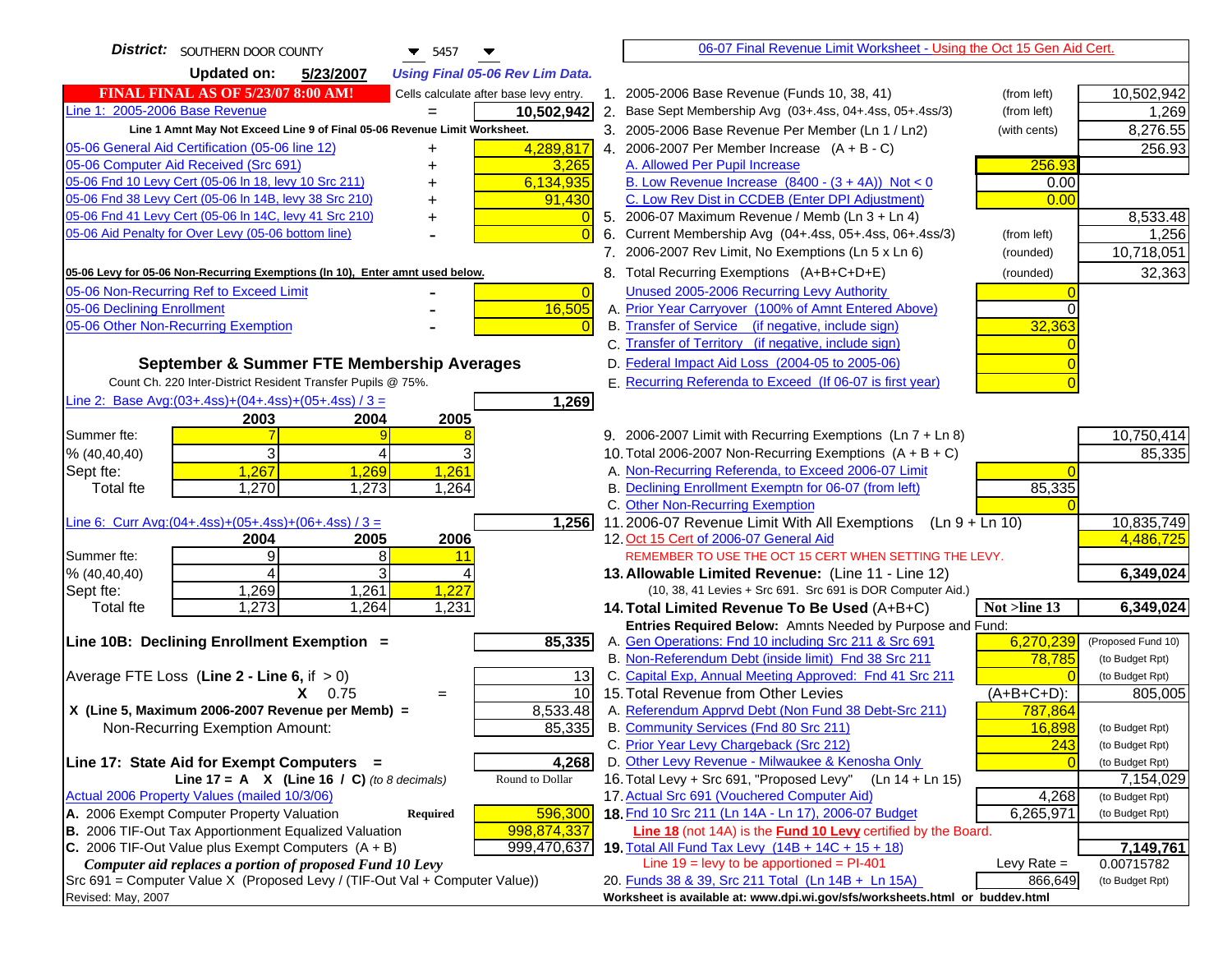| <b>DPI</b> Reconciliation                             |                                                                           |
|-------------------------------------------------------|---------------------------------------------------------------------------|
| In order for the reconciliation to work properly, the |                                                                           |
| PI-401 must have been filed with the Department.      |                                                                           |
|                                                       | Numbers appearing in the green boxes below are actual, district-submitted |
|                                                       | 2007 PI-401 data.                                                         |
|                                                       | Do not type in these fields.                                              |
|                                                       |                                                                           |
| Fund 10, PI-401                                       | 6,265,971.00                                                              |
| Fund 38, PI-401                                       | 78,785.00                                                                 |
| Fund 41, PI-401                                       | 0.00                                                                      |
|                                                       | 6,344,756.00                                                              |
|                                                       |                                                                           |
| Chargeback, PI-401                                    | 243.00                                                                    |
| Fund 39, PI-401                                       | 787,864.00                                                                |
| Fund 80, PI-401                                       | 16,898.00                                                                 |
| Fund 48/Other, PI-401                                 | 0.00                                                                      |
| Total, PI-401                                         | 7,149,761.00                                                              |
|                                                       |                                                                           |
| <b>Computer Aid</b>                                   | $4,268.00 \le$ ------- don't change                                       |
|                                                       | <b>Results</b>                                                            |
| $\overline{\mathbf{0}}$                               | $\bf{0}$                                                                  |
| 0                                                     | 0                                                                         |
| You have levied to your maximum.                      |                                                                           |
| $\bf{0}$                                              |                                                                           |
|                                                       |                                                                           |
|                                                       |                                                                           |
|                                                       |                                                                           |
| l0                                                    |                                                                           |
|                                                       |                                                                           |
|                                                       | $\bf{0}$                                                                  |
|                                                       |                                                                           |
|                                                       |                                                                           |
|                                                       |                                                                           |
| $\boldsymbol{0}$                                      |                                                                           |
|                                                       |                                                                           |
|                                                       |                                                                           |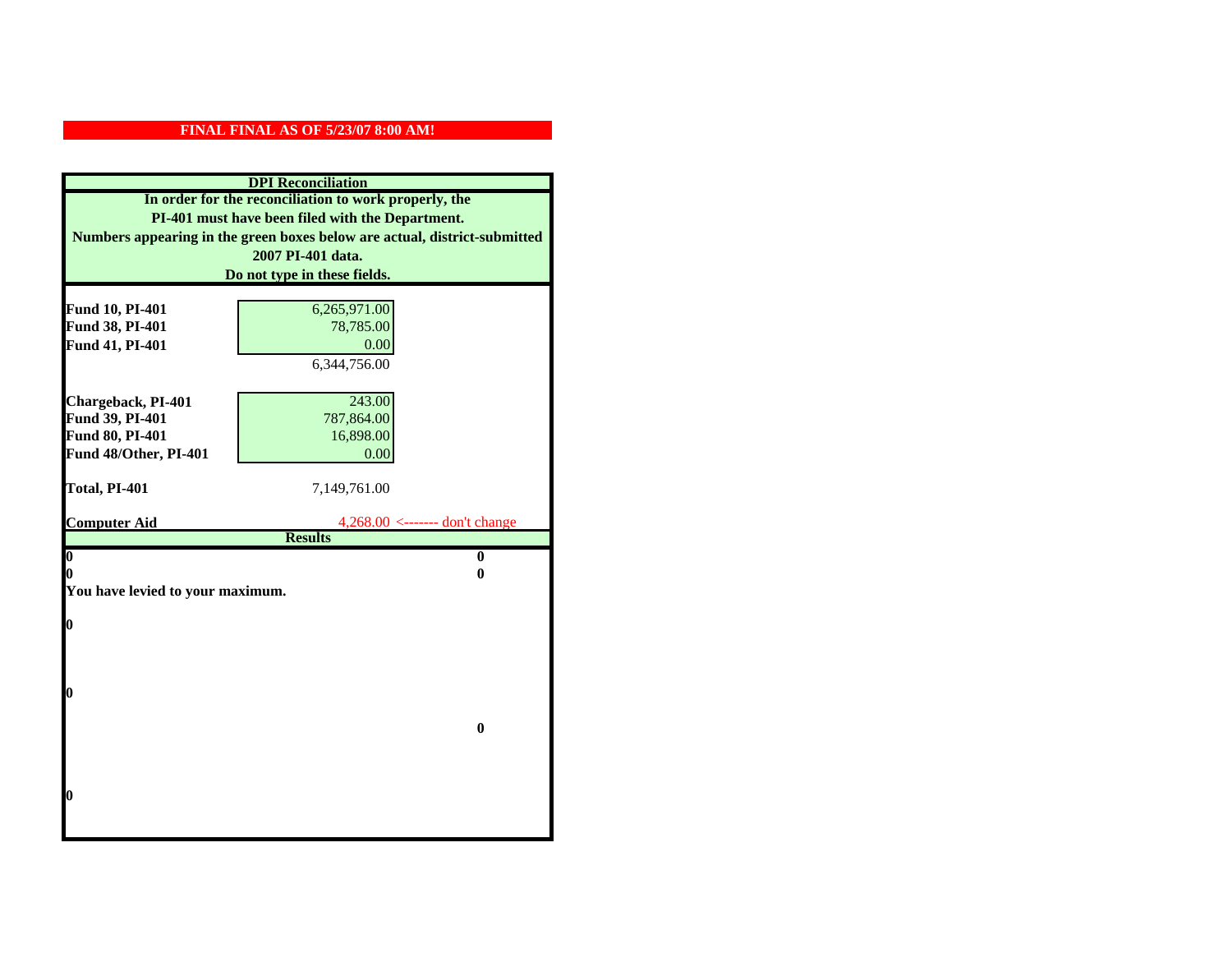| <b>District:</b> SOUTHWESTERN WISCONSIN<br>▼<br>2485                                                                                      | 06-07 Final Revenue Limit Worksheet - Using the Oct 15 Gen Aid Cert.                               |                  |                    |
|-------------------------------------------------------------------------------------------------------------------------------------------|----------------------------------------------------------------------------------------------------|------------------|--------------------|
| <b>Updated on:</b><br><b>Using Final 05-06 Rev Lim Data.</b><br>5/23/2007                                                                 |                                                                                                    |                  |                    |
| <b>FINAL FINAL AS OF 5/23/07 8:00 AM!</b><br>Cells calculate after base levy entry.                                                       | 1. 2005-2006 Base Revenue (Funds 10, 38, 41)                                                       | (from left)      | 4,964,069          |
| Line 1: 2005-2006 Base Revenue<br>4,964,069                                                                                               | 2. Base Sept Membership Avg (03+.4ss, 04+.4ss, 05+.4ss/3)                                          | (from left)      | 577                |
| Line 1 Amnt May Not Exceed Line 9 of Final 05-06 Revenue Limit Worksheet.                                                                 | 3. 2005-2006 Base Revenue Per Member (Ln 1 / Ln2)                                                  | (with cents)     | 8,603.24           |
| 3,551,837<br>05-06 General Aid Certification (05-06 line 12)<br>+                                                                         | 4. 2006-2007 Per Member Increase $(A + B - C)$                                                     |                  | 256.93             |
| 05-06 Computer Aid Received (Src 691)<br>682                                                                                              | A. Allowed Per Pupil Increase                                                                      | 256.93           |                    |
| 05-06 Fnd 10 Levy Cert (05-06 In 18, levy 10 Src 211)<br>1,454,988                                                                        | B. Low Revenue Increase $(8400 - (3 + 4A))$ Not < 0                                                | 0.00             |                    |
| 05-06 Fnd 38 Levy Cert (05-06 In 14B, levy 38 Src 210)<br>$\overline{0}$<br>+                                                             | C. Low Rev Dist in CCDEB (Enter DPI Adjustment)                                                    | 0.00             |                    |
| 05-06 Fnd 41 Levy Cert (05-06 In 14C, levy 41 Src 210)<br>$\overline{0}$<br>+                                                             | 5. 2006-07 Maximum Revenue / Memb (Ln 3 + Ln 4)                                                    |                  | 8,860.17           |
| 05-06 Aid Penalty for Over Levy (05-06 bottom line)<br>422                                                                                | 6. Current Membership Avg (04+.4ss, 05+.4ss, 06+.4ss/3)                                            | (from left)      | 565                |
|                                                                                                                                           | 7. 2006-2007 Rev Limit, No Exemptions (Ln 5 x Ln 6)                                                | (rounded)        | 5,005,996          |
| 05-06 Levy for 05-06 Non-Recurring Exemptions (In 10), Enter amnt used below.                                                             | 8. Total Recurring Exemptions (A+B+C+D+E)                                                          | (rounded)        |                    |
| 05-06 Non-Recurring Ref to Exceed Limit<br>$\overline{0}$                                                                                 | Unused 2005-2006 Recurring Levy Authority                                                          |                  |                    |
| 05-06 Declining Enrollment<br>43,016                                                                                                      | A. Prior Year Carryover (100% of Amnt Entered Above)                                               | 0                |                    |
| 05-06 Other Non-Recurring Exemption<br>$\Omega$                                                                                           | B. Transfer of Service (if negative, include sign)                                                 |                  |                    |
|                                                                                                                                           | C. Transfer of Territory (if negative, include sign)                                               | $\overline{0}$   |                    |
| September & Summer FTE Membership Averages                                                                                                | D. Federal Impact Aid Loss (2004-05 to 2005-06)                                                    | $\overline{0}$   |                    |
| Count Ch. 220 Inter-District Resident Transfer Pupils @ 75%.                                                                              | E. Recurring Referenda to Exceed (If 06-07 is first year)                                          |                  |                    |
| Line 2: Base Avg:(03+.4ss)+(04+.4ss)+(05+.4ss) / 3 =<br>577                                                                               |                                                                                                    |                  |                    |
| 2003<br>2004<br>2005                                                                                                                      |                                                                                                    |                  |                    |
| Summer fte:<br>11<br>12<br>9                                                                                                              | 9. 2006-2007 Limit with Recurring Exemptions (Ln 7 + Ln 8)                                         |                  | 5,005,996          |
| 5<br>% (40, 40, 40)<br>4                                                                                                                  | 10. Total 2006-2007 Non-Recurring Exemptions $(A + B + C)$                                         |                  | 79,742             |
| 572<br>590<br>555<br>Sept fte:                                                                                                            | A. Non-Recurring Referenda, to Exceed 2006-07 Limit                                                |                  |                    |
| 577<br>594<br>559<br>Total fte                                                                                                            | B. Declining Enrollment Exemptn for 06-07 (from left)                                              | 79,742           |                    |
|                                                                                                                                           | C. Other Non-Recurring Exemption                                                                   |                  |                    |
| Line 6: Curr Avg: $(04+.4ss)+(05+.4ss)+(06+.4ss)/3 =$<br>565 <sup>I</sup>                                                                 | 11.2006-07 Revenue Limit With All Exemptions $(Ln 9 + Ln 10)$                                      |                  | 5,085,738          |
| 2004<br>2005<br>2006<br>9<br>12<br>Summer fte:                                                                                            | 12. Oct 15 Cert of 2006-07 General Aid<br>REMEMBER TO USE THE OCT 15 CERT WHEN SETTING THE LEVY.   |                  | 3,604,589          |
| 5<br>% (40,40,40)                                                                                                                         | 13. Allowable Limited Revenue: (Line 11 - Line 12)                                                 |                  | 1,481,149          |
| 555<br>572<br>556<br>Sept fte:                                                                                                            | (10, 38, 41 Levies + Src 691. Src 691 is DOR Computer Aid.)                                        |                  |                    |
| 559<br>$\overline{577}$<br>560<br><b>Total fte</b>                                                                                        | 14. Total Limited Revenue To Be Used (A+B+C)                                                       | Not >line 13     | 1,481,149          |
|                                                                                                                                           | Entries Required Below: Amnts Needed by Purpose and Fund:                                          |                  |                    |
| 79,742<br>Line 10B: Declining Enrollment Exemption =                                                                                      | A. Gen Operations: Fnd 10 including Src 211 & Src 691                                              | 1,481,149        | (Proposed Fund 10) |
|                                                                                                                                           | B. Non-Referendum Debt (inside limit) Fnd 38 Src 211                                               | $\overline{0}$   | (to Budget Rpt)    |
| Average FTE Loss (Line $2 -$ Line 6, if $> 0$ )<br>12                                                                                     | C. Capital Exp, Annual Meeting Approved: Fnd 41 Src 211                                            |                  | (to Budget Rpt)    |
| 9<br>$X = 0.75$<br>$=$                                                                                                                    | 15. Total Revenue from Other Levies                                                                | $(A+B+C+D)$ :    |                    |
| X (Line 5, Maximum 2006-2007 Revenue per Memb) =<br>8,860.17                                                                              | A. Referendum Apprvd Debt (Non Fund 38 Debt-Src 211)                                               |                  |                    |
| 79,742<br>Non-Recurring Exemption Amount:                                                                                                 | B. Community Services (Fnd 80 Src 211)                                                             | $\overline{0}$   | (to Budget Rpt)    |
|                                                                                                                                           | C. Prior Year Levy Chargeback (Src 212)                                                            | $\overline{0}$   | (to Budget Rpt)    |
| Line 17: State Aid for Exempt Computers =<br>776                                                                                          | D. Other Levy Revenue - Milwaukee & Kenosha Only                                                   | $\Omega$         | (to Budget Rpt)    |
| Line 17 = A $X$ (Line 16 / C) (to 8 decimals)<br>Round to Dollar                                                                          | 16. Total Levy + Src 691, "Proposed Levy"<br>(Ln 14 + Ln 15)                                       |                  | 1,481,149          |
| Actual 2006 Property Values (mailed 10/3/06)                                                                                              | 17. Actual Src 691 (Vouchered Computer Aid)<br>18. Fnd 10 Src 211 (Ln 14A - Ln 17), 2006-07 Budget | 776<br>1,480,373 | (to Budget Rpt)    |
| A. 2006 Exempt Computer Property Valuation<br>106,400<br>Required<br>B. 2006 TIF-Out Tax Apportionment Equalized Valuation<br>203,014,026 | Line 18 (not 14A) is the Fund 10 Levy certified by the Board.                                      |                  | (to Budget Rpt)    |
| $ C. 2006$ TIF-Out Value plus Exempt Computers $(A + B)$<br>203,120,426                                                                   | 19. Total All Fund Tax Levy (14B + 14C + 15 + 18)                                                  |                  | 1,480,373          |
| Computer aid replaces a portion of proposed Fund 10 Levy                                                                                  | Line $19 = \text{levy}$ to be apportioned = PI-401                                                 | Levy Rate $=$    | 0.00729197         |
| Src 691 = Computer Value X (Proposed Levy / (TIF-Out Val + Computer Value))                                                               | 20. Funds 38 & 39, Src 211 Total (Ln 14B + Ln 15A)                                                 | $\overline{O}$   | (to Budget Rpt)    |
| Revised: May, 2007                                                                                                                        | Worksheet is available at: www.dpi.wi.gov/sfs/worksheets.html or buddev.html                       |                  |                    |
|                                                                                                                                           |                                                                                                    |                  |                    |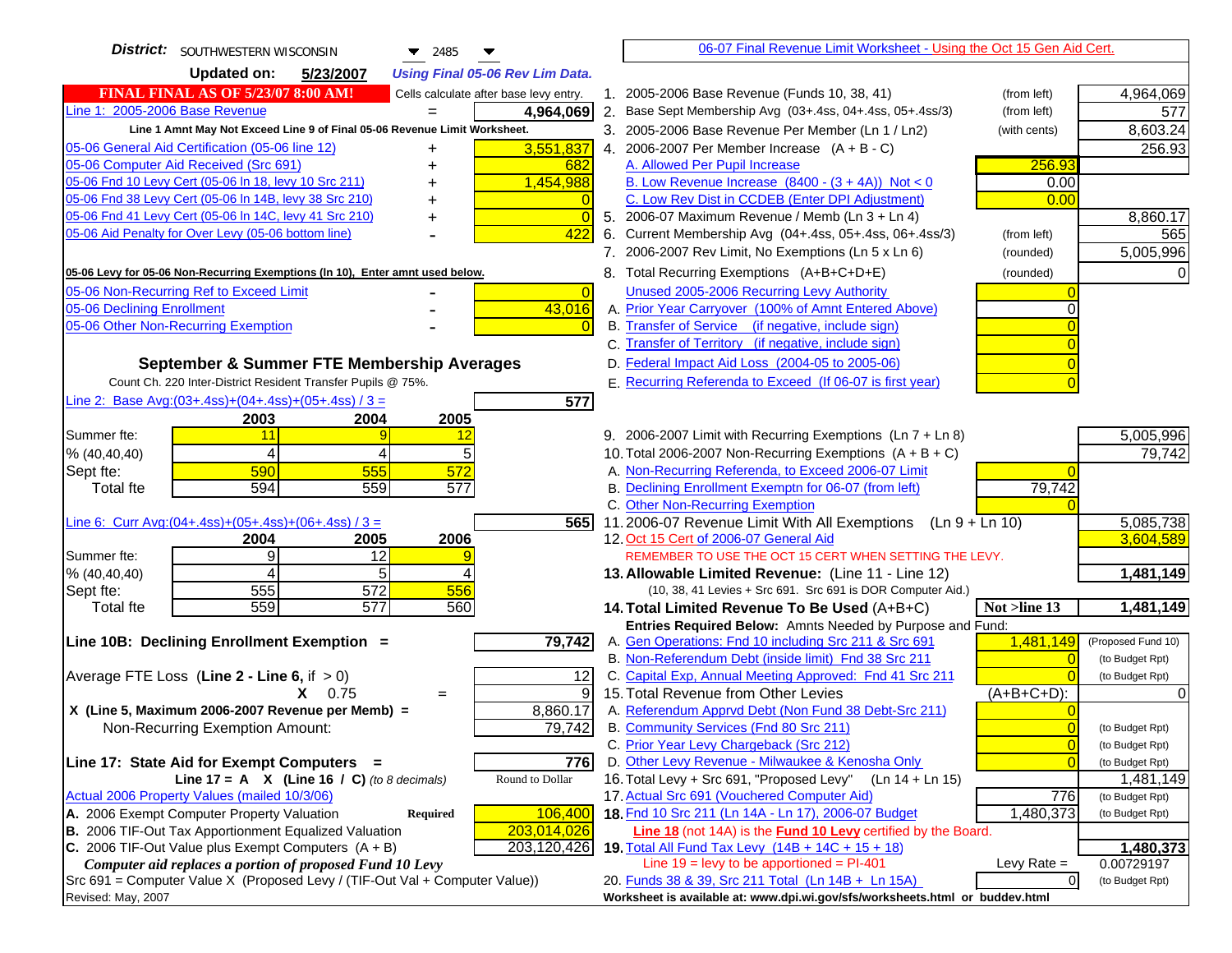| <b>DPI</b> Reconciliation                                                 |                                                  |  |
|---------------------------------------------------------------------------|--------------------------------------------------|--|
| In order for the reconciliation to work properly, the                     |                                                  |  |
| PI-401 must have been filed with the Department.                          |                                                  |  |
| Numbers appearing in the green boxes below are actual, district-submitted |                                                  |  |
| 2007 PI-401 data.                                                         |                                                  |  |
| Do not type in these fields.                                              |                                                  |  |
|                                                                           |                                                  |  |
| Fund 10, PI-401<br>Fund 38, PI-401                                        | 1,480,373.00<br>0.00                             |  |
| Fund 41, PI-401                                                           | 0.00                                             |  |
|                                                                           | 1,480,373.00                                     |  |
|                                                                           |                                                  |  |
| Chargeback, PI-401                                                        | 0.00                                             |  |
| Fund 39, PI-401                                                           | 0.00                                             |  |
| Fund 80, PI-401                                                           | 0.00                                             |  |
| Fund 48/Other, PI-401                                                     | 0.00                                             |  |
|                                                                           |                                                  |  |
| Total, PI-401                                                             | 1,480,373.00                                     |  |
|                                                                           |                                                  |  |
| <b>Computer Aid</b>                                                       | $776.00$ <------- don't change<br><b>Results</b> |  |
| $\overline{\mathbf{0}}$                                                   | $\bf{0}$                                         |  |
| 0                                                                         | 0                                                |  |
| You have levied to your maximum.                                          |                                                  |  |
|                                                                           |                                                  |  |
| $\bf{0}$                                                                  |                                                  |  |
|                                                                           |                                                  |  |
|                                                                           |                                                  |  |
|                                                                           |                                                  |  |
| l0                                                                        |                                                  |  |
|                                                                           |                                                  |  |
|                                                                           | $\mathbf{0}$                                     |  |
|                                                                           |                                                  |  |
|                                                                           |                                                  |  |
| $\boldsymbol{0}$                                                          |                                                  |  |
|                                                                           |                                                  |  |
|                                                                           |                                                  |  |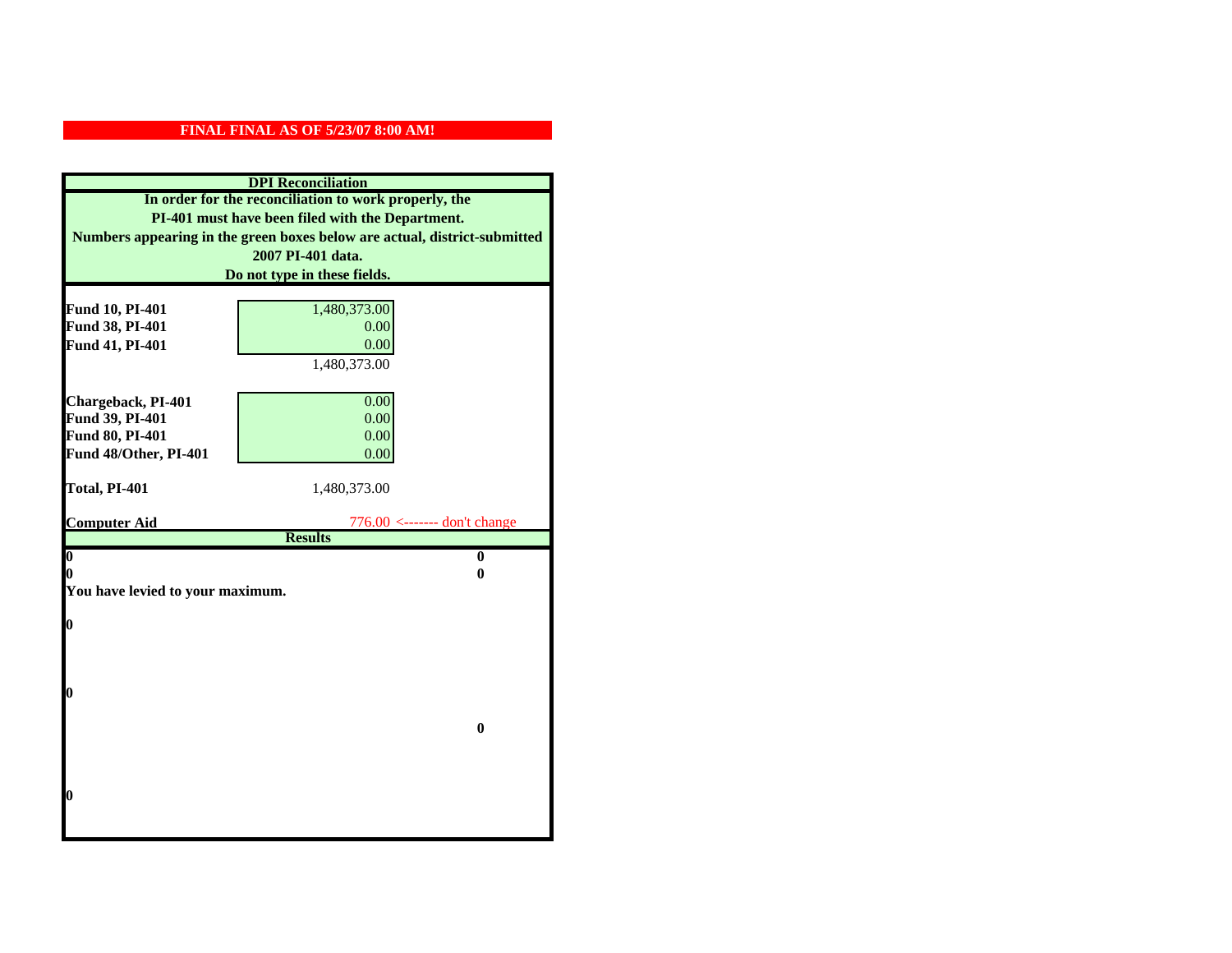| <b>District:</b> SPARTA AREA<br>$\blacktriangledown$ 5460                                                               | 06-07 Final Revenue Limit Worksheet - Using the Oct 15 Gen Aid Cert.                                 |                              |
|-------------------------------------------------------------------------------------------------------------------------|------------------------------------------------------------------------------------------------------|------------------------------|
| <b>Updated on:</b><br>5/23/2007<br><b>Using Final 05-06 Rev Lim Data.</b>                                               |                                                                                                      |                              |
| <b>FINAL FINAL AS OF 5/23/07 8:00 AM!</b><br>Cells calculate after base levy entry.                                     | 1. 2005-2006 Base Revenue (Funds 10, 38, 41)<br>(from left)                                          | 21,404,402                   |
| Line 1: 2005-2006 Base Revenue<br>21,404,402<br>$=$                                                                     | 2. Base Sept Membership Avg (03+.4ss, 04+.4ss, 05+.4ss/3)<br>(from left)                             | 2,638                        |
| Line 1 Amnt May Not Exceed Line 9 of Final 05-06 Revenue Limit Worksheet.                                               | 3. 2005-2006 Base Revenue Per Member (Ln 1 / Ln2)<br>(with cents)                                    | 8,113.87                     |
| 18,357,516<br>05-06 General Aid Certification (05-06 line 12)                                                           | 4. 2006-2007 Per Member Increase $(A + B - C)$                                                       | 286.13                       |
| 05-06 Computer Aid Received (Src 691)<br>31,431                                                                         | A. Allowed Per Pupil Increase<br>256.93                                                              |                              |
| 05-06 Fnd 10 Levy Cert (05-06 In 18, levy 10 Src 211)<br>3,064,055                                                      | B. Low Revenue Increase $(8400 - (3 + 4A))$ Not < 0<br>29.20                                         |                              |
| 05-06 Fnd 38 Levy Cert (05-06 In 14B, levy 38 Src 210)                                                                  | C. Low Rev Dist in CCDEB (Enter DPI Adjustment)<br>0.00                                              |                              |
| 05-06 Fnd 41 Levy Cert (05-06 In 14C, levy 41 Src 210)<br>$\overline{0}$<br>+                                           | 5. 2006-07 Maximum Revenue / Memb (Ln 3 + Ln 4)                                                      | 8,400.00                     |
| 05-06 Aid Penalty for Over Levy (05-06 bottom line)<br>$\Omega$                                                         | Current Membership Avg (04+.4ss, 05+.4ss, 06+.4ss/3)<br>6.<br>(from left)                            | 2,636                        |
|                                                                                                                         | 7. 2006-2007 Rev Limit, No Exemptions (Ln 5 x Ln 6)<br>(rounded)                                     | 22,142,400                   |
| 05-06 Levy for 05-06 Non-Recurring Exemptions (In 10), Enter amnt used below.                                           | 8. Total Recurring Exemptions (A+B+C+D+E)<br>(rounded)                                               | 91,300                       |
| 05-06 Non-Recurring Ref to Exceed Limit<br>$\overline{0}$                                                               | Unused 2005-2006 Recurring Levy Authority                                                            |                              |
| 48,600<br>05-06 Declining Enrollment                                                                                    | A. Prior Year Carryover (100% of Amnt Entered Above)<br>$\Omega$                                     |                              |
| 05-06 Other Non-Recurring Exemption                                                                                     | B. Transfer of Service (if negative, include sign)<br>91,300                                         |                              |
|                                                                                                                         | C. Transfer of Territory (if negative, include sign)                                                 |                              |
| September & Summer FTE Membership Averages                                                                              | D. Federal Impact Aid Loss (2004-05 to 2005-06)                                                      |                              |
| Count Ch. 220 Inter-District Resident Transfer Pupils @ 75%.                                                            | E. Recurring Referenda to Exceed (If 06-07 is first year)                                            |                              |
| Line 2: Base Avg: (03+.4ss) + (04+.4ss) + (05+.4ss) / 3 =<br>2,638                                                      |                                                                                                      |                              |
| 2003<br>2004<br>2005                                                                                                    |                                                                                                      |                              |
| 48<br>Summer fte:<br>53<br>59                                                                                           | 9. 2006-2007 Limit with Recurring Exemptions (Ln 7 + Ln 8)                                           | 22,233,700                   |
| 19<br>21<br>24<br>% (40, 40, 40)                                                                                        | 10. Total 2006-2007 Non-Recurring Exemptions $(A + B + C)$                                           | 16,800                       |
| 2,620<br>2,626<br>Sept fte:<br>2,605                                                                                    | A. Non-Recurring Referenda, to Exceed 2006-07 Limit                                                  |                              |
| 2,639<br>2,626<br>Total fte<br>2,650                                                                                    | B. Declining Enrollment Exemptn for 06-07 (from left)<br>16,800                                      |                              |
| Line 6: Curr Avg: $(04+.4ss)+(05+.4ss)+(06+.4ss)$ / 3 =<br>2,636                                                        | C. Other Non-Recurring Exemption<br>11.2006-07 Revenue Limit With All Exemptions<br>$(Ln 9 + Ln 10)$ | 22,250,500                   |
| 2006<br>2004<br>2005                                                                                                    | 12. Oct 15 Cert of 2006-07 General Aid                                                               | 18,974,324                   |
| 53<br>59<br>Summer fte:<br>66                                                                                           | REMEMBER TO USE THE OCT 15 CERT WHEN SETTING THE LEVY.                                               |                              |
| $\overline{21}$<br>24<br>26<br>% (40, 40, 40)                                                                           | 13. Allowable Limited Revenue: (Line 11 - Line 12)                                                   | 3,276,176                    |
| 2,606<br>2,605<br>2,626<br>Sept fte:                                                                                    | (10, 38, 41 Levies + Src 691. Src 691 is DOR Computer Aid.)                                          |                              |
| 2,626<br>2,650<br>2,632<br><b>Total fte</b>                                                                             | Not >line 13<br>14. Total Limited Revenue To Be Used (A+B+C)                                         | 3,276,176                    |
|                                                                                                                         | Entries Required Below: Amnts Needed by Purpose and Fund:                                            |                              |
| Line 10B: Declining Enrollment Exemption =<br>16,800                                                                    | 3,276,176<br>A. Gen Operations: Fnd 10 including Src 211 & Src 691                                   | (Proposed Fund 10)           |
|                                                                                                                         | B. Non-Referendum Debt (inside limit) Fnd 38 Src 211<br>$\Omega$                                     | (to Budget Rpt)              |
| Average FTE Loss (Line $2 -$ Line 6, if $> 0$ )                                                                         | C. Capital Exp, Annual Meeting Approved: Fnd 41 Src 211                                              | (to Budget Rpt)              |
| $\overline{2}$<br>$X = 0.75$<br>$=$                                                                                     | 15. Total Revenue from Other Levies<br>$(A+B+C+D)$ :                                                 | 4,339,319                    |
| X (Line 5, Maximum 2006-2007 Revenue per Memb) =<br>8,400.00                                                            | A. Referendum Apprvd Debt (Non Fund 38 Debt-Src 211)<br>4,281,960                                    |                              |
| 16,800<br>Non-Recurring Exemption Amount:                                                                               | B. Community Services (Fnd 80 Src 211)<br>51,750                                                     | (to Budget Rpt)              |
|                                                                                                                         | C. Prior Year Levy Chargeback (Src 212)<br>5,609<br>D. Other Levy Revenue - Milwaukee & Kenosha Only | (to Budget Rpt)              |
| 28,101<br>Line 17: State Aid for Exempt Computers =<br>Round to Dollar<br>Line 17 = A $X$ (Line 16 / C) (to 8 decimals) | 16. Total Levy + Src 691, "Proposed Levy"<br>(Ln 14 + Ln 15)                                         | (to Budget Rpt)<br>7,615,495 |
| Actual 2006 Property Values (mailed 10/3/06)                                                                            | 17. Actual Src 691 (Vouchered Computer Aid)<br>28,101                                                | (to Budget Rpt)              |
| A. 2006 Exempt Computer Property Valuation<br>2,958,000<br>Required                                                     | 18. Fnd 10 Src 211 (Ln 14A - Ln 17), 2006-07 Budget<br>3,248,075                                     | (to Budget Rpt)              |
| B. 2006 TIF-Out Tax Apportionment Equalized Valuation<br>798,673,090                                                    | <b>Line 18</b> (not 14A) is the <b>Fund 10 Levy</b> certified by the Board.                          |                              |
| C. 2006 TIF-Out Value plus Exempt Computers $(A + B)$<br>801,631,090                                                    | 19. Total All Fund Tax Levy $(14B + 14C + 15 + 18)$                                                  | 7,587,394                    |
| Computer aid replaces a portion of proposed Fund 10 Levy                                                                | Line $19 = \text{levy}$ to be apportioned = PI-401<br>Levy Rate $=$                                  | 0.00950000                   |
| Src 691 = Computer Value X (Proposed Levy / (TIF-Out Val + Computer Value))                                             | 20. Funds 38 & 39, Src 211 Total (Ln 14B + Ln 15A)<br>4,281,960                                      | (to Budget Rpt)              |
| Revised: May, 2007                                                                                                      | Worksheet is available at: www.dpi.wi.gov/sfs/worksheets.html or buddev.html                         |                              |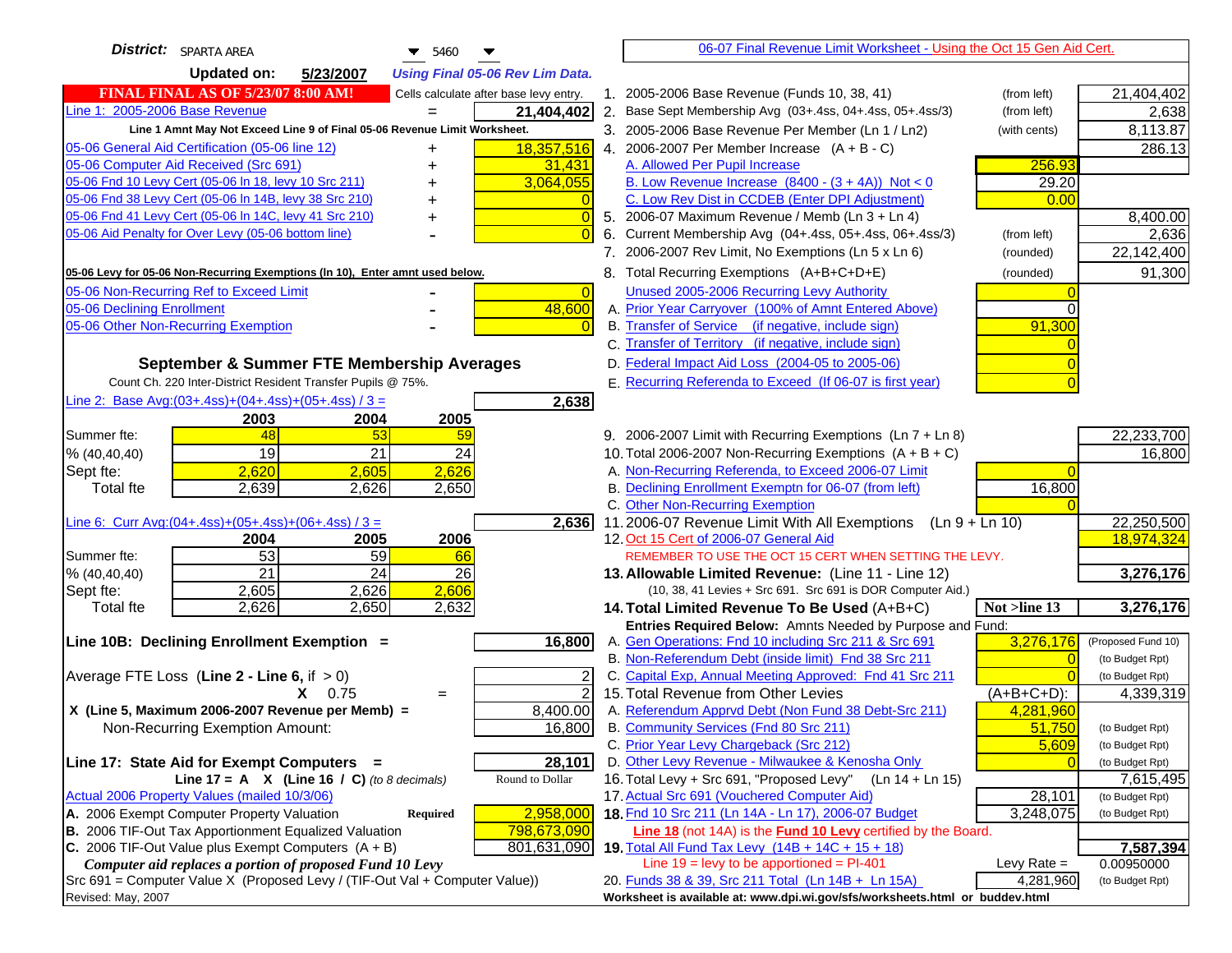|                                                                           | <b>DPI</b> Reconciliation         |  |  |
|---------------------------------------------------------------------------|-----------------------------------|--|--|
| In order for the reconciliation to work properly, the                     |                                   |  |  |
| PI-401 must have been filed with the Department.                          |                                   |  |  |
| Numbers appearing in the green boxes below are actual, district-submitted |                                   |  |  |
| 2007 PI-401 data.                                                         |                                   |  |  |
| Do not type in these fields.                                              |                                   |  |  |
|                                                                           |                                   |  |  |
| Fund 10, PI-401                                                           | 3,248,075.00                      |  |  |
| Fund 38, PI-401                                                           | 0.00                              |  |  |
| Fund 41, PI-401                                                           | 0.00                              |  |  |
|                                                                           | 3,248,075.00                      |  |  |
|                                                                           |                                   |  |  |
| Chargeback, PI-401                                                        | 5,609.00                          |  |  |
| Fund 39, PI-401                                                           | 4,281,960.00                      |  |  |
| Fund 80, PI-401                                                           | 51,750.00                         |  |  |
| Fund 48/Other, PI-401                                                     | 0.00                              |  |  |
| Total, PI-401                                                             | 7,587,394.00                      |  |  |
|                                                                           |                                   |  |  |
| <b>Computer Aid</b>                                                       | $28,101.00$ <------- don't change |  |  |
|                                                                           |                                   |  |  |
|                                                                           | <b>Results</b>                    |  |  |
| $\overline{\mathbf{0}}$                                                   | $\bf{0}$                          |  |  |
| 0                                                                         | 0                                 |  |  |
| You have levied to your maximum.                                          |                                   |  |  |
|                                                                           |                                   |  |  |
| $\bf{0}$                                                                  |                                   |  |  |
|                                                                           |                                   |  |  |
|                                                                           |                                   |  |  |
| l0                                                                        |                                   |  |  |
|                                                                           |                                   |  |  |
|                                                                           | $\bf{0}$                          |  |  |
|                                                                           |                                   |  |  |
|                                                                           |                                   |  |  |
|                                                                           |                                   |  |  |
| $\boldsymbol{0}$                                                          |                                   |  |  |
|                                                                           |                                   |  |  |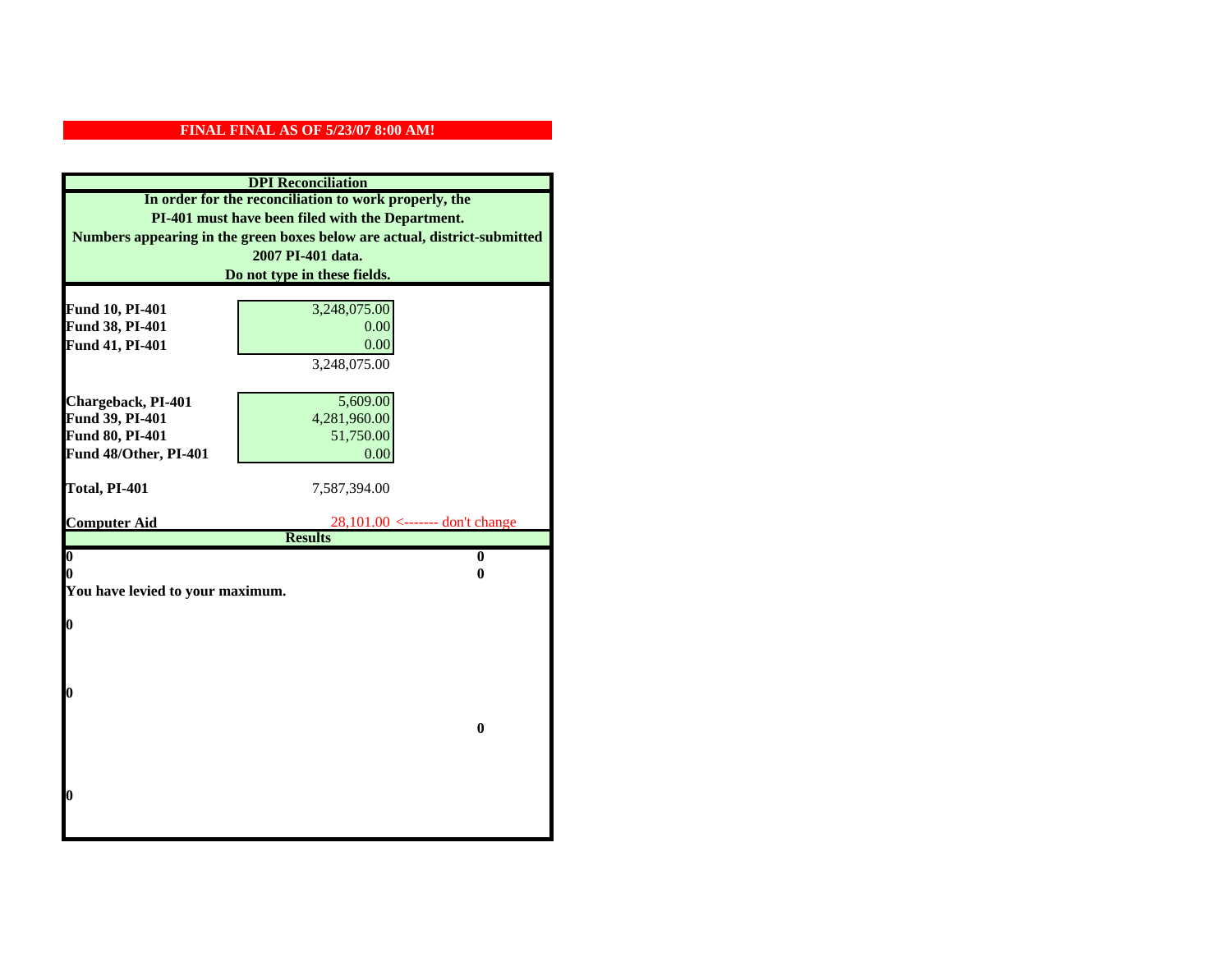| District: SPENCER<br>$\blacktriangledown$ 5467                                      | 06-07 Final Revenue Limit Worksheet - Using the Oct 15 Gen Aid Cert.                                                            |                    |
|-------------------------------------------------------------------------------------|---------------------------------------------------------------------------------------------------------------------------------|--------------------|
| <b>Updated on:</b><br>5/23/2007<br><b>Using Final 05-06 Rev Lim Data.</b>           |                                                                                                                                 |                    |
| <b>FINAL FINAL AS OF 5/23/07 8:00 AM!</b><br>Cells calculate after base levy entry. | 1. 2005-2006 Base Revenue (Funds 10, 38, 41)<br>(from left)                                                                     | 6,480,192          |
| Line 1: 2005-2006 Base Revenue<br>6,480,192                                         | 2. Base Sept Membership Avg (03+.4ss, 04+.4ss, 05+.4ss/3)<br>(from left)                                                        | 779                |
| Line 1 Amnt May Not Exceed Line 9 of Final 05-06 Revenue Limit Worksheet.           | 3. 2005-2006 Base Revenue Per Member (Ln 1 / Ln2)<br>(with cents)                                                               | 8,318.60           |
| 5,319,599<br>05-06 General Aid Certification (05-06 line 12)                        | 4. 2006-2007 Per Member Increase $(A + B - C)$                                                                                  | 256.93             |
| 05-06 Computer Aid Received (Src 691)<br>7,313                                      | 256.93<br>A. Allowed Per Pupil Increase                                                                                         |                    |
| 05-06 Fnd 10 Levy Cert (05-06 In 18, levy 10 Src 211)<br>1,677,791                  | B. Low Revenue Increase $(8400 - (3 + 4A))$ Not < 0<br>0.00                                                                     |                    |
| 05-06 Fnd 38 Levy Cert (05-06 In 14B, levy 38 Src 210)                              | C. Low Rev Dist in CCDEB (Enter DPI Adjustment)<br>0.00                                                                         |                    |
| 05-06 Fnd 41 Levy Cert (05-06 In 14C, levy 41 Src 210)<br>$\overline{0}$<br>+       | 5. 2006-07 Maximum Revenue / Memb (Ln $3 + \text{Ln } 4$ )                                                                      | 8,575.53           |
| 05-06 Aid Penalty for Over Levy (05-06 bottom line)<br>$\overline{0}$               | Current Membership Avg (04+.4ss, 05+.4ss, 06+.4ss/3)<br>6.<br>(from left)                                                       | 779                |
|                                                                                     | 7. 2006-2007 Rev Limit, No Exemptions (Ln 5 x Ln 6)<br>(rounded)                                                                | 6,680,338          |
| 05-06 Levy for 05-06 Non-Recurring Exemptions (In 10), Enter amnt used below.       | 8. Total Recurring Exemptions (A+B+C+D+E)<br>(rounded)                                                                          | 81,444             |
| 05-06 Non-Recurring Ref to Exceed Limit<br>425,000                                  | Unused 2005-2006 Recurring Levy Authority                                                                                       |                    |
| 05-06 Declining Enrollment<br>99,511                                                | A. Prior Year Carryover (100% of Amnt Entered Above)<br>∩                                                                       |                    |
| 05-06 Other Non-Recurring Exemption<br>$\Omega$                                     | B. Transfer of Service (if negative, include sign)<br>81,444                                                                    |                    |
|                                                                                     | C. Transfer of Territory (if negative, include sign)                                                                            |                    |
| September & Summer FTE Membership Averages                                          | D. Federal Impact Aid Loss (2004-05 to 2005-06)                                                                                 |                    |
| Count Ch. 220 Inter-District Resident Transfer Pupils @ 75%.                        | E. Recurring Referenda to Exceed (If 06-07 is first year)                                                                       |                    |
| Line 2: Base Avg: (03+.4ss) + (04+.4ss) + (05+.4ss) / 3 =<br>779                    |                                                                                                                                 |                    |
| 2003<br>2004<br>2005                                                                |                                                                                                                                 |                    |
| Summer fte:<br>10<br>13<br>17                                                       | 9. 2006-2007 Limit with Recurring Exemptions (Ln 7 + Ln 8)                                                                      | 6,761,782          |
| 5<br>$\overline{7}$<br>4<br>% (40, 40, 40)                                          | 10. Total 2006-2007 Non-Recurring Exemptions $(A + B + C)$                                                                      | 425,000            |
| 791<br>770<br>761<br>Sept fte:                                                      | A. Non-Recurring Referenda, to Exceed 2006-07 Limit<br>425,000                                                                  |                    |
| 795<br>775<br>Total fte<br>768                                                      | B. Declining Enrollment Exemptn for 06-07 (from left)                                                                           |                    |
|                                                                                     | C. Other Non-Recurring Exemption                                                                                                |                    |
| Line 6: Curr Avg: $(04+.4ss)+(05+.4ss)+(06+.4ss)/3 =$<br>7791                       | 11.2006-07 Revenue Limit With All Exemptions (Ln $9 + \overline{\text{Ln }10}$ )                                                | 7,186,782          |
| 2005<br>2006<br>2004                                                                | 12. Oct 15 Cert of 2006-07 General Aid                                                                                          | 5,455,004          |
| 13<br>17<br>Summer fte:<br>21                                                       | REMEMBER TO USE THE OCT 15 CERT WHEN SETTING THE LEVY.                                                                          |                    |
| 5<br>8<br>$\overline{7}$<br>% (40, 40, 40)                                          | 13. Allowable Limited Revenue: (Line 11 - Line 12)                                                                              | 1,731,778          |
| 770<br>761<br>785<br>Sept fte:<br>775                                               | (10, 38, 41 Levies + Src 691. Src 691 is DOR Computer Aid.)                                                                     |                    |
| 768<br>793<br><b>Total fte</b>                                                      | 14. Total Limited Revenue To Be Used (A+B+C)<br>Not >line 13                                                                    | 1,731,778          |
| Line 10B: Declining Enrollment Exemption =                                          | Entries Required Below: Amnts Needed by Purpose and Fund:<br>A. Gen Operations: Fnd 10 including Src 211 & Src 691<br>1,731,778 | (Proposed Fund 10) |
|                                                                                     | B. Non-Referendum Debt (inside limit) Fnd 38 Src 211<br>$\Omega$                                                                | (to Budget Rpt)    |
| Average FTE Loss (Line $2 -$ Line 6, if $> 0$ )                                     | C. Capital Exp, Annual Meeting Approved: Fnd 41 Src 211                                                                         | (to Budget Rpt)    |
| $X = 0.75$<br>$=$                                                                   | 15. Total Revenue from Other Levies<br>$(A+B+C+D)$ :                                                                            | 70,872             |
| X (Line 5, Maximum 2006-2007 Revenue per Memb) =                                    | A. Referendum Apprvd Debt (Non Fund 38 Debt-Src 211)<br>70,872                                                                  |                    |
| Non-Recurring Exemption Amount:                                                     | B. Community Services (Fnd 80 Src 211)<br>$\Omega$                                                                              | (to Budget Rpt)    |
|                                                                                     | C. Prior Year Levy Chargeback (Src 212)<br>$\overline{0}$                                                                       | (to Budget Rpt)    |
| 6,366<br>Line 17: State Aid for Exempt Computers =                                  | D. Other Levy Revenue - Milwaukee & Kenosha Only<br>$\Omega$                                                                    | (to Budget Rpt)    |
| Line 17 = A $X$ (Line 16 / C) (to 8 decimals)<br>Round to Dollar                    | 16. Total Levy + Src 691, "Proposed Levy"<br>(Ln 14 + Ln 15)                                                                    | 1,802,650          |
| Actual 2006 Property Values (mailed 10/3/06)                                        | 17. Actual Src 691 (Vouchered Computer Aid)<br>6,366                                                                            | (to Budget Rpt)    |
| A. 2006 Exempt Computer Property Valuation<br>781,500<br><b>Required</b>            | 18. Fnd 10 Src 211 (Ln 14A - Ln 17), 2006-07 Budget<br>1,725,412                                                                | (to Budget Rpt)    |
| B. 2006 TIF-Out Tax Apportionment Equalized Valuation<br>220,519,049                | Line 18 (not 14A) is the <b>Fund 10 Levy</b> certified by the Board.                                                            |                    |
| C. 2006 TIF-Out Value plus Exempt Computers $(A + B)$<br>221,300,549                | 19. Total All Fund Tax Levy (14B + 14C + 15 + 18)                                                                               | 1,796,284          |
| Computer aid replaces a portion of proposed Fund 10 Levy                            | Line $19$ = levy to be apportioned = PI-401<br>Levy Rate $=$                                                                    | 0.00814571         |
| Src 691 = Computer Value X (Proposed Levy / (TIF-Out Val + Computer Value))         | 20. Funds 38 & 39, Src 211 Total (Ln 14B + Ln 15A)<br>70,872                                                                    | (to Budget Rpt)    |
| Revised: May, 2007                                                                  | Worksheet is available at: www.dpi.wi.gov/sfs/worksheets.html or buddev.html                                                    |                    |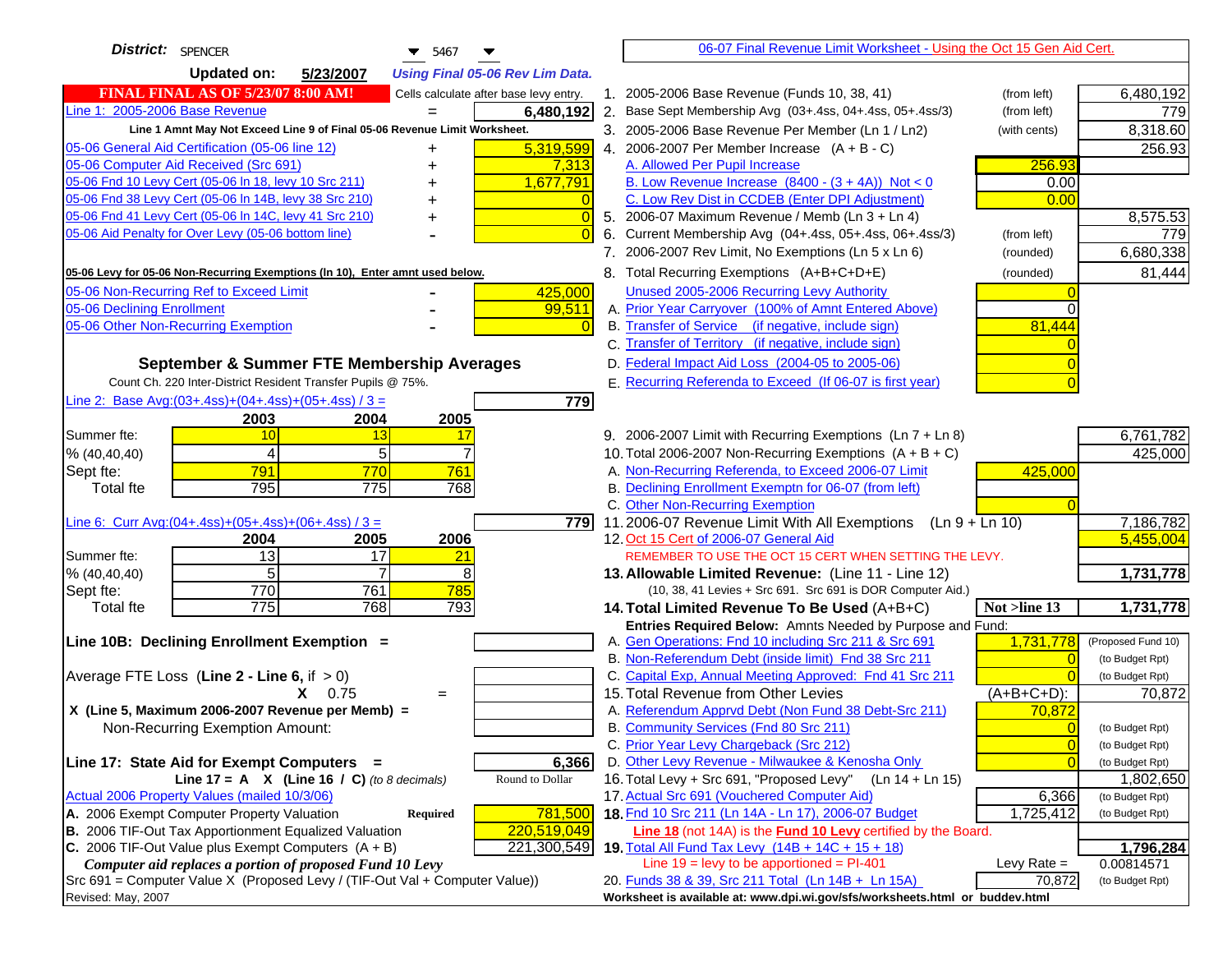| <b>DPI</b> Reconciliation                                                 |                                |  |  |
|---------------------------------------------------------------------------|--------------------------------|--|--|
| In order for the reconciliation to work properly, the                     |                                |  |  |
| PI-401 must have been filed with the Department.                          |                                |  |  |
| Numbers appearing in the green boxes below are actual, district-submitted |                                |  |  |
|                                                                           | 2007 PI-401 data.              |  |  |
| Do not type in these fields.                                              |                                |  |  |
|                                                                           |                                |  |  |
| Fund 10, PI-401                                                           | 1,725,412.00                   |  |  |
| Fund 38, PI-401                                                           | 0.00                           |  |  |
| Fund 41, PI-401                                                           | 0.00                           |  |  |
|                                                                           | 1,725,412.00                   |  |  |
|                                                                           |                                |  |  |
| Chargeback, PI-401                                                        | 0.00                           |  |  |
| Fund 39, PI-401                                                           | 70,871.60                      |  |  |
| Fund 80, PI-401                                                           | 0.00                           |  |  |
| Fund 48/Other, PI-401                                                     | 0.00                           |  |  |
| Total, PI-401                                                             | 1,796,283.60                   |  |  |
|                                                                           |                                |  |  |
| <b>Computer Aid</b>                                                       | 6,366.00 <------- don't change |  |  |
|                                                                           | <b>Results</b>                 |  |  |
| $\boldsymbol{0}$                                                          | $\mathbf{0}$                   |  |  |
| 0                                                                         | 0                              |  |  |
| You have levied to your maximum.                                          |                                |  |  |
| $\bf{0}$                                                                  |                                |  |  |
|                                                                           |                                |  |  |
|                                                                           |                                |  |  |
|                                                                           |                                |  |  |
|                                                                           |                                |  |  |
| 0                                                                         |                                |  |  |
|                                                                           |                                |  |  |
|                                                                           | $\bf{0}$                       |  |  |
|                                                                           |                                |  |  |
|                                                                           |                                |  |  |
|                                                                           |                                |  |  |
| 0                                                                         |                                |  |  |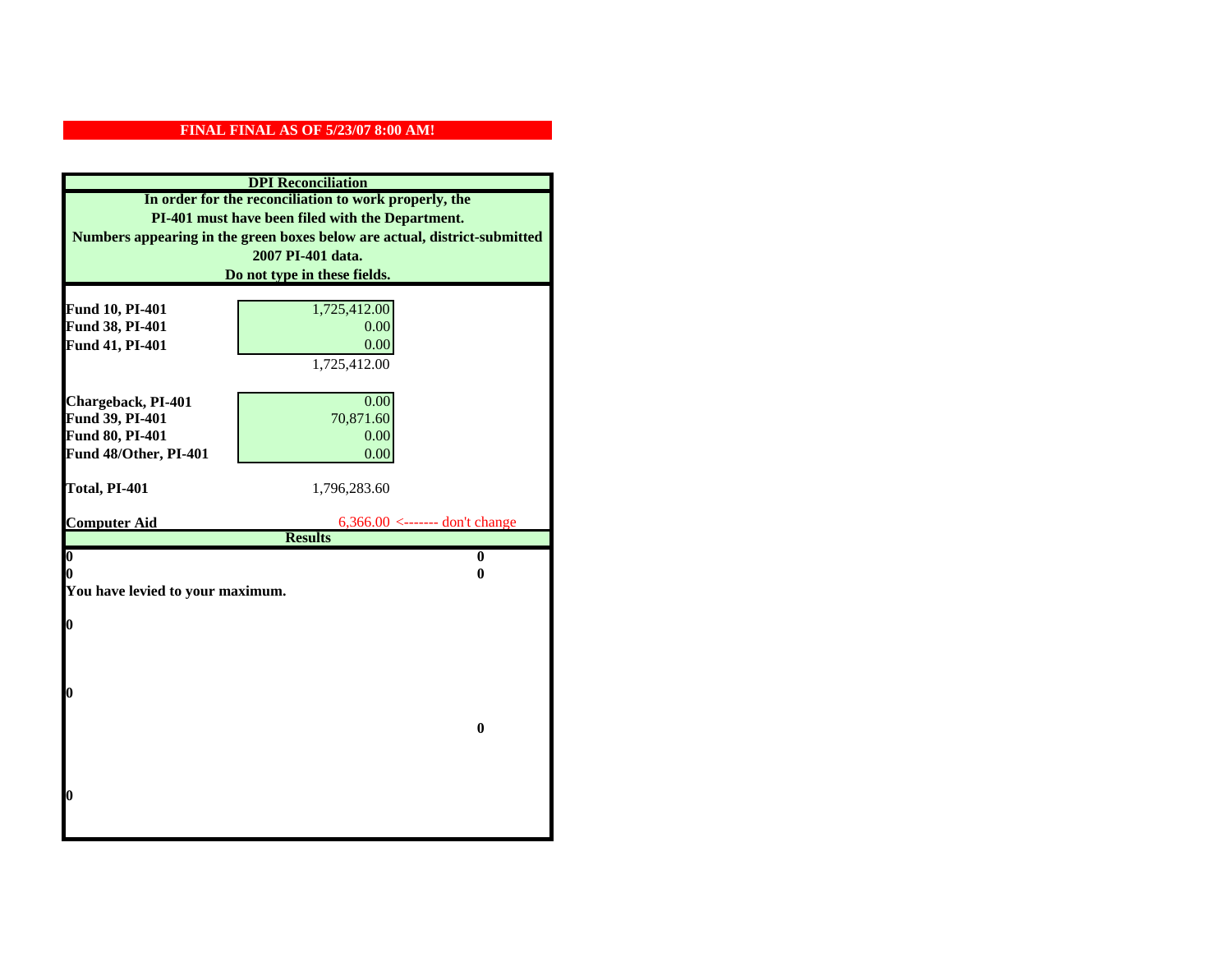| <b>District:</b> SPOONER AREA<br>$\blacktriangledown$ 5474                          |                | 06-07 Final Revenue Limit Worksheet - Using the Oct 15 Gen Aid Cert.                                            |           |                           |
|-------------------------------------------------------------------------------------|----------------|-----------------------------------------------------------------------------------------------------------------|-----------|---------------------------|
| <b>Updated on:</b><br>5/23/2007<br><b>Using Final 05-06 Rev Lim Data.</b>           |                |                                                                                                                 |           |                           |
| <b>FINAL FINAL AS OF 5/23/07 8:00 AM!</b><br>Cells calculate after base levy entry. |                | 1. 2005-2006 Base Revenue (Funds 10, 38, 41)<br>(from left)                                                     |           | 12,090,800                |
| Line 1: 2005-2006 Base Revenue<br>12,090,800                                        |                | 2. Base Sept Membership Avg (03+.4ss, 04+.4ss, 05+.4ss/3)<br>(from left)                                        |           | 1,490                     |
| Line 1 Amnt May Not Exceed Line 9 of Final 05-06 Revenue Limit Worksheet.           |                | 3. 2005-2006 Base Revenue Per Member (Ln 1 / Ln2)<br>(with cents)                                               |           | 8,114.63                  |
| 05-06 General Aid Certification (05-06 line 12)<br>3,375,065<br>+                   |                | 4. 2006-2007 Per Member Increase $(A + B - C)$                                                                  |           | 285.37                    |
| 05-06 Computer Aid Received (Src 691)<br>4,856                                      |                | A. Allowed Per Pupil Increase                                                                                   | 256.93    |                           |
| 8,863,000<br>05-06 Fnd 10 Levy Cert (05-06 ln 18, levy 10 Src 211)                  |                | B. Low Revenue Increase $(8400 - (3 + 4A))$ Not < 0                                                             | 28.44     |                           |
| 05-06 Fnd 38 Levy Cert (05-06 In 14B, levy 38 Src 210)<br>128,205                   |                | C. Low Rev Dist in CCDEB (Enter DPI Adjustment)                                                                 | 0.00      |                           |
| 05-06 Fnd 41 Levy Cert (05-06 In 14C, levy 41 Src 210)                              |                | 5. 2006-07 Maximum Revenue / Memb (Ln 3 + Ln 4)                                                                 |           | 8,400.00                  |
| 05-06 Aid Penalty for Over Levy (05-06 bottom line)<br>4,856                        |                | 6. Current Membership Avg (04+.4ss, 05+.4ss, 06+.4ss/3)<br>(from left)                                          |           | 1,444                     |
|                                                                                     |                | 7. 2006-2007 Rev Limit, No Exemptions (Ln 5 x Ln 6)<br>(rounded)                                                |           | 12,129,600                |
| 05-06 Levy for 05-06 Non-Recurring Exemptions (In 10), Enter amnt used below.       |                | 8. Total Recurring Exemptions (A+B+C+D+E)<br>(rounded)                                                          |           |                           |
| 05-06 Non-Recurring Ref to Exceed Limit                                             | $\overline{0}$ | Unused 2005-2006 Recurring Levy Authority                                                                       |           |                           |
| 275,470<br>05-06 Declining Enrollment                                               |                | A. Prior Year Carryover (100% of Amnt Entered Above)                                                            |           |                           |
| 05-06 Other Non-Recurring Exemption                                                 |                | B. Transfer of Service (if negative, include sign)                                                              |           |                           |
|                                                                                     |                | C. Transfer of Territory (if negative, include sign)                                                            |           |                           |
| September & Summer FTE Membership Averages                                          |                | D. Federal Impact Aid Loss (2004-05 to 2005-06)                                                                 |           |                           |
| Count Ch. 220 Inter-District Resident Transfer Pupils @ 75%.                        |                | E. Recurring Referenda to Exceed (If 06-07 is first year)                                                       |           |                           |
| Line 2: Base Avg:(03+.4ss)+(04+.4ss)+(05+.4ss) / 3 =<br>1,490                       |                |                                                                                                                 |           |                           |
| 2003<br>2004<br>2005                                                                |                |                                                                                                                 |           |                           |
| Summer fte:                                                                         |                | 9. 2006-2007 Limit with Recurring Exemptions (Ln 7 + Ln 8)                                                      |           | 12,129,600                |
| 2<br>% (40, 40, 40)                                                                 |                | 10. Total 2006-2007 Non-Recurring Exemptions $(A + B + C)$                                                      |           | 294,000                   |
| 1,537<br>1,475<br>1,455<br>Sept fte:                                                |                | A. Non-Recurring Referenda, to Exceed 2006-07 Limit                                                             |           |                           |
| 1,539<br>1,476<br>1,456<br><b>Total fte</b>                                         |                | B. Declining Enrollment Exemptn for 06-07 (from left)                                                           | 294,000   |                           |
|                                                                                     |                | C. Other Non-Recurring Exemption                                                                                |           |                           |
| Line 6: Curr Avg: $(04+.4ss)+(05+.4ss)+(06+.4ss)/3=$<br>1,444                       |                | 11.2006-07 Revenue Limit With All Exemptions<br>$(Ln 9 + Ln 10)$                                                |           | 12,423,600                |
| 2005<br>2006<br>2004                                                                |                | 12. Oct 15 Cert of 2006-07 General Aid                                                                          |           | 2,862,532                 |
| $\overline{2}$<br>3<br>Summer fte:                                                  |                | REMEMBER TO USE THE OCT 15 CERT WHEN SETTING THE LEVY.                                                          |           |                           |
| % (40, 40, 40)                                                                      |                | 13. Allowable Limited Revenue: (Line 11 - Line 12)                                                              |           | 9,561,068                 |
| 1,398<br>1,475<br>1,455<br>Sept fte:                                                |                | (10, 38, 41 Levies + Src 691. Src 691 is DOR Computer Aid.)                                                     |           |                           |
| 1,456<br>1,476<br>1,400<br><b>Total fte</b>                                         |                | 14. Total Limited Revenue To Be Used (A+B+C)<br>Not >line 13                                                    |           | 9,560,930                 |
|                                                                                     |                | Entries Required Below: Amnts Needed by Purpose and Fund:                                                       |           |                           |
| Line 10B: Declining Enrollment Exemption =<br>294,000                               |                | A. Gen Operations: Fnd 10 including Src 211 & Src 691                                                           | 9,424,975 | (Proposed Fund 10)        |
|                                                                                     |                | B. Non-Referendum Debt (inside limit) Fnd 38 Src 211<br>C. Capital Exp, Annual Meeting Approved: Fnd 41 Src 211 | 135,955   | (to Budget Rpt)           |
| Average FTE Loss (Line $2 -$ Line 6, if $> 0$ )<br>$X = 0.75$                       | 46<br>35       | 15. Total Revenue from Other Levies<br>$(A+B+C+D)$ :                                                            |           | (to Budget Rpt)<br>69,221 |
| $=$<br>X (Line 5, Maximum 2006-2007 Revenue per Memb) =<br>8,400.00                 |                | A. Referendum Apprvd Debt (Non Fund 38 Debt-Src 211)                                                            |           |                           |
| 294,000<br>Non-Recurring Exemption Amount:                                          |                | B. Community Services (Fnd 80 Src 211)                                                                          | 68,430    | (to Budget Rpt)           |
|                                                                                     |                | C. Prior Year Levy Chargeback (Src 212)                                                                         | 791       | (to Budget Rpt)           |
| Line 17: State Aid for Exempt Computers =<br>4,960                                  |                | D. Other Levy Revenue - Milwaukee & Kenosha Only                                                                |           | (to Budget Rpt)           |
| Line 17 = A $X$ (Line 16 / C) (to 8 decimals)<br>Round to Dollar                    |                | 16. Total Levy + Src 691, "Proposed Levy"<br>$(Ln 14 + Ln 15)$                                                  |           | 9,630,151                 |
| Actual 2006 Property Values (mailed 10/3/06)                                        |                | 17. Actual Src 691 (Vouchered Computer Aid)                                                                     | 4,960     | (to Budget Rpt)           |
| A. 2006 Exempt Computer Property Valuation<br>839,900<br><b>Required</b>            |                | 18. Fnd 10 Src 211 (Ln 14A - Ln 17), 2006-07 Budget                                                             | 9,420,015 | (to Budget Rpt)           |
| B. 2006 TIF-Out Tax Apportionment Equalized Valuation<br>1,629,846,050              |                | Line 18 (not 14A) is the <b>Fund 10 Levy</b> certified by the Board.                                            |           |                           |
| C. 2006 TIF-Out Value plus Exempt Computers $(A + B)$<br>1,630,685,950              |                | 19. Total All Fund Tax Levy (14B + 14C + 15 + 18)                                                               |           | 9,625,191                 |
| Computer aid replaces a portion of proposed Fund 10 Levy                            |                | Line $19 = \text{levy}$ to be apportioned = PI-401<br>Levy Rate $=$                                             |           | 0.00590558                |
| Src 691 = Computer Value X (Proposed Levy / (TIF-Out Val + Computer Value))         |                | 20. Funds 38 & 39, Src 211 Total (Ln 14B + Ln 15A)                                                              | 135,955   | (to Budget Rpt)           |
| Revised: May, 2007                                                                  |                | Worksheet is available at: www.dpi.wi.gov/sfs/worksheets.html or buddev.html                                    |           |                           |
|                                                                                     |                |                                                                                                                 |           |                           |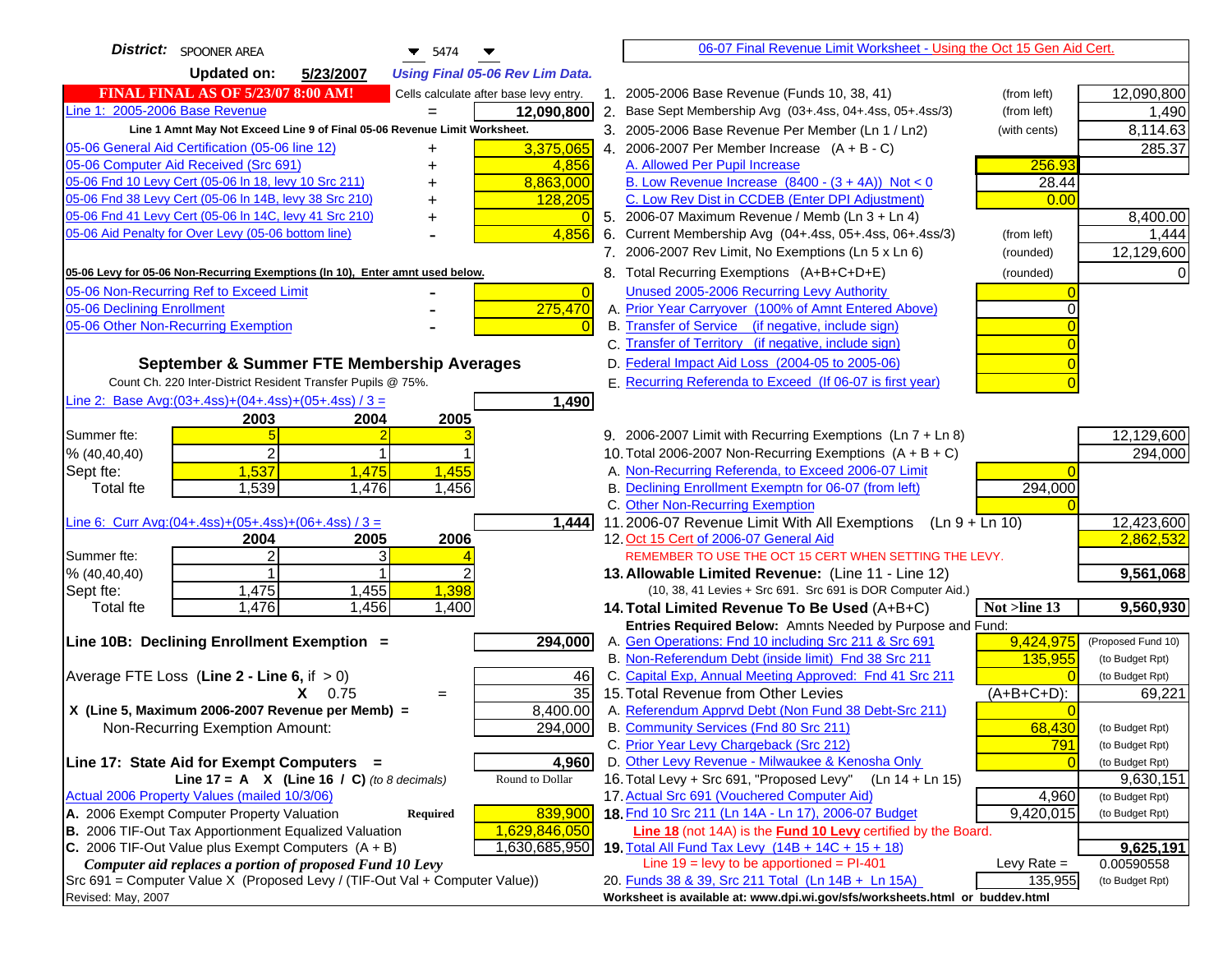| <b>DPI</b> Reconciliation                                                 |                                     |
|---------------------------------------------------------------------------|-------------------------------------|
| In order for the reconciliation to work properly, the                     |                                     |
| PI-401 must have been filed with the Department.                          |                                     |
| Numbers appearing in the green boxes below are actual, district-submitted |                                     |
| 2007 PI-401 data.                                                         |                                     |
| Do not type in these fields.                                              |                                     |
| Fund 10, PI-401                                                           | 9,420,015.00                        |
| Fund 38, PI-401                                                           | 135,955.00                          |
| Fund 41, PI-401                                                           | 0.00                                |
|                                                                           | 9,555,970.00                        |
|                                                                           |                                     |
| Chargeback, PI-401                                                        | 791.00                              |
| Fund 39, PI-401                                                           | 0.00                                |
| Fund 80, PI-401                                                           | 68,430.00                           |
| Fund 48/Other, PI-401                                                     | 0.00                                |
|                                                                           |                                     |
| Total, PI-401                                                             | 9,625,191.00                        |
| <b>Computer Aid</b>                                                       | $4.960.00 \le$ ------- don't change |
|                                                                           | <b>Results</b>                      |
| 0                                                                         | 0                                   |
| You have underlevied by:<br>0                                             | 138                                 |
|                                                                           |                                     |
| 0                                                                         |                                     |
|                                                                           |                                     |
|                                                                           |                                     |
|                                                                           |                                     |
| 0                                                                         |                                     |
|                                                                           | $\mathbf{0}$                        |
|                                                                           |                                     |
|                                                                           |                                     |
| Because your underlevy is less than your non-                             |                                     |
| recurring exemptions, there is no carryover.                              |                                     |
|                                                                           |                                     |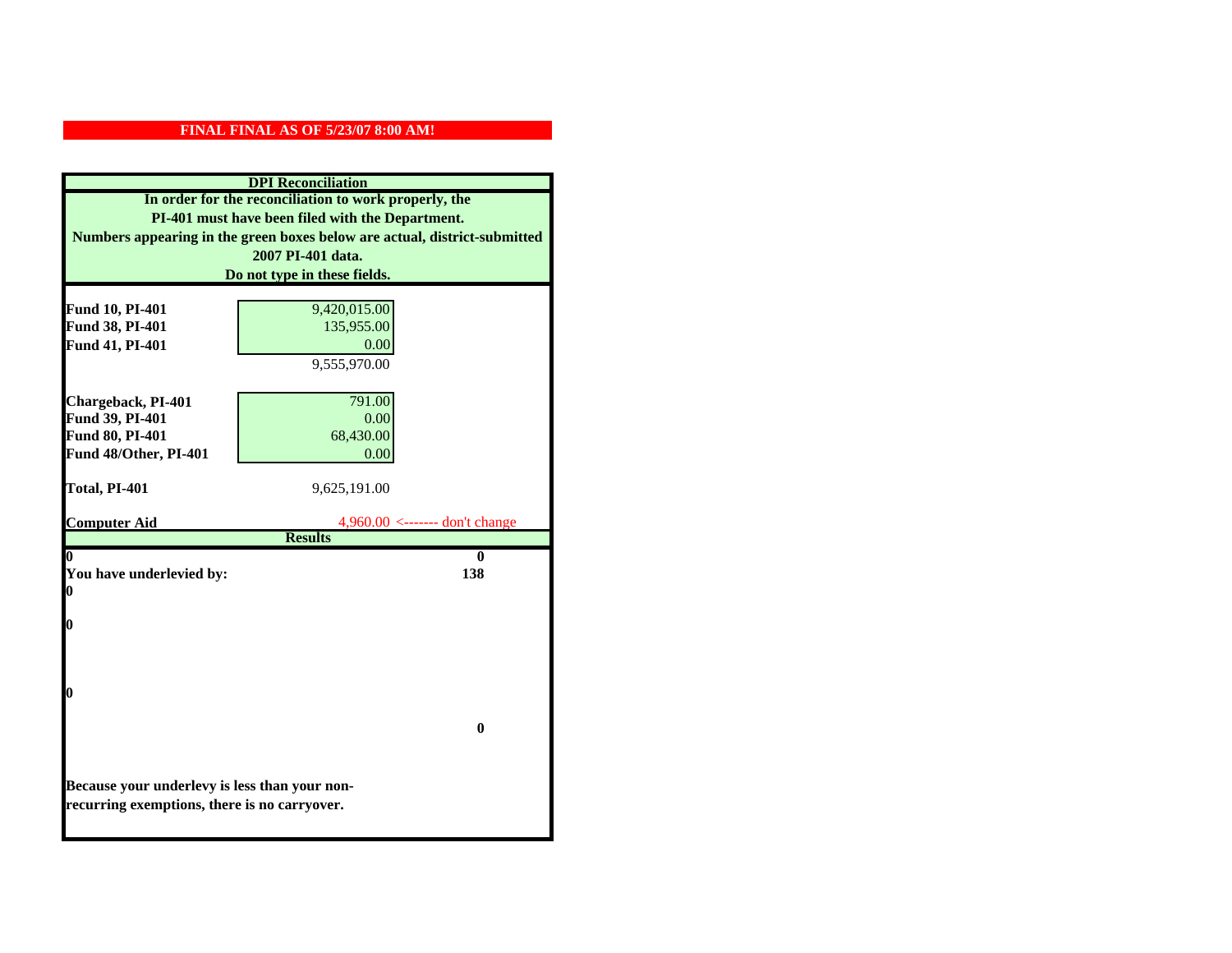| District:   SPRING VALLEY<br>$\blacktriangledown$ 5586                                 | 06-07 Final Revenue Limit Worksheet - Using the Oct 15 Gen Aid Cert.                                         |                            |
|----------------------------------------------------------------------------------------|--------------------------------------------------------------------------------------------------------------|----------------------------|
| <b>Updated on:</b><br>5/23/2007<br><b>Using Final 05-06 Rev Lim Data.</b>              |                                                                                                              |                            |
| <b>FINAL FINAL AS OF 5/23/07 8:00 AM!</b><br>Cells calculate after base levy entry.    | 1. 2005-2006 Base Revenue (Funds 10, 38, 41)<br>(from left)                                                  | 6,413,188                  |
| Line 1: 2005-2006 Base Revenue<br>6,413,188                                            | 2. Base Sept Membership Avg (03+.4ss, 04+.4ss, 05+.4ss/3)<br>(from left)                                     | 746                        |
| Line 1 Amnt May Not Exceed Line 9 of Final 05-06 Revenue Limit Worksheet.              | 3. 2005-2006 Base Revenue Per Member (Ln 1 / Ln2)<br>(with cents)                                            | 8,596.77                   |
| 4,772,240<br>05-06 General Aid Certification (05-06 line 12)<br>+                      | 4. 2006-2007 Per Member Increase $(A + B - C)$                                                               | 256.93                     |
| 05-06 Computer Aid Received (Src 691)<br>1,702<br>+                                    | A. Allowed Per Pupil Increase<br>256.93                                                                      |                            |
| 05-06 Fnd 10 Levy Cert (05-06 In 18, levy 10 Src 211)<br>1,647,837                     | B. Low Revenue Increase $(8400 - (3 + 4A))$ Not < 0<br>0.00                                                  |                            |
| 05-06 Fnd 38 Levy Cert (05-06 In 14B, levy 38 Src 210)                                 | C. Low Rev Dist in CCDEB (Enter DPI Adjustment)<br>0.00                                                      |                            |
| 05-06 Fnd 41 Levy Cert (05-06 In 14C, levy 41 Src 210)<br>$\overline{0}$<br>+          | 5. 2006-07 Maximum Revenue / Memb (Ln 3 + Ln 4)                                                              | 8,853.70                   |
| 05-06 Aid Penalty for Over Levy (05-06 bottom line)                                    | 6. Current Membership Avg (04+.4ss, 05+.4ss, 06+.4ss/3)<br>(from left)                                       | 720                        |
|                                                                                        | 7. 2006-2007 Rev Limit, No Exemptions (Ln 5 x Ln 6)<br>(rounded)                                             | 6,374,664                  |
| 05-06 Levy for 05-06 Non-Recurring Exemptions (In 10), Enter amnt used below.          | 8. Total Recurring Exemptions (A+B+C+D+E)<br>(rounded)                                                       | 37,617                     |
| 05-06 Non-Recurring Ref to Exceed Limit<br>$\overline{0}$                              | Unused 2005-2006 Recurring Levy Authority                                                                    |                            |
| 05-06 Declining Enrollment<br>8,591                                                    | A. Prior Year Carryover (100% of Amnt Entered Above)                                                         |                            |
| 05-06 Other Non-Recurring Exemption                                                    | B. Transfer of Service (if negative, include sign)<br>37,617                                                 |                            |
|                                                                                        | C. Transfer of Territory (if negative, include sign)                                                         |                            |
| September & Summer FTE Membership Averages                                             | D. Federal Impact Aid Loss (2004-05 to 2005-06)                                                              |                            |
| Count Ch. 220 Inter-District Resident Transfer Pupils @ 75%.                           | E. Recurring Referenda to Exceed (If 06-07 is first year)                                                    |                            |
| Line 2: Base Avg: (03+.4ss) + (04+.4ss) + (05+.4ss) / 3 =<br>746                       |                                                                                                              |                            |
| 2003<br>2004<br>2005                                                                   |                                                                                                              |                            |
| Summer fte:<br>15<br>12<br>15                                                          | 9. 2006-2007 Limit with Recurring Exemptions (Ln 7 + Ln 8)                                                   | 6,412,281                  |
| 6<br>5<br>6<br>% (40, 40, 40)                                                          | 10. Total 2006-2007 Non-Recurring Exemptions $(A + B + C)$                                                   | 177,074                    |
| 747<br>761<br>712<br>Sept fte:                                                         | A. Non-Recurring Referenda, to Exceed 2006-07 Limit                                                          |                            |
| 753<br>766<br>718<br>Total fte                                                         | B. Declining Enrollment Exemptn for 06-07 (from left)<br>177,074                                             |                            |
|                                                                                        | C. Other Non-Recurring Exemption                                                                             |                            |
| Line 6: Curr Avg: $(04+.4ss)+(05+.4ss)+(06+.4ss)$ / 3 =<br>$\overline{7}20$            | 11.2006-07 Revenue Limit With All Exemptions (Ln $9 + \overline{\text{Ln }10}$ )                             | 6,589,355                  |
| 2004<br>2005<br>2006                                                                   | 12. Oct 15 Cert of 2006-07 General Aid                                                                       | 4,638,363                  |
| 12<br>Summer fte:<br>15<br>14                                                          | REMEMBER TO USE THE OCT 15 CERT WHEN SETTING THE LEVY.                                                       |                            |
| 5<br>6<br>61<br>% (40, 40, 40)                                                         | 13. Allowable Limited Revenue: (Line 11 - Line 12)                                                           | 1,950,992                  |
| 761<br>712<br>671<br>Sept fte:                                                         | (10, 38, 41 Levies + Src 691. Src 691 is DOR Computer Aid.)                                                  |                            |
| 766<br>$\overline{718}$<br>677<br><b>Total fte</b>                                     | 14. Total Limited Revenue To Be Used (A+B+C)<br>Not >line 13                                                 | 1,950,992                  |
|                                                                                        | Entries Required Below: Amnts Needed by Purpose and Fund:                                                    |                            |
| 177,074<br>Line 10B: Declining Enrollment Exemption =                                  | A. Gen Operations: Fnd 10 including Src 211 & Src 691<br>1,950,992                                           | (Proposed Fund 10)         |
|                                                                                        | B. Non-Referendum Debt (inside limit) Fnd 38 Src 211<br>$\Omega$                                             | (to Budget Rpt)            |
| Average FTE Loss (Line $2 -$ Line 6, if $> 0$ )<br>26<br>$\overline{20}$<br>$X = 0.75$ | C. Capital Exp, Annual Meeting Approved: Fnd 41 Src 211<br>15. Total Revenue from Other Levies<br>(A+B+C+D): | (to Budget Rpt)<br>805,012 |
| $=$<br>8,853.70<br>X (Line 5, Maximum 2006-2007 Revenue per Memb) =                    | A. Referendum Apprvd Debt (Non Fund 38 Debt-Src 211)<br>705,012                                              |                            |
| Non-Recurring Exemption Amount:<br>177,074                                             | B. Community Services (Fnd 80 Src 211)<br>100,000                                                            | (to Budget Rpt)            |
|                                                                                        | C. Prior Year Levy Chargeback (Src 212)<br>$\overline{0}$                                                    | (to Budget Rpt)            |
| Line 17: State Aid for Exempt Computers =<br>1,968                                     | D. Other Levy Revenue - Milwaukee & Kenosha Only<br>$\overline{0}$                                           | (to Budget Rpt)            |
| Line 17 = A $X$ (Line 16 / C) (to 8 decimals)<br>Round to Dollar                       | 16. Total Levy + Src 691, "Proposed Levy"<br>(Ln 14 + Ln 15)                                                 | 2,756,004                  |
| Actual 2006 Property Values (mailed 10/3/06)                                           | 17. Actual Src 691 (Vouchered Computer Aid)<br>1,968                                                         | (to Budget Rpt)            |
| A. 2006 Exempt Computer Property Valuation<br>202,300<br>Required                      | 18. Fnd 10 Src 211 (Ln 14A - Ln 17), 2006-07 Budget<br>1,949,024                                             | (to Budget Rpt)            |
| <b>B.</b> 2006 TIF-Out Tax Apportionment Equalized Valuation<br>283,072,529            | <b>Line 18</b> (not 14A) is the <b>Fund 10 Levy</b> certified by the Board.                                  |                            |
| C. 2006 TIF-Out Value plus Exempt Computers $(A + B)$<br>283,274,829                   | 19. Total All Fund Tax Levy (14B + 14C + 15 + 18)                                                            | 2,754,036                  |
| Computer aid replaces a portion of proposed Fund 10 Levy                               | Line $19 = \text{levy}$ to be apportioned = PI-401<br>Levy Rate $=$                                          | 0.00972908                 |
| Src 691 = Computer Value X (Proposed Levy / (TIF-Out Val + Computer Value))            | 20. Funds 38 & 39, Src 211 Total (Ln 14B + Ln 15A)<br>705,012                                                | (to Budget Rpt)            |
| Revised: May, 2007                                                                     | Worksheet is available at: www.dpi.wi.gov/sfs/worksheets.html or buddev.html                                 |                            |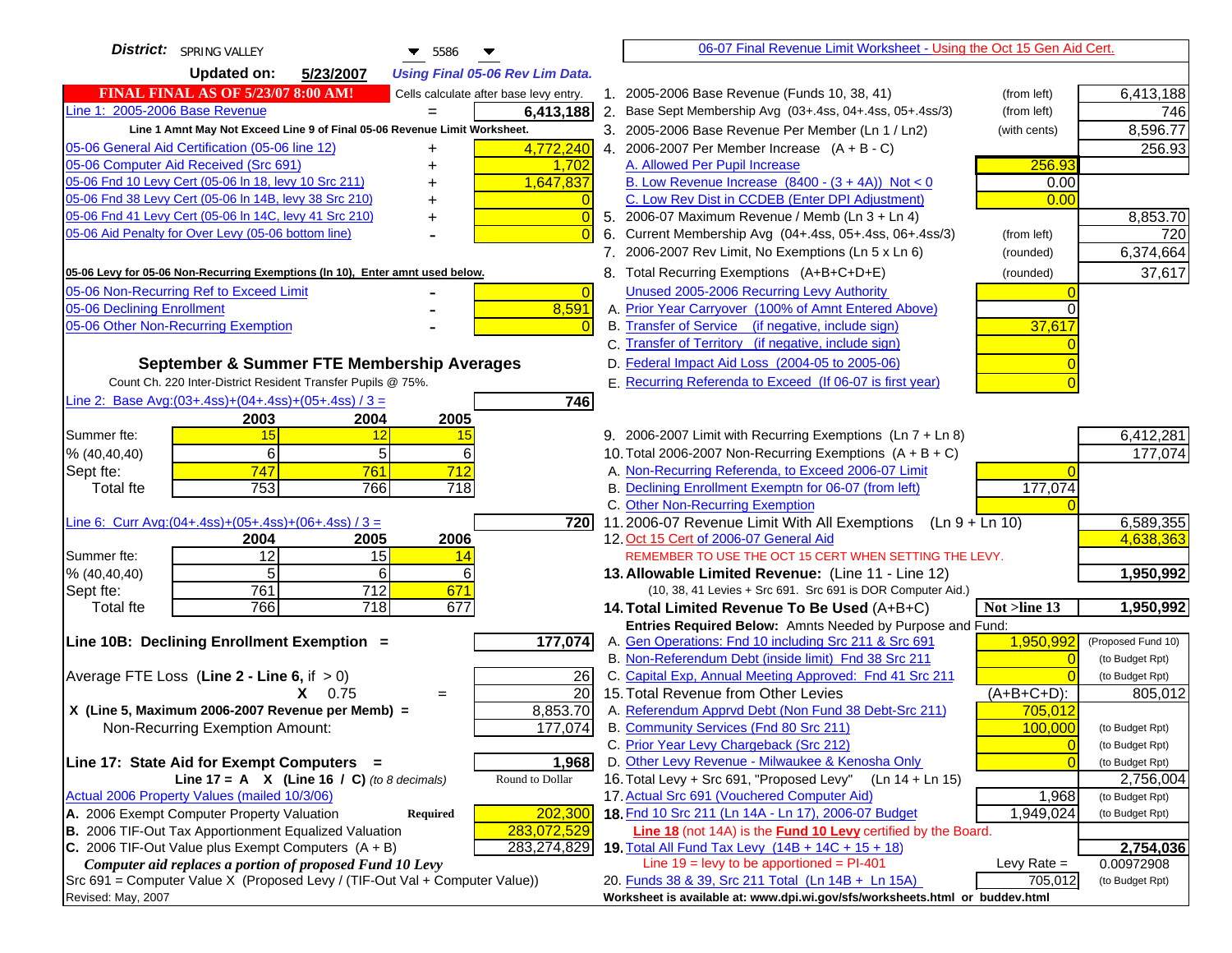| <b>DPI</b> Reconciliation                                                 |                                                       |  |
|---------------------------------------------------------------------------|-------------------------------------------------------|--|
| In order for the reconciliation to work properly, the                     |                                                       |  |
| PI-401 must have been filed with the Department.                          |                                                       |  |
| Numbers appearing in the green boxes below are actual, district-submitted |                                                       |  |
| 2007 PI-401 data.                                                         |                                                       |  |
| Do not type in these fields.                                              |                                                       |  |
|                                                                           |                                                       |  |
| Fund 10, PI-401<br>Fund 38, PI-401                                        | 1,949,024.00<br>0.00                                  |  |
| Fund 41, PI-401                                                           | 0.00                                                  |  |
|                                                                           | 1,949,024.00                                          |  |
|                                                                           |                                                       |  |
| Chargeback, PI-401                                                        | 0.00                                                  |  |
| Fund 39, PI-401                                                           | 705,012.00                                            |  |
| Fund 80, PI-401                                                           | 100,000.00                                            |  |
| Fund 48/Other, PI-401                                                     | 0.00                                                  |  |
|                                                                           |                                                       |  |
| Total, PI-401                                                             | 2,754,036.00                                          |  |
|                                                                           |                                                       |  |
| <b>Computer Aid</b>                                                       | $1,968.00 \le$ ------- don't change<br><b>Results</b> |  |
| $\boldsymbol{0}$                                                          | $\bf{0}$                                              |  |
| 0                                                                         | 0                                                     |  |
| You have levied to your maximum.                                          |                                                       |  |
|                                                                           |                                                       |  |
| 0                                                                         |                                                       |  |
|                                                                           |                                                       |  |
|                                                                           |                                                       |  |
| 0                                                                         |                                                       |  |
|                                                                           |                                                       |  |
|                                                                           | $\bf{0}$                                              |  |
|                                                                           |                                                       |  |
|                                                                           |                                                       |  |
|                                                                           |                                                       |  |
| 0                                                                         |                                                       |  |
|                                                                           |                                                       |  |
|                                                                           |                                                       |  |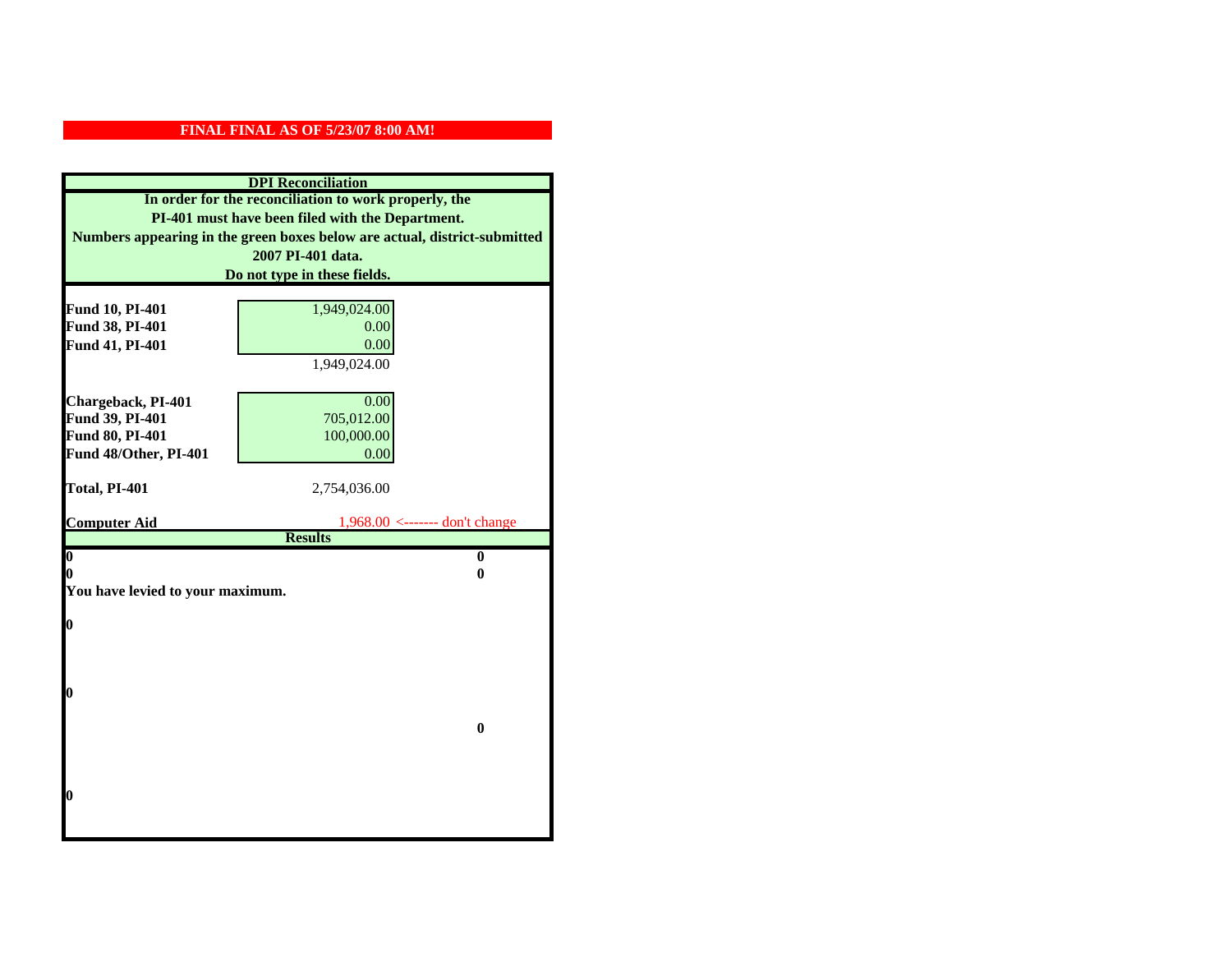| District: STANLEY-BOYD AREA<br>$\blacktriangledown$ 5593                                                                                | 06-07 Final Revenue Limit Worksheet - Using the Oct 15 Gen Aid Cert.                                                               |                               |
|-----------------------------------------------------------------------------------------------------------------------------------------|------------------------------------------------------------------------------------------------------------------------------------|-------------------------------|
| <b>Updated on:</b><br>5/23/2007<br><b>Using Final 05-06 Rev Lim Data.</b>                                                               |                                                                                                                                    |                               |
| <b>FINAL FINAL AS OF 5/23/07 8:00 AM!</b><br>Cells calculate after base levy entry.                                                     | 1. 2005-2006 Base Revenue (Funds 10, 38, 41)<br>(from left)                                                                        | 7,988,472                     |
| Line 1: 2005-2006 Base Revenue<br>7,988,472                                                                                             | 2. Base Sept Membership Avg (03+.4ss, 04+.4ss, 05+.4ss/3)<br>(from left)                                                           | 979                           |
| Line 1 Amnt May Not Exceed Line 9 of Final 05-06 Revenue Limit Worksheet.                                                               | 3. 2005-2006 Base Revenue Per Member (Ln 1 / Ln2)<br>(with cents)                                                                  | 8,159.83                      |
| 6,584,443<br>05-06 General Aid Certification (05-06 line 12)<br>+                                                                       | 4. 2006-2007 Per Member Increase $(A + B - C)$                                                                                     | 256.93                        |
| 05-06 Computer Aid Received (Src 691)<br>2,381<br>+                                                                                     | A. Allowed Per Pupil Increase<br>256.93                                                                                            |                               |
| 05-06 Fnd 10 Levy Cert (05-06 ln 18, levy 10 Src 211)<br>1,497,619                                                                      | B. Low Revenue Increase $(8400 - (3 + 4A))$ Not < 0<br>0.00                                                                        |                               |
| 05-06 Fnd 38 Levy Cert (05-06 In 14B, levy 38 Src 210)                                                                                  | C. Low Rev Dist in CCDEB (Enter DPI Adjustment)<br>0.00                                                                            |                               |
| 05-06 Fnd 41 Levy Cert (05-06 In 14C, levy 41 Src 210)<br>+                                                                             | 5. 2006-07 Maximum Revenue / Memb (Ln 3 + Ln 4)                                                                                    | 8,416.76                      |
| 05-06 Aid Penalty for Over Levy (05-06 bottom line)                                                                                     | Current Membership Avg (04+.4ss, 05+.4ss, 06+.4ss/3)<br>6.<br>(from left)                                                          | 971                           |
|                                                                                                                                         | 7. 2006-2007 Rev Limit, No Exemptions (Ln 5 x Ln 6)<br>(rounded)                                                                   | 8,172,674                     |
| 05-06 Levy for 05-06 Non-Recurring Exemptions (In 10), Enter amnt used below.                                                           | 8. Total Recurring Exemptions (A+B+C+D+E)<br>(rounded)                                                                             |                               |
| 05-06 Non-Recurring Ref to Exceed Limit<br>$\overline{0}$                                                                               | Unused 2005-2006 Recurring Levy Authority                                                                                          |                               |
| 05-06 Declining Enrollment<br>95,971                                                                                                    | A. Prior Year Carryover (100% of Amnt Entered Above)                                                                               |                               |
| 05-06 Other Non-Recurring Exemption                                                                                                     | B. Transfer of Service (if negative, include sign)                                                                                 |                               |
|                                                                                                                                         | C. Transfer of Territory (if negative, include sign)                                                                               |                               |
| September & Summer FTE Membership Averages                                                                                              | D. Federal Impact Aid Loss (2004-05 to 2005-06)                                                                                    |                               |
| Count Ch. 220 Inter-District Resident Transfer Pupils @ 75%.                                                                            | E. Recurring Referenda to Exceed (If 06-07 is first year)                                                                          |                               |
| Line 2: Base Avg: $(03+.4ss)+(04+.4ss)+(05+.4ss)/3 =$<br>979                                                                            |                                                                                                                                    |                               |
| 2003<br>2004<br>2005                                                                                                                    |                                                                                                                                    |                               |
| Summer fte:<br>19<br>20<br>31                                                                                                           | 9. 2006-2007 Limit with Recurring Exemptions (Ln 7 + Ln 8)                                                                         | 8,172,674                     |
| 8<br>8<br>12<br>% (40, 40, 40)                                                                                                          | 10. Total 2006-2007 Non-Recurring Exemptions $(A + B + C)$                                                                         | 50,501                        |
| 979<br>975<br>956<br>Sept fte:                                                                                                          | A. Non-Recurring Referenda, to Exceed 2006-07 Limit                                                                                |                               |
| 987<br>983<br>968<br><b>Total fte</b>                                                                                                   | B. Declining Enrollment Exemptn for 06-07 (from left)<br>50,501                                                                    |                               |
|                                                                                                                                         | C. Other Non-Recurring Exemption                                                                                                   |                               |
| Line 6: Curr Avg: $(04+.4ss)+(05+.4ss)+(06+.4ss)/3 =$<br>971                                                                            | 11.2006-07 Revenue Limit With All Exemptions (Ln $9 + \overline{\text{Ln }10}$ )                                                   | 8,223,175                     |
| 2006<br>2004<br>2005                                                                                                                    | 12. Oct 15 Cert of 2006-07 General Aid                                                                                             | 6,814,683                     |
| 20<br>31<br>Summer fte:<br><u>29</u>                                                                                                    | REMEMBER TO USE THE OCT 15 CERT WHEN SETTING THE LEVY.                                                                             |                               |
| 8<br>12<br>12<br>% (40, 40, 40)<br>975                                                                                                  | 13. Allowable Limited Revenue: (Line 11 - Line 12)                                                                                 | 1,408,492                     |
| 956<br>949<br>Sept fte:<br>983<br><b>Total fte</b><br>968<br>961                                                                        | (10, 38, 41 Levies + Src 691. Src 691 is DOR Computer Aid.)<br>14. Total Limited Revenue To Be Used (A+B+C)<br>Not >line 13        | 1,392,117                     |
|                                                                                                                                         | Entries Required Below: Amnts Needed by Purpose and Fund:                                                                          |                               |
| 50,501<br>Line 10B: Declining Enrollment Exemption =                                                                                    | A. Gen Operations: Fnd 10 including Src 211 & Src 691<br>1,392,117                                                                 | (Proposed Fund 10)            |
|                                                                                                                                         | B. Non-Referendum Debt (inside limit) Fnd 38 Src 211                                                                               | (to Budget Rpt)               |
| Average FTE Loss (Line $2 -$ Line 6, if $> 0$ )<br>8                                                                                    | C. Capital Exp, Annual Meeting Approved: Fnd 41 Src 211                                                                            | (to Budget Rpt)               |
| 6<br>$X = 0.75$<br>$=$                                                                                                                  | 15. Total Revenue from Other Levies<br>$(A+B+C+D)$ :                                                                               | 625,000                       |
| X (Line 5, Maximum 2006-2007 Revenue per Memb) =<br>8,416.76                                                                            | A. Referendum Apprvd Debt (Non Fund 38 Debt-Src 211)<br>530,000                                                                    |                               |
| Non-Recurring Exemption Amount:<br>50,501                                                                                               | B. Community Services (Fnd 80 Src 211)<br>95,000                                                                                   | (to Budget Rpt)               |
|                                                                                                                                         | C. Prior Year Levy Chargeback (Src 212)<br>$\overline{0}$                                                                          | (to Budget Rpt)               |
| 2,562<br>Line 17: State Aid for Exempt Computers =                                                                                      | D. Other Levy Revenue - Milwaukee & Kenosha Only                                                                                   | (to Budget Rpt)               |
| Line 17 = A $X$ (Line 16 / C) (to 8 decimals)<br>Round to Dollar                                                                        | 16. Total Levy + Src 691, "Proposed Levy"<br>(Ln 14 + Ln 15)                                                                       | 2,017,117                     |
| Actual 2006 Property Values (mailed 10/3/06)                                                                                            | 17. Actual Src 691 (Vouchered Computer Aid)<br>2,562                                                                               | (to Budget Rpt)               |
| A. 2006 Exempt Computer Property Valuation<br>Required<br>356,000                                                                       | 18. Fnd 10 Src 211 (Ln 14A - Ln 17), 2006-07 Budget<br>1,389,555                                                                   | (to Budget Rpt)               |
| B. 2006 TIF-Out Tax Apportionment Equalized Valuation<br>279,982,727                                                                    | <b>Line 18</b> (not 14A) is the <b>Fund 10 Levy</b> certified by the Board.                                                        |                               |
| C. 2006 TIF-Out Value plus Exempt Computers $(A + B)$<br>280, 338, 727                                                                  | 19. Total All Fund Tax Levy (14B + 14C + 15 + 18)                                                                                  | 2,014,555                     |
| Computer aid replaces a portion of proposed Fund 10 Levy<br>Src 691 = Computer Value X (Proposed Levy / (TIF-Out Val + Computer Value)) | Line $19 = \text{levy}$ to be apportioned = PI-401<br>Levy Rate $=$<br>530,000                                                     | 0.00719528<br>(to Budget Rpt) |
| Revised: May, 2007                                                                                                                      | 20. Funds 38 & 39, Src 211 Total (Ln 14B + Ln 15A)<br>Worksheet is available at: www.dpi.wi.gov/sfs/worksheets.html or buddev.html |                               |
|                                                                                                                                         |                                                                                                                                    |                               |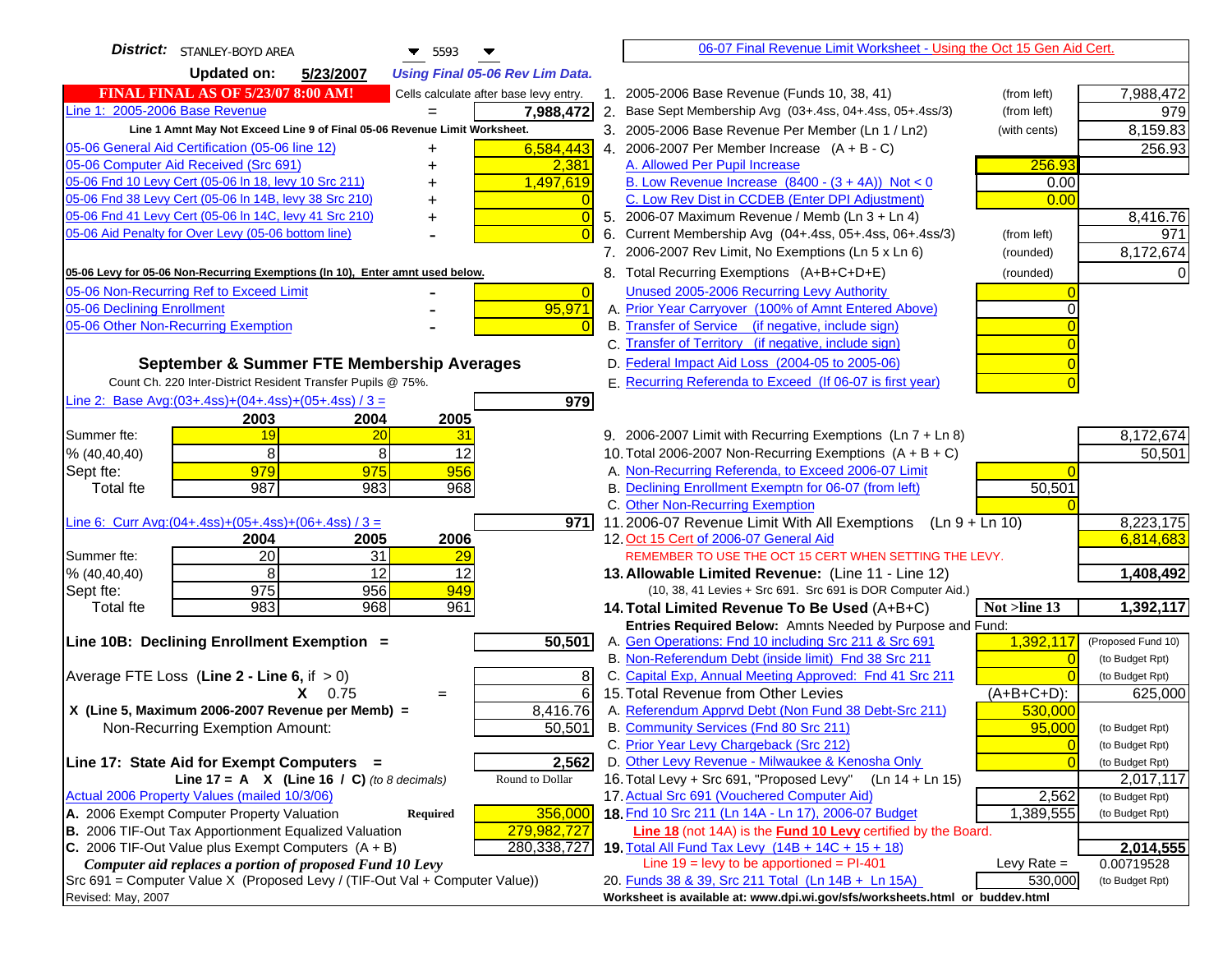| <b>DPI</b> Reconciliation                                                 |                                               |
|---------------------------------------------------------------------------|-----------------------------------------------|
| In order for the reconciliation to work properly, the                     |                                               |
| PI-401 must have been filed with the Department.                          |                                               |
| Numbers appearing in the green boxes below are actual, district-submitted |                                               |
| 2007 PI-401 data.                                                         |                                               |
| Do not type in these fields.                                              |                                               |
|                                                                           |                                               |
| Fund 10, PI-401                                                           | 1,389,555.00                                  |
| Fund 38, PI-401                                                           | 0.00                                          |
| Fund 41, PI-401                                                           | 0.00                                          |
|                                                                           | 1,389,555.00                                  |
|                                                                           |                                               |
| Chargeback, PI-401<br>Fund 39, PI-401                                     | 0.00<br>530,000.00                            |
| Fund 80, PI-401                                                           | 95,000.00                                     |
| Fund 48/Other, PI-401                                                     | 0.00                                          |
|                                                                           |                                               |
| Total, PI-401                                                             | 2,014,555.00                                  |
|                                                                           |                                               |
| <b>Computer Aid</b>                                                       | $2,562.00 \leftarrow \text{---}$ don't change |
|                                                                           | <b>Results</b>                                |
|                                                                           | 0                                             |
| You have underlevied by:<br>0                                             | 16,375                                        |
|                                                                           |                                               |
| 0                                                                         |                                               |
|                                                                           |                                               |
|                                                                           |                                               |
|                                                                           |                                               |
| 0                                                                         |                                               |
|                                                                           |                                               |
|                                                                           | 0                                             |
|                                                                           |                                               |
|                                                                           |                                               |
| Because your underlevy is less than your non-                             |                                               |
| recurring exemptions, there is no carryover.                              |                                               |
|                                                                           |                                               |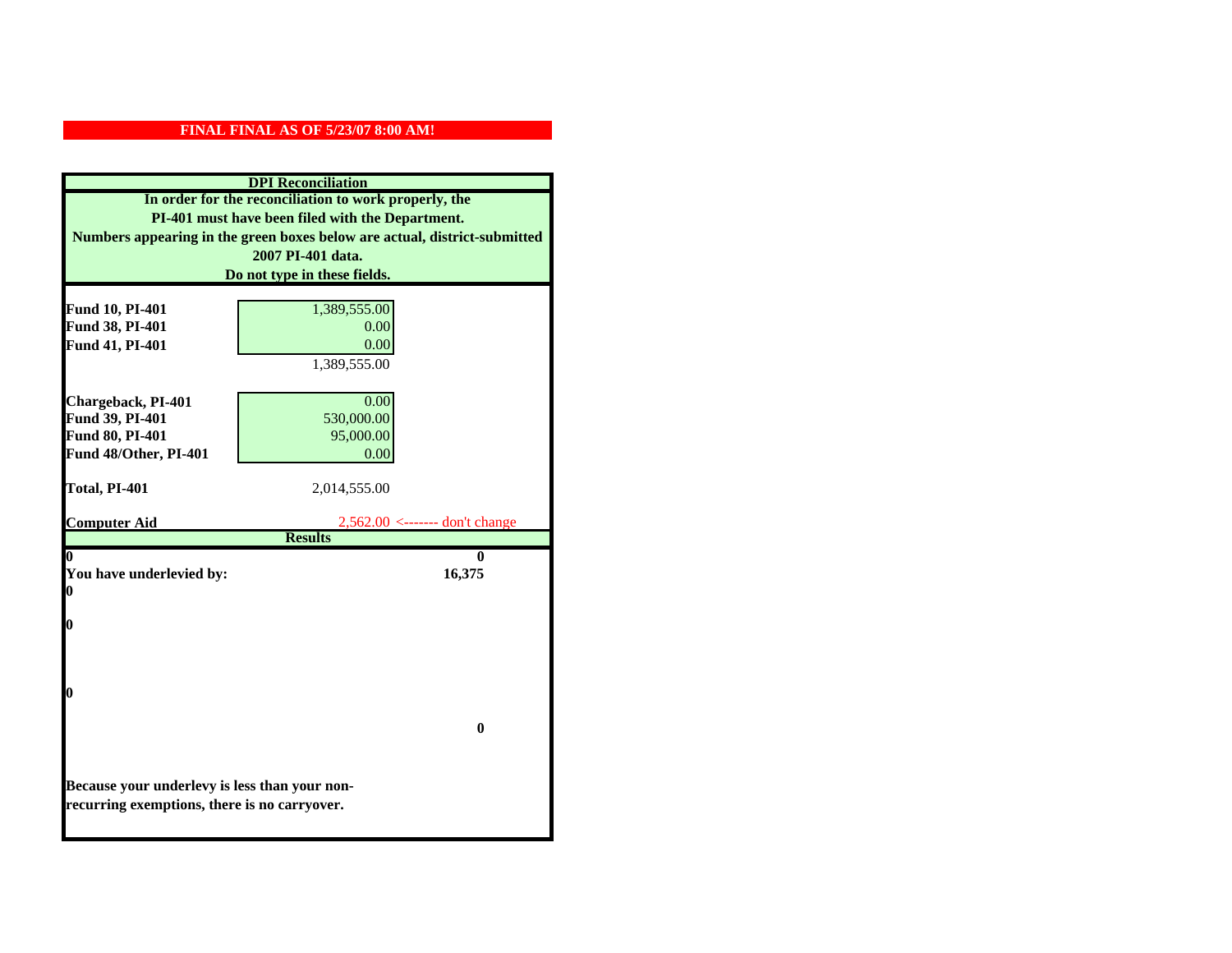| District: STEVENS POINT AREA<br>▼<br>$\blacktriangledown$ 5607                      |                | 06-07 Final Revenue Limit Worksheet - Using the Oct 15 Gen Aid Cert.                                               |                |                      |
|-------------------------------------------------------------------------------------|----------------|--------------------------------------------------------------------------------------------------------------------|----------------|----------------------|
| <b>Updated on:</b><br>5/23/2007<br><b>Using Final 05-06 Rev Lim Data.</b>           |                |                                                                                                                    |                |                      |
| <b>FINAL FINAL AS OF 5/23/07 8:00 AM!</b><br>Cells calculate after base levy entry. |                | 1. 2005-2006 Base Revenue (Funds 10, 38, 41)                                                                       | (from left)    | 61,435,973           |
| Line 1: 2005-2006 Base Revenue<br>61,435,973                                        |                | 2. Base Sept Membership Avg (03+.4ss, 04+.4ss, 05+.4ss/3)                                                          | (from left)    | 7,467                |
| Line 1 Amnt May Not Exceed Line 9 of Final 05-06 Revenue Limit Worksheet.           |                | 3. 2005-2006 Base Revenue Per Member (Ln 1 / Ln2)                                                                  | (with cents)   | 8,227.66             |
| 05-06 General Aid Certification (05-06 line 12)<br>40,523,928<br>+                  |                | 4. 2006-2007 Per Member Increase $(A + B - C)$                                                                     |                | 256.93               |
| 05-06 Computer Aid Received (Src 691)<br>404,191                                    |                | A. Allowed Per Pupil Increase                                                                                      | 256.93         |                      |
| 05-06 Fnd 10 Levy Cert (05-06 ln 18, levy 10 Src 211)<br>22,317,017                 |                | B. Low Revenue Increase $(8400 - (3 + 4A))$ Not < 0                                                                | 0.00           |                      |
| 05-06 Fnd 38 Levy Cert (05-06 In 14B, levy 38 Src 210)                              |                | C. Low Rev Dist in CCDEB (Enter DPI Adjustment)                                                                    | 0.00           |                      |
| 05-06 Fnd 41 Levy Cert (05-06 In 14C, levy 41 Src 210)                              | $\overline{0}$ | 5. 2006-07 Maximum Revenue / Memb (Ln 3 + Ln 4)                                                                    |                | 8,484.59             |
| 05-06 Aid Penalty for Over Levy (05-06 bottom line)                                 |                | Current Membership Avg (04+.4ss, 05+.4ss, 06+.4ss/3)<br>6.                                                         | (from left)    | 7,384                |
|                                                                                     |                | 7. 2006-2007 Rev Limit, No Exemptions (Ln 5 x Ln 6)                                                                | (rounded)      | 62,650,213           |
| 05-06 Levy for 05-06 Non-Recurring Exemptions (In 10), Enter amnt used below.       |                | 8. Total Recurring Exemptions (A+B+C+D+E)                                                                          | (rounded)      | 8,276                |
| 05-06 Non-Recurring Ref to Exceed Limit<br>987,905                                  |                | Unused 2005-2006 Recurring Levy Authority                                                                          |                |                      |
| 05-06 Declining Enrollment<br>821,257                                               |                | A. Prior Year Carryover (100% of Amnt Entered Above)                                                               | 0              |                      |
| 05-06 Other Non-Recurring Exemption                                                 | $\Omega$       | B. Transfer of Service (if negative, include sign)                                                                 | 8,276          |                      |
|                                                                                     |                | C. Transfer of Territory (if negative, include sign)                                                               |                |                      |
| September & Summer FTE Membership Averages                                          |                | D. Federal Impact Aid Loss (2004-05 to 2005-06)                                                                    |                |                      |
| Count Ch. 220 Inter-District Resident Transfer Pupils @ 75%.                        |                | E. Recurring Referenda to Exceed (If 06-07 is first year)                                                          |                |                      |
| Line 2: Base Avg:(03+.4ss)+(04+.4ss)+(05+.4ss) / 3 =<br>7,467                       |                |                                                                                                                    |                |                      |
| 2003<br>2004<br>2005                                                                |                |                                                                                                                    |                |                      |
| 191<br>184<br>Summer fte:<br>181                                                    |                | 9. 2006-2007 Limit with Recurring Exemptions (Ln 7 + Ln 8)                                                         |                | 62,658,489           |
| $\overline{74}$<br>76<br>72<br>% (40, 40, 40)                                       |                | 10. Total 2006-2007 Non-Recurring Exemptions $(A + B + C)$                                                         |                | 3,026,450            |
| 7,549<br>$\overline{7,241}$<br>7,388<br>Sept fte:                                   |                | A. Non-Recurring Referenda, to Exceed 2006-07 Limit                                                                | 2,500,405      |                      |
| 7,625<br>7,462<br>7,313<br><b>Total fte</b>                                         |                | B. Declining Enrollment Exemptn for 06-07 (from left)                                                              | 526,045        |                      |
|                                                                                     |                | C. Other Non-Recurring Exemption                                                                                   |                |                      |
| Line 6: Curr Avg: $(04+.4ss)+(05+.4ss)+(06+.4ss)/3=$<br>7,384                       |                | 11.2006-07 Revenue Limit With All Exemptions<br>$(Ln 9 + Ln 10)$                                                   |                | 65,684,939           |
| 2005<br>2006<br>2004                                                                |                | 12. Oct 15 Cert of 2006-07 General Aid                                                                             |                | 40,230,565           |
| 184<br>181<br><b>195</b><br>Summer fte:                                             |                | REMEMBER TO USE THE OCT 15 CERT WHEN SETTING THE LEVY.                                                             |                |                      |
| 74<br>72<br>78<br>% (40, 40, 40)                                                    |                | 13. Allowable Limited Revenue: (Line 11 - Line 12)                                                                 |                | 25,454,374           |
| 7,298<br>7,388<br>7,241<br>Sept fte:                                                |                | (10, 38, 41 Levies + Src 691. Src 691 is DOR Computer Aid.)                                                        |                | <b>EXCEEDS LIMIT</b> |
| 7,462<br>7,313<br>7,376<br><b>Total fte</b>                                         |                | 14. Total Limited Revenue To Be Used (A+B+C)                                                                       | $Not$ >line 13 | 25,479,826           |
| Line 10B: Declining Enrollment Exemption =<br>526,045                               |                | Entries Required Below: Amnts Needed by Purpose and Fund:<br>A. Gen Operations: Fnd 10 including Src 211 & Src 691 | 25,479,826     | (Proposed Fund 10)   |
|                                                                                     |                | B. Non-Referendum Debt (inside limit) Fnd 38 Src 211                                                               | $\Omega$       | (to Budget Rpt)      |
| Average FTE Loss (Line $2 -$ Line 6, if $> 0$ )                                     | 83             | C. Capital Exp, Annual Meeting Approved: Fnd 41 Src 211                                                            |                | (to Budget Rpt)      |
| $X = 0.75$<br>$=$                                                                   | 62             | 15. Total Revenue from Other Levies                                                                                | $(A+B+C+D)$ :  | 3,247,032            |
| 8,484.59<br>X (Line 5, Maximum 2006-2007 Revenue per Memb) =                        |                | A. Referendum Apprvd Debt (Non Fund 38 Debt-Src 211)                                                               | 2,434,538      |                      |
| 526,045<br>Non-Recurring Exemption Amount:                                          |                | B. Community Services (Fnd 80 Src 211)                                                                             | 800.000        | (to Budget Rpt)      |
|                                                                                     |                | C. Prior Year Levy Chargeback (Src 212)                                                                            | 12,494         | (to Budget Rpt)      |
| 390,661<br>Line 17: State Aid for Exempt Computers =                                |                | D. Other Levy Revenue - Milwaukee & Kenosha Only                                                                   |                | (to Budget Rpt)      |
| Line 17 = A $X$ (Line 16 / C) (to 8 decimals)<br>Round to Dollar                    |                | 16. Total Levy + Src 691, "Proposed Levy"<br>$(Ln 14 + Ln 15)$                                                     |                | 28,726,858           |
| Actual 2006 Property Values (mailed 10/3/06)                                        |                | 17. Actual Src 691 (Vouchered Computer Aid)                                                                        | 390,661        | (to Budget Rpt)      |
| A. 2006 Exempt Computer Property Valuation<br>48,536,500<br><b>Required</b>         |                | 18. Fnd 10 Src 211 (Ln 14A - Ln 17), 2006-07 Budget                                                                | 25,089,165     | (to Budget Rpt)      |
| B. 2006 TIF-Out Tax Apportionment Equalized Valuation<br>3,520,546,963              |                | Line 18 (not 14A) is the <b>Fund 10 Levy</b> certified by the Board.                                               |                |                      |
| C. 2006 TIF-Out Value plus Exempt Computers $(A + B)$<br>3,569,083,463              |                | 19. Total All Fund Tax Levy (14B + 14C + 15 + 18)                                                                  |                | 28,336,197           |
| Computer aid replaces a portion of proposed Fund 10 Levy                            |                | Line $19 = \text{levy}$ to be apportioned = PI-401                                                                 | Levy Rate $=$  | 0.00804881           |
| Src 691 = Computer Value X (Proposed Levy / (TIF-Out Val + Computer Value))         |                | 20. Funds 38 & 39, Src 211 Total (Ln 14B + Ln 15A)                                                                 | 2,434,538      | (to Budget Rpt)      |
| Revised: May, 2007                                                                  |                | Worksheet is available at: www.dpi.wi.gov/sfs/worksheets.html or buddev.html                                       |                |                      |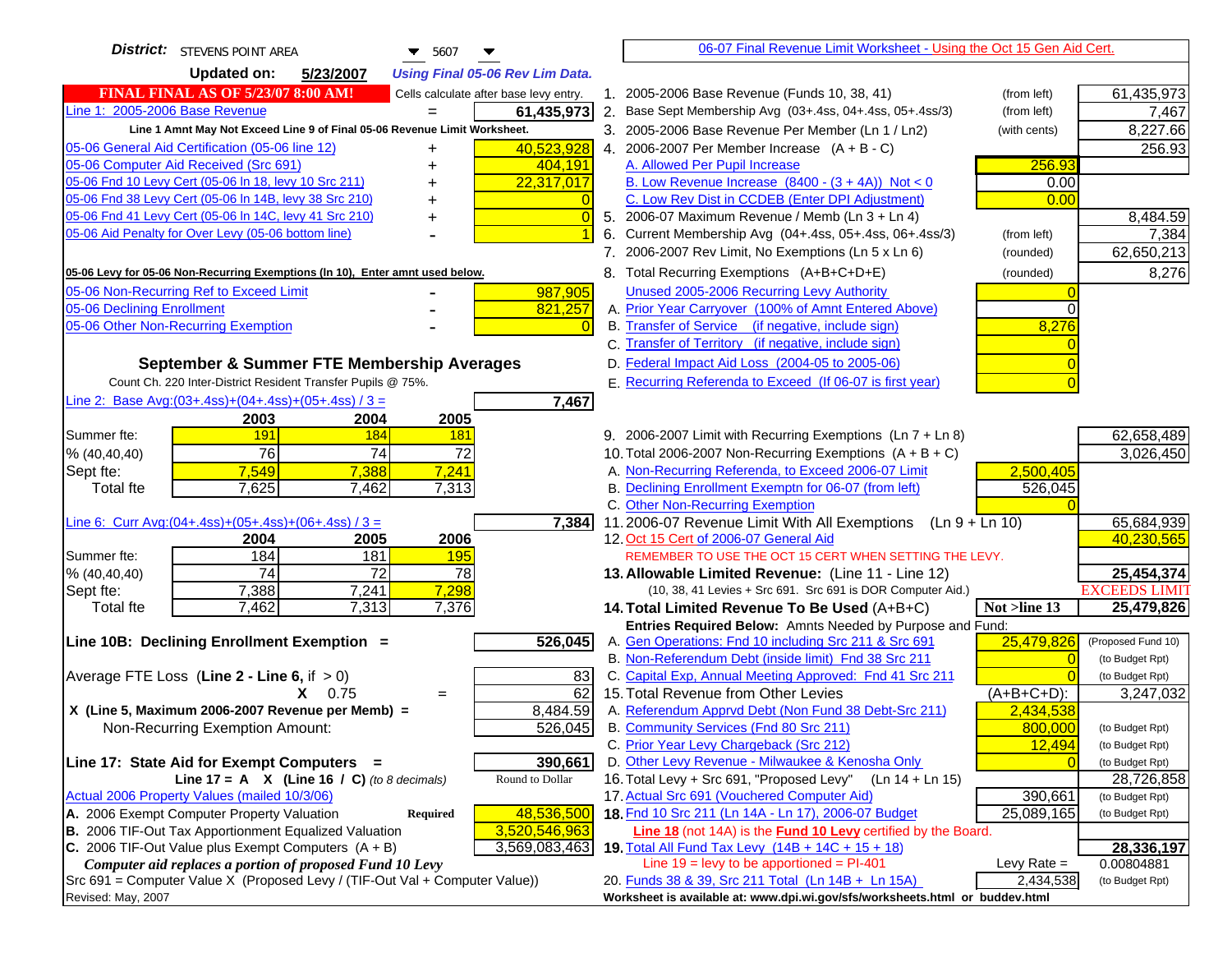| <b>DPI</b> Reconciliation                                                                                                                                                              |                                                 |  |                              |
|----------------------------------------------------------------------------------------------------------------------------------------------------------------------------------------|-------------------------------------------------|--|------------------------------|
| In order for the reconciliation to work properly, the<br>PI-401 must have been filed with the Department.<br>Numbers appearing in the green boxes below are actual, district-submitted |                                                 |  |                              |
|                                                                                                                                                                                        |                                                 |  | 2007 PI-401 data.            |
|                                                                                                                                                                                        |                                                 |  | Do not type in these fields. |
|                                                                                                                                                                                        |                                                 |  |                              |
| Fund 10, PI-401                                                                                                                                                                        | 25,089,165.00                                   |  |                              |
| Fund 38, PI-401                                                                                                                                                                        | 0.00                                            |  |                              |
| Fund 41, PI-401                                                                                                                                                                        | 0.00                                            |  |                              |
|                                                                                                                                                                                        | 25,089,165.00                                   |  |                              |
|                                                                                                                                                                                        |                                                 |  |                              |
| Chargeback, PI-401                                                                                                                                                                     | 12,494.00                                       |  |                              |
| Fund 39, PI-401                                                                                                                                                                        | 2,434,538.00                                    |  |                              |
| Fund 80, PI-401                                                                                                                                                                        | 800,000.00                                      |  |                              |
| Fund 48/Other, PI-401                                                                                                                                                                  | 0.00                                            |  |                              |
|                                                                                                                                                                                        |                                                 |  |                              |
| Total, PI-401                                                                                                                                                                          | 28,336,197.00                                   |  |                              |
| <b>Computer Aid</b>                                                                                                                                                                    | $390,661.00 \leftarrow \text{---}$ don't change |  |                              |
|                                                                                                                                                                                        | <b>Results</b>                                  |  |                              |
| You have overlevied by:                                                                                                                                                                | 25,452                                          |  |                              |
| 0                                                                                                                                                                                      | 0                                               |  |                              |
| 0                                                                                                                                                                                      |                                                 |  |                              |
|                                                                                                                                                                                        |                                                 |  |                              |
| $\boldsymbol{0}$                                                                                                                                                                       |                                                 |  |                              |
|                                                                                                                                                                                        |                                                 |  |                              |
|                                                                                                                                                                                        |                                                 |  |                              |
| 0                                                                                                                                                                                      |                                                 |  |                              |
|                                                                                                                                                                                        |                                                 |  |                              |
|                                                                                                                                                                                        | $\bf{0}$                                        |  |                              |
|                                                                                                                                                                                        |                                                 |  |                              |
|                                                                                                                                                                                        |                                                 |  |                              |
|                                                                                                                                                                                        |                                                 |  |                              |
| 0                                                                                                                                                                                      |                                                 |  |                              |
|                                                                                                                                                                                        |                                                 |  |                              |
|                                                                                                                                                                                        |                                                 |  |                              |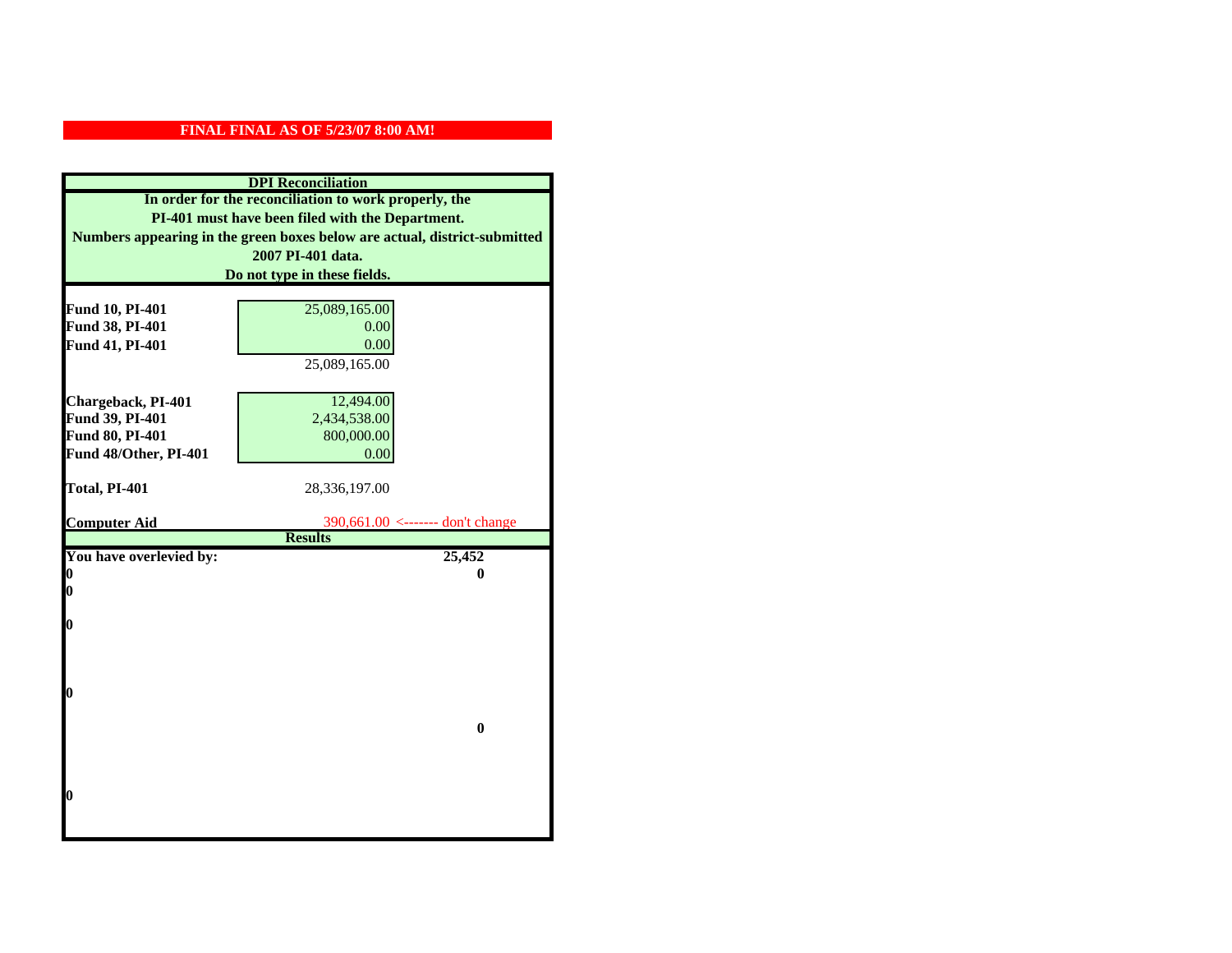| District: STOCKBRIDGE<br>$\blacktriangledown$ 5614                                                                                        |                | 06-07 Final Revenue Limit Worksheet - Using the Oct 15 Gen Aid Cert.                                                     |                                   |
|-------------------------------------------------------------------------------------------------------------------------------------------|----------------|--------------------------------------------------------------------------------------------------------------------------|-----------------------------------|
| <b>Updated on:</b><br>5/23/2007<br><b>Using Final 05-06 Rev Lim Data.</b>                                                                 |                |                                                                                                                          |                                   |
| <b>FINAL FINAL AS OF 5/23/07 8:00 AM!</b><br>Cells calculate after base levy entry.                                                       |                | 1. 2005-2006 Base Revenue (Funds 10, 38, 41)<br>(from left)                                                              | 2,432,812                         |
| Line 1: 2005-2006 Base Revenue<br>2,432,812                                                                                               |                | 2. Base Sept Membership Avg (03+.4ss, 04+.4ss, 05+.4ss/3)<br>(from left)                                                 | 272                               |
| Line 1 Amnt May Not Exceed Line 9 of Final 05-06 Revenue Limit Worksheet.                                                                 |                | 3. 2005-2006 Base Revenue Per Member (Ln 1 / Ln2)<br>(with cents)                                                        | 8,944.16                          |
| 1,304,986<br>05-06 General Aid Certification (05-06 line 12)                                                                              |                | 4. 2006-2007 Per Member Increase $(A + B - C)$                                                                           | 256.93                            |
| 05-06 Computer Aid Received (Src 691)<br>639                                                                                              |                | A. Allowed Per Pupil Increase<br>256.93                                                                                  |                                   |
| 05-06 Fnd 10 Levy Cert (05-06 In 18, levy 10 Src 211)<br>1,144,459                                                                        |                | B. Low Revenue Increase $(8400 - (3 + 4A))$ Not < 0                                                                      | 0.00                              |
| 05-06 Fnd 38 Levy Cert (05-06 In 14B, levy 38 Src 210)<br>4,304                                                                           |                | C. Low Rev Dist in CCDEB (Enter DPI Adjustment)                                                                          | 0.00                              |
| 05-06 Fnd 41 Levy Cert (05-06 In 14C, levy 41 Src 210)<br>5,000<br>+                                                                      |                | 5. 2006-07 Maximum Revenue / Memb (Ln 3 + Ln 4)                                                                          | 9,201.09                          |
| 05-06 Aid Penalty for Over Levy (05-06 bottom line)<br>8,688                                                                              |                | 6. Current Membership Avg (04+.4ss, 05+.4ss, 06+.4ss/3)<br>(from left)                                                   | 268                               |
|                                                                                                                                           |                | 7. 2006-2007 Rev Limit, No Exemptions (Ln 5 x Ln 6)<br>(rounded)                                                         | 2,465,892                         |
| 05-06 Levy for 05-06 Non-Recurring Exemptions (In 10), Enter amnt used below.                                                             |                | 8. Total Recurring Exemptions (A+B+C+D+E)<br>(rounded)                                                                   |                                   |
| 05-06 Non-Recurring Ref to Exceed Limit                                                                                                   | $\overline{0}$ | Unused 2005-2006 Recurring Levy Authority                                                                                |                                   |
| 17,888<br>05-06 Declining Enrollment                                                                                                      |                | A. Prior Year Carryover (100% of Amnt Entered Above)                                                                     |                                   |
| 05-06 Other Non-Recurring Exemption                                                                                                       |                | B. Transfer of Service (if negative, include sign)                                                                       |                                   |
|                                                                                                                                           |                | C. Transfer of Territory (if negative, include sign)                                                                     |                                   |
| September & Summer FTE Membership Averages                                                                                                |                | D. Federal Impact Aid Loss (2004-05 to 2005-06)                                                                          |                                   |
| Count Ch. 220 Inter-District Resident Transfer Pupils @ 75%.                                                                              |                | E. Recurring Referenda to Exceed (If 06-07 is first year)                                                                |                                   |
| Line 2: Base Avg: (03+.4ss) + (04+.4ss) + (05+.4ss) / 3 =                                                                                 | 272            |                                                                                                                          |                                   |
| 2003<br>2004<br>2005                                                                                                                      |                |                                                                                                                          |                                   |
| Summer fte:                                                                                                                               |                | 9. 2006-2007 Limit with Recurring Exemptions (Ln 7 + Ln 8)                                                               | 2,465,892                         |
| $\Omega$<br>% (40, 40, 40)<br>0                                                                                                           |                | 10. Total 2006-2007 Non-Recurring Exemptions $(A + B + C)$                                                               | 27,603                            |
| 271<br>278<br>266<br>Sept fte:                                                                                                            |                | A. Non-Recurring Referenda, to Exceed 2006-07 Limit                                                                      |                                   |
| $\overline{271}$<br>$\overline{278}$<br>267<br><b>Total fte</b>                                                                           |                | B. Declining Enrollment Exemptn for 06-07 (from left)<br>27,603                                                          |                                   |
|                                                                                                                                           |                | C. Other Non-Recurring Exemption                                                                                         |                                   |
| Line 6: Curr Avg: $(04+.4ss)+(05+.4ss)+(06+.4ss)/3 =$                                                                                     | <b>268</b>     | 11.2006-07 Revenue Limit With All Exemptions (Ln 9 + Ln 10)                                                              | 2,493,495                         |
| 2005<br>2006<br>2004<br>$\Omega$<br>3<br>Summer fte:                                                                                      |                | 12. Oct 15 Cert of 2006-07 General Aid<br>REMEMBER TO USE THE OCT 15 CERT WHEN SETTING THE LEVY.                         | 1,122,183                         |
| % (40, 40, 40)<br>$\Omega$                                                                                                                |                | 13. Allowable Limited Revenue: (Line 11 - Line 12)                                                                       | 1,371,312                         |
| 278<br>266<br>258<br>Sept fte:                                                                                                            |                | (10, 38, 41 Levies + Src 691. Src 691 is DOR Computer Aid.)                                                              |                                   |
| 278<br>267<br>260<br><b>Total fte</b>                                                                                                     |                | 14. Total Limited Revenue To Be Used (A+B+C)<br>Not >line 13                                                             | 1,371,312                         |
|                                                                                                                                           |                | Entries Required Below: Amnts Needed by Purpose and Fund:                                                                |                                   |
| 27,603<br>Line 10B: Declining Enrollment Exemption =                                                                                      |                | A. Gen Operations: Fnd 10 including Src 211 & Src 691<br>1,368,801                                                       | (Proposed Fund 10)                |
|                                                                                                                                           |                | B. Non-Referendum Debt (inside limit) Fnd 38 Src 211                                                                     | 2,511<br>(to Budget Rpt)          |
| Average FTE Loss (Line $2 -$ Line 6, if $> 0$ )                                                                                           |                | C. Capital Exp, Annual Meeting Approved: Fnd 41 Src 211                                                                  | (to Budget Rpt)                   |
| $X = 0.75$<br>$=$                                                                                                                         | 3              | 15. Total Revenue from Other Levies<br>(A+B+C+D):                                                                        | 254,170                           |
| X (Line 5, Maximum 2006-2007 Revenue per Memb) =<br>9,201.09                                                                              |                | A. Referendum Apprvd Debt (Non Fund 38 Debt-Src 211)<br>254,170                                                          |                                   |
| 27,603<br>Non-Recurring Exemption Amount:                                                                                                 |                | B. Community Services (Fnd 80 Src 211)                                                                                   | $\overline{0}$<br>(to Budget Rpt) |
|                                                                                                                                           |                | C. Prior Year Levy Chargeback (Src 212)                                                                                  | $\overline{0}$<br>(to Budget Rpt) |
| Line 17: State Aid for Exempt Computers =                                                                                                 | 714            | D. Other Levy Revenue - Milwaukee & Kenosha Only                                                                         | $\overline{0}$<br>(to Budget Rpt) |
| Round to Dollar<br>Line 17 = A $X$ (Line 16 / C) (to 8 decimals)                                                                          |                | 16. Total Levy + Src 691, "Proposed Levy"<br>(Ln 14 + Ln 15)                                                             | 1,625,482                         |
| Actual 2006 Property Values (mailed 10/3/06)                                                                                              |                | 17. Actual Src 691 (Vouchered Computer Aid)                                                                              | 714<br>(to Budget Rpt)            |
| A. 2006 Exempt Computer Property Valuation<br>75,600<br>Required                                                                          |                | 18. Fnd 10 Src 211 (Ln 14A - Ln 17), 2006-07 Budget<br>1,368,087                                                         | (to Budget Rpt)                   |
| B. 2006 TIF-Out Tax Apportionment Equalized Valuation<br>172,128,130                                                                      |                | Line 18 (not 14A) is the Fund 10 Levy certified by the Board.                                                            |                                   |
| C. 2006 TIF-Out Value plus Exempt Computers $(A + B)$<br>172,203,730                                                                      |                | 19. Total All Fund Tax Levy (14B + 14C + 15 + 18)<br>Line $19 = \text{levy}$ to be apportioned = PI-401<br>Levy Rate $=$ | 1,624,768                         |
| Computer aid replaces a portion of proposed Fund 10 Levy<br>$Src 691$ = Computer Value X (Proposed Levy / (TIF-Out Val + Computer Value)) |                | 20. Funds 38 & 39, Src 211 Total (Ln 14B + Ln 15A)<br>256,681                                                            | 0.00943929<br>(to Budget Rpt)     |
| Revised: May, 2007                                                                                                                        |                | Worksheet is available at: www.dpi.wi.gov/sfs/worksheets.html or buddev.html                                             |                                   |
|                                                                                                                                           |                |                                                                                                                          |                                   |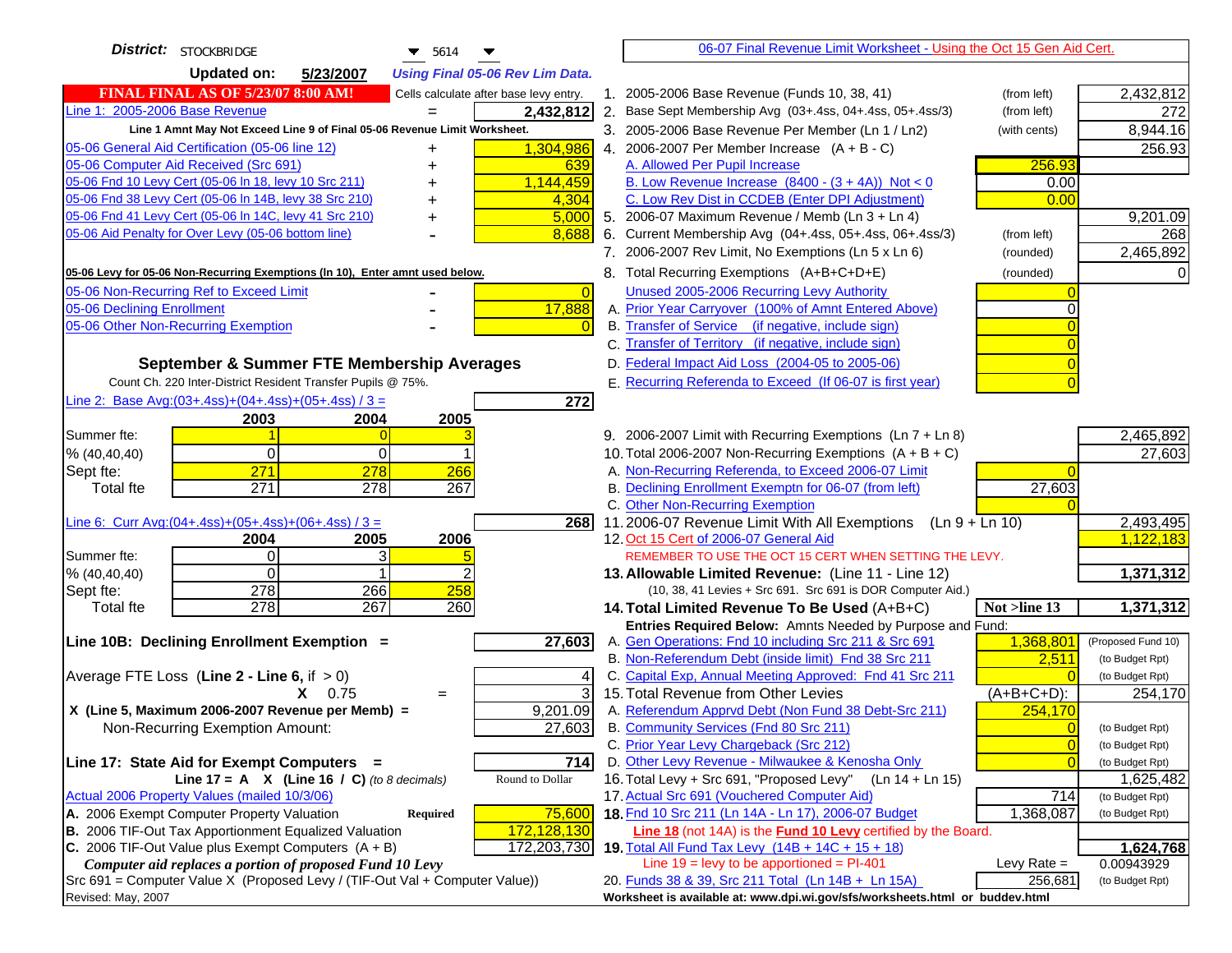| <b>DPI</b> Reconciliation<br>In order for the reconciliation to work properly, the<br>PI-401 must have been filed with the Department. |                                |  |  |                                                                           |
|----------------------------------------------------------------------------------------------------------------------------------------|--------------------------------|--|--|---------------------------------------------------------------------------|
|                                                                                                                                        |                                |  |  | Numbers appearing in the green boxes below are actual, district-submitted |
|                                                                                                                                        |                                |  |  | 2007 PI-401 data.                                                         |
|                                                                                                                                        | Do not type in these fields.   |  |  |                                                                           |
|                                                                                                                                        |                                |  |  |                                                                           |
| Fund 10, PI-401                                                                                                                        | 1,368,087.00                   |  |  |                                                                           |
| Fund 38, PI-401                                                                                                                        | 2,511.00                       |  |  |                                                                           |
| Fund 41, PI-401                                                                                                                        | 0.00                           |  |  |                                                                           |
|                                                                                                                                        | 1,370,598.00                   |  |  |                                                                           |
|                                                                                                                                        |                                |  |  |                                                                           |
| Chargeback, PI-401                                                                                                                     | 0.00                           |  |  |                                                                           |
| Fund 39, PI-401                                                                                                                        | 254,170.00                     |  |  |                                                                           |
| <b>Fund 80, PI-401</b><br>Fund 48/Other, PI-401                                                                                        | 0.00                           |  |  |                                                                           |
|                                                                                                                                        | 0.00                           |  |  |                                                                           |
| Total, PI-401                                                                                                                          | 1,624,768.00                   |  |  |                                                                           |
|                                                                                                                                        |                                |  |  |                                                                           |
| <b>Computer Aid</b>                                                                                                                    | $714.00$ <------- don't change |  |  |                                                                           |
|                                                                                                                                        | <b>Results</b>                 |  |  |                                                                           |
| $\overline{\mathbf{0}}$                                                                                                                | $\bf{0}$                       |  |  |                                                                           |
| 0                                                                                                                                      | 0                              |  |  |                                                                           |
| You have levied to your maximum.                                                                                                       |                                |  |  |                                                                           |
| $\bf{0}$                                                                                                                               |                                |  |  |                                                                           |
|                                                                                                                                        |                                |  |  |                                                                           |
|                                                                                                                                        |                                |  |  |                                                                           |
|                                                                                                                                        |                                |  |  |                                                                           |
| l0                                                                                                                                     |                                |  |  |                                                                           |
|                                                                                                                                        |                                |  |  |                                                                           |
| $\bf{0}$                                                                                                                               |                                |  |  |                                                                           |
|                                                                                                                                        |                                |  |  |                                                                           |
|                                                                                                                                        |                                |  |  |                                                                           |
| $\boldsymbol{0}$                                                                                                                       |                                |  |  |                                                                           |
|                                                                                                                                        |                                |  |  |                                                                           |
|                                                                                                                                        |                                |  |  |                                                                           |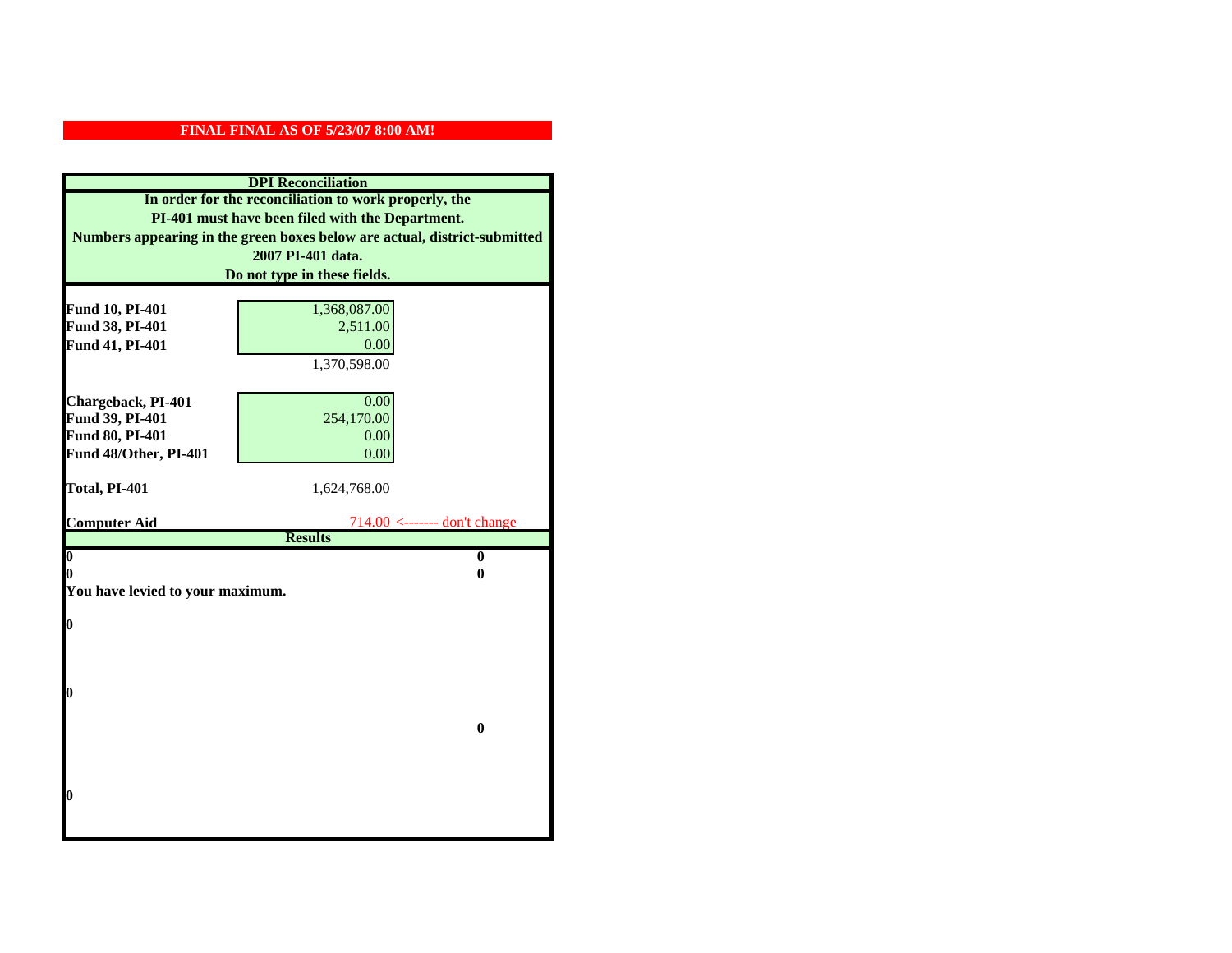| <b>District:</b> STONE BANK<br>$\blacktriangledown$ 3542                                                         | 06-07 Final Revenue Limit Worksheet - Using the Oct 15 Gen Aid Cert.                                                       |                      |
|------------------------------------------------------------------------------------------------------------------|----------------------------------------------------------------------------------------------------------------------------|----------------------|
| <b>Updated on:</b><br>5/23/2007<br><b>Using Final 05-06 Rev Lim Data.</b>                                        |                                                                                                                            |                      |
| <b>FINAL FINAL AS OF 5/23/07 8:00 AM!</b><br>Cells calculate after base levy entry.                              | 1. 2005-2006 Base Revenue (Funds 10, 38, 41)<br>(from left)                                                                | 2,926,109            |
| Line 1: 2005-2006 Base Revenue<br>2,926,109                                                                      | 2. Base Sept Membership Avg (03+.4ss, 04+.4ss, 05+.4ss/3)<br>(from left)                                                   | 304                  |
| Line 1 Amnt May Not Exceed Line 9 of Final 05-06 Revenue Limit Worksheet.                                        | 3. 2005-2006 Base Revenue Per Member (Ln 1 / Ln2)<br>(with cents)                                                          | 9,625.36             |
| 121,834<br>05-06 General Aid Certification (05-06 line 12)<br>+                                                  | 4. 2006-2007 Per Member Increase $(A + B - C)$                                                                             | 256.93               |
| 05-06 Computer Aid Received (Src 691)<br>238<br>+                                                                | A. Allowed Per Pupil Increase<br>256.93                                                                                    |                      |
| 05-06 Fnd 10 Levy Cert (05-06 ln 18, levy 10 Src 211)<br>2,804,037                                               | B. Low Revenue Increase $(8400 - (3 + 4A))$ Not < 0<br>0.00                                                                |                      |
| 05-06 Fnd 38 Levy Cert (05-06 In 14B, levy 38 Src 210)                                                           | C. Low Rev Dist in CCDEB (Enter DPI Adjustment)<br>0.00                                                                    |                      |
| 05-06 Fnd 41 Levy Cert (05-06 In 14C, levy 41 Src 210)<br>$\overline{0}$<br>+                                    | 5. 2006-07 Maximum Revenue / Memb (Ln 3 + Ln 4)                                                                            | 9,882.29             |
| 05-06 Aid Penalty for Over Levy (05-06 bottom line)                                                              | 6. Current Membership Avg (04+.4ss, 05+.4ss, 06+.4ss/3)<br>(from left)                                                     | 302                  |
|                                                                                                                  | 7. 2006-2007 Rev Limit, No Exemptions (Ln 5 x Ln 6)<br>(rounded)                                                           | 2,984,452            |
| 05-06 Levy for 05-06 Non-Recurring Exemptions (In 10), Enter amnt used below.                                    | 8. Total Recurring Exemptions (A+B+C+D+E)<br>(rounded)                                                                     | 113,605              |
| 05-06 Non-Recurring Ref to Exceed Limit<br>$\overline{0}$                                                        | Unused 2005-2006 Recurring Levy Authority<br>90,699                                                                        |                      |
| 05-06 Declining Enrollment<br>$\overline{0}$                                                                     | A. Prior Year Carryover (100% of Amnt Entered Above)<br>90,699                                                             |                      |
| 05-06 Other Non-Recurring Exemption                                                                              | B. Transfer of Service (if negative, include sign)<br>22,906                                                               |                      |
|                                                                                                                  | C. Transfer of Territory (if negative, include sign)                                                                       |                      |
| September & Summer FTE Membership Averages                                                                       | D. Federal Impact Aid Loss (2004-05 to 2005-06)                                                                            |                      |
| Count Ch. 220 Inter-District Resident Transfer Pupils @ 75%.                                                     | E. Recurring Referenda to Exceed (If 06-07 is first year)                                                                  |                      |
| Line 2: Base Avg: $(03+.4ss)+(04+.4ss)+(05+.4ss)/3 =$<br>304                                                     |                                                                                                                            |                      |
| 2003<br>2004<br>2005                                                                                             |                                                                                                                            |                      |
| Summer fte:<br>$\Omega$                                                                                          | 9. 2006-2007 Limit with Recurring Exemptions (Ln 7 + Ln 8)                                                                 | 3,098,057            |
| $\Omega$<br>0<br>% (40, 40, 40)                                                                                  | 10. Total 2006-2007 Non-Recurring Exemptions $(A + B + C)$                                                                 | 19,765               |
| 302<br>312<br>296<br>Sept fte:                                                                                   | A. Non-Recurring Referenda, to Exceed 2006-07 Limit                                                                        |                      |
| 302<br>296<br>314<br><b>Total fte</b>                                                                            | B. Declining Enrollment Exemptn for 06-07 (from left)<br>19,765                                                            |                      |
|                                                                                                                  | C. Other Non-Recurring Exemption                                                                                           |                      |
| Line 6: Curr Avg: $(04+.4ss)+(05+.4ss)+(06+.4ss)/3 =$<br>302 <sub>1</sub><br>2006                                | 11.2006-07 Revenue Limit With All Exemptions (Ln $9 + \overline{\text{Ln }10}$ )<br>12. Oct 15 Cert of 2006-07 General Aid | 3,117,822<br>105,244 |
| 2004<br>2005<br>Summer fte:<br>$\Omega$<br>4                                                                     | REMEMBER TO USE THE OCT 15 CERT WHEN SETTING THE LEVY.                                                                     |                      |
| $\Omega$<br>$\mathfrak{p}$<br>% (40, 40, 40)                                                                     | 13. Allowable Limited Revenue: (Line 11 - Line 12)                                                                         | 3,012,578            |
| 296<br>312<br>294<br>Sept fte:                                                                                   | (10, 38, 41 Levies + Src 691. Src 691 is DOR Computer Aid.)                                                                |                      |
| 296<br>314<br>296<br><b>Total fte</b>                                                                            | 14. Total Limited Revenue To Be Used (A+B+C)<br>Not >line 13                                                               | 3,012,578            |
|                                                                                                                  | Entries Required Below: Amnts Needed by Purpose and Fund:                                                                  |                      |
| 19,765<br>Line 10B: Declining Enrollment Exemption =                                                             | 3,012,578<br>A. Gen Operations: Fnd 10 including Src 211 & Src 691                                                         | (Proposed Fund 10)   |
|                                                                                                                  | B. Non-Referendum Debt (inside limit) Fnd 38 Src 211<br>$\sqrt{ }$                                                         | (to Budget Rpt)      |
| Average FTE Loss (Line $2 -$ Line 6, if $> 0$ )                                                                  | C. Capital Exp, Annual Meeting Approved: Fnd 41 Src 211                                                                    | (to Budget Rpt)      |
| $\overline{2}$<br>$X = 0.75$<br>$=$                                                                              | 15. Total Revenue from Other Levies<br>$(A+B+C+D)$ :                                                                       | 452,729              |
| X (Line 5, Maximum 2006-2007 Revenue per Memb) =<br>9,882.29                                                     | A. Referendum Apprvd Debt (Non Fund 38 Debt-Src 211)<br>436,214                                                            |                      |
| Non-Recurring Exemption Amount:<br>19,765                                                                        | B. Community Services (Fnd 80 Src 211)<br>16,515                                                                           | (to Budget Rpt)      |
|                                                                                                                  | C. Prior Year Levy Chargeback (Src 212)<br>$\overline{0}$                                                                  | (to Budget Rpt)      |
| Line 17: State Aid for Exempt Computers =<br>194                                                                 | D. Other Levy Revenue - Milwaukee & Kenosha Only                                                                           | (to Budget Rpt)      |
| Line 17 = A $X$ (Line 16 / C) (to 8 decimals)<br>Round to Dollar<br>Actual 2006 Property Values (mailed 10/3/06) | 16. Total Levy + Src 691, "Proposed Levy"<br>(Ln 14 + Ln 15)                                                               | 3,465,307            |
| A. 2006 Exempt Computer Property Valuation                                                                       | 17. Actual Src 691 (Vouchered Computer Aid)<br>194<br>18. Fnd 10 Src 211 (Ln 14A - Ln 17), 2006-07 Budget<br>3,012,384     | (to Budget Rpt)      |
| 39,700<br>Required<br>B. 2006 TIF-Out Tax Apportionment Equalized Valuation<br>707,781,026                       | <b>Line 18</b> (not 14A) is the <b>Fund 10 Levy</b> certified by the Board.                                                | (to Budget Rpt)      |
| C. 2006 TIF-Out Value plus Exempt Computers $(A + B)$<br>707,820,726                                             | 19. Total All Fund Tax Levy (14B + 14C + 15 + 18)                                                                          | 3,465,113            |
| Computer aid replaces a portion of proposed Fund 10 Levy                                                         | Line $19 = \text{levy}$ to be apportioned = PI-401<br>Levy Rate $=$                                                        | 0.00489574           |
| Src 691 = Computer Value X (Proposed Levy / (TIF-Out Val + Computer Value))                                      | 436,214<br>20. Funds 38 & 39, Src 211 Total (Ln 14B + Ln 15A)                                                              | (to Budget Rpt)      |
| Revised: May, 2007                                                                                               | Worksheet is available at: www.dpi.wi.gov/sfs/worksheets.html or buddev.html                                               |                      |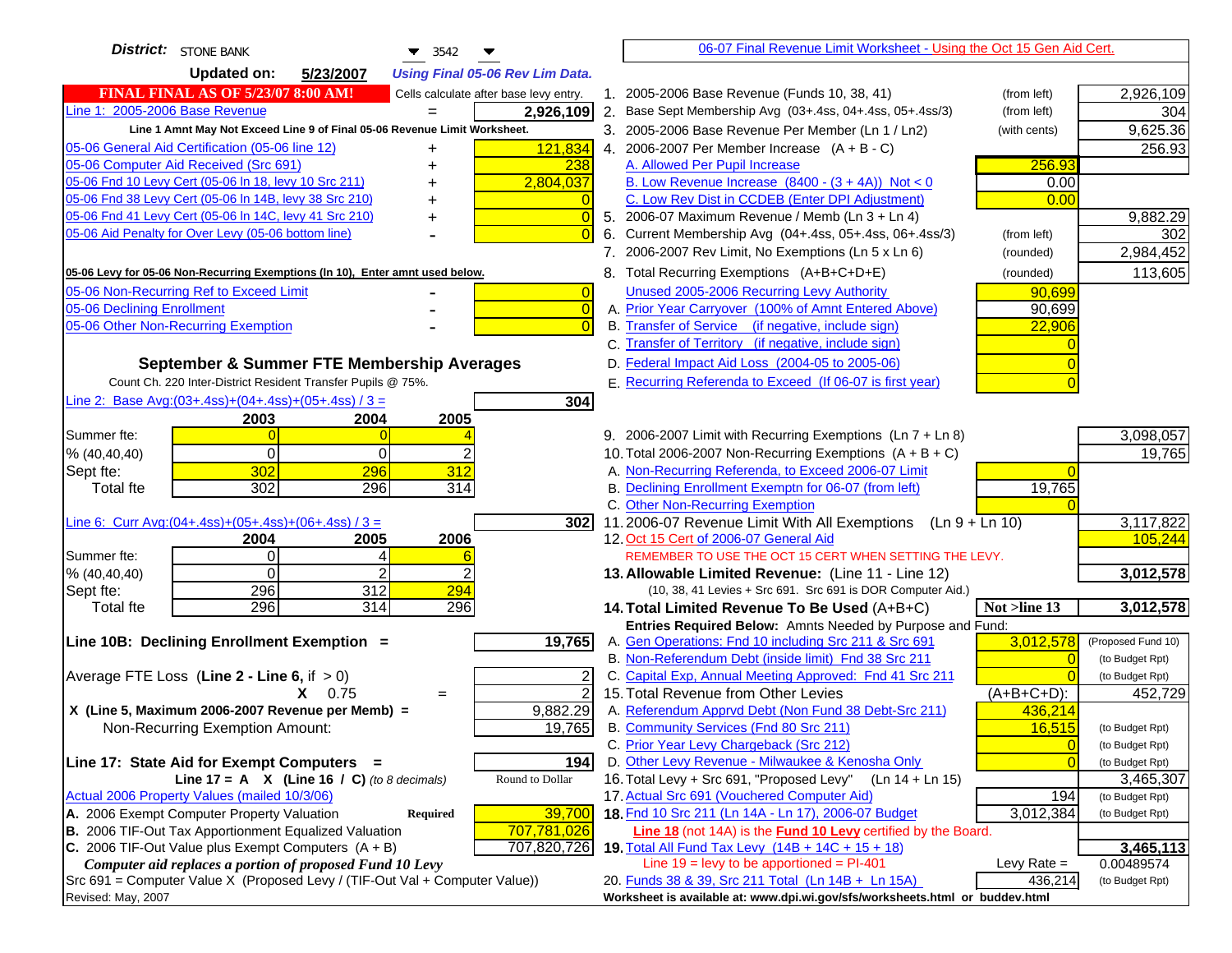| <b>DPI</b> Reconciliation<br>In order for the reconciliation to work properly, the |                                                                           |  |
|------------------------------------------------------------------------------------|---------------------------------------------------------------------------|--|
|                                                                                    |                                                                           |  |
|                                                                                    | Numbers appearing in the green boxes below are actual, district-submitted |  |
|                                                                                    | 2007 PI-401 data.                                                         |  |
|                                                                                    | Do not type in these fields.                                              |  |
|                                                                                    |                                                                           |  |
| Fund 10, PI-401                                                                    | 3,012,384.00                                                              |  |
| Fund 38, PI-401                                                                    | 0.00<br>0.00                                                              |  |
| Fund 41, PI-401                                                                    | 3,012,384.00                                                              |  |
|                                                                                    |                                                                           |  |
| Chargeback, PI-401                                                                 | 0.00                                                                      |  |
| Fund 39, PI-401                                                                    | 436,214.00                                                                |  |
| Fund 80, PI-401                                                                    | 16,515.00                                                                 |  |
| Fund 48/Other, PI-401                                                              | 0.00                                                                      |  |
|                                                                                    |                                                                           |  |
| Total, PI-401                                                                      | 3,465,113.00                                                              |  |
|                                                                                    |                                                                           |  |
| <b>Computer Aid</b>                                                                | $194.00$ <------- don't change<br><b>Results</b>                          |  |
| $\boldsymbol{0}$                                                                   | $\bf{0}$                                                                  |  |
| 0                                                                                  | 0                                                                         |  |
| You have levied to your maximum.                                                   |                                                                           |  |
|                                                                                    |                                                                           |  |
| $\bf{0}$                                                                           |                                                                           |  |
|                                                                                    |                                                                           |  |
|                                                                                    |                                                                           |  |
|                                                                                    |                                                                           |  |
| 0                                                                                  |                                                                           |  |
|                                                                                    | $\bf{0}$                                                                  |  |
|                                                                                    |                                                                           |  |
|                                                                                    |                                                                           |  |
|                                                                                    |                                                                           |  |
| 0                                                                                  |                                                                           |  |
|                                                                                    |                                                                           |  |
|                                                                                    |                                                                           |  |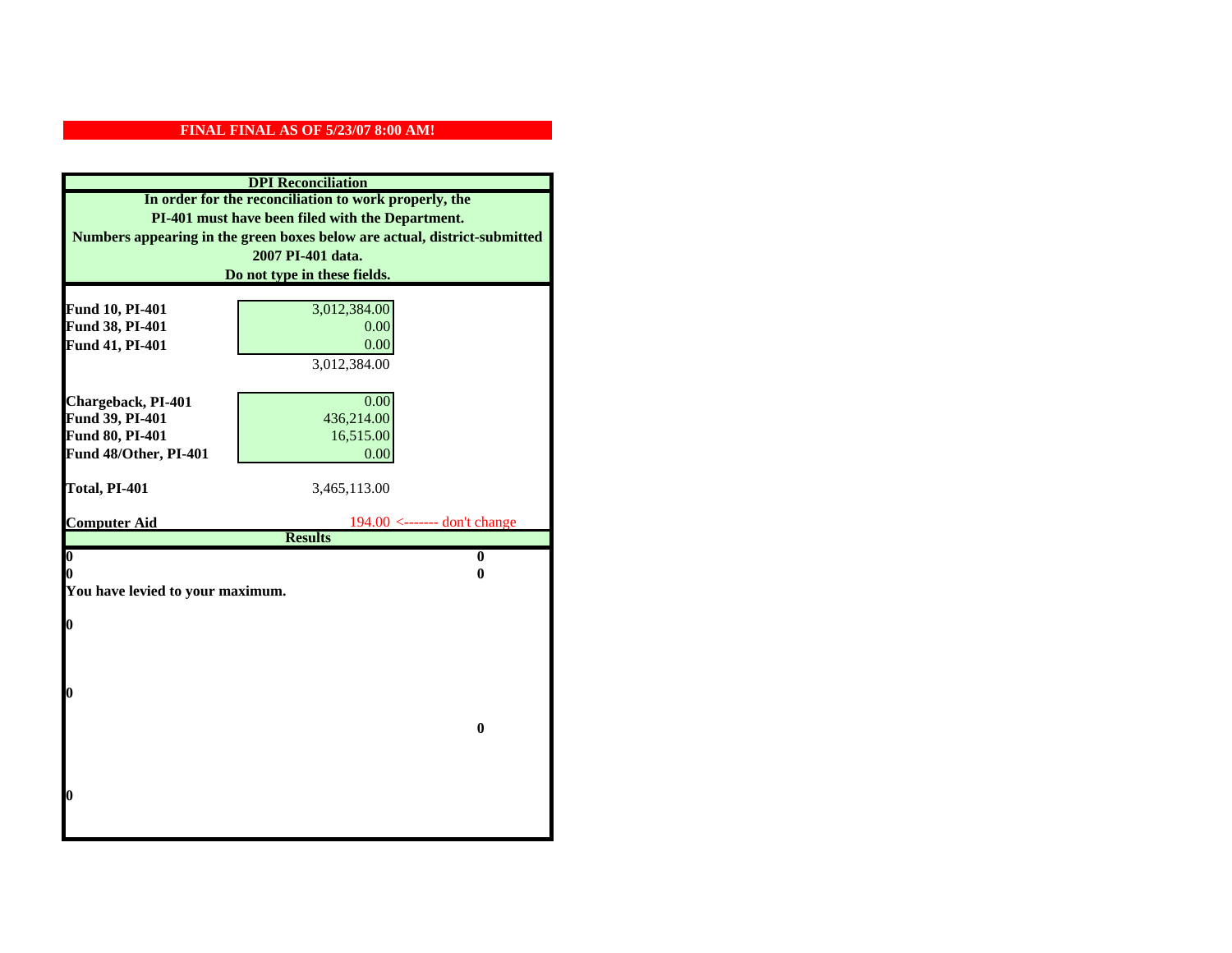| <b>District:</b> STOUGHTON AREA<br>$\blacktriangledown$ 5621<br>▼                                                       | 06-07 Final Revenue Limit Worksheet - Using the Oct 15 Gen Aid Cert.                                             |                               |
|-------------------------------------------------------------------------------------------------------------------------|------------------------------------------------------------------------------------------------------------------|-------------------------------|
| <b>Updated on:</b><br>5/23/2007<br><b>Using Final 05-06 Rev Lim Data.</b>                                               |                                                                                                                  |                               |
| <b>FINAL FINAL AS OF 5/23/07 8:00 AM!</b><br>Cells calculate after base levy entry.                                     | 1. 2005-2006 Base Revenue (Funds 10, 38, 41)<br>(from left)                                                      | 29,135,935                    |
| Line 1: 2005-2006 Base Revenue<br>29,135,935<br>$=$                                                                     | 2. Base Sept Membership Avg (03+.4ss, 04+.4ss, 05+.4ss/3)<br>(from left)                                         | 3,564                         |
| Line 1 Amnt May Not Exceed Line 9 of Final 05-06 Revenue Limit Worksheet.                                               | 3. 2005-2006 Base Revenue Per Member (Ln 1 / Ln2)<br>(with cents)                                                | 8,175.07                      |
| 18,725,673<br>05-06 General Aid Certification (05-06 line 12)                                                           | 4. 2006-2007 Per Member Increase $(A + B - C)$                                                                   | 256.93                        |
| 05-06 Computer Aid Received (Src 691)<br>16,409                                                                         | A. Allowed Per Pupil Increase<br>256.93                                                                          |                               |
| 05-06 Fnd 10 Levy Cert (05-06 ln 18, levy 10 Src 211)<br>9,624,659                                                      | B. Low Revenue Increase $(8400 - (3 + 4A))$ Not < 0<br>0.00                                                      |                               |
| 05-06 Fnd 38 Levy Cert (05-06 In 14B, levy 38 Src 210)<br>295,816                                                       | C. Low Rev Dist in CCDEB (Enter DPI Adjustment)<br>0.00                                                          |                               |
| 05-06 Fnd 41 Levy Cert (05-06 In 14C, levy 41 Src 210)<br>808,522<br>+                                                  | 5. 2006-07 Maximum Revenue / Memb (Ln 3 + Ln 4)                                                                  | 8,432.00                      |
| 05-06 Aid Penalty for Over Levy (05-06 bottom line)<br>$\Omega$                                                         | 6. Current Membership Avg (04+.4ss, 05+.4ss, 06+.4ss/3)<br>(from left)                                           | 3,517                         |
|                                                                                                                         | 7. 2006-2007 Rev Limit, No Exemptions (Ln 5 x Ln 6)<br>(rounded)                                                 | 29,655,344                    |
| 05-06 Levy for 05-06 Non-Recurring Exemptions (In 10), Enter amnt used below.                                           | 8. Total Recurring Exemptions (A+B+C+D+E)<br>(rounded)                                                           |                               |
| 05-06 Non-Recurring Ref to Exceed Limit<br>$\overline{0}$                                                               | Unused 2005-2006 Recurring Levy Authority                                                                        |                               |
| 335,144<br>05-06 Declining Enrollment                                                                                   | A. Prior Year Carryover (100% of Amnt Entered Above)                                                             |                               |
| 05-06 Other Non-Recurring Exemption                                                                                     | B. Transfer of Service (if negative, include sign)                                                               |                               |
|                                                                                                                         | C. Transfer of Territory (if negative, include sign)                                                             |                               |
| September & Summer FTE Membership Averages                                                                              | D. Federal Impact Aid Loss (2004-05 to 2005-06)                                                                  |                               |
| Count Ch. 220 Inter-District Resident Transfer Pupils @ 75%.                                                            | E. Recurring Referenda to Exceed (If 06-07 is first year)                                                        |                               |
| Line 2: Base Avg: $(03+.4ss)+(04+.4ss)+(05+.4ss)/3 =$<br>3,564                                                          |                                                                                                                  |                               |
| 2003<br>2004<br>2005                                                                                                    |                                                                                                                  |                               |
| 41<br>Summer fte:<br>36<br>39                                                                                           | 9. 2006-2007 Limit with Recurring Exemptions (Ln 7 + Ln 8)                                                       | 29,655,344                    |
| 16<br>14<br>16<br>% (40, 40, 40)                                                                                        | 10. Total 2006-2007 Non-Recurring Exemptions $(A + B + C)$                                                       | 295,120                       |
| 3,591<br>3,498<br>3,558<br>Sept fte:                                                                                    | A. Non-Recurring Referenda, to Exceed 2006-07 Limit                                                              |                               |
| 3,607<br>3,572<br>3,514<br><b>Total fte</b>                                                                             | B. Declining Enrollment Exemptn for 06-07 (from left)<br>295,120                                                 |                               |
|                                                                                                                         | C. Other Non-Recurring Exemption                                                                                 |                               |
| Line 6: Curr Avg: $(04+.4ss)+(05+.4ss)+(06+.4ss)/3 =$<br>3,517<br>2006<br>2004<br>2005                                  | 11.2006-07 Revenue Limit With All Exemptions<br>$(Ln 9 + Ln 10)$<br>12. Oct 15 Cert of 2006-07 General Aid       | 29,950,464<br>18,244,247      |
| 36<br>39<br>Summer fte:<br>39                                                                                           | REMEMBER TO USE THE OCT 15 CERT WHEN SETTING THE LEVY.                                                           |                               |
| 14<br>16<br>16<br>% (40, 40, 40)                                                                                        | 13. Allowable Limited Revenue: (Line 11 - Line 12)                                                               | 11,706,217                    |
| 3,448<br>3,558<br>3,498<br>Sept fte:                                                                                    | (10, 38, 41 Levies + Src 691. Src 691 is DOR Computer Aid.)                                                      | <b>EXCEEDS LIMIT</b>          |
| 3,572<br>3,514<br>3,464<br><b>Total fte</b>                                                                             | Not >line 13<br>14. Total Limited Revenue To Be Used (A+B+C)                                                     | 11,714,649                    |
|                                                                                                                         | Entries Required Below: Amnts Needed by Purpose and Fund:                                                        |                               |
| Line 10B: Declining Enrollment Exemption =<br>295,120                                                                   | A. Gen Operations: Fnd 10 including Src 211 & Src 691<br>10,621,193                                              | (Proposed Fund 10)            |
|                                                                                                                         | B. Non-Referendum Debt (inside limit) Fnd 38 Src 211<br>299,333                                                  | (to Budget Rpt)               |
| Average FTE Loss (Line $2 -$ Line 6, if $> 0$ )<br>47                                                                   | C. Capital Exp, Annual Meeting Approved: Fnd 41 Src 211<br>794,123                                               | (to Budget Rpt)               |
| $\overline{35}$<br>$X = 0.75$<br>$=$                                                                                    | 15. Total Revenue from Other Levies<br>$(A+B+C+D)$ :                                                             | 3,201,384                     |
| X (Line 5, Maximum 2006-2007 Revenue per Memb) =<br>8,432.00                                                            | A. Referendum Apprvd Debt (Non Fund 38 Debt-Src 211)<br>2,885,949                                                |                               |
| 295,120<br>Non-Recurring Exemption Amount:                                                                              | B. Community Services (Fnd 80 Src 211)<br>315,435                                                                | (to Budget Rpt)               |
|                                                                                                                         | C. Prior Year Levy Chargeback (Src 212)<br>$\overline{0}$<br>$\Omega$                                            | (to Budget Rpt)               |
| 12,174<br>Line 17: State Aid for Exempt Computers =<br>Line 17 = A $X$ (Line 16 / C) (to 8 decimals)<br>Round to Dollar | D. Other Levy Revenue - Milwaukee & Kenosha Only<br>16. Total Levy + Src 691, "Proposed Levy"<br>(Ln 14 + Ln 15) | (to Budget Rpt)<br>14,916,033 |
| Actual 2006 Property Values (mailed 10/3/06)                                                                            | 17. Actual Src 691 (Vouchered Computer Aid)<br>12,174                                                            | (to Budget Rpt)               |
| A. 2006 Exempt Computer Property Valuation<br>1,557,600<br>Required                                                     | 18. Fnd 10 Src 211 (Ln 14A - Ln 17), 2006-07 Budget<br>10,609,019                                                | (to Budget Rpt)               |
| B. 2006 TIF-Out Tax Apportionment Equalized Valuation<br>1,906,927,610                                                  | Line 18 (not 14A) is the Fund 10 Levy certified by the Board.                                                    |                               |
| C. 2006 TIF-Out Value plus Exempt Computers $(A + B)$<br>1,908,485,210                                                  | 19. Total All Fund Tax Levy (14B + 14C + 15 + 18)                                                                | 14,903,859                    |
| Computer aid replaces a portion of proposed Fund 10 Levy                                                                | Line $19 = \text{levy}$ to be apportioned = PI-401<br>Levy Rate $=$                                              | 0.00781564                    |
| Src 691 = Computer Value X (Proposed Levy / (TIF-Out Val + Computer Value))                                             | 3,185,282<br>20. Funds 38 & 39, Src 211 Total (Ln 14B + Ln 15A)                                                  | (to Budget Rpt)               |
| Revised: May, 2007                                                                                                      | Worksheet is available at: www.dpi.wi.gov/sfs/worksheets.html or buddev.html                                     |                               |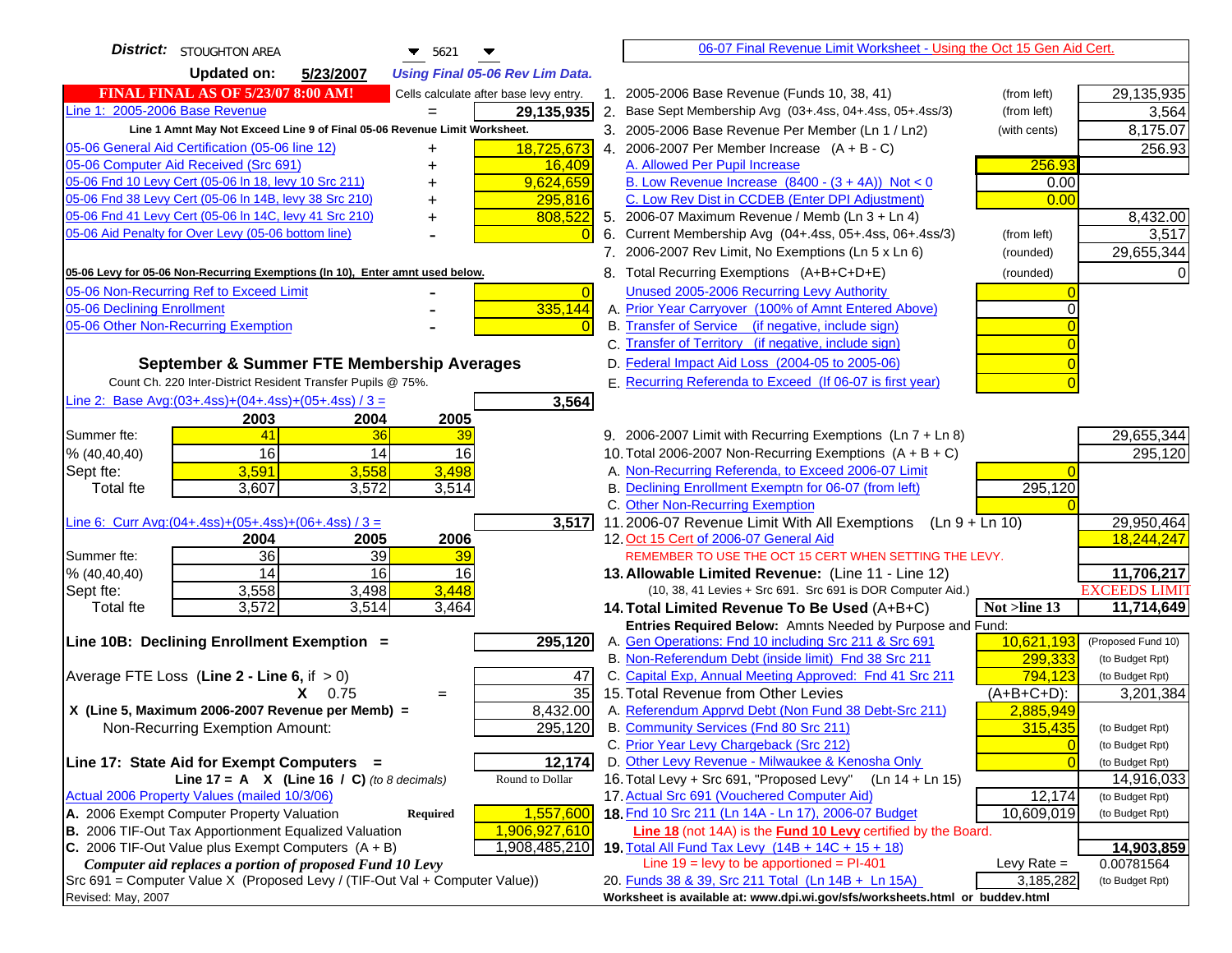| <b>DPI</b> Reconciliation                                                                                                     |                                                     |  |
|-------------------------------------------------------------------------------------------------------------------------------|-----------------------------------------------------|--|
| In order for the reconciliation to work properly, the                                                                         |                                                     |  |
| PI-401 must have been filed with the Department.<br>Numbers appearing in the green boxes below are actual, district-submitted |                                                     |  |
|                                                                                                                               |                                                     |  |
|                                                                                                                               | Do not type in these fields.                        |  |
|                                                                                                                               |                                                     |  |
| Fund 10, PI-401                                                                                                               | 10,609,019.00                                       |  |
| Fund 38, PI-401                                                                                                               | 299,333.00                                          |  |
| Fund 41, PI-401                                                                                                               | 794,123.00                                          |  |
|                                                                                                                               | 11,702,475.00                                       |  |
|                                                                                                                               |                                                     |  |
| Chargeback, PI-401                                                                                                            | 0.00                                                |  |
| Fund 39, PI-401                                                                                                               | 2,885,949.00                                        |  |
| Fund 80, PI-401                                                                                                               | 315,435.00                                          |  |
| Fund 48/Other, PI-401                                                                                                         | 0.00                                                |  |
|                                                                                                                               |                                                     |  |
| Total, PI-401                                                                                                                 | 14,903,859.00                                       |  |
|                                                                                                                               |                                                     |  |
| <b>Computer Aid</b>                                                                                                           | $12,174.00$ <------- don't change<br><b>Results</b> |  |
| You have overlevied by:                                                                                                       | 8,432                                               |  |
| N                                                                                                                             | 0                                                   |  |
| 0                                                                                                                             |                                                     |  |
|                                                                                                                               |                                                     |  |
| 0                                                                                                                             |                                                     |  |
|                                                                                                                               |                                                     |  |
|                                                                                                                               |                                                     |  |
|                                                                                                                               |                                                     |  |
| 0                                                                                                                             |                                                     |  |
|                                                                                                                               |                                                     |  |
|                                                                                                                               | $\bf{0}$                                            |  |
|                                                                                                                               |                                                     |  |
|                                                                                                                               |                                                     |  |
| 0                                                                                                                             |                                                     |  |
|                                                                                                                               |                                                     |  |
|                                                                                                                               |                                                     |  |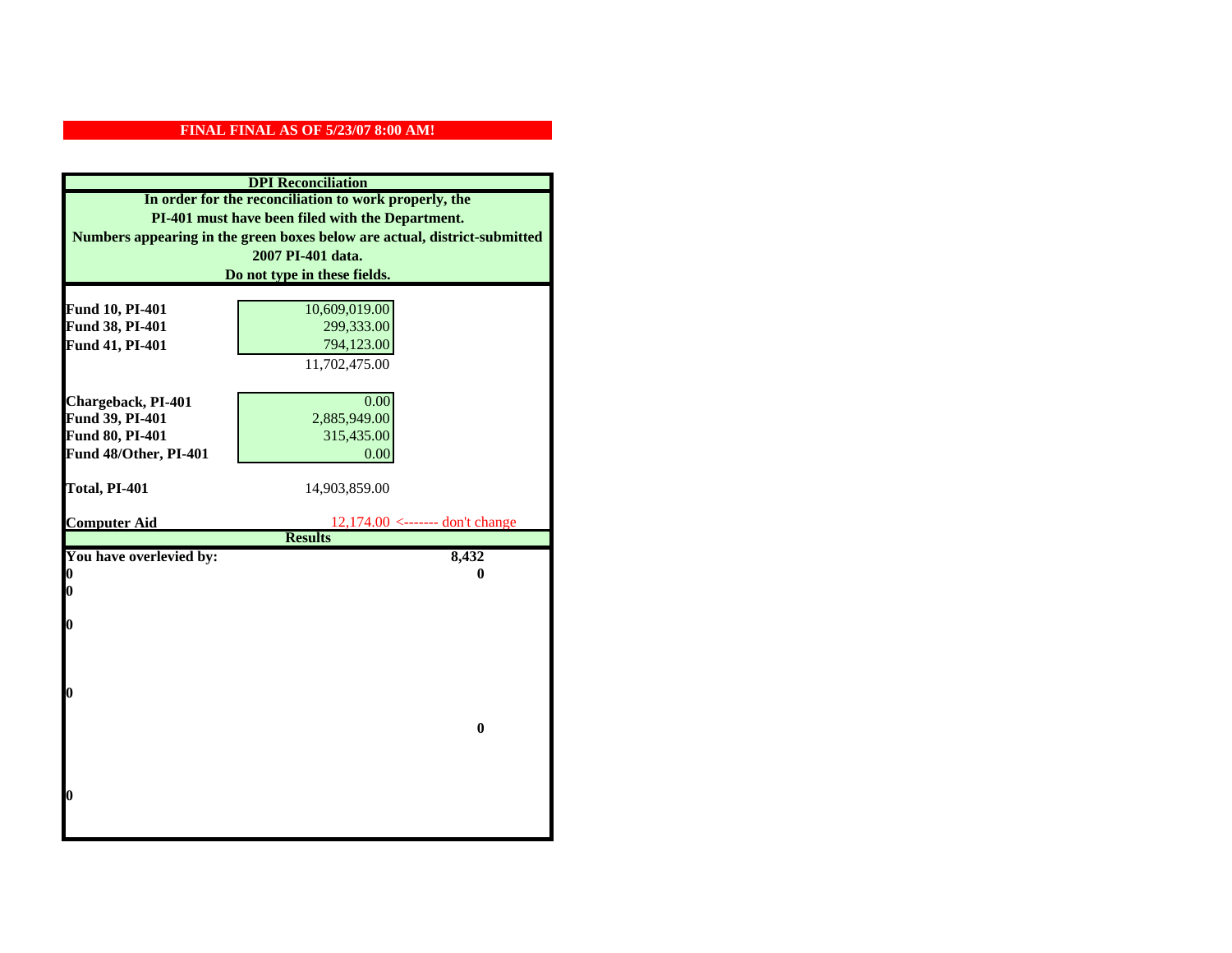| <b>District:</b> STRATFORD<br>$\blacktriangledown$ 5628                               | 06-07 Final Revenue Limit Worksheet - Using the Oct 15 Gen Aid Cert.                                                        |                                    |
|---------------------------------------------------------------------------------------|-----------------------------------------------------------------------------------------------------------------------------|------------------------------------|
| <b>Updated on:</b><br>5/23/2007<br><b>Using Final 05-06 Rev Lim Data.</b>             |                                                                                                                             |                                    |
| <b>FINAL FINAL AS OF 5/23/07 8:00 AM!</b><br>Cells calculate after base levy entry.   | 1. 2005-2006 Base Revenue (Funds 10, 38, 41)<br>(from left)                                                                 | 6,036,597                          |
| Line 1: 2005-2006 Base Revenue<br>6,036,597                                           | 2. Base Sept Membership Avg (03+.4ss, 04+.4ss, 05+.4ss/3)<br>(from left)                                                    | 752                                |
| Line 1 Amnt May Not Exceed Line 9 of Final 05-06 Revenue Limit Worksheet.             | 3. 2005-2006 Base Revenue Per Member (Ln 1 / Ln2)<br>(with cents)                                                           | 8,027.39                           |
| 4,454,296<br>05-06 General Aid Certification (05-06 line 12)<br>+                     | 4. 2006-2007 Per Member Increase $(A + B - C)$                                                                              | 372.61                             |
| 05-06 Computer Aid Received (Src 691)<br>2,706                                        | 256.93<br>A. Allowed Per Pupil Increase                                                                                     |                                    |
| 05-06 Fnd 10 Levy Cert (05-06 ln 18, levy 10 Src 211)<br>1,513,195                    | B. Low Revenue Increase $(8400 - (3 + 4A))$ Not < 0<br>115.68                                                               |                                    |
| 05-06 Fnd 38 Levy Cert (05-06 In 14B, levy 38 Src 210)<br>66,400<br>+                 | C. Low Rev Dist in CCDEB (Enter DPI Adjustment)<br>0.00                                                                     |                                    |
| 05-06 Fnd 41 Levy Cert (05-06 In 14C, levy 41 Src 210)<br>+                           | 5. 2006-07 Maximum Revenue / Memb (Ln 3 + Ln 4)                                                                             | 8,400.00                           |
| 05-06 Aid Penalty for Over Levy (05-06 bottom line)                                   | 6. Current Membership Avg (04+.4ss, 05+.4ss, 06+.4ss/3)<br>(from left)                                                      | 756                                |
|                                                                                       | 7. 2006-2007 Rev Limit, No Exemptions (Ln 5 x Ln 6)<br>(rounded)                                                            | 6,350,400                          |
| 05-06 Levy for 05-06 Non-Recurring Exemptions (In 10), Enter amnt used below.         | 8. Total Recurring Exemptions (A+B+C+D+E)<br>(rounded)                                                                      | 69,126                             |
| 05-06 Non-Recurring Ref to Exceed Limit<br>$\overline{0}$                             | Unused 2005-2006 Recurring Levy Authority<br>60,000                                                                         |                                    |
| 05-06 Declining Enrollment<br>$\Omega$                                                | A. Prior Year Carryover (100% of Amnt Entered Above)<br>60,000                                                              |                                    |
| 05-06 Other Non-Recurring Exemption                                                   | B. Transfer of Service (if negative, include sign)<br>9,126                                                                 |                                    |
|                                                                                       | C. Transfer of Territory (if negative, include sign)                                                                        |                                    |
| September & Summer FTE Membership Averages                                            | D. Federal Impact Aid Loss (2004-05 to 2005-06)                                                                             |                                    |
| Count Ch. 220 Inter-District Resident Transfer Pupils @ 75%.                          | E. Recurring Referenda to Exceed (If 06-07 is first year)                                                                   |                                    |
| Line 2: Base Avg: $(03+.4ss)+(04+.4ss)+(05+.4ss)/3 =$<br>752                          |                                                                                                                             |                                    |
| 2004<br>2005<br>2003                                                                  |                                                                                                                             |                                    |
| 21<br>Summer fte:<br>$\overline{22}$<br>20                                            | 9. 2006-2007 Limit with Recurring Exemptions (Ln 7 + Ln 8)                                                                  | 6,419,526                          |
| 8<br>9<br>8<br>% (40, 40, 40)                                                         | 10. Total 2006-2007 Non-Recurring Exemptions $(A + B + C)$                                                                  |                                    |
| 753<br>745<br>733<br>Sept fte:                                                        | A. Non-Recurring Referenda, to Exceed 2006-07 Limit                                                                         |                                    |
| 761<br>742<br>753<br><b>Total fte</b>                                                 | B. Declining Enrollment Exemptn for 06-07 (from left)                                                                       |                                    |
|                                                                                       | C. Other Non-Recurring Exemption                                                                                            |                                    |
| Line 6: Curr Avg: $(04+.4ss)+(05+.4ss)+(06+.4ss)/3 =$<br>7561<br>2004<br>2005<br>2006 | 11.2006-07 Revenue Limit With All Exemptions (Ln 9 + Ln 10)<br>12. Oct 15 Cert of 2006-07 General Aid                       | 6,419,526<br>4,642,431             |
| $\overline{22}$<br>20<br>Summer fte:<br>23                                            | REMEMBER TO USE THE OCT 15 CERT WHEN SETTING THE LEVY.                                                                      |                                    |
| 9<br>8<br>9<br>% (40, 40, 40)                                                         | 13. Allowable Limited Revenue: (Line 11 - Line 12)                                                                          | 1,777,095                          |
| 733<br>745<br>763<br>Sept fte:                                                        | (10, 38, 41 Levies + Src 691. Src 691 is DOR Computer Aid.)                                                                 |                                    |
| 753<br>$\overline{742}$<br>$\overline{772}$<br><b>Total fte</b>                       | 14. Total Limited Revenue To Be Used (A+B+C)<br>Not >line 13                                                                | 1,777,095                          |
|                                                                                       | Entries Required Below: Amnts Needed by Purpose and Fund:                                                                   |                                    |
| Line 10B: Declining Enrollment Exemption =                                            | A. Gen Operations: Fnd 10 including Src 211 & Src 691<br>1,738,173                                                          | (Proposed Fund 10)                 |
|                                                                                       | B. Non-Referendum Debt (inside limit) Fnd 38 Src 211<br>38,922                                                              | (to Budget Rpt)                    |
| Average FTE Loss (Line $2 -$ Line 6, if $> 0$ )                                       | C. Capital Exp, Annual Meeting Approved: Fnd 41 Src 211                                                                     | (to Budget Rpt)                    |
| $X = 0.75$<br>$=$                                                                     | 15. Total Revenue from Other Levies<br>(A+B+C+D):                                                                           | 403,735                            |
| X (Line 5, Maximum 2006-2007 Revenue per Memb) =                                      | A. Referendum Apprvd Debt (Non Fund 38 Debt-Src 211)<br>403,735                                                             |                                    |
| Non-Recurring Exemption Amount:                                                       | B. Community Services (Fnd 80 Src 211)                                                                                      | (to Budget Rpt)                    |
| 2,483<br>Line 17: State Aid for Exempt Computers =                                    | C. Prior Year Levy Chargeback (Src 212)<br>$\overline{0}$<br>D. Other Levy Revenue - Milwaukee & Kenosha Only<br>$\sqrt{ }$ | (to Budget Rpt)<br>(to Budget Rpt) |
| Line 17 = A $X$ (Line 16 / C) (to 8 decimals)<br>Round to Dollar                      | 16. Total Levy + Src 691, "Proposed Levy"<br>$(Ln 14 + Ln 15)$                                                              | 2,180,830                          |
| Actual 2006 Property Values (mailed 10/3/06)                                          | 17. Actual Src 691 (Vouchered Computer Aid)<br>2,483                                                                        | (to Budget Rpt)                    |
| A. 2006 Exempt Computer Property Valuation<br>Required<br>334,100                     | 18. Fnd 10 Src 211 (Ln 14A - Ln 17), 2006-07 Budget<br>1,735,690                                                            | (to Budget Rpt)                    |
| B. 2006 TIF-Out Tax Apportionment Equalized Valuation<br>293,110,498                  | <b>Line 18</b> (not 14A) is the <b>Fund 10 Levy</b> certified by the Board.                                                 |                                    |
| C. 2006 TIF-Out Value plus Exempt Computers $(A + B)$<br>293,444,598                  | 19. Total All Fund Tax Levy (14B + 14C + 15 + 18)                                                                           | 2,178,347                          |
| Computer aid replaces a portion of proposed Fund 10 Levy                              | Line $19 = \text{levy}$ to be apportioned = PI-401<br>Levy Rate $=$                                                         | 0.00743183                         |
| Src 691 = Computer Value X (Proposed Levy / (TIF-Out Val + Computer Value))           | 20. Funds 38 & 39, Src 211 Total (Ln 14B + Ln 15A)<br>442,657                                                               | (to Budget Rpt)                    |
| Revised: May, 2007                                                                    | Worksheet is available at: www.dpi.wi.gov/sfs/worksheets.html or buddev.html                                                |                                    |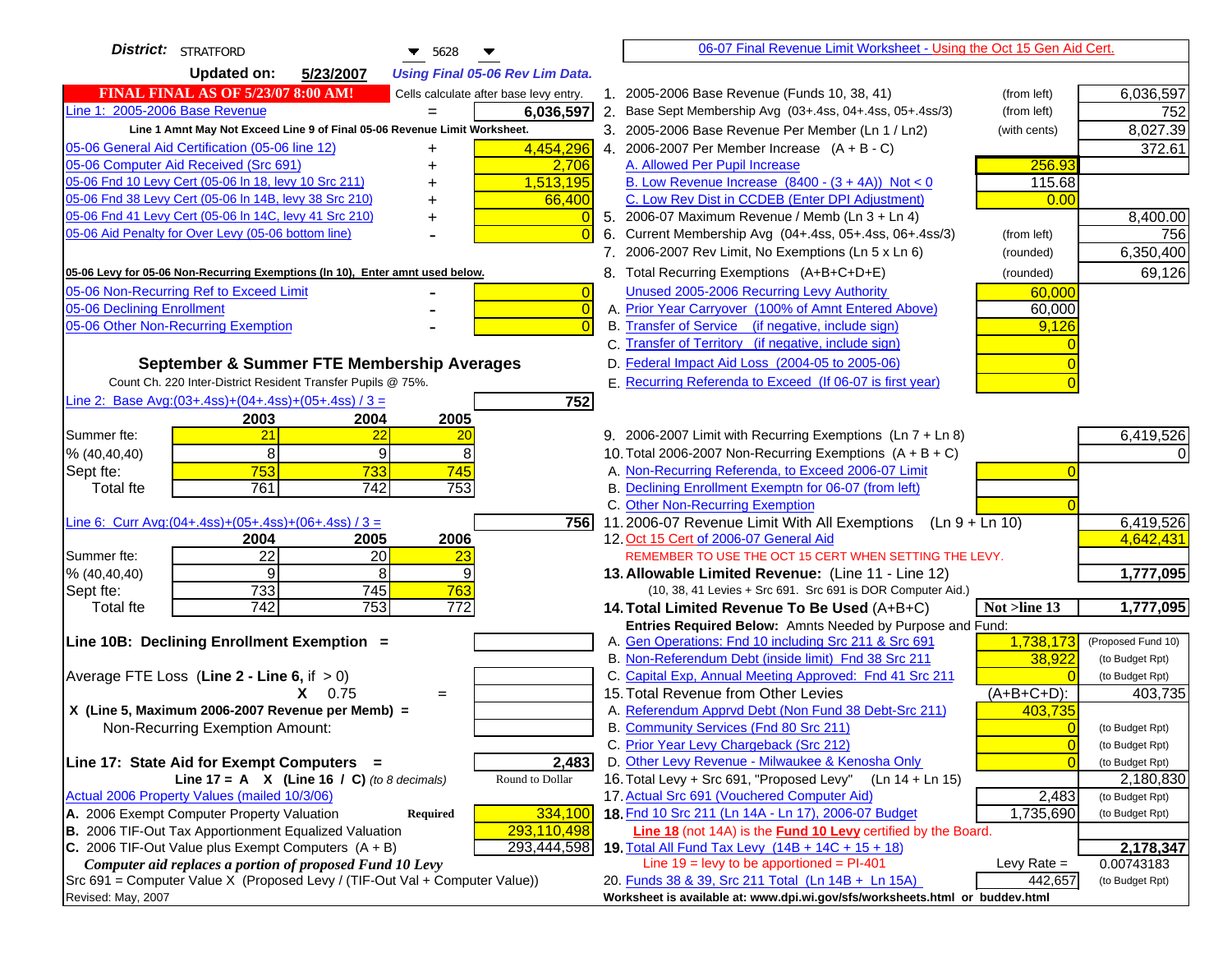| <b>DPI</b> Reconciliation                             |                                                                           |  |
|-------------------------------------------------------|---------------------------------------------------------------------------|--|
| In order for the reconciliation to work properly, the |                                                                           |  |
| PI-401 must have been filed with the Department.      |                                                                           |  |
|                                                       | Numbers appearing in the green boxes below are actual, district-submitted |  |
|                                                       | 2007 PI-401 data.                                                         |  |
|                                                       | Do not type in these fields.                                              |  |
|                                                       |                                                                           |  |
| Fund 10, PI-401                                       | 1,735,690.00                                                              |  |
| Fund 38, PI-401                                       | 38,922.00                                                                 |  |
| Fund 41, PI-401                                       | 0.00                                                                      |  |
|                                                       | 1,774,612.00                                                              |  |
|                                                       |                                                                           |  |
| Chargeback, PI-401                                    | 0.00                                                                      |  |
| Fund 39, PI-401                                       | 403,735.00                                                                |  |
| Fund 80, PI-401                                       | 0.00                                                                      |  |
| Fund 48/Other, PI-401                                 | 0.00                                                                      |  |
| Total, PI-401                                         | 2,178,347.00                                                              |  |
|                                                       |                                                                           |  |
| <b>Computer Aid</b>                                   | $2,483.00$ <------- don't change                                          |  |
|                                                       | <b>Results</b>                                                            |  |
| $\overline{\mathbf{0}}$                               | $\mathbf{0}$                                                              |  |
| 0                                                     | 0                                                                         |  |
| You have levied to your maximum.                      |                                                                           |  |
| $\bf{0}$                                              |                                                                           |  |
|                                                       |                                                                           |  |
|                                                       |                                                                           |  |
|                                                       |                                                                           |  |
|                                                       |                                                                           |  |
| 0                                                     |                                                                           |  |
|                                                       |                                                                           |  |
|                                                       | $\bf{0}$                                                                  |  |
|                                                       |                                                                           |  |
|                                                       |                                                                           |  |
|                                                       |                                                                           |  |
| 0                                                     |                                                                           |  |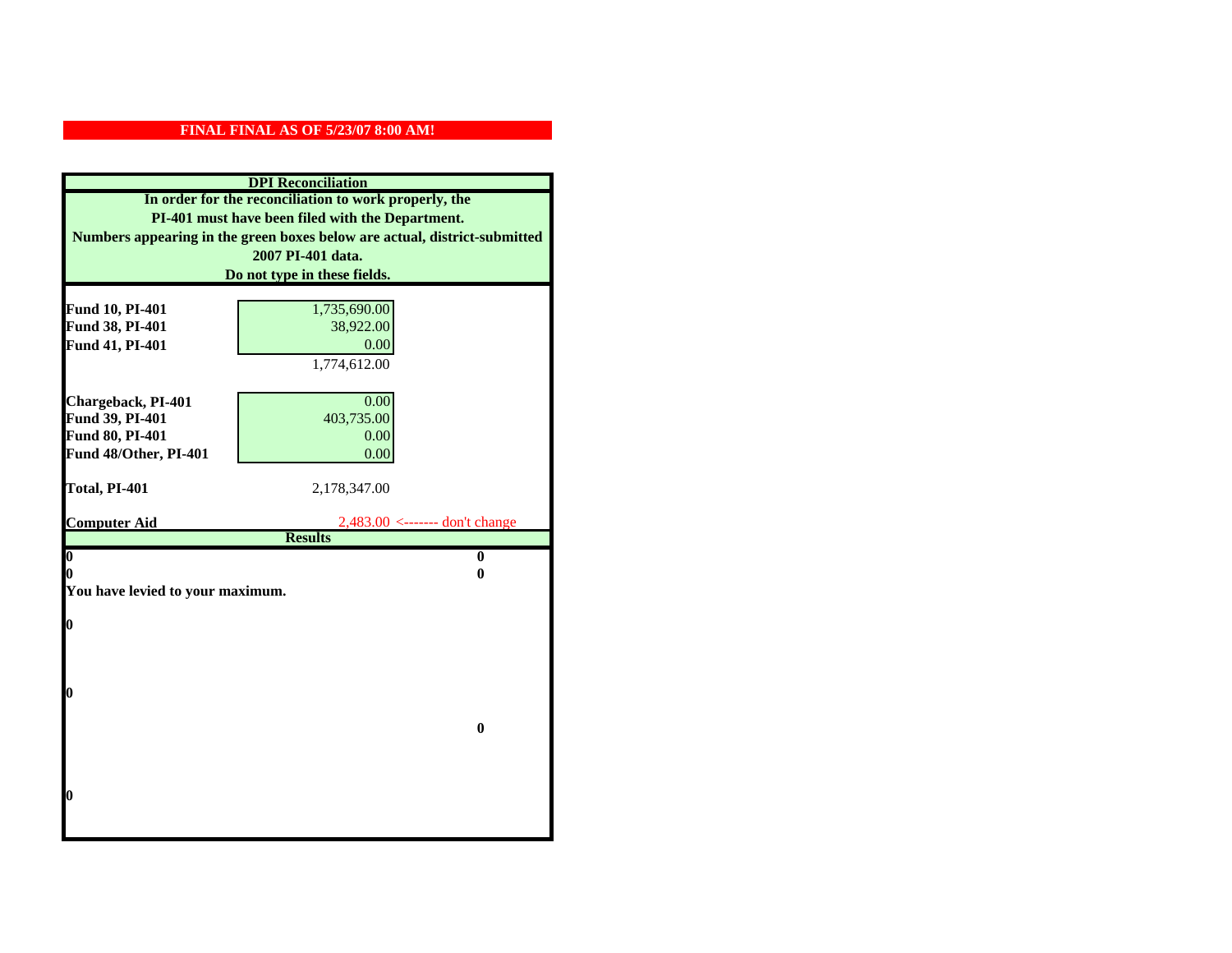| <b>District:</b> STURGEON BAY<br>$\blacktriangledown$ 5642                                                                            |                | 06-07 Final Revenue Limit Worksheet - Using the Oct 15 Gen Aid Cert.                               |               |                    |
|---------------------------------------------------------------------------------------------------------------------------------------|----------------|----------------------------------------------------------------------------------------------------|---------------|--------------------|
| <b>Updated on:</b><br>5/23/2007<br><b>Using Final 05-06 Rev Lim Data.</b>                                                             |                |                                                                                                    |               |                    |
| <b>FINAL FINAL AS OF 5/23/07 8:00 AM!</b><br>Cells calculate after base levy entry.                                                   |                | 1. 2005-2006 Base Revenue (Funds 10, 38, 41)                                                       | (from left)   | 10,362,360         |
| Line 1: 2005-2006 Base Revenue<br>10,362,360                                                                                          |                | 2. Base Sept Membership Avg (03+.4ss, 04+.4ss, 05+.4ss/3)                                          | (from left)   | 1,277              |
| Line 1 Amnt May Not Exceed Line 9 of Final 05-06 Revenue Limit Worksheet.                                                             |                | 3. 2005-2006 Base Revenue Per Member (Ln 1 / Ln2)                                                  | (with cents)  | 8,114.61           |
| 5,066,418<br>05-06 General Aid Certification (05-06 line 12)                                                                          |                | 4. 2006-2007 Per Member Increase $(A + B - C)$                                                     |               | 285.39             |
| 05-06 Computer Aid Received (Src 691)<br>16,550                                                                                       |                | A. Allowed Per Pupil Increase                                                                      | 256.93        |                    |
| 05-06 Fnd 10 Levy Cert (05-06 In 18, levy 10 Src 211)<br>5,546,692                                                                    |                | B. Low Revenue Increase $(8400 - (3 + 4A))$ Not < 0                                                | 28.46         |                    |
| 05-06 Fnd 38 Levy Cert (05-06 In 14B, levy 38 Src 210)                                                                                |                | C. Low Rev Dist in CCDEB (Enter DPI Adjustment)                                                    | 0.00          |                    |
| 05-06 Fnd 41 Levy Cert (05-06 In 14C, levy 41 Src 210)<br>+                                                                           | $\overline{0}$ | 5. 2006-07 Maximum Revenue / Memb (Ln 3 + Ln 4)                                                    |               | 8,400.00           |
| 05-06 Aid Penalty for Over Levy (05-06 bottom line)                                                                                   | $\Omega$<br>6. | Current Membership Avg (04+.4ss, 05+.4ss, 06+.4ss/3)                                               | (from left)   | 1,240              |
|                                                                                                                                       |                | 7. 2006-2007 Rev Limit, No Exemptions (Ln 5 x Ln 6)                                                | (rounded)     | 10,416,000         |
| 05-06 Levy for 05-06 Non-Recurring Exemptions (In 10), Enter amnt used below.                                                         |                | 8. Total Recurring Exemptions (A+B+C+D+E)                                                          | (rounded)     | 53,870             |
| 05-06 Non-Recurring Ref to Exceed Limit                                                                                               | $\overline{0}$ | Unused 2005-2006 Recurring Levy Authority                                                          |               |                    |
| 267,300<br>05-06 Declining Enrollment                                                                                                 |                | A. Prior Year Carryover (100% of Amnt Entered Above)                                               | ∩             |                    |
| 05-06 Other Non-Recurring Exemption                                                                                                   |                | B. Transfer of Service (if negative, include sign)                                                 | 53,870        |                    |
|                                                                                                                                       |                | C. Transfer of Territory (if negative, include sign)                                               |               |                    |
| September & Summer FTE Membership Averages                                                                                            |                | D. Federal Impact Aid Loss (2004-05 to 2005-06)                                                    |               |                    |
| Count Ch. 220 Inter-District Resident Transfer Pupils @ 75%.                                                                          |                | E. Recurring Referenda to Exceed (If 06-07 is first year)                                          |               |                    |
| Line 2: Base Avg: (03+.4ss) + (04+.4ss) + (05+.4ss) / 3 =<br>1,277                                                                    |                |                                                                                                    |               |                    |
| 2003<br>2004<br>2005                                                                                                                  |                |                                                                                                    |               |                    |
| Summer fte:<br>11<br>11<br>11                                                                                                         |                | 9. 2006-2007 Limit with Recurring Exemptions (Ln 7 + Ln 8)                                         |               | 10,469,870         |
| 4<br>4<br>% (40, 40, 40)                                                                                                              |                | 10. Total 2006-2007 Non-Recurring Exemptions $(A + B + C)$                                         |               | 235,200            |
| 1,221<br>1,318<br>1,279<br>Sept fte:                                                                                                  |                | A. Non-Recurring Referenda, to Exceed 2006-07 Limit                                                |               |                    |
| Total fte<br>1,322<br>1,283<br>1,225                                                                                                  |                | B. Declining Enrollment Exemptn for 06-07 (from left)                                              | 235,200       |                    |
|                                                                                                                                       |                | C. Other Non-Recurring Exemption                                                                   |               |                    |
| Line 6: Curr Avg: $(04+.4ss)+(05+.4ss)+(06+.4ss)/3 =$<br>1,240                                                                        |                | 11.2006-07 Revenue Limit With All Exemptions<br>$(Ln 9 + Ln 10)$                                   |               | 10,705,070         |
| 2006<br>2005<br>2004<br>Summer fte:<br>11<br>11                                                                                       |                | 12. Oct 15 Cert of 2006-07 General Aid<br>REMEMBER TO USE THE OCT 15 CERT WHEN SETTING THE LEVY.   |               | 5,147,759          |
| % (40, 40, 40)<br>4<br>4                                                                                                              |                | 13. Allowable Limited Revenue: (Line 11 - Line 12)                                                 |               | 5,557,311          |
| 1,221<br>1,209<br>1,279<br>Sept fte:                                                                                                  |                | (10, 38, 41 Levies + Src 691. Src 691 is DOR Computer Aid.)                                        |               |                    |
| 1,283<br>1,225<br>1,211<br><b>Total fte</b>                                                                                           |                | 14. Total Limited Revenue To Be Used (A+B+C)                                                       | Not >line 13  | 5,557,311          |
|                                                                                                                                       |                | Entries Required Below: Amnts Needed by Purpose and Fund:                                          |               |                    |
| 235,200<br>Line 10B: Declining Enrollment Exemption =                                                                                 |                | A. Gen Operations: Fnd 10 including Src 211 & Src 691                                              | 5,557,311     | (Proposed Fund 10) |
|                                                                                                                                       |                | B. Non-Referendum Debt (inside limit) Fnd 38 Src 211                                               | $\Omega$      | (to Budget Rpt)    |
| 37<br>Average FTE Loss (Line $2 -$ Line 6, if $> 0$ )                                                                                 |                | C. Capital Exp, Annual Meeting Approved: Fnd 41 Src 211                                            |               | (to Budget Rpt)    |
| 28<br>$X = 0.75$<br>$=$                                                                                                               |                | 15. Total Revenue from Other Levies                                                                | $(A+B+C+D)$ : | 905,530            |
| X (Line 5, Maximum 2006-2007 Revenue per Memb) =<br>8,400.00                                                                          |                | A. Referendum Apprvd Debt (Non Fund 38 Debt-Src 211)                                               | 808,895       |                    |
| 235,200<br>Non-Recurring Exemption Amount:                                                                                            |                | B. Community Services (Fnd 80 Src 211)                                                             | 95,085        | (to Budget Rpt)    |
|                                                                                                                                       |                | C. Prior Year Levy Chargeback (Src 212)                                                            | 1,550         | (to Budget Rpt)    |
| 24,631<br>Line 17: State Aid for Exempt Computers =                                                                                   |                | D. Other Levy Revenue - Milwaukee & Kenosha Only                                                   |               | (to Budget Rpt)    |
| Round to Dollar<br>Line 17 = A $X$ (Line 16 / C) (to 8 decimals)                                                                      |                | 16. Total Levy + Src 691, "Proposed Levy"<br>(Ln 14 + Ln 15)                                       |               | 6,462,841          |
| Actual 2006 Property Values (mailed 10/3/06)<br>2,998,200                                                                             |                | 17. Actual Src 691 (Vouchered Computer Aid)<br>18. Fnd 10 Src 211 (Ln 14A - Ln 17), 2006-07 Budget | 24,631        | (to Budget Rpt)    |
| A. 2006 Exempt Computer Property Valuation<br><b>Required</b><br>B. 2006 TIF-Out Tax Apportionment Equalized Valuation<br>783,689,407 |                | Line 18 (not 14A) is the Fund 10 Levy certified by the Board.                                      | 5,532,680     | (to Budget Rpt)    |
| C. 2006 TIF-Out Value plus Exempt Computers $(A + B)$<br>786,687,607                                                                  |                | 19. Total All Fund Tax Levy (14B + 14C + 15 + 18)                                                  |               | 6,438,210          |
| Computer aid replaces a portion of proposed Fund 10 Levy                                                                              |                | Line $19$ = levy to be apportioned = PI-401                                                        | Levy Rate $=$ | 0.00821526         |
| Src 691 = Computer Value X (Proposed Levy / (TIF-Out Val + Computer Value))                                                           |                | 20. Funds 38 & 39, Src 211 Total (Ln 14B + Ln 15A)                                                 | 808,895       | (to Budget Rpt)    |
| Revised: May, 2007                                                                                                                    |                | Worksheet is available at: www.dpi.wi.gov/sfs/worksheets.html or buddev.html                       |               |                    |
|                                                                                                                                       |                |                                                                                                    |               |                    |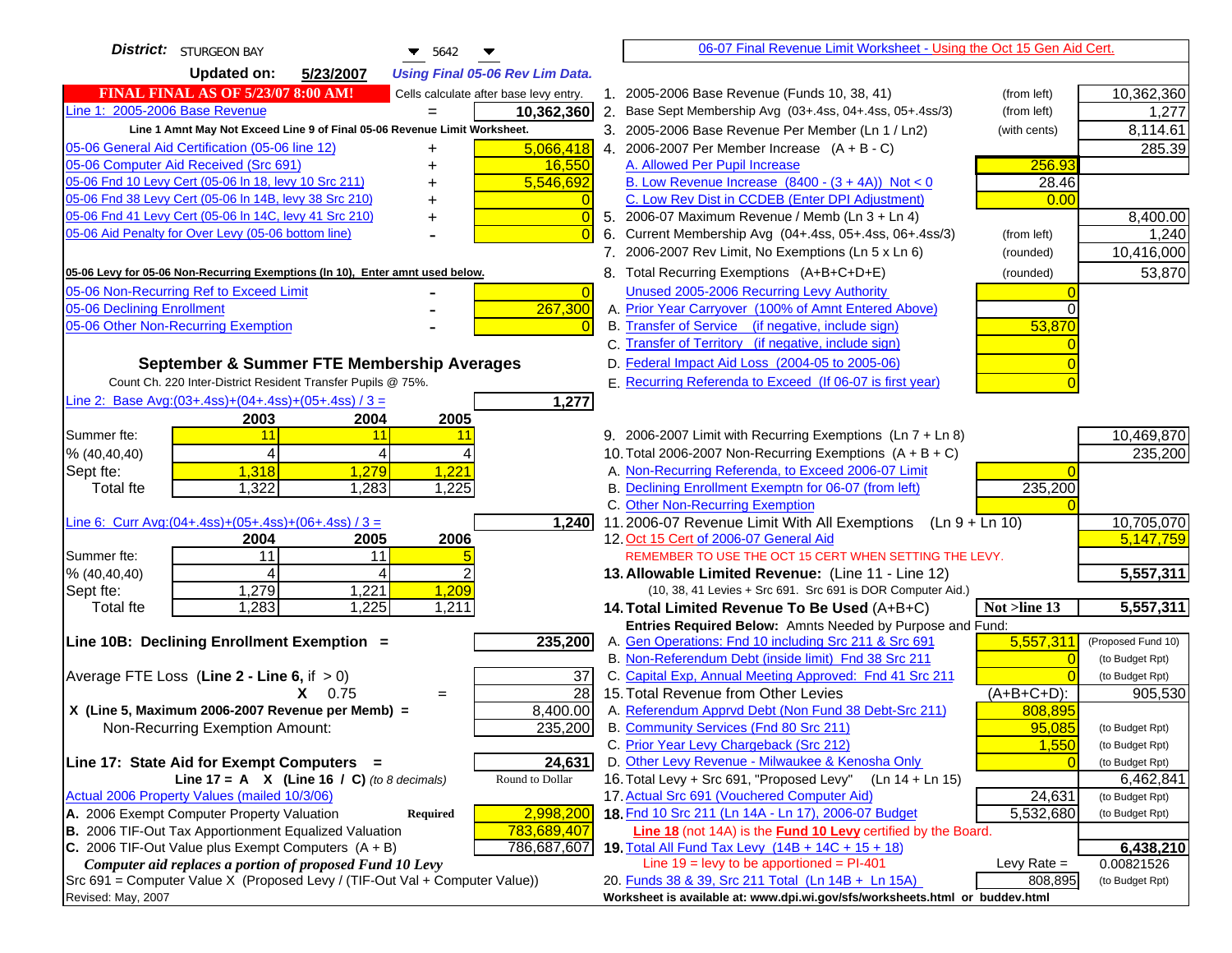| <b>DPI</b> Reconciliation                                                                                                     |                                   |  |                   |
|-------------------------------------------------------------------------------------------------------------------------------|-----------------------------------|--|-------------------|
| In order for the reconciliation to work properly, the                                                                         |                                   |  |                   |
| PI-401 must have been filed with the Department.<br>Numbers appearing in the green boxes below are actual, district-submitted |                                   |  |                   |
|                                                                                                                               |                                   |  | 2007 PI-401 data. |
|                                                                                                                               | Do not type in these fields.      |  |                   |
|                                                                                                                               |                                   |  |                   |
| Fund 10, PI-401                                                                                                               | 5,532,680.00                      |  |                   |
| Fund 38, PI-401                                                                                                               | 0.00                              |  |                   |
| Fund 41, PI-401                                                                                                               | 0.00                              |  |                   |
|                                                                                                                               | 5,532,680.00                      |  |                   |
|                                                                                                                               |                                   |  |                   |
| Chargeback, PI-401                                                                                                            | 1,550.00                          |  |                   |
| Fund 39, PI-401                                                                                                               | 808,895.00                        |  |                   |
| Fund 80, PI-401                                                                                                               | 95,085.00                         |  |                   |
| Fund 48/Other, PI-401                                                                                                         | 0.00                              |  |                   |
| Total, PI-401                                                                                                                 | 6,438,210.00                      |  |                   |
|                                                                                                                               |                                   |  |                   |
| <b>Computer Aid</b>                                                                                                           | $24,631.00$ <------- don't change |  |                   |
|                                                                                                                               | <b>Results</b>                    |  |                   |
| $\overline{\mathbf{0}}$                                                                                                       | $\mathbf{0}$                      |  |                   |
| 0                                                                                                                             | 0                                 |  |                   |
| You have levied to your maximum.                                                                                              |                                   |  |                   |
| $\bf{0}$                                                                                                                      |                                   |  |                   |
|                                                                                                                               |                                   |  |                   |
|                                                                                                                               |                                   |  |                   |
|                                                                                                                               |                                   |  |                   |
| 0                                                                                                                             |                                   |  |                   |
|                                                                                                                               |                                   |  |                   |
|                                                                                                                               | $\bf{0}$                          |  |                   |
|                                                                                                                               |                                   |  |                   |
|                                                                                                                               |                                   |  |                   |
|                                                                                                                               |                                   |  |                   |
|                                                                                                                               |                                   |  |                   |
| 0                                                                                                                             |                                   |  |                   |
|                                                                                                                               |                                   |  |                   |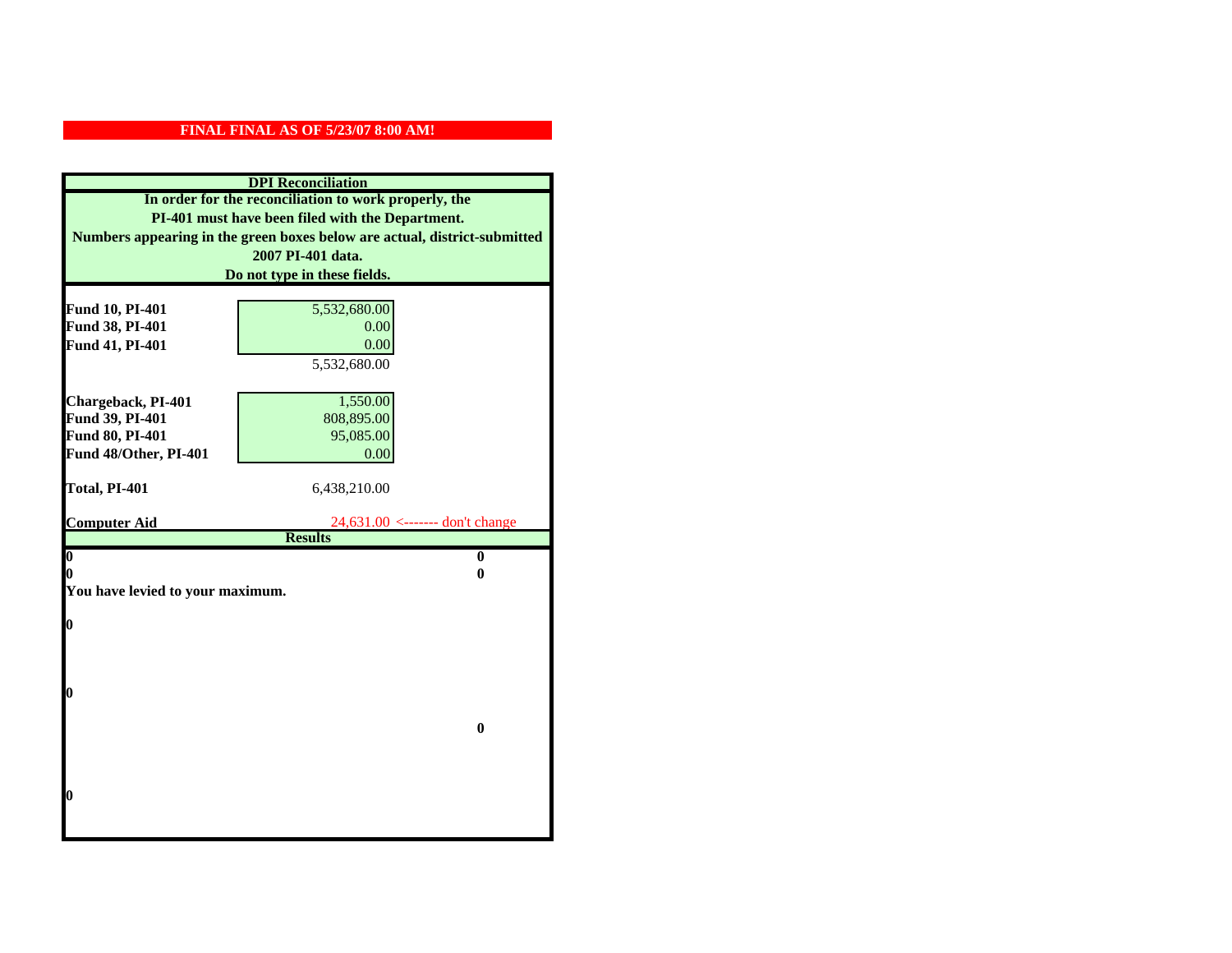| <b>Updated on:</b><br>5/23/2007<br><b>Using Final 05-06 Rev Lim Data.</b><br><b>FINAL FINAL AS OF 5/23/07 8:00 AM!</b><br>51,873,919<br>Cells calculate after base levy entry.<br>1. 2005-2006 Base Revenue (Funds 10, 38, 41)<br>(from left)<br>Line 1: 2005-2006 Base Revenue<br>51,873,919<br>2. Base Sept Membership Avg (03+.4ss, 04+.4ss, 05+.4ss/3)<br>5,522<br>(from left)<br>Line 1 Amnt May Not Exceed Line 9 of Final 05-06 Revenue Limit Worksheet.<br>9,394.05<br>3. 2005-2006 Base Revenue Per Member (Ln 1 / Ln2)<br>(with cents)<br>24,033,661<br>05-06 General Aid Certification (05-06 line 12)<br>4. 2006-2007 Per Member Increase $(A + B - C)$<br>256.93<br>+<br>05-06 Computer Aid Received (Src 691)<br>A. Allowed Per Pupil Increase<br>256.93<br>522,837<br>05-06 Fnd 10 Levy Cert (05-06 ln 18, levy 10 Src 211)<br>26,865,486<br>B. Low Revenue Increase $(8400 - (3 + 4A))$ Not < 0<br>0.00<br>05-06 Fnd 38 Levy Cert (05-06 In 14B, levy 38 Src 210)<br>C. Low Rev Dist in CCDEB (Enter DPI Adjustment)<br>0.00<br>587,918<br>05-06 Fnd 41 Levy Cert (05-06 In 14C, levy 41 Src 210)<br>9,650.98<br>5. 2006-07 Maximum Revenue / Memb (Ln 3 + Ln 4)<br>$\overline{0}$<br>05-06 Aid Penalty for Over Levy (05-06 bottom line)<br>6. Current Membership Avg (04+.4ss, 05+.4ss, 06+.4ss/3)<br>(from left)<br>5,758<br>$\Omega$<br>7. 2006-2007 Rev Limit, No Exemptions (Ln 5 x Ln 6)<br>55,570,343<br>(rounded)<br>689,848<br>8. Total Recurring Exemptions (A+B+C+D+E)<br>(rounded)<br>05-06 Non-Recurring Ref to Exceed Limit<br>135,983<br>Unused 2005-2006 Recurring Levy Authority<br>05-06 Declining Enrollment<br>A. Prior Year Carryover (100% of Amnt Entered Above)<br>$\overline{0}$<br>05-06 Other Non-Recurring Exemption<br>B. Transfer of Service (if negative, include sign)<br>689,848<br>$\Omega$<br>C. Transfer of Territory (if negative, include sign)<br>D. Federal Impact Aid Loss (2004-05 to 2005-06)<br>September & Summer FTE Membership Averages<br>E. Recurring Referenda to Exceed (If 06-07 is first year)<br>Count Ch. 220 Inter-District Resident Transfer Pupils @ 75%.<br>Line 2: Base Avg: $(03+.4ss)+(04+.4ss)+(05+.4ss)/3 =$<br>5,522<br>2003<br>2004<br>2005<br>56,260,191<br>80<br>83<br>93<br>9. 2006-2007 Limit with Recurring Exemptions (Ln 7 + Ln 8)<br>32<br>33<br>37<br>419,282<br>10. Total 2006-2007 Non-Recurring Exemptions $(A + B + C)$<br>% (40, 40, 40)<br>5,709<br>A. Non-Recurring Referenda, to Exceed 2006-07 Limit<br>5,247<br>5,509<br>419,282<br>Sept fte:<br>B. Declining Enrollment Exemptn for 06-07 (from left)<br><b>Total</b> fte<br>5,279<br>5,542<br>5,746<br>C. Other Non-Recurring Exemption<br>56,679,473<br>5,758<br>11.2006-07 Revenue Limit With All Exemptions (Ln $9 + \overline{\text{Ln }10}$ )<br>Line 6: Curr Avg: $(04+.4ss)+(05+.4ss)+(06+.4ss)/3=$<br>26,441,402<br>2006<br>12. Oct 15 Cert of 2006-07 General Aid<br>2004<br>2005<br>83<br>93<br>Summer fte:<br>88<br>REMEMBER TO USE THE OCT 15 CERT WHEN SETTING THE LEVY.<br>$\overline{37}$<br>33<br>35<br>30,238,071<br>% (40, 40, 40)<br>13. Allowable Limited Revenue: (Line 11 - Line 12)<br>5,950<br>5,509<br>5,709<br>Sept fte:<br>(10, 38, 41 Levies + Src 691. Src 691 is DOR Computer Aid.)<br>$\overline{5,746}$<br>29,537,691<br>5,542<br>5,985<br><b>Total fte</b><br>14. Total Limited Revenue To Be Used (A+B+C)<br>Not >line 13<br>Entries Required Below: Amnts Needed by Purpose and Fund:<br>29,054,704<br>A. Gen Operations: Fnd 10 including Src 211 & Src 691<br>Line 10B: Declining Enrollment Exemption =<br>(Proposed Fund 10)<br>B. Non-Referendum Debt (inside limit) Fnd 38 Src 211<br>482,987<br>(to Budget Rpt)<br>C. Capital Exp, Annual Meeting Approved: Fnd 41 Src 211<br>(to Budget Rpt)<br>15. Total Revenue from Other Levies<br>$X = 0.75$<br>$(A+B+C+D)$ :<br>5,001,034<br>$=$<br>X (Line 5, Maximum 2006-2007 Revenue per Memb) =<br>A. Referendum Apprvd Debt (Non Fund 38 Debt-Src 211)<br>4,993,034<br>B. Community Services (Fnd 80 Src 211)<br>Non-Recurring Exemption Amount:<br>(to Budget Rpt)<br>C. Prior Year Levy Chargeback (Src 212)<br>8,000<br>(to Budget Rpt)<br>D. Other Levy Revenue - Milwaukee & Kenosha Only<br>Line 17: State Aid for Exempt Computers =<br>551,901<br>(to Budget Rpt)<br>16. Total Levy + Src 691, "Proposed Levy"<br>Line 17 = A $X$ (Line 16 / C) (to 8 decimals)<br>Round to Dollar<br>$(Ln 14 + Ln 15)$<br>34,538,725<br>Actual 2006 Property Values (mailed 10/3/06)<br>17. Actual Src 691 (Vouchered Computer Aid)<br>551,901<br>(to Budget Rpt)<br>18. Fnd 10 Src 211 (Ln 14A - Ln 17), 2006-07 Budget<br>A. 2006 Exempt Computer Property Valuation<br>56,842,500<br>28,502,803<br>Required<br>(to Budget Rpt)<br>B. 2006 TIF-Out Tax Apportionment Equalized Valuation<br>3,500,438,356<br><b>Line 18</b> (not 14A) is the <b>Fund 10 Levy</b> certified by the Board.<br>C. 2006 TIF-Out Value plus Exempt Computers $(A + B)$<br>3,557,280,856<br>19. Total All Fund Tax Levy (14B + 14C + 15 + 18)<br>33,986,824<br>Line $19 = \text{levy}$ to be apportioned = PI-401<br>Computer aid replaces a portion of proposed Fund 10 Levy<br>Levy Rate $=$<br>0.00970931<br>5,476,021<br>20. Funds 38 & 39, Src 211 Total (Ln 14B + Ln 15A)<br>(to Budget Rpt) | District:<br><b>SUN PRAIRIE AREA</b><br>$\blacktriangledown$ 5656             | 06-07 Final Revenue Limit Worksheet - Using the Oct 15 Gen Aid Cert.         |  |
|------------------------------------------------------------------------------------------------------------------------------------------------------------------------------------------------------------------------------------------------------------------------------------------------------------------------------------------------------------------------------------------------------------------------------------------------------------------------------------------------------------------------------------------------------------------------------------------------------------------------------------------------------------------------------------------------------------------------------------------------------------------------------------------------------------------------------------------------------------------------------------------------------------------------------------------------------------------------------------------------------------------------------------------------------------------------------------------------------------------------------------------------------------------------------------------------------------------------------------------------------------------------------------------------------------------------------------------------------------------------------------------------------------------------------------------------------------------------------------------------------------------------------------------------------------------------------------------------------------------------------------------------------------------------------------------------------------------------------------------------------------------------------------------------------------------------------------------------------------------------------------------------------------------------------------------------------------------------------------------------------------------------------------------------------------------------------------------------------------------------------------------------------------------------------------------------------------------------------------------------------------------------------------------------------------------------------------------------------------------------------------------------------------------------------------------------------------------------------------------------------------------------------------------------------------------------------------------------------------------------------------------------------------------------------------------------------------------------------------------------------------------------------------------------------------------------------------------------------------------------------------------------------------------------------------------------------------------------------------------------------------------------------------------------------------------------------------------------------------------------------------------------------------------------------------------------------------------------------------------------------------------------------------------------------------------------------------------------------------------------------------------------------------------------------------------------------------------------------------------------------------------------------------------------------------------------------------------------------------------------------------------------------------------------------------------------------------------------------------------------------------------------------------------------------------------------------------------------------------------------------------------------------------------------------------------------------------------------------------------------------------------------------------------------------------------------------------------------------------------------------------------------------------------------------------------------------------------------------------------------------------------------------------------------------------------------------------------------------------------------------------------------------------------------------------------------------------------------------------------------------------------------------------------------------------------------------------------------------------------------------------------------------------------------------------------------------------------------------------------------------------------------------------------------------------------------------------------------------------------------------------------------------------------------------------------------------------------------------------------------------------------------------------------------------------------------------------------------------------------------------------------------------------------------------------------------------------------------------------------------------------------------------------------------------------------------|-------------------------------------------------------------------------------|------------------------------------------------------------------------------|--|
|                                                                                                                                                                                                                                                                                                                                                                                                                                                                                                                                                                                                                                                                                                                                                                                                                                                                                                                                                                                                                                                                                                                                                                                                                                                                                                                                                                                                                                                                                                                                                                                                                                                                                                                                                                                                                                                                                                                                                                                                                                                                                                                                                                                                                                                                                                                                                                                                                                                                                                                                                                                                                                                                                                                                                                                                                                                                                                                                                                                                                                                                                                                                                                                                                                                                                                                                                                                                                                                                                                                                                                                                                                                                                                                                                                                                                                                                                                                                                                                                                                                                                                                                                                                                                                                                                                                                                                                                                                                                                                                                                                                                                                                                                                                                                                                                                                                                                                                                                                                                                                                                                                                                                                                                                                                                                                                        |                                                                               |                                                                              |  |
|                                                                                                                                                                                                                                                                                                                                                                                                                                                                                                                                                                                                                                                                                                                                                                                                                                                                                                                                                                                                                                                                                                                                                                                                                                                                                                                                                                                                                                                                                                                                                                                                                                                                                                                                                                                                                                                                                                                                                                                                                                                                                                                                                                                                                                                                                                                                                                                                                                                                                                                                                                                                                                                                                                                                                                                                                                                                                                                                                                                                                                                                                                                                                                                                                                                                                                                                                                                                                                                                                                                                                                                                                                                                                                                                                                                                                                                                                                                                                                                                                                                                                                                                                                                                                                                                                                                                                                                                                                                                                                                                                                                                                                                                                                                                                                                                                                                                                                                                                                                                                                                                                                                                                                                                                                                                                                                        |                                                                               |                                                                              |  |
|                                                                                                                                                                                                                                                                                                                                                                                                                                                                                                                                                                                                                                                                                                                                                                                                                                                                                                                                                                                                                                                                                                                                                                                                                                                                                                                                                                                                                                                                                                                                                                                                                                                                                                                                                                                                                                                                                                                                                                                                                                                                                                                                                                                                                                                                                                                                                                                                                                                                                                                                                                                                                                                                                                                                                                                                                                                                                                                                                                                                                                                                                                                                                                                                                                                                                                                                                                                                                                                                                                                                                                                                                                                                                                                                                                                                                                                                                                                                                                                                                                                                                                                                                                                                                                                                                                                                                                                                                                                                                                                                                                                                                                                                                                                                                                                                                                                                                                                                                                                                                                                                                                                                                                                                                                                                                                                        |                                                                               |                                                                              |  |
|                                                                                                                                                                                                                                                                                                                                                                                                                                                                                                                                                                                                                                                                                                                                                                                                                                                                                                                                                                                                                                                                                                                                                                                                                                                                                                                                                                                                                                                                                                                                                                                                                                                                                                                                                                                                                                                                                                                                                                                                                                                                                                                                                                                                                                                                                                                                                                                                                                                                                                                                                                                                                                                                                                                                                                                                                                                                                                                                                                                                                                                                                                                                                                                                                                                                                                                                                                                                                                                                                                                                                                                                                                                                                                                                                                                                                                                                                                                                                                                                                                                                                                                                                                                                                                                                                                                                                                                                                                                                                                                                                                                                                                                                                                                                                                                                                                                                                                                                                                                                                                                                                                                                                                                                                                                                                                                        |                                                                               |                                                                              |  |
|                                                                                                                                                                                                                                                                                                                                                                                                                                                                                                                                                                                                                                                                                                                                                                                                                                                                                                                                                                                                                                                                                                                                                                                                                                                                                                                                                                                                                                                                                                                                                                                                                                                                                                                                                                                                                                                                                                                                                                                                                                                                                                                                                                                                                                                                                                                                                                                                                                                                                                                                                                                                                                                                                                                                                                                                                                                                                                                                                                                                                                                                                                                                                                                                                                                                                                                                                                                                                                                                                                                                                                                                                                                                                                                                                                                                                                                                                                                                                                                                                                                                                                                                                                                                                                                                                                                                                                                                                                                                                                                                                                                                                                                                                                                                                                                                                                                                                                                                                                                                                                                                                                                                                                                                                                                                                                                        |                                                                               |                                                                              |  |
|                                                                                                                                                                                                                                                                                                                                                                                                                                                                                                                                                                                                                                                                                                                                                                                                                                                                                                                                                                                                                                                                                                                                                                                                                                                                                                                                                                                                                                                                                                                                                                                                                                                                                                                                                                                                                                                                                                                                                                                                                                                                                                                                                                                                                                                                                                                                                                                                                                                                                                                                                                                                                                                                                                                                                                                                                                                                                                                                                                                                                                                                                                                                                                                                                                                                                                                                                                                                                                                                                                                                                                                                                                                                                                                                                                                                                                                                                                                                                                                                                                                                                                                                                                                                                                                                                                                                                                                                                                                                                                                                                                                                                                                                                                                                                                                                                                                                                                                                                                                                                                                                                                                                                                                                                                                                                                                        |                                                                               |                                                                              |  |
|                                                                                                                                                                                                                                                                                                                                                                                                                                                                                                                                                                                                                                                                                                                                                                                                                                                                                                                                                                                                                                                                                                                                                                                                                                                                                                                                                                                                                                                                                                                                                                                                                                                                                                                                                                                                                                                                                                                                                                                                                                                                                                                                                                                                                                                                                                                                                                                                                                                                                                                                                                                                                                                                                                                                                                                                                                                                                                                                                                                                                                                                                                                                                                                                                                                                                                                                                                                                                                                                                                                                                                                                                                                                                                                                                                                                                                                                                                                                                                                                                                                                                                                                                                                                                                                                                                                                                                                                                                                                                                                                                                                                                                                                                                                                                                                                                                                                                                                                                                                                                                                                                                                                                                                                                                                                                                                        |                                                                               |                                                                              |  |
|                                                                                                                                                                                                                                                                                                                                                                                                                                                                                                                                                                                                                                                                                                                                                                                                                                                                                                                                                                                                                                                                                                                                                                                                                                                                                                                                                                                                                                                                                                                                                                                                                                                                                                                                                                                                                                                                                                                                                                                                                                                                                                                                                                                                                                                                                                                                                                                                                                                                                                                                                                                                                                                                                                                                                                                                                                                                                                                                                                                                                                                                                                                                                                                                                                                                                                                                                                                                                                                                                                                                                                                                                                                                                                                                                                                                                                                                                                                                                                                                                                                                                                                                                                                                                                                                                                                                                                                                                                                                                                                                                                                                                                                                                                                                                                                                                                                                                                                                                                                                                                                                                                                                                                                                                                                                                                                        |                                                                               |                                                                              |  |
|                                                                                                                                                                                                                                                                                                                                                                                                                                                                                                                                                                                                                                                                                                                                                                                                                                                                                                                                                                                                                                                                                                                                                                                                                                                                                                                                                                                                                                                                                                                                                                                                                                                                                                                                                                                                                                                                                                                                                                                                                                                                                                                                                                                                                                                                                                                                                                                                                                                                                                                                                                                                                                                                                                                                                                                                                                                                                                                                                                                                                                                                                                                                                                                                                                                                                                                                                                                                                                                                                                                                                                                                                                                                                                                                                                                                                                                                                                                                                                                                                                                                                                                                                                                                                                                                                                                                                                                                                                                                                                                                                                                                                                                                                                                                                                                                                                                                                                                                                                                                                                                                                                                                                                                                                                                                                                                        |                                                                               |                                                                              |  |
|                                                                                                                                                                                                                                                                                                                                                                                                                                                                                                                                                                                                                                                                                                                                                                                                                                                                                                                                                                                                                                                                                                                                                                                                                                                                                                                                                                                                                                                                                                                                                                                                                                                                                                                                                                                                                                                                                                                                                                                                                                                                                                                                                                                                                                                                                                                                                                                                                                                                                                                                                                                                                                                                                                                                                                                                                                                                                                                                                                                                                                                                                                                                                                                                                                                                                                                                                                                                                                                                                                                                                                                                                                                                                                                                                                                                                                                                                                                                                                                                                                                                                                                                                                                                                                                                                                                                                                                                                                                                                                                                                                                                                                                                                                                                                                                                                                                                                                                                                                                                                                                                                                                                                                                                                                                                                                                        |                                                                               |                                                                              |  |
|                                                                                                                                                                                                                                                                                                                                                                                                                                                                                                                                                                                                                                                                                                                                                                                                                                                                                                                                                                                                                                                                                                                                                                                                                                                                                                                                                                                                                                                                                                                                                                                                                                                                                                                                                                                                                                                                                                                                                                                                                                                                                                                                                                                                                                                                                                                                                                                                                                                                                                                                                                                                                                                                                                                                                                                                                                                                                                                                                                                                                                                                                                                                                                                                                                                                                                                                                                                                                                                                                                                                                                                                                                                                                                                                                                                                                                                                                                                                                                                                                                                                                                                                                                                                                                                                                                                                                                                                                                                                                                                                                                                                                                                                                                                                                                                                                                                                                                                                                                                                                                                                                                                                                                                                                                                                                                                        |                                                                               |                                                                              |  |
|                                                                                                                                                                                                                                                                                                                                                                                                                                                                                                                                                                                                                                                                                                                                                                                                                                                                                                                                                                                                                                                                                                                                                                                                                                                                                                                                                                                                                                                                                                                                                                                                                                                                                                                                                                                                                                                                                                                                                                                                                                                                                                                                                                                                                                                                                                                                                                                                                                                                                                                                                                                                                                                                                                                                                                                                                                                                                                                                                                                                                                                                                                                                                                                                                                                                                                                                                                                                                                                                                                                                                                                                                                                                                                                                                                                                                                                                                                                                                                                                                                                                                                                                                                                                                                                                                                                                                                                                                                                                                                                                                                                                                                                                                                                                                                                                                                                                                                                                                                                                                                                                                                                                                                                                                                                                                                                        | 05-06 Levy for 05-06 Non-Recurring Exemptions (In 10), Enter amnt used below. |                                                                              |  |
|                                                                                                                                                                                                                                                                                                                                                                                                                                                                                                                                                                                                                                                                                                                                                                                                                                                                                                                                                                                                                                                                                                                                                                                                                                                                                                                                                                                                                                                                                                                                                                                                                                                                                                                                                                                                                                                                                                                                                                                                                                                                                                                                                                                                                                                                                                                                                                                                                                                                                                                                                                                                                                                                                                                                                                                                                                                                                                                                                                                                                                                                                                                                                                                                                                                                                                                                                                                                                                                                                                                                                                                                                                                                                                                                                                                                                                                                                                                                                                                                                                                                                                                                                                                                                                                                                                                                                                                                                                                                                                                                                                                                                                                                                                                                                                                                                                                                                                                                                                                                                                                                                                                                                                                                                                                                                                                        |                                                                               |                                                                              |  |
|                                                                                                                                                                                                                                                                                                                                                                                                                                                                                                                                                                                                                                                                                                                                                                                                                                                                                                                                                                                                                                                                                                                                                                                                                                                                                                                                                                                                                                                                                                                                                                                                                                                                                                                                                                                                                                                                                                                                                                                                                                                                                                                                                                                                                                                                                                                                                                                                                                                                                                                                                                                                                                                                                                                                                                                                                                                                                                                                                                                                                                                                                                                                                                                                                                                                                                                                                                                                                                                                                                                                                                                                                                                                                                                                                                                                                                                                                                                                                                                                                                                                                                                                                                                                                                                                                                                                                                                                                                                                                                                                                                                                                                                                                                                                                                                                                                                                                                                                                                                                                                                                                                                                                                                                                                                                                                                        |                                                                               |                                                                              |  |
|                                                                                                                                                                                                                                                                                                                                                                                                                                                                                                                                                                                                                                                                                                                                                                                                                                                                                                                                                                                                                                                                                                                                                                                                                                                                                                                                                                                                                                                                                                                                                                                                                                                                                                                                                                                                                                                                                                                                                                                                                                                                                                                                                                                                                                                                                                                                                                                                                                                                                                                                                                                                                                                                                                                                                                                                                                                                                                                                                                                                                                                                                                                                                                                                                                                                                                                                                                                                                                                                                                                                                                                                                                                                                                                                                                                                                                                                                                                                                                                                                                                                                                                                                                                                                                                                                                                                                                                                                                                                                                                                                                                                                                                                                                                                                                                                                                                                                                                                                                                                                                                                                                                                                                                                                                                                                                                        |                                                                               |                                                                              |  |
|                                                                                                                                                                                                                                                                                                                                                                                                                                                                                                                                                                                                                                                                                                                                                                                                                                                                                                                                                                                                                                                                                                                                                                                                                                                                                                                                                                                                                                                                                                                                                                                                                                                                                                                                                                                                                                                                                                                                                                                                                                                                                                                                                                                                                                                                                                                                                                                                                                                                                                                                                                                                                                                                                                                                                                                                                                                                                                                                                                                                                                                                                                                                                                                                                                                                                                                                                                                                                                                                                                                                                                                                                                                                                                                                                                                                                                                                                                                                                                                                                                                                                                                                                                                                                                                                                                                                                                                                                                                                                                                                                                                                                                                                                                                                                                                                                                                                                                                                                                                                                                                                                                                                                                                                                                                                                                                        |                                                                               |                                                                              |  |
|                                                                                                                                                                                                                                                                                                                                                                                                                                                                                                                                                                                                                                                                                                                                                                                                                                                                                                                                                                                                                                                                                                                                                                                                                                                                                                                                                                                                                                                                                                                                                                                                                                                                                                                                                                                                                                                                                                                                                                                                                                                                                                                                                                                                                                                                                                                                                                                                                                                                                                                                                                                                                                                                                                                                                                                                                                                                                                                                                                                                                                                                                                                                                                                                                                                                                                                                                                                                                                                                                                                                                                                                                                                                                                                                                                                                                                                                                                                                                                                                                                                                                                                                                                                                                                                                                                                                                                                                                                                                                                                                                                                                                                                                                                                                                                                                                                                                                                                                                                                                                                                                                                                                                                                                                                                                                                                        |                                                                               |                                                                              |  |
|                                                                                                                                                                                                                                                                                                                                                                                                                                                                                                                                                                                                                                                                                                                                                                                                                                                                                                                                                                                                                                                                                                                                                                                                                                                                                                                                                                                                                                                                                                                                                                                                                                                                                                                                                                                                                                                                                                                                                                                                                                                                                                                                                                                                                                                                                                                                                                                                                                                                                                                                                                                                                                                                                                                                                                                                                                                                                                                                                                                                                                                                                                                                                                                                                                                                                                                                                                                                                                                                                                                                                                                                                                                                                                                                                                                                                                                                                                                                                                                                                                                                                                                                                                                                                                                                                                                                                                                                                                                                                                                                                                                                                                                                                                                                                                                                                                                                                                                                                                                                                                                                                                                                                                                                                                                                                                                        |                                                                               |                                                                              |  |
|                                                                                                                                                                                                                                                                                                                                                                                                                                                                                                                                                                                                                                                                                                                                                                                                                                                                                                                                                                                                                                                                                                                                                                                                                                                                                                                                                                                                                                                                                                                                                                                                                                                                                                                                                                                                                                                                                                                                                                                                                                                                                                                                                                                                                                                                                                                                                                                                                                                                                                                                                                                                                                                                                                                                                                                                                                                                                                                                                                                                                                                                                                                                                                                                                                                                                                                                                                                                                                                                                                                                                                                                                                                                                                                                                                                                                                                                                                                                                                                                                                                                                                                                                                                                                                                                                                                                                                                                                                                                                                                                                                                                                                                                                                                                                                                                                                                                                                                                                                                                                                                                                                                                                                                                                                                                                                                        |                                                                               |                                                                              |  |
|                                                                                                                                                                                                                                                                                                                                                                                                                                                                                                                                                                                                                                                                                                                                                                                                                                                                                                                                                                                                                                                                                                                                                                                                                                                                                                                                                                                                                                                                                                                                                                                                                                                                                                                                                                                                                                                                                                                                                                                                                                                                                                                                                                                                                                                                                                                                                                                                                                                                                                                                                                                                                                                                                                                                                                                                                                                                                                                                                                                                                                                                                                                                                                                                                                                                                                                                                                                                                                                                                                                                                                                                                                                                                                                                                                                                                                                                                                                                                                                                                                                                                                                                                                                                                                                                                                                                                                                                                                                                                                                                                                                                                                                                                                                                                                                                                                                                                                                                                                                                                                                                                                                                                                                                                                                                                                                        |                                                                               |                                                                              |  |
|                                                                                                                                                                                                                                                                                                                                                                                                                                                                                                                                                                                                                                                                                                                                                                                                                                                                                                                                                                                                                                                                                                                                                                                                                                                                                                                                                                                                                                                                                                                                                                                                                                                                                                                                                                                                                                                                                                                                                                                                                                                                                                                                                                                                                                                                                                                                                                                                                                                                                                                                                                                                                                                                                                                                                                                                                                                                                                                                                                                                                                                                                                                                                                                                                                                                                                                                                                                                                                                                                                                                                                                                                                                                                                                                                                                                                                                                                                                                                                                                                                                                                                                                                                                                                                                                                                                                                                                                                                                                                                                                                                                                                                                                                                                                                                                                                                                                                                                                                                                                                                                                                                                                                                                                                                                                                                                        | Summer fte:                                                                   |                                                                              |  |
|                                                                                                                                                                                                                                                                                                                                                                                                                                                                                                                                                                                                                                                                                                                                                                                                                                                                                                                                                                                                                                                                                                                                                                                                                                                                                                                                                                                                                                                                                                                                                                                                                                                                                                                                                                                                                                                                                                                                                                                                                                                                                                                                                                                                                                                                                                                                                                                                                                                                                                                                                                                                                                                                                                                                                                                                                                                                                                                                                                                                                                                                                                                                                                                                                                                                                                                                                                                                                                                                                                                                                                                                                                                                                                                                                                                                                                                                                                                                                                                                                                                                                                                                                                                                                                                                                                                                                                                                                                                                                                                                                                                                                                                                                                                                                                                                                                                                                                                                                                                                                                                                                                                                                                                                                                                                                                                        |                                                                               |                                                                              |  |
|                                                                                                                                                                                                                                                                                                                                                                                                                                                                                                                                                                                                                                                                                                                                                                                                                                                                                                                                                                                                                                                                                                                                                                                                                                                                                                                                                                                                                                                                                                                                                                                                                                                                                                                                                                                                                                                                                                                                                                                                                                                                                                                                                                                                                                                                                                                                                                                                                                                                                                                                                                                                                                                                                                                                                                                                                                                                                                                                                                                                                                                                                                                                                                                                                                                                                                                                                                                                                                                                                                                                                                                                                                                                                                                                                                                                                                                                                                                                                                                                                                                                                                                                                                                                                                                                                                                                                                                                                                                                                                                                                                                                                                                                                                                                                                                                                                                                                                                                                                                                                                                                                                                                                                                                                                                                                                                        |                                                                               |                                                                              |  |
|                                                                                                                                                                                                                                                                                                                                                                                                                                                                                                                                                                                                                                                                                                                                                                                                                                                                                                                                                                                                                                                                                                                                                                                                                                                                                                                                                                                                                                                                                                                                                                                                                                                                                                                                                                                                                                                                                                                                                                                                                                                                                                                                                                                                                                                                                                                                                                                                                                                                                                                                                                                                                                                                                                                                                                                                                                                                                                                                                                                                                                                                                                                                                                                                                                                                                                                                                                                                                                                                                                                                                                                                                                                                                                                                                                                                                                                                                                                                                                                                                                                                                                                                                                                                                                                                                                                                                                                                                                                                                                                                                                                                                                                                                                                                                                                                                                                                                                                                                                                                                                                                                                                                                                                                                                                                                                                        |                                                                               |                                                                              |  |
|                                                                                                                                                                                                                                                                                                                                                                                                                                                                                                                                                                                                                                                                                                                                                                                                                                                                                                                                                                                                                                                                                                                                                                                                                                                                                                                                                                                                                                                                                                                                                                                                                                                                                                                                                                                                                                                                                                                                                                                                                                                                                                                                                                                                                                                                                                                                                                                                                                                                                                                                                                                                                                                                                                                                                                                                                                                                                                                                                                                                                                                                                                                                                                                                                                                                                                                                                                                                                                                                                                                                                                                                                                                                                                                                                                                                                                                                                                                                                                                                                                                                                                                                                                                                                                                                                                                                                                                                                                                                                                                                                                                                                                                                                                                                                                                                                                                                                                                                                                                                                                                                                                                                                                                                                                                                                                                        |                                                                               |                                                                              |  |
|                                                                                                                                                                                                                                                                                                                                                                                                                                                                                                                                                                                                                                                                                                                                                                                                                                                                                                                                                                                                                                                                                                                                                                                                                                                                                                                                                                                                                                                                                                                                                                                                                                                                                                                                                                                                                                                                                                                                                                                                                                                                                                                                                                                                                                                                                                                                                                                                                                                                                                                                                                                                                                                                                                                                                                                                                                                                                                                                                                                                                                                                                                                                                                                                                                                                                                                                                                                                                                                                                                                                                                                                                                                                                                                                                                                                                                                                                                                                                                                                                                                                                                                                                                                                                                                                                                                                                                                                                                                                                                                                                                                                                                                                                                                                                                                                                                                                                                                                                                                                                                                                                                                                                                                                                                                                                                                        |                                                                               |                                                                              |  |
|                                                                                                                                                                                                                                                                                                                                                                                                                                                                                                                                                                                                                                                                                                                                                                                                                                                                                                                                                                                                                                                                                                                                                                                                                                                                                                                                                                                                                                                                                                                                                                                                                                                                                                                                                                                                                                                                                                                                                                                                                                                                                                                                                                                                                                                                                                                                                                                                                                                                                                                                                                                                                                                                                                                                                                                                                                                                                                                                                                                                                                                                                                                                                                                                                                                                                                                                                                                                                                                                                                                                                                                                                                                                                                                                                                                                                                                                                                                                                                                                                                                                                                                                                                                                                                                                                                                                                                                                                                                                                                                                                                                                                                                                                                                                                                                                                                                                                                                                                                                                                                                                                                                                                                                                                                                                                                                        |                                                                               |                                                                              |  |
|                                                                                                                                                                                                                                                                                                                                                                                                                                                                                                                                                                                                                                                                                                                                                                                                                                                                                                                                                                                                                                                                                                                                                                                                                                                                                                                                                                                                                                                                                                                                                                                                                                                                                                                                                                                                                                                                                                                                                                                                                                                                                                                                                                                                                                                                                                                                                                                                                                                                                                                                                                                                                                                                                                                                                                                                                                                                                                                                                                                                                                                                                                                                                                                                                                                                                                                                                                                                                                                                                                                                                                                                                                                                                                                                                                                                                                                                                                                                                                                                                                                                                                                                                                                                                                                                                                                                                                                                                                                                                                                                                                                                                                                                                                                                                                                                                                                                                                                                                                                                                                                                                                                                                                                                                                                                                                                        |                                                                               |                                                                              |  |
|                                                                                                                                                                                                                                                                                                                                                                                                                                                                                                                                                                                                                                                                                                                                                                                                                                                                                                                                                                                                                                                                                                                                                                                                                                                                                                                                                                                                                                                                                                                                                                                                                                                                                                                                                                                                                                                                                                                                                                                                                                                                                                                                                                                                                                                                                                                                                                                                                                                                                                                                                                                                                                                                                                                                                                                                                                                                                                                                                                                                                                                                                                                                                                                                                                                                                                                                                                                                                                                                                                                                                                                                                                                                                                                                                                                                                                                                                                                                                                                                                                                                                                                                                                                                                                                                                                                                                                                                                                                                                                                                                                                                                                                                                                                                                                                                                                                                                                                                                                                                                                                                                                                                                                                                                                                                                                                        |                                                                               |                                                                              |  |
|                                                                                                                                                                                                                                                                                                                                                                                                                                                                                                                                                                                                                                                                                                                                                                                                                                                                                                                                                                                                                                                                                                                                                                                                                                                                                                                                                                                                                                                                                                                                                                                                                                                                                                                                                                                                                                                                                                                                                                                                                                                                                                                                                                                                                                                                                                                                                                                                                                                                                                                                                                                                                                                                                                                                                                                                                                                                                                                                                                                                                                                                                                                                                                                                                                                                                                                                                                                                                                                                                                                                                                                                                                                                                                                                                                                                                                                                                                                                                                                                                                                                                                                                                                                                                                                                                                                                                                                                                                                                                                                                                                                                                                                                                                                                                                                                                                                                                                                                                                                                                                                                                                                                                                                                                                                                                                                        |                                                                               |                                                                              |  |
|                                                                                                                                                                                                                                                                                                                                                                                                                                                                                                                                                                                                                                                                                                                                                                                                                                                                                                                                                                                                                                                                                                                                                                                                                                                                                                                                                                                                                                                                                                                                                                                                                                                                                                                                                                                                                                                                                                                                                                                                                                                                                                                                                                                                                                                                                                                                                                                                                                                                                                                                                                                                                                                                                                                                                                                                                                                                                                                                                                                                                                                                                                                                                                                                                                                                                                                                                                                                                                                                                                                                                                                                                                                                                                                                                                                                                                                                                                                                                                                                                                                                                                                                                                                                                                                                                                                                                                                                                                                                                                                                                                                                                                                                                                                                                                                                                                                                                                                                                                                                                                                                                                                                                                                                                                                                                                                        |                                                                               |                                                                              |  |
|                                                                                                                                                                                                                                                                                                                                                                                                                                                                                                                                                                                                                                                                                                                                                                                                                                                                                                                                                                                                                                                                                                                                                                                                                                                                                                                                                                                                                                                                                                                                                                                                                                                                                                                                                                                                                                                                                                                                                                                                                                                                                                                                                                                                                                                                                                                                                                                                                                                                                                                                                                                                                                                                                                                                                                                                                                                                                                                                                                                                                                                                                                                                                                                                                                                                                                                                                                                                                                                                                                                                                                                                                                                                                                                                                                                                                                                                                                                                                                                                                                                                                                                                                                                                                                                                                                                                                                                                                                                                                                                                                                                                                                                                                                                                                                                                                                                                                                                                                                                                                                                                                                                                                                                                                                                                                                                        |                                                                               |                                                                              |  |
|                                                                                                                                                                                                                                                                                                                                                                                                                                                                                                                                                                                                                                                                                                                                                                                                                                                                                                                                                                                                                                                                                                                                                                                                                                                                                                                                                                                                                                                                                                                                                                                                                                                                                                                                                                                                                                                                                                                                                                                                                                                                                                                                                                                                                                                                                                                                                                                                                                                                                                                                                                                                                                                                                                                                                                                                                                                                                                                                                                                                                                                                                                                                                                                                                                                                                                                                                                                                                                                                                                                                                                                                                                                                                                                                                                                                                                                                                                                                                                                                                                                                                                                                                                                                                                                                                                                                                                                                                                                                                                                                                                                                                                                                                                                                                                                                                                                                                                                                                                                                                                                                                                                                                                                                                                                                                                                        |                                                                               |                                                                              |  |
|                                                                                                                                                                                                                                                                                                                                                                                                                                                                                                                                                                                                                                                                                                                                                                                                                                                                                                                                                                                                                                                                                                                                                                                                                                                                                                                                                                                                                                                                                                                                                                                                                                                                                                                                                                                                                                                                                                                                                                                                                                                                                                                                                                                                                                                                                                                                                                                                                                                                                                                                                                                                                                                                                                                                                                                                                                                                                                                                                                                                                                                                                                                                                                                                                                                                                                                                                                                                                                                                                                                                                                                                                                                                                                                                                                                                                                                                                                                                                                                                                                                                                                                                                                                                                                                                                                                                                                                                                                                                                                                                                                                                                                                                                                                                                                                                                                                                                                                                                                                                                                                                                                                                                                                                                                                                                                                        | Average FTE Loss (Line $2 -$ Line 6, if $> 0$ )                               |                                                                              |  |
|                                                                                                                                                                                                                                                                                                                                                                                                                                                                                                                                                                                                                                                                                                                                                                                                                                                                                                                                                                                                                                                                                                                                                                                                                                                                                                                                                                                                                                                                                                                                                                                                                                                                                                                                                                                                                                                                                                                                                                                                                                                                                                                                                                                                                                                                                                                                                                                                                                                                                                                                                                                                                                                                                                                                                                                                                                                                                                                                                                                                                                                                                                                                                                                                                                                                                                                                                                                                                                                                                                                                                                                                                                                                                                                                                                                                                                                                                                                                                                                                                                                                                                                                                                                                                                                                                                                                                                                                                                                                                                                                                                                                                                                                                                                                                                                                                                                                                                                                                                                                                                                                                                                                                                                                                                                                                                                        |                                                                               |                                                                              |  |
|                                                                                                                                                                                                                                                                                                                                                                                                                                                                                                                                                                                                                                                                                                                                                                                                                                                                                                                                                                                                                                                                                                                                                                                                                                                                                                                                                                                                                                                                                                                                                                                                                                                                                                                                                                                                                                                                                                                                                                                                                                                                                                                                                                                                                                                                                                                                                                                                                                                                                                                                                                                                                                                                                                                                                                                                                                                                                                                                                                                                                                                                                                                                                                                                                                                                                                                                                                                                                                                                                                                                                                                                                                                                                                                                                                                                                                                                                                                                                                                                                                                                                                                                                                                                                                                                                                                                                                                                                                                                                                                                                                                                                                                                                                                                                                                                                                                                                                                                                                                                                                                                                                                                                                                                                                                                                                                        |                                                                               |                                                                              |  |
|                                                                                                                                                                                                                                                                                                                                                                                                                                                                                                                                                                                                                                                                                                                                                                                                                                                                                                                                                                                                                                                                                                                                                                                                                                                                                                                                                                                                                                                                                                                                                                                                                                                                                                                                                                                                                                                                                                                                                                                                                                                                                                                                                                                                                                                                                                                                                                                                                                                                                                                                                                                                                                                                                                                                                                                                                                                                                                                                                                                                                                                                                                                                                                                                                                                                                                                                                                                                                                                                                                                                                                                                                                                                                                                                                                                                                                                                                                                                                                                                                                                                                                                                                                                                                                                                                                                                                                                                                                                                                                                                                                                                                                                                                                                                                                                                                                                                                                                                                                                                                                                                                                                                                                                                                                                                                                                        |                                                                               |                                                                              |  |
|                                                                                                                                                                                                                                                                                                                                                                                                                                                                                                                                                                                                                                                                                                                                                                                                                                                                                                                                                                                                                                                                                                                                                                                                                                                                                                                                                                                                                                                                                                                                                                                                                                                                                                                                                                                                                                                                                                                                                                                                                                                                                                                                                                                                                                                                                                                                                                                                                                                                                                                                                                                                                                                                                                                                                                                                                                                                                                                                                                                                                                                                                                                                                                                                                                                                                                                                                                                                                                                                                                                                                                                                                                                                                                                                                                                                                                                                                                                                                                                                                                                                                                                                                                                                                                                                                                                                                                                                                                                                                                                                                                                                                                                                                                                                                                                                                                                                                                                                                                                                                                                                                                                                                                                                                                                                                                                        |                                                                               |                                                                              |  |
|                                                                                                                                                                                                                                                                                                                                                                                                                                                                                                                                                                                                                                                                                                                                                                                                                                                                                                                                                                                                                                                                                                                                                                                                                                                                                                                                                                                                                                                                                                                                                                                                                                                                                                                                                                                                                                                                                                                                                                                                                                                                                                                                                                                                                                                                                                                                                                                                                                                                                                                                                                                                                                                                                                                                                                                                                                                                                                                                                                                                                                                                                                                                                                                                                                                                                                                                                                                                                                                                                                                                                                                                                                                                                                                                                                                                                                                                                                                                                                                                                                                                                                                                                                                                                                                                                                                                                                                                                                                                                                                                                                                                                                                                                                                                                                                                                                                                                                                                                                                                                                                                                                                                                                                                                                                                                                                        |                                                                               |                                                                              |  |
|                                                                                                                                                                                                                                                                                                                                                                                                                                                                                                                                                                                                                                                                                                                                                                                                                                                                                                                                                                                                                                                                                                                                                                                                                                                                                                                                                                                                                                                                                                                                                                                                                                                                                                                                                                                                                                                                                                                                                                                                                                                                                                                                                                                                                                                                                                                                                                                                                                                                                                                                                                                                                                                                                                                                                                                                                                                                                                                                                                                                                                                                                                                                                                                                                                                                                                                                                                                                                                                                                                                                                                                                                                                                                                                                                                                                                                                                                                                                                                                                                                                                                                                                                                                                                                                                                                                                                                                                                                                                                                                                                                                                                                                                                                                                                                                                                                                                                                                                                                                                                                                                                                                                                                                                                                                                                                                        |                                                                               |                                                                              |  |
|                                                                                                                                                                                                                                                                                                                                                                                                                                                                                                                                                                                                                                                                                                                                                                                                                                                                                                                                                                                                                                                                                                                                                                                                                                                                                                                                                                                                                                                                                                                                                                                                                                                                                                                                                                                                                                                                                                                                                                                                                                                                                                                                                                                                                                                                                                                                                                                                                                                                                                                                                                                                                                                                                                                                                                                                                                                                                                                                                                                                                                                                                                                                                                                                                                                                                                                                                                                                                                                                                                                                                                                                                                                                                                                                                                                                                                                                                                                                                                                                                                                                                                                                                                                                                                                                                                                                                                                                                                                                                                                                                                                                                                                                                                                                                                                                                                                                                                                                                                                                                                                                                                                                                                                                                                                                                                                        |                                                                               |                                                                              |  |
|                                                                                                                                                                                                                                                                                                                                                                                                                                                                                                                                                                                                                                                                                                                                                                                                                                                                                                                                                                                                                                                                                                                                                                                                                                                                                                                                                                                                                                                                                                                                                                                                                                                                                                                                                                                                                                                                                                                                                                                                                                                                                                                                                                                                                                                                                                                                                                                                                                                                                                                                                                                                                                                                                                                                                                                                                                                                                                                                                                                                                                                                                                                                                                                                                                                                                                                                                                                                                                                                                                                                                                                                                                                                                                                                                                                                                                                                                                                                                                                                                                                                                                                                                                                                                                                                                                                                                                                                                                                                                                                                                                                                                                                                                                                                                                                                                                                                                                                                                                                                                                                                                                                                                                                                                                                                                                                        |                                                                               |                                                                              |  |
|                                                                                                                                                                                                                                                                                                                                                                                                                                                                                                                                                                                                                                                                                                                                                                                                                                                                                                                                                                                                                                                                                                                                                                                                                                                                                                                                                                                                                                                                                                                                                                                                                                                                                                                                                                                                                                                                                                                                                                                                                                                                                                                                                                                                                                                                                                                                                                                                                                                                                                                                                                                                                                                                                                                                                                                                                                                                                                                                                                                                                                                                                                                                                                                                                                                                                                                                                                                                                                                                                                                                                                                                                                                                                                                                                                                                                                                                                                                                                                                                                                                                                                                                                                                                                                                                                                                                                                                                                                                                                                                                                                                                                                                                                                                                                                                                                                                                                                                                                                                                                                                                                                                                                                                                                                                                                                                        |                                                                               |                                                                              |  |
|                                                                                                                                                                                                                                                                                                                                                                                                                                                                                                                                                                                                                                                                                                                                                                                                                                                                                                                                                                                                                                                                                                                                                                                                                                                                                                                                                                                                                                                                                                                                                                                                                                                                                                                                                                                                                                                                                                                                                                                                                                                                                                                                                                                                                                                                                                                                                                                                                                                                                                                                                                                                                                                                                                                                                                                                                                                                                                                                                                                                                                                                                                                                                                                                                                                                                                                                                                                                                                                                                                                                                                                                                                                                                                                                                                                                                                                                                                                                                                                                                                                                                                                                                                                                                                                                                                                                                                                                                                                                                                                                                                                                                                                                                                                                                                                                                                                                                                                                                                                                                                                                                                                                                                                                                                                                                                                        |                                                                               |                                                                              |  |
|                                                                                                                                                                                                                                                                                                                                                                                                                                                                                                                                                                                                                                                                                                                                                                                                                                                                                                                                                                                                                                                                                                                                                                                                                                                                                                                                                                                                                                                                                                                                                                                                                                                                                                                                                                                                                                                                                                                                                                                                                                                                                                                                                                                                                                                                                                                                                                                                                                                                                                                                                                                                                                                                                                                                                                                                                                                                                                                                                                                                                                                                                                                                                                                                                                                                                                                                                                                                                                                                                                                                                                                                                                                                                                                                                                                                                                                                                                                                                                                                                                                                                                                                                                                                                                                                                                                                                                                                                                                                                                                                                                                                                                                                                                                                                                                                                                                                                                                                                                                                                                                                                                                                                                                                                                                                                                                        | Src 691 = Computer Value X (Proposed Levy / (TIF-Out Val + Computer Value))   |                                                                              |  |
|                                                                                                                                                                                                                                                                                                                                                                                                                                                                                                                                                                                                                                                                                                                                                                                                                                                                                                                                                                                                                                                                                                                                                                                                                                                                                                                                                                                                                                                                                                                                                                                                                                                                                                                                                                                                                                                                                                                                                                                                                                                                                                                                                                                                                                                                                                                                                                                                                                                                                                                                                                                                                                                                                                                                                                                                                                                                                                                                                                                                                                                                                                                                                                                                                                                                                                                                                                                                                                                                                                                                                                                                                                                                                                                                                                                                                                                                                                                                                                                                                                                                                                                                                                                                                                                                                                                                                                                                                                                                                                                                                                                                                                                                                                                                                                                                                                                                                                                                                                                                                                                                                                                                                                                                                                                                                                                        | Revised: May, 2007                                                            | Worksheet is available at: www.dpi.wi.gov/sfs/worksheets.html or buddev.html |  |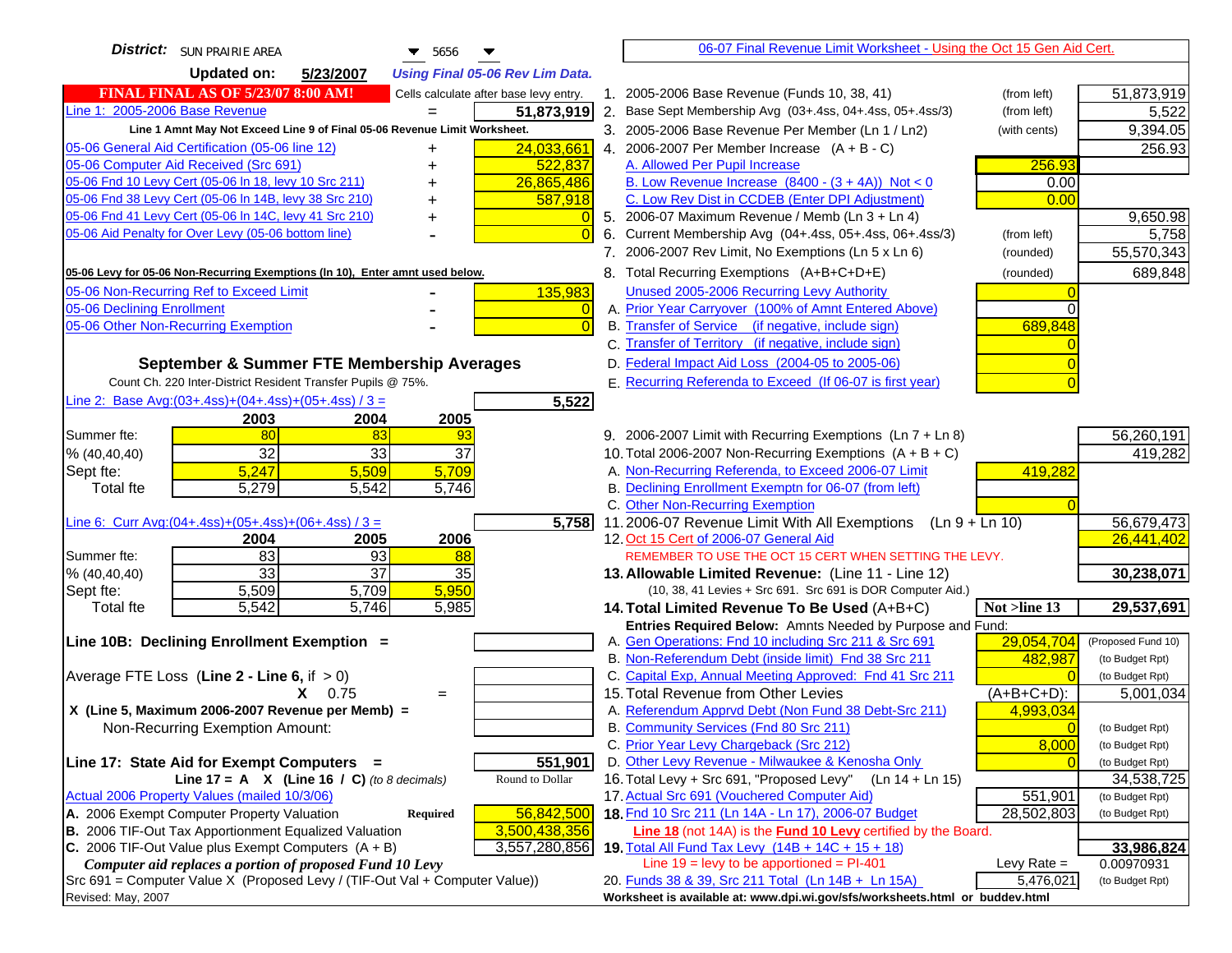|                                                     | <b>DPI</b> Reconciliation                                                 |  |  |  |  |
|-----------------------------------------------------|---------------------------------------------------------------------------|--|--|--|--|
|                                                     | In order for the reconciliation to work properly, the                     |  |  |  |  |
|                                                     | PI-401 must have been filed with the Department.                          |  |  |  |  |
|                                                     | Numbers appearing in the green boxes below are actual, district-submitted |  |  |  |  |
|                                                     | 2007 PI-401 data.                                                         |  |  |  |  |
|                                                     | Do not type in these fields.                                              |  |  |  |  |
|                                                     |                                                                           |  |  |  |  |
| Fund 10, PI-401<br>Fund 38, PI-401                  | 28,502,803.00<br>482,987.00                                               |  |  |  |  |
| Fund 41, PI-401                                     | 0.00                                                                      |  |  |  |  |
|                                                     | 28,985,790.00                                                             |  |  |  |  |
|                                                     |                                                                           |  |  |  |  |
| Chargeback, PI-401                                  | 8,000.00                                                                  |  |  |  |  |
| Fund 39, PI-401                                     | 4,993,034.00                                                              |  |  |  |  |
| Fund 80, PI-401                                     | 0.00                                                                      |  |  |  |  |
| Fund 48/Other, PI-401                               | 0.00                                                                      |  |  |  |  |
|                                                     |                                                                           |  |  |  |  |
| Total, PI-401                                       | 33,986,824.00                                                             |  |  |  |  |
| <b>Computer Aid</b>                                 | 551,901.00 <------- don't change                                          |  |  |  |  |
|                                                     | <b>Results</b>                                                            |  |  |  |  |
|                                                     | 0                                                                         |  |  |  |  |
| You have underlevied by:                            | 700,380                                                                   |  |  |  |  |
| 0                                                   |                                                                           |  |  |  |  |
| 0                                                   |                                                                           |  |  |  |  |
|                                                     |                                                                           |  |  |  |  |
|                                                     |                                                                           |  |  |  |  |
| Because you had a non-recurring exemption this      |                                                                           |  |  |  |  |
| year, the eligible carryover would be the underlevy |                                                                           |  |  |  |  |
| minus Line 10:                                      |                                                                           |  |  |  |  |
|                                                     | 281,098                                                                   |  |  |  |  |
|                                                     |                                                                           |  |  |  |  |
|                                                     |                                                                           |  |  |  |  |
| 0                                                   |                                                                           |  |  |  |  |
|                                                     |                                                                           |  |  |  |  |
|                                                     |                                                                           |  |  |  |  |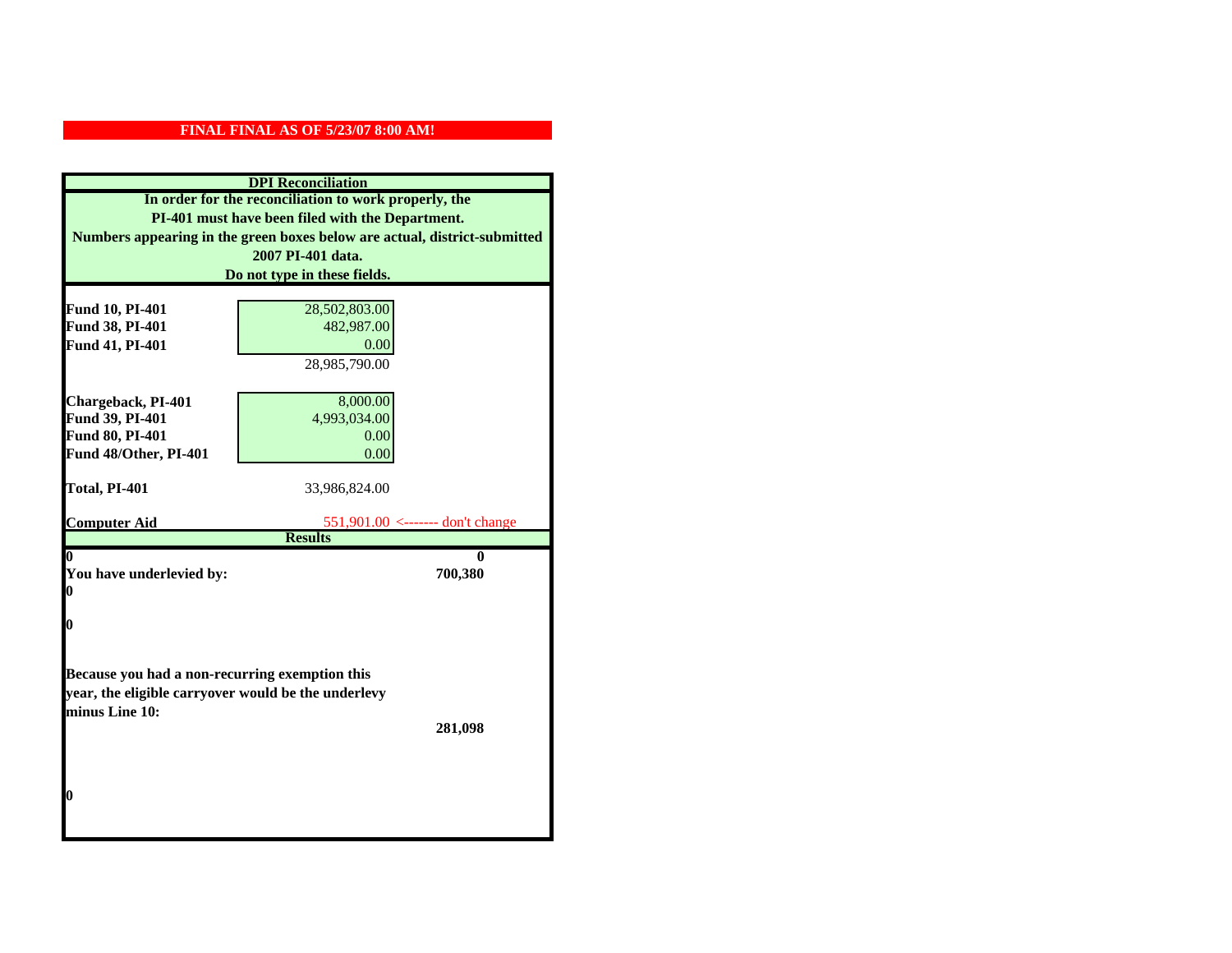| District: SUPERIOR<br>$\blacktriangledown$ 5663                                                                                         |                | 06-07 Final Revenue Limit Worksheet - Using the Oct 15 Gen Aid Cert.                                        |                            |                          |
|-----------------------------------------------------------------------------------------------------------------------------------------|----------------|-------------------------------------------------------------------------------------------------------------|----------------------------|--------------------------|
| <b>Updated on:</b><br>5/23/2007<br><b>Using Final 05-06 Rev Lim Data.</b>                                                               |                |                                                                                                             |                            |                          |
| <b>FINAL FINAL AS OF 5/23/07 8:00 AM!</b><br>Cells calculate after base levy entry.                                                     |                | 1. 2005-2006 Base Revenue (Funds 10, 38, 41)                                                                | (from left)                | 39,647,377               |
| Line 1: 2005-2006 Base Revenue<br>39,647,377                                                                                            |                | 2. Base Sept Membership Avg (03+.4ss, 04+.4ss, 05+.4ss/3)                                                   | (from left)                | 4,869                    |
| Line 1 Amnt May Not Exceed Line 9 of Final 05-06 Revenue Limit Worksheet.                                                               |                | 3. 2005-2006 Base Revenue Per Member (Ln 1 / Ln2)                                                           | (with cents)               | 8,142.82                 |
| 29,782,116<br>05-06 General Aid Certification (05-06 line 12)<br>+                                                                      |                | 4. 2006-2007 Per Member Increase $(A + B - C)$                                                              |                            | 257.18                   |
| 05-06 Computer Aid Received (Src 691)<br>40,913                                                                                         |                | A. Allowed Per Pupil Increase                                                                               | 256.93                     |                          |
| 05-06 Fnd 10 Levy Cert (05-06 ln 18, levy 10 Src 211)<br>10,269,848                                                                     |                | B. Low Revenue Increase $(8400 - (3 + 4A))$ Not < 0                                                         | 0.25                       |                          |
| 05-06 Fnd 38 Levy Cert (05-06 In 14B, levy 38 Src 210)                                                                                  |                | C. Low Rev Dist in CCDEB (Enter DPI Adjustment)                                                             | 0.00                       |                          |
| 05-06 Fnd 41 Levy Cert (05-06 In 14C, levy 41 Src 210)                                                                                  | $\overline{0}$ | 5. 2006-07 Maximum Revenue / Memb (Ln 3 + Ln 4)                                                             |                            | 8,400.00                 |
| 05-06 Aid Penalty for Over Levy (05-06 bottom line)                                                                                     | $\Omega$<br>6. | Current Membership Avg (04+.4ss, 05+.4ss, 06+.4ss/3)                                                        | (from left)                | 4,857                    |
|                                                                                                                                         |                | 7. 2006-2007 Rev Limit, No Exemptions (Ln 5 x Ln 6)                                                         | (rounded)                  | 40,798,800               |
| 05-06 Levy for 05-06 Non-Recurring Exemptions (In 10), Enter amnt used below.                                                           |                | 8. Total Recurring Exemptions (A+B+C+D+E)                                                                   | (rounded)                  | 262,373                  |
| 05-06 Non-Recurring Ref to Exceed Limit                                                                                                 | $\overline{0}$ | Unused 2005-2006 Recurring Levy Authority                                                                   |                            |                          |
| 05-06 Declining Enrollment<br>445,500                                                                                                   |                | A. Prior Year Carryover (100% of Amnt Entered Above)                                                        |                            |                          |
| 05-06 Other Non-Recurring Exemption                                                                                                     |                | B. Transfer of Service (if negative, include sign)                                                          | 262,373                    |                          |
|                                                                                                                                         |                | C. Transfer of Territory (if negative, include sign)                                                        |                            |                          |
| September & Summer FTE Membership Averages                                                                                              |                | D. Federal Impact Aid Loss (2004-05 to 2005-06)                                                             |                            |                          |
| Count Ch. 220 Inter-District Resident Transfer Pupils @ 75%.                                                                            |                | E. Recurring Referenda to Exceed (If 06-07 is first year)                                                   |                            |                          |
| Line 2: Base Avg: $(03+.4ss)+(04+.4ss)+(05+.4ss)/3 =$<br>4,869                                                                          |                |                                                                                                             |                            |                          |
| 2003<br>2004<br>2005                                                                                                                    |                |                                                                                                             |                            |                          |
| Summer fte:<br>67<br>96<br>104                                                                                                          |                | 9. 2006-2007 Limit with Recurring Exemptions (Ln 7 + Ln 8)                                                  |                            | 41,061,173               |
| 27<br>42<br>38<br>% (40, 40, 40)                                                                                                        |                | 10. Total 2006-2007 Non-Recurring Exemptions $(A + B + C)$                                                  |                            | 75,600                   |
| 4,914<br>4,836<br>4,750<br>Sept fte:                                                                                                    |                | A. Non-Recurring Referenda, to Exceed 2006-07 Limit                                                         |                            |                          |
| <b>Total</b> fte<br>4,941<br>4,874<br>4,792                                                                                             |                | B. Declining Enrollment Exemptn for 06-07 (from left)                                                       | 75,600                     |                          |
|                                                                                                                                         |                | C. Other Non-Recurring Exemption                                                                            |                            |                          |
| Line 6: Curr Avg: $(04+.4ss)+(05+.4ss)+(06+.4ss)/3=$                                                                                    | 4,857          | 11.2006-07 Revenue Limit With All Exemptions (Ln $9 + \overline{\text{Ln }10}$ )                            |                            | 41,136,773               |
| 2004<br>2005<br>2006                                                                                                                    |                | 12. Oct 15 Cert of 2006-07 General Aid                                                                      |                            | 29,466,484               |
| 96<br>104<br>Summer fte:<br>105                                                                                                         |                | REMEMBER TO USE THE OCT 15 CERT WHEN SETTING THE LEVY.                                                      |                            |                          |
| $\overline{38}$<br>42<br>42<br>% (40, 40, 40)<br>$\overline{4,863}$                                                                     |                | 13. Allowable Limited Revenue: (Line 11 - Line 12)                                                          |                            | 11,670,289               |
| 4,750<br>4,836<br>Sept fte:<br>4,874<br>4,792<br>4,905<br><b>Total fte</b>                                                              |                | (10, 38, 41 Levies + Src 691. Src 691 is DOR Computer Aid.)<br>14. Total Limited Revenue To Be Used (A+B+C) | Not >line 13               | 11,670,289               |
|                                                                                                                                         |                | Entries Required Below: Amnts Needed by Purpose and Fund:                                                   |                            |                          |
| 75,600<br>Line 10B: Declining Enrollment Exemption =                                                                                    |                | A. Gen Operations: Fnd 10 including Src 211 & Src 691                                                       | 11,670,289                 | (Proposed Fund 10)       |
|                                                                                                                                         |                | B. Non-Referendum Debt (inside limit) Fnd 38 Src 211                                                        | $\Omega$                   | (to Budget Rpt)          |
| Average FTE Loss (Line $2 -$ Line 6, if $> 0$ )                                                                                         | 12             | C. Capital Exp, Annual Meeting Approved: Fnd 41 Src 211                                                     |                            | (to Budget Rpt)          |
| 0.75<br>X.<br>$=$                                                                                                                       | 9              | 15. Total Revenue from Other Levies                                                                         | $(A+B+C+D)$ :              | 3,264,378                |
| X (Line 5, Maximum 2006-2007 Revenue per Memb) =<br>8,400.00                                                                            |                | A. Referendum Apprvd Debt (Non Fund 38 Debt-Src 211)                                                        | 3,193,258                  |                          |
| Non-Recurring Exemption Amount:<br>75,600                                                                                               |                | B. Community Services (Fnd 80 Src 211)                                                                      | 66,632                     | (to Budget Rpt)          |
|                                                                                                                                         |                | C. Prior Year Levy Chargeback (Src 212)                                                                     | 4,488                      | (to Budget Rpt)          |
| 41,198<br>Line 17: State Aid for Exempt Computers =                                                                                     |                | D. Other Levy Revenue - Milwaukee & Kenosha Only                                                            |                            | (to Budget Rpt)          |
| Line 17 = A $X$ (Line 16 / C) (to 8 decimals)<br>Round to Dollar                                                                        |                | 16. Total Levy + Src 691, "Proposed Levy"<br>$(Ln 14 + Ln 15)$                                              |                            | 14,934,667               |
| Actual 2006 Property Values (mailed 10/3/06)                                                                                            |                | 17. Actual Src 691 (Vouchered Computer Aid)                                                                 | 41,198                     | (to Budget Rpt)          |
| A. 2006 Exempt Computer Property Valuation<br>5,218,700<br>Required                                                                     |                | 18. Fnd 10 Src 211 (Ln 14A - Ln 17), 2006-07 Budget                                                         | 11,629,091                 | (to Budget Rpt)          |
| B. 2006 TIF-Out Tax Apportionment Equalized Valuation<br>1,886,619,900                                                                  |                | <b>Line 18</b> (not 14A) is the <b>Fund 10 Levy</b> certified by the Board.                                 |                            |                          |
| C. 2006 TIF-Out Value plus Exempt Computers $(A + B)$<br>1,891,838,600                                                                  |                | 19. Total All Fund Tax Levy (14B + 14C + 15 + 18)<br>Line $19$ = levy to be apportioned = PI-401            |                            | 14,893,469<br>0.00789426 |
| Computer aid replaces a portion of proposed Fund 10 Levy<br>Src 691 = Computer Value X (Proposed Levy / (TIF-Out Val + Computer Value)) |                | 20. Funds 38 & 39, Src 211 Total (Ln 14B + Ln 15A)                                                          | Levy Rate $=$<br>3,193,258 | (to Budget Rpt)          |
| Revised: May, 2007                                                                                                                      |                | Worksheet is available at: www.dpi.wi.gov/sfs/worksheets.html or buddev.html                                |                            |                          |
|                                                                                                                                         |                |                                                                                                             |                            |                          |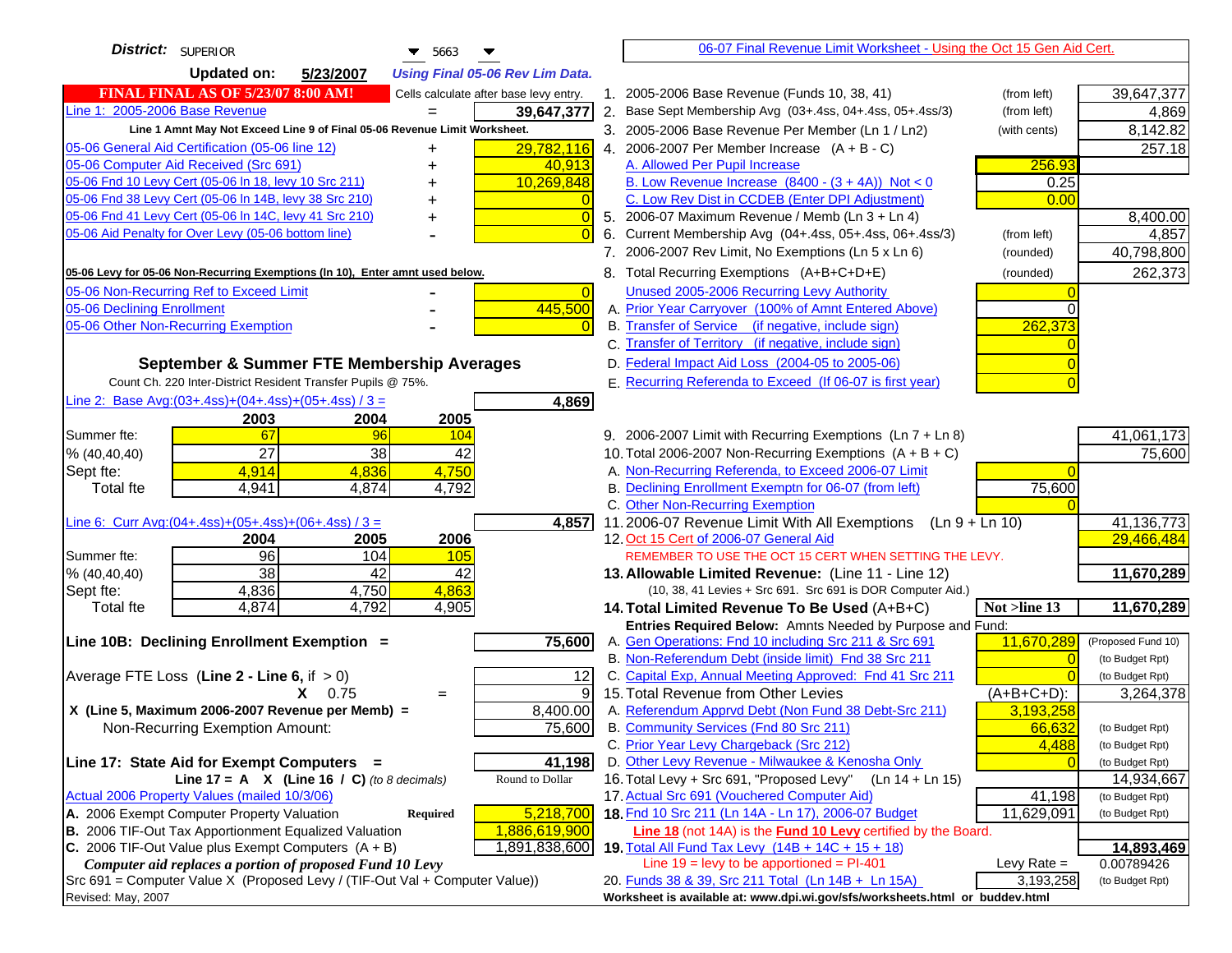| <b>DPI</b> Reconciliation                                                 |                                                   |  |  |  |
|---------------------------------------------------------------------------|---------------------------------------------------|--|--|--|
| In order for the reconciliation to work properly, the                     |                                                   |  |  |  |
| PI-401 must have been filed with the Department.                          |                                                   |  |  |  |
| Numbers appearing in the green boxes below are actual, district-submitted |                                                   |  |  |  |
|                                                                           | 2007 PI-401 data.                                 |  |  |  |
|                                                                           | Do not type in these fields.                      |  |  |  |
|                                                                           |                                                   |  |  |  |
| Fund 10, PI-401                                                           | 11,629,091.00                                     |  |  |  |
| Fund 38, PI-401                                                           | 0.00                                              |  |  |  |
| Fund 41, PI-401                                                           | 0.00                                              |  |  |  |
|                                                                           | 11,629,091.00                                     |  |  |  |
| Chargeback, PI-401                                                        | 4,488.00                                          |  |  |  |
| Fund 39, PI-401                                                           | 3,193,258.00                                      |  |  |  |
| Fund 80, PI-401                                                           | 66,632.00                                         |  |  |  |
| Fund 48/Other, PI-401                                                     | 0.00                                              |  |  |  |
|                                                                           |                                                   |  |  |  |
| Total, PI-401                                                             | 14,893,469.00                                     |  |  |  |
|                                                                           |                                                   |  |  |  |
| <b>Computer Aid</b>                                                       | 41,198.00 <------- don't change<br><b>Results</b> |  |  |  |
| $\overline{\mathbf{0}}$                                                   | $\bf{0}$                                          |  |  |  |
| 0                                                                         | 0                                                 |  |  |  |
| You have levied to your maximum.                                          |                                                   |  |  |  |
|                                                                           |                                                   |  |  |  |
| $\bf{0}$                                                                  |                                                   |  |  |  |
|                                                                           |                                                   |  |  |  |
|                                                                           |                                                   |  |  |  |
| l0                                                                        |                                                   |  |  |  |
|                                                                           |                                                   |  |  |  |
|                                                                           | $\bf{0}$                                          |  |  |  |
|                                                                           |                                                   |  |  |  |
|                                                                           |                                                   |  |  |  |
|                                                                           |                                                   |  |  |  |
| $\boldsymbol{0}$                                                          |                                                   |  |  |  |
|                                                                           |                                                   |  |  |  |
|                                                                           |                                                   |  |  |  |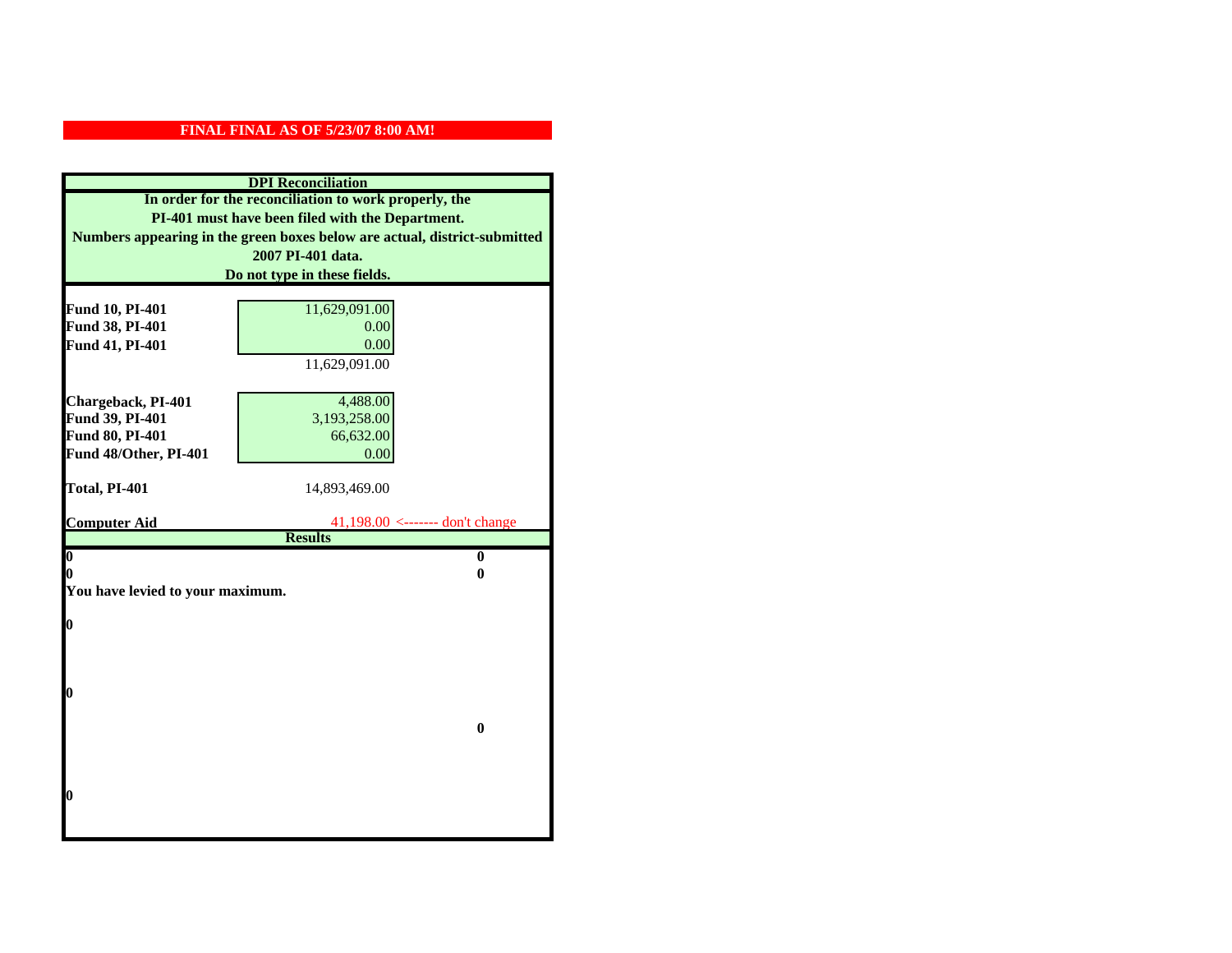| District: SURING<br>$\blacktriangledown$ 5670                                                 |                | 06-07 Final Revenue Limit Worksheet - Using the Oct 15 Gen Aid Cert.                                                               |               |                                    |
|-----------------------------------------------------------------------------------------------|----------------|------------------------------------------------------------------------------------------------------------------------------------|---------------|------------------------------------|
| <b>Updated on:</b><br>5/23/2007<br><b>Using Final 05-06 Rev Lim Data.</b>                     |                |                                                                                                                                    |               |                                    |
| <b>FINAL FINAL AS OF 5/23/07 8:00 AM!</b><br>Cells calculate after base levy entry.           |                | 1. 2005-2006 Base Revenue (Funds 10, 38, 41)                                                                                       | (from left)   | 4,812,154                          |
| Line 1: 2005-2006 Base Revenue<br>4,812,154                                                   |                | 2. Base Sept Membership Avg (03+.4ss, 04+.4ss, 05+.4ss/3)                                                                          | (from left)   | 552                                |
| Line 1 Amnt May Not Exceed Line 9 of Final 05-06 Revenue Limit Worksheet.                     |                | 3. 2005-2006 Base Revenue Per Member (Ln 1 / Ln2)                                                                                  | (with cents)  | 8,717.67                           |
| 937,548<br>05-06 General Aid Certification (05-06 line 12)<br>+                               |                | 4. 2006-2007 Per Member Increase $(A + B - C)$                                                                                     |               | 256.93                             |
| 05-06 Computer Aid Received (Src 691)<br>1,743                                                |                | A. Allowed Per Pupil Increase                                                                                                      | 256.93        |                                    |
| 05-06 Fnd 10 Levy Cert (05-06 ln 18, levy 10 Src 211)<br>3,951,322                            |                | B. Low Revenue Increase $(8400 - (3 + 4A))$ Not < 0                                                                                | 0.00          |                                    |
| 05-06 Fnd 38 Levy Cert (05-06 In 14B, levy 38 Src 210)<br>+                                   |                | C. Low Rev Dist in CCDEB (Enter DPI Adjustment)                                                                                    | 0.00          |                                    |
| 05-06 Fnd 41 Levy Cert (05-06 In 14C, levy 41 Src 210)<br>+                                   | $\Omega$       | 5. 2006-07 Maximum Revenue / Memb (Ln 3 + Ln 4)                                                                                    |               | 8,974.60                           |
| 05-06 Aid Penalty for Over Levy (05-06 bottom line)                                           |                | 6. Current Membership Avg (04+.4ss, 05+.4ss, 06+.4ss/3)                                                                            | (from left)   | 536                                |
|                                                                                               |                | 7. 2006-2007 Rev Limit, No Exemptions (Ln 5 x Ln 6)                                                                                | (rounded)     | 4,810,386                          |
| 05-06 Levy for 05-06 Non-Recurring Exemptions (In 10), Enter amnt used below.                 |                | 8. Total Recurring Exemptions (A+B+C+D+E)                                                                                          | (rounded)     |                                    |
| 05-06 Non-Recurring Ref to Exceed Limit                                                       | $\overline{0}$ | Unused 2005-2006 Recurring Levy Authority                                                                                          |               |                                    |
| 78,459<br>05-06 Declining Enrollment                                                          |                | A. Prior Year Carryover (100% of Amnt Entered Above)                                                                               |               |                                    |
| 05-06 Other Non-Recurring Exemption                                                           |                | B. Transfer of Service (if negative, include sign)                                                                                 |               |                                    |
|                                                                                               |                | C. Transfer of Territory (if negative, include sign)                                                                               |               |                                    |
| September & Summer FTE Membership Averages                                                    |                | D. Federal Impact Aid Loss (2004-05 to 2005-06)                                                                                    |               |                                    |
| Count Ch. 220 Inter-District Resident Transfer Pupils @ 75%.                                  |                | E. Recurring Referenda to Exceed (If 06-07 is first year)                                                                          |               |                                    |
| Line 2: Base Avg: (03+.4ss) + (04+.4ss) + (05+.4ss) / 3 =<br>552                              |                |                                                                                                                                    |               |                                    |
| 2004<br>2005<br>2003                                                                          |                |                                                                                                                                    |               |                                    |
| Summer fte:                                                                                   |                | 9. 2006-2007 Limit with Recurring Exemptions (Ln 7 + Ln 8)                                                                         |               | 4,810,386                          |
| % (40, 40, 40)<br>0<br>0                                                                      |                | 10. Total 2006-2007 Non-Recurring Exemptions $(A + B + C)$                                                                         |               | 107,695                            |
| 559<br>549<br>546<br>Sept fte:                                                                |                | A. Non-Recurring Referenda, to Exceed 2006-07 Limit<br>B. Declining Enrollment Exemptn for 06-07 (from left)                       |               |                                    |
| 559<br>552<br>546<br><b>Total fte</b>                                                         |                | C. Other Non-Recurring Exemption                                                                                                   | 107,695       |                                    |
| Line 6: Curr Avg: $(04+.4ss)+(05+.4ss)+(06+.4ss)/3 =$<br>5361                                 |                | 11.2006-07 Revenue Limit With All Exemptions (Ln $9 + \overline{\text{Ln }10}$ )                                                   |               | 4,918,081                          |
| 2004<br>2005<br>2006                                                                          |                | 12. Oct 15 Cert of 2006-07 General Aid                                                                                             |               | 796,310                            |
| 8<br>Summer fte:<br>14                                                                        |                | REMEMBER TO USE THE OCT 15 CERT WHEN SETTING THE LEVY.                                                                             |               |                                    |
| 3<br>$\Omega$<br>% (40, 40, 40)<br>6                                                          |                | 13. Allowable Limited Revenue: (Line 11 - Line 12)                                                                                 |               | 4,121,771                          |
| 546<br>549<br>503<br>Sept fte:                                                                |                | (10, 38, 41 Levies + Src 691. Src 691 is DOR Computer Aid.)                                                                        |               |                                    |
| 546<br>552<br>509<br><b>Total fte</b>                                                         |                | 14. Total Limited Revenue To Be Used (A+B+C)<br>Not >line 13                                                                       |               | 4,121,771                          |
|                                                                                               |                | Entries Required Below: Amnts Needed by Purpose and Fund:                                                                          |               |                                    |
| Line 10B: Declining Enrollment Exemption =<br>107,695                                         |                | A. Gen Operations: Fnd 10 including Src 211 & Src 691                                                                              | 4,121,771     | (Proposed Fund 10)                 |
|                                                                                               |                | B. Non-Referendum Debt (inside limit) Fnd 38 Src 211<br>C. Capital Exp, Annual Meeting Approved: Fnd 41 Src 211                    |               | (to Budget Rpt)<br>(to Budget Rpt) |
| Average FTE Loss (Line $2 -$ Line 6, if $> 0$ )<br>16<br>$\overline{12}$<br>$X = 0.75$<br>$=$ |                | 15. Total Revenue from Other Levies                                                                                                | $(A+B+C+D)$ : | 404,036                            |
| X (Line 5, Maximum 2006-2007 Revenue per Memb) =<br>8,974.60                                  |                | A. Referendum Apprvd Debt (Non Fund 38 Debt-Src 211)                                                                               | 351.185       |                                    |
| Non-Recurring Exemption Amount:<br>107,695                                                    |                | B. Community Services (Fnd 80 Src 211)                                                                                             | 52,584        | (to Budget Rpt)                    |
|                                                                                               |                | C. Prior Year Levy Chargeback (Src 212)                                                                                            | 267           | (to Budget Rpt)                    |
| Line 17: State Aid for Exempt Computers =<br>1,494                                            |                | D. Other Levy Revenue - Milwaukee & Kenosha Only                                                                                   |               | (to Budget Rpt)                    |
| Line $17 = A \times (Line 16 / C)$ (to 8 decimals)<br>Round to Dollar                         |                | 16. Total Levy + Src 691, "Proposed Levy"<br>$(Ln 14 + Ln 15)$                                                                     |               | 4,525,807                          |
| Actual 2006 Property Values (mailed 10/3/06)                                                  |                | 17. Actual Src 691 (Vouchered Computer Aid)                                                                                        | 1,494         | (to Budget Rpt)                    |
| A. 2006 Exempt Computer Property Valuation<br>Required<br>188,300                             |                | 18. Fnd 10 Src 211 (Ln 14A - Ln 17), 2006-07 Budget                                                                                | 4,120,277     | (to Budget Rpt)                    |
| B. 2006 TIF-Out Tax Apportionment Equalized Valuation<br>570,082,101                          |                | <b>Line 18</b> (not 14A) is the <b>Fund 10 Levy</b> certified by the Board.                                                        |               |                                    |
| C. 2006 TIF-Out Value plus Exempt Computers $(A + B)$<br>570,270,401                          |                | 19. Total All Fund Tax Levy (14B + 14C + 15 + 18)                                                                                  |               | 4,524,313                          |
| Computer aid replaces a portion of proposed Fund 10 Levy                                      |                | Line $19 = \text{levy}$ to be apportioned = PI-401                                                                                 | Levy Rate $=$ | 0.00793625                         |
| Src 691 = Computer Value X (Proposed Levy / (TIF-Out Val + Computer Value))                   |                | 20. Funds 38 & 39, Src 211 Total (Ln 14B + Ln 15A)<br>Worksheet is available at: www.dpi.wi.gov/sfs/worksheets.html or buddev.html | 351,185       | (to Budget Rpt)                    |
| Revised: May, 2007                                                                            |                |                                                                                                                                    |               |                                    |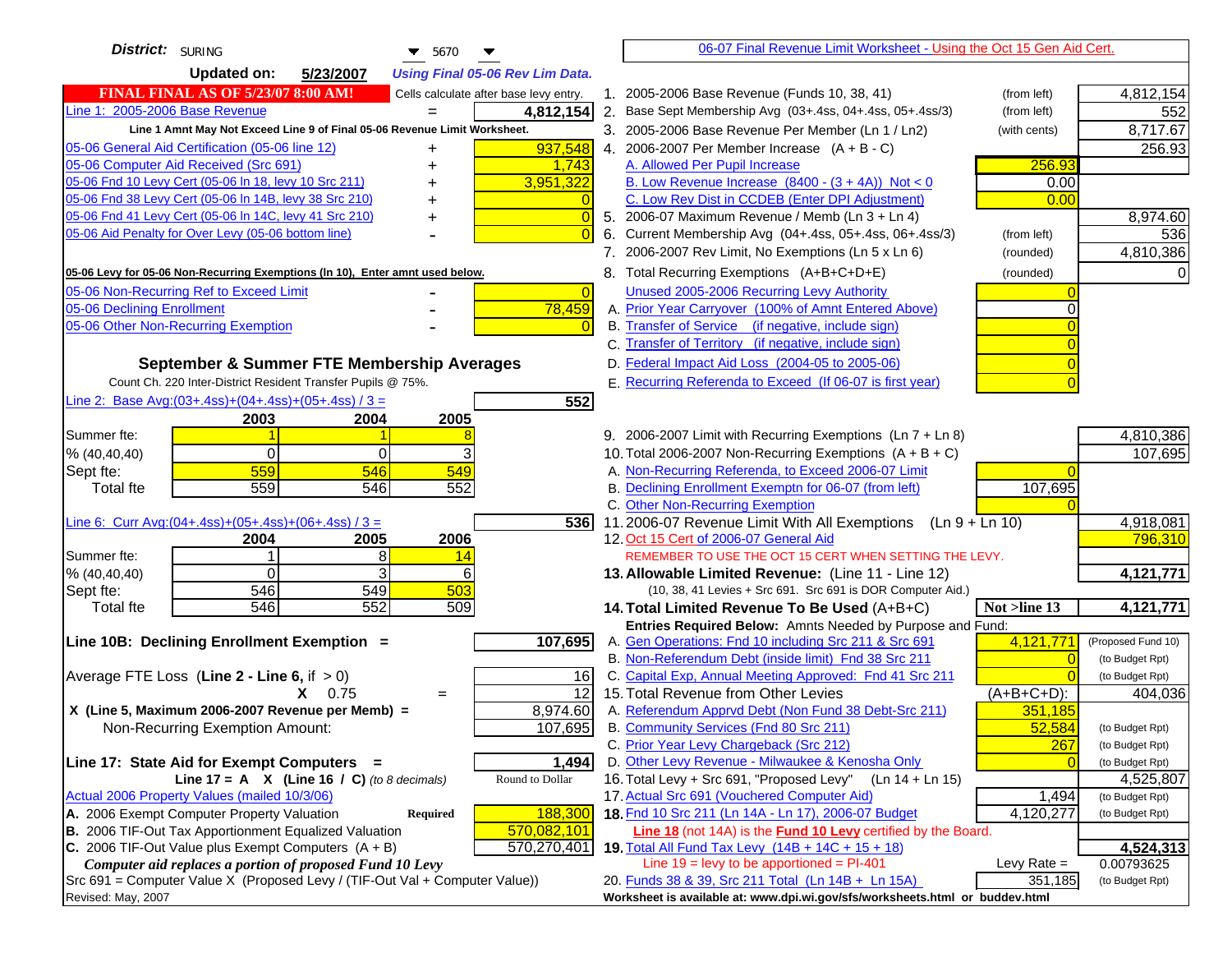| <b>DPI</b> Reconciliation                                                 |                                                    |  |  |  |  |
|---------------------------------------------------------------------------|----------------------------------------------------|--|--|--|--|
| In order for the reconciliation to work properly, the                     |                                                    |  |  |  |  |
| PI-401 must have been filed with the Department.                          |                                                    |  |  |  |  |
| Numbers appearing in the green boxes below are actual, district-submitted |                                                    |  |  |  |  |
|                                                                           | 2007 PI-401 data.                                  |  |  |  |  |
|                                                                           | Do not type in these fields.                       |  |  |  |  |
|                                                                           |                                                    |  |  |  |  |
| Fund 10, PI-401<br>Fund 38, PI-401                                        | 4,120,277.00<br>0.00                               |  |  |  |  |
| Fund 41, PI-401                                                           | 0.00                                               |  |  |  |  |
|                                                                           | 4,120,277.00                                       |  |  |  |  |
|                                                                           |                                                    |  |  |  |  |
| Chargeback, PI-401                                                        | 267.00                                             |  |  |  |  |
| Fund 39, PI-401                                                           | 351,185.00                                         |  |  |  |  |
| Fund 80, PI-401                                                           | 52,584.00                                          |  |  |  |  |
| Fund 48/Other, PI-401                                                     | 0.00                                               |  |  |  |  |
|                                                                           |                                                    |  |  |  |  |
| Total, PI-401                                                             | 4,524,313.00                                       |  |  |  |  |
|                                                                           |                                                    |  |  |  |  |
| <b>Computer Aid</b>                                                       | $1,494.00$ <------- don't change<br><b>Results</b> |  |  |  |  |
| $\boldsymbol{0}$                                                          | $\mathbf{0}$                                       |  |  |  |  |
| 0                                                                         | 0                                                  |  |  |  |  |
|                                                                           | You have levied to your maximum.                   |  |  |  |  |
|                                                                           |                                                    |  |  |  |  |
| 0                                                                         |                                                    |  |  |  |  |
|                                                                           |                                                    |  |  |  |  |
|                                                                           |                                                    |  |  |  |  |
| 0                                                                         |                                                    |  |  |  |  |
|                                                                           |                                                    |  |  |  |  |
|                                                                           | $\bf{0}$                                           |  |  |  |  |
|                                                                           |                                                    |  |  |  |  |
|                                                                           |                                                    |  |  |  |  |
|                                                                           |                                                    |  |  |  |  |
| 0                                                                         |                                                    |  |  |  |  |
|                                                                           |                                                    |  |  |  |  |
|                                                                           |                                                    |  |  |  |  |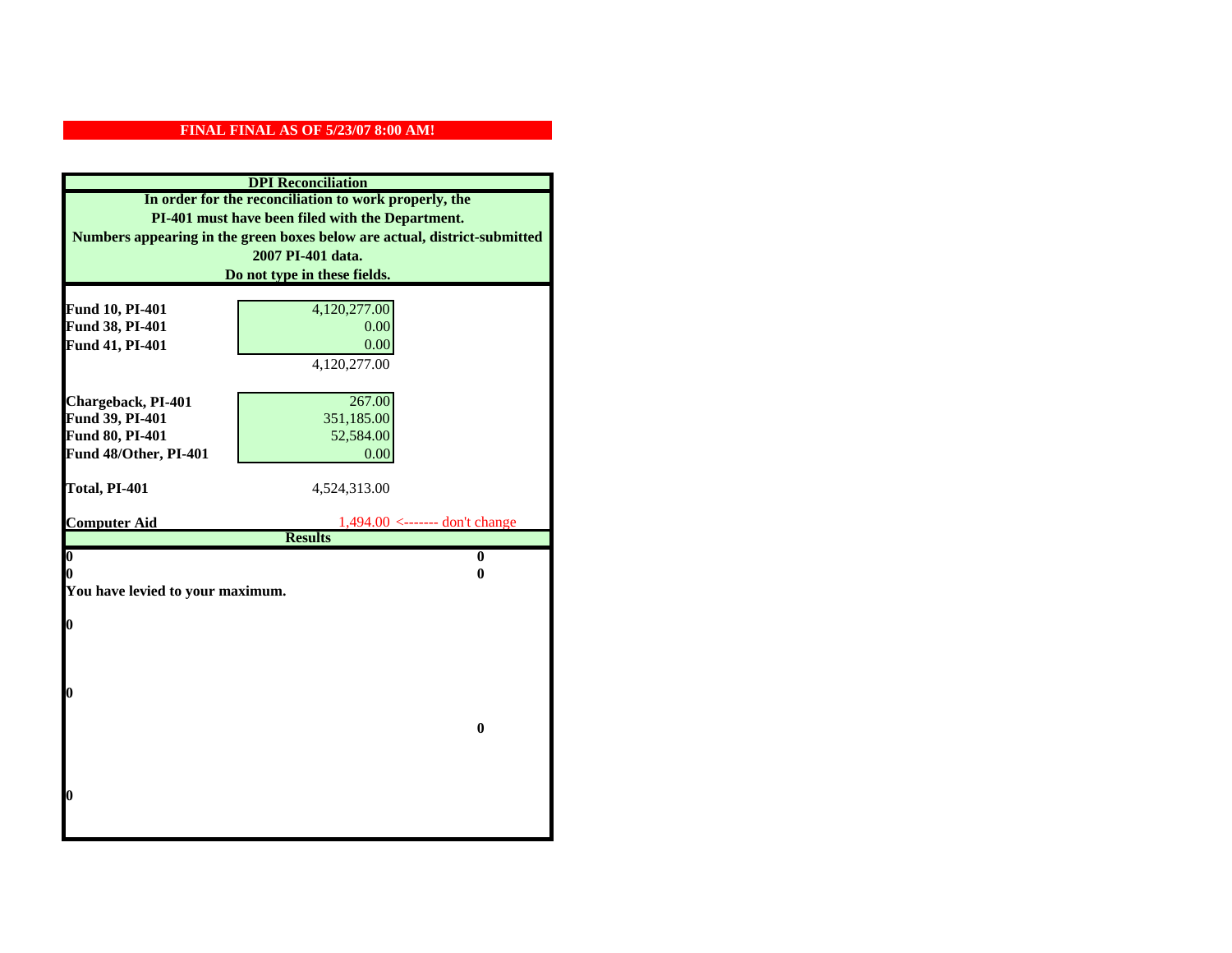| <b>District:</b> SWALLOW<br>$\blacktriangledown$ 3510                                                                            |    | 06-07 Final Revenue Limit Worksheet - Using the Oct 15 Gen Aid Cert.                                              |                          |                         |
|----------------------------------------------------------------------------------------------------------------------------------|----|-------------------------------------------------------------------------------------------------------------------|--------------------------|-------------------------|
| <b>Updated on:</b><br>5/23/2007<br><b>Using Final 05-06 Rev Lim Data.</b>                                                        |    |                                                                                                                   |                          |                         |
| <b>FINAL FINAL AS OF 5/23/07 8:00 AM!</b><br>Cells calculate after base levy entry.                                              |    | 1. 2005-2006 Base Revenue (Funds 10, 38, 41)                                                                      | (from left)              | 3,501,708               |
| Line 1: 2005-2006 Base Revenue<br>3,501,708                                                                                      |    | 2. Base Sept Membership Avg (03+.4ss, 04+.4ss, 05+.4ss/3)                                                         | (from left)              | 367                     |
| Line 1 Amnt May Not Exceed Line 9 of Final 05-06 Revenue Limit Worksheet.                                                        |    | 3. 2005-2006 Base Revenue Per Member (Ln 1 / Ln2)                                                                 | (with cents)             | 9,541.44                |
| 172,590<br>05-06 General Aid Certification (05-06 line 12)<br>+                                                                  |    | 4. 2006-2007 Per Member Increase $(A + B - C)$                                                                    |                          | 256.93                  |
| 05-06 Computer Aid Received (Src 691)<br>91                                                                                      |    | A. Allowed Per Pupil Increase                                                                                     | 256.93                   |                         |
| 05-06 Fnd 10 Levy Cert (05-06 In 18, levy 10 Src 211)<br>3,329,027                                                               |    | B. Low Revenue Increase $(8400 - (3 + 4A))$ Not < 0                                                               | 0.00                     |                         |
| 05-06 Fnd 38 Levy Cert (05-06 In 14B, levy 38 Src 210)                                                                           |    | C. Low Rev Dist in CCDEB (Enter DPI Adjustment)                                                                   | 0.00                     |                         |
| 05-06 Fnd 41 Levy Cert (05-06 In 14C, levy 41 Src 210)<br>$\overline{0}$<br>+                                                    |    | 5. 2006-07 Maximum Revenue / Memb (Ln 3 + Ln 4)                                                                   |                          | 9,798.37                |
| 05-06 Aid Penalty for Over Levy (05-06 bottom line)                                                                              | 6. | Current Membership Avg (04+.4ss, 05+.4ss, 06+.4ss/3)                                                              | (from left)              | 412                     |
|                                                                                                                                  |    | 7. 2006-2007 Rev Limit, No Exemptions (Ln 5 x Ln 6)                                                               | (rounded)                | 4,036,928               |
| 05-06 Levy for 05-06 Non-Recurring Exemptions (In 10), Enter amnt used below.                                                    |    | 8. Total Recurring Exemptions (A+B+C+D+E)                                                                         | (rounded)                |                         |
| 05-06 Non-Recurring Ref to Exceed Limit<br>$\overline{0}$                                                                        |    | Unused 2005-2006 Recurring Levy Authority                                                                         |                          |                         |
| 05-06 Declining Enrollment<br>$\overline{0}$                                                                                     |    | A. Prior Year Carryover (100% of Amnt Entered Above)                                                              | ∩                        |                         |
| 05-06 Other Non-Recurring Exemption<br>$\Omega$                                                                                  |    | B. Transfer of Service (if negative, include sign)                                                                |                          |                         |
|                                                                                                                                  |    | C. Transfer of Territory (if negative, include sign)                                                              |                          |                         |
| September & Summer FTE Membership Averages                                                                                       |    | D. Federal Impact Aid Loss (2004-05 to 2005-06)                                                                   |                          |                         |
| Count Ch. 220 Inter-District Resident Transfer Pupils @ 75%.                                                                     |    | E. Recurring Referenda to Exceed (If 06-07 is first year)                                                         |                          |                         |
| Line 2: Base Avg: (03+.4ss) + (04+.4ss) + (05+.4ss) / 3 =<br>367                                                                 |    |                                                                                                                   |                          |                         |
| 2003<br>2004<br>2005                                                                                                             |    |                                                                                                                   |                          |                         |
| Summer fte:                                                                                                                      |    | 9. 2006-2007 Limit with Recurring Exemptions (Ln 7 + Ln 8)                                                        |                          | 4,036,928               |
| 2<br>3<br>2<br>% (40, 40, 40)                                                                                                    |    | 10. Total 2006-2007 Non-Recurring Exemptions $(A + B + C)$                                                        |                          |                         |
| 341<br>352<br>400<br>Sept fte:                                                                                                   |    | A. Non-Recurring Referenda, to Exceed 2006-07 Limit                                                               |                          |                         |
| 343<br>355<br>402<br>Total fte                                                                                                   |    | B. Declining Enrollment Exemptn for 06-07 (from left)                                                             |                          |                         |
|                                                                                                                                  |    | C. Other Non-Recurring Exemption                                                                                  |                          |                         |
| Line 6: Curr Avg: $(04+.4ss)+(05+.4ss)+(06+.4ss)$ / 3 =<br>412I                                                                  |    | 11.2006-07 Revenue Limit With All Exemptions (Ln $9 + \overline{\text{Ln }10}$ )                                  |                          | 4,036,928               |
| 2005<br>2006<br>2004                                                                                                             |    | 12. Oct 15 Cert of 2006-07 General Aid                                                                            |                          | 178,024                 |
| 5<br>Summer fte:<br>7<br>11<br>$\overline{2}$<br>3                                                                               |    | REMEMBER TO USE THE OCT 15 CERT WHEN SETTING THE LEVY.                                                            |                          |                         |
| % (40, 40, 40)<br>352<br>400<br>474<br>Sept fte:                                                                                 |    | 13. Allowable Limited Revenue: (Line 11 - Line 12)<br>(10, 38, 41 Levies + Src 691. Src 691 is DOR Computer Aid.) |                          | 3,858,904               |
| 355<br>402<br>478<br><b>Total fte</b>                                                                                            |    | 14. Total Limited Revenue To Be Used (A+B+C)                                                                      | Not >line 13             | 3,858,904               |
|                                                                                                                                  |    | Entries Required Below: Amnts Needed by Purpose and Fund:                                                         |                          |                         |
| Line 10B: Declining Enrollment Exemption =                                                                                       |    | A. Gen Operations: Fnd 10 including Src 211 & Src 691                                                             | 3,818,904                | (Proposed Fund 10)      |
|                                                                                                                                  |    | B. Non-Referendum Debt (inside limit) Fnd 38 Src 211                                                              | $\Omega$                 | (to Budget Rpt)         |
| Average FTE Loss (Line $2 -$ Line 6, if $> 0$ )                                                                                  |    | C. Capital Exp, Annual Meeting Approved: Fnd 41 Src 211                                                           | 40,000                   | (to Budget Rpt)         |
| $X = 0.75$<br>$=$                                                                                                                |    | 15. Total Revenue from Other Levies                                                                               | $(A+B+C+D)$ :            | 627,208                 |
| X (Line 5, Maximum 2006-2007 Revenue per Memb) =                                                                                 |    | A. Referendum Apprvd Debt (Non Fund 38 Debt-Src 211)                                                              | 600,008                  |                         |
| Non-Recurring Exemption Amount:                                                                                                  |    | B. Community Services (Fnd 80 Src 211)                                                                            | 27,200                   | (to Budget Rpt)         |
|                                                                                                                                  |    | C. Prior Year Levy Chargeback (Src 212)                                                                           | $\overline{0}$           | (to Budget Rpt)         |
| Line 17: State Aid for Exempt Computers =<br>84                                                                                  |    | D. Other Levy Revenue - Milwaukee & Kenosha Only                                                                  | $\Omega$                 | (to Budget Rpt)         |
| Round to Dollar<br>Line 17 = A $X$ (Line 16 / C) (to 8 decimals)                                                                 |    | 16. Total Levy + Src 691, "Proposed Levy"<br>(Ln 14 + Ln 15)                                                      |                          | 4,486,112               |
| Actual 2006 Property Values (mailed 10/3/06)                                                                                     |    | 17. Actual Src 691 (Vouchered Computer Aid)                                                                       | 84                       | (to Budget Rpt)         |
| A. 2006 Exempt Computer Property Valuation<br>14,900<br><b>Required</b>                                                          |    | 18. Fnd 10 Src 211 (Ln 14A - Ln 17), 2006-07 Budget                                                               | 3,818,820                | (to Budget Rpt)         |
| 795,736,051<br>B. 2006 TIF-Out Tax Apportionment Equalized Valuation                                                             |    | Line 18 (not 14A) is the Fund 10 Levy certified by the Board.                                                     |                          |                         |
| C. 2006 TIF-Out Value plus Exempt Computers $(A + B)$<br>795,750,951<br>Computer aid replaces a portion of proposed Fund 10 Levy |    | 19. Total All Fund Tax Levy (14B + 14C + 15 + 18)<br>Line $19 = \text{levy}$ to be apportioned = PI-401           |                          | 4,486,028<br>0.00563758 |
| Src 691 = Computer Value X (Proposed Levy / (TIF-Out Val + Computer Value))                                                      |    | 20. Funds 38 & 39, Src 211 Total (Ln 14B + Ln 15A)                                                                | Levy Rate $=$<br>600,008 | (to Budget Rpt)         |
| Revised: May, 2007                                                                                                               |    | Worksheet is available at: www.dpi.wi.gov/sfs/worksheets.html or buddev.html                                      |                          |                         |
|                                                                                                                                  |    |                                                                                                                   |                          |                         |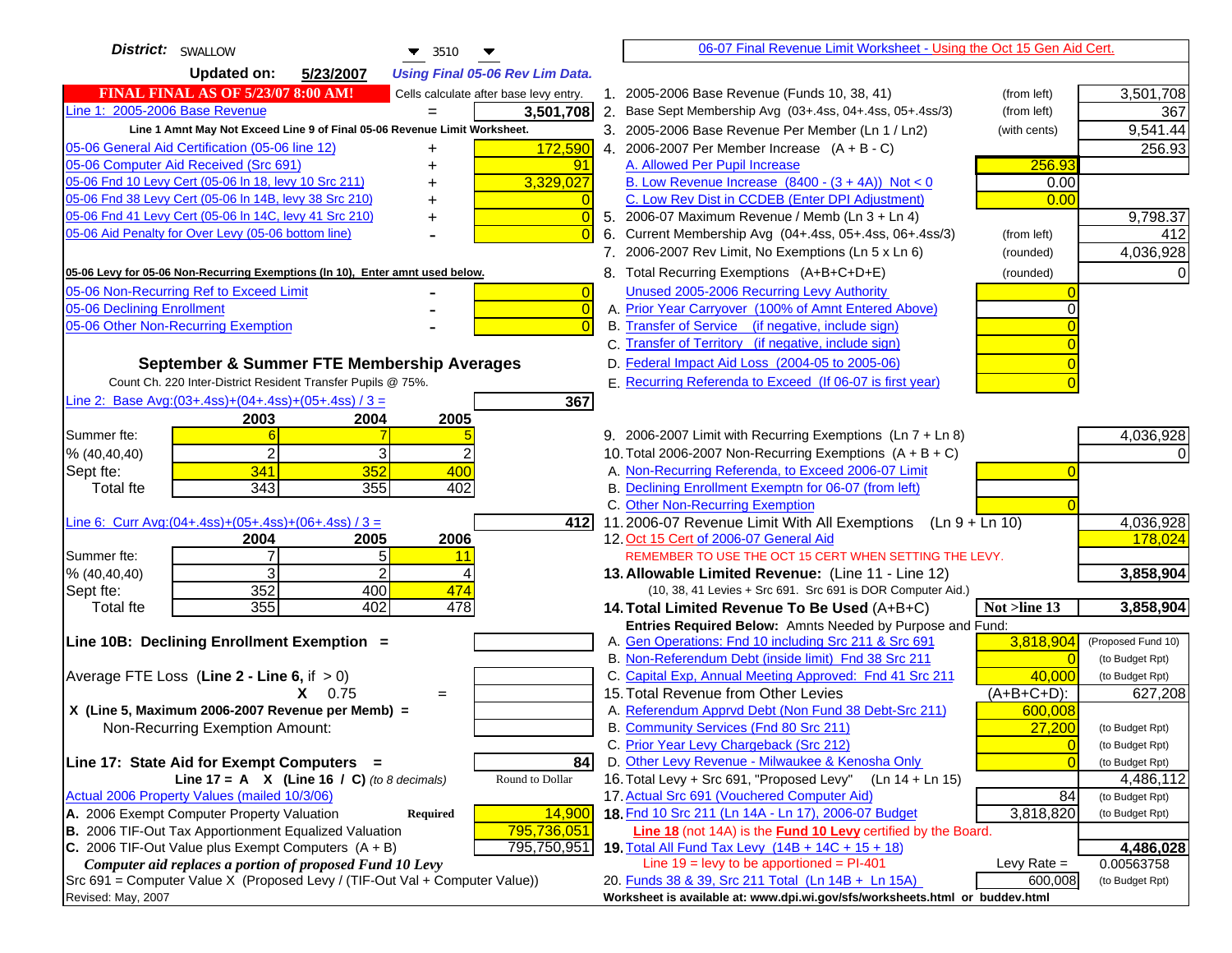| <b>DPI</b> Reconciliation                                                 |                                                 |  |  |  |  |
|---------------------------------------------------------------------------|-------------------------------------------------|--|--|--|--|
| In order for the reconciliation to work properly, the                     |                                                 |  |  |  |  |
| PI-401 must have been filed with the Department.                          |                                                 |  |  |  |  |
| Numbers appearing in the green boxes below are actual, district-submitted |                                                 |  |  |  |  |
|                                                                           | 2007 PI-401 data.                               |  |  |  |  |
|                                                                           | Do not type in these fields.                    |  |  |  |  |
|                                                                           |                                                 |  |  |  |  |
| Fund 10, PI-401<br>Fund 38, PI-401                                        | 3,818,820.00<br>0.00                            |  |  |  |  |
| Fund 41, PI-401                                                           | 40,000.00                                       |  |  |  |  |
|                                                                           | 3,858,820.00                                    |  |  |  |  |
|                                                                           |                                                 |  |  |  |  |
| Chargeback, PI-401                                                        | 0.00                                            |  |  |  |  |
| Fund 39, PI-401                                                           | 600,008.00                                      |  |  |  |  |
| Fund 80, PI-401                                                           | 27,200.00                                       |  |  |  |  |
| Fund 48/Other, PI-401                                                     | 0.00                                            |  |  |  |  |
|                                                                           |                                                 |  |  |  |  |
| Total, PI-401                                                             | 4,486,028.00                                    |  |  |  |  |
|                                                                           |                                                 |  |  |  |  |
| <b>Computer Aid</b>                                                       | $84.00$ <------- don't change<br><b>Results</b> |  |  |  |  |
| $\overline{\mathbf{0}}$                                                   | $\bf{0}$                                        |  |  |  |  |
| 0                                                                         | 0                                               |  |  |  |  |
| You have levied to your maximum.                                          |                                                 |  |  |  |  |
|                                                                           |                                                 |  |  |  |  |
| $\bf{0}$                                                                  |                                                 |  |  |  |  |
|                                                                           |                                                 |  |  |  |  |
|                                                                           |                                                 |  |  |  |  |
| l0                                                                        |                                                 |  |  |  |  |
|                                                                           |                                                 |  |  |  |  |
|                                                                           | $\bf{0}$                                        |  |  |  |  |
|                                                                           |                                                 |  |  |  |  |
|                                                                           |                                                 |  |  |  |  |
|                                                                           |                                                 |  |  |  |  |
| $\boldsymbol{0}$                                                          |                                                 |  |  |  |  |
|                                                                           |                                                 |  |  |  |  |
|                                                                           |                                                 |  |  |  |  |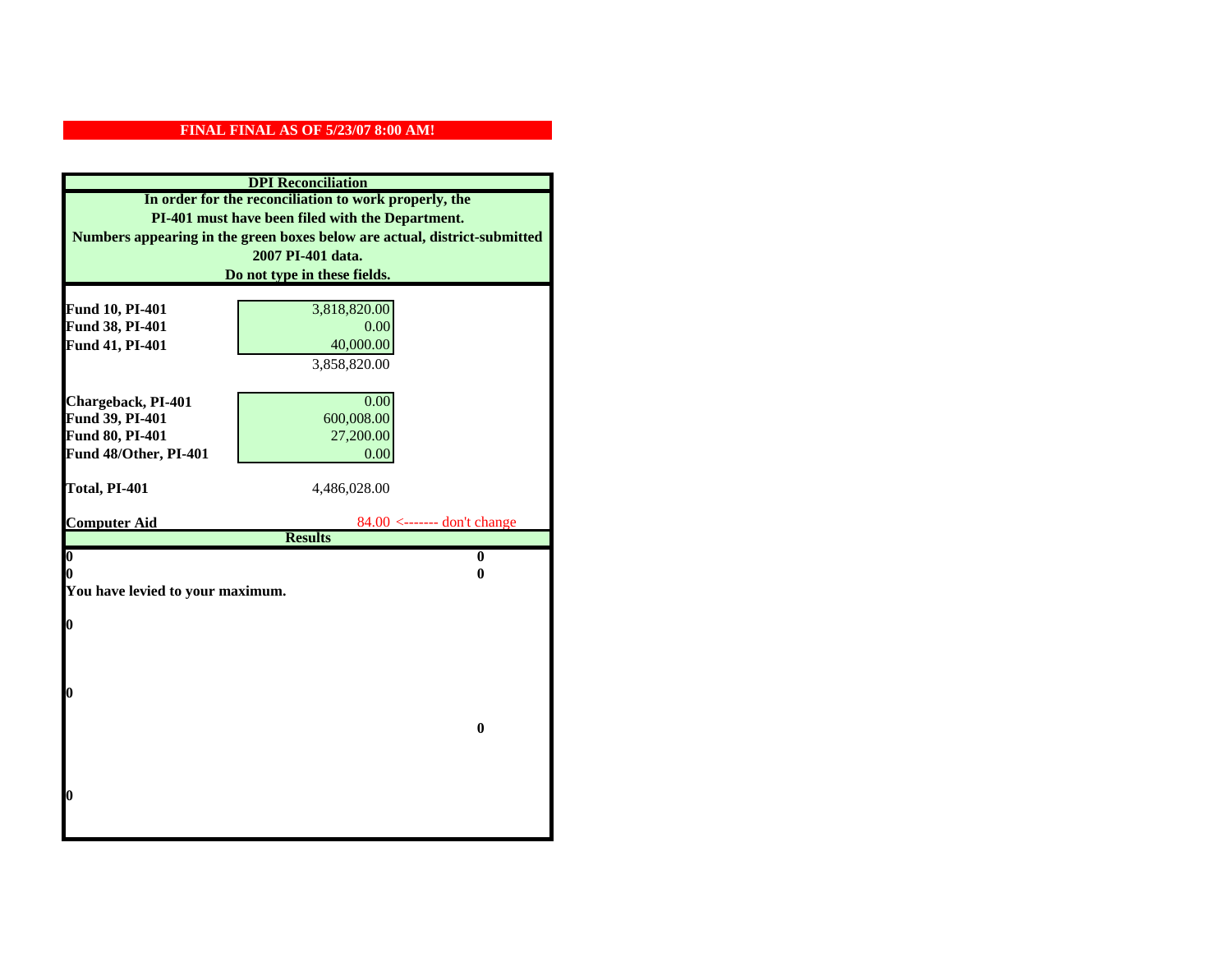| District:   THORP<br>$\blacktriangledown$ 5726                                                                                               |                | 06-07 Final Revenue Limit Worksheet - Using the Oct 15 Gen Aid Cert.                                                 |                |                    |
|----------------------------------------------------------------------------------------------------------------------------------------------|----------------|----------------------------------------------------------------------------------------------------------------------|----------------|--------------------|
| <b>Updated on:</b><br>5/23/2007<br><b>Using Final 05-06 Rev Lim Data.</b>                                                                    |                |                                                                                                                      |                |                    |
| <b>FINAL FINAL AS OF 5/23/07 8:00 AM!</b><br>Cells calculate after base levy entry.                                                          |                | 1. 2005-2006 Base Revenue (Funds 10, 38, 41)                                                                         | (from left)    | 5,066,802          |
| Line 1: 2005-2006 Base Revenue<br>5,066,802<br>$=$                                                                                           |                | 2. Base Sept Membership Avg (03+.4ss, 04+.4ss, 05+.4ss/3)                                                            | (from left)    | 606                |
| Line 1 Amnt May Not Exceed Line 9 of Final 05-06 Revenue Limit Worksheet.                                                                    |                | 3. 2005-2006 Base Revenue Per Member (Ln 1 / Ln2)                                                                    | (with cents)   | 8,361.06           |
| 4,080,110<br>05-06 General Aid Certification (05-06 line 12)                                                                                 |                | 4. 2006-2007 Per Member Increase $(A + B - C)$                                                                       |                | 256.93             |
| 05-06 Computer Aid Received (Src 691)<br>1,883                                                                                               |                | A. Allowed Per Pupil Increase                                                                                        | 256.93         |                    |
| 05-06 Fnd 10 Levy Cert (05-06 In 18, levy 10 Src 211)<br>984,809                                                                             |                | B. Low Revenue Increase $(8400 - (3 + 4A))$ Not < 0                                                                  | 0.00           |                    |
| 05-06 Fnd 38 Levy Cert (05-06 In 14B, levy 38 Src 210)                                                                                       |                | C. Low Rev Dist in CCDEB (Enter DPI Adjustment)                                                                      | 0.00           |                    |
| 05-06 Fnd 41 Levy Cert (05-06 In 14C, levy 41 Src 210)<br>+                                                                                  | $\Omega$       | 5. 2006-07 Maximum Revenue / Memb (Ln 3 + Ln 4)                                                                      |                | 8,617.99           |
| 05-06 Aid Penalty for Over Levy (05-06 bottom line)                                                                                          | $\Omega$<br>6. | Current Membership Avg (04+.4ss, 05+.4ss, 06+.4ss/3)                                                                 | (from left)    | 600                |
|                                                                                                                                              |                | 7. 2006-2007 Rev Limit, No Exemptions (Ln 5 x Ln 6)                                                                  | (rounded)      | 5,170,794          |
| 05-06 Levy for 05-06 Non-Recurring Exemptions (In 10), Enter amnt used below.                                                                |                | 8. Total Recurring Exemptions (A+B+C+D+E)                                                                            | (rounded)      |                    |
| 05-06 Non-Recurring Ref to Exceed Limit                                                                                                      | $\overline{0}$ | Unused 2005-2006 Recurring Levy Authority                                                                            |                |                    |
| 05-06 Declining Enrollment                                                                                                                   | $\overline{0}$ | A. Prior Year Carryover (100% of Amnt Entered Above)                                                                 | 0              |                    |
| 05-06 Other Non-Recurring Exemption                                                                                                          | $\Omega$       | B. Transfer of Service (if negative, include sign)                                                                   |                |                    |
|                                                                                                                                              |                | C. Transfer of Territory (if negative, include sign)                                                                 |                |                    |
| September & Summer FTE Membership Averages                                                                                                   |                | D. Federal Impact Aid Loss (2004-05 to 2005-06)                                                                      |                |                    |
| Count Ch. 220 Inter-District Resident Transfer Pupils @ 75%.                                                                                 |                | E. Recurring Referenda to Exceed (If 06-07 is first year)                                                            |                |                    |
| Line 2: Base Avg: (03+.4ss) + (04+.4ss) + (05+.4ss) / 3 =<br>606                                                                             |                |                                                                                                                      |                |                    |
| 2003<br>2004<br>2005                                                                                                                         |                |                                                                                                                      |                |                    |
| 23<br>25<br>Summer fte:<br>33                                                                                                                |                | 9. 2006-2007 Limit with Recurring Exemptions (Ln 7 + Ln 8)                                                           |                | 5,170,794          |
| 9<br>10<br>13<br>% (40, 40, 40)                                                                                                              |                | 10. Total 2006-2007 Non-Recurring Exemptions $(A + B + C)$                                                           |                | 43,090             |
| 583<br>603<br>599<br>Sept fte:                                                                                                               |                | A. Non-Recurring Referenda, to Exceed 2006-07 Limit                                                                  |                |                    |
| 592<br>613<br>612<br>Total fte                                                                                                               |                | B. Declining Enrollment Exemptn for 06-07 (from left)                                                                | 43,090         |                    |
|                                                                                                                                              |                | C. Other Non-Recurring Exemption                                                                                     |                |                    |
| Line 6: Curr Avg: $(04+.4ss)+(05+.4ss)+(06+.4ss)$ / 3 =<br>6001                                                                              |                | 11.2006-07 Revenue Limit With All Exemptions (Ln $9 + \overline{\text{Ln }10}$ )                                     |                | 5,213,884          |
| 2006<br>2004<br>2005<br>25<br>33<br>Summer fte:<br>34                                                                                        |                | 12. Oct 15 Cert of 2006-07 General Aid<br>REMEMBER TO USE THE OCT 15 CERT WHEN SETTING THE LEVY.                     |                | 4,214,863          |
| 10<br>13<br>% (40, 40, 40)<br>14                                                                                                             |                | 13. Allowable Limited Revenue: (Line 11 - Line 12)                                                                   |                | 999,021            |
| 599<br>561<br>603<br>Sept fte:                                                                                                               |                | (10, 38, 41 Levies + Src 691. Src 691 is DOR Computer Aid.)                                                          |                |                    |
| 613<br>612<br>575<br><b>Total fte</b>                                                                                                        |                | 14. Total Limited Revenue To Be Used (A+B+C)                                                                         | Not >line 13   | 999,021            |
|                                                                                                                                              |                | Entries Required Below: Amnts Needed by Purpose and Fund:                                                            |                |                    |
| Line 10B: Declining Enrollment Exemption =<br>43,090                                                                                         |                | A. Gen Operations: Fnd 10 including Src 211 & Src 691                                                                | 999,021        | (Proposed Fund 10) |
|                                                                                                                                              |                | B. Non-Referendum Debt (inside limit) Fnd 38 Src 211                                                                 | $\Omega$       | (to Budget Rpt)    |
| Average FTE Loss (Line $2 -$ Line 6, if $> 0$ )                                                                                              | 6              | C. Capital Exp, Annual Meeting Approved: Fnd 41 Src 211                                                              |                | (to Budget Rpt)    |
| $X = 0.75$<br>$=$                                                                                                                            | 5              | 15. Total Revenue from Other Levies                                                                                  | (A+B+C+D):     | 365,225            |
| X (Line 5, Maximum 2006-2007 Revenue per Memb) =<br>8,617.99                                                                                 |                | A. Referendum Apprvd Debt (Non Fund 38 Debt-Src 211)                                                                 | 365,225        |                    |
| 43,090<br>Non-Recurring Exemption Amount:                                                                                                    |                | B. Community Services (Fnd 80 Src 211)                                                                               | $\overline{0}$ | (to Budget Rpt)    |
|                                                                                                                                              |                | C. Prior Year Levy Chargeback (Src 212)                                                                              | $\overline{0}$ | (to Budget Rpt)    |
| 2,168<br>Line 17: State Aid for Exempt Computers =                                                                                           |                | D. Other Levy Revenue - Milwaukee & Kenosha Only                                                                     | $\Omega$       | (to Budget Rpt)    |
| Round to Dollar<br>Line 17 = A $X$ (Line 16 / C) (to 8 decimals)                                                                             |                | 16. Total Levy + Src 691, "Proposed Levy"<br>(Ln 14 + Ln 15)                                                         |                | 1,364,246          |
| Actual 2006 Property Values (mailed 10/3/06)                                                                                                 |                | 17. Actual Src 691 (Vouchered Computer Aid)                                                                          | 2,168          | (to Budget Rpt)    |
| A. 2006 Exempt Computer Property Valuation<br>288,900<br>Required                                                                            |                | 18. Fnd 10 Src 211 (Ln 14A - Ln 17), 2006-07 Budget                                                                  | 996,853        | (to Budget Rpt)    |
| B. 2006 TIF-Out Tax Apportionment Equalized Valuation<br>181,484,747<br>C. 2006 TIF-Out Value plus Exempt Computers $(A + B)$<br>181,773,647 |                | Line 18 (not 14A) is the Fund 10 Levy certified by the Board.<br>19. Total All Fund Tax Levy $(14B + 14C + 15 + 18)$ |                | 1,362,078          |
| Computer aid replaces a portion of proposed Fund 10 Levy                                                                                     |                | Line $19 = \text{levy}$ to be apportioned = PI-401                                                                   | Levy Rate $=$  | 0.00750519         |
| Src 691 = Computer Value X (Proposed Levy / (TIF-Out Val + Computer Value))                                                                  |                | 20. Funds 38 & 39, Src 211 Total (Ln 14B + Ln 15A)                                                                   | 365,225        | (to Budget Rpt)    |
| Revised: May, 2007                                                                                                                           |                | Worksheet is available at: www.dpi.wi.gov/sfs/worksheets.html or buddev.html                                         |                |                    |
|                                                                                                                                              |                |                                                                                                                      |                |                    |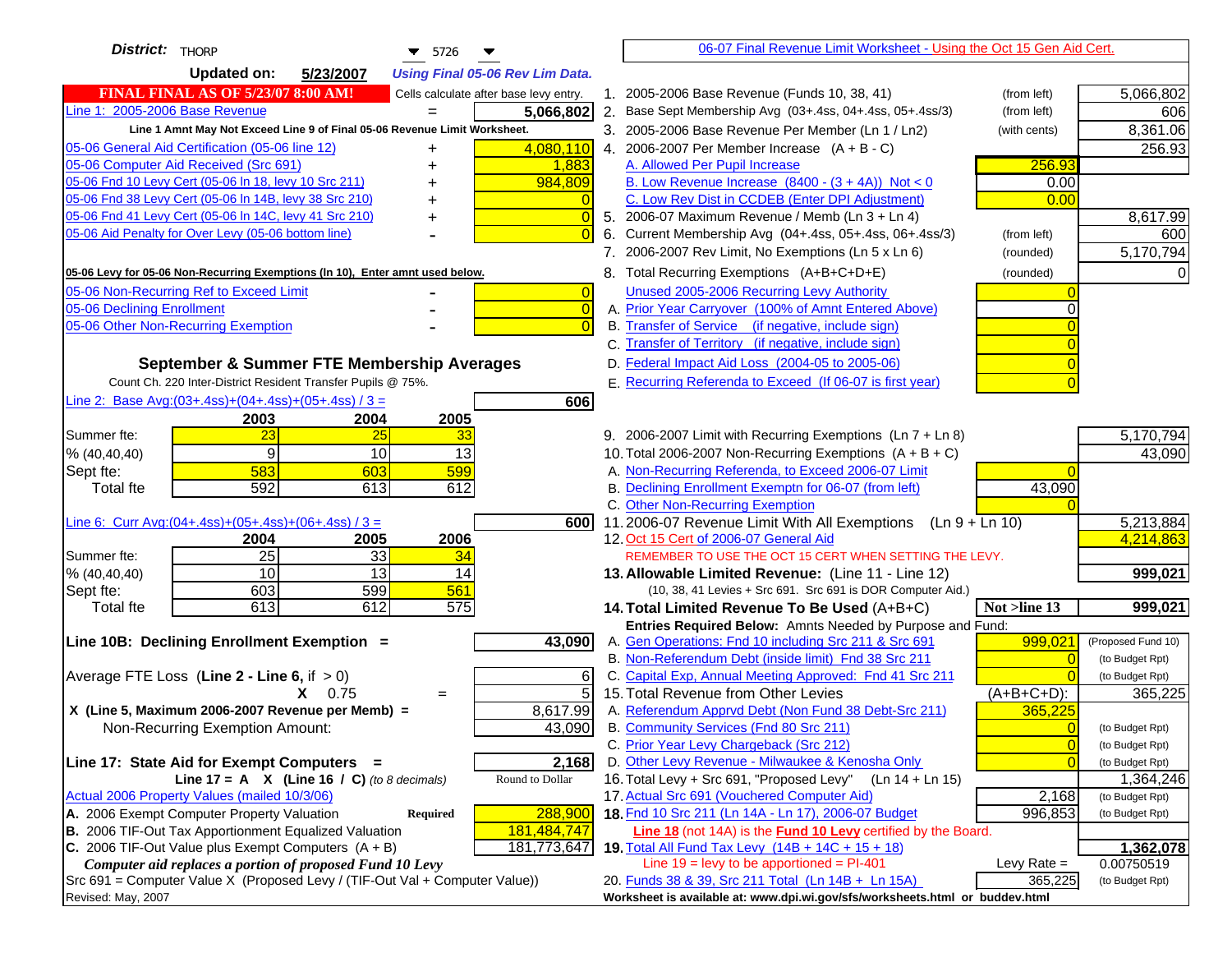| <b>DPI</b> Reconciliation                             |                                                                           |  |  |  |  |
|-------------------------------------------------------|---------------------------------------------------------------------------|--|--|--|--|
| In order for the reconciliation to work properly, the |                                                                           |  |  |  |  |
| PI-401 must have been filed with the Department.      |                                                                           |  |  |  |  |
|                                                       | Numbers appearing in the green boxes below are actual, district-submitted |  |  |  |  |
|                                                       | 2007 PI-401 data.                                                         |  |  |  |  |
|                                                       | Do not type in these fields.                                              |  |  |  |  |
|                                                       |                                                                           |  |  |  |  |
| Fund 10, PI-401<br>Fund 38, PI-401                    | 996,853.00<br>0.00                                                        |  |  |  |  |
| Fund 41, PI-401                                       | 0.00                                                                      |  |  |  |  |
|                                                       | 996,853.00                                                                |  |  |  |  |
|                                                       |                                                                           |  |  |  |  |
| Chargeback, PI-401                                    | 0.00                                                                      |  |  |  |  |
| Fund 39, PI-401                                       | 365,225.00                                                                |  |  |  |  |
| Fund 80, PI-401                                       | 0.00                                                                      |  |  |  |  |
| Fund 48/Other, PI-401                                 | 0.00                                                                      |  |  |  |  |
|                                                       |                                                                           |  |  |  |  |
| Total, PI-401                                         | 1,362,078.00                                                              |  |  |  |  |
|                                                       |                                                                           |  |  |  |  |
|                                                       |                                                                           |  |  |  |  |
| <b>Computer Aid</b>                                   | $2,168.00 \le$ ------- don't change                                       |  |  |  |  |
| $\boldsymbol{0}$                                      | <b>Results</b><br>$\mathbf{0}$                                            |  |  |  |  |
| 0                                                     | 0                                                                         |  |  |  |  |
| You have levied to your maximum.                      |                                                                           |  |  |  |  |
|                                                       |                                                                           |  |  |  |  |
| $\bf{0}$                                              |                                                                           |  |  |  |  |
|                                                       |                                                                           |  |  |  |  |
|                                                       |                                                                           |  |  |  |  |
| 0                                                     |                                                                           |  |  |  |  |
|                                                       |                                                                           |  |  |  |  |
|                                                       | $\bf{0}$                                                                  |  |  |  |  |
|                                                       |                                                                           |  |  |  |  |
|                                                       |                                                                           |  |  |  |  |
|                                                       |                                                                           |  |  |  |  |
| 0                                                     |                                                                           |  |  |  |  |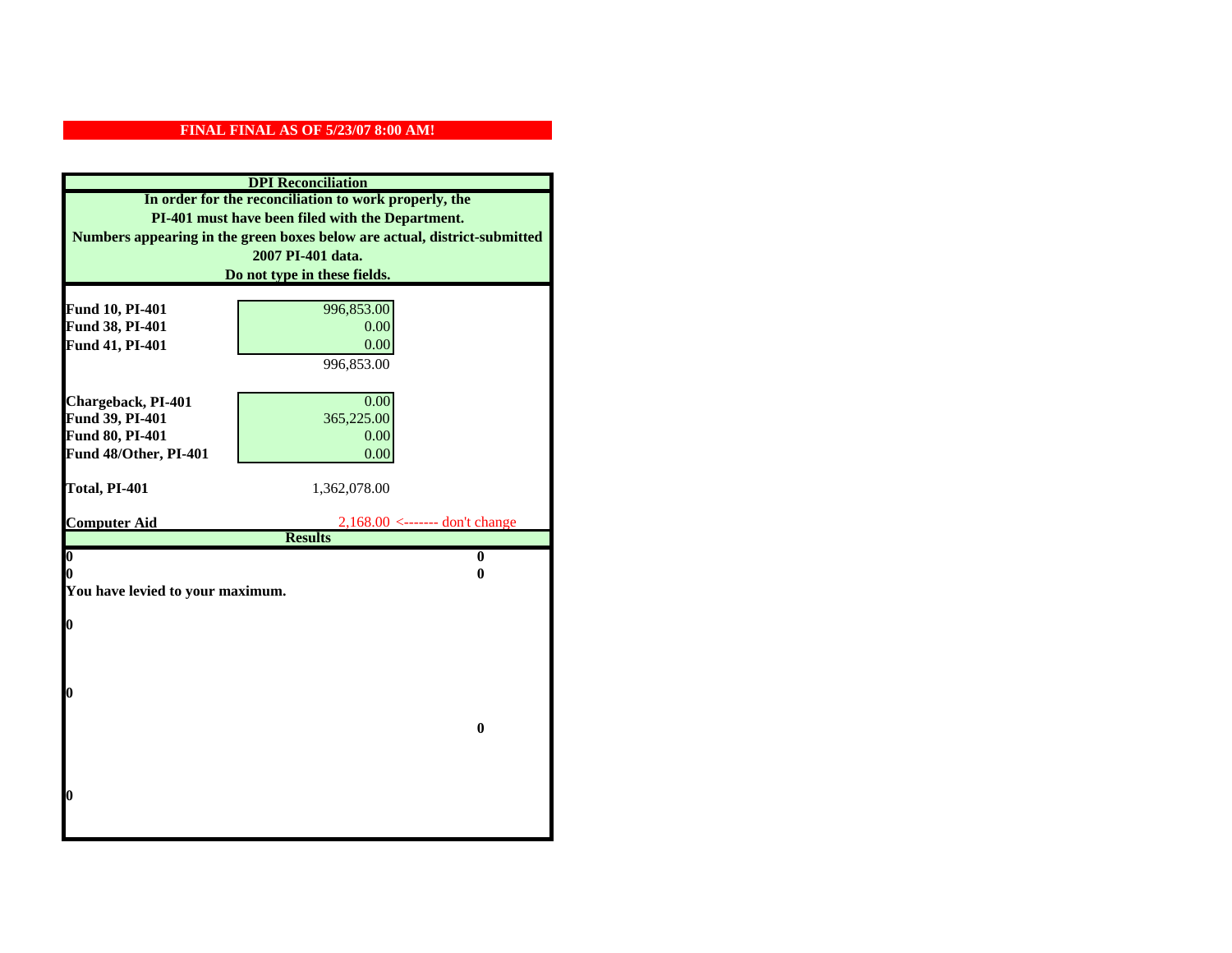| <b>District:</b> THREE LAKES<br>$\blacktriangledown$ 5733                                     | 06-07 Final Revenue Limit Worksheet - Using the Oct 15 Gen Aid Cert.                                    |               |                              |
|-----------------------------------------------------------------------------------------------|---------------------------------------------------------------------------------------------------------|---------------|------------------------------|
| <b>Updated on:</b><br>5/23/2007<br><b>Using Final 05-06 Rev Lim Data.</b>                     |                                                                                                         |               |                              |
| <b>FINAL FINAL AS OF 5/23/07 8:00 AM!</b><br>Cells calculate after base levy entry.           | 1. 2005-2006 Base Revenue (Funds 10, 38, 41)                                                            | (from left)   | 6,062,730                    |
| Line 1: 2005-2006 Base Revenue<br>6,062,730                                                   | 2. Base Sept Membership Avg (03+.4ss, 04+.4ss, 05+.4ss/3)                                               | (from left)   | 672                          |
| Line 1 Amnt May Not Exceed Line 9 of Final 05-06 Revenue Limit Worksheet.                     | 3. 2005-2006 Base Revenue Per Member (Ln 1 / Ln2)                                                       | (with cents)  | 9,021.92                     |
| 226,828<br>05-06 General Aid Certification (05-06 line 12)<br>+                               | 4. 2006-2007 Per Member Increase $(A + B - C)$                                                          |               | 256.93                       |
| 05-06 Computer Aid Received (Src 691)<br>1,821                                                | A. Allowed Per Pupil Increase                                                                           | 256.93        |                              |
| 05-06 Fnd 10 Levy Cert (05-06 In 18, levy 10 Src 211)<br>6,642,200                            | B. Low Revenue Increase $(8400 - (3 + 4A))$ Not < 0                                                     | 0.00          |                              |
| 05-06 Fnd 38 Levy Cert (05-06 In 14B, levy 38 Src 210)<br>41,438                              | C. Low Rev Dist in CCDEB (Enter DPI Adjustment)                                                         | 0.00          |                              |
| 05-06 Fnd 41 Levy Cert (05-06 In 14C, levy 41 Src 210)                                        | 5. 2006-07 Maximum Revenue / Memb (Ln 3 + Ln 4)                                                         |               | 9,278.85                     |
| 05-06 Aid Penalty for Over Levy (05-06 bottom line)<br>31                                     | 6. Current Membership Avg (04+.4ss, 05+.4ss, 06+.4ss/3)                                                 | (from left)   | 641                          |
|                                                                                               | 7. 2006-2007 Rev Limit, No Exemptions (Ln 5 x Ln 6)                                                     | (rounded)     | 5,947,743                    |
| 05-06 Levy for 05-06 Non-Recurring Exemptions (In 10), Enter amnt used below.                 | 8. Total Recurring Exemptions (A+B+C+D+E)                                                               | (rounded)     |                              |
| 05-06 Non-Recurring Ref to Exceed Limit<br>633,000                                            | Unused 2005-2006 Recurring Levy Authority                                                               |               |                              |
| 216,526<br>05-06 Declining Enrollment                                                         | A. Prior Year Carryover (100% of Amnt Entered Above)                                                    |               |                              |
| 05-06 Other Non-Recurring Exemption                                                           | B. Transfer of Service (if negative, include sign)                                                      |               |                              |
|                                                                                               | C. Transfer of Territory (if negative, include sign)                                                    |               |                              |
| September & Summer FTE Membership Averages                                                    | D. Federal Impact Aid Loss (2004-05 to 2005-06)                                                         |               |                              |
| Count Ch. 220 Inter-District Resident Transfer Pupils @ 75%.                                  | E. Recurring Referenda to Exceed (If 06-07 is first year)                                               |               |                              |
| Line 2: Base Avg: $(03+.4ss)+(04+.4ss)+(05+.4ss)/3 =$<br>672                                  |                                                                                                         |               |                              |
| 2003<br>2004<br>2005                                                                          |                                                                                                         |               |                              |
| Summer fte:<br>$\overline{0}$                                                                 | 9. 2006-2007 Limit with Recurring Exemptions (Ln 7 + Ln 8)                                              |               | 5,947,743                    |
| $\Omega$<br>% (40, 40, 40)<br>0<br>$\Omega$                                                   | 10. Total 2006-2007 Non-Recurring Exemptions $(A + B + C)$                                              |               | 846,414                      |
| 703<br>683<br>630<br>Sept fte:                                                                | A. Non-Recurring Referenda, to Exceed 2006-07 Limit                                                     | 633.000       |                              |
| 703<br>683<br>630<br><b>Total fte</b>                                                         | B. Declining Enrollment Exemptn for 06-07 (from left)                                                   | 213,414       |                              |
|                                                                                               | C. Other Non-Recurring Exemption                                                                        |               | 6,794,157                    |
| Line 6: Curr Avg: $(04+.4ss)+(05+.4ss)+(06+.4ss)/3 =$<br>6411<br>2006<br>2005<br>2004         | 11.2006-07 Revenue Limit With All Exemptions $(Ln 9 + Ln 10)$<br>12. Oct 15 Cert of 2006-07 General Aid |               | 192,631                      |
| $\overline{0}$<br>Summer fte:<br>0                                                            | REMEMBER TO USE THE OCT 15 CERT WHEN SETTING THE LEVY.                                                  |               |                              |
| $\Omega$<br>$\Omega$<br>% (40, 40, 40)<br>0                                                   | 13. Allowable Limited Revenue: (Line 11 - Line 12)                                                      |               | 6,601,526                    |
| 683<br>630<br>609<br>Sept fte:                                                                | (10, 38, 41 Levies + Src 691. Src 691 is DOR Computer Aid.)                                             |               |                              |
| 683<br>630<br>609<br><b>Total fte</b>                                                         | 14. Total Limited Revenue To Be Used (A+B+C)                                                            | Not >line 13  | 6,601,525                    |
|                                                                                               | Entries Required Below: Amnts Needed by Purpose and Fund:                                               |               |                              |
| 213,414<br>Line 10B: Declining Enrollment Exemption =                                         | A. Gen Operations: Fnd 10 including Src 211 & Src 691                                                   | 6,560,087     | (Proposed Fund 10)           |
|                                                                                               | B. Non-Referendum Debt (inside limit) Fnd 38 Src 211                                                    | 41,438        | (to Budget Rpt)              |
| Average FTE Loss (Line $2 -$ Line 6, if $> 0$ )<br>31                                         | C. Capital Exp, Annual Meeting Approved: Fnd 41 Src 211                                                 |               | (to Budget Rpt)              |
| $\overline{23}$<br>$X = 0.75$<br>$=$                                                          | 15. Total Revenue from Other Levies                                                                     | $(A+B+C+D)$ : | 822,266                      |
| X (Line 5, Maximum 2006-2007 Revenue per Memb) =<br>9,278.85                                  | A. Referendum Apprvd Debt (Non Fund 38 Debt-Src 211)                                                    | 802,389       |                              |
| 213,414<br>Non-Recurring Exemption Amount:                                                    | B. Community Services (Fnd 80 Src 211)                                                                  | 19,750        | (to Budget Rpt)              |
|                                                                                               | C. Prior Year Levy Chargeback (Src 212)<br>D. Other Levy Revenue - Milwaukee & Kenosha Only             | 127           | (to Budget Rpt)              |
| 1,534<br>Line 17: State Aid for Exempt Computers =<br>Round to Dollar                         | 16. Total Levy + Src 691, "Proposed Levy"<br>(Ln 14 + Ln 15)                                            |               | (to Budget Rpt)              |
| Line 17 = A $X$ (Line 16 / C) (to 8 decimals)<br>Actual 2006 Property Values (mailed 10/3/06) | 17. Actual Src 691 (Vouchered Computer Aid)                                                             | 1,534         | 7,423,791<br>(to Budget Rpt) |
| A. 2006 Exempt Computer Property Valuation<br>269,300<br>Required                             | 18. Fnd 10 Src 211 (Ln 14A - Ln 17), 2006-07 Budget                                                     | 6,558,553     | (to Budget Rpt)              |
| B. 2006 TIF-Out Tax Apportionment Equalized Valuation<br>1,302,937,551                        | Line 18 (not 14A) is the <b>Fund 10 Levy</b> certified by the Board.                                    |               |                              |
| C. 2006 TIF-Out Value plus Exempt Computers $(A + B)$<br>1,303,206,851                        | 19. Total All Fund Tax Levy (14B + 14C + 15 + 18)                                                       |               | 7,422,257                    |
| Computer aid replaces a portion of proposed Fund 10 Levy                                      | Line $19 = \text{levy}$ to be apportioned = PI-401                                                      | Levy Rate $=$ | 0.00569656                   |
| Src 691 = Computer Value X (Proposed Levy / (TIF-Out Val + Computer Value))                   | 20. Funds 38 & 39, Src 211 Total (Ln 14B + Ln 15A)                                                      | 843,827       | (to Budget Rpt)              |
| Revised: May, 2007                                                                            | Worksheet is available at: www.dpi.wi.gov/sfs/worksheets.html or buddev.html                            |               |                              |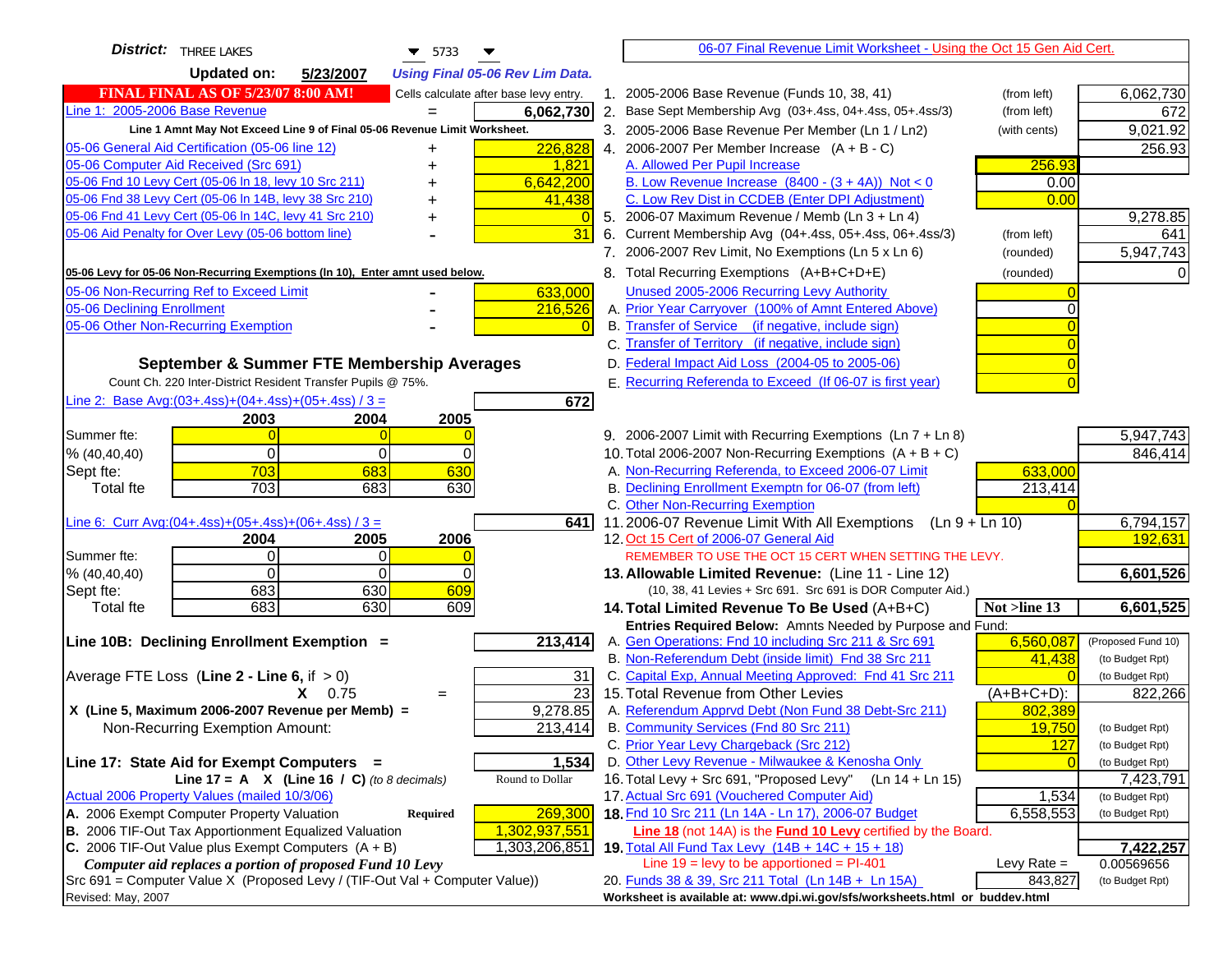| <b>DPI</b> Reconciliation                                                 |                                                       |  |  |  |
|---------------------------------------------------------------------------|-------------------------------------------------------|--|--|--|
|                                                                           | In order for the reconciliation to work properly, the |  |  |  |
| PI-401 must have been filed with the Department.                          |                                                       |  |  |  |
| Numbers appearing in the green boxes below are actual, district-submitted |                                                       |  |  |  |
|                                                                           | 2007 PI-401 data.                                     |  |  |  |
|                                                                           | Do not type in these fields.                          |  |  |  |
|                                                                           |                                                       |  |  |  |
| <b>Fund 10, PI-401</b>                                                    | 6,558,553.00<br>41,438.00                             |  |  |  |
| Fund 38, PI-401                                                           | 0.00                                                  |  |  |  |
| Fund 41, PI-401                                                           |                                                       |  |  |  |
|                                                                           | 6,599,991.00                                          |  |  |  |
|                                                                           |                                                       |  |  |  |
| Chargeback, PI-401<br>Fund 39, PI-401                                     | 127.00<br>802,389.00                                  |  |  |  |
| Fund 80, PI-401                                                           | 19,750.00                                             |  |  |  |
| Fund 48/Other, PI-401                                                     | 0.00                                                  |  |  |  |
|                                                                           |                                                       |  |  |  |
| Total, PI-401                                                             | 7,422,257.00                                          |  |  |  |
|                                                                           |                                                       |  |  |  |
| <b>Computer Aid</b>                                                       | $1,534.00$ <------- don't change                      |  |  |  |
|                                                                           | <b>Results</b>                                        |  |  |  |
| $\overline{\mathbf{0}}$                                                   | $\bf{0}$                                              |  |  |  |
| You have underlevied by:<br>1                                             |                                                       |  |  |  |
| 0                                                                         |                                                       |  |  |  |
| 0                                                                         |                                                       |  |  |  |
|                                                                           |                                                       |  |  |  |
|                                                                           |                                                       |  |  |  |
|                                                                           |                                                       |  |  |  |
| 0                                                                         |                                                       |  |  |  |
|                                                                           |                                                       |  |  |  |
|                                                                           | 0                                                     |  |  |  |
|                                                                           |                                                       |  |  |  |
|                                                                           |                                                       |  |  |  |
| Because your underlevy is less than your non-                             |                                                       |  |  |  |
| recurring exemptions, there is no carryover.                              |                                                       |  |  |  |
|                                                                           |                                                       |  |  |  |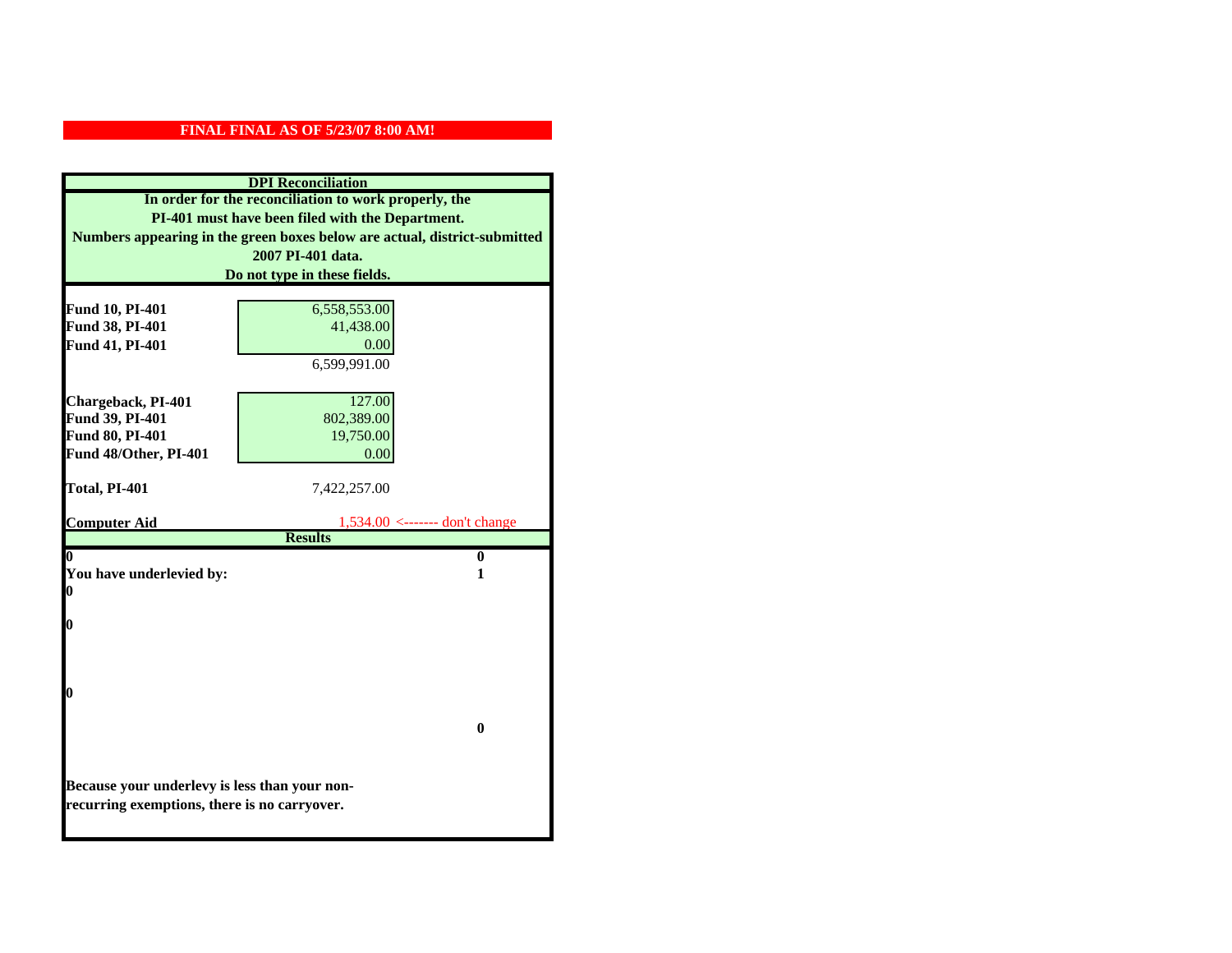| <b>District:</b>   TIGERTON<br>$\blacktriangledown$ 5740<br>▼                                                                                |                | 06-07 Final Revenue Limit Worksheet - Using the Oct 15 Gen Aid Cert.                                                      |                |                         |
|----------------------------------------------------------------------------------------------------------------------------------------------|----------------|---------------------------------------------------------------------------------------------------------------------------|----------------|-------------------------|
| <b>Updated on:</b><br>5/23/2007<br><b>Using Final 05-06 Rev Lim Data.</b>                                                                    |                |                                                                                                                           |                |                         |
| <b>FINAL FINAL AS OF 5/23/07 8:00 AM!</b><br>Cells calculate after base levy entry.                                                          |                | 1. 2005-2006 Base Revenue (Funds 10, 38, 41)                                                                              | (from left)    | 3,589,766               |
| Line 1: 2005-2006 Base Revenue<br>3,589,766                                                                                                  |                | 2. Base Sept Membership Avg (03+.4ss, 04+.4ss, 05+.4ss/3)                                                                 | (from left)    | 394                     |
| Line 1 Amnt May Not Exceed Line 9 of Final 05-06 Revenue Limit Worksheet.                                                                    |                | 3. 2005-2006 Base Revenue Per Member (Ln 1 / Ln2)                                                                         | (with cents)   | 9,111.08                |
| 2,685,506<br>05-06 General Aid Certification (05-06 line 12)<br>+                                                                            |                | 4. 2006-2007 Per Member Increase $(A + B - C)$                                                                            |                | 256.93                  |
| 05-06 Computer Aid Received (Src 691)<br>1,021                                                                                               |                | A. Allowed Per Pupil Increase                                                                                             | 256.93         |                         |
| 05-06 Fnd 10 Levy Cert (05-06 In 18, levy 10 Src 211)<br>960,191                                                                             |                | B. Low Revenue Increase $(8400 - (3 + 4A))$ Not < 0                                                                       | 0.00           |                         |
| 05-06 Fnd 38 Levy Cert (05-06 In 14B, levy 38 Src 210)<br>23,000                                                                             |                | C. Low Rev Dist in CCDEB (Enter DPI Adjustment)                                                                           | 0.00           |                         |
| 05-06 Fnd 41 Levy Cert (05-06 In 14C, levy 41 Src 210)                                                                                       |                | 5. 2006-07 Maximum Revenue / Memb (Ln 3 + Ln 4)                                                                           |                | 9,368.01                |
| 05-06 Aid Penalty for Over Levy (05-06 bottom line)                                                                                          |                | 6. Current Membership Avg (04+.4ss, 05+.4ss, 06+.4ss/3)                                                                   | (from left)    | 381                     |
|                                                                                                                                              |                | 7. 2006-2007 Rev Limit, No Exemptions (Ln 5 x Ln 6)                                                                       | (rounded)      | 3,569,212               |
| 05-06 Levy for 05-06 Non-Recurring Exemptions (In 10), Enter amnt used below.                                                                |                | 8. Total Recurring Exemptions (A+B+C+D+E)                                                                                 | (rounded)      | 8,074                   |
| 05-06 Non-Recurring Ref to Exceed Limit                                                                                                      | $\overline{0}$ | Unused 2005-2006 Recurring Levy Authority                                                                                 |                |                         |
| 79,952<br>05-06 Declining Enrollment                                                                                                         |                | A. Prior Year Carryover (100% of Amnt Entered Above)                                                                      |                |                         |
| 05-06 Other Non-Recurring Exemption                                                                                                          |                | B. Transfer of Service (if negative, include sign)                                                                        | 8,074          |                         |
|                                                                                                                                              |                | C. Transfer of Territory (if negative, include sign)                                                                      |                |                         |
| September & Summer FTE Membership Averages                                                                                                   |                | D. Federal Impact Aid Loss (2004-05 to 2005-06)                                                                           |                |                         |
| Count Ch. 220 Inter-District Resident Transfer Pupils @ 75%.                                                                                 |                | E. Recurring Referenda to Exceed (If 06-07 is first year)                                                                 |                |                         |
| Line 2: Base Avg: $(03+.4ss)+(04+.4ss)+(05+.4ss)/3 =$<br>394                                                                                 |                |                                                                                                                           |                |                         |
| 2003<br>2004<br>2005                                                                                                                         |                |                                                                                                                           |                |                         |
| Summer fte:                                                                                                                                  |                | 9. 2006-2007 Limit with Recurring Exemptions (Ln 7 + Ln 8)                                                                |                | 3,577,286               |
| $\overline{2}$<br>2<br>% (40, 40, 40)                                                                                                        |                | 10. Total 2006-2007 Non-Recurring Exemptions (A + B + C)                                                                  |                | 93,680                  |
| 371<br>410<br>396<br>Sept fte:                                                                                                               |                | A. Non-Recurring Referenda, to Exceed 2006-07 Limit                                                                       |                |                         |
| 412<br>398<br>373<br><b>Total fte</b>                                                                                                        |                | B. Declining Enrollment Exemptn for 06-07 (from left)                                                                     | 93,680         |                         |
|                                                                                                                                              |                | C. Other Non-Recurring Exemption                                                                                          |                |                         |
| Line 6: Curr Avg: $(04+.4ss)+(05+.4ss)+(06+.4ss)/3 =$                                                                                        | 381            | 11.2006-07 Revenue Limit With All Exemptions $(Ln 9 + Ln 10)$                                                             |                | 3,670,966               |
| 2006<br>2005<br>2004<br>Summer fte:<br>$\overline{4}$<br>5                                                                                   |                | 12. Oct 15 Cert of 2006-07 General Aid<br>REMEMBER TO USE THE OCT 15 CERT WHEN SETTING THE LEVY.                          |                | 2,642,860               |
| $\overline{2}$<br>2<br>% (40, 40, 40)                                                                                                        |                | 13. Allowable Limited Revenue: (Line 11 - Line 12)                                                                        |                | 1,028,106               |
| 396<br>371<br>370<br>Sept fte:                                                                                                               |                | (10, 38, 41 Levies + Src 691. Src 691 is DOR Computer Aid.)                                                               |                |                         |
| $\overline{373}$<br>$\overline{373}$<br>398<br><b>Total fte</b>                                                                              |                | 14. Total Limited Revenue To Be Used (A+B+C)                                                                              | Not >line 13   | 1,028,106               |
|                                                                                                                                              |                | Entries Required Below: Amnts Needed by Purpose and Fund:                                                                 |                |                         |
| 93,680<br>Line 10B: Declining Enrollment Exemption =                                                                                         |                | A. Gen Operations: Fnd 10 including Src 211 & Src 691                                                                     | 1,005,106      | (Proposed Fund 10)      |
|                                                                                                                                              |                | B. Non-Referendum Debt (inside limit) Fnd 38 Src 211                                                                      | 23,000         | (to Budget Rpt)         |
| Average FTE Loss (Line $2 -$ Line 6, if $> 0$ )                                                                                              | 13             | C. Capital Exp, Annual Meeting Approved: Fnd 41 Src 211                                                                   |                | (to Budget Rpt)         |
| $X = 0.75$<br>$=$                                                                                                                            | 10             | 15. Total Revenue from Other Levies                                                                                       | $(A+B+C+D)$ :  | 207,800                 |
| X (Line 5, Maximum 2006-2007 Revenue per Memb) =<br>9,368.01                                                                                 |                | A. Referendum Apprvd Debt (Non Fund 38 Debt-Src 211)                                                                      | 207,800        |                         |
| 93,680<br>Non-Recurring Exemption Amount:                                                                                                    |                | B. Community Services (Fnd 80 Src 211)                                                                                    |                | (to Budget Rpt)         |
|                                                                                                                                              |                | C. Prior Year Levy Chargeback (Src 212)                                                                                   | $\overline{0}$ | (to Budget Rpt)         |
| 742<br>Line 17: State Aid for Exempt Computers =                                                                                             |                | D. Other Levy Revenue - Milwaukee & Kenosha Only                                                                          |                | (to Budget Rpt)         |
| Line 17 = A $X$ (Line 16 / C) (to 8 decimals)<br>Round to Dollar                                                                             |                | 16. Total Levy + Src 691, "Proposed Levy"<br>(Ln 14 + Ln 15)                                                              |                | 1,235,906               |
| Actual 2006 Property Values (mailed 10/3/06)                                                                                                 |                | 17. Actual Src 691 (Vouchered Computer Aid)                                                                               | 742            | (to Budget Rpt)         |
| A. 2006 Exempt Computer Property Valuation<br>73,700<br>Required                                                                             |                | 18. Fnd 10 Src 211 (Ln 14A - Ln 17), 2006-07 Budget                                                                       | 1,004,364      | (to Budget Rpt)         |
| B. 2006 TIF-Out Tax Apportionment Equalized Valuation<br>122,661,729<br>C. 2006 TIF-Out Value plus Exempt Computers $(A + B)$<br>122,735,429 |                | Line 18 (not 14A) is the <b>Fund 10 Levy</b> certified by the Board.<br>19. Total All Fund Tax Levy (14B + 14C + 15 + 18) |                |                         |
| Computer aid replaces a portion of proposed Fund 10 Levy                                                                                     |                | Line $19 = \text{levy}$ to be apportioned = PI-401                                                                        | Levy Rate $=$  | 1,235,164<br>0.01006968 |
| Src 691 = Computer Value X (Proposed Levy / (TIF-Out Val + Computer Value))                                                                  |                | 20. Funds 38 & 39, Src 211 Total (Ln 14B + Ln 15A)                                                                        | 230,800        | (to Budget Rpt)         |
| Revised: May, 2007                                                                                                                           |                | Worksheet is available at: www.dpi.wi.gov/sfs/worksheets.html or buddev.html                                              |                |                         |
|                                                                                                                                              |                |                                                                                                                           |                |                         |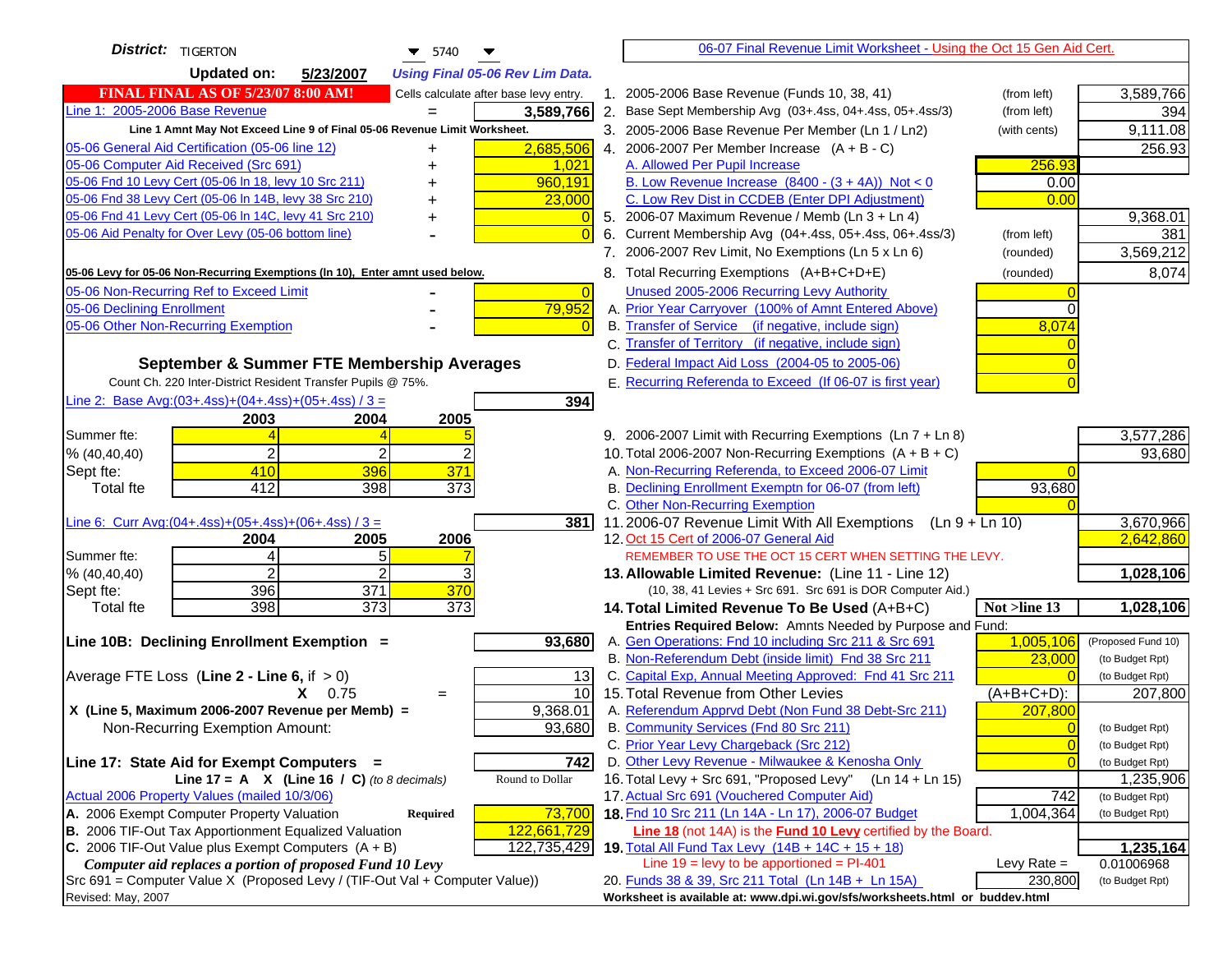| <b>DPI</b> Reconciliation<br>In order for the reconciliation to work properly, the<br>PI-401 must have been filed with the Department.<br>Numbers appearing in the green boxes below are actual, district-submitted |                                                  |  |  |                              |
|---------------------------------------------------------------------------------------------------------------------------------------------------------------------------------------------------------------------|--------------------------------------------------|--|--|------------------------------|
|                                                                                                                                                                                                                     |                                                  |  |  | 2007 PI-401 data.            |
|                                                                                                                                                                                                                     |                                                  |  |  | Do not type in these fields. |
|                                                                                                                                                                                                                     |                                                  |  |  |                              |
| Fund 10, PI-401<br>Fund 38, PI-401                                                                                                                                                                                  | 1,004,364.00<br>23,000.00                        |  |  |                              |
| Fund 41, PI-401                                                                                                                                                                                                     | 0.00                                             |  |  |                              |
|                                                                                                                                                                                                                     | 1,027,364.00                                     |  |  |                              |
|                                                                                                                                                                                                                     |                                                  |  |  |                              |
| Chargeback, PI-401                                                                                                                                                                                                  | 0.00                                             |  |  |                              |
| Fund 39, PI-401                                                                                                                                                                                                     | 207,800.00                                       |  |  |                              |
| Fund 80, PI-401                                                                                                                                                                                                     | 0.00                                             |  |  |                              |
| Fund 48/Other, PI-401                                                                                                                                                                                               | 0.00                                             |  |  |                              |
|                                                                                                                                                                                                                     |                                                  |  |  |                              |
| Total, PI-401                                                                                                                                                                                                       | 1,235,164.00                                     |  |  |                              |
|                                                                                                                                                                                                                     |                                                  |  |  |                              |
| <b>Computer Aid</b>                                                                                                                                                                                                 | $742.00$ <------- don't change<br><b>Results</b> |  |  |                              |
| $\boldsymbol{0}$                                                                                                                                                                                                    | $\bf{0}$                                         |  |  |                              |
| 0                                                                                                                                                                                                                   | 0                                                |  |  |                              |
| You have levied to your maximum.                                                                                                                                                                                    |                                                  |  |  |                              |
|                                                                                                                                                                                                                     |                                                  |  |  |                              |
| $\bf{0}$                                                                                                                                                                                                            |                                                  |  |  |                              |
|                                                                                                                                                                                                                     |                                                  |  |  |                              |
|                                                                                                                                                                                                                     |                                                  |  |  |                              |
|                                                                                                                                                                                                                     |                                                  |  |  |                              |
| 0                                                                                                                                                                                                                   |                                                  |  |  |                              |
|                                                                                                                                                                                                                     | $\bf{0}$                                         |  |  |                              |
|                                                                                                                                                                                                                     |                                                  |  |  |                              |
|                                                                                                                                                                                                                     |                                                  |  |  |                              |
|                                                                                                                                                                                                                     |                                                  |  |  |                              |
| 0                                                                                                                                                                                                                   |                                                  |  |  |                              |
|                                                                                                                                                                                                                     |                                                  |  |  |                              |
|                                                                                                                                                                                                                     |                                                  |  |  |                              |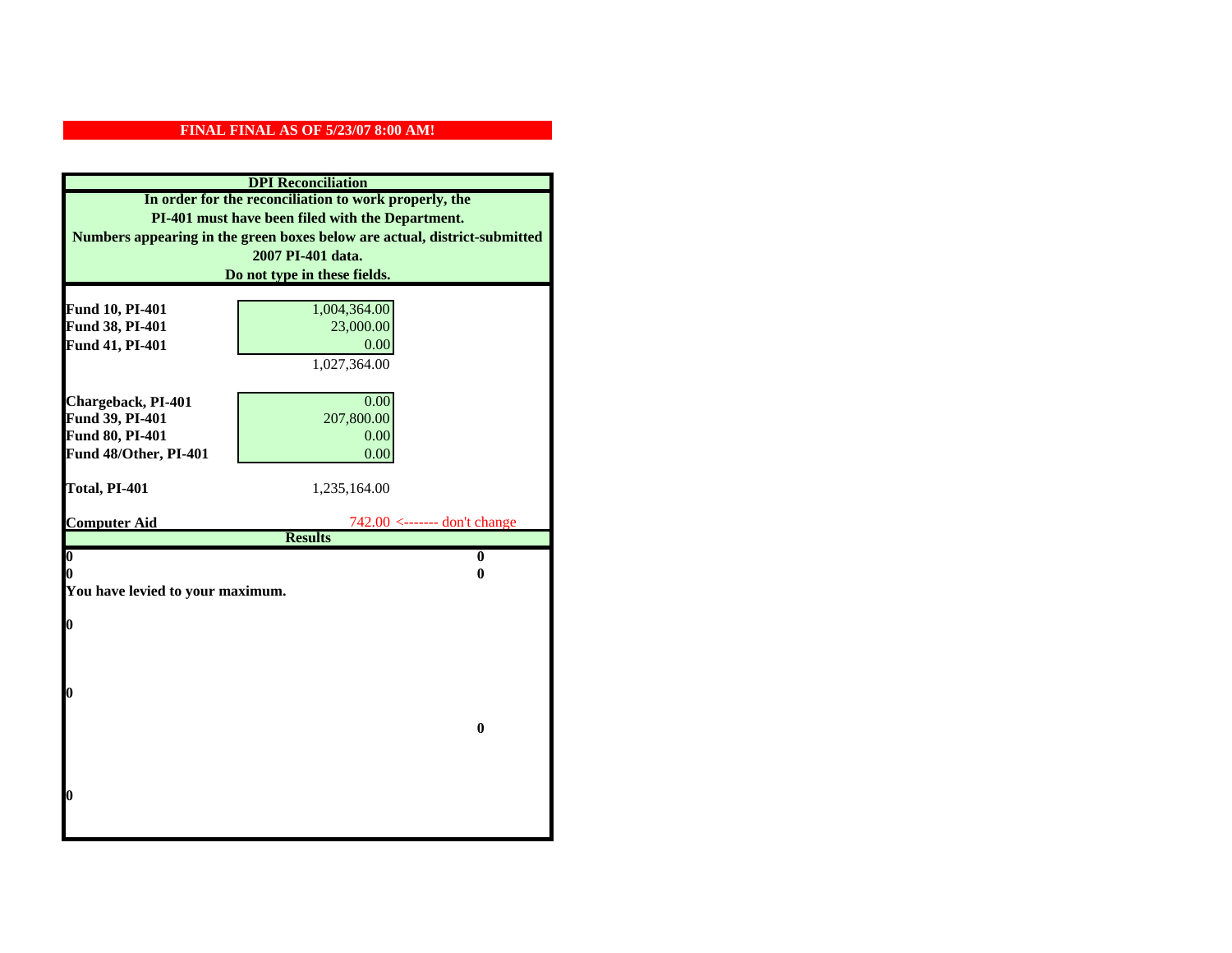| <b>District:</b>   TOMAH AREA<br>$\blacktriangledown$ 5747<br>▼                     |                | 06-07 Final Revenue Limit Worksheet - Using the Oct 15 Gen Aid Cert.                                               |                                   |
|-------------------------------------------------------------------------------------|----------------|--------------------------------------------------------------------------------------------------------------------|-----------------------------------|
| <b>Updated on:</b><br>5/23/2007<br><b>Using Final 05-06 Rev Lim Data.</b>           |                |                                                                                                                    |                                   |
| <b>FINAL FINAL AS OF 5/23/07 8:00 AM!</b><br>Cells calculate after base levy entry. |                | 1. 2005-2006 Base Revenue (Funds 10, 38, 41)                                                                       | 23,987,973<br>(from left)         |
| Line 1: 2005-2006 Base Revenue<br>23,987,973                                        |                | 2. Base Sept Membership Avg (03+.4ss, 04+.4ss, 05+.4ss/3)                                                          | (from left)<br>2,962              |
| Line 1 Amnt May Not Exceed Line 9 of Final 05-06 Revenue Limit Worksheet.           |                | 3. 2005-2006 Base Revenue Per Member (Ln 1 / Ln2)                                                                  | 8,098.57<br>(with cents)          |
| 05-06 General Aid Certification (05-06 line 12)<br>18,060,298<br>+                  |                | 4. 2006-2007 Per Member Increase $(A + B - C)$                                                                     | 301.43                            |
| 05-06 Computer Aid Received (Src 691)                                               | 16,824         | A. Allowed Per Pupil Increase                                                                                      | 256.93                            |
| 05-06 Fnd 10 Levy Cert (05-06 In 18, levy 10 Src 211)<br>5,704,735                  |                | B. Low Revenue Increase $(8400 - (3 + 4A))$ Not < 0                                                                | 44.50                             |
| 05-06 Fnd 38 Levy Cert (05-06 In 14B, levy 38 Src 210)<br>206,116                   |                | C. Low Rev Dist in CCDEB (Enter DPI Adjustment)                                                                    | 0.00                              |
| 05-06 Fnd 41 Levy Cert (05-06 In 14C, levy 41 Src 210)                              |                | 5. 2006-07 Maximum Revenue / Memb (Ln 3 + Ln 4)                                                                    | 8,400.00                          |
| 05-06 Aid Penalty for Over Levy (05-06 bottom line)                                 | $\Omega$       | Current Membership Avg (04+.4ss, 05+.4ss, 06+.4ss/3)<br>6.                                                         | 3,041<br>(from left)              |
|                                                                                     |                | 7. 2006-2007 Rev Limit, No Exemptions (Ln 5 x Ln 6)                                                                | 25,544,400<br>(rounded)           |
| 05-06 Levy for 05-06 Non-Recurring Exemptions (In 10), Enter amnt used below.       |                | 8. Total Recurring Exemptions (A+B+C+D+E)                                                                          | 54,903<br>(rounded)               |
| 05-06 Non-Recurring Ref to Exceed Limit                                             | $\overline{0}$ | Unused 2005-2006 Recurring Levy Authority                                                                          | 10,292                            |
| 05-06 Declining Enrollment                                                          | $\overline{0}$ | A. Prior Year Carryover (100% of Amnt Entered Above)                                                               | 10,292                            |
| 05-06 Other Non-Recurring Exemption                                                 | $\Omega$       | B. Transfer of Service (if negative, include sign)                                                                 | 9,184                             |
|                                                                                     |                | C. Transfer of Territory (if negative, include sign)                                                               |                                   |
| September & Summer FTE Membership Averages                                          |                | D. Federal Impact Aid Loss (2004-05 to 2005-06)                                                                    | 35,427                            |
| Count Ch. 220 Inter-District Resident Transfer Pupils @ 75%.                        |                | E. Recurring Referenda to Exceed (If 06-07 is first year)                                                          |                                   |
| Line 2: Base Avg:(03+.4ss)+(04+.4ss)+(05+.4ss) / 3 =                                | 2,962          |                                                                                                                    |                                   |
| 2003<br>2004<br>2005                                                                |                |                                                                                                                    |                                   |
| 23<br>29<br>Summer fte:<br>24                                                       |                | 9. 2006-2007 Limit with Recurring Exemptions (Ln 7 + Ln 8)                                                         | 25,599,303                        |
| 9<br>12<br>10<br>% (40, 40, 40)                                                     |                | 10. Total 2006-2007 Non-Recurring Exemptions (A + B + C)                                                           |                                   |
| 2,860<br>3,028<br>2,968<br>Sept fte:                                                |                | A. Non-Recurring Referenda, to Exceed 2006-07 Limit                                                                |                                   |
| 2,869<br>3,038<br><b>Total fte</b><br>2,980                                         |                | B. Declining Enrollment Exemptn for 06-07 (from left)                                                              |                                   |
|                                                                                     |                | C. Other Non-Recurring Exemption                                                                                   |                                   |
| Line 6: Curr Avg: $(04+.4ss)+(05+.4ss)+(06+.4ss)/3=$                                | 3,041          | 11.2006-07 Revenue Limit With All Exemptions<br>$(Ln 9 + Ln 10)$                                                   | 25,599,303                        |
| 2005<br>2006<br>2004                                                                |                | 12. Oct 15 Cert of 2006-07 General Aid                                                                             | 18,727,136                        |
| 29<br>$\overline{24}$<br>52<br>Summer fte:                                          |                | REMEMBER TO USE THE OCT 15 CERT WHEN SETTING THE LEVY.                                                             |                                   |
| $\overline{12}$<br>10<br>21<br>% (40, 40, 40)                                       |                | 13. Allowable Limited Revenue: (Line 11 - Line 12)                                                                 | 6,872,167                         |
| 3,083<br>2,968<br>3,028<br>Sept fte:                                                |                | (10, 38, 41 Levies + Src 691. Src 691 is DOR Computer Aid.)                                                        |                                   |
| 2,980<br>3,038<br>3,104<br><b>Total fte</b>                                         |                | 14. Total Limited Revenue To Be Used (A+B+C)                                                                       | 6,864,618<br>Not >line 13         |
| Line 10B: Declining Enrollment Exemption =                                          |                | Entries Required Below: Amnts Needed by Purpose and Fund:<br>A. Gen Operations: Fnd 10 including Src 211 & Src 691 | 6,654,554<br>(Proposed Fund 10)   |
|                                                                                     |                | B. Non-Referendum Debt (inside limit) Fnd 38 Src 211                                                               | 210,064<br>(to Budget Rpt)        |
| Average FTE Loss (Line $2 -$ Line 6, if $> 0$ )                                     |                | C. Capital Exp, Annual Meeting Approved: Fnd 41 Src 211                                                            | (to Budget Rpt)                   |
| $X = 0.75$<br>$=$                                                                   |                | 15. Total Revenue from Other Levies                                                                                | $(A+B+C+D)$ :<br>1,251,132        |
| X (Line 5, Maximum 2006-2007 Revenue per Memb) =                                    |                | A. Referendum Apprvd Debt (Non Fund 38 Debt-Src 211)                                                               | 1,251,132                         |
| Non-Recurring Exemption Amount:                                                     |                | B. Community Services (Fnd 80 Src 211)                                                                             | $\Omega$<br>(to Budget Rpt)       |
|                                                                                     |                | C. Prior Year Levy Chargeback (Src 212)                                                                            | $\overline{0}$<br>(to Budget Rpt) |
| Line 17: State Aid for Exempt Computers =                                           | 18,005         | D. Other Levy Revenue - Milwaukee & Kenosha Only                                                                   | $\Omega$<br>(to Budget Rpt)       |
| Round to Dollar<br>Line 17 = A $X$ (Line 16 / C) (to 8 decimals)                    |                | 16. Total Levy + Src 691, "Proposed Levy"<br>$(Ln 14 + Ln 15)$                                                     | 8,115,750                         |
| Actual 2006 Property Values (mailed 10/3/06)                                        |                | 17. Actual Src 691 (Vouchered Computer Aid)                                                                        | 18,005<br>(to Budget Rpt)         |
| A. 2006 Exempt Computer Property Valuation<br>2,401,200<br><b>Required</b>          |                | 18. Fnd 10 Src 211 (Ln 14A - Ln 17), 2006-07 Budget                                                                | 6,636,549<br>(to Budget Rpt)      |
| B. 2006 TIF-Out Tax Apportionment Equalized Valuation<br>1,079,957,073              |                | Line 18 (not 14A) is the <b>Fund 10 Levy</b> certified by the Board.                                               |                                   |
| C. 2006 TIF-Out Value plus Exempt Computers $(A + B)$<br>1,082,358,273              |                | 19. Total All Fund Tax Levy (14B + 14C + 15 + 18)                                                                  | 8,097,745                         |
| Computer aid replaces a portion of proposed Fund 10 Levy                            |                | Line $19 = \text{levy}$ to be apportioned = PI-401                                                                 | 0.00749821<br>Levy Rate $=$       |
| Src 691 = Computer Value X (Proposed Levy / (TIF-Out Val + Computer Value))         |                | 20. Funds 38 & 39, Src 211 Total (Ln 14B + Ln 15A)                                                                 | 1,461,196<br>(to Budget Rpt)      |
| Revised: May, 2007                                                                  |                | Worksheet is available at: www.dpi.wi.gov/sfs/worksheets.html or buddev.html                                       |                                   |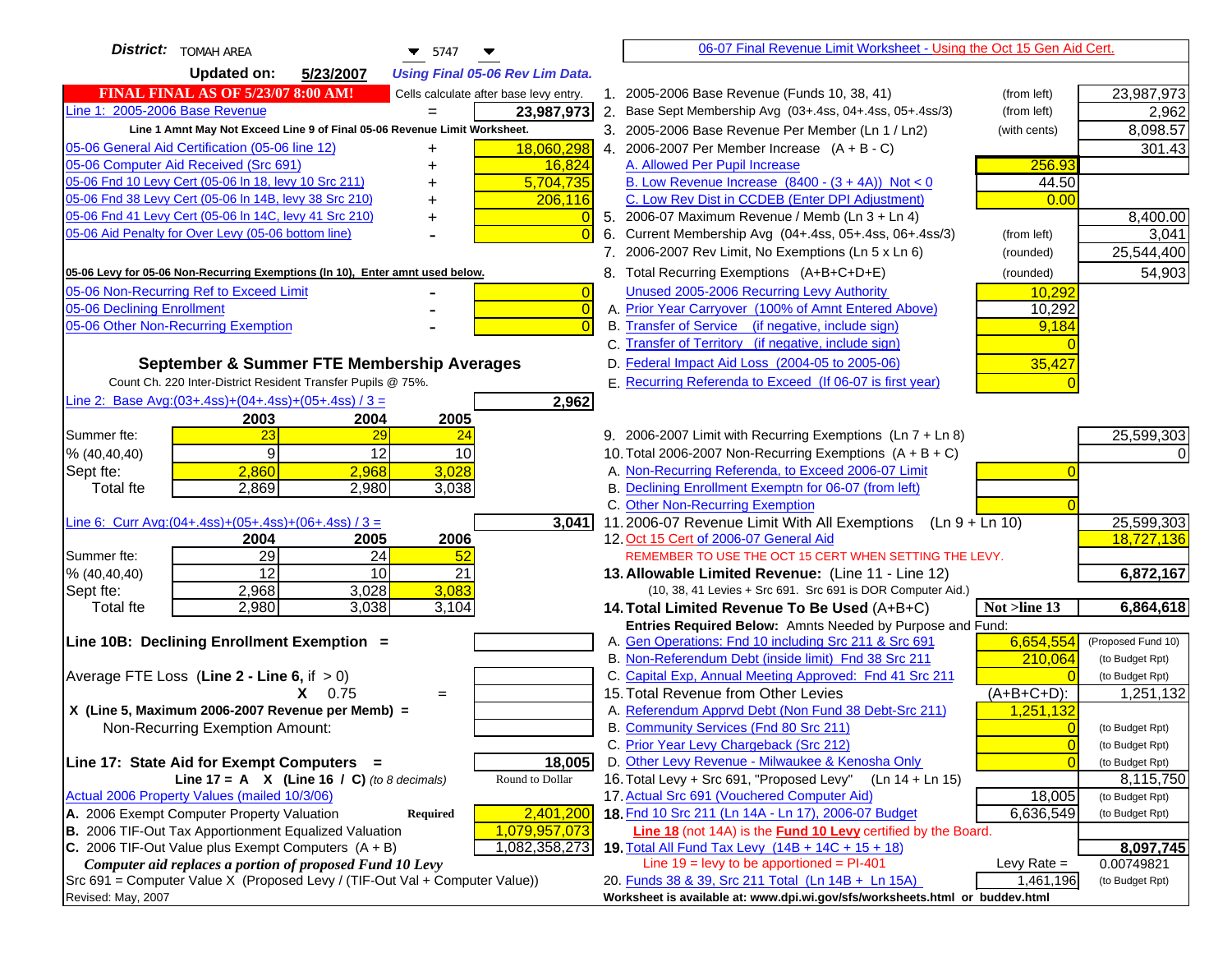| <b>DPI</b> Reconciliation                                                                                 |                                   |  |
|-----------------------------------------------------------------------------------------------------------|-----------------------------------|--|
| In order for the reconciliation to work properly, the<br>PI-401 must have been filed with the Department. |                                   |  |
|                                                                                                           |                                   |  |
|                                                                                                           | 2007 PI-401 data.                 |  |
|                                                                                                           | Do not type in these fields.      |  |
|                                                                                                           |                                   |  |
| Fund 10, PI-401                                                                                           | 6,636,548.98                      |  |
| Fund 38, PI-401                                                                                           | 210,064.02                        |  |
| Fund 41, PI-401                                                                                           | 0.00                              |  |
|                                                                                                           | 6,846,613.00                      |  |
|                                                                                                           |                                   |  |
| Chargeback, PI-401                                                                                        | 0.00                              |  |
| Fund 39, PI-401                                                                                           | 1,251,131.50                      |  |
| <b>Fund 80, PI-401</b>                                                                                    | 0.00                              |  |
| Fund 48/Other, PI-401                                                                                     | 0.00                              |  |
| Total, PI-401                                                                                             | 8,097,744.50                      |  |
|                                                                                                           |                                   |  |
| <b>Computer Aid</b>                                                                                       | $18,005.00$ <------- don't change |  |
|                                                                                                           | <b>Results</b>                    |  |
| 0                                                                                                         | 0<br>7,549                        |  |
| You have underlevied by:                                                                                  |                                   |  |
| 0                                                                                                         |                                   |  |
| All of your underlevy is eligible for carryover.                                                          |                                   |  |
|                                                                                                           |                                   |  |
|                                                                                                           |                                   |  |
|                                                                                                           |                                   |  |
|                                                                                                           |                                   |  |
| 0                                                                                                         |                                   |  |
|                                                                                                           |                                   |  |
|                                                                                                           | $\mathbf{0}$                      |  |
|                                                                                                           |                                   |  |
|                                                                                                           |                                   |  |
|                                                                                                           |                                   |  |
| 0                                                                                                         |                                   |  |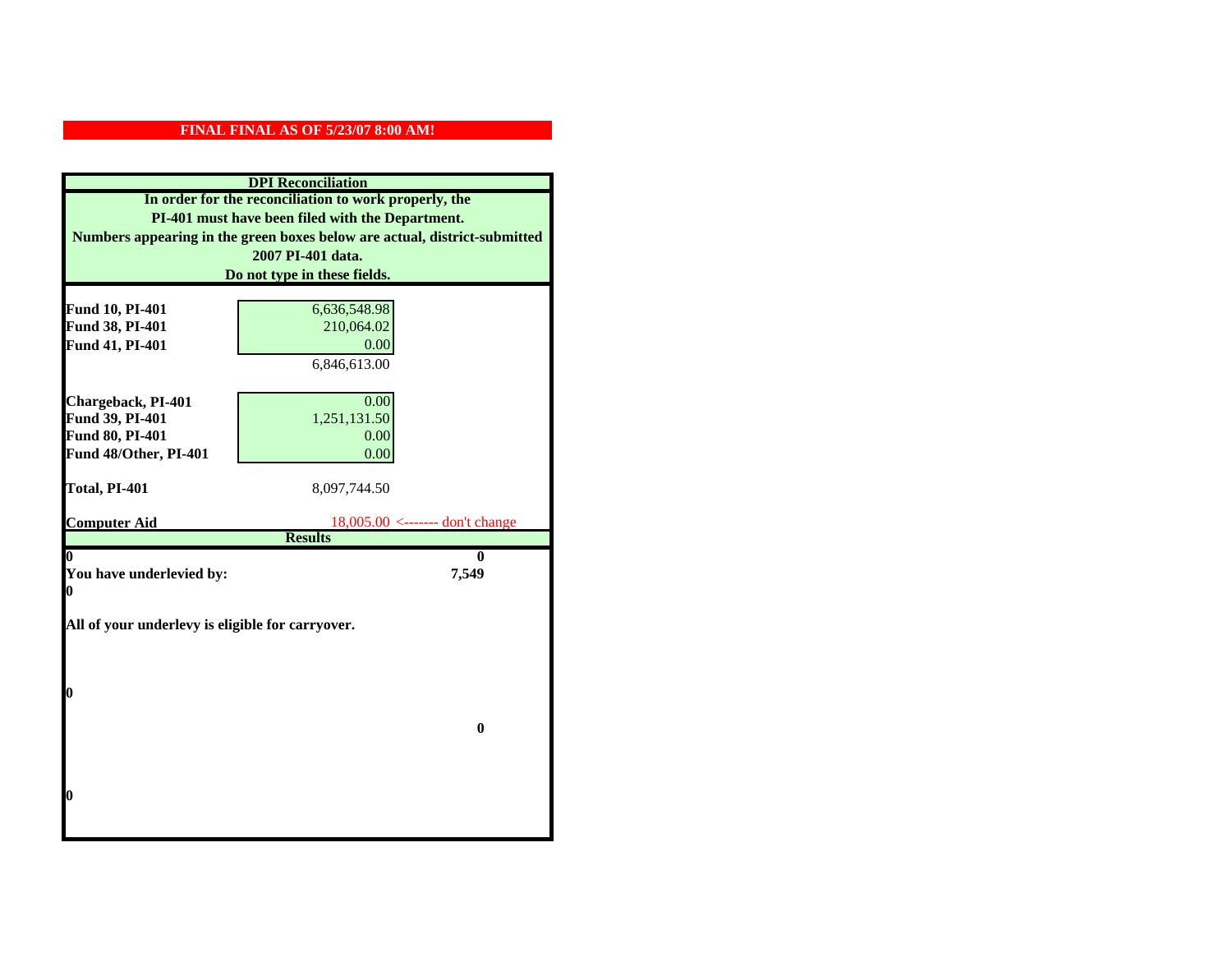| District:<br><b>TOMAHAWK</b><br>$\blacktriangledown$ 5754                                     | 06-07 Final Revenue Limit Worksheet - Using the Oct 15 Gen Aid Cert.                                       |                                    |
|-----------------------------------------------------------------------------------------------|------------------------------------------------------------------------------------------------------------|------------------------------------|
| <b>Updated on:</b><br>5/23/2007<br><b>Using Final 05-06 Rev Lim Data.</b>                     |                                                                                                            |                                    |
| <b>FINAL FINAL AS OF 5/23/07 8:00 AM!</b><br>Cells calculate after base levy entry.           | 1. 2005-2006 Base Revenue (Funds 10, 38, 41)<br>(from left)                                                | 13,225,448                         |
| Line 1: 2005-2006 Base Revenue<br>13,225,448<br>$=$                                           | 2. Base Sept Membership Avg (03+.4ss, 04+.4ss, 05+.4ss/3)<br>(from left)                                   | 1,602                              |
| Line 1 Amnt May Not Exceed Line 9 of Final 05-06 Revenue Limit Worksheet.                     | 3. 2005-2006 Base Revenue Per Member (Ln 1 / Ln2)<br>(with cents)                                          | 8,255.59                           |
| 5,763,329<br>05-06 General Aid Certification (05-06 line 12)                                  | 4. 2006-2007 Per Member Increase $(A + B - C)$                                                             | 256.93                             |
| 05-06 Computer Aid Received (Src 691)<br>6,887                                                | A. Allowed Per Pupil Increase<br>256.93                                                                    |                                    |
| 05-06 Fnd 10 Levy Cert (05-06 ln 18, levy 10 Src 211)<br>7,652,867                            | B. Low Revenue Increase $(8400 - (3 + 4A))$ Not < 0<br>0.00                                                |                                    |
| 05-06 Fnd 38 Levy Cert (05-06 In 14B, levy 38 Src 210)                                        | C. Low Rev Dist in CCDEB (Enter DPI Adjustment)<br>0.00                                                    |                                    |
| 05-06 Fnd 41 Levy Cert (05-06 In 14C, levy 41 Src 210)<br>$\overline{0}$<br>+                 | 5. 2006-07 Maximum Revenue / Memb (Ln 3 + Ln 4)                                                            | 8,512.52                           |
| 05-06 Aid Penalty for Over Levy (05-06 bottom line)<br>8,236                                  | 6. Current Membership Avg (04+.4ss, 05+.4ss, 06+.4ss/3)<br>(from left)                                     | 1,567                              |
|                                                                                               | 7. 2006-2007 Rev Limit, No Exemptions (Ln 5 x Ln 6)<br>(rounded)                                           | 13,339,119                         |
| 05-06 Levy for 05-06 Non-Recurring Exemptions (In 10), Enter amnt used below.                 | 8. Total Recurring Exemptions (A+B+C+D+E)<br>(rounded)                                                     |                                    |
| 05-06 Non-Recurring Ref to Exceed Limit<br>$\overline{0}$                                     | Unused 2005-2006 Recurring Levy Authority                                                                  |                                    |
| 189,399<br>05-06 Declining Enrollment                                                         | A. Prior Year Carryover (100% of Amnt Entered Above)                                                       |                                    |
| 05-06 Other Non-Recurring Exemption                                                           | B. Transfer of Service (if negative, include sign)                                                         |                                    |
|                                                                                               | C. Transfer of Territory (if negative, include sign)                                                       |                                    |
| September & Summer FTE Membership Averages                                                    | D. Federal Impact Aid Loss (2004-05 to 2005-06)                                                            |                                    |
| Count Ch. 220 Inter-District Resident Transfer Pupils @ 75%.                                  | E. Recurring Referenda to Exceed (If 06-07 is first year)                                                  |                                    |
| Line 2: Base Avg: $(03+.4ss)+(04+.4ss)+(05+.4ss)/3 =$<br>1,602                                |                                                                                                            |                                    |
| 2003<br>2004<br>2005                                                                          |                                                                                                            |                                    |
| 17<br>Summer fte:<br>14<br>15                                                                 | 9. 2006-2007 Limit with Recurring Exemptions (Ln 7 + Ln 8)                                                 | 13,339,119                         |
| 7<br>6<br>6<br>% (40, 40, 40)                                                                 | 10. Total 2006-2007 Non-Recurring Exemptions $(A + B + C)$                                                 | 221,326                            |
| 1,627<br>1,544<br>1,617<br>Sept fte:                                                          | A. Non-Recurring Referenda, to Exceed 2006-07 Limit                                                        |                                    |
| <b>Total fte</b><br>1,634<br>1,623<br>1,550                                                   | B. Declining Enrollment Exemptn for 06-07 (from left)<br>221,326                                           |                                    |
|                                                                                               | C. Other Non-Recurring Exemption                                                                           |                                    |
| Line 6: Curr Avg: $(04+.4ss)+(05+.4ss)+(06+.4ss)/3 =$<br>1,567<br>2006<br>2004<br>2005        | 11.2006-07 Revenue Limit With All Exemptions<br>$(Ln 9 + Ln 10)$<br>12. Oct 15 Cert of 2006-07 General Aid | 13,560,445<br>5,041,368            |
| 14<br>15<br>Summer fte:<br>18                                                                 | REMEMBER TO USE THE OCT 15 CERT WHEN SETTING THE LEVY.                                                     |                                    |
| % (40, 40, 40)<br>6<br>6                                                                      | 13. Allowable Limited Revenue: (Line 11 - Line 12)                                                         | 8,519,077                          |
| 1,544<br>1,520<br>1,617<br>Sept fte:                                                          | (10, 38, 41 Levies + Src 691. Src 691 is DOR Computer Aid.)                                                | <b>EXCEEDS LIMIT</b>               |
| 1,623<br>1,550<br>1,527<br><b>Total fte</b>                                                   | Not >line 13<br>14. Total Limited Revenue To Be Used (A+B+C)                                               | 8,527,589                          |
|                                                                                               | Entries Required Below: Amnts Needed by Purpose and Fund:                                                  |                                    |
| 221,326<br>Line 10B: Declining Enrollment Exemption =                                         | A. Gen Operations: Fnd 10 including Src 211 & Src 691<br>8,527,589                                         | (Proposed Fund 10)                 |
|                                                                                               | B. Non-Referendum Debt (inside limit) Fnd 38 Src 211<br>$\Omega$                                           | (to Budget Rpt)                    |
| Average FTE Loss (Line $2 -$ Line 6, if $> 0$ )<br>35                                         | C. Capital Exp, Annual Meeting Approved: Fnd 41 Src 211                                                    | (to Budget Rpt)                    |
| $\overline{26}$<br>$X = 0.75$<br>$=$                                                          | 15. Total Revenue from Other Levies<br>$(A+B+C+D)$ :                                                       | 967,324                            |
| X (Line 5, Maximum 2006-2007 Revenue per Memb) =<br>8,512.52                                  | A. Referendum Apprvd Debt (Non Fund 38 Debt-Src 211)<br>839,771                                            |                                    |
| 221,326<br>Non-Recurring Exemption Amount:                                                    | B. Community Services (Fnd 80 Src 211)<br>126,700                                                          | (to Budget Rpt)                    |
|                                                                                               | 853<br>C. Prior Year Levy Chargeback (Src 212)                                                             | (to Budget Rpt)                    |
| 5,141<br>Line 17: State Aid for Exempt Computers =<br>Round to Dollar                         | D. Other Levy Revenue - Milwaukee & Kenosha Only<br>16. Total Levy + Src 691, "Proposed Levy"              | (to Budget Rpt)                    |
| Line 17 = A $X$ (Line 16 / C) (to 8 decimals)<br>Actual 2006 Property Values (mailed 10/3/06) | (Ln 14 + Ln 15)<br>17. Actual Src 691 (Vouchered Computer Aid)                                             | 9,494,913                          |
| A. 2006 Exempt Computer Property Valuation<br>740,100<br>Required                             | 5,141<br>18. Fnd 10 Src 211 (Ln 14A - Ln 17), 2006-07 Budget<br>8,522,448                                  | (to Budget Rpt)<br>(to Budget Rpt) |
| B. 2006 TIF-Out Tax Apportionment Equalized Valuation<br>1,366,169,140                        | Line 18 (not 14A) is the Fund 10 Levy certified by the Board.                                              |                                    |
| C. 2006 TIF-Out Value plus Exempt Computers $(A + B)$<br>1,366,909,240                        | 19. Total All Fund Tax Levy (14B + 14C + 15 + 18)                                                          | 9,489,772                          |
| Computer aid replaces a portion of proposed Fund 10 Levy                                      | Line $19 = \text{levy}$ to be apportioned = PI-401<br>Levy Rate $=$                                        | 0.00694626                         |
| Src 691 = Computer Value X (Proposed Levy / (TIF-Out Val + Computer Value))                   | 20. Funds 38 & 39, Src 211 Total (Ln 14B + Ln 15A)<br>839,771                                              | (to Budget Rpt)                    |
| Revised: May, 2007                                                                            | Worksheet is available at: www.dpi.wi.gov/sfs/worksheets.html or buddev.html                               |                                    |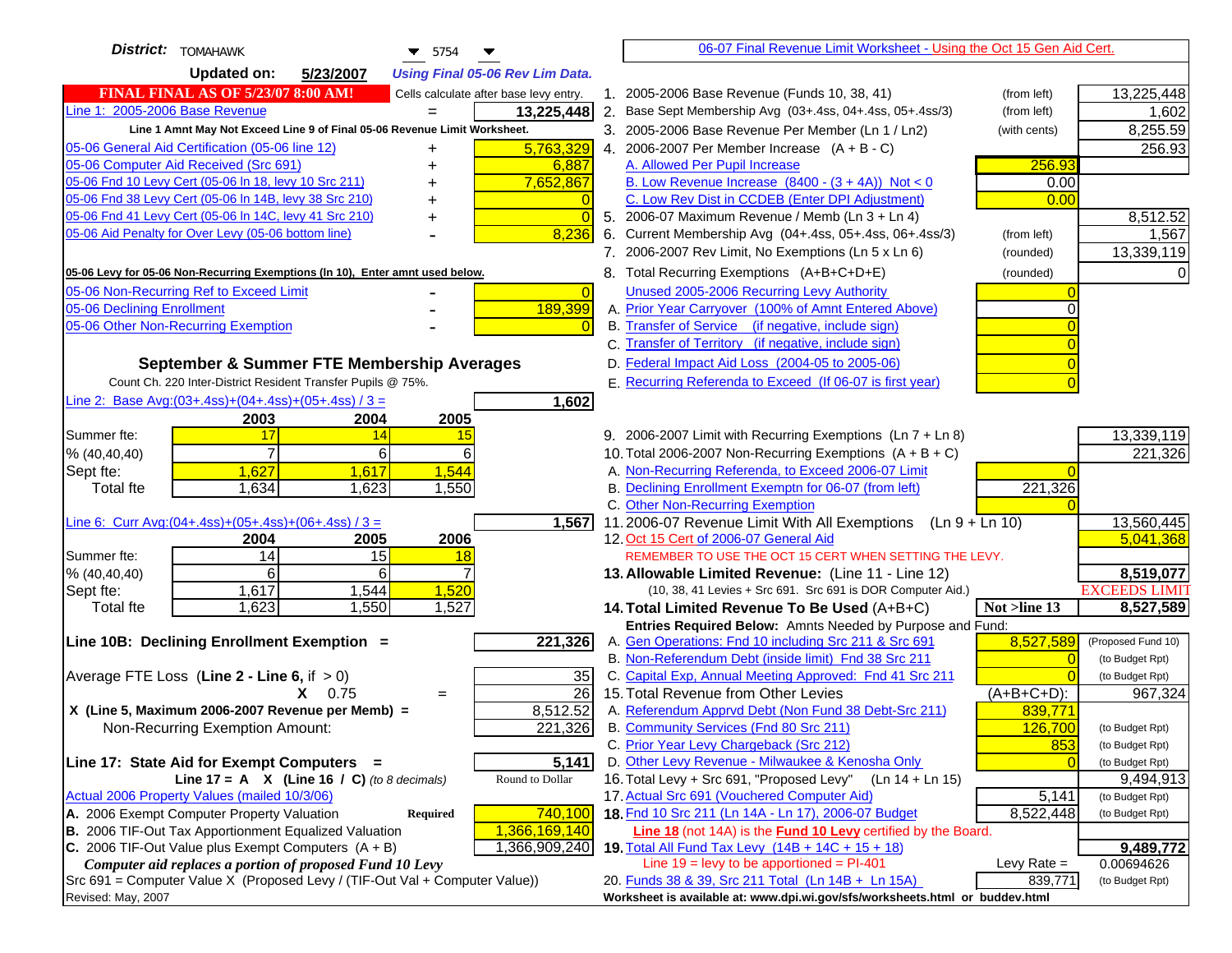| <b>DPI</b> Reconciliation                                                                                 |                                |                                                                           |
|-----------------------------------------------------------------------------------------------------------|--------------------------------|---------------------------------------------------------------------------|
| In order for the reconciliation to work properly, the<br>PI-401 must have been filed with the Department. |                                |                                                                           |
|                                                                                                           |                                | Numbers appearing in the green boxes below are actual, district-submitted |
|                                                                                                           | 2007 PI-401 data.              |                                                                           |
|                                                                                                           | Do not type in these fields.   |                                                                           |
|                                                                                                           |                                |                                                                           |
| Fund 10, PI-401                                                                                           | 8,522,448.00                   |                                                                           |
| Fund 38, PI-401                                                                                           | 0.00                           |                                                                           |
| Fund 41, PI-401                                                                                           | 0.00                           |                                                                           |
|                                                                                                           | 8,522,448.00                   |                                                                           |
|                                                                                                           |                                |                                                                           |
| Chargeback, PI-401                                                                                        | 853.00                         |                                                                           |
| Fund 39, PI-401                                                                                           | 839,771.00                     |                                                                           |
| Fund 80, PI-401                                                                                           | 126,700.00                     |                                                                           |
| Fund 48/Other, PI-401                                                                                     | 0.00                           |                                                                           |
| Total, PI-401                                                                                             | 9,489,772.00                   |                                                                           |
|                                                                                                           |                                |                                                                           |
| <b>Computer Aid</b>                                                                                       | 5,141.00 <------- don't change |                                                                           |
|                                                                                                           | <b>Results</b>                 |                                                                           |
| You have overlevied by:                                                                                   | 8,512                          |                                                                           |
| 0                                                                                                         | 0                              |                                                                           |
| 0                                                                                                         |                                |                                                                           |
| 0                                                                                                         |                                |                                                                           |
|                                                                                                           |                                |                                                                           |
|                                                                                                           |                                |                                                                           |
|                                                                                                           |                                |                                                                           |
| 0                                                                                                         |                                |                                                                           |
|                                                                                                           |                                |                                                                           |
|                                                                                                           | $\bf{0}$                       |                                                                           |
|                                                                                                           |                                |                                                                           |
|                                                                                                           |                                |                                                                           |
|                                                                                                           |                                |                                                                           |
| 0                                                                                                         |                                |                                                                           |
|                                                                                                           |                                |                                                                           |
|                                                                                                           |                                |                                                                           |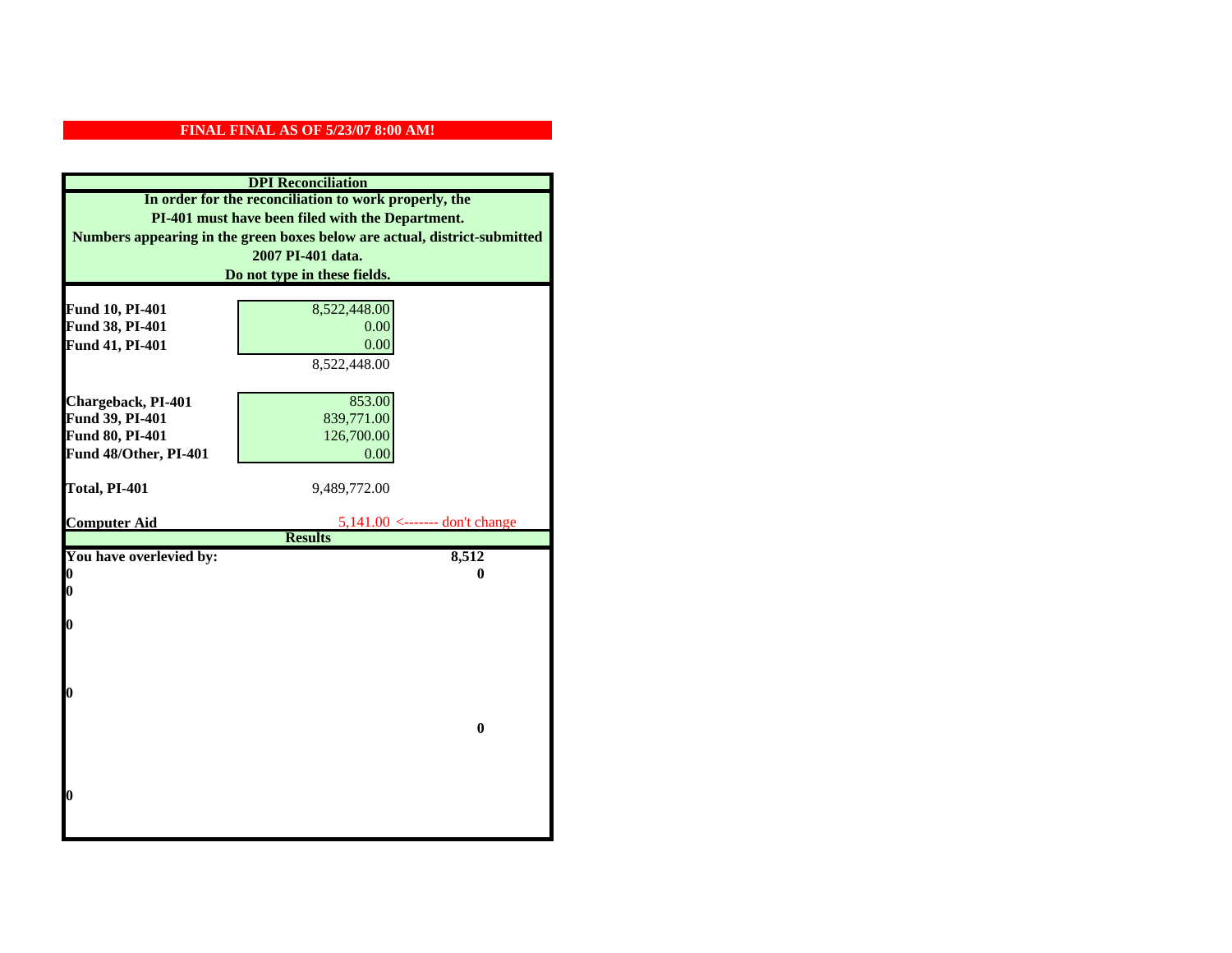| <b>District:</b>   TOMORROW RIVER<br>$\blacktriangledown$ 126                                                                    | 06-07 Final Revenue Limit Worksheet - Using the Oct 15 Gen Aid Cert.                                                     |                               |
|----------------------------------------------------------------------------------------------------------------------------------|--------------------------------------------------------------------------------------------------------------------------|-------------------------------|
| <b>Updated on:</b><br>5/23/2007<br><b>Using Final 05-06 Rev Lim Data.</b>                                                        |                                                                                                                          |                               |
| <b>FINAL FINAL AS OF 5/23/07 8:00 AM!</b><br>Cells calculate after base levy entry.                                              | 1. 2005-2006 Base Revenue (Funds 10, 38, 41)<br>(from left)                                                              | 7,162,037                     |
| Line 1: 2005-2006 Base Revenue<br>7,162,037                                                                                      | 2. Base Sept Membership Avg (03+.4ss, 04+.4ss, 05+.4ss/3)<br>(from left)                                                 | 880                           |
| Line 1 Amnt May Not Exceed Line 9 of Final 05-06 Revenue Limit Worksheet.                                                        | 3. 2005-2006 Base Revenue Per Member (Ln 1 / Ln2)<br>(with cents)                                                        | 8,138.68                      |
| 5,083,397<br>05-06 General Aid Certification (05-06 line 12)<br>+                                                                | 4. 2006-2007 Per Member Increase $(A + B - C)$                                                                           | 261.32                        |
| 05-06 Computer Aid Received (Src 691)<br>6,065                                                                                   | 256.93<br>A. Allowed Per Pupil Increase                                                                                  |                               |
| 05-06 Fnd 10 Levy Cert (05-06 In 18, levy 10 Src 211)<br>2,422,575                                                               | B. Low Revenue Increase $(8400 - (3 + 4A))$ Not < 0<br>4.39                                                              |                               |
| 05-06 Fnd 38 Levy Cert (05-06 In 14B, levy 38 Src 210)                                                                           | C. Low Rev Dist in CCDEB (Enter DPI Adjustment)<br>0.00                                                                  |                               |
| 05-06 Fnd 41 Levy Cert (05-06 In 14C, levy 41 Src 210)<br>$\bigcap$                                                              | 5. 2006-07 Maximum Revenue / Memb (Ln 3 + Ln 4)                                                                          | 8,400.00                      |
| 05-06 Aid Penalty for Over Levy (05-06 bottom line)                                                                              | Current Membership Avg (04+.4ss, 05+.4ss, 06+.4ss/3)<br>(from left)<br>6.                                                | 894                           |
|                                                                                                                                  | 7. 2006-2007 Rev Limit, No Exemptions (Ln 5 x Ln 6)<br>(rounded)                                                         | 7,509,600                     |
| 05-06 Levy for 05-06 Non-Recurring Exemptions (In 10), Enter amnt used below.                                                    | 8. Total Recurring Exemptions (A+B+C+D+E)<br>(rounded)                                                                   | 39,970                        |
| 05-06 Non-Recurring Ref to Exceed Limit<br>350,000                                                                               | Unused 2005-2006 Recurring Levy Authority                                                                                |                               |
| 05-06 Declining Enrollment<br>0                                                                                                  | A. Prior Year Carryover (100% of Amnt Entered Above)                                                                     |                               |
| 05-06 Other Non-Recurring Exemption                                                                                              | B. Transfer of Service (if negative, include sign)<br>39,970                                                             |                               |
|                                                                                                                                  | C. Transfer of Territory (if negative, include sign)                                                                     |                               |
| September & Summer FTE Membership Averages                                                                                       | D. Federal Impact Aid Loss (2004-05 to 2005-06)                                                                          |                               |
| Count Ch. 220 Inter-District Resident Transfer Pupils @ 75%.                                                                     | E. Recurring Referenda to Exceed (If 06-07 is first year)                                                                |                               |
| Line 2: Base Avg: $(03+.4ss)+(04+.4ss)+(05+.4ss)/3 =$<br>880                                                                     |                                                                                                                          |                               |
| 2003<br>2004<br>2005                                                                                                             |                                                                                                                          |                               |
| Summer fte:<br>10<br>g                                                                                                           | 9. 2006-2007 Limit with Recurring Exemptions (Ln 7 + Ln 8)                                                               | 7,549,570                     |
| 4<br>% (40, 40, 40)<br>4                                                                                                         | 10. Total 2006-2007 Non-Recurring Exemptions $(A + B + C)$                                                               | 350,000                       |
| 858<br>Sept fte:<br>903<br>866                                                                                                   | A. Non-Recurring Referenda, to Exceed 2006-07 Limit<br>350,000                                                           |                               |
| 862<br>870<br>907<br><b>Total fte</b>                                                                                            | B. Declining Enrollment Exemptn for 06-07 (from left)                                                                    |                               |
|                                                                                                                                  | C. Other Non-Recurring Exemption                                                                                         |                               |
| Line 6: Curr Avg: $(04+.4ss)+(05+.4ss)+(06+.4ss)/3 =$<br>894                                                                     | 11.2006-07 Revenue Limit With All Exemptions $(Ln 9 + Ln 10)$                                                            | 7,899,570                     |
| 2006<br>2005<br>2004                                                                                                             | 12. Oct 15 Cert of 2006-07 General Aid                                                                                   | 5,637,300                     |
| 10<br>Summer fte:<br>9<br>10<br>4                                                                                                | REMEMBER TO USE THE OCT 15 CERT WHEN SETTING THE LEVY.                                                                   |                               |
| % (40, 40, 40)<br>4<br>903<br>902<br>866<br>Sept fte:                                                                            | 13. Allowable Limited Revenue: (Line 11 - Line 12)<br>(10, 38, 41 Levies + Src 691. Src 691 is DOR Computer Aid.)        | 2,262,270                     |
| 870<br>907<br>906<br><b>Total fte</b>                                                                                            | 14. Total Limited Revenue To Be Used (A+B+C)<br>Not >line 13                                                             | 2,262,270                     |
|                                                                                                                                  | Entries Required Below: Amnts Needed by Purpose and Fund:                                                                |                               |
| Line 10B: Declining Enrollment Exemption =                                                                                       | 2,262,270<br>A. Gen Operations: Fnd 10 including Src 211 & Src 691                                                       | (Proposed Fund 10)            |
|                                                                                                                                  | B. Non-Referendum Debt (inside limit) Fnd 38 Src 211                                                                     | (to Budget Rpt)               |
| Average FTE Loss (Line $2 -$ Line 6, if $> 0$ )                                                                                  | C. Capital Exp, Annual Meeting Approved: Fnd 41 Src 211                                                                  | (to Budget Rpt)               |
| $X = 0.75$<br>$=$                                                                                                                | 15. Total Revenue from Other Levies<br>$(A+B+C+D)$ :                                                                     | 689,976                       |
| X (Line 5, Maximum 2006-2007 Revenue per Memb) =                                                                                 | A. Referendum Apprvd Debt (Non Fund 38 Debt-Src 211)<br>603,928                                                          |                               |
| Non-Recurring Exemption Amount:                                                                                                  | B. Community Services (Fnd 80 Src 211)<br>86,048                                                                         | (to Budget Rpt)               |
|                                                                                                                                  | C. Prior Year Levy Chargeback (Src 212)<br>$\overline{0}$                                                                | (to Budget Rpt)               |
| 5,118<br>Line 17: State Aid for Exempt Computers =                                                                               | D. Other Levy Revenue - Milwaukee & Kenosha Only                                                                         | (to Budget Rpt)               |
| Line 17 = A $X$ (Line 16 / C) (to 8 decimals)<br>Round to Dollar                                                                 | 16. Total Levy + Src 691, "Proposed Levy"<br>(Ln 14 + Ln 15)                                                             | 2,952,246                     |
| Actual 2006 Property Values (mailed 10/3/06)                                                                                     | 17. Actual Src 691 (Vouchered Computer Aid)<br>5,118                                                                     | (to Budget Rpt)               |
| A. 2006 Exempt Computer Property Valuation<br>607,300<br>Required                                                                | 18. Fnd 10 Src 211 (Ln 14A - Ln 17), 2006-07 Budget<br>2,257,152                                                         | (to Budget Rpt)               |
| B. 2006 TIF-Out Tax Apportionment Equalized Valuation<br>349,707,092                                                             | Line 18 (not 14A) is the <b>Fund 10 Levy</b> certified by the Board.                                                     |                               |
| C. 2006 TIF-Out Value plus Exempt Computers $(A + B)$<br>350,314,392<br>Computer aid replaces a portion of proposed Fund 10 Levy | 19. Total All Fund Tax Levy (14B + 14C + 15 + 18)<br>Line $19 = \text{levy}$ to be apportioned = PI-401<br>Levy Rate $=$ | 2,947,128                     |
| Src 691 = Computer Value X (Proposed Levy / (TIF-Out Val + Computer Value))                                                      | 20. Funds 38 & 39, Src 211 Total (Ln 14B + Ln 15A)<br>603,928                                                            | 0.00842742<br>(to Budget Rpt) |
| Revised: May, 2007                                                                                                               | Worksheet is available at: www.dpi.wi.gov/sfs/worksheets.html or buddev.html                                             |                               |
|                                                                                                                                  |                                                                                                                          |                               |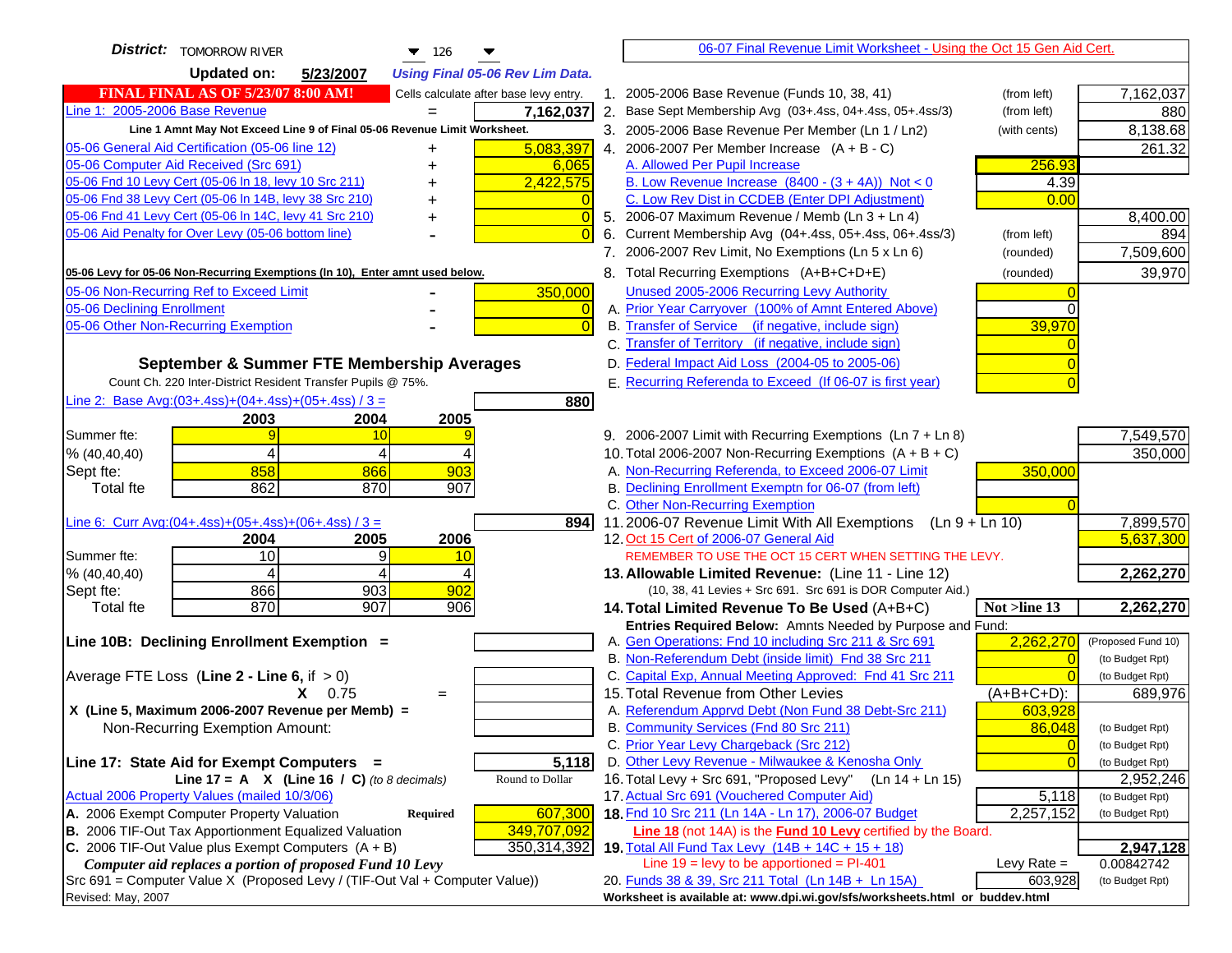| <b>DPI</b> Reconciliation                                                 |                                |  |  |
|---------------------------------------------------------------------------|--------------------------------|--|--|
| In order for the reconciliation to work properly, the                     |                                |  |  |
| PI-401 must have been filed with the Department.                          |                                |  |  |
| Numbers appearing in the green boxes below are actual, district-submitted |                                |  |  |
|                                                                           | 2007 PI-401 data.              |  |  |
|                                                                           | Do not type in these fields.   |  |  |
|                                                                           |                                |  |  |
| Fund 10, PI-401                                                           | 2,257,152.00                   |  |  |
| Fund 38, PI-401                                                           | 0.00                           |  |  |
| Fund 41, PI-401                                                           | 0.00                           |  |  |
|                                                                           | 2,257,152.00                   |  |  |
|                                                                           |                                |  |  |
| Chargeback, PI-401                                                        | 0.00                           |  |  |
| Fund 39, PI-401                                                           | 603,927.51                     |  |  |
| Fund 80, PI-401                                                           | 86,048.00                      |  |  |
| Fund 48/Other, PI-401                                                     | 0.00                           |  |  |
| Total, PI-401                                                             | 2,947,127.51                   |  |  |
|                                                                           |                                |  |  |
|                                                                           |                                |  |  |
| <b>Computer Aid</b>                                                       | 5,118.00 <------- don't change |  |  |
|                                                                           | <b>Results</b>                 |  |  |
| $\overline{\mathbf{0}}$                                                   | $\mathbf{0}$                   |  |  |
| 0                                                                         | 0                              |  |  |
| You have levied to your maximum.                                          |                                |  |  |
|                                                                           |                                |  |  |
| $\bf{0}$                                                                  |                                |  |  |
|                                                                           |                                |  |  |
|                                                                           |                                |  |  |
| 0                                                                         |                                |  |  |
|                                                                           |                                |  |  |
|                                                                           | $\bf{0}$                       |  |  |
|                                                                           |                                |  |  |
|                                                                           |                                |  |  |
|                                                                           |                                |  |  |
| 0                                                                         |                                |  |  |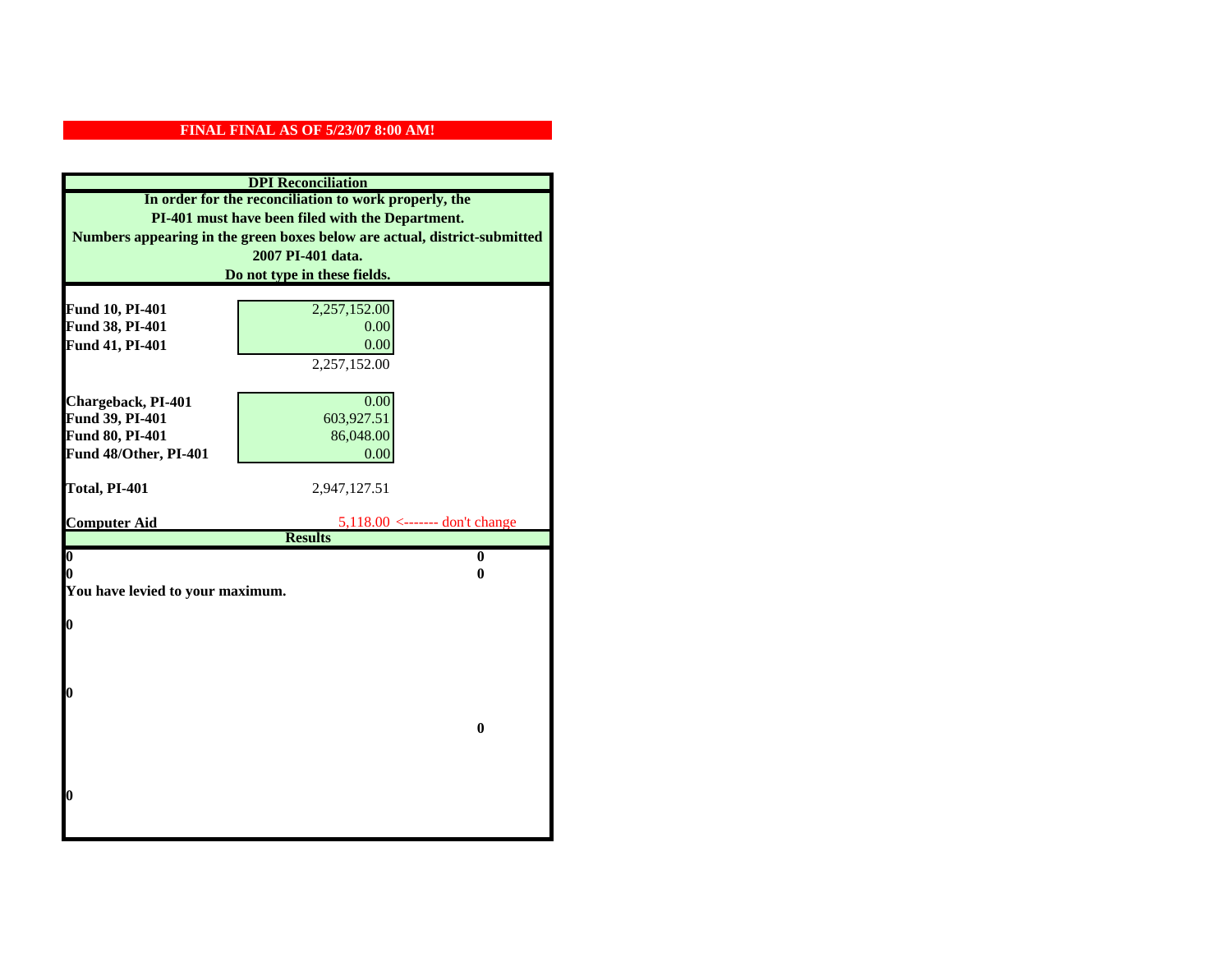| District:<br>TREVOR-WILMOT<br>$\blacktriangledown$ 5780                             | 06-07 Final Revenue Limit Worksheet - Using the Oct 15 Gen Aid Cert.                                                       |                                    |
|-------------------------------------------------------------------------------------|----------------------------------------------------------------------------------------------------------------------------|------------------------------------|
| <b>Updated on:</b><br>5/23/2007<br><b>Using Final 05-06 Rev Lim Data.</b>           |                                                                                                                            |                                    |
| <b>FINAL FINAL AS OF 5/23/07 8:00 AM!</b><br>Cells calculate after base levy entry. | 1. 2005-2006 Base Revenue (Funds 10, 38, 41)<br>(from left)                                                                | 5,257,076                          |
| Line 1: 2005-2006 Base Revenue<br>5,257,076<br>$=$                                  | 2. Base Sept Membership Avg (03+.4ss, 04+.4ss, 05+.4ss/3)<br>(from left)                                                   | 531                                |
| Line 1 Amnt May Not Exceed Line 9 of Final 05-06 Revenue Limit Worksheet.           | 3. 2005-2006 Base Revenue Per Member (Ln 1 / Ln2)<br>(with cents)                                                          | 9,900.33                           |
| 3,234,025<br>05-06 General Aid Certification (05-06 line 12)<br>+                   | 4. 2006-2007 Per Member Increase $(A + B - C)$                                                                             | 256.93                             |
| 05-06 Computer Aid Received (Src 691)<br>2,289                                      | A. Allowed Per Pupil Increase<br>256.93                                                                                    |                                    |
| 05-06 Fnd 10 Levy Cert (05-06 In 18, levy 10 Src 211)<br>1,920,317                  | B. Low Revenue Increase $(8400 - (3 + 4A))$ Not < 0<br>0.00                                                                |                                    |
| 05-06 Fnd 38 Levy Cert (05-06 In 14B, levy 38 Src 210)<br>110,450                   | C. Low Rev Dist in CCDEB (Enter DPI Adjustment)<br>0.00                                                                    |                                    |
| 05-06 Fnd 41 Levy Cert (05-06 In 14C, levy 41 Src 210)<br>+                         | 5. 2006-07 Maximum Revenue / Memb (Ln 3 + Ln 4)                                                                            | 10,157.26                          |
| 05-06 Aid Penalty for Over Levy (05-06 bottom line)                                 | 6. Current Membership Avg (04+.4ss, 05+.4ss, 06+.4ss/3)<br>(from left)                                                     | 552                                |
|                                                                                     | 7. 2006-2007 Rev Limit, No Exemptions (Ln 5 x Ln 6)<br>(rounded)                                                           | 5,606,808                          |
| 05-06 Levy for 05-06 Non-Recurring Exemptions (In 10), Enter amnt used below.       | 8. Total Recurring Exemptions (A+B+C+D+E)<br>(rounded)                                                                     | 17,004                             |
| 05-06 Non-Recurring Ref to Exceed Limit<br>$\overline{0}$                           | Unused 2005-2006 Recurring Levy Authority                                                                                  |                                    |
| 10,005<br>05-06 Declining Enrollment                                                | A. Prior Year Carryover (100% of Amnt Entered Above)                                                                       |                                    |
| 05-06 Other Non-Recurring Exemption                                                 | B. Transfer of Service (if negative, include sign)<br>17,004                                                               |                                    |
|                                                                                     | C. Transfer of Territory (if negative, include sign)                                                                       |                                    |
| September & Summer FTE Membership Averages                                          | D. Federal Impact Aid Loss (2004-05 to 2005-06)                                                                            |                                    |
| Count Ch. 220 Inter-District Resident Transfer Pupils @ 75%.                        | E. Recurring Referenda to Exceed (If 06-07 is first year)                                                                  |                                    |
| Line 2: Base Avg: $(03+.4ss)+(04+.4ss)+(05+.4ss)/3 =$<br>531                        |                                                                                                                            |                                    |
| 2003<br>2004<br>2005                                                                |                                                                                                                            |                                    |
| Summer fte:                                                                         | 9. 2006-2007 Limit with Recurring Exemptions (Ln 7 + Ln 8)                                                                 | 5,623,812                          |
| 3<br>3<br>% (40, 40, 40)<br>512<br>551                                              | 10. Total 2006-2007 Non-Recurring Exemptions $(A + B + C)$<br>A. Non-Recurring Referenda, to Exceed 2006-07 Limit          |                                    |
| 522<br>Sept fte:<br>515<br>554<br><b>Total fte</b><br>525                           | B. Declining Enrollment Exemptn for 06-07 (from left)                                                                      |                                    |
|                                                                                     | C. Other Non-Recurring Exemption                                                                                           |                                    |
| Line 6: Curr Avg: $(04+.4ss)+(05+.4ss)+(06+.4ss)/3=$<br>5521                        | 11.2006-07 Revenue Limit With All Exemptions (Ln $9 + \overline{\text{Ln }10}$ )                                           | 5,623,812                          |
| 2005<br>2006<br>2004                                                                | 12. Oct 15 Cert of 2006-07 General Aid                                                                                     | 3,566,789                          |
| 7<br>8<br>Summer fte:                                                               | LINE 12 AID AMOUNT EXCLUDES \$378,461 CONSOLIDATION BENEFIT.                                                               |                                    |
| 3<br>3<br>% (40, 40, 40)                                                            | 13. Allowable Limited Revenue: (Line 11 - Line 12)                                                                         | 2,057,023                          |
| 522<br>573<br>551<br>Sept fte:                                                      | (10, 38, 41 Levies + Src 691. Src 691 is DOR Computer Aid.)                                                                |                                    |
| 525<br>554<br>576<br><b>Total fte</b>                                               | 14. Total Limited Revenue To Be Used (A+B+C)<br>Not >line 13                                                               | 2,057,023                          |
|                                                                                     | Entries Required Below: Amnts Needed by Purpose and Fund:                                                                  |                                    |
| Line 10B: Declining Enrollment Exemption =                                          | A. Gen Operations: Fnd 10 including Src 211 & Src 691<br>1,896,540                                                         | (Proposed Fund 10)                 |
|                                                                                     | B. Non-Referendum Debt (inside limit) Fnd 38 Src 211<br>160,483<br>C. Capital Exp, Annual Meeting Approved: Fnd 41 Src 211 | (to Budget Rpt)<br>(to Budget Rpt) |
| Average FTE Loss (Line $2 -$ Line 6, if $> 0$ )<br>$X = 0.75$<br>$=$                | 15. Total Revenue from Other Levies<br>(A+B+C+D):                                                                          | 208,939                            |
| X (Line 5, Maximum 2006-2007 Revenue per Memb) =                                    | A. Referendum Apprvd Debt (Non Fund 38 Debt-Src 211)<br>192,400                                                            |                                    |
| Non-Recurring Exemption Amount:                                                     | B. Community Services (Fnd 80 Src 211)<br>15,000                                                                           | (to Budget Rpt)                    |
|                                                                                     | C. Prior Year Levy Chargeback (Src 212)<br>1,539                                                                           | (to Budget Rpt)                    |
| 2,236<br>Line 17: State Aid for Exempt Computers =                                  | D. Other Levy Revenue - Milwaukee & Kenosha Only                                                                           | (to Budget Rpt)                    |
| Round to Dollar<br>Line 17 = A $X$ (Line 16 / C) (to 8 decimals)                    | 16. Total Levy + Src 691, "Proposed Levy"<br>$(Ln 14 + Ln 15)$                                                             | 2,265,962                          |
| Actual 2006 Property Values (mailed 10/3/06)                                        | 17. Actual Src 691 (Vouchered Computer Aid)<br>2,236                                                                       | (to Budget Rpt)                    |
| A. 2006 Exempt Computer Property Valuation<br>337,200<br>Required                   | 18. Fnd 10 Src 211 (Ln 14A - Ln 17), 2006-07 Budget<br>1,894,304                                                           | (to Budget Rpt)                    |
| B. 2006 TIF-Out Tax Apportionment Equalized Valuation<br>341,411,877                | <b>Line 18</b> (not 14A) is the <b>Fund 10 Levy</b> certified by the Board.                                                |                                    |
| C. 2006 TIF-Out Value plus Exempt Computers $(A + B)$<br>341,749,077                | 19. Total All Fund Tax Levy $(14B + 14C + 15 + 18)$                                                                        | 2,263,726                          |
| Computer aid replaces a portion of proposed Fund 10 Levy                            | Line $19 = \text{levy}$ to be apportioned = PI-401<br>Levy Rate $=$                                                        | 0.00663048                         |
| Src 691 = Computer Value X (Proposed Levy / (TIF-Out Val + Computer Value))         | 20. Funds 38 & 39, Src 211 Total (Ln 14B + Ln 15A)<br>352,883                                                              | (to Budget Rpt)                    |
| Revised: May, 2007                                                                  | Worksheet is available at: www.dpi.wi.gov/sfs/worksheets.html or buddev.html                                               |                                    |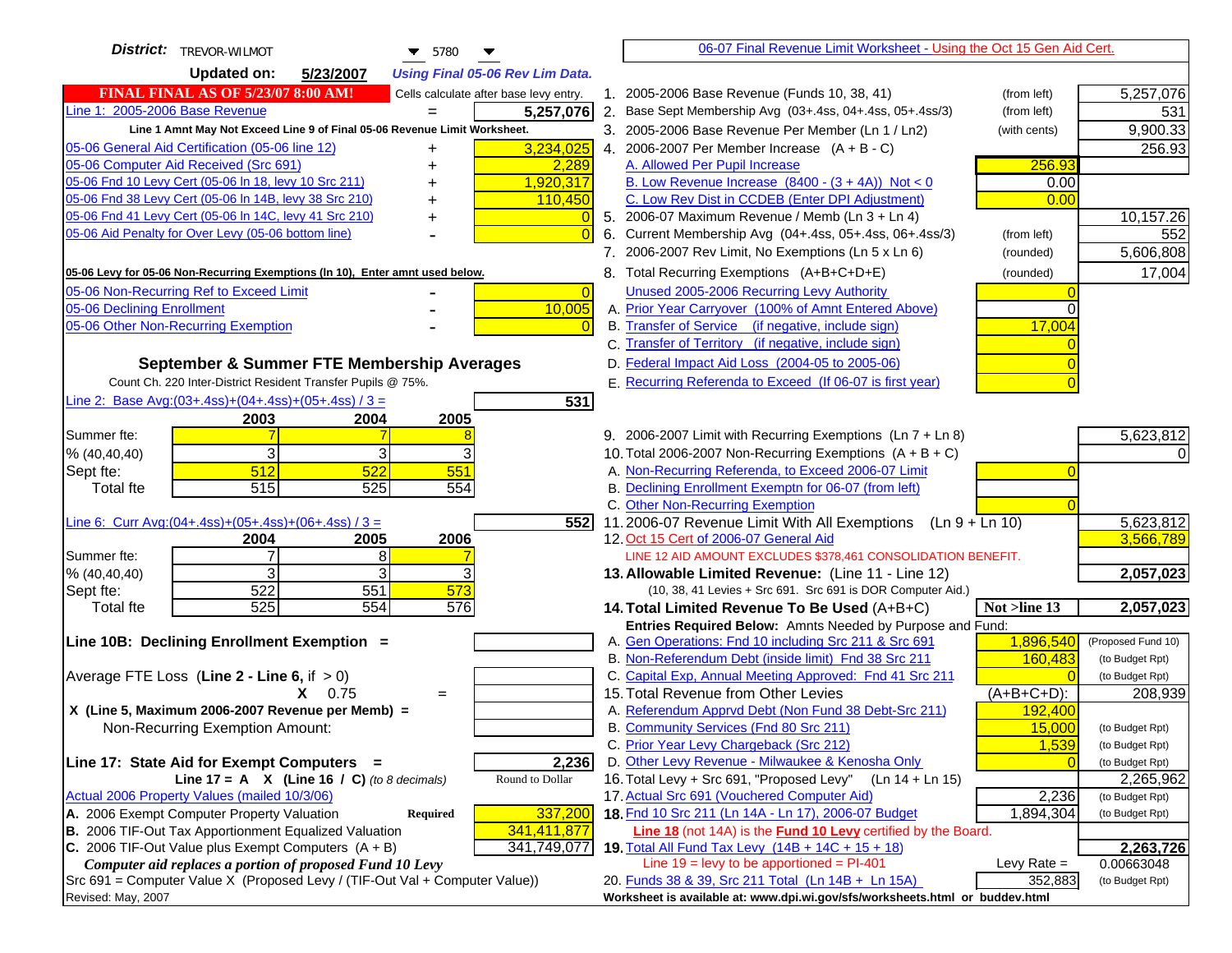| <b>DPI</b> Reconciliation                                                 |                                               |  |
|---------------------------------------------------------------------------|-----------------------------------------------|--|
| In order for the reconciliation to work properly, the                     |                                               |  |
| PI-401 must have been filed with the Department.                          |                                               |  |
| Numbers appearing in the green boxes below are actual, district-submitted |                                               |  |
| 2007 PI-401 data.                                                         |                                               |  |
|                                                                           | Do not type in these fields.                  |  |
|                                                                           |                                               |  |
| Fund 10, PI-401                                                           | 1,894,304.00                                  |  |
| Fund 38, PI-401                                                           | 160,483.00                                    |  |
| Fund 41, PI-401                                                           | 0.00                                          |  |
|                                                                           | 2,054,787.00                                  |  |
|                                                                           |                                               |  |
| Chargeback, PI-401                                                        | 1,539.00                                      |  |
| Fund 39, PI-401                                                           | 192,400.00                                    |  |
| Fund 80, PI-401                                                           | 15,000.00                                     |  |
| Fund 48/Other, PI-401                                                     | 0.00                                          |  |
| Total, PI-401                                                             | 2,263,726.00                                  |  |
|                                                                           |                                               |  |
| <b>Computer Aid</b>                                                       | $2,236.00 \leftarrow \text{---}$ don't change |  |
|                                                                           | <b>Results</b>                                |  |
| $\overline{\mathbf{0}}$                                                   | $\bf{0}$                                      |  |
| 0<br>0                                                                    |                                               |  |
| You have levied to your maximum.                                          |                                               |  |
| $\bf{0}$                                                                  |                                               |  |
|                                                                           |                                               |  |
|                                                                           |                                               |  |
|                                                                           |                                               |  |
| 0                                                                         |                                               |  |
|                                                                           |                                               |  |
|                                                                           | $\bf{0}$                                      |  |
|                                                                           |                                               |  |
|                                                                           |                                               |  |
|                                                                           |                                               |  |
| 0                                                                         |                                               |  |
|                                                                           |                                               |  |
|                                                                           |                                               |  |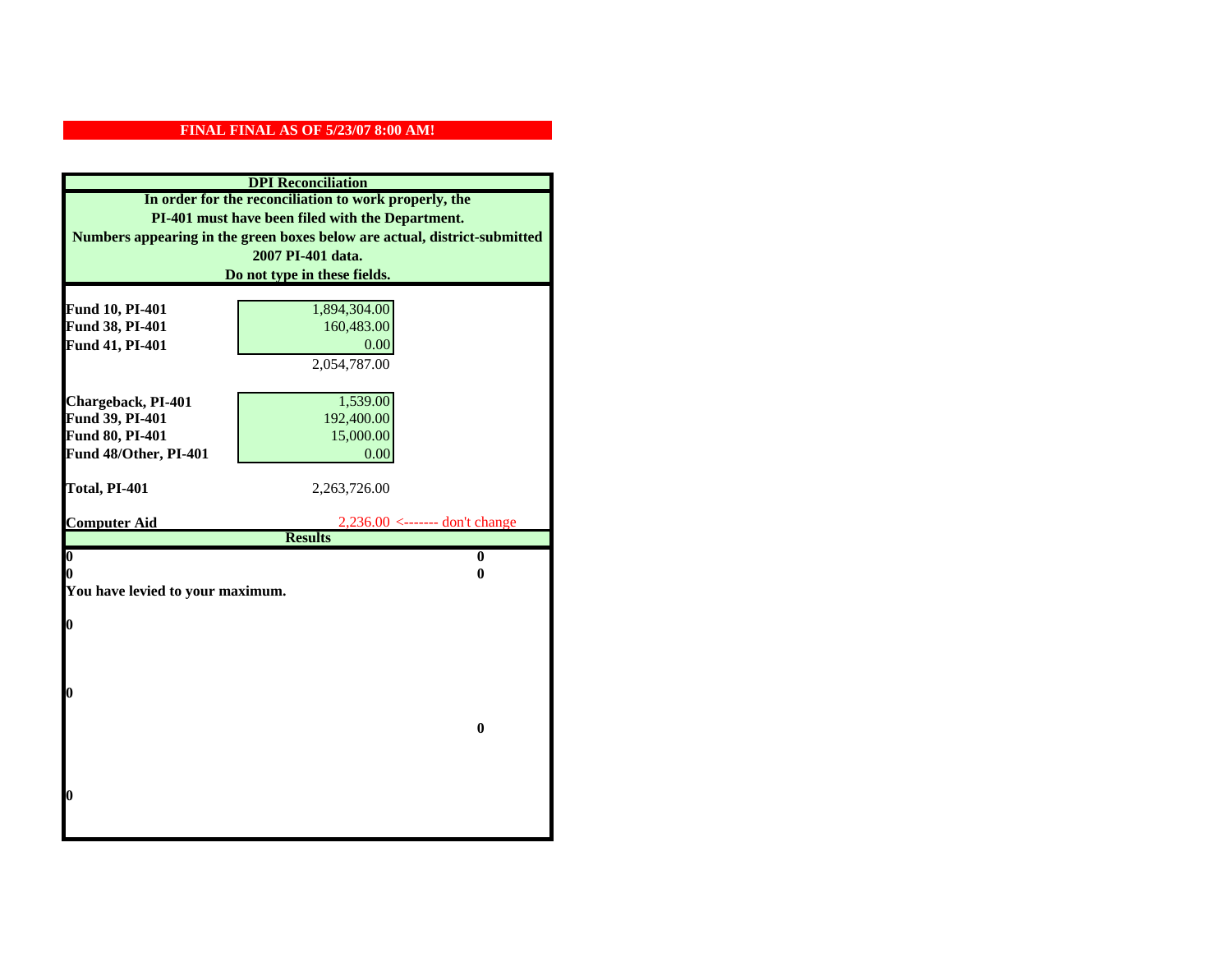| <b>District:</b> TRI-COUNTY AREA<br>▼<br>4375                                                 |          | 06-07 Final Revenue Limit Worksheet - Using the Oct 15 Gen Aid Cert.                                             |               |                              |
|-----------------------------------------------------------------------------------------------|----------|------------------------------------------------------------------------------------------------------------------|---------------|------------------------------|
| <b>Updated on:</b><br>5/23/2007<br><b>Using Final 05-06 Rev Lim Data.</b>                     |          |                                                                                                                  |               |                              |
| <b>FINAL FINAL AS OF 5/23/07 8:00 AM!</b><br>Cells calculate after base levy entry.           |          | 1. 2005-2006 Base Revenue (Funds 10, 38, 41)                                                                     | (from left)   | 6,771,175                    |
| Line 1: 2005-2006 Base Revenue<br>6,771,175                                                   |          | 2. Base Sept Membership Avg (03+.4ss, 04+.4ss, 05+.4ss/3)                                                        | (from left)   | 808                          |
| Line 1 Amnt May Not Exceed Line 9 of Final 05-06 Revenue Limit Worksheet.                     |          | 3. 2005-2006 Base Revenue Per Member (Ln 1 / Ln2)                                                                | (with cents)  | 8,380.17                     |
| 4,455,378<br>05-06 General Aid Certification (05-06 line 12)<br>+                             |          | 4. 2006-2007 Per Member Increase $(A + B - C)$                                                                   |               | 256.93                       |
| 05-06 Computer Aid Received (Src 691)<br>1,498                                                |          | A. Allowed Per Pupil Increase                                                                                    | 256.93        |                              |
| 05-06 Fnd 10 Levy Cert (05-06 In 18, levy 10 Src 211)<br>2,388,727                            |          | B. Low Revenue Increase $(8400 - (3 + 4A))$ Not < 0                                                              | 0.00          |                              |
| 05-06 Fnd 38 Levy Cert (05-06 In 14B, levy 38 Src 210)<br>59,266                              |          | C. Low Rev Dist in CCDEB (Enter DPI Adjustment)                                                                  | 0.00          |                              |
| 05-06 Fnd 41 Levy Cert (05-06 In 14C, levy 41 Src 210)<br>+                                   |          | 5. 2006-07 Maximum Revenue / Memb (Ln 3 + Ln 4)                                                                  |               | 8,637.10                     |
| 05-06 Aid Penalty for Over Levy (05-06 bottom line)                                           |          | 6. Current Membership Avg (04+.4ss, 05+.4ss, 06+.4ss/3)                                                          | (from left)   | 775                          |
|                                                                                               |          | 7. 2006-2007 Rev Limit, No Exemptions (Ln 5 x Ln 6)                                                              | (rounded)     | 6,693,753                    |
| 05-06 Levy for 05-06 Non-Recurring Exemptions (In 10), Enter amnt used below.                 |          | 8. Total Recurring Exemptions (A+B+C+D+E)                                                                        | (rounded)     | 22,400                       |
| 05-06 Non-Recurring Ref to Exceed Limit                                                       | $\Omega$ | Unused 2005-2006 Recurring Levy Authority                                                                        |               |                              |
| 133,694<br>05-06 Declining Enrollment                                                         |          | A. Prior Year Carryover (100% of Amnt Entered Above)                                                             |               |                              |
| 05-06 Other Non-Recurring Exemption                                                           |          | B. Transfer of Service (if negative, include sign)                                                               | 22,400        |                              |
|                                                                                               |          | C. Transfer of Territory (if negative, include sign)                                                             |               |                              |
| September & Summer FTE Membership Averages                                                    |          | D. Federal Impact Aid Loss (2004-05 to 2005-06)                                                                  |               |                              |
| Count Ch. 220 Inter-District Resident Transfer Pupils @ 75%.                                  |          | E. Recurring Referenda to Exceed (If 06-07 is first year)                                                        |               |                              |
| Line 2: Base Avg: $(03+.4ss)+(04+.4ss)+(05+.4ss)/3 =$<br>808                                  |          |                                                                                                                  |               |                              |
| 2003<br>2004<br>2005                                                                          |          |                                                                                                                  |               |                              |
| Summer fte:<br>q                                                                              |          | 9. 2006-2007 Limit with Recurring Exemptions (Ln 7 + Ln 8)                                                       |               | 6,716,153                    |
| 3<br>% (40, 40, 40)<br>4                                                                      |          | 10. Total 2006-2007 Non-Recurring Exemptions (A + B + C)                                                         |               | 215,928                      |
| 840<br>786<br>789<br>Sept fte:                                                                |          | A. Non-Recurring Referenda, to Exceed 2006-07 Limit                                                              |               |                              |
| 844<br>789<br>792<br><b>Total fte</b>                                                         |          | B. Declining Enrollment Exemptn for 06-07 (from left)                                                            | 215,928       |                              |
|                                                                                               |          | C. Other Non-Recurring Exemption                                                                                 |               | 6,932,081                    |
| Line 6: Curr Avg: $(04+.4ss)+(05+.4ss)+(06+.4ss)/3 =$<br>2006<br>2005<br>2004                 | 775I     | 11.2006-07 Revenue Limit With All Exemptions $(Ln 9 + Ln 10)$<br>12. Oct 15 Cert of 2006-07 General Aid          |               | 4,706,483                    |
| 8<br>Summer fte:<br>8                                                                         |          | REMEMBER TO USE THE OCT 15 CERT WHEN SETTING THE LEVY.                                                           |               |                              |
| 3<br>3<br>% (40, 40, 40)                                                                      |          | 13. Allowable Limited Revenue: (Line 11 - Line 12)                                                               |               | 2,225,598                    |
| 786<br>789<br>740<br>Sept fte:                                                                |          | (10, 38, 41 Levies + Src 691. Src 691 is DOR Computer Aid.)                                                      |               |                              |
| 789<br>792<br>743<br><b>Total fte</b>                                                         |          | 14. Total Limited Revenue To Be Used (A+B+C)                                                                     | Not >line 13  | 2,225,598                    |
|                                                                                               |          | Entries Required Below: Amnts Needed by Purpose and Fund:                                                        |               |                              |
| 215,928<br>Line 10B: Declining Enrollment Exemption =                                         |          | A. Gen Operations: Fnd 10 including Src 211 & Src 691                                                            | 2,167,387     | (Proposed Fund 10)           |
|                                                                                               |          | B. Non-Referendum Debt (inside limit) Fnd 38 Src 211                                                             | 58,211        | (to Budget Rpt)              |
| Average FTE Loss (Line $2 -$ Line 6, if $> 0$ )                                               | 33       | C. Capital Exp, Annual Meeting Approved: Fnd 41 Src 211                                                          |               | (to Budget Rpt)              |
| $\overline{25}$<br>$X = 0.75$<br>$=$                                                          |          | 15. Total Revenue from Other Levies                                                                              | $(A+B+C+D)$ : | 17,195                       |
| X (Line 5, Maximum 2006-2007 Revenue per Memb) =<br>8,637.10                                  |          | A. Referendum Apprvd Debt (Non Fund 38 Debt-Src 211)                                                             |               |                              |
| 215,928<br>Non-Recurring Exemption Amount:                                                    |          | B. Community Services (Fnd 80 Src 211)                                                                           | 15,252        | (to Budget Rpt)              |
|                                                                                               |          | C. Prior Year Levy Chargeback (Src 212)                                                                          | 1,943         | (to Budget Rpt)              |
| 1,344<br>Line 17: State Aid for Exempt Computers =<br>Round to Dollar                         |          | D. Other Levy Revenue - Milwaukee & Kenosha Only<br>16. Total Levy + Src 691, "Proposed Levy"<br>(Ln 14 + Ln 15) |               | (to Budget Rpt)              |
| Line 17 = A $X$ (Line 16 / C) (to 8 decimals)<br>Actual 2006 Property Values (mailed 10/3/06) |          | 17. Actual Src 691 (Vouchered Computer Aid)                                                                      | 1,344         | 2,242,793<br>(to Budget Rpt) |
| A. 2006 Exempt Computer Property Valuation<br>196,800<br>Required                             |          | 18. Fnd 10 Src 211 (Ln 14A - Ln 17), 2006-07 Budget                                                              | 2,166,043     | (to Budget Rpt)              |
| B. 2006 TIF-Out Tax Apportionment Equalized Valuation<br>328,293,131                          |          | Line 18 (not 14A) is the <b>Fund 10 Levy</b> certified by the Board.                                             |               |                              |
| C. 2006 TIF-Out Value plus Exempt Computers $(A + B)$<br>328,489,931                          |          | 19. Total All Fund Tax Levy (14B + 14C + 15 + 18)                                                                |               | 2,241,449                    |
| Computer aid replaces a portion of proposed Fund 10 Levy                                      |          | Line $19 = \text{levy}$ to be apportioned = PI-401                                                               | Levy Rate $=$ | 0.00682758                   |
| Src 691 = Computer Value X (Proposed Levy / (TIF-Out Val + Computer Value))                   |          | 20. Funds 38 & 39, Src 211 Total (Ln 14B + Ln 15A)                                                               | 58,211        | (to Budget Rpt)              |
| Revised: May, 2007                                                                            |          | Worksheet is available at: www.dpi.wi.gov/sfs/worksheets.html or buddev.html                                     |               |                              |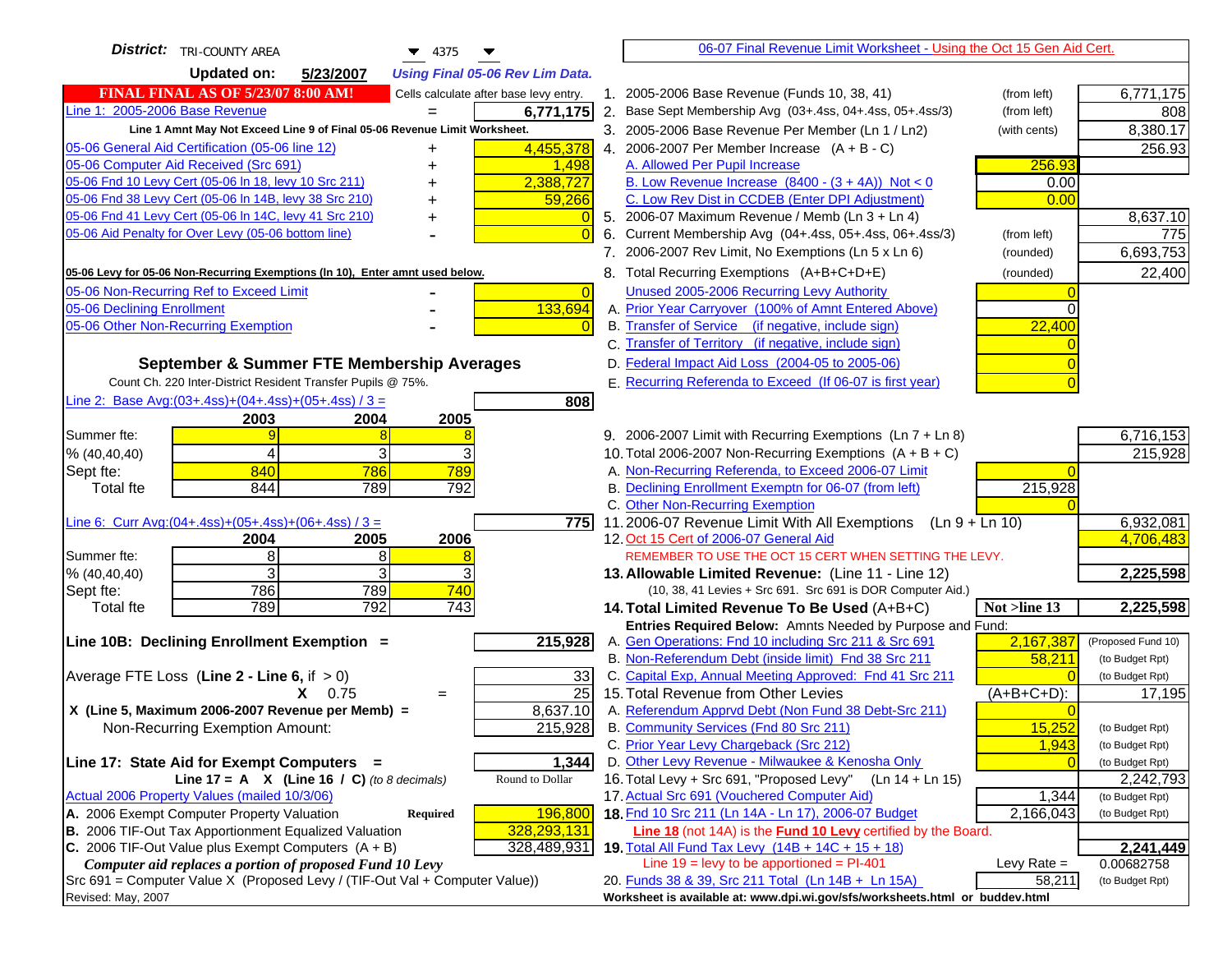| <b>DPI</b> Reconciliation                                                                                                                                                              |                                  |  |  |                              |  |  |
|----------------------------------------------------------------------------------------------------------------------------------------------------------------------------------------|----------------------------------|--|--|------------------------------|--|--|
| In order for the reconciliation to work properly, the<br>PI-401 must have been filed with the Department.<br>Numbers appearing in the green boxes below are actual, district-submitted |                                  |  |  |                              |  |  |
|                                                                                                                                                                                        |                                  |  |  | 2007 PI-401 data.            |  |  |
|                                                                                                                                                                                        |                                  |  |  | Do not type in these fields. |  |  |
|                                                                                                                                                                                        |                                  |  |  |                              |  |  |
| Fund 10, PI-401                                                                                                                                                                        | 2,166,043.00                     |  |  |                              |  |  |
| Fund 38, PI-401                                                                                                                                                                        | 58,210.54                        |  |  |                              |  |  |
| Fund 41, PI-401                                                                                                                                                                        | 0.00                             |  |  |                              |  |  |
|                                                                                                                                                                                        | 2,224,253.54                     |  |  |                              |  |  |
|                                                                                                                                                                                        |                                  |  |  |                              |  |  |
| Chargeback, PI-401                                                                                                                                                                     | 1,943.00                         |  |  |                              |  |  |
| Fund 39, PI-401<br>Fund 80, PI-401                                                                                                                                                     | 0.00<br>15,252.07                |  |  |                              |  |  |
| Fund 48/Other, PI-401                                                                                                                                                                  | 0.00                             |  |  |                              |  |  |
|                                                                                                                                                                                        |                                  |  |  |                              |  |  |
| Total, PI-401                                                                                                                                                                          | 2,241,448.61                     |  |  |                              |  |  |
|                                                                                                                                                                                        |                                  |  |  |                              |  |  |
| <b>Computer Aid</b>                                                                                                                                                                    | $1,344.00$ <------- don't change |  |  |                              |  |  |
|                                                                                                                                                                                        | <b>Results</b>                   |  |  |                              |  |  |
| 0                                                                                                                                                                                      | $\bf{0}$                         |  |  |                              |  |  |
| You have underlevied by:<br>0                                                                                                                                                          |                                  |  |  |                              |  |  |
| 0                                                                                                                                                                                      |                                  |  |  |                              |  |  |
| 0                                                                                                                                                                                      |                                  |  |  |                              |  |  |
|                                                                                                                                                                                        |                                  |  |  |                              |  |  |
|                                                                                                                                                                                        |                                  |  |  |                              |  |  |
|                                                                                                                                                                                        |                                  |  |  |                              |  |  |
| 0                                                                                                                                                                                      |                                  |  |  |                              |  |  |
|                                                                                                                                                                                        |                                  |  |  |                              |  |  |
|                                                                                                                                                                                        | 0                                |  |  |                              |  |  |
|                                                                                                                                                                                        |                                  |  |  |                              |  |  |
|                                                                                                                                                                                        |                                  |  |  |                              |  |  |
| Because your underlevy is less than your non-                                                                                                                                          |                                  |  |  |                              |  |  |
| recurring exemptions, there is no carryover.                                                                                                                                           |                                  |  |  |                              |  |  |
|                                                                                                                                                                                        |                                  |  |  |                              |  |  |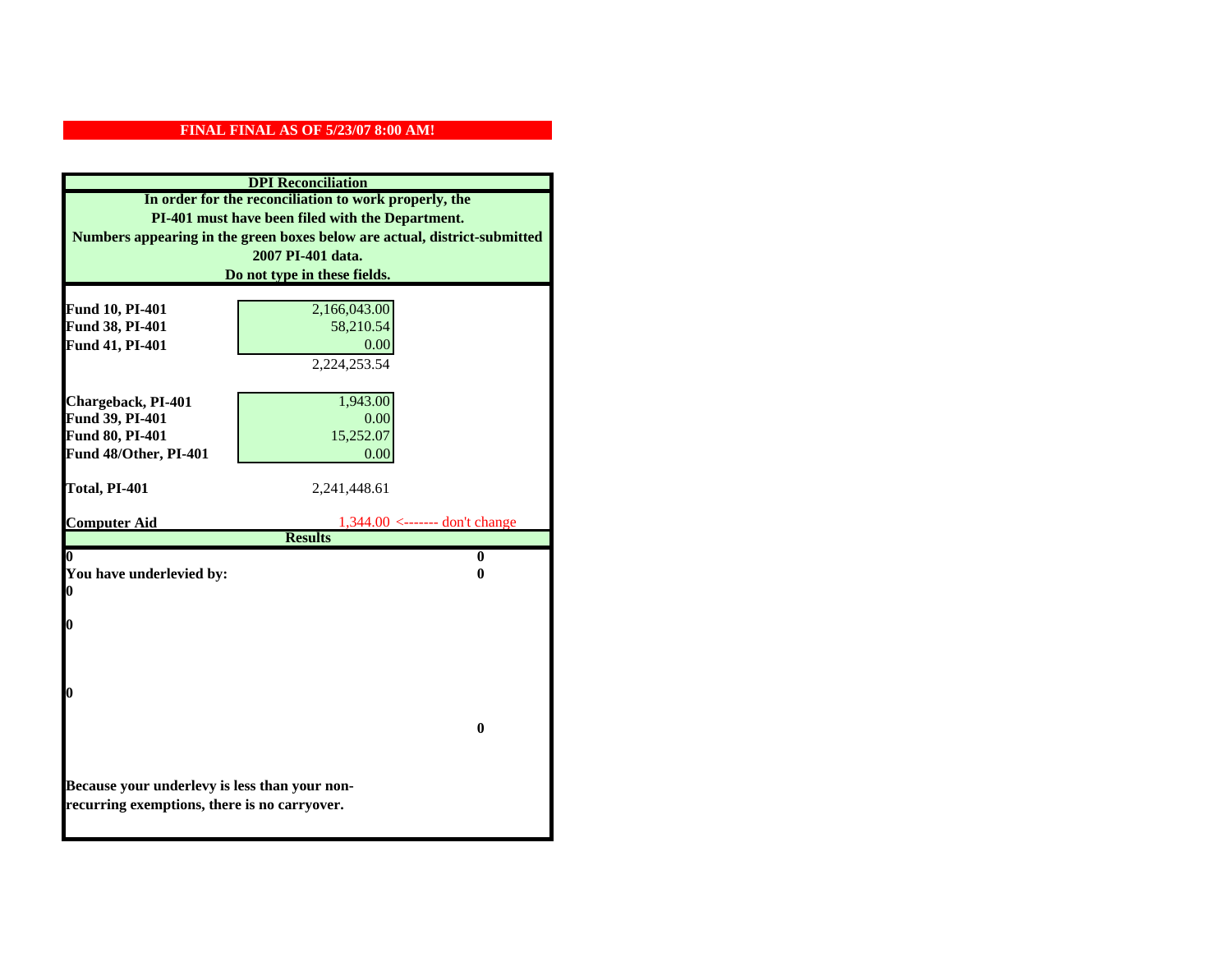| <b>District:</b> TURTLE LAKE<br>▼<br>5810                                           |                     | 06-07 Final Revenue Limit Worksheet - Using the Oct 15 Gen Aid Cert.                                         |                    |
|-------------------------------------------------------------------------------------|---------------------|--------------------------------------------------------------------------------------------------------------|--------------------|
| <b>Updated on:</b><br>5/23/2007<br><b>Using Final 05-06 Rev Lim Data.</b>           |                     |                                                                                                              |                    |
| <b>FINAL FINAL AS OF 5/23/07 8:00 AM!</b><br>Cells calculate after base levy entry. |                     | 1. 2005-2006 Base Revenue (Funds 10, 38, 41)<br>(from left)                                                  | 4,632,072          |
| Line 1: 2005-2006 Base Revenue<br>4,632,072                                         |                     | 2. Base Sept Membership Avg (03+.4ss, 04+.4ss, 05+.4ss/3)<br>(from left)                                     | 528                |
| Line 1 Amnt May Not Exceed Line 9 of Final 05-06 Revenue Limit Worksheet.           |                     | 3. 2005-2006 Base Revenue Per Member (Ln 1 / Ln2)<br>(with cents)                                            | 8,772.86           |
| 1,487,390<br>05-06 General Aid Certification (05-06 line 12)<br>+                   |                     | 4. 2006-2007 Per Member Increase $(A + B - C)$                                                               | 256.93             |
| 05-06 Computer Aid Received (Src 691)                                               | 3,302               | 256.93<br>A. Allowed Per Pupil Increase                                                                      |                    |
| 05-06 Fnd 10 Levy Cert (05-06 In 18, levy 10 Src 211)<br>3,316,760                  |                     | B. Low Revenue Increase $(8400 - (3 + 4A))$ Not < 0<br>0.00                                                  |                    |
| 05-06 Fnd 38 Levy Cert (05-06 In 14B, levy 38 Src 210)                              |                     | C. Low Rev Dist in CCDEB (Enter DPI Adjustment)<br>0.00                                                      |                    |
| 05-06 Fnd 41 Levy Cert (05-06 In 14C, levy 41 Src 210)                              | $\bigcap$           | 5. 2006-07 Maximum Revenue / Memb (Ln 3 + Ln 4)                                                              | 9,029.79           |
| 05-06 Aid Penalty for Over Levy (05-06 bottom line)                                 | 8,770               | 6. Current Membership Avg (04+.4ss, 05+.4ss, 06+.4ss/3)<br>(from left)                                       | 510                |
|                                                                                     |                     | 7. 2006-2007 Rev Limit, No Exemptions (Ln 5 x Ln 6)<br>(rounded)                                             | 4,605,193          |
| 05-06 Levy for 05-06 Non-Recurring Exemptions (In 10), Enter amnt used below.       |                     | 8. Total Recurring Exemptions (A+B+C+D+E)<br>(rounded)                                                       | 19,215             |
| 05-06 Non-Recurring Ref to Exceed Limit                                             | $\overline{0}$      | Unused 2005-2006 Recurring Levy Authority                                                                    |                    |
| 05-06 Declining Enrollment                                                          | 166,610             | A. Prior Year Carryover (100% of Amnt Entered Above)                                                         |                    |
| 05-06 Other Non-Recurring Exemption                                                 |                     | B. Transfer of Service (if negative, include sign)<br>19,215                                                 |                    |
|                                                                                     |                     | C. Transfer of Territory (if negative, include sign)                                                         |                    |
| September & Summer FTE Membership Averages                                          |                     | D. Federal Impact Aid Loss (2004-05 to 2005-06)                                                              |                    |
| Count Ch. 220 Inter-District Resident Transfer Pupils @ 75%.                        |                     | E. Recurring Referenda to Exceed (If 06-07 is first year)                                                    |                    |
| Line 2: Base Avg: $(03+.4ss)+(04+.4ss)+(05+.4ss)/3 =$                               | 528                 |                                                                                                              |                    |
| 2003<br>2004<br>2005                                                                |                     |                                                                                                              |                    |
| 28<br>27<br>Summer fte:<br>32                                                       |                     | 9. 2006-2007 Limit with Recurring Exemptions (Ln 7 + Ln 8)                                                   | 4,624,408          |
| 11<br>11<br>13<br>% (40, 40, 40)                                                    |                     | 10. Total 2006-2007 Non-Recurring Exemptions (A + B + C)                                                     | 126,417            |
| 538<br>512<br>500<br>Sept fte:                                                      |                     | A. Non-Recurring Referenda, to Exceed 2006-07 Limit                                                          |                    |
| 549<br>523<br>513<br><b>Total fte</b>                                               |                     | B. Declining Enrollment Exemptn for 06-07 (from left)<br>126,417<br>C. Other Non-Recurring Exemption         |                    |
| Line 6: Curr Avg: $(04+.4ss)+(05+.4ss)+(06+.4ss)/3 =$                               | 510I                | 11.2006-07 Revenue Limit With All Exemptions $(Ln 9 + Ln 10)$                                                | 4,750,825          |
| 2006<br>2005<br>2004                                                                |                     | 12. Oct 15 Cert of 2006-07 General Aid                                                                       | 1,255,930          |
| $\overline{27}$<br>32<br>Summer fte:<br>29                                          |                     | REMEMBER TO USE THE OCT 15 CERT WHEN SETTING THE LEVY.                                                       |                    |
| $\overline{13}$<br>11<br>12<br>% (40, 40, 40)                                       |                     | 13. Allowable Limited Revenue: (Line 11 - Line 12)                                                           | 3,494,895          |
| 481<br>512<br>500<br>Sept fte:                                                      |                     | (10, 38, 41 Levies + Src 691. Src 691 is DOR Computer Aid.)                                                  |                    |
| 523<br>$\overline{513}$<br>493<br><b>Total fte</b>                                  |                     | 14. Total Limited Revenue To Be Used (A+B+C)<br>Not >line 13                                                 | 3,494,895          |
|                                                                                     |                     | Entries Required Below: Amnts Needed by Purpose and Fund:                                                    |                    |
| Line 10B: Declining Enrollment Exemption =                                          | 126,417             | A. Gen Operations: Fnd 10 including Src 211 & Src 691<br>3,494,895                                           | (Proposed Fund 10) |
|                                                                                     |                     | B. Non-Referendum Debt (inside limit) Fnd 38 Src 211<br>C                                                    | (to Budget Rpt)    |
| Average FTE Loss (Line $2 -$ Line 6, if $> 0$ )                                     | 18                  | C. Capital Exp, Annual Meeting Approved: Fnd 41 Src 211                                                      | (to Budget Rpt)    |
| $X = 0.75$<br>$=$                                                                   | 14                  | 15. Total Revenue from Other Levies<br>$(A+B+C+D)$ :<br>A. Referendum Apprvd Debt (Non Fund 38 Debt-Src 211) | 556,050            |
| X (Line 5, Maximum 2006-2007 Revenue per Memb) =<br>Non-Recurring Exemption Amount: | 9,029.79<br>126,417 | 554,050<br>B. Community Services (Fnd 80 Src 211)<br>2,000                                                   | (to Budget Rpt)    |
|                                                                                     |                     | C. Prior Year Levy Chargeback (Src 212)<br>$\overline{0}$                                                    | (to Budget Rpt)    |
| Line 17: State Aid for Exempt Computers =                                           | 739                 | D. Other Levy Revenue - Milwaukee & Kenosha Only                                                             | (to Budget Rpt)    |
| Line 17 = A $X$ (Line 16 / C) (to 8 decimals)<br>Round to Dollar                    |                     | 16. Total Levy + Src 691, "Proposed Levy"<br>(Ln 14 + Ln 15)                                                 | 4,050,945          |
| Actual 2006 Property Values (mailed 10/3/06)                                        |                     | 17. Actual Src 691 (Vouchered Computer Aid)<br>739                                                           | (to Budget Rpt)    |
| A. 2006 Exempt Computer Property Valuation<br>Required                              | 86,200              | 18. Fnd 10 Src 211 (Ln 14A - Ln 17), 2006-07 Budget<br>3,494,156                                             | (to Budget Rpt)    |
| B. 2006 TIF-Out Tax Apportionment Equalized Valuation<br>472,188,420                |                     | Line 18 (not 14A) is the <b>Fund 10 Levy</b> certified by the Board.                                         |                    |
| C. 2006 TIF-Out Value plus Exempt Computers $(A + B)$<br>472,274,620                |                     | 19. Total All Fund Tax Levy (14B + 14C + 15 + 18)                                                            | 4,050,206          |
| Computer aid replaces a portion of proposed Fund 10 Levy                            |                     | Line $19 = \text{levy}$ to be apportioned = PI-401<br>Levy Rate $=$                                          | 0.00857752         |
| Src 691 = Computer Value X (Proposed Levy / (TIF-Out Val + Computer Value))         |                     | 20. Funds 38 & 39, Src 211 Total (Ln 14B + Ln 15A)<br>554,050                                                | (to Budget Rpt)    |
| Revised: May, 2007                                                                  |                     | Worksheet is available at: www.dpi.wi.gov/sfs/worksheets.html or buddev.html                                 |                    |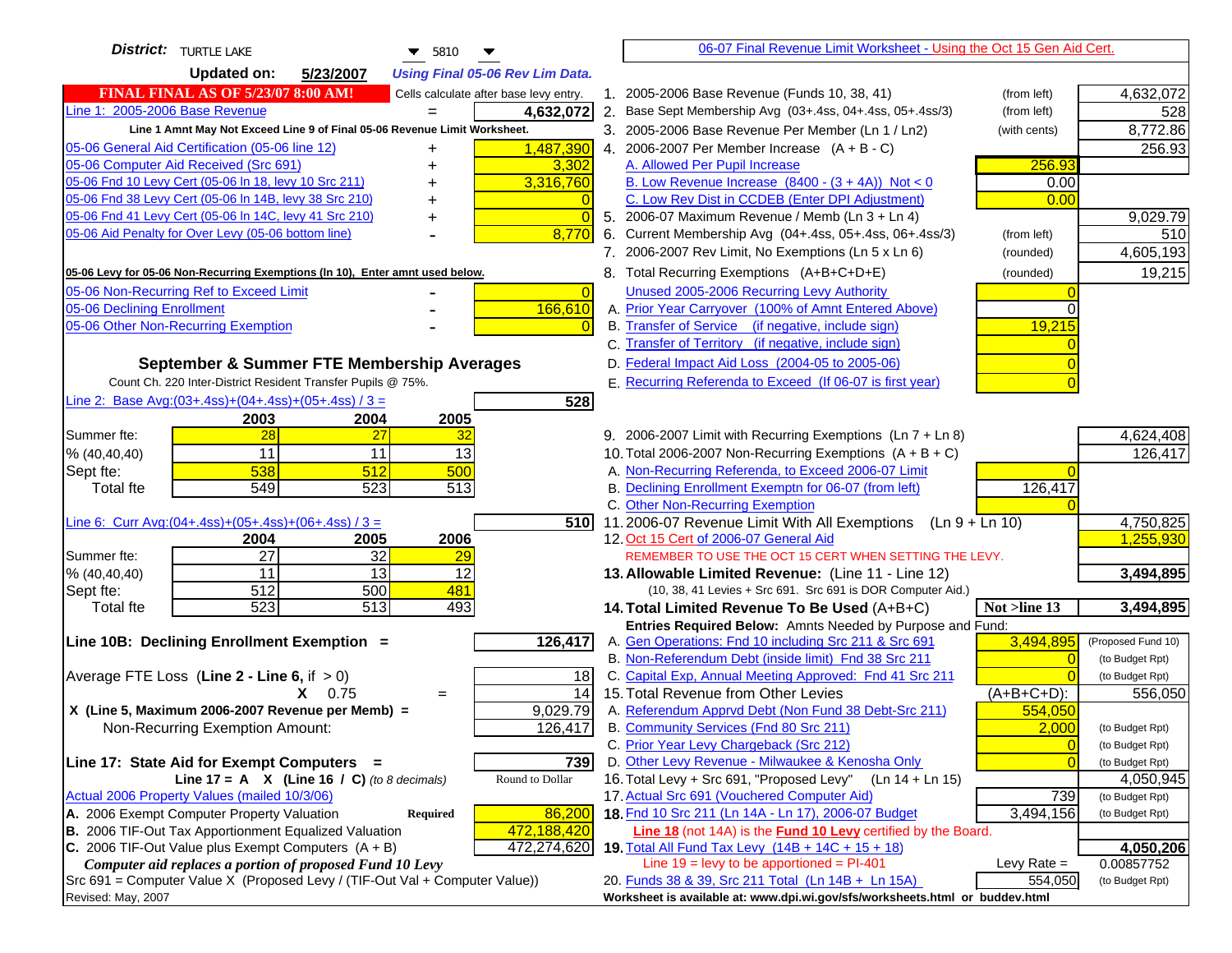| <b>DPI</b> Reconciliation          |                                                                           |  |  |
|------------------------------------|---------------------------------------------------------------------------|--|--|
|                                    | In order for the reconciliation to work properly, the                     |  |  |
|                                    | PI-401 must have been filed with the Department.                          |  |  |
|                                    | Numbers appearing in the green boxes below are actual, district-submitted |  |  |
|                                    | 2007 PI-401 data.                                                         |  |  |
|                                    | Do not type in these fields.                                              |  |  |
|                                    |                                                                           |  |  |
| Fund 10, PI-401<br>Fund 38, PI-401 | 3,494,156.00<br>0.00                                                      |  |  |
| Fund 41, PI-401                    | 0.00                                                                      |  |  |
|                                    | 3,494,156.00                                                              |  |  |
|                                    |                                                                           |  |  |
| Chargeback, PI-401                 | 0.00                                                                      |  |  |
| Fund 39, PI-401                    | 554,050.00                                                                |  |  |
| Fund 80, PI-401                    | 2,000.00                                                                  |  |  |
| Fund 48/Other, PI-401              | 0.00                                                                      |  |  |
|                                    |                                                                           |  |  |
| Total, PI-401                      | 4,050,206.00                                                              |  |  |
|                                    |                                                                           |  |  |
| <b>Computer Aid</b>                | $739.00$ <------- don't change<br><b>Results</b>                          |  |  |
| $\overline{\mathbf{0}}$            | $\bf{0}$                                                                  |  |  |
| 0                                  | 0                                                                         |  |  |
| You have levied to your maximum.   |                                                                           |  |  |
|                                    |                                                                           |  |  |
| 0                                  |                                                                           |  |  |
|                                    |                                                                           |  |  |
|                                    |                                                                           |  |  |
|                                    |                                                                           |  |  |
| 0                                  |                                                                           |  |  |
|                                    | $\bf{0}$                                                                  |  |  |
|                                    |                                                                           |  |  |
|                                    |                                                                           |  |  |
|                                    |                                                                           |  |  |
| 0                                  |                                                                           |  |  |
|                                    |                                                                           |  |  |
|                                    |                                                                           |  |  |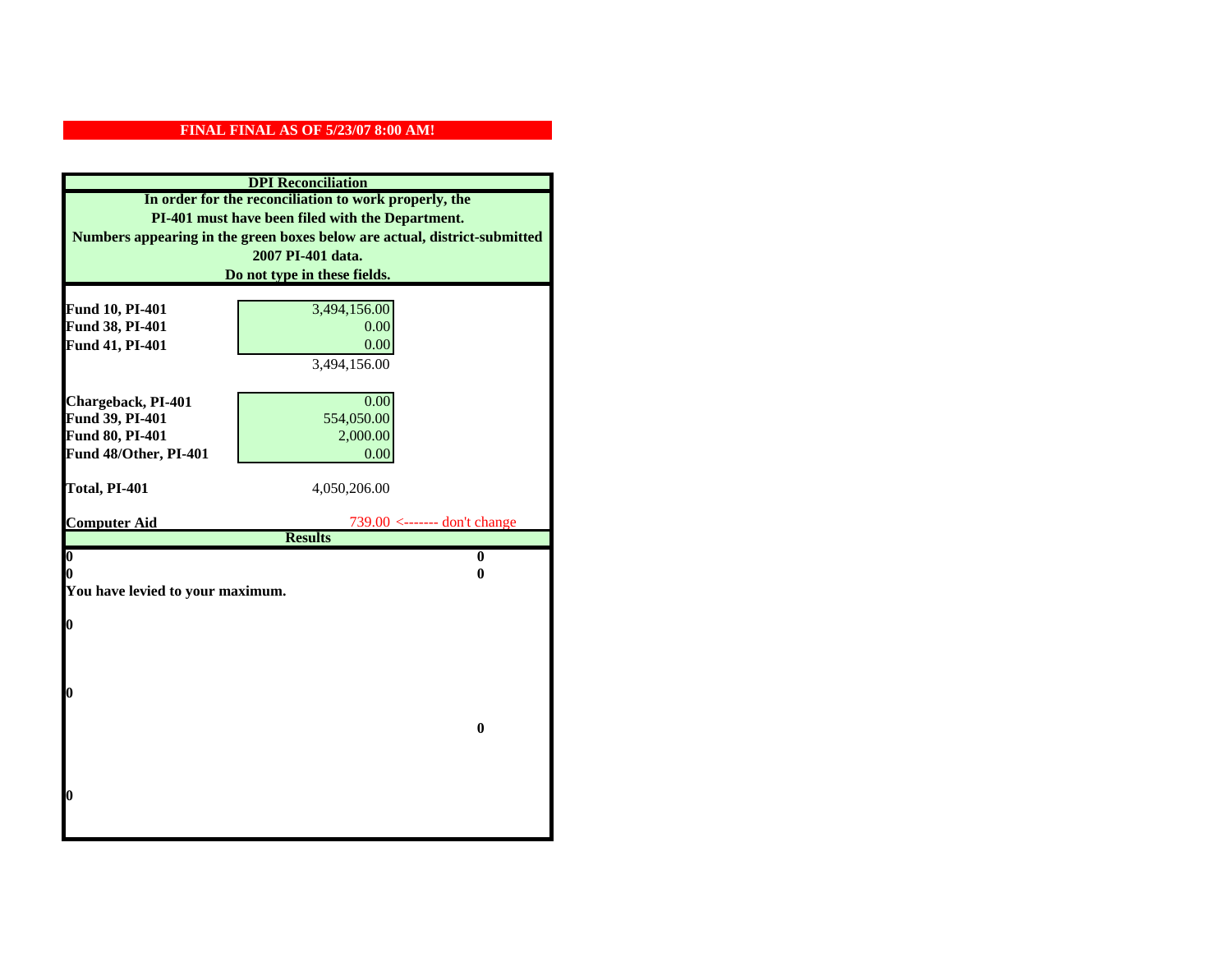| <b>District:</b> TWIN LAKES #4<br>$\blacktriangledown$ 5817                                                                                  |                                                                                                  | 06-07 Final Revenue Limit Worksheet - Using the Oct 15 Gen Aid Cert.         |                         |
|----------------------------------------------------------------------------------------------------------------------------------------------|--------------------------------------------------------------------------------------------------|------------------------------------------------------------------------------|-------------------------|
| <b>Updated on:</b><br>5/23/2007<br><b>Using Final 05-06 Rev Lim Data.</b>                                                                    |                                                                                                  |                                                                              |                         |
| <b>FINAL FINAL AS OF 5/23/07 8:00 AM!</b><br>Cells calculate after base levy entry.                                                          | 1. 2005-2006 Base Revenue (Funds 10, 38, 41)                                                     | (from left)                                                                  | 3,845,603               |
| Line 1: 2005-2006 Base Revenue<br>3,845,603                                                                                                  | 2. Base Sept Membership Avg (03+.4ss, 04+.4ss, 05+.4ss/3)                                        | (from left)                                                                  | 427                     |
| Line 1 Amnt May Not Exceed Line 9 of Final 05-06 Revenue Limit Worksheet.                                                                    | 3. 2005-2006 Base Revenue Per Member (Ln 1 / Ln2)                                                | (with cents)                                                                 | 9,006.10                |
| 05-06 General Aid Certification (05-06 line 12)<br>1,300,194                                                                                 | 4. 2006-2007 Per Member Increase $(A + B - C)$                                                   |                                                                              | 256.93                  |
| 05-06 Computer Aid Received (Src 691)<br>1,875                                                                                               | A. Allowed Per Pupil Increase                                                                    | 256.93                                                                       |                         |
| 05-06 Fnd 10 Levy Cert (05-06 In 18, levy 10 Src 211)<br>2,523,241                                                                           | B. Low Revenue Increase $(8400 - (3 + 4A))$ Not < 0                                              | 0.00                                                                         |                         |
| 05-06 Fnd 38 Levy Cert (05-06 In 14B, levy 38 Src 210)<br>20,293                                                                             | C. Low Rev Dist in CCDEB (Enter DPI Adjustment)                                                  | 0.00                                                                         |                         |
| 05-06 Fnd 41 Levy Cert (05-06 In 14C, levy 41 Src 210)<br>٠                                                                                  | 5. 2006-07 Maximum Revenue / Memb (Ln 3 + Ln 4)                                                  |                                                                              | 9,263.03                |
| 05-06 Aid Penalty for Over Levy (05-06 bottom line)                                                                                          | Current Membership Avg (04+.4ss, 05+.4ss, 06+.4ss/3)                                             | (from left)                                                                  | 432                     |
|                                                                                                                                              | 7. 2006-2007 Rev Limit, No Exemptions (Ln 5 x Ln 6)                                              | (rounded)                                                                    | 4,001,629               |
| 05-06 Levy for 05-06 Non-Recurring Exemptions (In 10), Enter amnt used below.                                                                | 8. Total Recurring Exemptions (A+B+C+D+E)                                                        | (rounded)                                                                    | 41,775                  |
| 05-06 Non-Recurring Ref to Exceed Limit<br>$\overline{0}$                                                                                    | Unused 2005-2006 Recurring Levy Authority                                                        | 13,040                                                                       |                         |
| $\overline{0}$<br>05-06 Declining Enrollment                                                                                                 | A. Prior Year Carryover (100% of Amnt Entered Above)                                             | 13,040                                                                       |                         |
| 05-06 Other Non-Recurring Exemption<br>$\Omega$                                                                                              | B. Transfer of Service (if negative, include sign)                                               | 28,735                                                                       |                         |
|                                                                                                                                              | C. Transfer of Territory (if negative, include sign)                                             |                                                                              |                         |
| September & Summer FTE Membership Averages                                                                                                   | D. Federal Impact Aid Loss (2004-05 to 2005-06)                                                  |                                                                              |                         |
| Count Ch. 220 Inter-District Resident Transfer Pupils @ 75%.                                                                                 | E. Recurring Referenda to Exceed (If 06-07 is first year)                                        |                                                                              |                         |
| Line 2: Base Avg: (03+.4ss) + (04+.4ss) + (05+.4ss) / 3 =<br>427                                                                             |                                                                                                  |                                                                              |                         |
| 2003<br>2004<br>2005                                                                                                                         |                                                                                                  |                                                                              |                         |
| Summer fte:<br>$\overline{0}$<br>$\Omega$                                                                                                    | 9. 2006-2007 Limit with Recurring Exemptions (Ln 7 + Ln 8)                                       |                                                                              | 4,043,404               |
| $\Omega$<br>0<br>$\overline{0}$<br>% (40, 40, 40)                                                                                            | 10. Total 2006-2007 Non-Recurring Exemptions $(A + B + C)$                                       |                                                                              |                         |
| 427<br>427<br>427<br>Sept fte:                                                                                                               | A. Non-Recurring Referenda, to Exceed 2006-07 Limit                                              |                                                                              |                         |
| 427<br>427<br>Total fte<br>427                                                                                                               | B. Declining Enrollment Exemptn for 06-07 (from left)                                            |                                                                              |                         |
|                                                                                                                                              | C. Other Non-Recurring Exemption                                                                 |                                                                              |                         |
| Line 6: Curr Avg: $(04+.4ss)+(05+.4ss)+(06+.4ss)/3 =$<br>4321                                                                                | 11.2006-07 Revenue Limit With All Exemptions $(Ln 9 + Ln 10)$                                    |                                                                              | 4,043,404               |
| 2006<br>2005<br>2004<br>Summer fte:<br>$\overline{0}$<br>0                                                                                   | 12. Oct 15 Cert of 2006-07 General Aid<br>REMEMBER TO USE THE OCT 15 CERT WHEN SETTING THE LEVY. |                                                                              | 1,104,476               |
| $\Omega$<br>$\mathbf 0$<br>% (40, 40, 40)                                                                                                    | 13. Allowable Limited Revenue: (Line 11 - Line 12)                                               |                                                                              | 2,938,928               |
| 427<br>427<br>441<br>Sept fte:                                                                                                               | (10, 38, 41 Levies + Src 691. Src 691 is DOR Computer Aid.)                                      |                                                                              | <b>EXCEEDS LIMIT</b>    |
| 427<br>427<br>441<br>Total fte                                                                                                               | 14. Total Limited Revenue To Be Used (A+B+C)                                                     | Not >line 13                                                                 | 2,940,216               |
|                                                                                                                                              | Entries Required Below: Amnts Needed by Purpose and Fund:                                        |                                                                              |                         |
| Line 10B: Declining Enrollment Exemption =                                                                                                   | A. Gen Operations: Fnd 10 including Src 211 & Src 691                                            | 2,907,307                                                                    | (Proposed Fund 10)      |
|                                                                                                                                              | B. Non-Referendum Debt (inside limit) Fnd 38 Src 211                                             | 32,909                                                                       | (to Budget Rpt)         |
| Average FTE Loss (Line $2 -$ Line 6, if $> 0$ )                                                                                              | C. Capital Exp, Annual Meeting Approved: Fnd 41 Src 211                                          |                                                                              | (to Budget Rpt)         |
| $X = 0.75$<br>$=$                                                                                                                            | 15. Total Revenue from Other Levies                                                              | $(A+B+C+D)$ :                                                                | 230,512                 |
| X (Line 5, Maximum 2006-2007 Revenue per Memb) =                                                                                             | A. Referendum Apprvd Debt (Non Fund 38 Debt-Src 211)                                             | 230,512                                                                      |                         |
| Non-Recurring Exemption Amount:                                                                                                              | B. Community Services (Fnd 80 Src 211)                                                           | $\Omega$                                                                     | (to Budget Rpt)         |
|                                                                                                                                              | C. Prior Year Levy Chargeback (Src 212)                                                          | $\overline{0}$                                                               | (to Budget Rpt)         |
| 2,035<br>Line 17: State Aid for Exempt Computers =                                                                                           | D. Other Levy Revenue - Milwaukee & Kenosha Only                                                 | $\Omega$                                                                     | (to Budget Rpt)         |
| Line 17 = A $X$ (Line 16 / C) (to 8 decimals)<br>Round to Dollar                                                                             | 16. Total Levy + Src 691, "Proposed Levy"                                                        | $(Ln 14 + Ln 15)$                                                            | 3,170,728               |
| Actual 2006 Property Values (mailed 10/3/06)                                                                                                 | 17. Actual Src 691 (Vouchered Computer Aid)                                                      | 2,035                                                                        | (to Budget Rpt)         |
| A. 2006 Exempt Computer Property Valuation<br>358,900<br><b>Required</b>                                                                     | 18. Fnd 10 Src 211 (Ln 14A - Ln 17), 2006-07 Budget                                              | 2,905,272                                                                    | (to Budget Rpt)         |
| B. 2006 TIF-Out Tax Apportionment Equalized Valuation<br>558,969,003<br>C. 2006 TIF-Out Value plus Exempt Computers $(A + B)$<br>559,327,903 | Line 18 (not 14A) is the Fund 10 Levy certified by the Board.                                    |                                                                              |                         |
| Computer aid replaces a portion of proposed Fund 10 Levy                                                                                     | 19. Total All Fund Tax Levy (14B + 14C + 15 + 18)<br>Line $19$ = levy to be apportioned = PI-401 | Levy Rate $=$                                                                | 3,168,693<br>0.00566882 |
| Src 691 = Computer Value X (Proposed Levy / (TIF-Out Val + Computer Value))                                                                  | 20. Funds 38 & 39, Src 211 Total (Ln 14B + Ln 15A)                                               | 263,421                                                                      | (to Budget Rpt)         |
| Revised: May, 2007                                                                                                                           |                                                                                                  | Worksheet is available at: www.dpi.wi.gov/sfs/worksheets.html or buddev.html |                         |
|                                                                                                                                              |                                                                                                  |                                                                              |                         |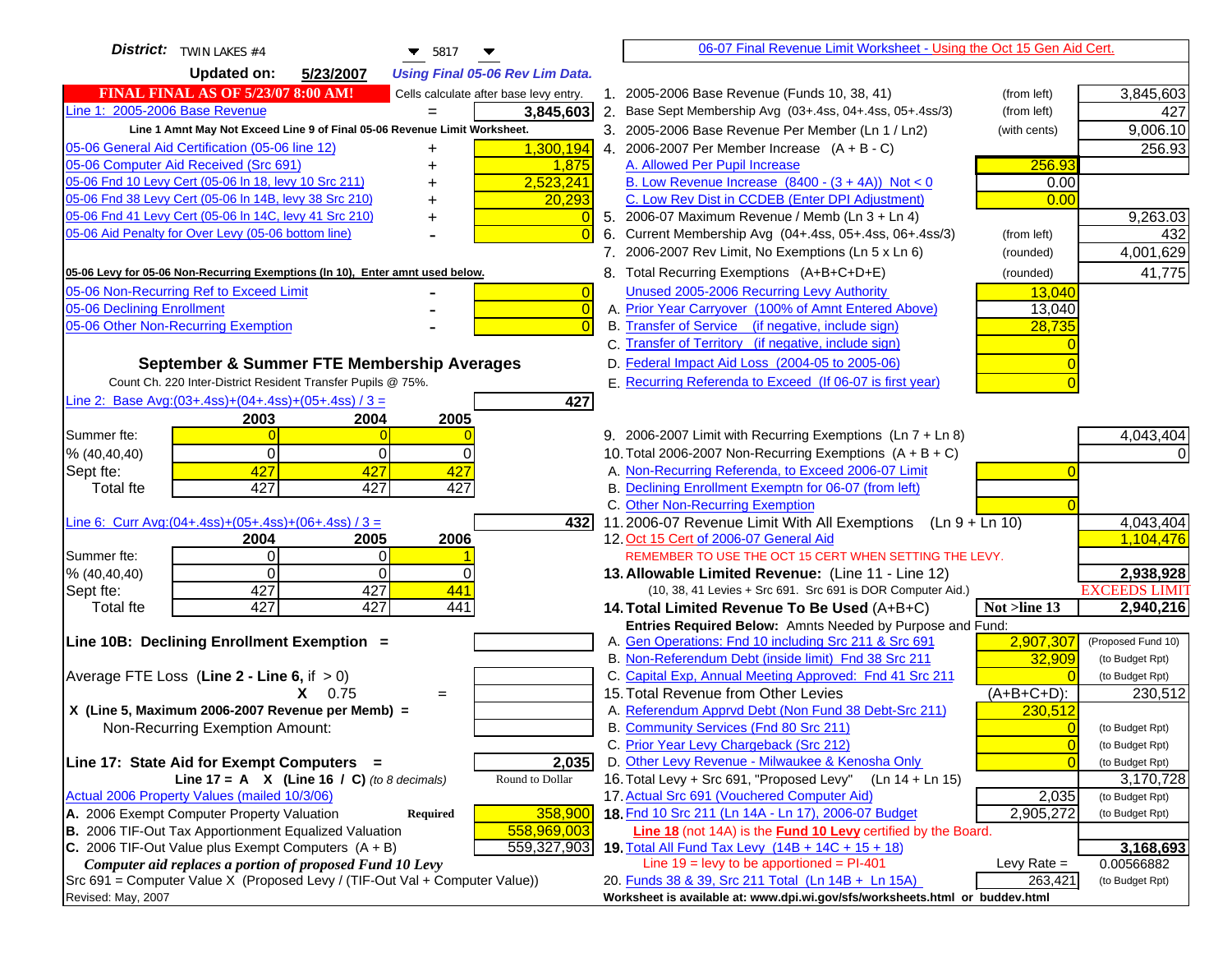| <b>DPI</b> Reconciliation |                                                                           |  |  |
|---------------------------|---------------------------------------------------------------------------|--|--|
|                           | In order for the reconciliation to work properly, the                     |  |  |
|                           | PI-401 must have been filed with the Department.                          |  |  |
|                           | Numbers appearing in the green boxes below are actual, district-submitted |  |  |
|                           | 2007 PI-401 data.                                                         |  |  |
|                           | Do not type in these fields.                                              |  |  |
|                           |                                                                           |  |  |
| Fund 10, PI-401           | 2,905,272.00                                                              |  |  |
| Fund 38, PI-401           | 32,909.00                                                                 |  |  |
| Fund 41, PI-401           | 0.00                                                                      |  |  |
|                           | 2,938,181.00                                                              |  |  |
|                           |                                                                           |  |  |
| Chargeback, PI-401        | 0.00                                                                      |  |  |
| Fund 39, PI-401           | 230,512.00                                                                |  |  |
| Fund 80, PI-401           | 0.00                                                                      |  |  |
| Fund 48/Other, PI-401     | 0.00                                                                      |  |  |
| Total, PI-401             | 3,168,693.00                                                              |  |  |
|                           |                                                                           |  |  |
| <b>Computer Aid</b>       | $2,035.00 \le$ ------- don't change                                       |  |  |
|                           | <b>Results</b>                                                            |  |  |
| You have overlevied by:   | 1,288                                                                     |  |  |
| 0                         | 0                                                                         |  |  |
| 0                         |                                                                           |  |  |
| 0                         |                                                                           |  |  |
|                           |                                                                           |  |  |
|                           |                                                                           |  |  |
|                           |                                                                           |  |  |
| 0                         |                                                                           |  |  |
|                           |                                                                           |  |  |
|                           | $\bf{0}$                                                                  |  |  |
|                           |                                                                           |  |  |
|                           |                                                                           |  |  |
| O                         |                                                                           |  |  |
|                           |                                                                           |  |  |
|                           |                                                                           |  |  |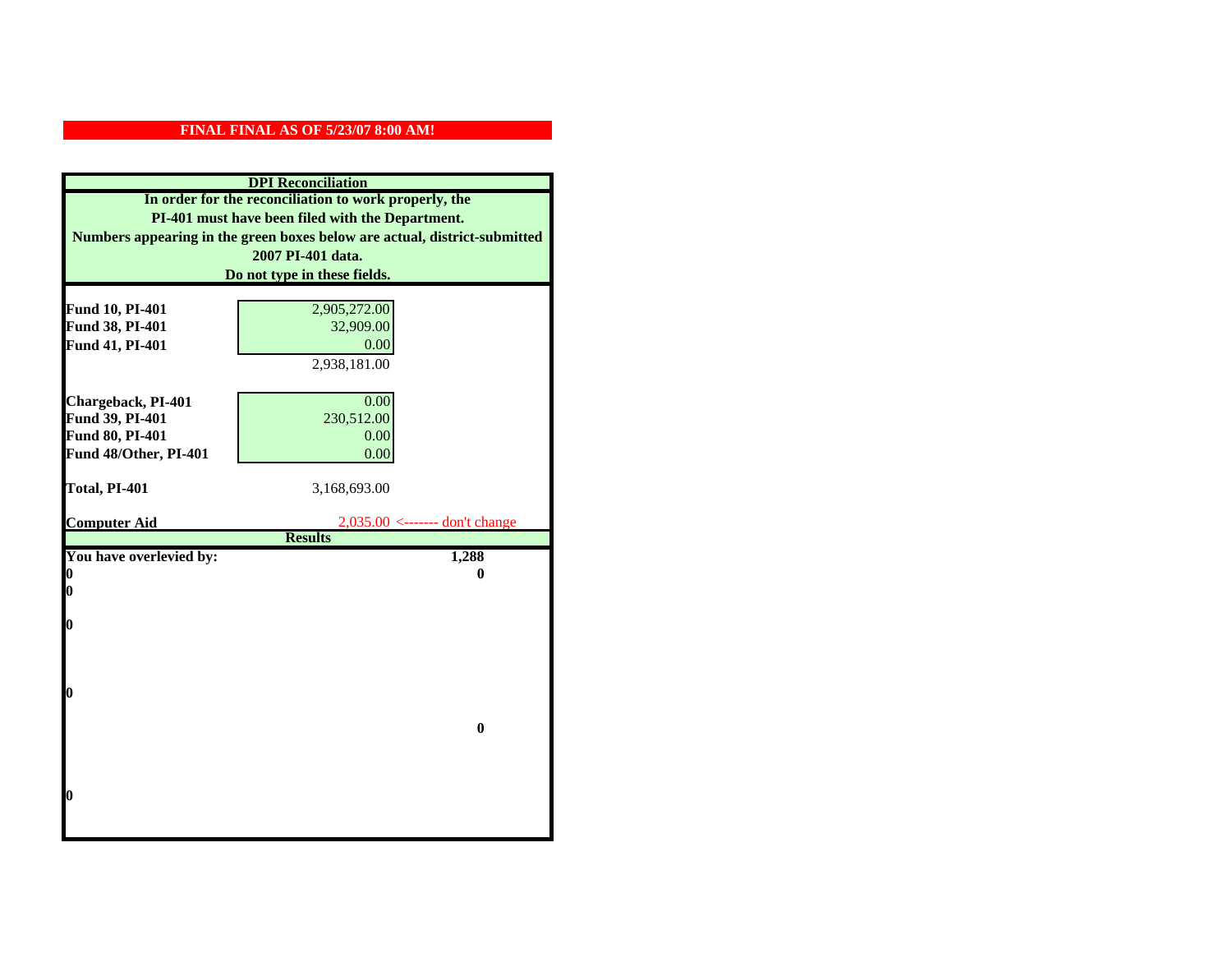| <b>District:</b> TWO RIVERS<br>$\blacktriangledown$ 5824                      |                | 06-07 Final Revenue Limit Worksheet - Using the Oct 15 Gen Aid Cert.                                                      |                        |                    |
|-------------------------------------------------------------------------------|----------------|---------------------------------------------------------------------------------------------------------------------------|------------------------|--------------------|
| <b>Updated on:</b><br>5/23/2007<br><b>Using Final 05-06 Rev Lim Data.</b>     |                |                                                                                                                           |                        |                    |
| FINAL FINAL AS OF 5/23/07 8:00 AM!<br>Cells calculate after base levy entry.  |                | 1. 2005-2006 Base Revenue (Funds 10, 38, 41)<br>(from left)                                                               |                        | 16,624,437         |
| Line 1: 2005-2006 Base Revenue<br>16,624,437                                  |                | 2. Base Sept Membership Avg (03+.4ss, 04+.4ss, 05+.4ss/3)<br>(from left)                                                  |                        | 2,051              |
| Line 1 Amnt May Not Exceed Line 9 of Final 05-06 Revenue Limit Worksheet.     |                | 3. 2005-2006 Base Revenue Per Member (Ln 1 / Ln2)<br>(with cents)                                                         |                        | 8,105.53           |
| 13,882,530<br>05-06 General Aid Certification (05-06 line 12)                 |                | 4. 2006-2007 Per Member Increase $(A + B - C)$                                                                            |                        | 294.47             |
| 05-06 Computer Aid Received (Src 691)<br>35,076                               |                | A. Allowed Per Pupil Increase                                                                                             | 256.93                 |                    |
| 05-06 Fnd 10 Levy Cert (05-06 ln 18, levy 10 Src 211)<br>2,730,731            |                | B. Low Revenue Increase $(8400 - (3 + 4A))$ Not < 0                                                                       | 37.54                  |                    |
| 05-06 Fnd 38 Levy Cert (05-06 In 14B, levy 38 Src 210)<br>130,000             |                | C. Low Rev Dist in CCDEB (Enter DPI Adjustment)                                                                           | 0.00                   |                    |
| 05-06 Fnd 41 Levy Cert (05-06 In 14C, levy 41 Src 210)                        |                | 5. 2006-07 Maximum Revenue / Memb (Ln $3 + \text{Ln } 4$ )                                                                |                        | 8,400.00           |
| 05-06 Aid Penalty for Over Levy (05-06 bottom line)                           | $\Omega$<br>6. | Current Membership Avg (04+.4ss, 05+.4ss, 06+.4ss/3)<br>(from left)                                                       |                        | 2,018              |
|                                                                               |                | 7. 2006-2007 Rev Limit, No Exemptions (Ln 5 x Ln 6)<br>(rounded)                                                          |                        | 16,951,200         |
| 05-06 Levy for 05-06 Non-Recurring Exemptions (In 10), Enter amnt used below. |                | 8. Total Recurring Exemptions (A+B+C+D+E)<br>(rounded)                                                                    |                        |                    |
| 05-06 Non-Recurring Ref to Exceed Limit                                       | $\overline{0}$ | Unused 2005-2006 Recurring Levy Authority                                                                                 |                        |                    |
| 153,900<br>05-06 Declining Enrollment                                         |                | A. Prior Year Carryover (100% of Amnt Entered Above)                                                                      |                        |                    |
| 05-06 Other Non-Recurring Exemption                                           |                | B. Transfer of Service (if negative, include sign)                                                                        |                        |                    |
|                                                                               |                | C. Transfer of Territory (if negative, include sign)                                                                      |                        |                    |
| September & Summer FTE Membership Averages                                    |                | D. Federal Impact Aid Loss (2004-05 to 2005-06)                                                                           |                        |                    |
| Count Ch. 220 Inter-District Resident Transfer Pupils @ 75%.                  |                | E. Recurring Referenda to Exceed (If 06-07 is first year)                                                                 |                        |                    |
| Line 2: Base Avg:(03+.4ss)+(04+.4ss)+(05+.4ss) / 3 =<br>2,051                 |                |                                                                                                                           |                        |                    |
| 2003<br>2004<br>2005                                                          |                |                                                                                                                           |                        |                    |
| Summer fte:<br>77<br>80<br>77                                                 |                | 9. 2006-2007 Limit with Recurring Exemptions (Ln 7 + Ln 8)                                                                |                        | 16,951,200         |
| $\overline{31}$<br>32<br>31<br>% (40, 40, 40)                                 |                | 10. Total 2006-2007 Non-Recurring Exemptions $(A + B + C)$                                                                |                        | 210,000            |
| 2,041<br>2,039<br>1,978<br>Sept fte:                                          |                | A. Non-Recurring Referenda, to Exceed 2006-07 Limit                                                                       |                        |                    |
| 2,009<br><b>Total fte</b><br>2,072<br>2,071                                   |                | B. Declining Enrollment Exemptn for 06-07 (from left)                                                                     | 210,000                |                    |
|                                                                               |                | C. Other Non-Recurring Exemption                                                                                          |                        |                    |
| Line 6: Curr Avg: $(04+.4ss)+(05+.4ss)+(06+.4ss)/3 =$<br>2,018                |                | 11.2006-07 Revenue Limit With All Exemptions<br>$(Ln 9 + Ln 10)$                                                          |                        | 17,161,200         |
| 2006<br>2005<br>2004                                                          |                | 12. Oct 15 Cert of 2006-07 General Aid                                                                                    |                        | 14,175,180         |
| 80<br>77<br>Summer fte:<br>92                                                 |                | REMEMBER TO USE THE OCT 15 CERT WHEN SETTING THE LEVY.                                                                    |                        |                    |
| $\overline{32}$<br>$\overline{31}$<br>37<br>% (40, 40, 40)                    |                | 13. Allowable Limited Revenue: (Line 11 - Line 12)                                                                        |                        | 2,986,020          |
| 1,978<br>1,937<br>2,039<br>Sept fte:                                          |                | (10, 38, 41 Levies + Src 691. Src 691 is DOR Computer Aid.)                                                               |                        |                    |
| 2,071<br>2,009<br><b>Total fte</b><br>1,974                                   |                | 14. Total Limited Revenue To Be Used (A+B+C)<br>Not >line 13<br>Entries Required Below: Amnts Needed by Purpose and Fund: |                        | 2,986,020          |
| 210,000<br>Line 10B: Declining Enrollment Exemption =                         |                | A. Gen Operations: Fnd 10 including Src 211 & Src 691                                                                     | 2,801,432              | (Proposed Fund 10) |
|                                                                               |                | B. Non-Referendum Debt (inside limit) Fnd 38 Src 211                                                                      | 184,588                | (to Budget Rpt)    |
| Average FTE Loss (Line $2 -$ Line 6, if $> 0$ )                               | 33             | C. Capital Exp, Annual Meeting Approved: Fnd 41 Src 211                                                                   |                        | (to Budget Rpt)    |
| $X = 0.75$<br>$=$                                                             | 25             | 15. Total Revenue from Other Levies<br>$(A+B+C+D)$ :                                                                      |                        | 2,790,399          |
| X (Line 5, Maximum 2006-2007 Revenue per Memb) =<br>8,400.00                  |                | A. Referendum Apprvd Debt (Non Fund 38 Debt-Src 211)                                                                      | 2,692,755              |                    |
| 210,000<br>Non-Recurring Exemption Amount:                                    |                | B. Community Services (Fnd 80 Src 211)                                                                                    | 97.644                 | (to Budget Rpt)    |
|                                                                               |                | C. Prior Year Levy Chargeback (Src 212)                                                                                   | $\overline{0}$         | (to Budget Rpt)    |
| 29,152<br>Line 17: State Aid for Exempt Computers =                           |                | D. Other Levy Revenue - Milwaukee & Kenosha Only                                                                          | $\Omega$               | (to Budget Rpt)    |
| Line 17 = A $X$ (Line 16 / C) (to 8 decimals)<br>Round to Dollar              |                | 16. Total Levy + Src 691, "Proposed Levy"<br>(Ln 14 + Ln 15)                                                              |                        | 5,776,419          |
| Actual 2006 Property Values (mailed 10/3/06)                                  |                | 17. Actual Src 691 (Vouchered Computer Aid)                                                                               | 29,152                 | (to Budget Rpt)    |
| 3,007,700<br>A. 2006 Exempt Computer Property Valuation<br>Required           |                | 18. Fnd 10 Src 211 (Ln 14A - Ln 17), 2006-07 Budget                                                                       | $\overline{2,772,280}$ | (to Budget Rpt)    |
| B. 2006 TIF-Out Tax Apportionment Equalized Valuation<br>592,964,656          |                | Line 18 (not 14A) is the Fund 10 Levy certified by the Board.                                                             |                        |                    |
| C. 2006 TIF-Out Value plus Exempt Computers $(A + B)$<br>595,972,356          |                | 19. Total All Fund Tax Levy (14B + 14C + 15 + 18)                                                                         |                        | 5,747,267          |
| Computer aid replaces a portion of proposed Fund 10 Levy                      |                | Line $19$ = levy to be apportioned = PI-401                                                                               | Levy Rate $=$          | 0.00969243         |
| Src 691 = Computer Value X (Proposed Levy / (TIF-Out Val + Computer Value))   |                | 20. Funds 38 & 39, Src 211 Total (Ln 14B + Ln 15A)                                                                        | 2,877,343              | (to Budget Rpt)    |
| Revised: May, 2007                                                            |                | Worksheet is available at: www.dpi.wi.gov/sfs/worksheets.html or buddev.html                                              |                        |                    |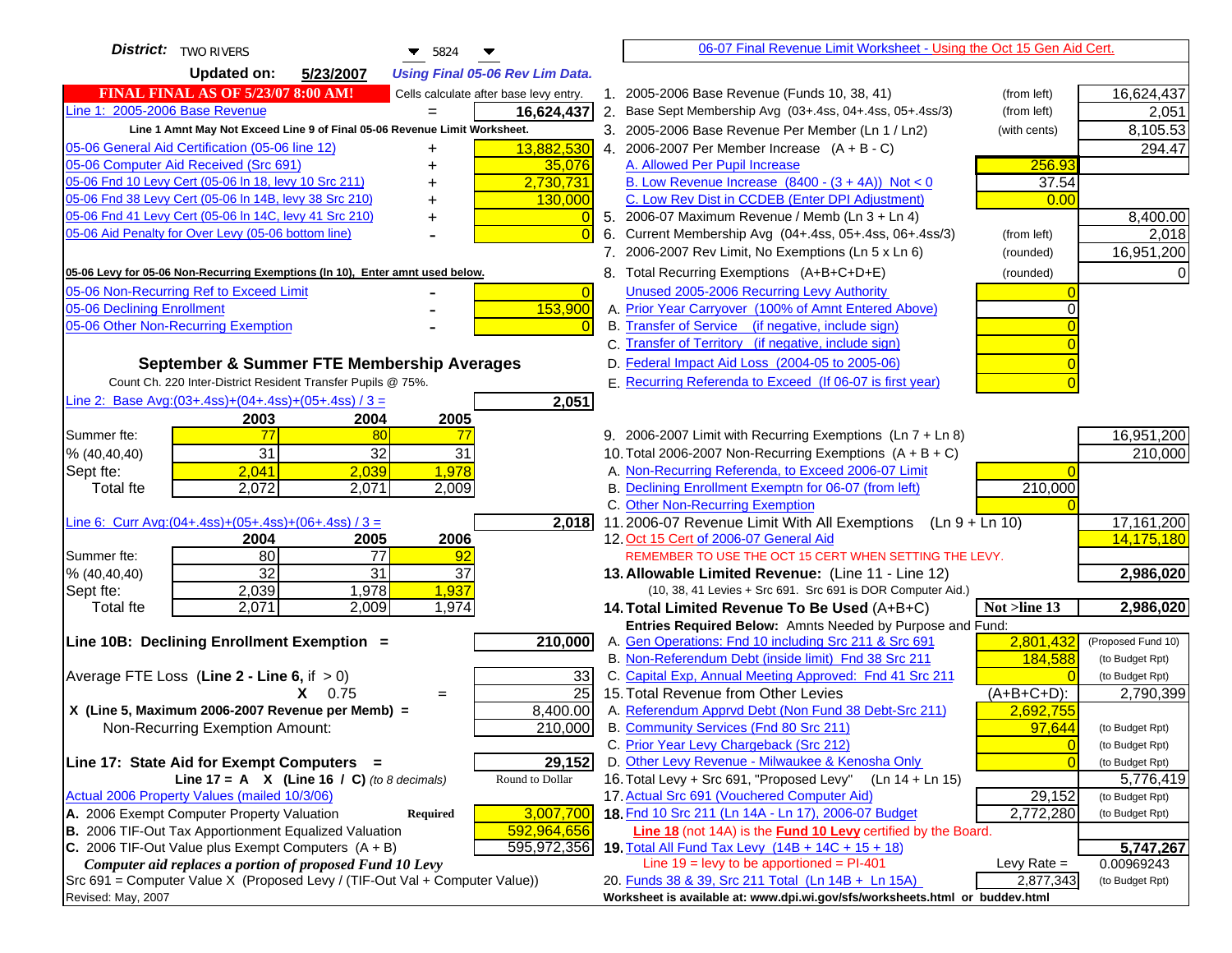| <b>DPI</b> Reconciliation                        |                                                                           |  |
|--------------------------------------------------|---------------------------------------------------------------------------|--|
|                                                  | In order for the reconciliation to work properly, the                     |  |
| PI-401 must have been filed with the Department. |                                                                           |  |
|                                                  | Numbers appearing in the green boxes below are actual, district-submitted |  |
|                                                  | 2007 PI-401 data.                                                         |  |
|                                                  | Do not type in these fields.                                              |  |
|                                                  |                                                                           |  |
| Fund 10, PI-401                                  | 2,772,280.00                                                              |  |
| Fund 38, PI-401                                  | 184,588.00                                                                |  |
| Fund 41, PI-401                                  | 0.00                                                                      |  |
|                                                  | 2,956,868.00                                                              |  |
|                                                  |                                                                           |  |
| Chargeback, PI-401                               | 0.00                                                                      |  |
| Fund 39, PI-401                                  | 2,692,755.00                                                              |  |
| Fund 80, PI-401                                  | 97,644.00                                                                 |  |
| Fund 48/Other, PI-401                            | 0.00                                                                      |  |
| Total, PI-401                                    | 5,747,267.00                                                              |  |
|                                                  |                                                                           |  |
| <b>Computer Aid</b>                              | 29,152.00 <------- don't change                                           |  |
|                                                  | <b>Results</b>                                                            |  |
| $\overline{\mathbf{0}}$                          | $\bf{0}$                                                                  |  |
| 0                                                | 0                                                                         |  |
| You have levied to your maximum.                 |                                                                           |  |
| $\bf{0}$                                         |                                                                           |  |
|                                                  |                                                                           |  |
|                                                  |                                                                           |  |
|                                                  |                                                                           |  |
| 0                                                |                                                                           |  |
|                                                  |                                                                           |  |
|                                                  | $\bf{0}$                                                                  |  |
|                                                  |                                                                           |  |
|                                                  |                                                                           |  |
|                                                  |                                                                           |  |
| 0                                                |                                                                           |  |
|                                                  |                                                                           |  |
|                                                  |                                                                           |  |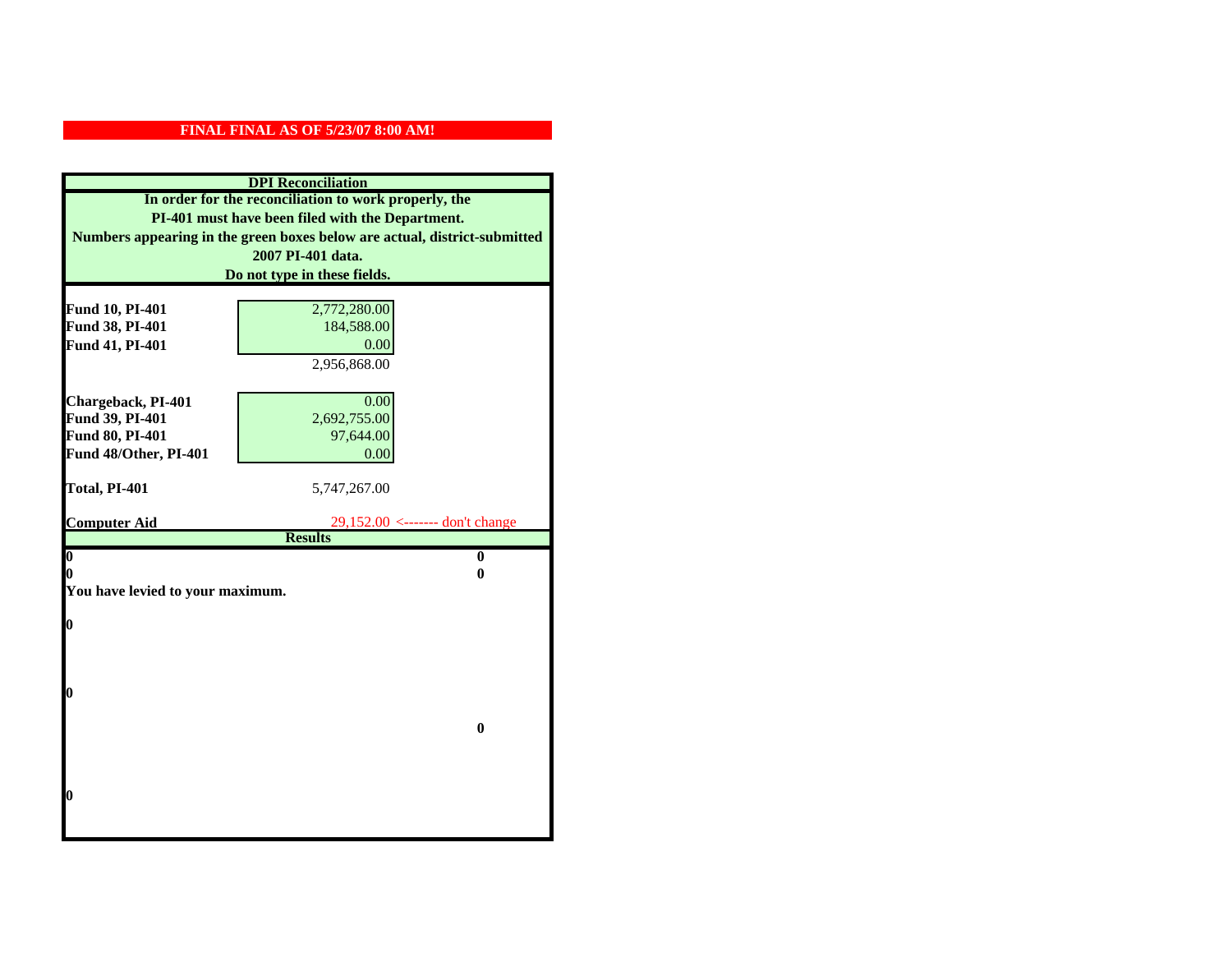| District: UNION GROVE J1<br>$\blacktriangledown$ 5859                                              | 06-07 Final Revenue Limit Worksheet - Using the Oct 15 Gen Aid Cert.                                                               |                              |
|----------------------------------------------------------------------------------------------------|------------------------------------------------------------------------------------------------------------------------------------|------------------------------|
| <b>Updated on:</b><br>5/23/2007<br><b>Using Final 05-06 Rev Lim Data.</b>                          |                                                                                                                                    |                              |
| <b>FINAL FINAL AS OF 5/23/07 8:00 AM!</b><br>Cells calculate after base levy entry.                | 1. 2005-2006 Base Revenue (Funds 10, 38, 41)<br>(from left)                                                                        | 4,949,778                    |
| Line 1: 2005-2006 Base Revenue<br>4,949,778                                                        | 2. Base Sept Membership Avg (03+.4ss, 04+.4ss, 05+.4ss/3)<br>(from left)                                                           | 619                          |
| Line 1 Amnt May Not Exceed Line 9 of Final 05-06 Revenue Limit Worksheet.                          | 3. 2005-2006 Base Revenue Per Member (Ln 1 / Ln2)<br>(with cents)                                                                  | 7,996.41                     |
| 3,844,957<br>05-06 General Aid Certification (05-06 line 12)<br>+                                  | 4. 2006-2007 Per Member Increase $(A + B - C)$                                                                                     | 403.59                       |
| 05-06 Computer Aid Received (Src 691)<br>5,967                                                     | 256.93<br>A. Allowed Per Pupil Increase                                                                                            |                              |
| 05-06 Fnd 10 Levy Cert (05-06 In 18, levy 10 Src 211)<br>1,098,854                                 | B. Low Revenue Increase $(8400 - (3 + 4A))$ Not < 0<br>146.66                                                                      |                              |
| 05-06 Fnd 38 Levy Cert (05-06 In 14B, levy 38 Src 210)                                             | C. Low Rev Dist in CCDEB (Enter DPI Adjustment)<br>0.00                                                                            |                              |
| 05-06 Fnd 41 Levy Cert (05-06 In 14C, levy 41 Src 210)<br>$\Omega$<br>+                            | 5. 2006-07 Maximum Revenue / Memb (Ln 3 + Ln 4)                                                                                    | 8,400.00                     |
| 05-06 Aid Penalty for Over Levy (05-06 bottom line)                                                | 6. Current Membership Avg (04+.4ss, 05+.4ss, 06+.4ss/3)<br>(from left)                                                             | 638                          |
|                                                                                                    | 7. 2006-2007 Rev Limit, No Exemptions (Ln 5 x Ln 6)<br>(rounded)                                                                   | 5,359,200                    |
| 05-06 Levy for 05-06 Non-Recurring Exemptions (In 10), Enter amnt used below.                      | 8. Total Recurring Exemptions (A+B+C+D+E)<br>(rounded)                                                                             | 1,011,613                    |
| 05-06 Non-Recurring Ref to Exceed Limit<br>$\overline{0}$                                          | Unused 2005-2006 Recurring Levy Authority                                                                                          |                              |
| 05-06 Declining Enrollment<br>$\overline{0}$                                                       | A. Prior Year Carryover (100% of Amnt Entered Above)                                                                               |                              |
| 05-06 Other Non-Recurring Exemption                                                                | B. Transfer of Service (if negative, include sign)<br>1,011,613                                                                    |                              |
|                                                                                                    | C. Transfer of Territory (if negative, include sign)                                                                               |                              |
| September & Summer FTE Membership Averages                                                         | D. Federal Impact Aid Loss (2004-05 to 2005-06)                                                                                    |                              |
| Count Ch. 220 Inter-District Resident Transfer Pupils @ 75%.                                       | E. Recurring Referenda to Exceed (If 06-07 is first year)                                                                          |                              |
| Line 2: Base Avg: (03+.4ss) + (04+.4ss) + (05+.4ss) / 3 =<br>619                                   |                                                                                                                                    |                              |
| 2004<br>2005<br>2003                                                                               |                                                                                                                                    |                              |
| 22<br>Summer fte:<br>23<br><u>23</u>                                                               | 9. 2006-2007 Limit with Recurring Exemptions (Ln 7 + Ln 8)                                                                         | 6,370,813                    |
| 9<br>9<br>% (40, 40, 40)<br>9                                                                      | 10. Total 2006-2007 Non-Recurring Exemptions $(A + B + C)$                                                                         |                              |
| 592<br>609<br>628<br>Sept fte:                                                                     | A. Non-Recurring Referenda, to Exceed 2006-07 Limit                                                                                |                              |
| 601<br>618<br>637<br>Total fte                                                                     | B. Declining Enrollment Exemptn for 06-07 (from left)                                                                              |                              |
|                                                                                                    | C. Other Non-Recurring Exemption                                                                                                   |                              |
| Line 6: Curr Avg: $(04+.4ss)+(05+.4ss)+(06+.4ss)/3 =$<br>638<br>2004<br>2005<br>2006               | 11.2006-07 Revenue Limit With All Exemptions (Ln 9 + Ln 10)<br>12. Oct 15 Cert of 2006-07 General Aid                              | 6,370,813<br>4,053,226       |
| 23<br>23<br>Summer fte:<br>21                                                                      | REMEMBER TO USE THE OCT 15 CERT WHEN SETTING THE LEVY.                                                                             |                              |
| 9<br>9<br>8 <sup>1</sup><br>% (40, 40, 40)                                                         | 13. Allowable Limited Revenue: (Line 11 - Line 12)                                                                                 | 2,317,587                    |
| 609<br>628<br>651<br>Sept fte:                                                                     | (10, 38, 41 Levies + Src 691. Src 691 is DOR Computer Aid.)                                                                        |                              |
| 618<br>637<br>659<br><b>Total fte</b>                                                              | 14. Total Limited Revenue To Be Used (A+B+C)<br>Not >line 13                                                                       | 2,317,587                    |
|                                                                                                    | Entries Required Below: Amnts Needed by Purpose and Fund:                                                                          |                              |
| Line 10B: Declining Enrollment Exemption =                                                         | A. Gen Operations: Fnd 10 including Src 211 & Src 691<br>2,317,587                                                                 | (Proposed Fund 10)           |
|                                                                                                    | B. Non-Referendum Debt (inside limit) Fnd 38 Src 211<br>$\overline{0}$                                                             | (to Budget Rpt)              |
| Average FTE Loss (Line $2 -$ Line 6, if $> 0$ )                                                    | C. Capital Exp, Annual Meeting Approved: Fnd 41 Src 211                                                                            | (to Budget Rpt)              |
| $X = 0.75$<br>$=$                                                                                  | 15. Total Revenue from Other Levies<br>$(A+B+C+D)$ :                                                                               | 758,568                      |
| X (Line 5, Maximum 2006-2007 Revenue per Memb) =                                                   | A. Referendum Apprvd Debt (Non Fund 38 Debt-Src 211)<br>754,568                                                                    |                              |
| Non-Recurring Exemption Amount:                                                                    | B. Community Services (Fnd 80 Src 211)<br>4,000                                                                                    | (to Budget Rpt)              |
|                                                                                                    | C. Prior Year Levy Chargeback (Src 212)<br>$\overline{0}$                                                                          | (to Budget Rpt)              |
| 8,518<br>Line 17: State Aid for Exempt Computers =<br>Round to Dollar                              | D. Other Levy Revenue - Milwaukee & Kenosha Only<br>$\overline{0}$<br>16. Total Levy + Src 691, "Proposed Levy"<br>(Ln 14 + Ln 15) | (to Budget Rpt)              |
| Line $17 = A \times (Line 16 / C)$ (to 8 decimals)<br>Actual 2006 Property Values (mailed 10/3/06) | 17. Actual Src 691 (Vouchered Computer Aid)<br>8,518                                                                               | 3,076,155<br>(to Budget Rpt) |
| A. 2006 Exempt Computer Property Valuation<br>1,042,500<br>Required                                | 18. Fnd 10 Src 211 (Ln 14A - Ln 17), 2006-07 Budget<br>2,309,069                                                                   | (to Budget Rpt)              |
| B. 2006 TIF-Out Tax Apportionment Equalized Valuation<br>375,430,589                               | Line 18 (not 14A) is the Fund 10 Levy certified by the Board.                                                                      |                              |
| C. 2006 TIF-Out Value plus Exempt Computers $(A + B)$<br>376,473,089                               | 19. Total All Fund Tax Levy (14B + 14C + 15 + 18)                                                                                  | 3,067,637                    |
| Computer aid replaces a portion of proposed Fund 10 Levy                                           | Line $19 = \text{levy}$ to be apportioned = PI-401<br>Levy Rate $=$                                                                | 0.00817098                   |
| Src 691 = Computer Value X (Proposed Levy / (TIF-Out Val + Computer Value))                        | 20. Funds 38 & 39, Src 211 Total (Ln 14B + Ln 15A)<br>754,568                                                                      | (to Budget Rpt)              |
| Revised: May, 2007                                                                                 | Worksheet is available at: www.dpi.wi.gov/sfs/worksheets.html or buddev.html                                                       |                              |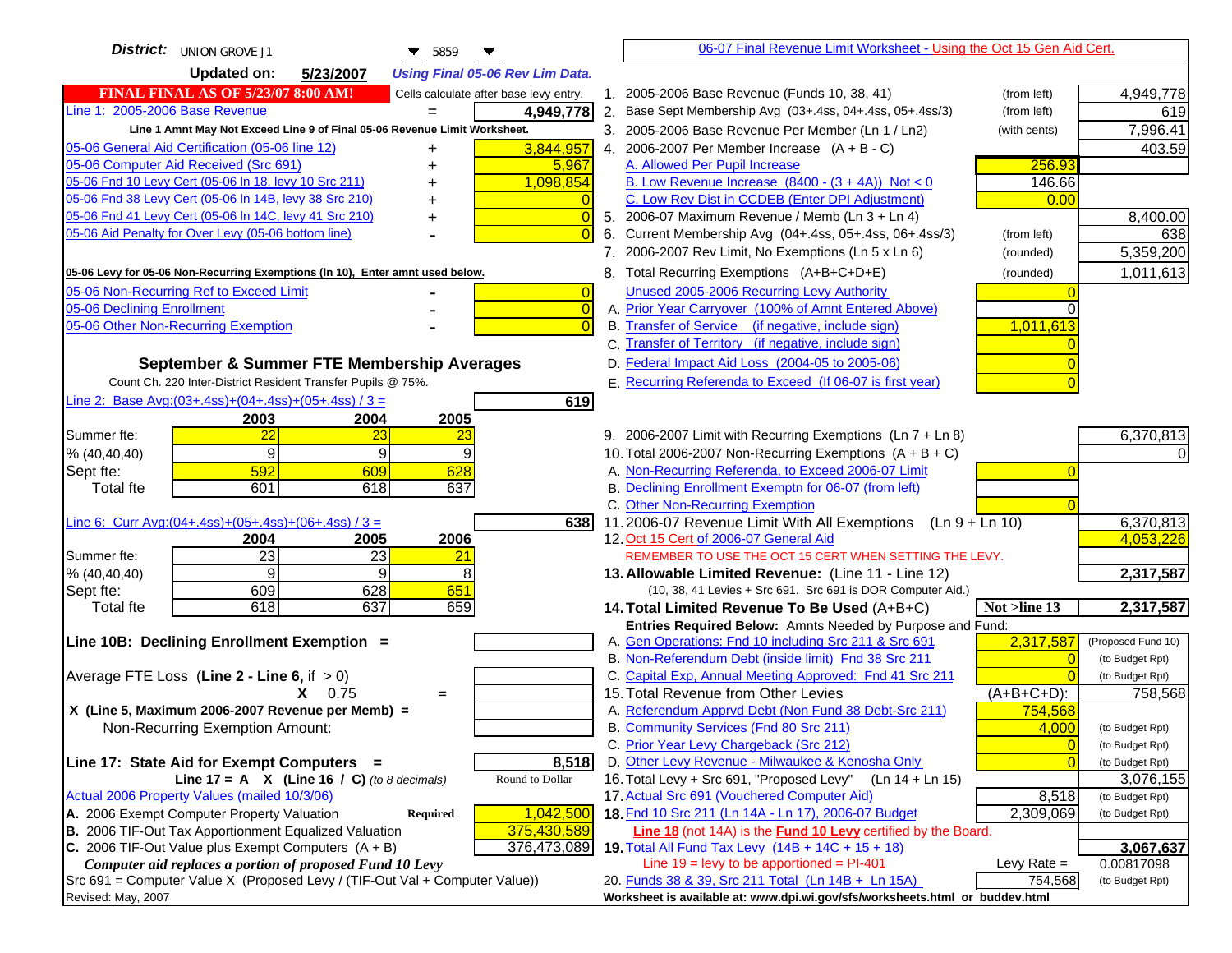| <b>DPI</b> Reconciliation        |                                                                           |  |  |
|----------------------------------|---------------------------------------------------------------------------|--|--|
|                                  | In order for the reconciliation to work properly, the                     |  |  |
|                                  | PI-401 must have been filed with the Department.                          |  |  |
|                                  | Numbers appearing in the green boxes below are actual, district-submitted |  |  |
|                                  | 2007 PI-401 data.                                                         |  |  |
|                                  | Do not type in these fields.                                              |  |  |
|                                  |                                                                           |  |  |
| Fund 10, PI-401                  | 2,309,069.00                                                              |  |  |
| Fund 38, PI-401                  | 0.00                                                                      |  |  |
| Fund 41, PI-401                  | 0.00                                                                      |  |  |
|                                  | 2,309,069.00                                                              |  |  |
| Chargeback, PI-401               | 0.00                                                                      |  |  |
| Fund 39, PI-401                  | 754,568.00                                                                |  |  |
| Fund 80, PI-401                  | 4,000.00                                                                  |  |  |
| Fund 48/Other, PI-401            | 0.00                                                                      |  |  |
|                                  |                                                                           |  |  |
| Total, PI-401                    | 3,067,637.00                                                              |  |  |
|                                  |                                                                           |  |  |
| <b>Computer Aid</b>              | $8,518.00 \leftarrow \text{---}$ don't change<br><b>Results</b>           |  |  |
| $\overline{\mathbf{0}}$          | $\bf{0}$                                                                  |  |  |
| 0                                | 0                                                                         |  |  |
| You have levied to your maximum. |                                                                           |  |  |
|                                  |                                                                           |  |  |
| $\bf{0}$                         |                                                                           |  |  |
|                                  |                                                                           |  |  |
|                                  |                                                                           |  |  |
| l0                               |                                                                           |  |  |
|                                  |                                                                           |  |  |
|                                  | $\bf{0}$                                                                  |  |  |
|                                  |                                                                           |  |  |
|                                  |                                                                           |  |  |
|                                  |                                                                           |  |  |
| $\boldsymbol{0}$                 |                                                                           |  |  |
|                                  |                                                                           |  |  |
|                                  |                                                                           |  |  |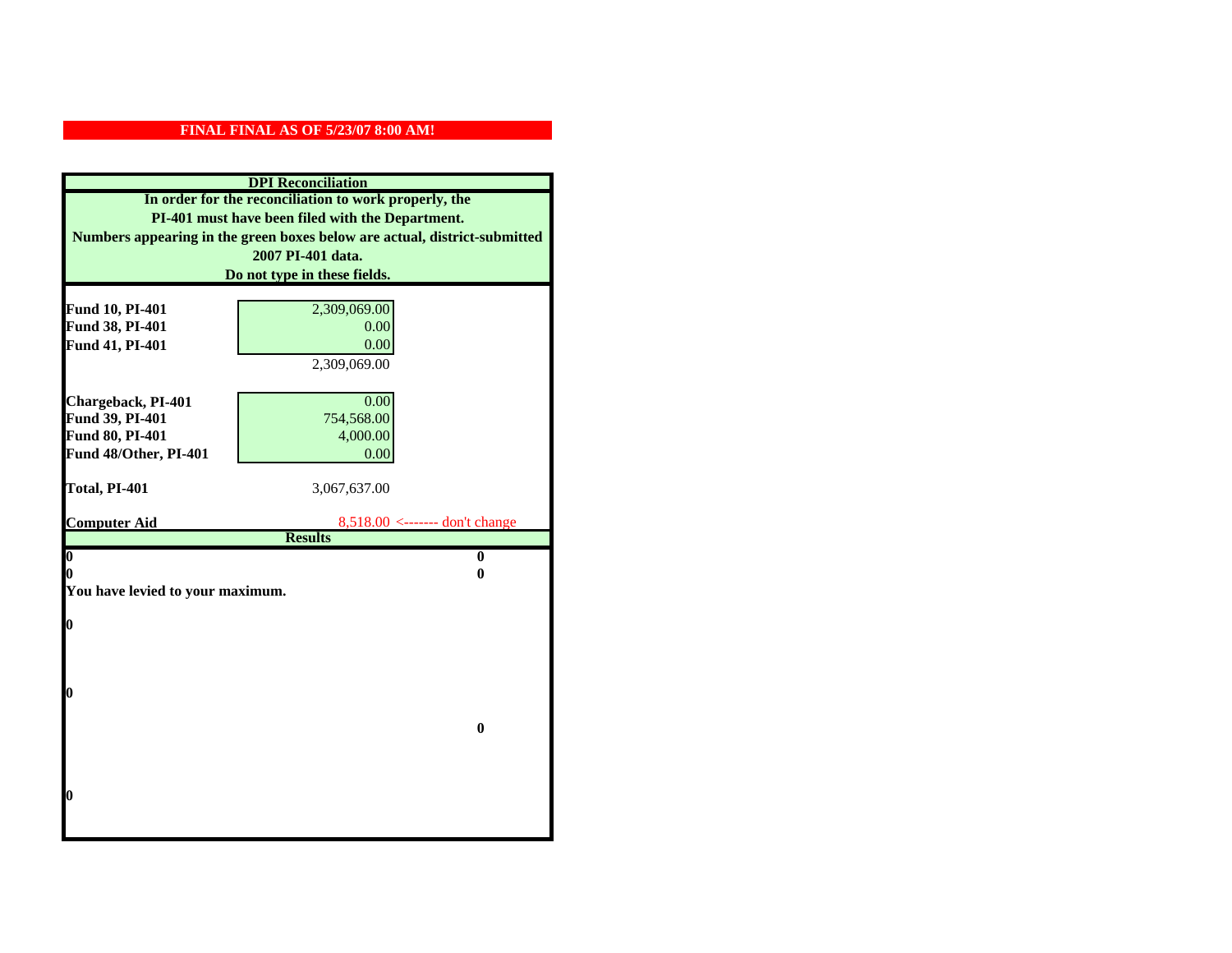| <b>District:</b> JUNION GROVE UHS<br>$\blacktriangledown$ 5852                                                                                   |                                                                                                                                  | 06-07 Final Revenue Limit Worksheet - Using the Oct 15 Gen Aid Cert. |                    |
|--------------------------------------------------------------------------------------------------------------------------------------------------|----------------------------------------------------------------------------------------------------------------------------------|----------------------------------------------------------------------|--------------------|
| <b>Updated on:</b><br>5/23/2007<br><b>Using Final 05-06 Rev Lim Data.</b>                                                                        |                                                                                                                                  |                                                                      |                    |
| <b>FINAL FINAL AS OF 5/23/07 8:00 AM!</b><br>Cells calculate after base levy entry.                                                              | 1. 2005-2006 Base Revenue (Funds 10, 38, 41)                                                                                     | (from left)                                                          | 6,364,561          |
| Line 1: 2005-2006 Base Revenue<br>6,364,561                                                                                                      | 2. Base Sept Membership Avg (03+.4ss, 04+.4ss, 05+.4ss/3)                                                                        | (from left)                                                          | 724                |
| Line 1 Amnt May Not Exceed Line 9 of Final 05-06 Revenue Limit Worksheet.                                                                        | 3. 2005-2006 Base Revenue Per Member (Ln 1 / Ln2)                                                                                | (with cents)                                                         | 8,790.83           |
| 3,507,823<br>05-06 General Aid Certification (05-06 line 12)<br>+                                                                                | 4. 2006-2007 Per Member Increase $(A + B - C)$                                                                                   |                                                                      | 256.93             |
| 05-06 Computer Aid Received (Src 691)<br>10,486                                                                                                  | A. Allowed Per Pupil Increase                                                                                                    | 256.93                                                               |                    |
| 05-06 Fnd 10 Levy Cert (05-06 In 18, levy 10 Src 211)<br>2,846,252                                                                               | B. Low Revenue Increase $(8400 - (3 + 4A))$ Not < 0                                                                              | 0.00                                                                 |                    |
| 05-06 Fnd 38 Levy Cert (05-06 In 14B, levy 38 Src 210)                                                                                           | C. Low Rev Dist in CCDEB (Enter DPI Adjustment)                                                                                  | 0.00                                                                 |                    |
| 05-06 Fnd 41 Levy Cert (05-06 In 14C, levy 41 Src 210)<br>$\overline{0}$<br>+                                                                    | 5. 2006-07 Maximum Revenue / Memb (Ln 3 + Ln 4)                                                                                  |                                                                      | 9,047.76           |
| 05-06 Aid Penalty for Over Levy (05-06 bottom line)                                                                                              | Current Membership Avg (04+.4ss, 05+.4ss, 06+.4ss/3)                                                                             | (from left)                                                          | 735                |
|                                                                                                                                                  | 7. 2006-2007 Rev Limit, No Exemptions (Ln 5 x Ln 6)                                                                              | (rounded)                                                            | 6,650,104          |
| 05-06 Levy for 05-06 Non-Recurring Exemptions (In 10), Enter amnt used below.                                                                    | 8. Total Recurring Exemptions (A+B+C+D+E)                                                                                        | (rounded)                                                            | 1,033,867          |
| 05-06 Non-Recurring Ref to Exceed Limit<br>$\overline{0}$                                                                                        | Unused 2005-2006 Recurring Levy Authority                                                                                        |                                                                      |                    |
| 05-06 Declining Enrollment<br>$\overline{0}$                                                                                                     | A. Prior Year Carryover (100% of Amnt Entered Above)                                                                             |                                                                      |                    |
| 05-06 Other Non-Recurring Exemption<br>$\Omega$                                                                                                  | B. Transfer of Service (if negative, include sign)                                                                               | 1,033,867                                                            |                    |
|                                                                                                                                                  | C. Transfer of Territory (if negative, include sign)                                                                             |                                                                      |                    |
| September & Summer FTE Membership Averages                                                                                                       | D. Federal Impact Aid Loss (2004-05 to 2005-06)                                                                                  |                                                                      |                    |
| Count Ch. 220 Inter-District Resident Transfer Pupils @ 75%.                                                                                     | E. Recurring Referenda to Exceed (If 06-07 is first year)                                                                        |                                                                      |                    |
| Line 2: Base Avg: (03+.4ss) + (04+.4ss) + (05+.4ss) / 3 =<br>724                                                                                 |                                                                                                                                  |                                                                      |                    |
| 2003<br>2004<br>2005                                                                                                                             |                                                                                                                                  |                                                                      |                    |
| Summer fte:<br>$\Omega$                                                                                                                          | 9. 2006-2007 Limit with Recurring Exemptions (Ln 7 + Ln 8)                                                                       |                                                                      | 7,683,971          |
| $\Omega$<br>0<br>$\Omega$<br>% (40, 40, 40)                                                                                                      | 10. Total 2006-2007 Non-Recurring Exemptions $(A + B + C)$                                                                       |                                                                      | ΩI                 |
| 714<br>715<br>742<br>Sept fte:                                                                                                                   | A. Non-Recurring Referenda, to Exceed 2006-07 Limit                                                                              |                                                                      |                    |
| 714<br>715<br>742<br>Total fte                                                                                                                   | B. Declining Enrollment Exemptn for 06-07 (from left)                                                                            |                                                                      |                    |
|                                                                                                                                                  | C. Other Non-Recurring Exemption                                                                                                 |                                                                      |                    |
| Line 6: Curr Avg: $(04+.4ss)+(05+.4ss)+(06+.4ss)/3 =$<br>7351                                                                                    | 11.2006-07 Revenue Limit With All Exemptions (Ln $9 + \overline{\text{Ln }10}$ )                                                 |                                                                      | 7,683,971          |
| 2005<br>2006<br>2004<br>Summer fte:<br>$\Omega$<br>1                                                                                             | 12. Oct 15 Cert of 2006-07 General Aid<br>REMEMBER TO USE THE OCT 15 CERT WHEN SETTING THE LEVY.                                 |                                                                      | 3,843,056          |
| $\Omega$<br>$\Omega$<br>$\Omega$<br>% (40, 40, 40)                                                                                               | 13. Allowable Limited Revenue: (Line 11 - Line 12)                                                                               |                                                                      | 3,840,915          |
| 715<br>742<br>749<br>Sept fte:                                                                                                                   | (10, 38, 41 Levies + Src 691. Src 691 is DOR Computer Aid.)                                                                      |                                                                      |                    |
| 715<br>742<br>749<br>Total fte                                                                                                                   | 14. Total Limited Revenue To Be Used (A+B+C)                                                                                     | Not >line 13                                                         | 3,840,915          |
|                                                                                                                                                  | Entries Required Below: Amnts Needed by Purpose and Fund:                                                                        |                                                                      |                    |
| Line 10B: Declining Enrollment Exemption =                                                                                                       | A. Gen Operations: Fnd 10 including Src 211 & Src 691                                                                            | 3,799,125                                                            | (Proposed Fund 10) |
|                                                                                                                                                  | B. Non-Referendum Debt (inside limit) Fnd 38 Src 211                                                                             | 41,790                                                               | (to Budget Rpt)    |
| Average FTE Loss (Line $2 -$ Line 6, if $> 0$ )                                                                                                  | C. Capital Exp, Annual Meeting Approved: Fnd 41 Src 211                                                                          |                                                                      | (to Budget Rpt)    |
| $X = 0.75$<br>$=$                                                                                                                                | 15. Total Revenue from Other Levies                                                                                              | $(A+B+C+D)$ :                                                        | 781,044            |
| X (Line 5, Maximum 2006-2007 Revenue per Memb) =                                                                                                 | A. Referendum Apprvd Debt (Non Fund 38 Debt-Src 211)                                                                             | 680,165                                                              |                    |
| Non-Recurring Exemption Amount:                                                                                                                  | B. Community Services (Fnd 80 Src 211)                                                                                           | 100,000                                                              | (to Budget Rpt)    |
|                                                                                                                                                  | C. Prior Year Levy Chargeback (Src 212)                                                                                          | 879                                                                  | (to Budget Rpt)    |
| 10,885<br>Line 17: State Aid for Exempt Computers =                                                                                              | D. Other Levy Revenue - Milwaukee & Kenosha Only                                                                                 |                                                                      | (to Budget Rpt)    |
| Line 17 = A $X$ (Line 16 / C) (to 8 decimals)<br>Round to Dollar                                                                                 | 16. Total Levy + Src 691, "Proposed Levy"                                                                                        | (Ln 14 + Ln 15)                                                      | 4,621,959          |
| Actual 2006 Property Values (mailed 10/3/06)                                                                                                     | 17. Actual Src 691 (Vouchered Computer Aid)                                                                                      | 10,885                                                               | (to Budget Rpt)    |
| A. 2006 Exempt Computer Property Valuation<br>2,932,500<br><b>Required</b>                                                                       | 18. Fnd 10 Src 211 (Ln 14A - Ln 17), 2006-07 Budget                                                                              | 3,788,240                                                            | (to Budget Rpt)    |
| B. 2006 TIF-Out Tax Apportionment Equalized Valuation<br>1,242,240,689<br>C. 2006 TIF-Out Value plus Exempt Computers $(A + B)$<br>1,245,173,189 | <b>Line 18</b> (not 14A) is the <b>Fund 10 Levy</b> certified by the Board.<br>19. Total All Fund Tax Levy (14B + 14C + 15 + 18) |                                                                      | 4,611,074          |
| Computer aid replaces a portion of proposed Fund 10 Levy                                                                                         | Line $19 = \text{levy}$ to be apportioned = PI-401                                                                               | Levy Rate $=$                                                        | 0.00371190         |
| Src 691 = Computer Value X (Proposed Levy / (TIF-Out Val + Computer Value))                                                                      | 20. Funds 38 & 39, Src 211 Total (Ln 14B + Ln 15A)                                                                               | 721,955                                                              | (to Budget Rpt)    |
| Revised: May, 2007                                                                                                                               | Worksheet is available at: www.dpi.wi.gov/sfs/worksheets.html or buddev.html                                                     |                                                                      |                    |
|                                                                                                                                                  |                                                                                                                                  |                                                                      |                    |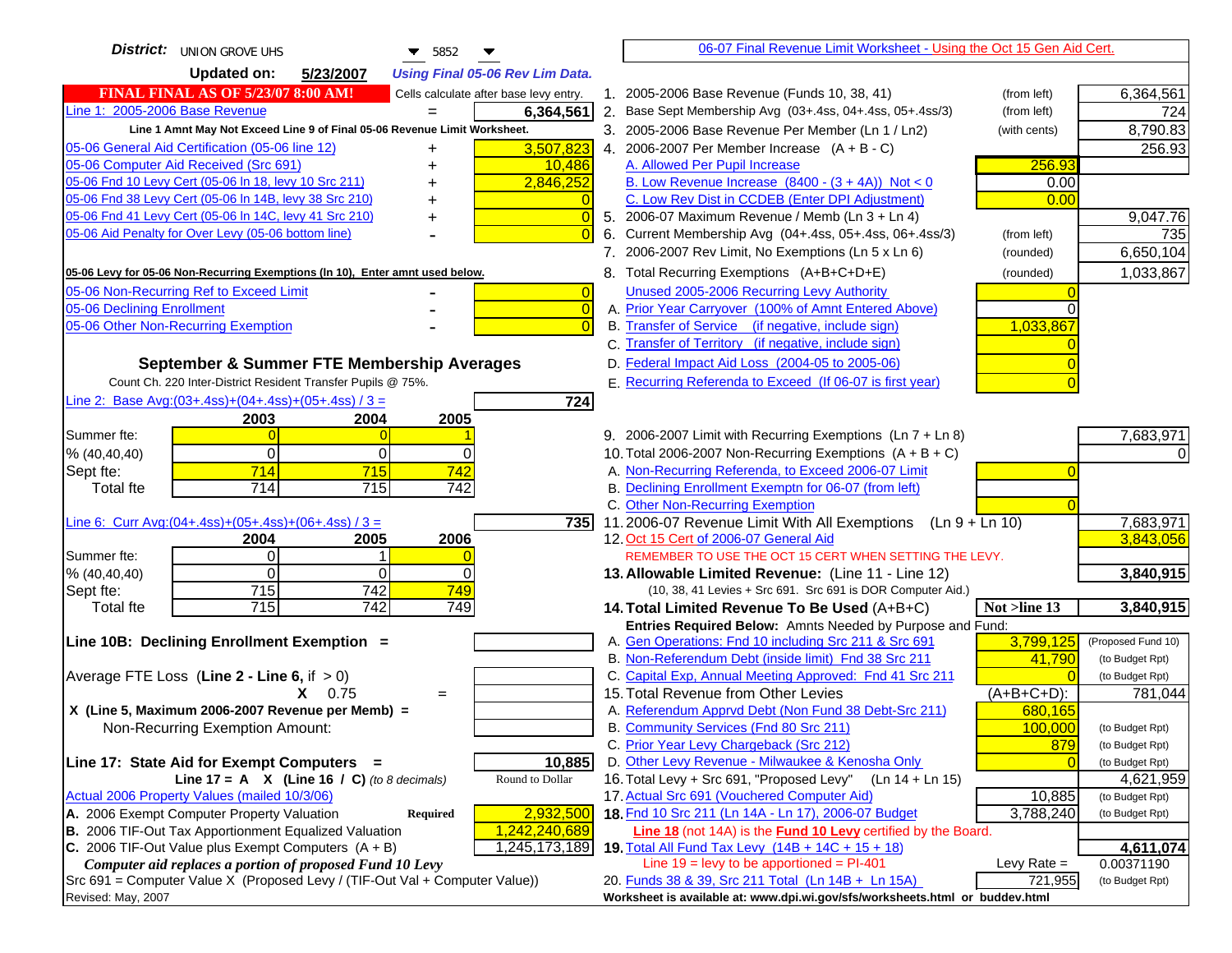| <b>DPI</b> Reconciliation          |                                                                           |  |  |
|------------------------------------|---------------------------------------------------------------------------|--|--|
|                                    | In order for the reconciliation to work properly, the                     |  |  |
|                                    | PI-401 must have been filed with the Department.                          |  |  |
|                                    | Numbers appearing in the green boxes below are actual, district-submitted |  |  |
|                                    | 2007 PI-401 data.                                                         |  |  |
|                                    | Do not type in these fields.                                              |  |  |
|                                    |                                                                           |  |  |
| Fund 10, PI-401<br>Fund 38, PI-401 | 3,788,240.00<br>41,790.00                                                 |  |  |
| Fund 41, PI-401                    | 0.00                                                                      |  |  |
|                                    | 3,830,030.00                                                              |  |  |
|                                    |                                                                           |  |  |
| Chargeback, PI-401                 | 879.00                                                                    |  |  |
| Fund 39, PI-401                    | 680,165.00                                                                |  |  |
| Fund 80, PI-401                    | 100,000.00                                                                |  |  |
| Fund 48/Other, PI-401              | 0.00                                                                      |  |  |
|                                    |                                                                           |  |  |
| Total, PI-401                      | 4,611,074.00                                                              |  |  |
|                                    |                                                                           |  |  |
| <b>Computer Aid</b>                | $10,885.00$ <------- don't change                                         |  |  |
|                                    | <b>Results</b>                                                            |  |  |
| $\overline{\mathbf{0}}$<br>0       | $\bf{0}$<br>0                                                             |  |  |
| You have levied to your maximum.   |                                                                           |  |  |
|                                    |                                                                           |  |  |
| 0                                  |                                                                           |  |  |
|                                    |                                                                           |  |  |
|                                    |                                                                           |  |  |
|                                    |                                                                           |  |  |
| 0                                  |                                                                           |  |  |
|                                    |                                                                           |  |  |
|                                    | $\bf{0}$                                                                  |  |  |
|                                    |                                                                           |  |  |
|                                    |                                                                           |  |  |
| 0                                  |                                                                           |  |  |
|                                    |                                                                           |  |  |
|                                    |                                                                           |  |  |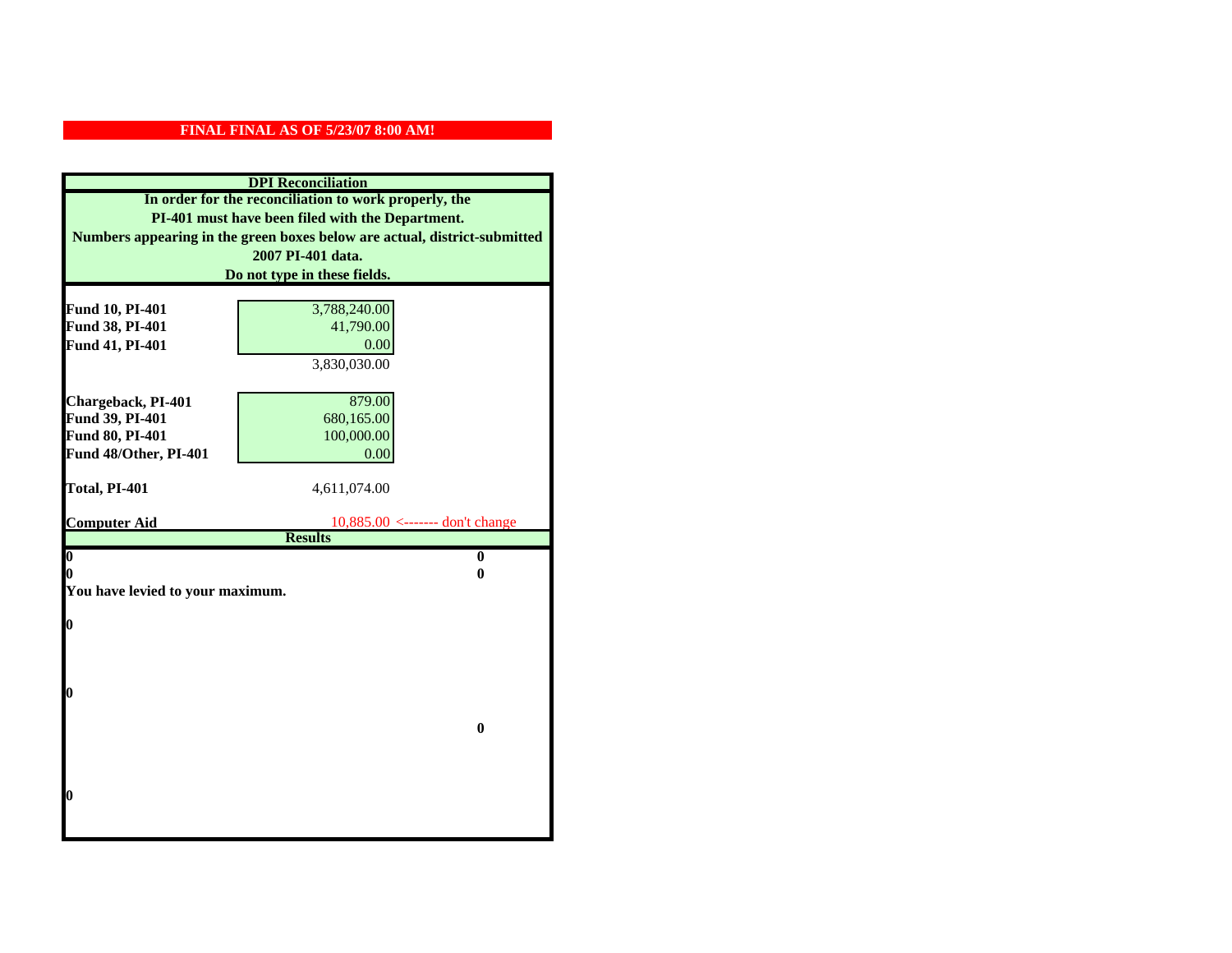| District: UNITY<br>238                                                                            |                 | 06-07 Final Revenue Limit Worksheet - Using the Oct 15 Gen Aid Cert.                                                               |                 |                    |
|---------------------------------------------------------------------------------------------------|-----------------|------------------------------------------------------------------------------------------------------------------------------------|-----------------|--------------------|
| <b>Updated on:</b><br>5/23/2007<br><b>Using Final 05-06 Rev Lim Data.</b>                         |                 |                                                                                                                                    |                 |                    |
| <b>FINAL FINAL AS OF 5/23/07 8:00 AM!</b><br>Cells calculate after base levy entry.               |                 | 1. 2005-2006 Base Revenue (Funds 10, 38, 41)                                                                                       | (from left)     | 9,409,449          |
| Line 1: 2005-2006 Base Revenue                                                                    | 9,409,449       | 2. Base Sept Membership Avg (03+.4ss, 04+.4ss, 05+.4ss/3)                                                                          | (from left)     | 1,160              |
| Line 1 Amnt May Not Exceed Line 9 of Final 05-06 Revenue Limit Worksheet.                         |                 | 3. 2005-2006 Base Revenue Per Member (Ln 1 / Ln2)                                                                                  | (with cents)    | 8,111.59           |
| 05-06 General Aid Certification (05-06 line 12)<br>+                                              | 3,292,291       | 4. 2006-2007 Per Member Increase $(A + B - C)$                                                                                     |                 | 288.41             |
| 05-06 Computer Aid Received (Src 691)                                                             | 2,579           | A. Allowed Per Pupil Increase                                                                                                      | 256.93          |                    |
| 05-06 Fnd 10 Levy Cert (05-06 In 18, levy 10 Src 211)                                             | 6,001,603       | B. Low Revenue Increase $(8400 - (3 + 4A))$ Not < 0                                                                                | 31.48           |                    |
| 05-06 Fnd 38 Levy Cert (05-06 In 14B, levy 38 Src 210)                                            | 153,476         | C. Low Rev Dist in CCDEB (Enter DPI Adjustment)                                                                                    | 0.00            |                    |
| 05-06 Fnd 41 Levy Cert (05-06 In 14C, levy 41 Src 210)                                            |                 | 5. 2006-07 Maximum Revenue / Memb (Ln 3 + Ln 4)                                                                                    |                 | 8,400.00           |
| 05-06 Aid Penalty for Over Levy (05-06 bottom line)                                               | $\Omega$        | Current Membership Avg (04+.4ss, 05+.4ss, 06+.4ss/3)<br>6.                                                                         | (from left)     | 1,154              |
|                                                                                                   |                 | 7. 2006-2007 Rev Limit, No Exemptions (Ln 5 x Ln 6)                                                                                | (rounded)       | 9,693,600          |
| 05-06 Levy for 05-06 Non-Recurring Exemptions (In 10), Enter amnt used below.                     |                 | 8. Total Recurring Exemptions (A+B+C+D+E)                                                                                          | (rounded)       | 954,456            |
| 05-06 Non-Recurring Ref to Exceed Limit                                                           | $\overline{0}$  | Unused 2005-2006 Recurring Levy Authority                                                                                          |                 |                    |
| 05-06 Declining Enrollment                                                                        | 40,500          | A. Prior Year Carryover (100% of Amnt Entered Above)                                                                               | 0               |                    |
| 05-06 Other Non-Recurring Exemption                                                               | $\overline{0}$  | B. Transfer of Service (if negative, include sign)                                                                                 | 31,918          |                    |
|                                                                                                   |                 | C. Transfer of Territory (if negative, include sign)                                                                               |                 |                    |
| September & Summer FTE Membership Averages                                                        |                 | D. Federal Impact Aid Loss (2004-05 to 2005-06)                                                                                    | 22,538          |                    |
| Count Ch. 220 Inter-District Resident Transfer Pupils @ 75%.                                      |                 | E. Recurring Referenda to Exceed (If 06-07 is first year)                                                                          | 900,000         |                    |
| Line 2: Base Avg: (03+.4ss) + (04+.4ss) + (05+.4ss) / 3 =                                         | 1,160           |                                                                                                                                    |                 |                    |
| 2003<br>2004<br>2005                                                                              |                 |                                                                                                                                    |                 |                    |
| 51<br>52<br>Summer fte:<br>57                                                                     |                 | 9. 2006-2007 Limit with Recurring Exemptions (Ln 7 + Ln 8)                                                                         |                 | 10,648,056         |
| $\overline{20}$<br>$\overline{21}$<br>23<br>% (40, 40, 40)                                        |                 | 10. Total 2006-2007 Non-Recurring Exemptions $(A + B + C)$                                                                         |                 | 42,000             |
| 1,140<br>1,122<br>1,154<br>Sept fte:                                                              |                 | A. Non-Recurring Referenda, to Exceed 2006-07 Limit                                                                                |                 |                    |
| 1,160<br>1,143<br>1,177<br><b>Total fte</b>                                                       |                 | B. Declining Enrollment Exemptn for 06-07 (from left)                                                                              | 42,000          |                    |
|                                                                                                   |                 | C. Other Non-Recurring Exemption                                                                                                   |                 |                    |
| Line 6: Curr Avg: $(04+.4ss)+(05+.4ss)+(06+.4ss)/3 =$                                             | 1,154           | 11.2006-07 Revenue Limit With All Exemptions<br>$(Ln 9 + Ln 10)$                                                                   |                 | 10,690,056         |
| 2006<br>2004<br>2005                                                                              |                 | 12. Oct 15 Cert of 2006-07 General Aid                                                                                             |                 | 3,720,236          |
| 52<br>$\overline{57}$<br>Summer fte:<br>48<br>$\overline{21}$<br>$\overline{23}$<br>19            |                 | REMEMBER TO USE THE OCT 15 CERT WHEN SETTING THE LEVY.                                                                             |                 |                    |
| % (40, 40, 40)<br>1,122<br>1,154<br>1,122<br>Sept fte:                                            |                 | 13. Allowable Limited Revenue: (Line 11 - Line 12)<br>(10, 38, 41 Levies + Src 691. Src 691 is DOR Computer Aid.)                  |                 | 6,969,820          |
| 1,177<br>1,143<br>1,141<br>Total fte                                                              |                 | 14. Total Limited Revenue To Be Used (A+B+C)                                                                                       | Not $>$ line 13 | 6,961,420          |
|                                                                                                   |                 | Entries Required Below: Amnts Needed by Purpose and Fund:                                                                          |                 |                    |
| Line 10B: Declining Enrollment Exemption =                                                        | 42,000          | A. Gen Operations: Fnd 10 including Src 211 & Src 691                                                                              | 6,807,944       | (Proposed Fund 10) |
|                                                                                                   |                 | B. Non-Referendum Debt (inside limit) Fnd 38 Src 211                                                                               | 153,476         | (to Budget Rpt)    |
| Average FTE Loss (Line $2 -$ Line 6, if $> 0$ )                                                   | 6               | C. Capital Exp, Annual Meeting Approved: Fnd 41 Src 211                                                                            |                 | (to Budget Rpt)    |
| $X = 0.75$<br>$=$                                                                                 | $\overline{5}$  | 15. Total Revenue from Other Levies                                                                                                | $(A+B+C+D)$ :   | 1,103,625          |
| X (Line 5, Maximum 2006-2007 Revenue per Memb) =                                                  | 8,400.00        | A. Referendum Apprvd Debt (Non Fund 38 Debt-Src 211)                                                                               | 813,645         |                    |
| Non-Recurring Exemption Amount:                                                                   | 42,000          | B. Community Services (Fnd 80 Src 211)                                                                                             | 288,907         | (to Budget Rpt)    |
|                                                                                                   |                 | C. Prior Year Levy Chargeback (Src 212)                                                                                            | 1,073           | (to Budget Rpt)    |
| Line 17: State Aid for Exempt Computers =                                                         | 1,841           | D. Other Levy Revenue - Milwaukee & Kenosha Only                                                                                   |                 | (to Budget Rpt)    |
| Line 17 = A $X$ (Line 16 / C) (to 8 decimals)                                                     | Round to Dollar | 16. Total Levy + Src 691, "Proposed Levy"<br>(Ln 14 + Ln 15)                                                                       |                 | 8,065,045          |
| Actual 2006 Property Values (mailed 10/3/06)                                                      |                 | 17. Actual Src 691 (Vouchered Computer Aid)                                                                                        | 1,841           | (to Budget Rpt)    |
| A. 2006 Exempt Computer Property Valuation<br><b>Required</b>                                     | 249,600         | 18. Fnd 10 Src 211 (Ln 14A - Ln 17), 2006-07 Budget                                                                                | 6,806,103       | (to Budget Rpt)    |
| B. 2006 TIF-Out Tax Apportionment Equalized Valuation                                             | 1,093,437,833   | Line 18 (not 14A) is the Fund 10 Levy certified by the Board.                                                                      |                 |                    |
| C. 2006 TIF-Out Value plus Exempt Computers $(A + B)$                                             | 1,093,687,433   | 19. Total All Fund Tax Levy (14B + 14C + 15 + 18)                                                                                  |                 | 8,063,204          |
| Computer aid replaces a portion of proposed Fund 10 Levy                                          |                 | Line $19 = \text{levy}$ to be apportioned = PI-401                                                                                 | Levy Rate $=$   | 0.00737418         |
| Src 691 = Computer Value X (Proposed Levy / (TIF-Out Val + Computer Value))<br>Revised: May, 2007 |                 | 20. Funds 38 & 39, Src 211 Total (Ln 14B + Ln 15A)<br>Worksheet is available at: www.dpi.wi.gov/sfs/worksheets.html or buddev.html | 967,121         | (to Budget Rpt)    |
|                                                                                                   |                 |                                                                                                                                    |                 |                    |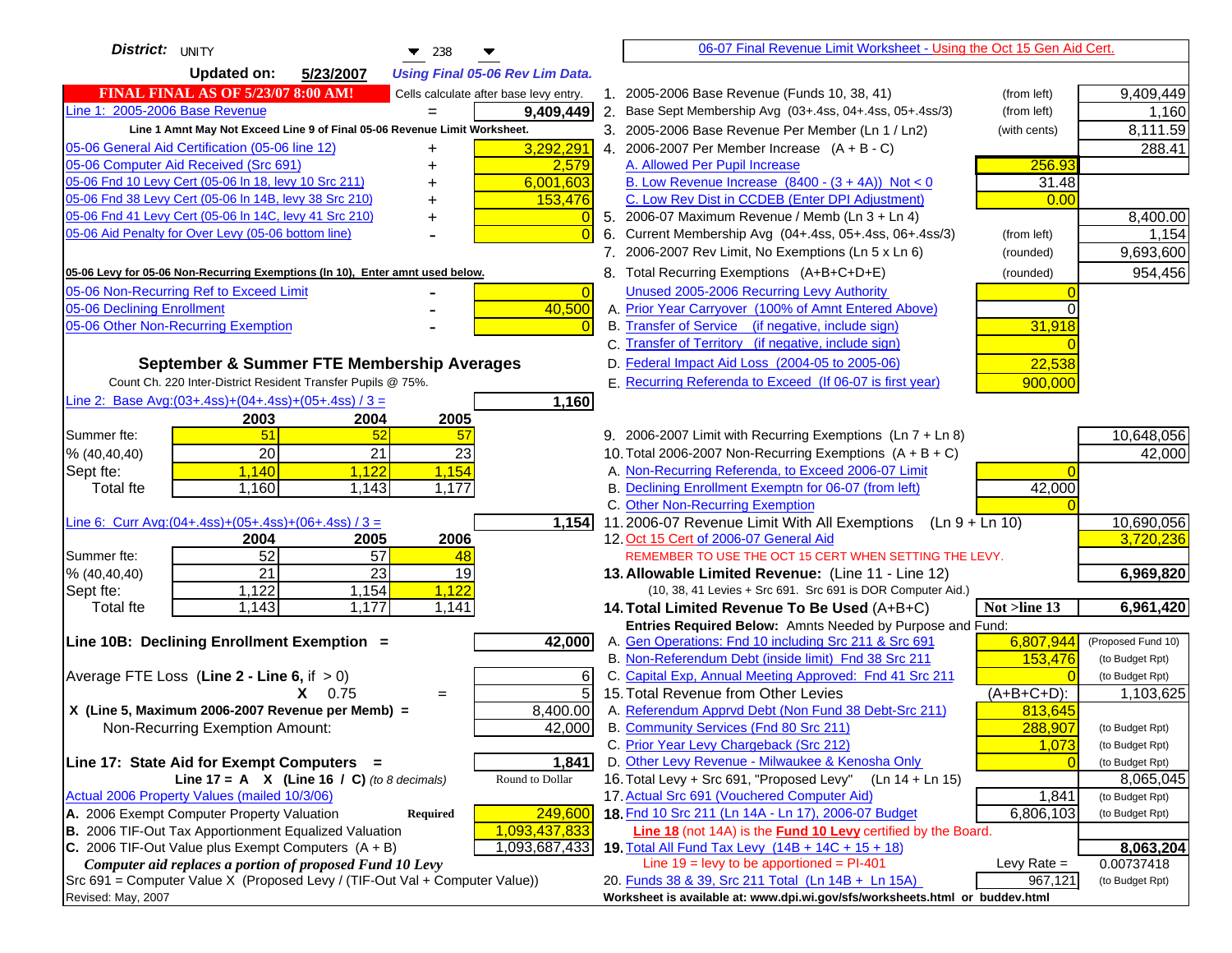|                                               | <b>DPI</b> Reconciliation                                                 |  |
|-----------------------------------------------|---------------------------------------------------------------------------|--|
|                                               | In order for the reconciliation to work properly, the                     |  |
|                                               | PI-401 must have been filed with the Department.                          |  |
|                                               | Numbers appearing in the green boxes below are actual, district-submitted |  |
|                                               | 2007 PI-401 data.                                                         |  |
|                                               | Do not type in these fields.                                              |  |
|                                               |                                                                           |  |
| Fund 10, PI-401                               | 6,806,103.00                                                              |  |
| Fund 38, PI-401                               | 153,476.00                                                                |  |
| Fund 41, PI-401                               | 0.00                                                                      |  |
|                                               | 6,959,579.00                                                              |  |
|                                               |                                                                           |  |
| Chargeback, PI-401                            | 1,073.00                                                                  |  |
| Fund 39, PI-401                               | 813,645.00                                                                |  |
| Fund 80, PI-401                               | 288,907.00                                                                |  |
| Fund 48/Other, PI-401                         | 0.00                                                                      |  |
|                                               |                                                                           |  |
| Total, PI-401                                 | 8,063,204.00                                                              |  |
| <b>Computer Aid</b>                           | $1,841.00$ <------- don't change                                          |  |
|                                               | <b>Results</b>                                                            |  |
|                                               | 0                                                                         |  |
| You have underlevied by:                      | 8,400                                                                     |  |
| 0                                             |                                                                           |  |
|                                               |                                                                           |  |
| 0                                             |                                                                           |  |
|                                               |                                                                           |  |
|                                               |                                                                           |  |
|                                               |                                                                           |  |
| 0                                             |                                                                           |  |
|                                               |                                                                           |  |
|                                               | $\bf{0}$                                                                  |  |
|                                               |                                                                           |  |
|                                               |                                                                           |  |
| Because your underlevy is less than your non- |                                                                           |  |
| recurring exemptions, there is no carryover.  |                                                                           |  |
|                                               |                                                                           |  |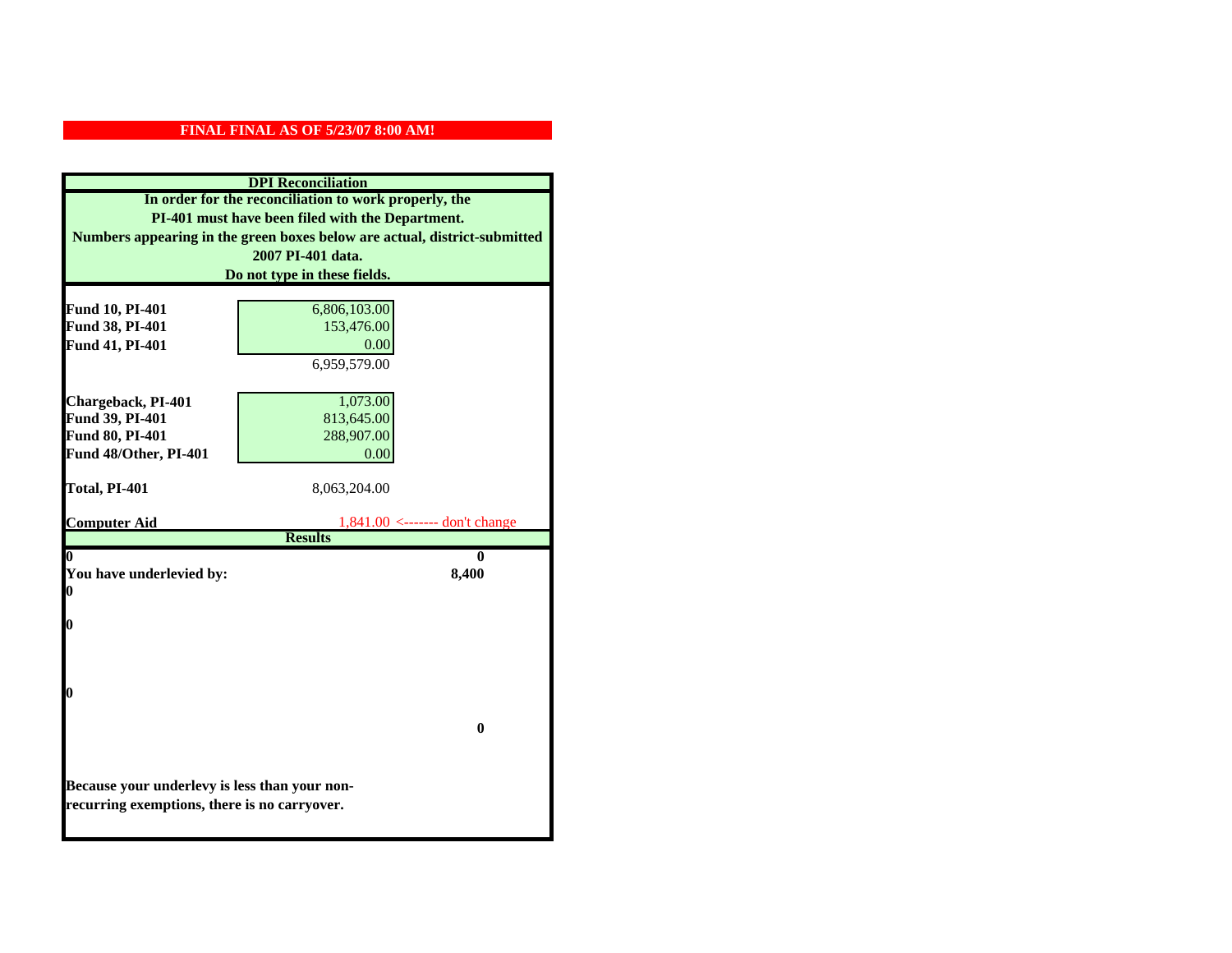| <b>District:</b> VALDERS AREA<br>$\blacktriangledown$ 5866                                                       | 06-07 Final Revenue Limit Worksheet - Using the Oct 15 Gen Aid Cert.                                                       |                    |                                    |
|------------------------------------------------------------------------------------------------------------------|----------------------------------------------------------------------------------------------------------------------------|--------------------|------------------------------------|
| <b>Updated on:</b><br>5/23/2007<br><b>Using Final 05-06 Rev Lim Data.</b>                                        |                                                                                                                            |                    |                                    |
| <b>FINAL FINAL AS OF 5/23/07 8:00 AM!</b><br>Cells calculate after base levy entry.                              | 1. 2005-2006 Base Revenue (Funds 10, 38, 41)                                                                               | (from left)        | 10,290,219                         |
| Line 1: 2005-2006 Base Revenue<br>10,290,219                                                                     | 2. Base Sept Membership Avg (03+.4ss, 04+.4ss, 05+.4ss/3)                                                                  | (from left)        | 1,151                              |
| Line 1 Amnt May Not Exceed Line 9 of Final 05-06 Revenue Limit Worksheet.                                        | 3. 2005-2006 Base Revenue Per Member (Ln 1 / Ln2)                                                                          | (with cents)       | 8,940.24                           |
| 6,964,708<br>05-06 General Aid Certification (05-06 line 12)<br>+                                                | 4. 2006-2007 Per Member Increase $(A + B - C)$                                                                             |                    | 256.93                             |
| 05-06 Computer Aid Received (Src 691)<br>8,227                                                                   | A. Allowed Per Pupil Increase                                                                                              | 256.93             |                                    |
| 05-06 Fnd 10 Levy Cert (05-06 In 18, levy 10 Src 211)<br>3,317,284                                               | B. Low Revenue Increase $(8400 - (3 + 4A))$ Not < 0                                                                        | 0.00               |                                    |
| 05-06 Fnd 38 Levy Cert (05-06 In 14B, levy 38 Src 210)<br>٠                                                      | C. Low Rev Dist in CCDEB (Enter DPI Adjustment)                                                                            | 0.00               |                                    |
| 05-06 Fnd 41 Levy Cert (05-06 In 14C, levy 41 Src 210)<br>$\overline{0}$<br>+                                    | 5. 2006-07 Maximum Revenue / Memb (Ln 3 + Ln 4)                                                                            |                    | 9,197.17                           |
| 05-06 Aid Penalty for Over Levy (05-06 bottom line)                                                              | 6. Current Membership Avg (04+.4ss, 05+.4ss, 06+.4ss/3)                                                                    | (from left)        | 1,146                              |
|                                                                                                                  | 7. 2006-2007 Rev Limit, No Exemptions (Ln 5 x Ln 6)                                                                        | (rounded)          | 10,539,957                         |
| 05-06 Levy for 05-06 Non-Recurring Exemptions (In 10), Enter amnt used below.                                    | 8. Total Recurring Exemptions (A+B+C+D+E)                                                                                  | (rounded)          | 42,867                             |
| 05-06 Non-Recurring Ref to Exceed Limit<br>$\overline{0}$                                                        | Unused 2005-2006 Recurring Levy Authority                                                                                  |                    |                                    |
| 05-06 Declining Enrollment<br>$\overline{0}$                                                                     | A. Prior Year Carryover (100% of Amnt Entered Above)                                                                       | $\Omega$           |                                    |
| 05-06 Other Non-Recurring Exemption<br>$\Omega$                                                                  | B. Transfer of Service (if negative, include sign)                                                                         | 42,867             |                                    |
|                                                                                                                  | C. Transfer of Territory (if negative, include sign)                                                                       |                    |                                    |
| September & Summer FTE Membership Averages                                                                       | D. Federal Impact Aid Loss (2004-05 to 2005-06)                                                                            |                    |                                    |
| Count Ch. 220 Inter-District Resident Transfer Pupils @ 75%.                                                     | E. Recurring Referenda to Exceed (If 06-07 is first year)                                                                  |                    |                                    |
| Line 2: Base Avg:(03+.4ss)+(04+.4ss)+(05+.4ss) / 3 =<br>1,151                                                    |                                                                                                                            |                    |                                    |
| 2003<br>2004<br>2005                                                                                             |                                                                                                                            |                    |                                    |
| 56<br>54<br>Summer fte:<br>56                                                                                    | 9. 2006-2007 Limit with Recurring Exemptions (Ln 7 + Ln 8)                                                                 |                    | 10,582,824                         |
| 22<br>22<br>22<br>% (40, 40, 40)                                                                                 | 10. Total 2006-2007 Non-Recurring Exemptions $(A + B + C)$                                                                 |                    | 36,789                             |
| 1,140<br>1,123<br>1,125<br>Sept fte:                                                                             | A. Non-Recurring Referenda, to Exceed 2006-07 Limit                                                                        |                    |                                    |
| 1,162<br>1,145<br>1,147<br>Total fte                                                                             | B. Declining Enrollment Exemptn for 06-07 (from left)                                                                      | 36,789             |                                    |
|                                                                                                                  | C. Other Non-Recurring Exemption                                                                                           |                    |                                    |
| Line 6: Curr Avg: $(04+.4ss)+(05+.4ss)+(06+.4ss)/3 =$<br>1,146<br>2005<br>2006                                   | 11.2006-07 Revenue Limit With All Exemptions (Ln $9 + \overline{\text{Ln }10}$ )<br>12. Oct 15 Cert of 2006-07 General Aid |                    | 10,619,613<br>7,373,016            |
| 2004<br>54<br>56<br>Summer fte:<br>50                                                                            | REMEMBER TO USE THE OCT 15 CERT WHEN SETTING THE LEVY.                                                                     |                    |                                    |
| $\overline{22}$<br>$\overline{22}$<br>$\overline{20}$<br>% (40, 40, 40)                                          | 13. Allowable Limited Revenue: (Line 11 - Line 12)                                                                         |                    | 3,246,597                          |
| 1,123<br>1,125<br>1,126<br>Sept fte:                                                                             | (10, 38, 41 Levies + Src 691. Src 691 is DOR Computer Aid.)                                                                |                    |                                    |
| 1,147<br><b>Total</b> fte<br>1,145<br>1,146                                                                      | 14. Total Limited Revenue To Be Used (A+B+C)                                                                               | Not >line 13       | 3,246,597                          |
|                                                                                                                  | Entries Required Below: Amnts Needed by Purpose and Fund:                                                                  |                    |                                    |
| 36,789<br>Line 10B: Declining Enrollment Exemption =                                                             | A. Gen Operations: Fnd 10 including Src 211 & Src 691                                                                      | 3,246,597          | (Proposed Fund 10)                 |
|                                                                                                                  | B. Non-Referendum Debt (inside limit) Fnd 38 Src 211                                                                       | $\Omega$           | (to Budget Rpt)                    |
| Average FTE Loss (Line $2 -$ Line 6, if $> 0$ )<br>5                                                             | C. Capital Exp, Annual Meeting Approved: Fnd 41 Src 211                                                                    |                    | (to Budget Rpt)                    |
| $X = 0.75$<br>$\overline{4}$<br>$=$                                                                              | 15. Total Revenue from Other Levies                                                                                        | $(A+B+C+D)$ :      | 1,212,693                          |
| X (Line 5, Maximum 2006-2007 Revenue per Memb) =<br>9,197.17                                                     | A. Referendum Apprvd Debt (Non Fund 38 Debt-Src 211)                                                                       | 1,115,000          |                                    |
| Non-Recurring Exemption Amount:<br>36,789                                                                        | B. Community Services (Fnd 80 Src 211)                                                                                     | 97,282             | (to Budget Rpt)                    |
|                                                                                                                  | C. Prior Year Levy Chargeback (Src 212)                                                                                    | 411                | (to Budget Rpt)                    |
| Line 17: State Aid for Exempt Computers =<br>6,948                                                               | D. Other Levy Revenue - Milwaukee & Kenosha Only                                                                           | $\Omega$           | (to Budget Rpt)                    |
| Line 17 = A $X$ (Line 16 / C) (to 8 decimals)<br>Round to Dollar<br>Actual 2006 Property Values (mailed 10/3/06) | 16. Total Levy + Src 691, "Proposed Levy"<br>(Ln 14 + Ln 15)<br>17. Actual Src 691 (Vouchered Computer Aid)                |                    | 4,459,290                          |
| A. 2006 Exempt Computer Property Valuation<br>Required<br>743,500                                                | 18. Fnd 10 Src 211 (Ln 14A - Ln 17), 2006-07 Budget                                                                        | 6,948<br>3,239,649 | (to Budget Rpt)<br>(to Budget Rpt) |
| B. 2006 TIF-Out Tax Apportionment Equalized Valuation<br>476,410,363                                             | Line 18 (not 14A) is the Fund 10 Levy certified by the Board.                                                              |                    |                                    |
| C. 2006 TIF-Out Value plus Exempt Computers $(A + B)$<br>477,153,863                                             | 19. Total All Fund Tax Levy (14B + 14C + 15 + 18)                                                                          |                    | 4,452,342                          |
| Computer aid replaces a portion of proposed Fund 10 Levy                                                         | Line $19$ = levy to be apportioned = PI-401                                                                                | Levy Rate $=$      | 0.00934560                         |
| Src 691 = Computer Value X (Proposed Levy / (TIF-Out Val + Computer Value))                                      | 20. Funds 38 & 39, Src 211 Total (Ln 14B + Ln 15A)                                                                         | 1,115,000          | (to Budget Rpt)                    |
| Revised: May, 2007                                                                                               | Worksheet is available at: www.dpi.wi.gov/sfs/worksheets.html or buddev.html                                               |                    |                                    |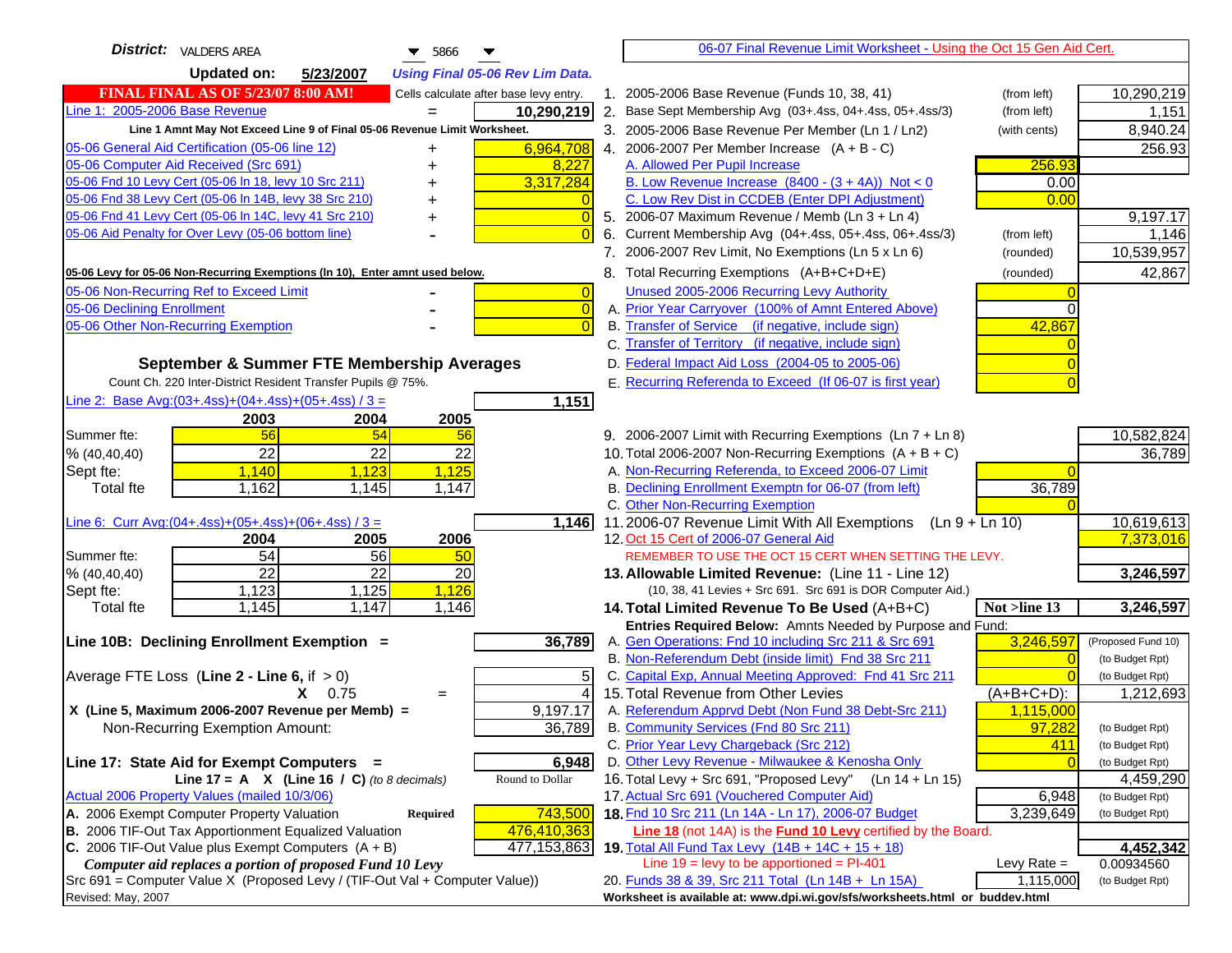## **FINAL FINAL AS OF 5/23/07 8:00 AM!**

| <b>DPI</b> Reconciliation                             |                                                                           |  |  |
|-------------------------------------------------------|---------------------------------------------------------------------------|--|--|
| In order for the reconciliation to work properly, the |                                                                           |  |  |
| PI-401 must have been filed with the Department.      |                                                                           |  |  |
|                                                       | Numbers appearing in the green boxes below are actual, district-submitted |  |  |
|                                                       | 2007 PI-401 data.                                                         |  |  |
|                                                       | Do not type in these fields.                                              |  |  |
|                                                       |                                                                           |  |  |
| Fund 10, PI-401                                       | 3,239,649.00                                                              |  |  |
| Fund 38, PI-401                                       | 0.00<br>0.00                                                              |  |  |
| Fund 41, PI-401                                       | 3,239,649.00                                                              |  |  |
|                                                       |                                                                           |  |  |
| Chargeback, PI-401                                    | 411.00                                                                    |  |  |
| Fund 39, PI-401                                       | 1,115,000.00                                                              |  |  |
| Fund 80, PI-401                                       | 97,282.00                                                                 |  |  |
| Fund 48/Other, PI-401                                 | 0.00                                                                      |  |  |
|                                                       |                                                                           |  |  |
| Total, PI-401                                         | 4,452,342.00                                                              |  |  |
|                                                       |                                                                           |  |  |
| <b>Computer Aid</b>                                   | 6,948.00 <------- don't change<br><b>Results</b>                          |  |  |
| $\boldsymbol{0}$                                      | $\mathbf{0}$                                                              |  |  |
| 0                                                     | 0                                                                         |  |  |
| You have levied to your maximum.                      |                                                                           |  |  |
|                                                       |                                                                           |  |  |
| 0                                                     |                                                                           |  |  |
|                                                       |                                                                           |  |  |
|                                                       |                                                                           |  |  |
| 0                                                     |                                                                           |  |  |
|                                                       |                                                                           |  |  |
|                                                       | $\bf{0}$                                                                  |  |  |
|                                                       |                                                                           |  |  |
|                                                       |                                                                           |  |  |
|                                                       |                                                                           |  |  |
| 0                                                     |                                                                           |  |  |
|                                                       |                                                                           |  |  |
|                                                       |                                                                           |  |  |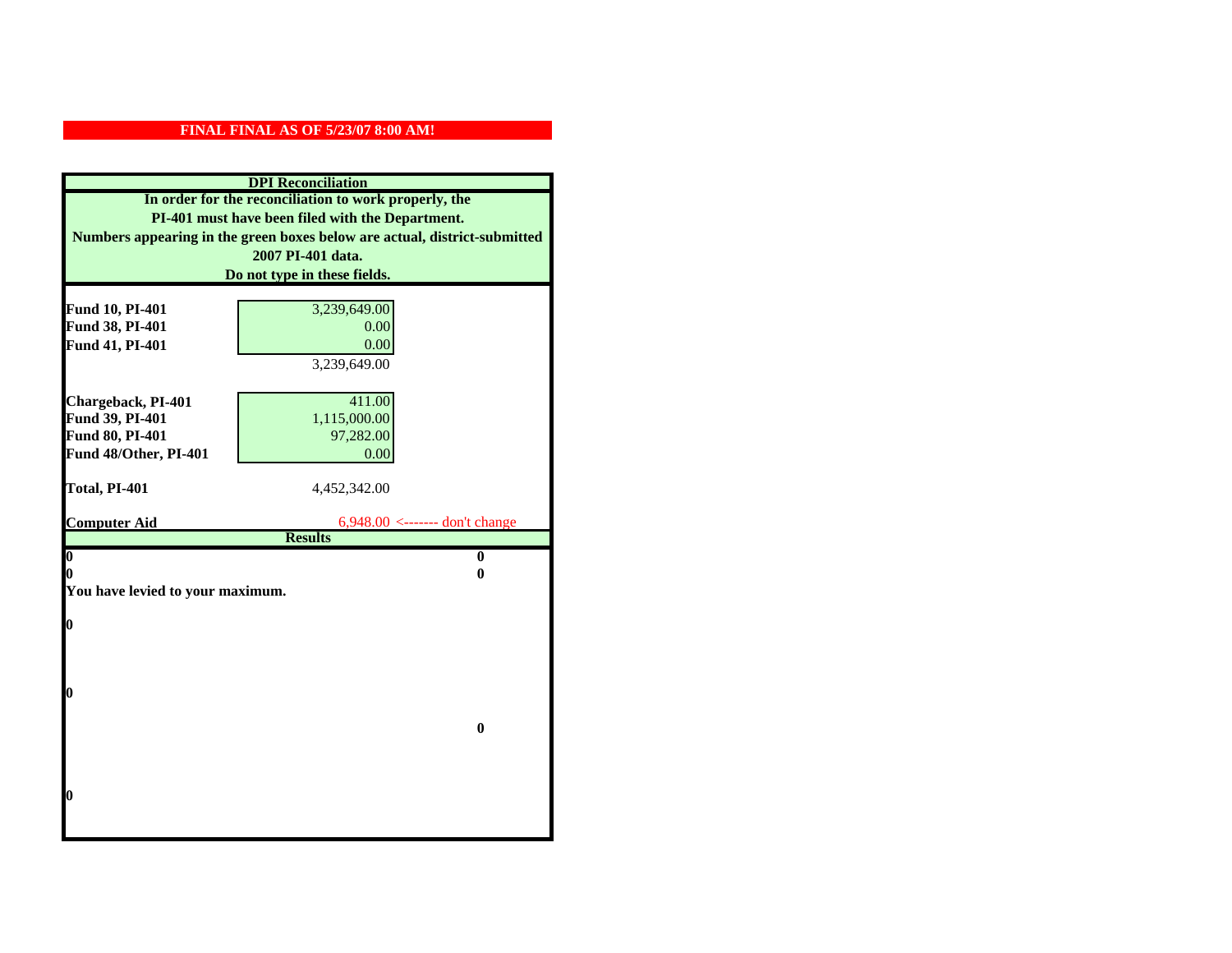| <b>District:</b> VERONA AREA<br>$\blacktriangledown$ 5901                                                                | 06-07 Final Revenue Limit Worksheet - Using the Oct 15 Gen Aid Cert.                                       |                               |
|--------------------------------------------------------------------------------------------------------------------------|------------------------------------------------------------------------------------------------------------|-------------------------------|
| <b>Updated on:</b><br>5/23/2007<br><b>Using Final 05-06 Rev Lim Data.</b>                                                |                                                                                                            |                               |
| <b>FINAL FINAL AS OF 5/23/07 8:00 AM!</b><br>Cells calculate after base levy entry.                                      | 1. 2005-2006 Base Revenue (Funds 10, 38, 41)<br>(from left)                                                | 42,983,106                    |
| Line 1: 2005-2006 Base Revenue<br>42,983,106                                                                             | 2. Base Sept Membership Avg (03+.4ss, 04+.4ss, 05+.4ss/3)<br>(from left)                                   | 4,441                         |
| Line 1 Amnt May Not Exceed Line 9 of Final 05-06 Revenue Limit Worksheet.                                                | 3. 2005-2006 Base Revenue Per Member (Ln 1 / Ln2)<br>(with cents)                                          | 9,678.70                      |
| 22,512,284<br>05-06 General Aid Certification (05-06 line 12)                                                            | 4. 2006-2007 Per Member Increase $(A + B - C)$                                                             | 256.93                        |
| 05-06 Computer Aid Received (Src 691)<br>172,809                                                                         | A. Allowed Per Pupil Increase<br>256.93                                                                    |                               |
| 05-06 Fnd 10 Levy Cert (05-06 ln 18, levy 10 Src 211)<br>20,353,555                                                      | B. Low Revenue Increase $(8400 - (3 + 4A))$ Not < 0<br>0.00                                                |                               |
| 05-06 Fnd 38 Levy Cert (05-06 In 14B, levy 38 Src 210)                                                                   | C. Low Rev Dist in CCDEB (Enter DPI Adjustment)<br>0.00                                                    |                               |
| 05-06 Fnd 41 Levy Cert (05-06 In 14C, levy 41 Src 210)<br>1,000<br>╉                                                     | 5. 2006-07 Maximum Revenue / Memb (Ln 3 + Ln 4)                                                            | 9,935.63                      |
| 05-06 Aid Penalty for Over Levy (05-06 bottom line)                                                                      | 6. Current Membership Avg (04+.4ss, 05+.4ss, 06+.4ss/3)<br>(from left)                                     | 4,461                         |
|                                                                                                                          | 7. 2006-2007 Rev Limit, No Exemptions (Ln 5 x Ln 6)<br>(rounded)                                           | 44,322,845                    |
| 05-06 Levy for 05-06 Non-Recurring Exemptions (In 10), Enter amnt used below.                                            | 8. Total Recurring Exemptions (A+B+C+D+E)<br>(rounded)                                                     | 614,197                       |
| 05-06 Non-Recurring Ref to Exceed Limit<br>$\overline{0}$                                                                | Unused 2005-2006 Recurring Levy Authority                                                                  |                               |
| 56,542<br>05-06 Declining Enrollment                                                                                     | A. Prior Year Carryover (100% of Amnt Entered Above)                                                       |                               |
| 05-06 Other Non-Recurring Exemption                                                                                      | B. Transfer of Service (if negative, include sign)<br>614,197                                              |                               |
|                                                                                                                          | C. Transfer of Territory (if negative, include sign)                                                       |                               |
| September & Summer FTE Membership Averages                                                                               | D. Federal Impact Aid Loss (2004-05 to 2005-06)                                                            |                               |
| Count Ch. 220 Inter-District Resident Transfer Pupils @ 75%.                                                             | E. Recurring Referenda to Exceed (If 06-07 is first year)                                                  |                               |
| Line 2: Base Avg: $(03+.4ss)+(04+.4ss)+(05+.4ss)/3 =$<br>4,441                                                           |                                                                                                            |                               |
| 2003<br>2004<br>2005                                                                                                     |                                                                                                            |                               |
| 19<br>20<br>Summer fte:<br>$\overline{22}$                                                                               | 9. 2006-2007 Limit with Recurring Exemptions (Ln 7 + Ln 8)                                                 | 44,937,042                    |
| 8<br>8<br>9<br>% (40, 40, 40)                                                                                            | 10. Total 2006-2007 Non-Recurring Exemptions $(A + B + C)$                                                 |                               |
| 4,457<br>4,474<br>4,368<br>Sept fte:                                                                                     | A. Non-Recurring Referenda, to Exceed 2006-07 Limit                                                        |                               |
| <b>Total fte</b><br>4,465<br>4,482<br>4,377                                                                              | B. Declining Enrollment Exemptn for 06-07 (from left)                                                      |                               |
|                                                                                                                          | C. Other Non-Recurring Exemption                                                                           |                               |
| Line 6: Curr Avg: $(04+.4ss)+(05+.4ss)+(06+.4ss)/3 =$<br>4,461<br>2006<br>2004<br>2005                                   | 11.2006-07 Revenue Limit With All Exemptions<br>$(Ln 9 + Ln 10)$<br>12. Oct 15 Cert of 2006-07 General Aid | 44,937,042<br>21,049,725      |
| $\overline{20}$<br>22<br>Summer fte:<br>15                                                                               | REMEMBER TO USE THE OCT 15 CERT WHEN SETTING THE LEVY.                                                     |                               |
| % (40, 40, 40)<br>8<br>9<br>6                                                                                            | 13. Allowable Limited Revenue: (Line 11 - Line 12)                                                         | 23,887,317                    |
| 4,474<br>4,368<br>4,519<br>Sept fte:                                                                                     | (10, 38, 41 Levies + Src 691. Src 691 is DOR Computer Aid.)                                                |                               |
| 4,482<br>4,525<br>4,377<br><b>Total fte</b>                                                                              | Not >line 13<br>14. Total Limited Revenue To Be Used (A+B+C)                                               | 23,887,317                    |
|                                                                                                                          | Entries Required Below: Amnts Needed by Purpose and Fund:                                                  |                               |
| Line 10B: Declining Enrollment Exemption =                                                                               | A. Gen Operations: Fnd 10 including Src 211 & Src 691<br>23,481,485                                        | (Proposed Fund 10)            |
|                                                                                                                          | B. Non-Referendum Debt (inside limit) Fnd 38 Src 211                                                       | (to Budget Rpt)               |
| Average FTE Loss (Line $2 -$ Line 6, if $> 0$ )                                                                          | C. Capital Exp, Annual Meeting Approved: Fnd 41 Src 211<br>405,832                                         | (to Budget Rpt)               |
| $X = 0.75$<br>$=$                                                                                                        | 15. Total Revenue from Other Levies<br>$(A+B+C+D)$ :                                                       | 5,508,216                     |
| X (Line 5, Maximum 2006-2007 Revenue per Memb) =                                                                         | A. Referendum Apprvd Debt (Non Fund 38 Debt-Src 211)<br>5,205,371                                          |                               |
| Non-Recurring Exemption Amount:                                                                                          | B. Community Services (Fnd 80 Src 211)<br>293,819                                                          | (to Budget Rpt)               |
|                                                                                                                          | 9,026<br>C. Prior Year Levy Chargeback (Src 212)<br>D. Other Levy Revenue - Milwaukee & Kenosha Only       | (to Budget Rpt)               |
| 192,575<br>Line 17: State Aid for Exempt Computers =<br>Round to Dollar<br>Line 17 = A $X$ (Line 16 / C) (to 8 decimals) | 16. Total Levy + Src 691, "Proposed Levy"<br>(Ln 14 + Ln 15)                                               | (to Budget Rpt)<br>29,395,533 |
| Actual 2006 Property Values (mailed 10/3/06)                                                                             | 17. Actual Src 691 (Vouchered Computer Aid)<br>192,575                                                     | (to Budget Rpt)               |
| A. 2006 Exempt Computer Property Valuation<br>16,228,300<br><b>Required</b>                                              | 18. Fnd 10 Src 211 (Ln 14A - Ln 17), 2006-07 Budget<br>23,288,910                                          | (to Budget Rpt)               |
| B. 2006 TIF-Out Tax Apportionment Equalized Valuation<br>2,460,935,978                                                   | Line 18 (not 14A) is the Fund 10 Levy certified by the Board.                                              |                               |
| C. 2006 TIF-Out Value plus Exempt Computers $(A + B)$<br>2,477,164,278                                                   | 19. Total All Fund Tax Levy $(14B + 14C + 15 + 18)$                                                        | 29,202,958                    |
| Computer aid replaces a portion of proposed Fund 10 Levy                                                                 | Line $19 = \text{levy}$ to be apportioned = PI-401<br>Levy Rate $=$                                        | 0.01186661                    |
| Src 691 = Computer Value X (Proposed Levy / (TIF-Out Val + Computer Value))                                              | 20. Funds 38 & 39, Src 211 Total (Ln 14B + Ln 15A)<br>5,205,371                                            | (to Budget Rpt)               |
| Revised: May, 2007                                                                                                       | Worksheet is available at: www.dpi.wi.gov/sfs/worksheets.html or buddev.html                               |                               |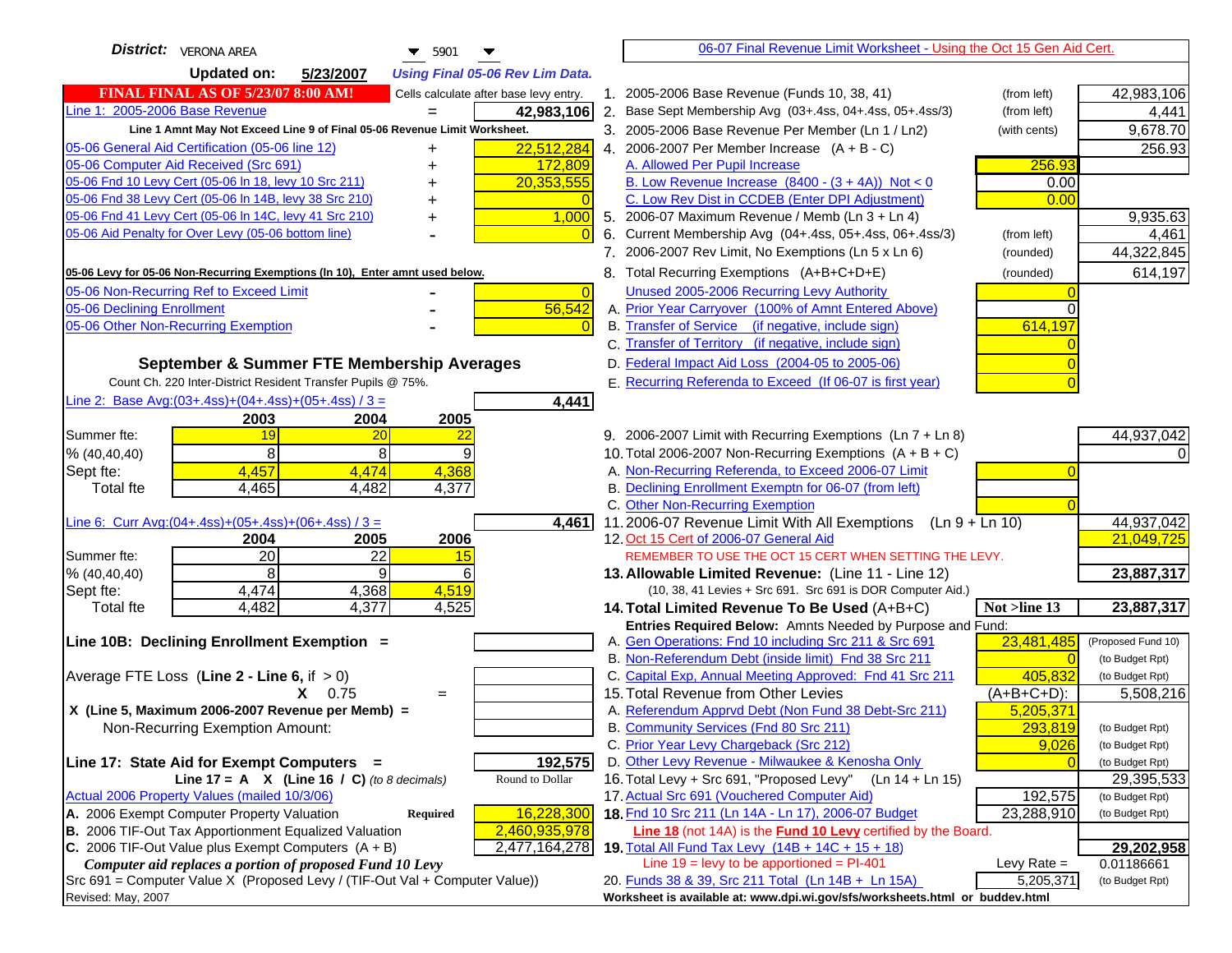## **FINAL FINAL AS OF 5/23/07 8:00 AM!**

| <b>DPI</b> Reconciliation                                                 |                                                    |  |  |
|---------------------------------------------------------------------------|----------------------------------------------------|--|--|
| In order for the reconciliation to work properly, the                     |                                                    |  |  |
| PI-401 must have been filed with the Department.                          |                                                    |  |  |
| Numbers appearing in the green boxes below are actual, district-submitted |                                                    |  |  |
|                                                                           | 2007 PI-401 data.                                  |  |  |
|                                                                           | Do not type in these fields.                       |  |  |
|                                                                           |                                                    |  |  |
| Fund 10, PI-401                                                           | 23,288,910.00                                      |  |  |
| Fund 38, PI-401                                                           | 0.00                                               |  |  |
| Fund 41, PI-401                                                           | 405,832.00                                         |  |  |
|                                                                           | 23,694,742.00                                      |  |  |
| Chargeback, PI-401                                                        | 9,026.00                                           |  |  |
| Fund 39, PI-401                                                           | 5,205,371.00                                       |  |  |
| Fund 80, PI-401                                                           | 293,819.00                                         |  |  |
| Fund 48/Other, PI-401                                                     | 0.00                                               |  |  |
|                                                                           |                                                    |  |  |
| Total, PI-401                                                             | 29,202,958.00                                      |  |  |
|                                                                           |                                                    |  |  |
| <b>Computer Aid</b>                                                       | 192,575.00 <------- don't change<br><b>Results</b> |  |  |
| $\overline{\mathbf{0}}$                                                   | $\bf{0}$                                           |  |  |
| 0                                                                         | 0                                                  |  |  |
| You have levied to your maximum.                                          |                                                    |  |  |
|                                                                           |                                                    |  |  |
| $\bf{0}$                                                                  |                                                    |  |  |
|                                                                           |                                                    |  |  |
|                                                                           |                                                    |  |  |
| l0                                                                        |                                                    |  |  |
|                                                                           |                                                    |  |  |
|                                                                           | $\bf{0}$                                           |  |  |
|                                                                           |                                                    |  |  |
|                                                                           |                                                    |  |  |
|                                                                           |                                                    |  |  |
| l0                                                                        |                                                    |  |  |
|                                                                           |                                                    |  |  |
|                                                                           |                                                    |  |  |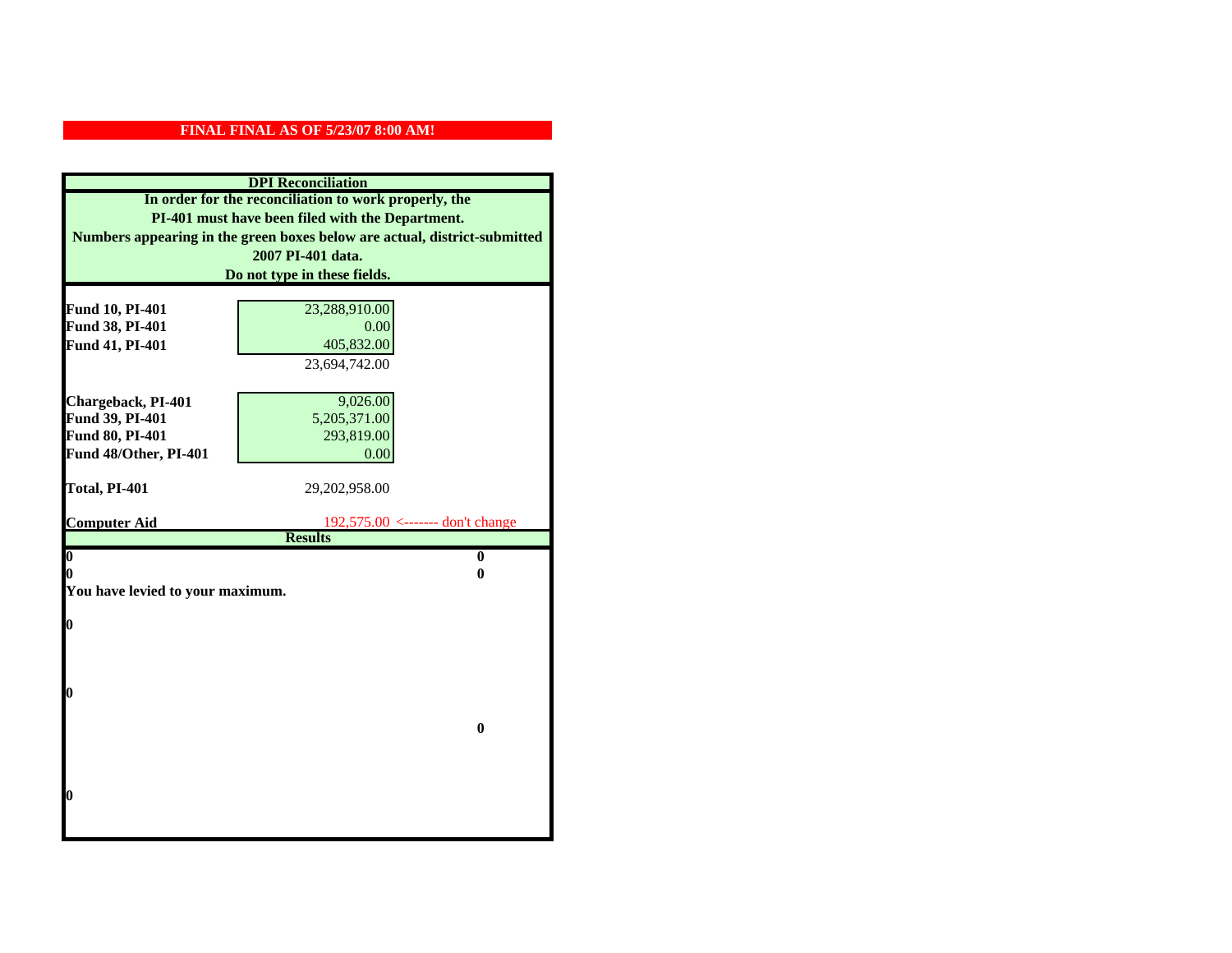| <b>District:</b> VIROQUA AREA<br>$\blacktriangledown$ 5985                                                                                   | 06-07 Final Revenue Limit Worksheet - Using the Oct 15 Gen Aid Cert.                                                      |                         |
|----------------------------------------------------------------------------------------------------------------------------------------------|---------------------------------------------------------------------------------------------------------------------------|-------------------------|
| <b>Updated on:</b><br>5/23/2007<br><b>Using Final 05-06 Rev Lim Data.</b>                                                                    |                                                                                                                           |                         |
| <b>FINAL FINAL AS OF 5/23/07 8:00 AM!</b><br>Cells calculate after base levy entry.                                                          | 1. 2005-2006 Base Revenue (Funds 10, 38, 41)<br>(from left)                                                               | 9,709,719               |
| Line 1: 2005-2006 Base Revenue<br>9,709,719                                                                                                  | 2. Base Sept Membership Avg (03+.4ss, 04+.4ss, 05+.4ss/3)<br>(from left)                                                  | 1,154                   |
| Line 1 Amnt May Not Exceed Line 9 of Final 05-06 Revenue Limit Worksheet.                                                                    | 3. 2005-2006 Base Revenue Per Member (Ln 1 / Ln2)<br>(with cents)                                                         | 8,413.97                |
| 7,161,445<br>05-06 General Aid Certification (05-06 line 12)                                                                                 | 4. 2006-2007 Per Member Increase $(A + B - C)$                                                                            | 256.93                  |
| 05-06 Computer Aid Received (Src 691)<br>8,643                                                                                               | 256.93<br>A. Allowed Per Pupil Increase                                                                                   |                         |
| 05-06 Fnd 10 Levy Cert (05-06 In 18, levy 10 Src 211)<br>2,873,144                                                                           | B. Low Revenue Increase $(8400 - (3 + 4A))$ Not < 0<br>0.00                                                               |                         |
| 05-06 Fnd 38 Levy Cert (05-06 In 14B, levy 38 Src 210)<br>150,474                                                                            | C. Low Rev Dist in CCDEB (Enter DPI Adjustment)<br>0.00                                                                   |                         |
| 05-06 Fnd 41 Levy Cert (05-06 In 14C, levy 41 Src 210)<br>+                                                                                  | 5. 2006-07 Maximum Revenue / Memb (Ln $3 + \text{Ln } 4$ )                                                                | 8,670.90                |
| 05-06 Aid Penalty for Over Levy (05-06 bottom line)<br>$\overline{0}$                                                                        | Current Membership Avg (04+.4ss, 05+.4ss, 06+.4ss/3)<br>6.<br>(from left)                                                 | 1,127                   |
|                                                                                                                                              | 7. 2006-2007 Rev Limit, No Exemptions (Ln 5 x Ln 6)<br>(rounded)                                                          | 9,772,104               |
| 05-06 Levy for 05-06 Non-Recurring Exemptions (In 10), Enter amnt used below.                                                                | 8. Total Recurring Exemptions (A+B+C+D+E)<br>(rounded)                                                                    | 22,068                  |
| 05-06 Non-Recurring Ref to Exceed Limit<br>250,000                                                                                           | Unused 2005-2006 Recurring Levy Authority                                                                                 |                         |
| 05-06 Declining Enrollment<br>233,987                                                                                                        | A. Prior Year Carryover (100% of Amnt Entered Above)<br>$\Omega$                                                          |                         |
| 05-06 Other Non-Recurring Exemption<br>$\Omega$                                                                                              | B. Transfer of Service (if negative, include sign)<br>22,068                                                              |                         |
|                                                                                                                                              | C. Transfer of Territory (if negative, include sign)                                                                      |                         |
| September & Summer FTE Membership Averages                                                                                                   | D. Federal Impact Aid Loss (2004-05 to 2005-06)                                                                           |                         |
| Count Ch. 220 Inter-District Resident Transfer Pupils @ 75%.                                                                                 | E. Recurring Referenda to Exceed (If 06-07 is first year)                                                                 |                         |
| Line 2: Base Avg: (03+.4ss) + (04+.4ss) + (05+.4ss) / 3 =<br>1,154                                                                           |                                                                                                                           |                         |
| 2003<br>2004<br>2005                                                                                                                         |                                                                                                                           |                         |
| 43<br>25<br>Summer fte:<br>$\overline{29}$                                                                                                   | 9. 2006-2007 Limit with Recurring Exemptions (Ln 7 + Ln 8)                                                                | 9,794,172               |
| $\overline{17}$<br>10<br>12<br>% (40, 40, 40)                                                                                                | 10. Total 2006-2007 Non-Recurring Exemptions $(A + B + C)$                                                                | 423,418                 |
| 1,197<br>1,111<br>Sept fte:<br>1.116                                                                                                         | A. Non-Recurring Referenda, to Exceed 2006-07 Limit<br>250,000                                                            |                         |
| Total fte<br>1,214<br>1,126<br>1,123                                                                                                         | B. Declining Enrollment Exemptn for 06-07 (from left)<br>173,418                                                          |                         |
|                                                                                                                                              | C. Other Non-Recurring Exemption                                                                                          |                         |
| Line 6: Curr Avg: $(04+.4ss)+(05+.4ss)+(06+.4ss)/3 =$<br>1,127                                                                               | 11.2006-07 Revenue Limit With All Exemptions<br>$(Ln 9 + Ln 10)$                                                          | 10,217,590              |
| 2006<br>2005<br>2004                                                                                                                         | 12. Oct 15 Cert of 2006-07 General Aid                                                                                    | 7,452,715               |
| 25<br>Summer fte:<br>29<br>28<br>10<br>$\overline{12}$<br>11<br>% (40, 40, 40)                                                               | REMEMBER TO USE THE OCT 15 CERT WHEN SETTING THE LEVY.<br>13. Allowable Limited Revenue: (Line 11 - Line 12)              | 2,764,875               |
| 1,116<br>1,111<br>1,120<br>Sept fte:                                                                                                         | (10, 38, 41 Levies + Src 691. Src 691 is DOR Computer Aid.)                                                               |                         |
| 1,123<br>Total fte<br>1,126<br>1,131                                                                                                         | 14. Total Limited Revenue To Be Used (A+B+C)<br>Not >line 13                                                              | 2,764,875               |
|                                                                                                                                              | Entries Required Below: Amnts Needed by Purpose and Fund:                                                                 |                         |
| 173,418<br>Line 10B: Declining Enrollment Exemption =                                                                                        | 2,597,118<br>A. Gen Operations: Fnd 10 including Src 211 & Src 691                                                        | (Proposed Fund 10)      |
|                                                                                                                                              | B. Non-Referendum Debt (inside limit) Fnd 38 Src 211<br>167,757                                                           | (to Budget Rpt)         |
| Average FTE Loss (Line $2 -$ Line 6, if $> 0$ )<br>27                                                                                        | C. Capital Exp, Annual Meeting Approved: Fnd 41 Src 211                                                                   | (to Budget Rpt)         |
| 20<br>$X = 0.75$<br>$=$                                                                                                                      | 15. Total Revenue from Other Levies<br>$(A+B+C+D)$ :                                                                      | 1,185,239               |
| X (Line 5, Maximum 2006-2007 Revenue per Memb) =<br>8,670.90                                                                                 | A. Referendum Apprvd Debt (Non Fund 38 Debt-Src 211)<br>1,181,570                                                         |                         |
| 173,418<br>Non-Recurring Exemption Amount:                                                                                                   | B. Community Services (Fnd 80 Src 211)<br>$\overline{0}$                                                                  | (to Budget Rpt)         |
|                                                                                                                                              | C. Prior Year Levy Chargeback (Src 212)<br>3,669                                                                          | (to Budget Rpt)         |
| Line 17: State Aid for Exempt Computers =<br>6,432                                                                                           | D. Other Levy Revenue - Milwaukee & Kenosha Only                                                                          | (to Budget Rpt)         |
| Line 17 = A $X$ (Line 16 / C) (to 8 decimals)<br>Round to Dollar                                                                             | 16. Total Levy + Src 691, "Proposed Levy"<br>$(Ln 14 + Ln 15)$                                                            | 3,950,114               |
| Actual 2006 Property Values (mailed 10/3/06)                                                                                                 | 17. Actual Src 691 (Vouchered Computer Aid)<br>6,432                                                                      | (to Budget Rpt)         |
| A. 2006 Exempt Computer Property Valuation<br>735,500<br>Required                                                                            | 18. Fnd 10 Src 211 (Ln 14A - Ln 17), 2006-07 Budget<br>2,590,686                                                          | (to Budget Rpt)         |
| B. 2006 TIF-Out Tax Apportionment Equalized Valuation<br>450,993,971<br>C. 2006 TIF-Out Value plus Exempt Computers $(A + B)$<br>451,729,471 | Line 18 (not 14A) is the <b>Fund 10 Levy</b> certified by the Board.<br>19. Total All Fund Tax Levy (14B + 14C + 15 + 18) |                         |
| Computer aid replaces a portion of proposed Fund 10 Levy                                                                                     | Line $19$ = levy to be apportioned = PI-401<br>Levy Rate $=$                                                              | 3,943,682<br>0.00874442 |
| Src 691 = Computer Value X (Proposed Levy / (TIF-Out Val + Computer Value))                                                                  | 20. Funds 38 & 39, Src 211 Total (Ln 14B + Ln 15A)<br>1,349,327                                                           | (to Budget Rpt)         |
| Revised: May, 2007                                                                                                                           | Worksheet is available at: www.dpi.wi.gov/sfs/worksheets.html or buddev.html                                              |                         |
|                                                                                                                                              |                                                                                                                           |                         |